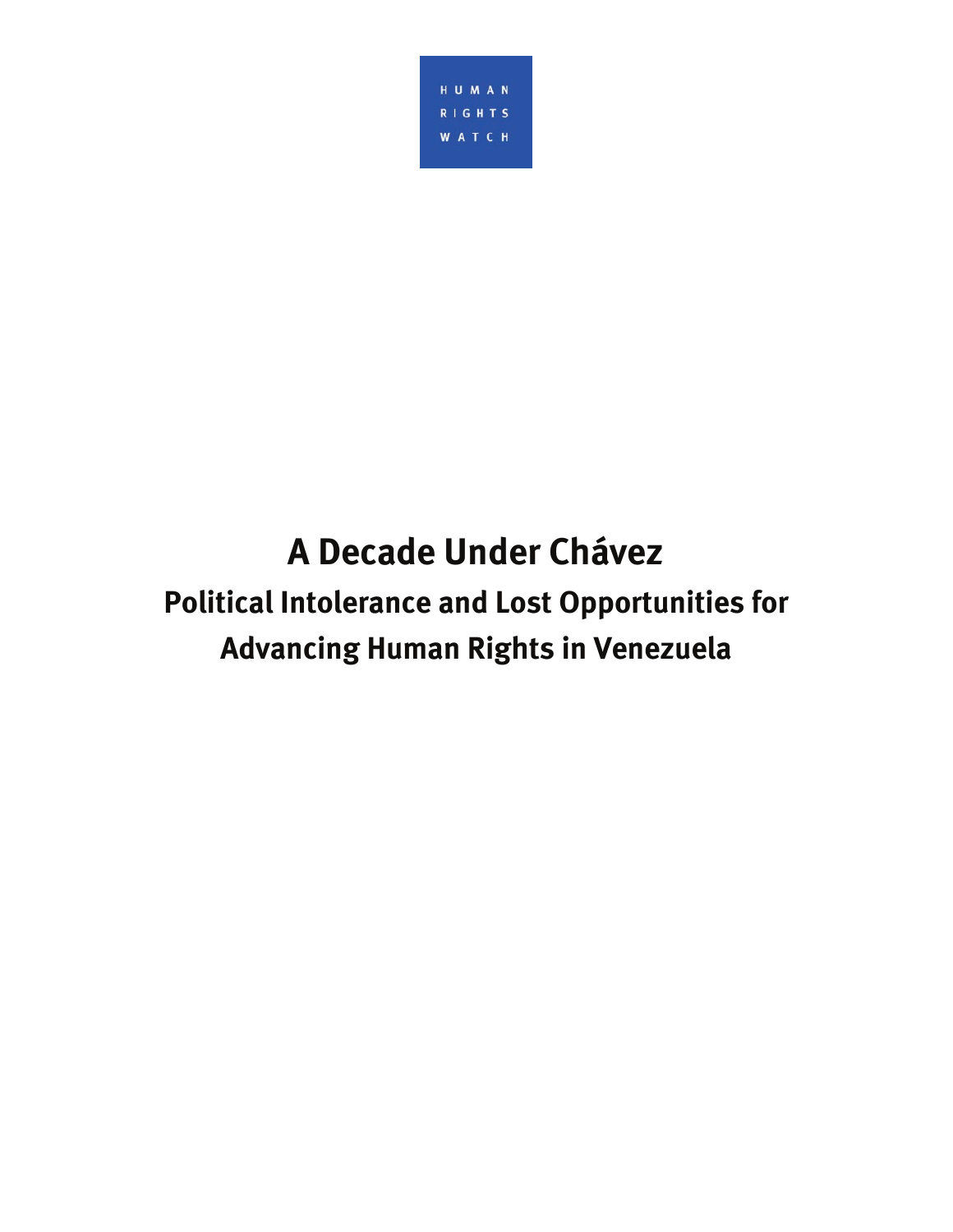Copyright © 2008 Human Rights Watch All rights reserved. Printed in the United States of America ISBN: 1-56432-371-4 Cover design by Rafael Jimenez

Human Rights Watch 350 Fifth Avenue, 34th floor New York, NY 10118-3299 USA Tel: +1 212 290 4700, Fax: +1 212 736 1300 hrwnyc@hrw.org

Poststraße 4-5 10178 Berlin, Germany Tel: +49 30 2593 06-10, Fax: +49 30 2593 0629 berlin@hrw.org

Avenue des Gaulois, 7 1040 Brussels, Belgium Tel: + 32 (2) 732 2009, Fax: + 32 (2) 732 0471 hrwbe@hrw.org

64-66 Rue de Lausanne 1202 Geneva, Switzerland Tel: +41 22 738 0481, Fax: +41 22 738 1791 hrwgva@hrw.org

2-12 Pentonville Road, 2nd Floor London N1 9HF, UK Tel: +44 20 7713 1995, Fax: +44 20 7713 1800 hrwuk@hrw.org

27 Rue de Lisbonne 75008 Paris, France Tel: +33 (1)43 59 55 35, Fax: +33 (1) 43 59 55 22 paris@hrw.org

1630 Connecticut Avenue, N.W., Suite 500 Washington, DC 20009 USA Tel: +1 202 612 4321, Fax: +1 202 612 4333 hrwdc@hrw.org

Web Site Address: http://www.hrw.org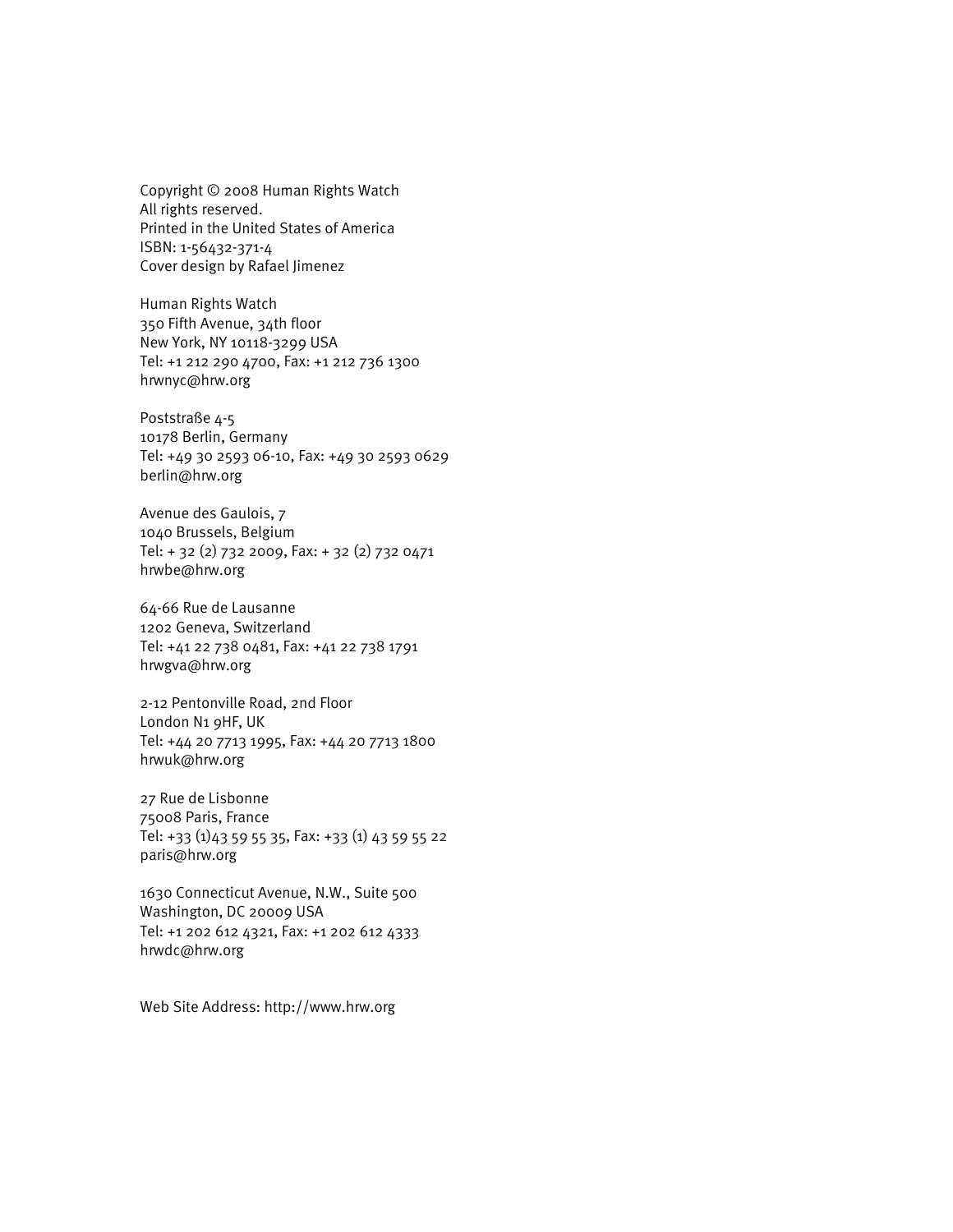

#### SEPTEMBER 2008

1-56432-371-4

# A Decade Under Chávez **Political Intolerance and Lost Opportunities for** Advancing Human Rights in Venezuela

| Fund for the Guarantee of Deposits and Banking Protection 21      |
|-------------------------------------------------------------------|
|                                                                   |
|                                                                   |
| Single Social Fund (FUS) and Fund for Microfinanced Development27 |
|                                                                   |
|                                                                   |
|                                                                   |
|                                                                   |
|                                                                   |
|                                                                   |
|                                                                   |
|                                                                   |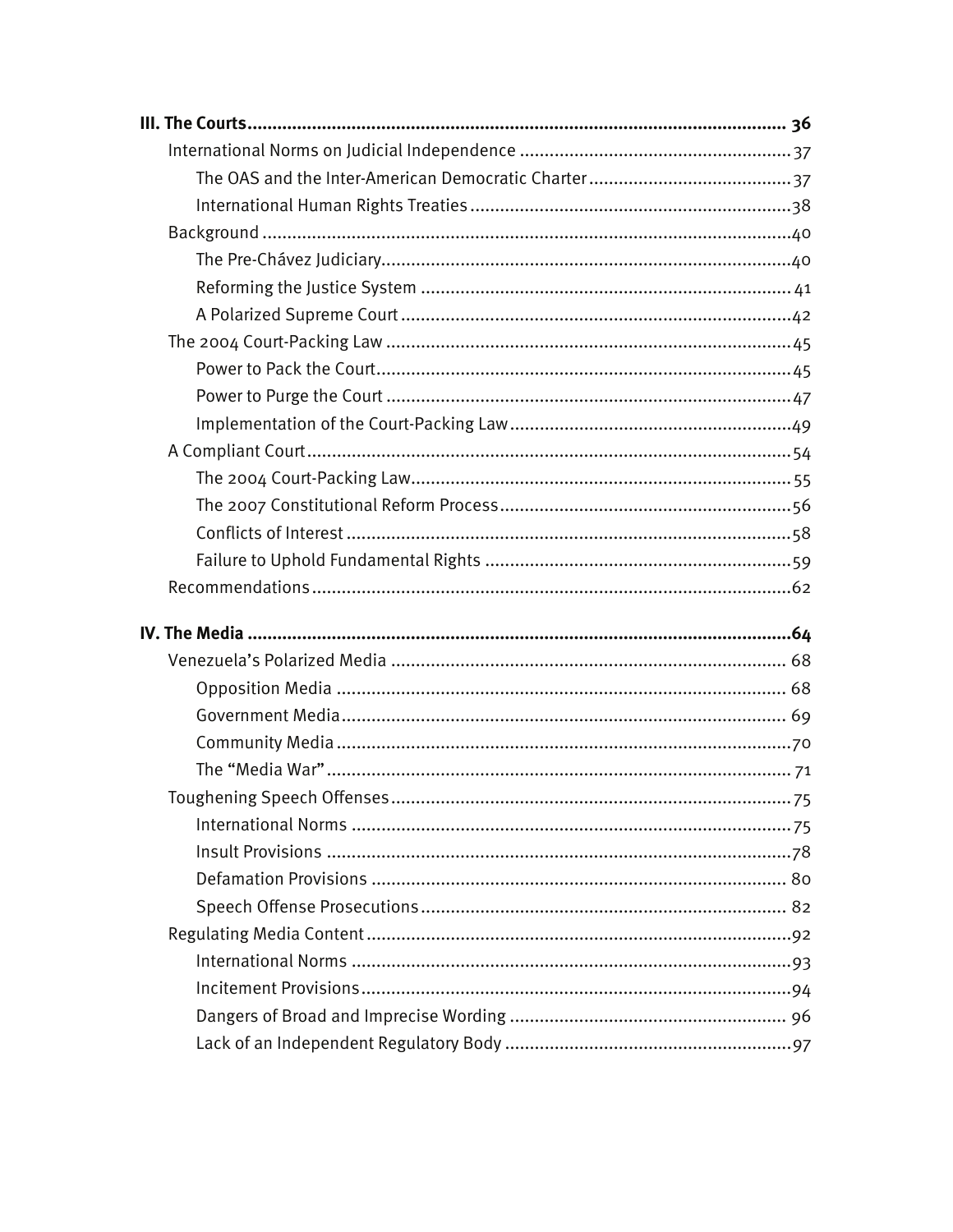| Electoral Interference and the Denial of Collective Bargaining Rights  152 |  |
|----------------------------------------------------------------------------|--|
|                                                                            |  |
|                                                                            |  |
|                                                                            |  |
|                                                                            |  |
| Government Favoritism and the Denial of Collective Bargaining Rights 169   |  |
|                                                                            |  |
|                                                                            |  |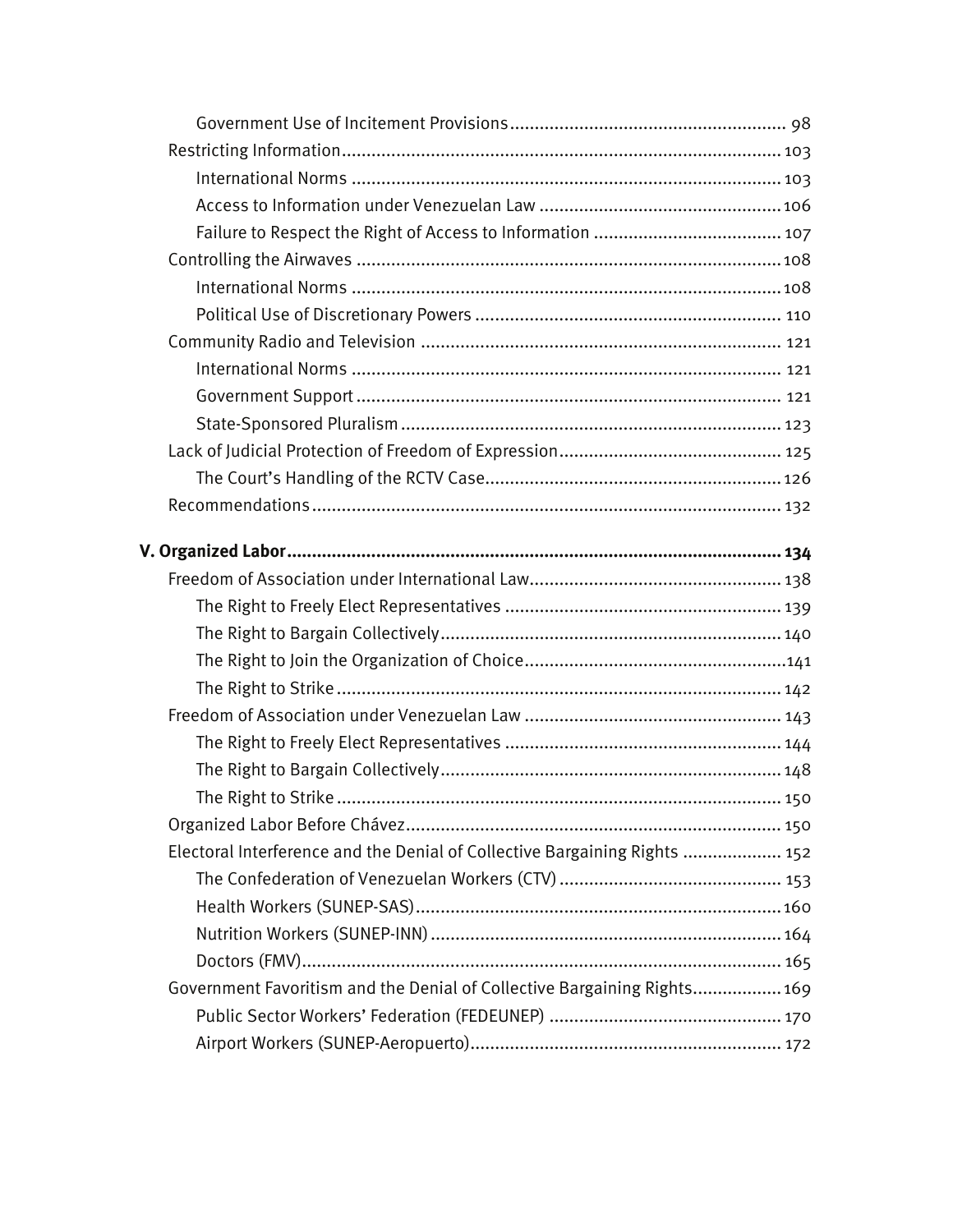| New Workers' Associations: Risks to Freedom of Association 185 |  |
|----------------------------------------------------------------|--|
|                                                                |  |
|                                                                |  |
|                                                                |  |
|                                                                |  |
|                                                                |  |
|                                                                |  |
|                                                                |  |
|                                                                |  |
|                                                                |  |
|                                                                |  |
|                                                                |  |
|                                                                |  |
|                                                                |  |
|                                                                |  |
|                                                                |  |
|                                                                |  |
|                                                                |  |
|                                                                |  |
|                                                                |  |
|                                                                |  |
|                                                                |  |
|                                                                |  |
|                                                                |  |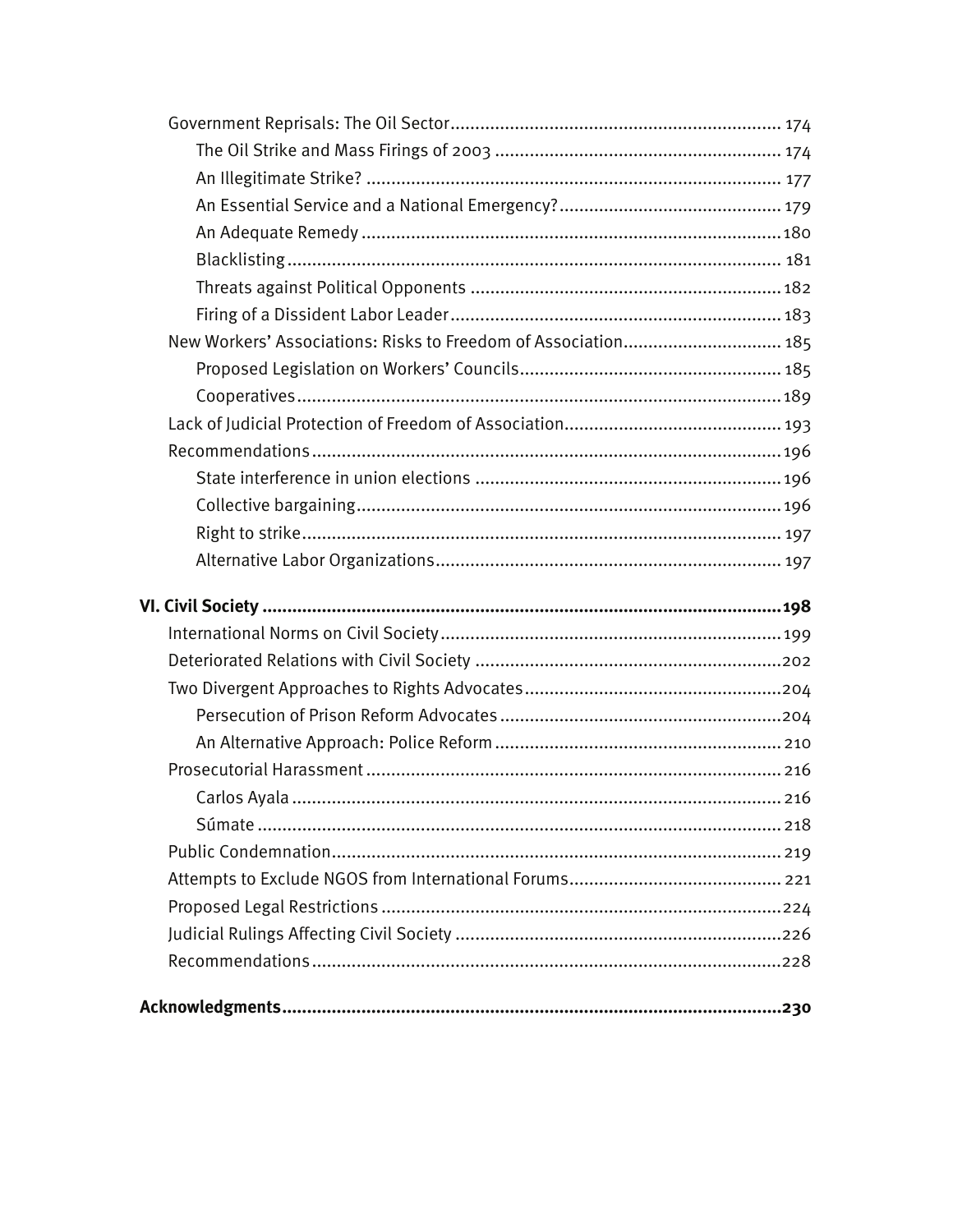# **I. Executive Summary**

It has been 10 years since Hugo Chávez was elected president of Venezuela and set out to overhaul the country's largely discredited political system. His first major achievement, the enactment of a new constitution in 1999, offered an extraordinary opportunity for the country to shore up the rule of law and strengthen the protection of human rights. The 1999 Constitution significantly expanded human rights guarantees by, among other things, granting Venezuela's international rights obligations precedence over domestic law. It also created a new Supreme Court and sought to provide this court with the institutional independence it would need to serve as the ultimate guarantor of these fundamental rights.

But this historic opportunity has since been largely squandered. The most dramatic setback came in April 2002 when a coup d'état temporarily removed Chávez from office and replaced him with an unelected president who, in his first official act, dissolved the country's democratic institutions, suspending the legislature and disbanding the Supreme Court. Within 40 hours, the coup unraveled, Chávez returned to office, and the constitutional order was restored. But while this derailment of Venezuelan democracy lasted less than two days, it has haunted Venezuelan politics ever since, providing a pretext for a wide range of government policies that have undercut the human rights protections established in the 1999 Constitution.

Discrimination on political grounds has been a defining feature of the Chávez presidency. At times, the president himself has openly endorsed acts of discrimination. More generally, he has encouraged his subordinates to engage in discrimination by routinely denouncing his critics as anti-democratic conspirators and coup-mongers—regardless of whether or not they had any connection to the 2002 coup.

Another defining feature of the Chávez presidency has been an open disregard for the principle of separation of powers enshrined in the 1999 Constitution—and, specifically, the notion that an independent judiciary is indispensable for protecting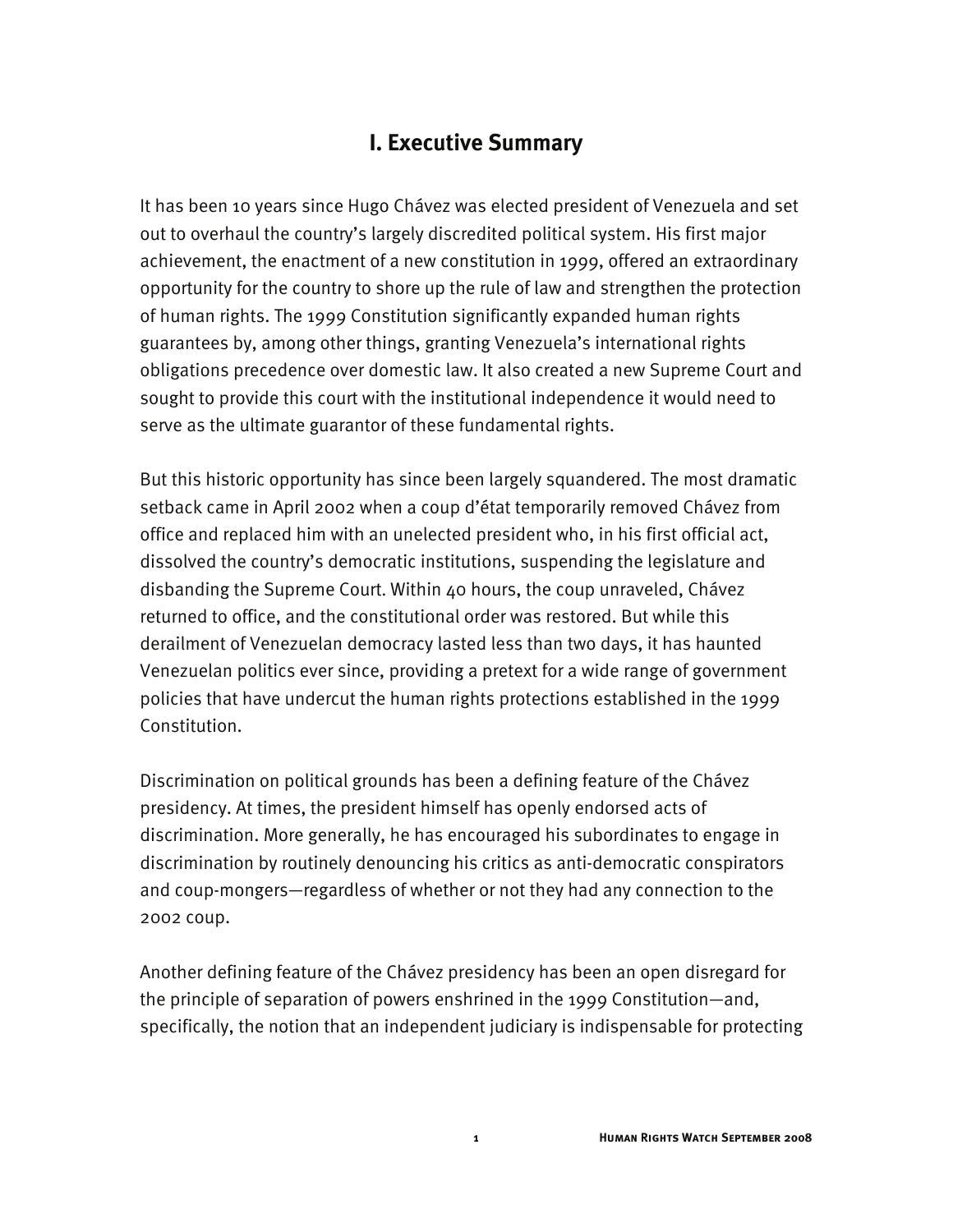fundamental rights. After the 2002 coup, the most damaging blow to the rule of law in Venezuela was the political takeover of the Supreme Court by Chávez and his supporters in 2004.

In the absence of credible judicial oversight, the Chávez government has engaged in often discriminatory policies that have undercut journalists' freedom of expression, workers' freedom of association, and civil society's ability to promote human rights in Venezuela.

This book examines the current state of Venezuelan democracy from a human rights perspective. It does not address all the pressing human rights issues facing the country today, many of which pre-date the Chávez presidency. Rather, it focuses on the impact that the Chávez government's policies have had on institutions that play key roles in ensuring that human rights are respected: the courts, the media, organized labor, and civil society.

The book's findings are based primarily on research that Human Rights Watch conducted during multiple visits to Venezuela between December 2006 and July 2008. It also draws on research carried out during previous visits dating back to 2002. While in Venezuela, Human Rights Watch conducted extensive interviews with government officials, judicial authorities, jurists, academics, human rights advocates, trade unionists, and journalists.

# Political Discrimination

The Venezuelan government under President Chávez has tolerated, encouraged, and engaged in wide-ranging acts of discrimination against political opponents and critics. Chapter 2 documents how the government has:

- Fired and blacklisted political opponents from some state agencies and from the national oil company;
- Denied some citizens access to social programs based on their political opinions; and
- Discriminated against media outlets, labor unions, and civil society in response to legitimate criticism or political activity.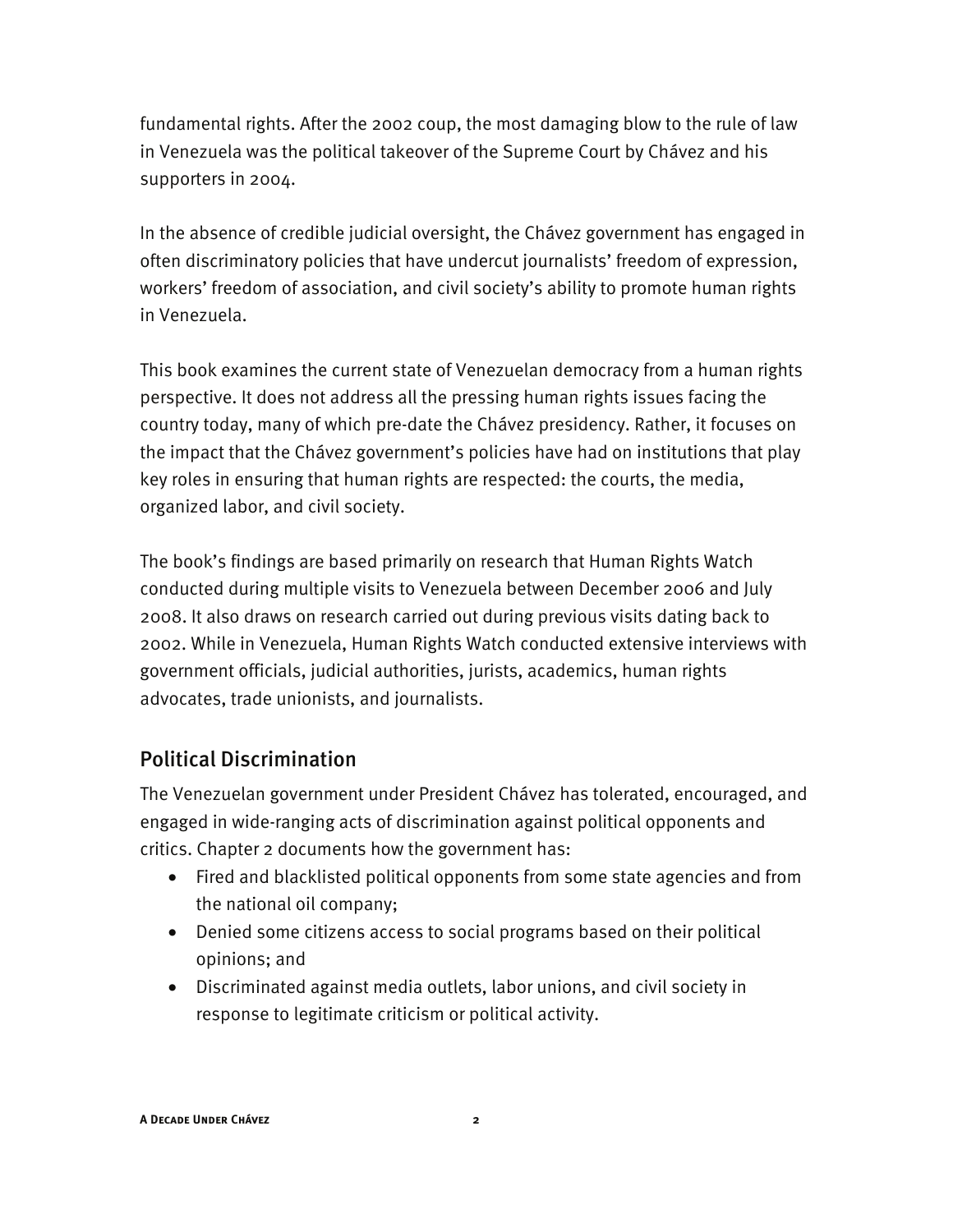Chávez assumed the presidency in part on the promise to free Venezuela from its entrenched patterns of political exclusion. However, while his government has uprooted established networks of political patronage, it has replaced them with new forms of discrimination against its own critics and opponents.

While Chávez himself has at times recognized that discrimination is a problem and spoken out against it, his routine expressions of political intolerance have served to undergird the discriminatory actions of his supporters. On occasion, Chávez has openly advocated political discrimination against opponents, as when he publicly supported declarations by his energy minister that the state oil company would remove employees who did not support the president.

Human Rights Watch recommends that the Venezuelan government take concrete steps to end political discrimination. In particular, the president and other top officials should refrain from public statements that appear to endorse discrimination. The government should give clear instructions to all government officials explicitly prohibiting political discrimination in the hiring and firing of employees and in the access to government programs. It should also carry out prompt and thorough investigations into all credible allegations of politically motivated discrimination and sanction officials found to be responsible.

#### The Courts

The government under President Chávez has effectively neutralized the judiciary as an independent branch of government. Chapter 3 documents how the president and his supporters carried out a political takeover of the Supreme Court in 2004, and how the court has since largely abdicated its role as a check on arbitrary state action and a guarantor of fundamental rights.

When Chávez first assumed the presidency, there was broad public support for his calls to clean up a judiciary that was dysfunctional and profoundly discredited. The 1999 Constitution created a new Supreme Court and sought to guarantee its integrity and independence. But in 2004 Chávez signed legislation that made it possible for his supporters in the National Assembly to both pack and purge the Supreme Court. The governing coalition implemented this court-packing legislation by filling the 12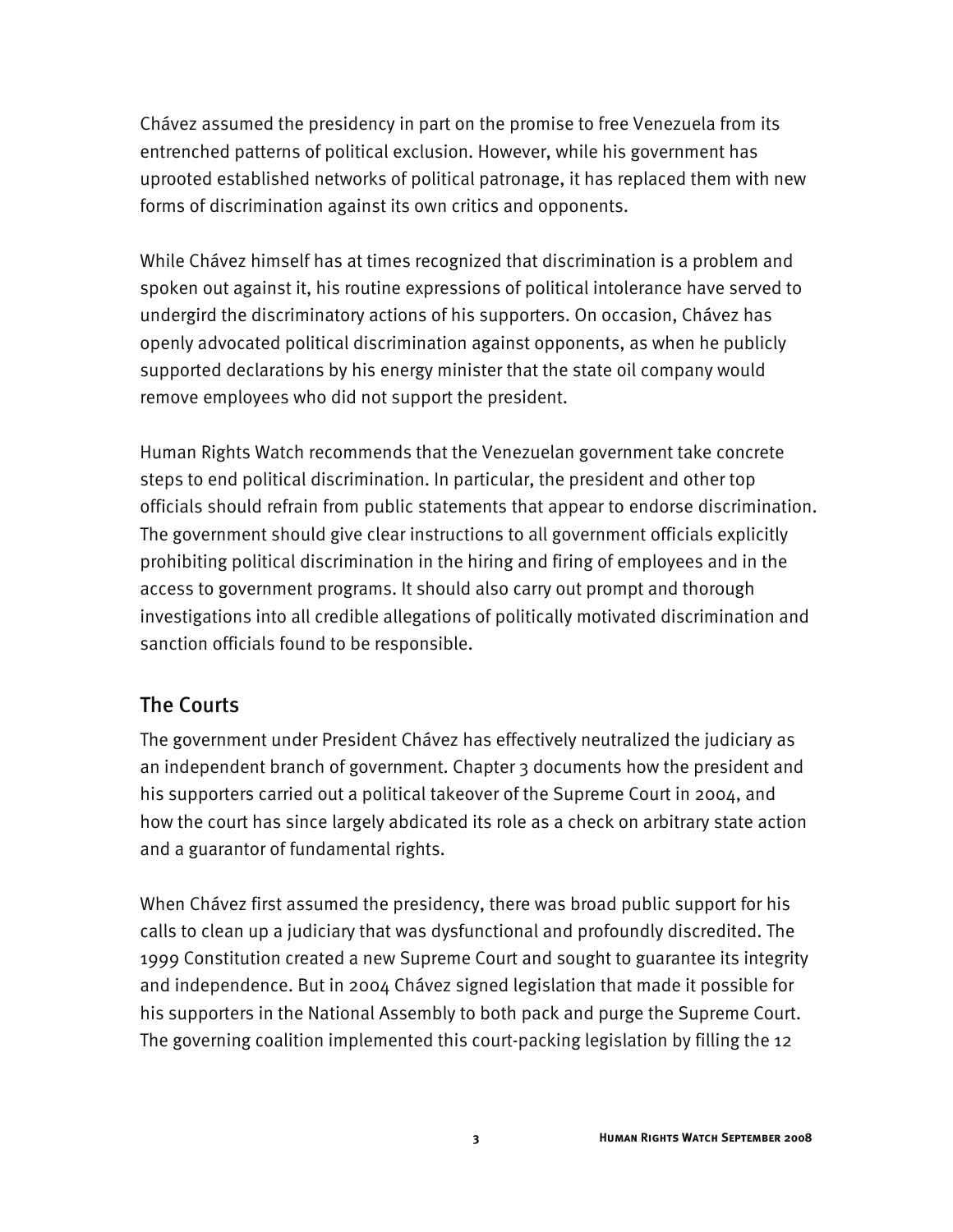new seats (in what had been a 20-member court) with political allies. This packed Supreme Court subsequently fired hundreds of lower court judges and appointed hundreds more.

Since this takeover occurred, the court's response to government measures that threaten fundamental rights has typically been one of passivity and acquiescence. It has failed, in particular, to counter assaults on the separation of powers, such as the 2004 court-packing law and, more recently, a 2007 constitutional reform package. It has also failed to safeguard fundamental rights in prominent cases involving the media and organized labor.

Human Rights Watch recommends that steps be taken to reverse the damage done by the 2004 court-packing law. After the next legislative elections in 2010, the new National Assembly should implement a one-time ratification process to legitimize the composition of the Court by, for example, requiring a two-thirds majority affirmation vote for each Supreme Court justice who has been appointed since the passage of the 2004 Supreme Court law. Measures should then be taken to permit the lawful removal of any justice who does not receive a two-thirds majority vote during this process. Any resulting vacancies should be filled through a selection process that is open, transparent, and ensures broadest possible political consensus. The legislature should also immediately repeal the 2004 provisions that allow justices to be removed by a simple majority vote.

#### The Media

The Venezuelan government under President Chávez has undermined freedom of expression through a variety of measures aimed at reshaping media content and control. Chapter  $4$  documents how the government has:

- Expanded the scope of insult laws, which punish disrespectful expression toward government officials, and toughened penalties for criminal defamation and libel;
- Expanded and toughened the penalties of vaguely defined "incitement" provisions that allow for the arbitrary suspension of TV and radio channels;
- Restricted public access to official information; and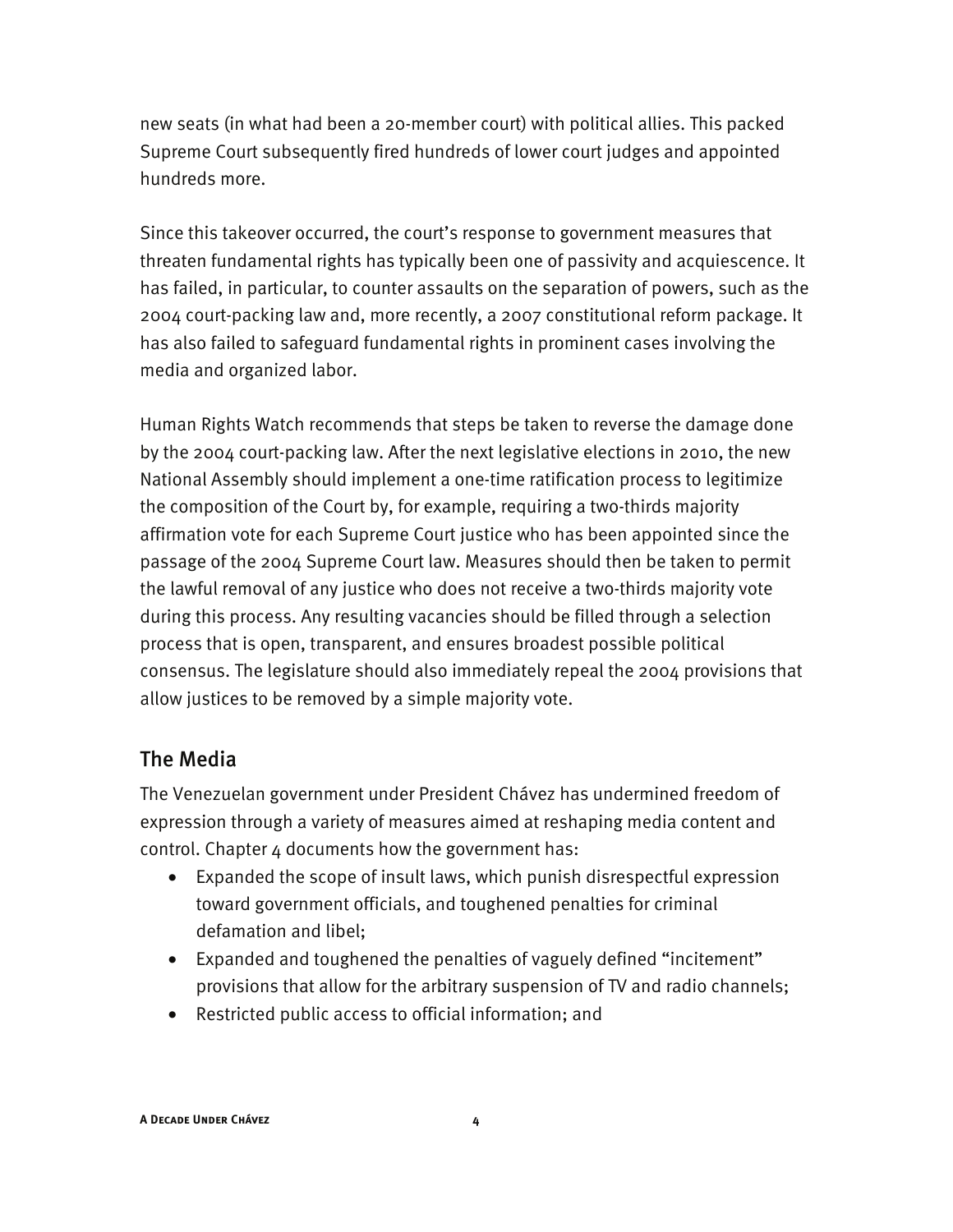• Abused the state's control of broadcasting frequencies to threaten and discriminate against stations with overtly critical programming.

Venezuela still enjoys a vibrant public debate, in which anti-government and progovernment media are equally vocal in their criticism and defense of Chávez. However, whereas Chávez faced an almost entirely hostile private media at the time of the 2002 coup, he has since significantly shifted the balance of the mass media in the government's favor. This shift has been accomplished, not by promoting more plural media, but by stacking the deck against critical opposition outlets while advancing state-funded media that represent the views only of Chávez's supporters.

By expanding and toughening the penalties for speech and broadcasting offenses, Chávez and his legislative supporters have strengthened the state's capacity to limit free speech and created powerful incentives for critics to engage in self-censorship. Journalists working for opposition media have borne the brunt of prosecutions under these laws in recent years, generating pressure on these media to tone down criticism. Should the government choose to utilize the expanded speech and broadcasting offenses more aggressively, the space for political debate in Venezuela could be severely curtailed.

One area where the government's media policy has produced positive results is broadcasting at the community level. The government has actively supported the creation of community radio and TV stations, whose broadcasting contribute to media pluralism and diversity in Venezuela.

Human Rights Watch recommends that the National Assembly repeal all existing legislation that contravenes international norms on freedom of expression, including insult laws, laws criminalizing defamation of public officials and institutions, and the overly broad incitement provisions of its broadcasting law. It should also pass legislation to implement the constitutional right of access to information held by public entities in an effective and non-discriminatory manner. In addition, after the next legislative elections in 2010, the National Assembly should establish a new state agency to administer broadcasting frequencies and enforce broadcasting laws.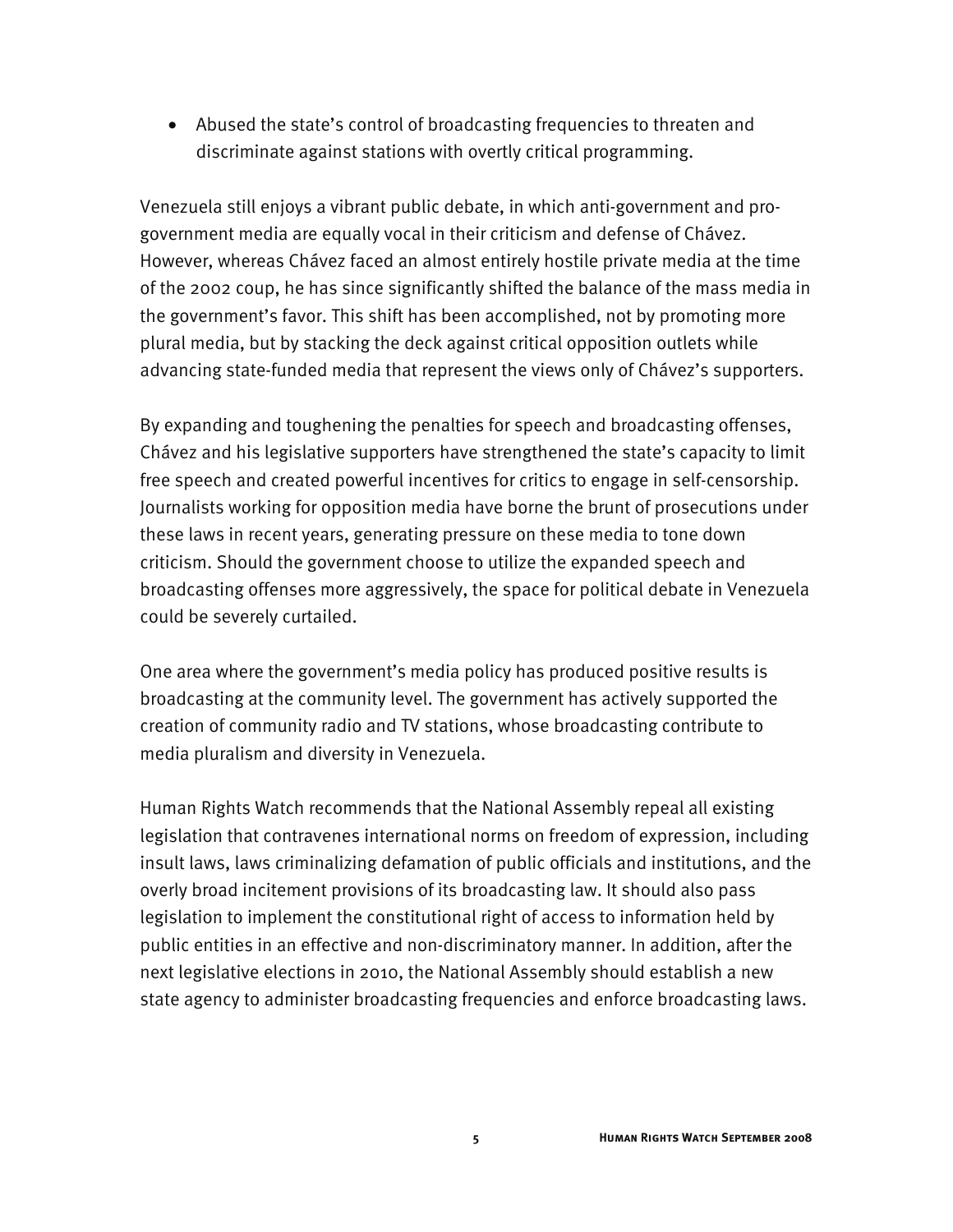Steps should be taken to ensure that this new agency possesses the institutional autonomy that CONATEL is formally granted by law but lacks in practice.

# Organized Labor

The Venezuelan government under President Chávez has sought to remake the country's labor movement in ways that violate basic principles of freedom of association. Chapter 5 documents how the government has:

- Undermined workers' right to elect their representatives by requiring state oversight and certification of union elections;
- Denied the right to bargain collectively to unions which do not receive state approval of election results;
- Undermined workers' right to freely join the labor organization of their choosing by engaging in favoritism toward pro-government unions; and
- Undermined workers' right to strike by banning legitimate strike activity and engaging in mass reprisals against striking oil workers.

President Chávez and his allies have tried to justify these actions as part of a broader effort to "democratize" the labor movement by safeguarding workers' rights against allegedly corrupt and co-opted union leaders. However, firing workers who exercise their right to strike, denying workers their right to bargain collectively, and discriminating against workers because of their political beliefs does not promote union democracy.

Moreover, it is a central principle of the international law protecting workers' rights that states should not interfere in the internal affairs of unions, including their leadership elections. This prohibition—enshrined in the conventions of the International Labour Organization (ILO) to which Venezuela is a party—exists to prevent the political manipulation and state control that can often result from state interference in union affairs.

Through its systematic violation of workers' right to organize, the Chávez government has undercut established unions and favored new, parallel unions that support its political agenda. For example, it has denied established unions the right to bargain collectively until they hold state-certified elections—which have been delayed and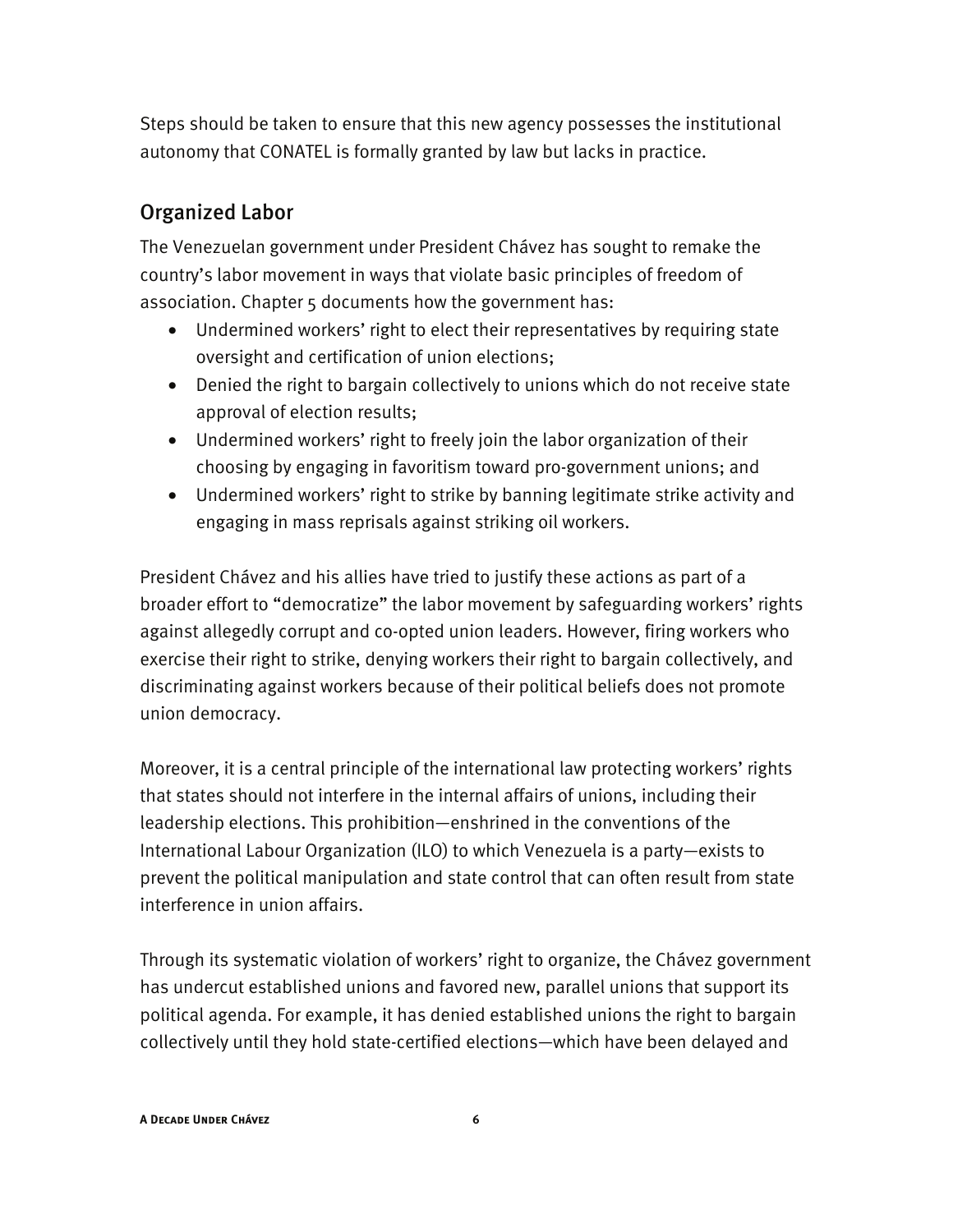even blocked by electoral authorities—while negotiating with new pro-Chávez unions exempt from electoral requirements. It has fired and blacklisted thousands of workers in the state oil company who engaged in legitimate strike activity, and later threatened to remove all remaining workers who did not support Chávez. And it has promoted the formation of alternative workers' organizations that could be used to suppress legitimate worker organizing, undermine existing unions, and circumvent the country's labor laws.

Human Rights Watch recommends that the government cease intervening in union affairs and engaging in political discrimination against workers. Specifically, the government should promote legislation to make state oversight and certification of union elections strictly optional (in the absence of a court order) and to eliminate political discretion in the choice of collective bargaining partners. It should also refrain from reprisals against workers engaged in legitimate strike activity and permit strikes grounded in economic and social policy demands, as required by international law. And it should amend existing and proposed legislation on alternative workers' associations to ensure that they are not used to subject organized labor to state control, block legitimate worker organizing, or evade national labor legislation.

# Civil Society

The Venezuelan government under President Chávez has undermined its own ability to address the country's long-standing human rights problems through its aggressively adversarial approach to local rights advocates and civil society organizations. Chapter 6 documents how the government has:

- Subjected rights advocates to criminal investigations on groundless or grossly exaggerated charges;
- Sought to discredit and undermine rights organizations through unfounded allegations of complicity in subversion;
- Sought to exclude organizations receiving foreign funding from participation in international forums; and
- Promoted legislation that would allow arbitrary state interference in rights organizations' fundraising and operations.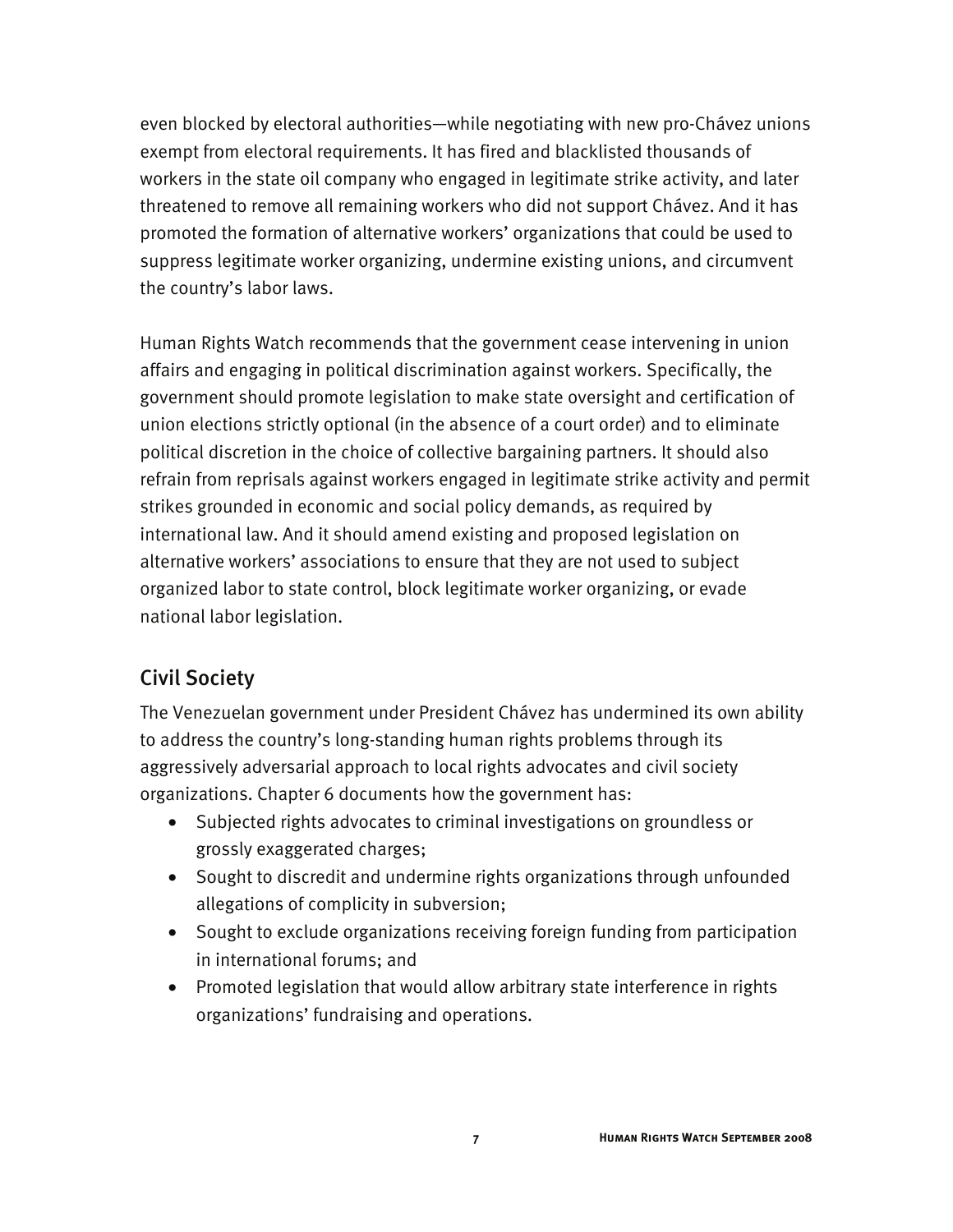President Chávez and his supporters have tried to justify these measures by arguing that rights advocates and civil society organizations were pursuing a partisan political agenda aimed at destabilizing the country and toppling President Chávez. Yet, while it is reasonable for a government to investigate and prosecute credible allegations of criminal activity, as well as to regulate foreign funding of civil society groups to promote greater transparency, these measures have gone beyond these legitimate forms of accountability and regulation.

Given the gravity of the human rights problems facing Venezuela, the government could greatly benefit from the expertise and input of the country's human rights advocates and organizations in developing and implementing needed reforms. Instead authorities have harassed and intimidated leading human rights advocates, marginalizing them from policy discussions. In one notable exception, the government incorporated civil society experts in a commission set up to analyze and make proposals to reform Venezuela's police forces. Unfortunately, however, the commission on police reform is merely the exception that proves the rule regarding the cost of the government's adversarial approach to Venezuelan civil society.

The Chávez government should abandon its aggressively adversarial posture toward local human rights defenders and civil society organizations. As the experience with police reform demonstrates, even in the midst of a polarized political situation, constructive engagement is possible and can contribute to finding solutions to the country's chronic human rights problems.

#### The Future of Venezuelan Democracy

The recommendations outlined in this book are fully consistent with the broader goal enshrined in the 1999 Constitution—and publicly espoused by the Chávez government—of promoting a more inclusive democracy in Venezuela. Indeed, Human Rights Watch believes that the recommended steps are prerequisites for any serious effort to pursue this vital and ambitious aim.

A country's citizens cannot participate fully and equally in its politics when their rights to freedom of expression and association are at risk. Ensuring these essential rights requires more than constitutional guarantees and political rhetoric. It requires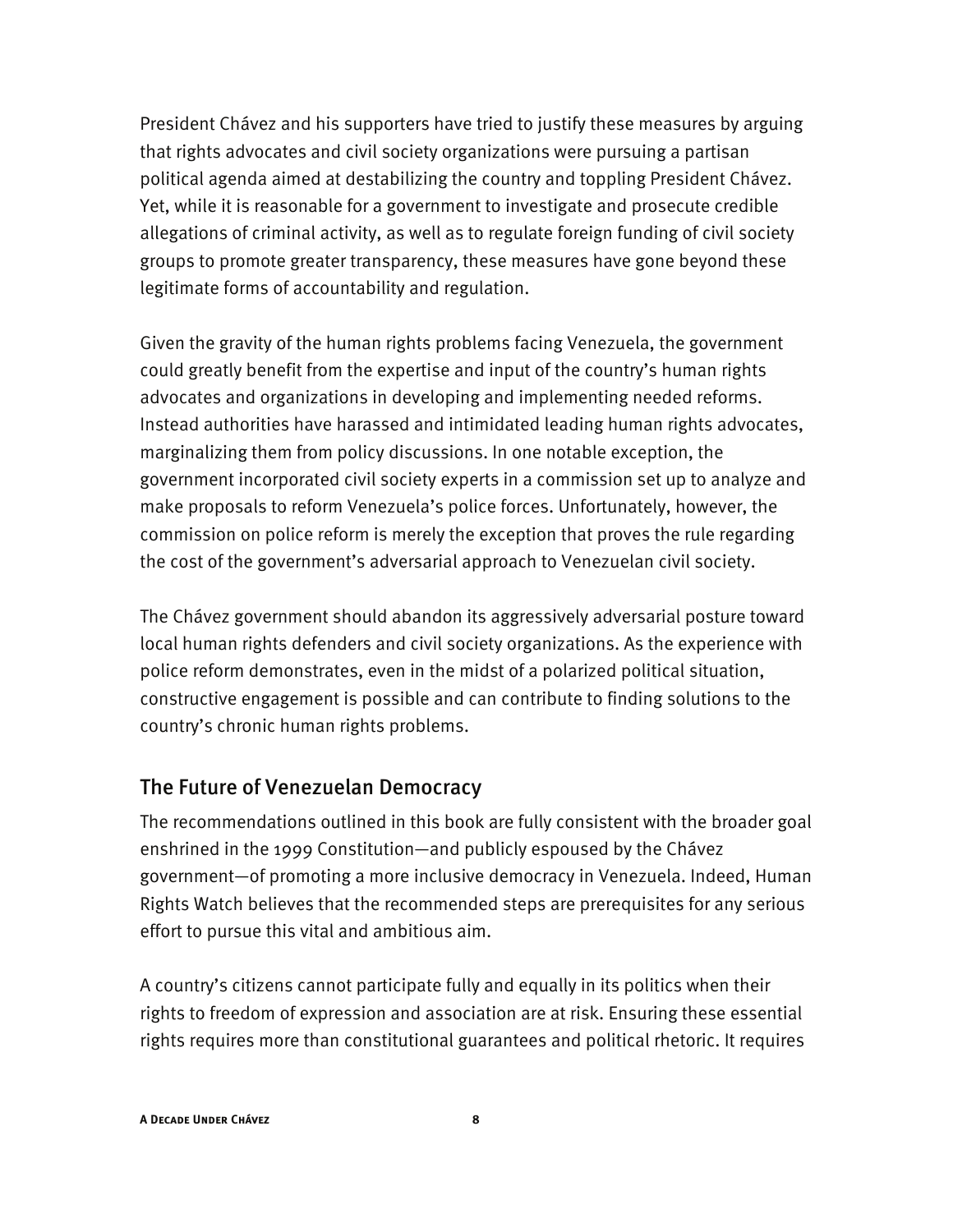institutions that are capable of countering and curbing abusive state practices. Above all, it requires a judiciary that is independent, competent, and credible. It is also critical that non-state institutions—such as the media, organized labor, and civil society—are free from government reprisals and political discrimination.

President Chávez has actively sought to project himself as a champion of democracy, not only in Venezuela, but throughout Latin America. Yet his professed commitment to this cause is belied by his government's willful disregard for the institutional guarantees and fundamental rights that make democratic participation possible. Venezuela will not achieve real and sustained progress toward strengthening its democracy—nor will it serve as a useful model for other countries in the region—so long as its government continues to flout the human rights principles enshrined in its own constitution.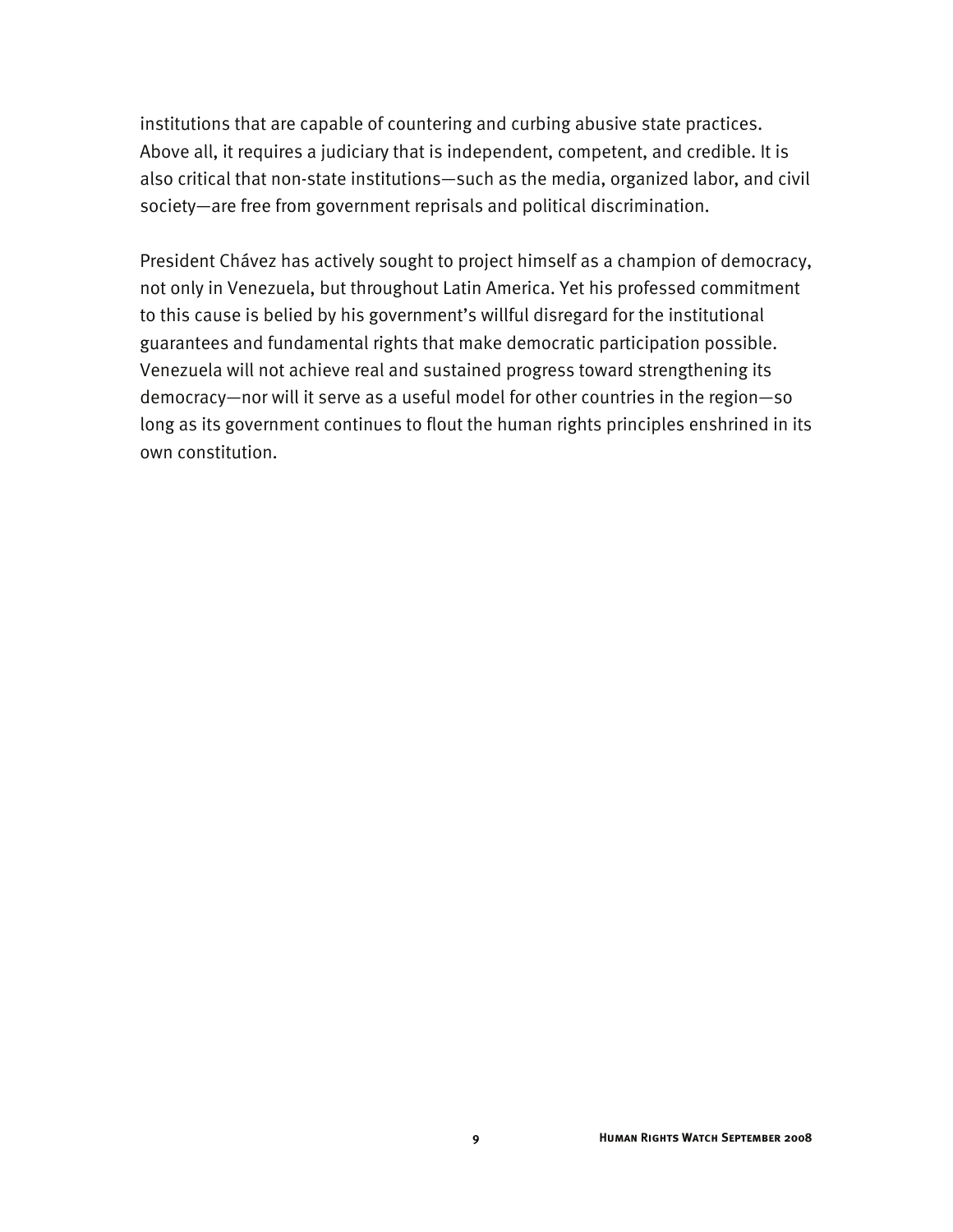# **II. Political Discrimination**

Political discrimination has long plagued Venezuela. For decades, government patronage and spoils were divided along party lines at the expense of large sectors of Venezuelan society. Chávez assumed the presidency in part on the promise to free Venezuela from its entrenched patterns of political exclusion. While his government managed to uproot the established system of political discrimination, it has replaced it with new forms of discrimination against real and perceived political opponents.

The Chávez government proclaims a commitment to political inclusion, but has openly discriminated against those who do not share its views. Government officials have removed scores of detractors from the career civil service, purged dissident employees from the national oil company, denied citizens access to social programs based on their political opinions, and denounced critics as subversives deserving of discriminatory treatment. The Chávez administration's exclusion and harassment of those who voice their dissent belie its banner of democratic pluralism.

Political discrimination under Chávez was most pronounced in the aftermath of the 2004 recall referendum on Chávez's presidency. Citizens who exercised their right to call for the referendum—invoking one of the new participatory mechanisms championed by Chávez during the drafting of the 1999 Constitution—were threatened with retaliation and blacklisted from some government jobs and services. After denouncing the referendum effort as an act "against the country", Chávez requested that electoral authorities give legislator Luis Tascón a list of those who signed the referendum petition, which was made publicly available on the internet. The "Tascón list" and an even more detailed list of all Venezuelans' political affiliations—the "Maisanta program"—were then used by public authorities to target government opponents for political discrimination. (There were also reports that private sector employers utilized the lists to discriminate against Chávez supporters.)

In one prominent case from 2004, a government banking agency used the lists in compiling political profiles of its employees and then fired more than 80 employees deemed to be part of the political opposition. In a similar case shortly after the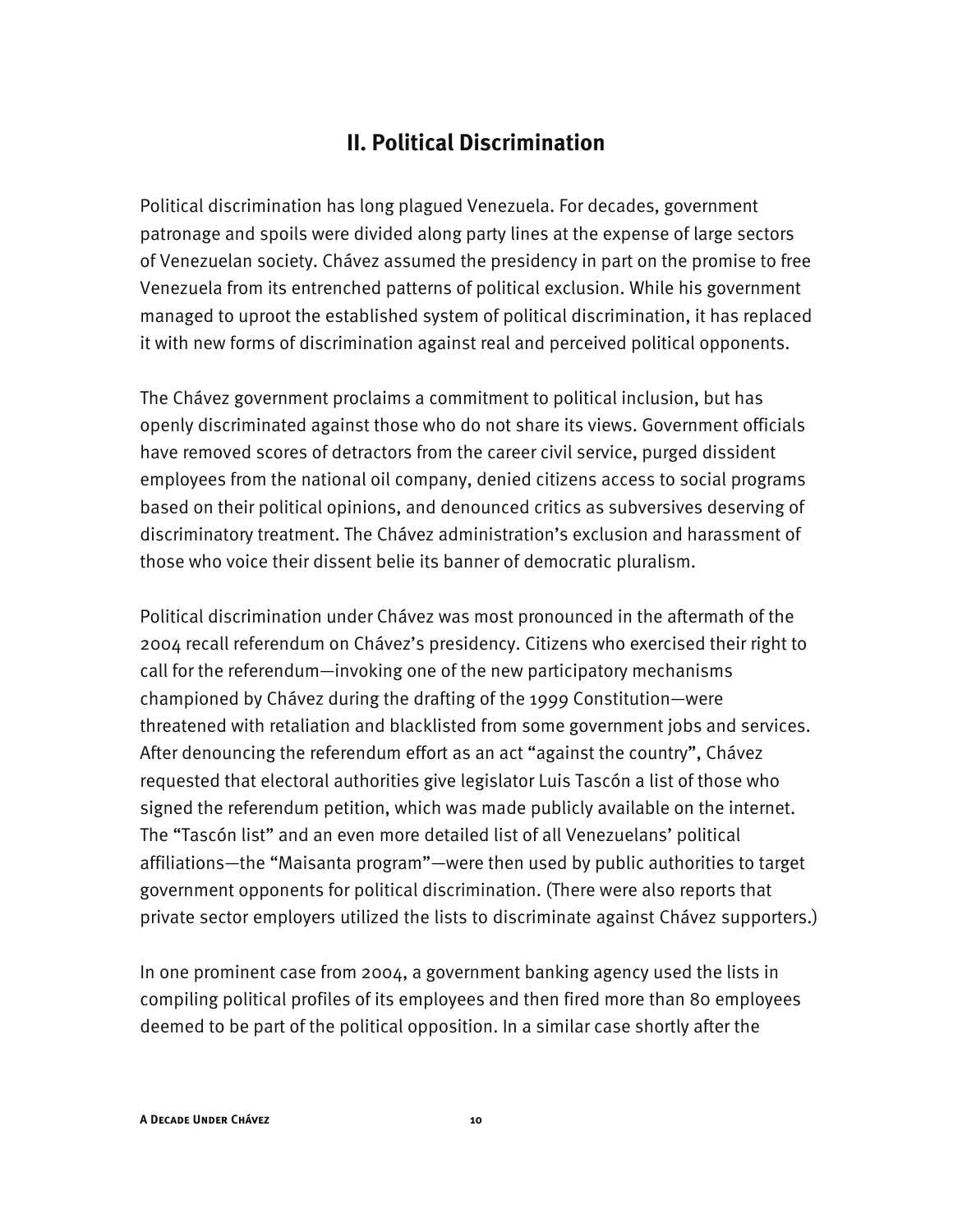referendum, government officials refused to renew a contract with a cooperative that made school uniforms on the grounds that cooperative members had appeared on the Tascón list and thus did not "deserve" the benefits of the program.

Political discrimination has been openly endorsed and practiced in the oil industry, which is one of the country's largest sources of employment and the backbone of the national economy. After a two-month-long strike in December 2002, the government fired close to half of the workforce from the state oil company, Petróleos de Venezuela, S.A. (PDVSA), and blacklisted them from future employment in the oil sector. A month before the 2006 presidential election, the energy minister (who also serves as PDVSA president) boasted that the company had "removed 19,500 enemies of the country from the [oil] business" and would continue to do so, telling PDVSA employees that anyone who disagreed with the government "should give up their post to a Bolivarian." Although the minister issued a memo almost a year later proscribing political discrimination, there is credible evidence that the discriminatory mindset reflected in his initial remarks was also embodied in actual employment policies in some departments of PDVSA.

Political discrimination has been a recurring feature of the government's policies and actions in a wide variety of areas. Subsequent chapters of this report show how political discrimination has affected the media, organized labor, and civil society. The government has threatened opposition journalists and media outlets with criminal prosecution and termination of broadcasting licenses. It has favored the formation of new pro-government unions, while refusing to bargain collectively with those associated with the opposition. And it has also harassed prominent human rights advocates and NGOs critical of the government.

Government officials have attempted to defend acts of political discrimination as a necessity, either to contain a political opposition allegedly intent on overthrowing the government or to establish a government capable of undertaking a "revolutionary" project. One government minister called the 2004 recall referendum effort an act of "terrorism" and urged the dismissal of those not "committed to the revolutionary process." Other officials claimed that large groups of civil servants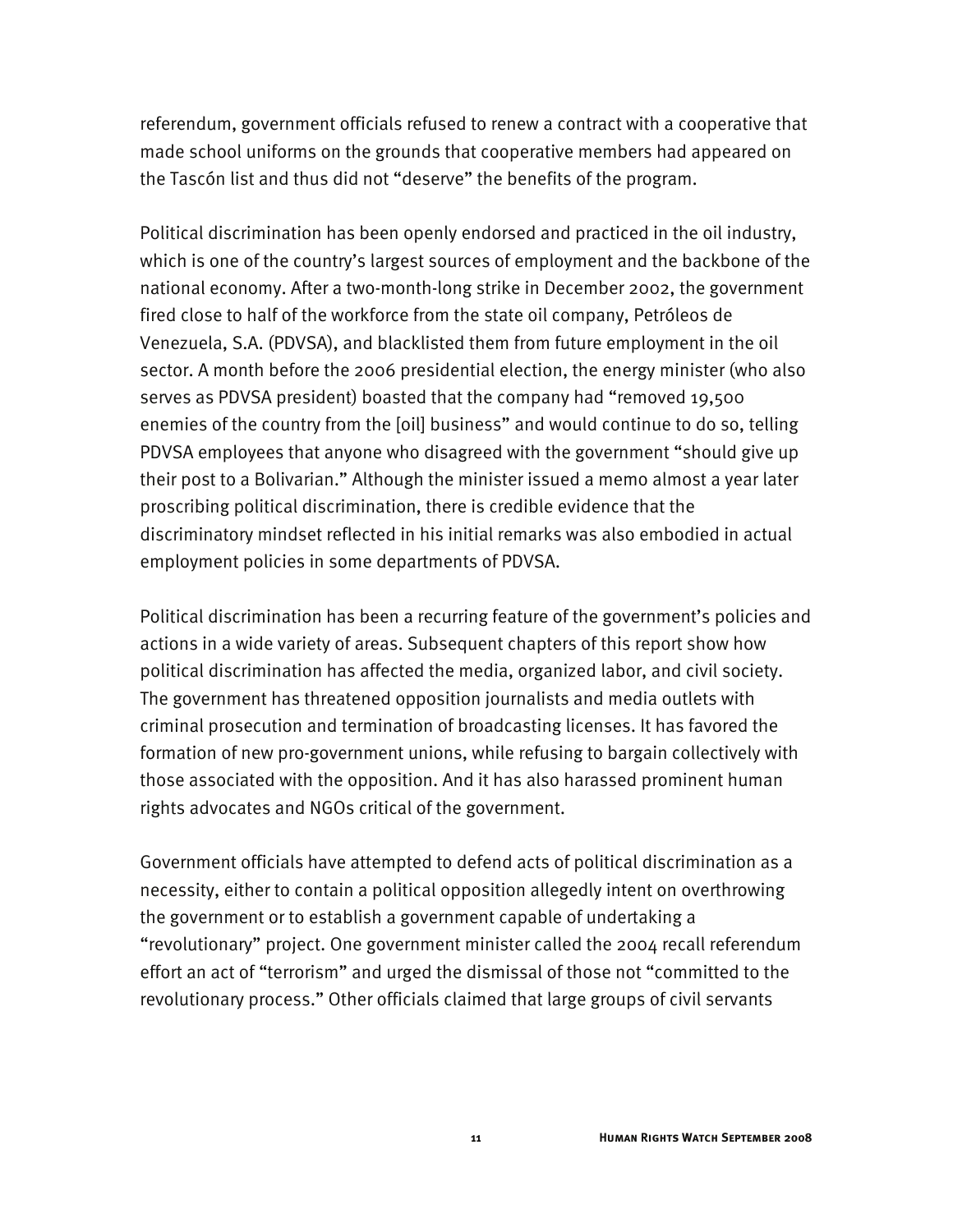were political appointees who merited dismissal for having signed petitions calling for the referendum.

Chávez himself has sent mixed messages regarding political discrimination. At times he has recognized that discrimination is a problem and spoken out against it. For example, he directed employers to "bury" the Tascón list due to reports he received of employment discrimination (although he waited a full year after the list's implementation to do so). He also promoted a constitutional reform proposal to explicitly bar discrimination based on political orientation.

Yet Chávez has also at times openly advocated political discrimination against opponents of the "revolution." For example, after his energy minister told PDVSA workers they should give up their jobs if they were not Chávez supporters, Chávez publicly defended this openly discriminatory message and called on all oil workers who were not committed to the "revolution" to abandon their jobs and "go to Miami." Such expressions of political intolerance have served to undergird the discriminatory treatment applied by his supporters.

## Political Discrimination under International Law

Discrimination against individuals for exercising democratic rights is proscribed under international law. Under Article 2 of the International Covenant on Civil and Political Rights (ICCPR), states must respect and ensure the rights recognized in the covenant "without distinction of any kind, such as race, color, sex, language, religion, political or other opinion, national or social origin, property, birth, or other status" (emphasis added).<sup>1</sup> Although race and gender discrimination have occupied the attention of the international community, the ICCPR makes no distinction, in terms of gravity, between these different manifestations of discrimination.

International law specifically bars discrimination in public sector employment. Article 25c of the ICCPR requires that "every citizen shall have the right and the opportunity, without any of the distinctions mentioned in Article 2 and without

<sup>1</sup> International Covenant on Civil and Political Rights (ICCPR), G.A. Res. 2200A (XXI), 21 U.N. GAOR Supp. (No. 16) at 52, U.N. Doc. A/6316, 999 U.N.T.S. 171, December 16, 1966, art. 22(1), ratified by Venezuela on May 10, 1978.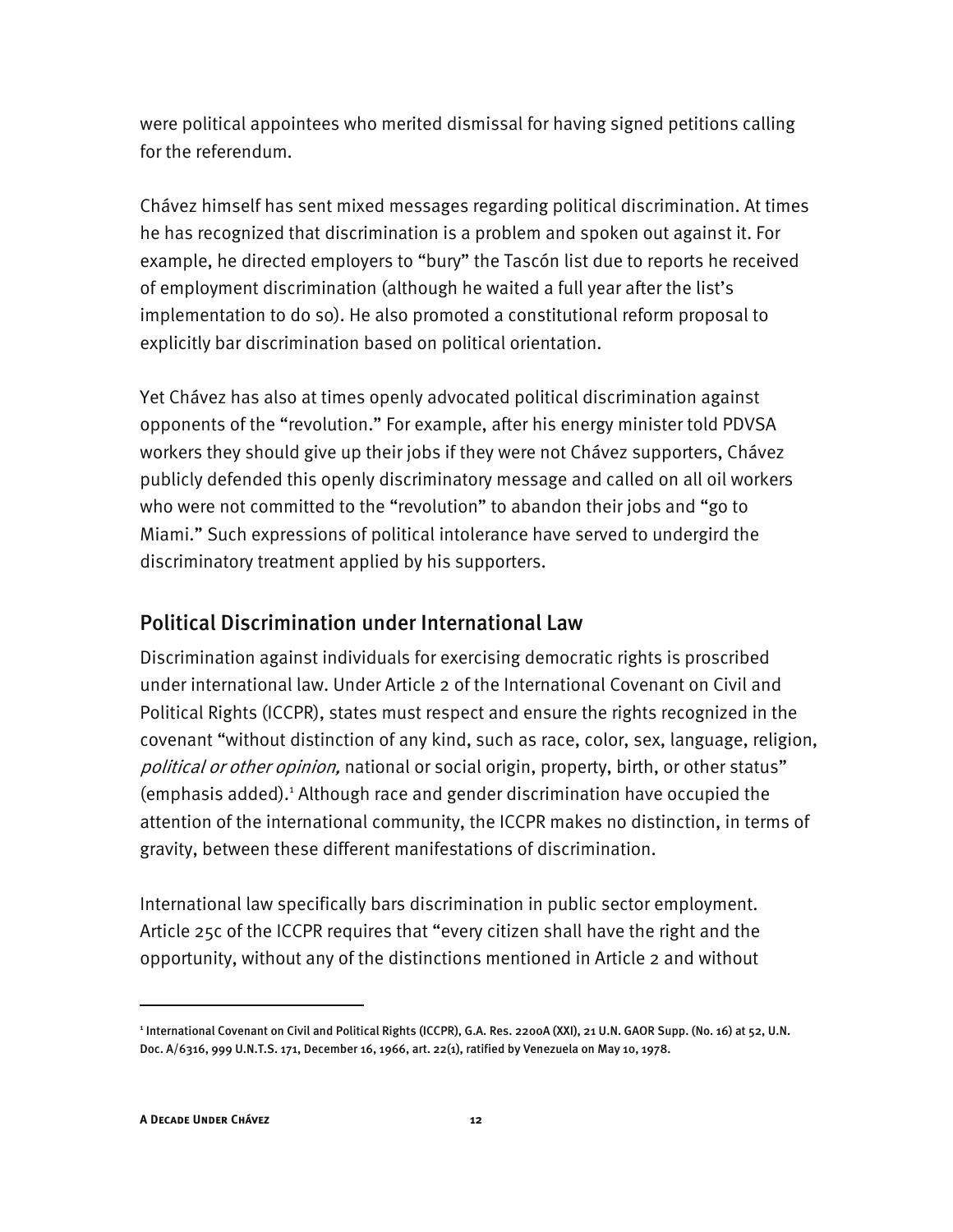unreasonable restrictions, to have access on general terms of equality to public service in his country." In its general comment on this article, the Human Rights Committee noted that to ensure equal access, "the criteria and processes for appointment, promotion, suspension and dismissal in public service positions must be objective and reasonable."<sup>2</sup> Governments that bar entry to their opponents or fire those already in government jobs solely because of their political opinions would be in violation of their obligations under Articles 2 and 25.

The Human Rights Committee has stressed that "the principle of access to public service on general terms of equality implies that the State has a duty to ensure that it does not discriminate against anyone. This principle is all the more applicable to persons employed in the public service and to those who have been dismissed."3

International labor standards, specifically Convention 111 of the International Labour Organization (ILO), also prohibit discrimination on the basis of political opinion in access to jobs and in terms and conditions of employment.<sup>4</sup>

It is generally accepted that governments may apply political criteria in recruiting decision-makers at the top levels of public administration, and most governments do so. But these political appointments must be clearly defined and limited in nature so as to prevent abuse. It is a different matter when career civil servants are hired or dismissed in blanket fashion solely because of their presumed political views, whether such discrimination operates by law or occurs informally.

The Inter-American Commission on Human Rights has expressed concern about political discrimination in Venezuela. As it wrote in its 2005 report:

<sup>2</sup> Human Rights Committee, General Comment 25 (57), General Comments under article 40, paragraph 4, of the International Covenant on Civil and Political Rights, adopted by the Committee at its 1510th meeting, U.N. Doc. CCPR/C/21/Rev.1/Add.7 (1996), para. 23.

<sup>&</sup>lt;sup>3</sup> Human Rights Committee, Communication No. 933/2000, "In the matter of *Adrien Mundyo Busyo, Thomas Osthudi Wongodi,* René Sibu Matubuka et al. v. Democratic Republic of the Congo," July 31, 2003, para. 5.2.

<sup>4</sup> ILO Convention No. 111 concerning Discrimination in Respect of Employment and Occupation, 1958, 362 U.N.T.S. 31, June 15, 1960, ratified by Venezuela on March 6, 1971.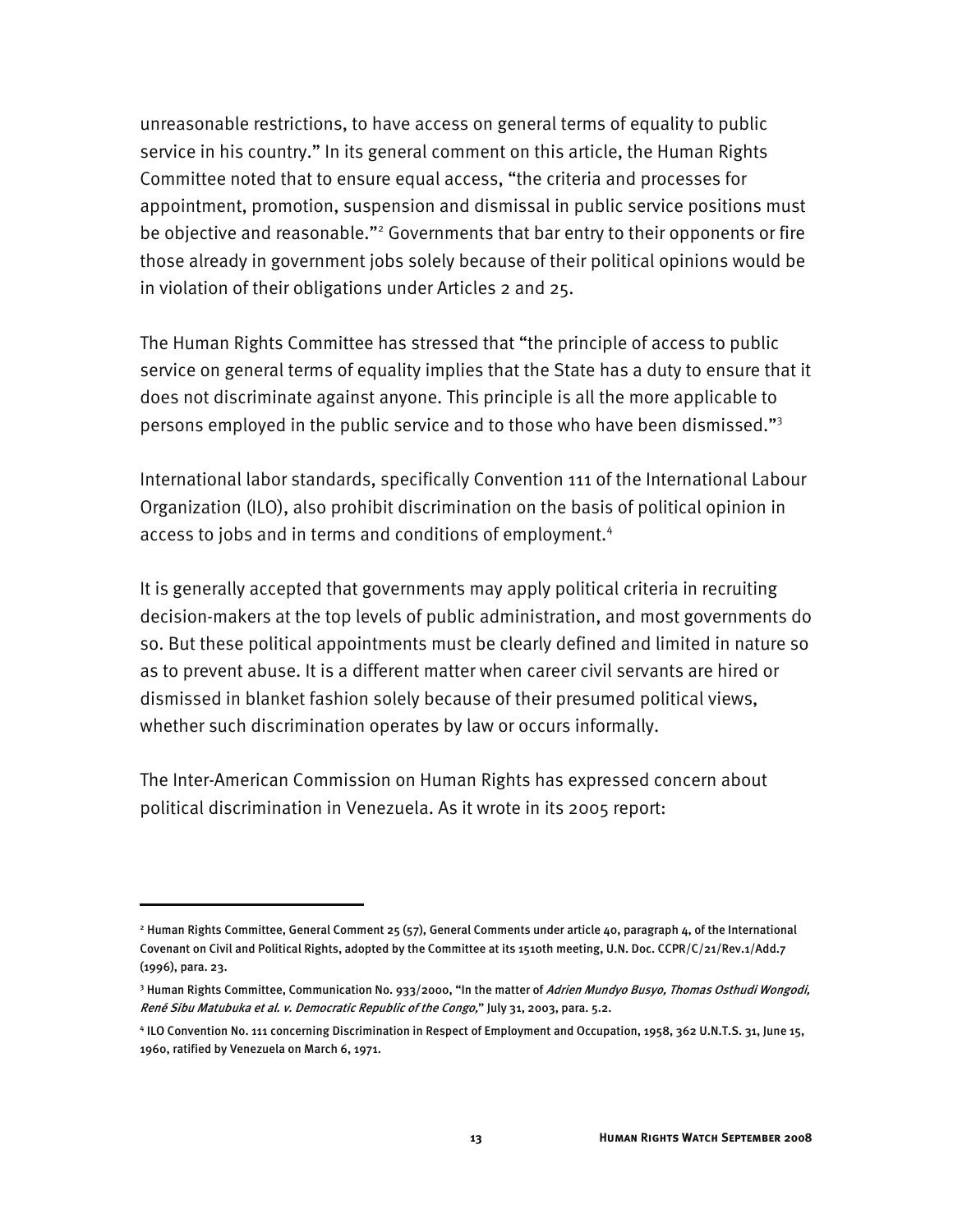The Commission finds that dismissing employees and obstructing access to social benefits, among other measures, to punish those persons who express their voice of dissent from the administration are violations of human rights and should be subject to generalized censure, and should be investigated.5

#### Political Discrimination under Venezuelan Law

Venezuela gives constitutional rank to international human rights treaties; as such, no domestic laws can violate the international proscription on political discrimination described above. In addition, the 1999 Constitution expressly prohibits "political discrimination" in employment.<sup>6</sup> Finally, and more broadly, it bars "any discrimination with the intent or effect of nullifying or encroaching upon the recognition, enjoyment or exercise, on equal terms, of the rights and liberties of every individual."<sup>7</sup> Given that discriminatory actions based on political belief frequently result in a diminution of other rights, this broader prohibition can be read to provide general protections against political discrimination. $^8$ 

#### Political Patronage and Discrimination Before Chávez

Political discrimination is not new to Venezuela. For at least 30 years before Chávez's election, political allegiance was the passport to jobs in the public sector, as well as government contracts and services. Patronage—the provision of benefits, jobs, and services to those with party connections in exchange for political loyalty—was a pervasive feature of the power-sharing agreement between political parties known as the Punto Fijo pact.<sup>9</sup>

<sup>5</sup> Inter-American Commission on Human Rights, Annual Report 2005, OEA/Ser.L/V/II.124, Doc. 5, February 27, 2006, Chapter IV: Venezuela, para. 331.

 $6$  Constitution of the Bolivarian Republic of Venezuela, art. 89(5).

 $7$  lbid., art. 21(1).

 $^8$  Though the constitution can be read to provide general protections against discrimination, many welcomed Chávez's proposal to amend the constitution to explicitly prohibit discrimination based on political orientation in December 2007. Constitutional Reform Project presented by President Hugo Chávez [Proyecto de Reforma Constitucional presentado por el presidente de la República Hugo Chávez], 2007,

http://www.cne.gov.ve/elecciones/referendo\_constitucional2007/documentos/Proyecto\_Reforma\_final.pdf (accessed July 22, 2008), art. 18.

<sup>9</sup> The Punto Fijo pact, signed in 1958, was a power-sharing agreement between the two dominant parties, Democratic Action (Acción Democrática, AD) and the Christian Democratic Party (Comité de Organización Política Electoral Independiente, COPEI).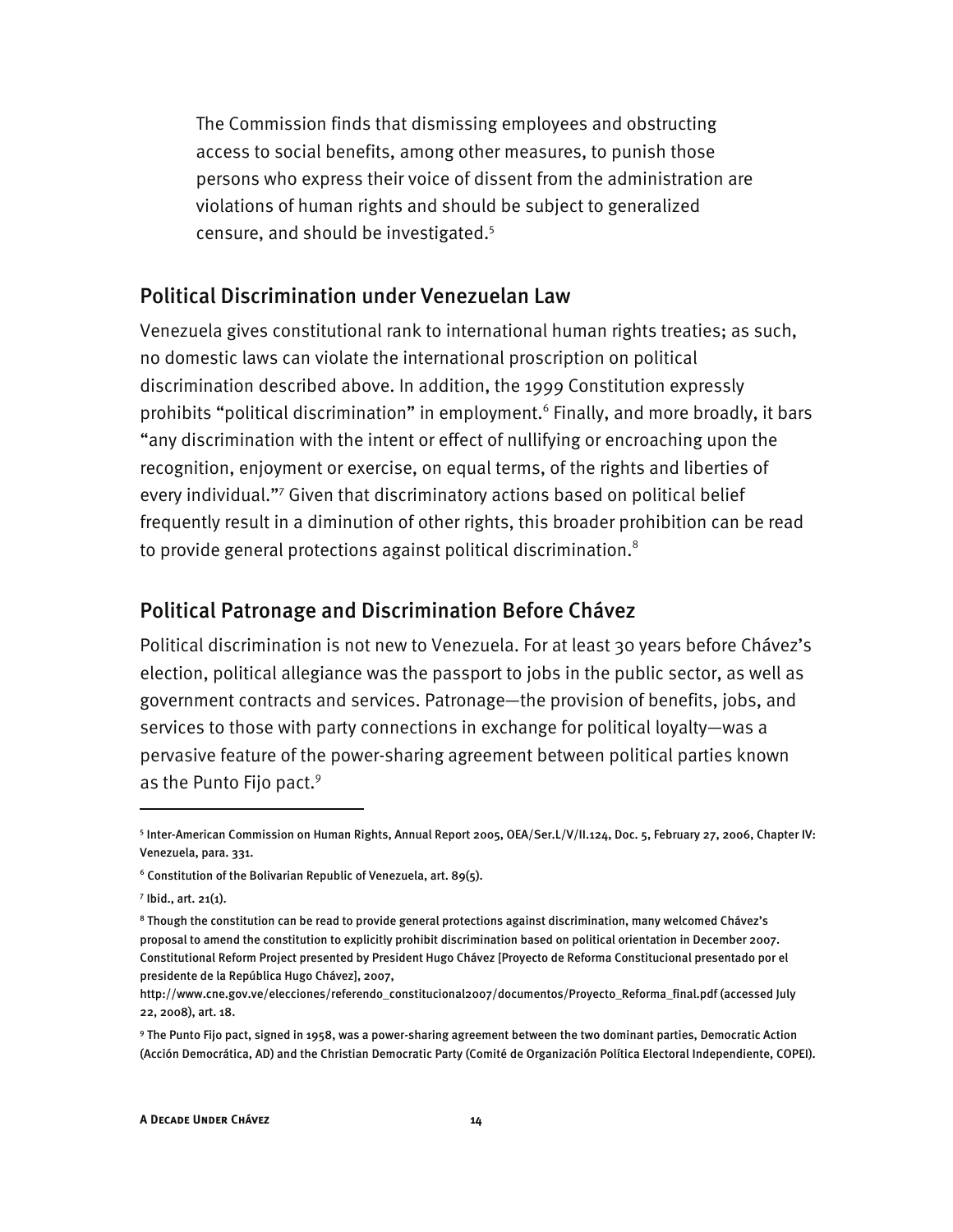The Punto Fijo pact was based on a system of political accommodation and a division of state jobs, contracts, and spoils between the two dominant political parties.10 As Human Rights Watch noted in a report published in 1993, "jobs in the public sector were allocated with calculated discrimination through the political parties, forming an important element in the stream of patronage descending from the top of each party to its bases throughout the nation."<sup>11</sup>

The main losers of the political arrangement were the millions of poor Venezuelans outside the public sector of the economy. Many of these voters supported Chávez in 1998, partially with the hope of bringing an end to the corruption and exclusion of the Punto Fijo era.**<sup>12</sup>**

The old system of patronage was largely uprooted with Chávez's election, which ended the dominance of the two main political parties. Beginning in 2003, the Chávez government launched a series of "missions" that delivered social services directly to the poor, circumventing existing state institutions that had been criticized for distributing aid based on political criteria. Yet while the Chávez government replaced the old, discriminatory system for allocating public jobs and services, it has replaced it with new forms of exclusion based on political loyalty.

#### Blacklisting: The "Tascón List" and "Maisanta Program"

I

Two lists have been key instruments for giving effect to political discrimination under Chávez: the "Tascón list" and the "Maisanta program." While ostensibly designed

The two-party system was credited with decades of democratic stability, but deprived many Venezuelans of effective political participation.

<sup>&</sup>lt;sup>10</sup> Terry Karl, "Petroleum and Political Pacts: the Transition to Democracy in Venezuela," Latin American Research Review, January 1987, p. 83.

<sup>&</sup>lt;sup>11</sup> Americas Watch (now Human Rights Watch/Americas), *Human Rights in Venezuela* (New York: Human Rights Watch, 1993), p. 3.

<sup>&</sup>lt;sup>12</sup> Chávez, a former army lieutenant-colonel whose only political experience was a failed coup attempt against the government of Carlos Andrés Pérez, was elected president of Venezuela with 57 percent of the vote in 1998. His victory was attributed in part to widespread disillusionment with the traditional political parties, and his promises to transform the political system. José Vicente Carrasquero and Friedrich Welsch, "Opinión pública y cultura política en Venezuela: la consolidación del chavismo," in Friedrich Welsch, (ed.), Opinión pública y elecciones en America (Caracas: International Political Association, 2000). Specifically, public opinion polls show that Chávez was able to win votes from Venezuelans who supported democracy but were highly dissatisfied with incumbent officials and practices. Damarys Canache, "From Bullets to Ballots: The Emergence of Popular Support for Hugo Chávez," Latin American Politics and Society, Vol. 44, No. 1 (Spring 2002), pp. 69-90.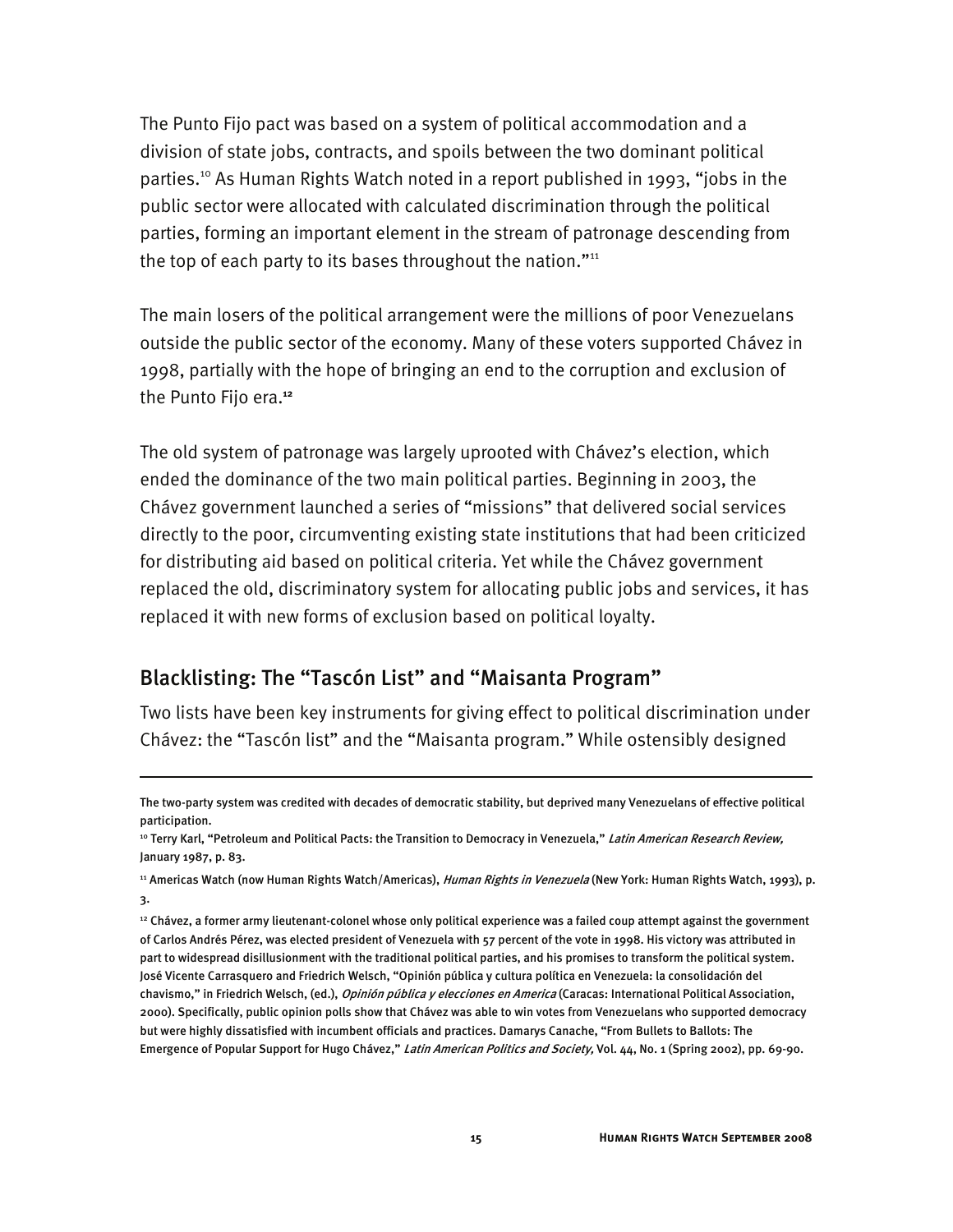for legitimate electoral purposes, several high-ranking government officials encouraged or threatened to use the lists to retaliate against those identified as critical of the government. In the aftermath of a contentious 2004 referendum to recall Chávez from the presidency,**<sup>13</sup>** some government officials blacklisted those who called for the removal of Chávez from government jobs, contracts, and services.**<sup>14</sup>**

Chávez encouraged holding those who signed the petition for a recall referendum on his mandate "accountable" for their decision, although he stopped short of endorsing political discrimination. In October 2003, Chávez insinuated that there might be future uses of the petition: "Those who sign against Chávez, in truth are not signing against Chávez. They will be signing against the country…. They will be recorded in history, because [the CNE] will have to register their name, their surname, their signature, their ID, and their fingerprints."15

<sup>&</sup>lt;sup>13</sup> In 2002, the opposition began to organize a national referendum to allow Venezuelans to vote on whether Chávez should remain in office, invoking one of the new participatory mechanisms of the 1999 Constitution. The first signature drive was for a non-binding "consultative" referendum on whether Chávez should remain in office. A vote was scheduled for February 2003, but was indefinitely suspended by the Supreme Court. The opposition then organized a second signature drive, this time for a recall referendum that would force Chávez to resign. In September 2003, the CNE declared the petition inadmissible, arguing, among other technical objections, that the signatures were collected before Chávez completed half of his term in office. A third signature drive was organized, but the CNE declared in February 2004 that the number of valid signatures did not meet constitutional requirements and that the disputed signatures would have to be confirmed in another public event. The announcement was met with opposition protests that turned violent. A group of NGOs then appealed the CNE's decision, and the Supreme Court's Electoral Chamber held that the signatures were valid and the referendum should be carried out. The Supreme Court's Constitutional Chamber overruled the decision, however, forcing the opposition to launch another petition drive to obtain the signatures necessary to hold a recall referendum. (The court decisions are discussed in further detail in chapter 3.) Finally, the required number of signatures was validated, and the referendum was held in August 2004. A large majority of Venezuelans voted in favor of the president's continued tenure and the results were confirmed by electoral authorities and international observers.

<sup>14</sup> In 2004, the public-sector workers' union (Federación Unitaria Nacional de Empleados Públicos, FEDEUNEP) documented widespread allegations of politically motivated discrimination against public sector employees who appeared on the Tascón list, including 200 dismissals, 400 employees subjected to pressure tactics, and 180 transfers. Inter-American Commission on Human Rights, Annual Report 2005, OEA/Ser.L/V/II.124, Doc. 5, February 27, 2005, Chapter IV: Venezuela, para. 327; "Denuncian lista discriminatoria en organismos públicos", El Universal, 8 de agosto de 2005; PROVEA, "Aumentan denuncias por despedidos en la administración pública por motivaciones políticas", *Boletín Informativo* 142, 6-19 de agosto de 2004, http://www.derechos.org.ve/actualidad/coyuntura/2004/coyuntura\_142.htm (consultado el 30 de junio de 2008); Ana Julia Jatar, *Apartheid del siglo XXI: La informática, al servicio de la discriminación política en Venezuela* (Caracas: Súmate, 2006).

<sup>&</sup>lt;sup>15</sup> Giuliana Chiappe, "42 organismos públicos incurrieron en discriminación," El Universal, November 11, 2006, http://politica.eluniversal.com/2006/11/11/pol\_art\_65474.shtml (accessed June 28, 2008); Maria Lilibeth Da Corte, "La oposición tiene la derrota pintada en la frente," El Universal, October 18, 2003,

http://www.eluniversal.com/2003/10/18/pol\_art\_18106D.shtml (accessed June 13, 2008).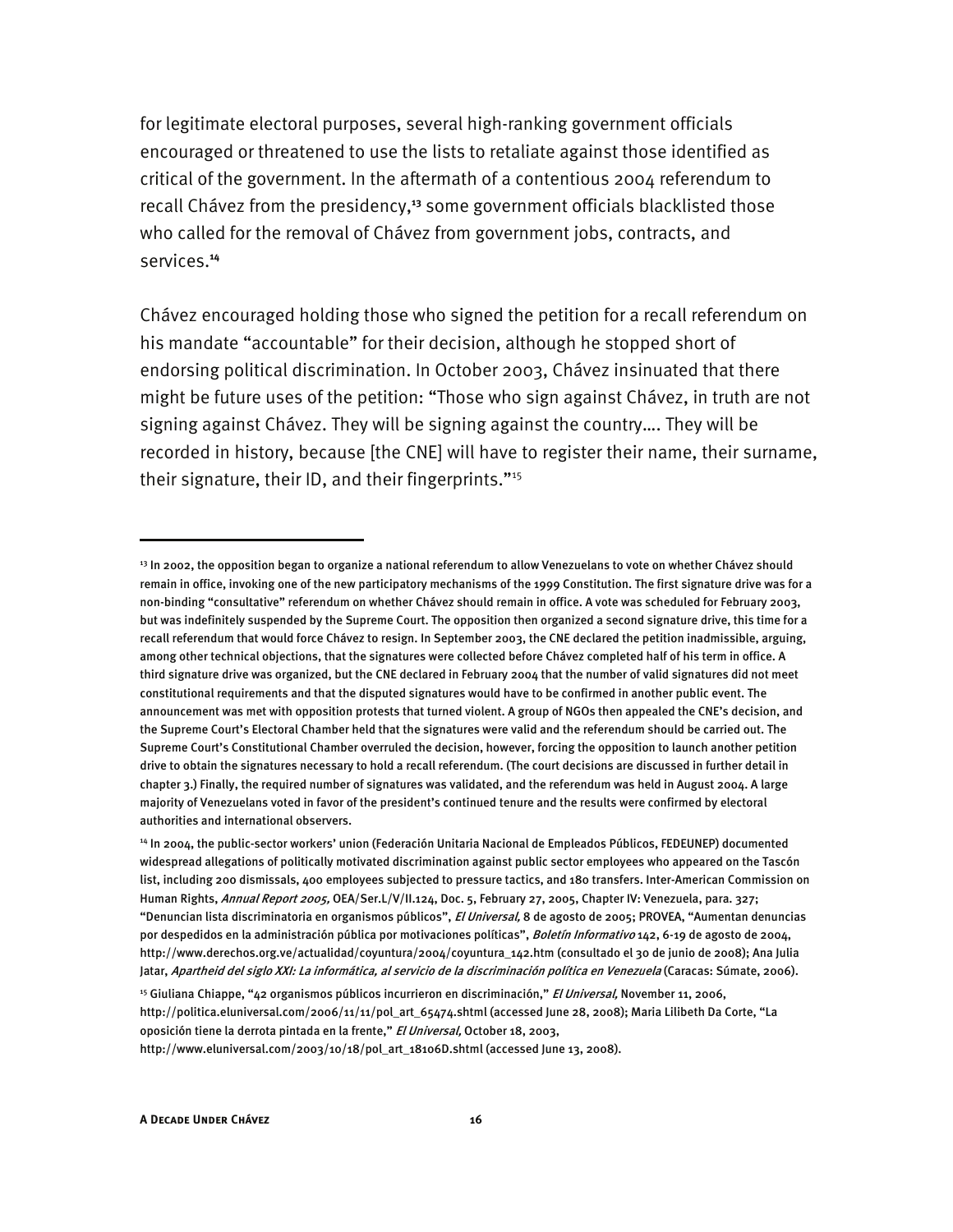In January 2004, Chávez wrote to then-CNE president Francisco Carrasquero to inform him that he had authorized his campaign manager, Congressman Luis Tascón, to obtain copies of the forms with over three million signatures in support of the recall referendum from the CNE.<sup>16</sup> Chávez announced on television that he intended to use the list to expose what he claimed were bogus signatures.<sup>17</sup> Having obtained the election forms, Tascón posted the list of names on his website so that any individual was able to consult the "Tascón list," ostensibly to verify their signature.<sup>18</sup>

The creation of a list of those who signed for the recall referendum was not objectionable in itself. By supporting the call for a referendum, citizens were not voting in an election or even expressing a political preference. The petition for a recall referendum was a matter of public record in which the publication of signatures could increase the transparency of the process. What was impermissible was the use of the list to discriminate against signers.

Several high-ranking government officials explicitly threatened retaliation against signers. In one prominent expression of support for political discrimination, then-Health Minister Roger Capella, told members of the press in March 2004 that health workers and doctors who had signed the recall referendum would be fired because to sign the petition was "an act of terrorism."<sup>19</sup> Capella added that "the only doctors who will work in the country's hospitals will be comrade medics committed to the revolutionary process."<sup>20</sup> On the following day, Capella rectified his comments, stating that they had a "personal connotation" and that discrimination on political

<sup>16</sup> Letter from President Hugo Chávez Frías to Francisco Carrasquero, President of the CNE, January 30, 2004. Chávez then announced on television that he had requested the signatures. Transcript of "Aló Presidente," No. 180, February 1, 2004, http://www.gobiernoenlinea.ve/misc-view/sharedfiles/Alo\_Presidente\_180.pdf (accessed June 23, 2008).

<sup>17</sup> Hugo Chávez stated on a live broadcast on VTV on February 15, 2004, "There's the list of all these things, above all the ID card numbers of those who supposedly signed. I call on the Venezuelan people to check so that the faces appear. There it is! www.luistascon.com. Check it out!" Video of VTV broadcast, Ciudadanía Activa, La Lista: Un Pueblo Bajo Sospecha, http://video.google.com/videoplay?docid=-8187459075291793700 (accessed June 14, 2008).

<sup>&</sup>lt;sup>18</sup> Taynem Hernández, "MVR asegura que 72 dirigentes opositores no firmaron solicitud," *El Universal,* January 15, 2003.

<sup>&</sup>lt;sup>19</sup> Yolanda Ojeda Reyes, "Firmar contra Chávez es un acto de terrorismo," El Universal, March 21, 2004, http://www.eluniversal.com/2004/03/21/pol\_art\_21108A.shtml (accessed June 4, 2008).

 $20$  Ibid.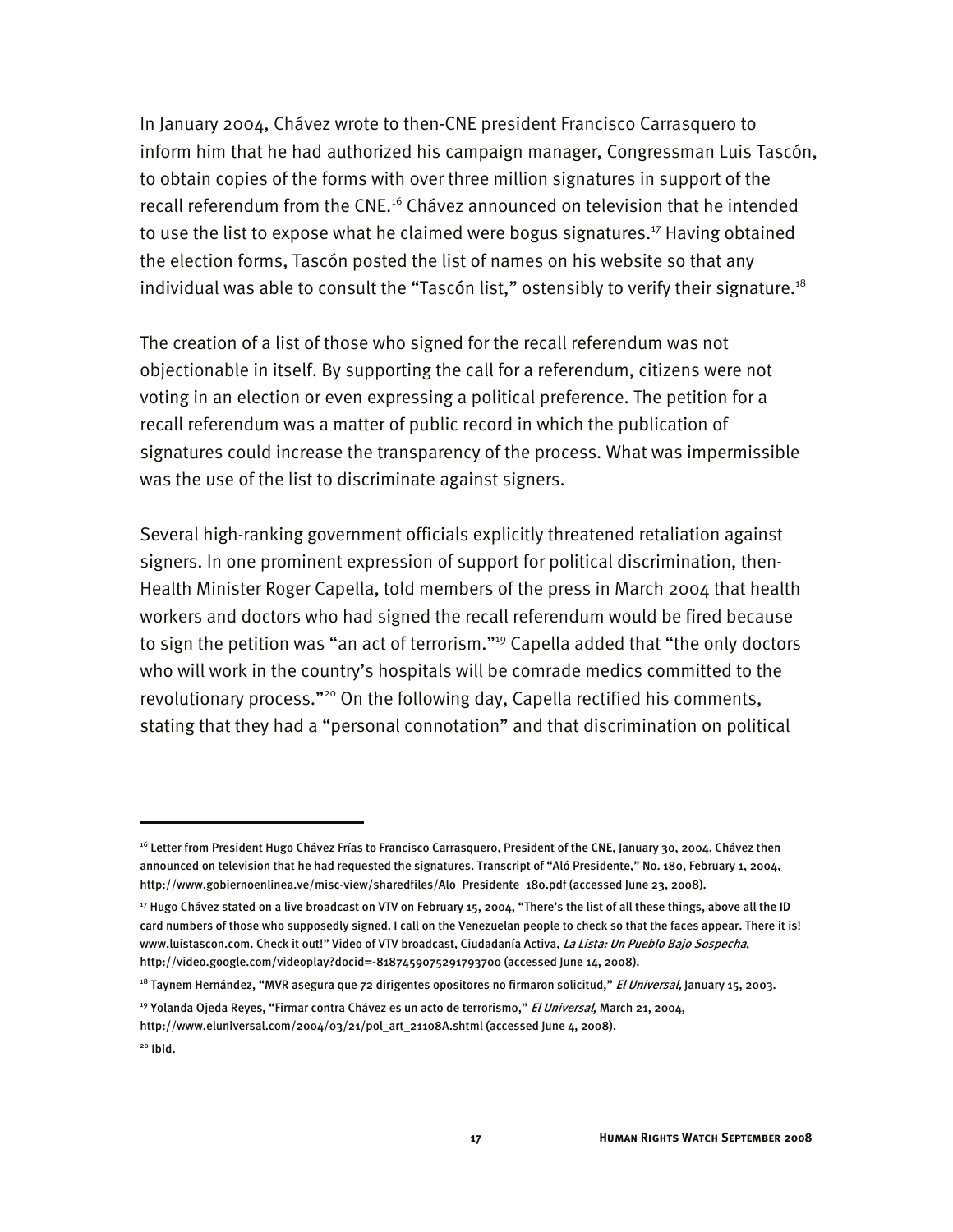grounds is unconstitutional.<sup>21</sup> Nonetheless, given that Capella made his initial statements in a public forum, speaking as a government official, they could not be easily retracted or lightly forgotten.<sup>22</sup>

In another example of the political pressure placed on public sector employees, then-PDVSA President Alí Rodríguez warned of potential firings in the oil company for signing for the referendum, saying that "it wouldn't surprise me" if workers who signed the referendum petition were fired from their jobs.<sup>23</sup> Some PDVSA employees later reported to the press that they had been fired and, when they asked for the reason, they were told it was because they had signed the referendum petition.**<sup>24</sup>**

Over a year after ordering the creation of the Tascón list, Chávez himself acknowledged the discriminatory purposes for which the list had been used. In April 2005, having won the referendum, Chávez called on employers to archive and "bury" the list on public television:

It was a moment that we've put behind us. If one of us who has to take a personal decision about someone goes to consult the list, what they are doing is dragging past situations into the present, and helping to recreate them … the famous list certainly fulfilled a useful role at a given moment, but that moment has passed.

-

<sup>&</sup>lt;sup>21</sup> "Ministro de Salud niega despidos por razones políticas," Radio Nacional de Venezuela/Venpress, March 22, 2004, http://www.aporrea.org/actualidad/n15077.html (accessed June 4, 2008); Marielba Núñez y Leidys Asuaje, "Capella; fue un error decir que se despedirá a médicos por firmar," El Nacional, March 23, 2004.

<sup>&</sup>lt;sup>22</sup> Capella's words may not have been idle threats, as there were already reports of politically motivated firings of doctors and health workers emerging in the press. Eva Riera, "Médicos en Falcón denuncian represalias por participar en El Reafirmazo," El Nacional, March 27, 2004; Nadia Pérez, "Podrían llegar a 35 los médicos despedidos del Pérez de León," El Nacional, March 20, 2004.

<sup>&</sup>lt;sup>23</sup> "Empleados de Pdvsa que firmaron referéndum revocatorio podrían ser despedidos: Alí Rodríguez admite que puede despedir a firmantes," El Nacional, March 13, 2004; "Rodríguez Araque admite factibilidad de despedidos de firmantes," El Universal, March 12, 2004.

<sup>24</sup> For example, Henry Omar Arteaga, a manager at Petroquímica de Venezuela (Pequiven) with more than 20 years of service, was fired in March 2004. He claimed he was told by a supervisor that the reason was his participation in the recall petition, and that the decision had come from the company directors and possibly its president. In March 2007 a labor court ordered Pequiven to pay compensation to Arteaga. The company did not contest that his dismissal was unjustified, though they did not say it was politically motivated. Ana Julia Jatar, Apartheid del siglo XXI: La informática al servicio de la discriminación política en Venezuela, (Caracas: Súmate, 2006), p. 59; Fifth Instance Court, Carobobo state, Zurima Escorihuela Paz, March 30, 2007, http://carabobo.tsj.gov.ve/decisiones/2007/marzo/1574-30-GH21S2004000062-PJ0042007000018.html (accessed June 12, 2008).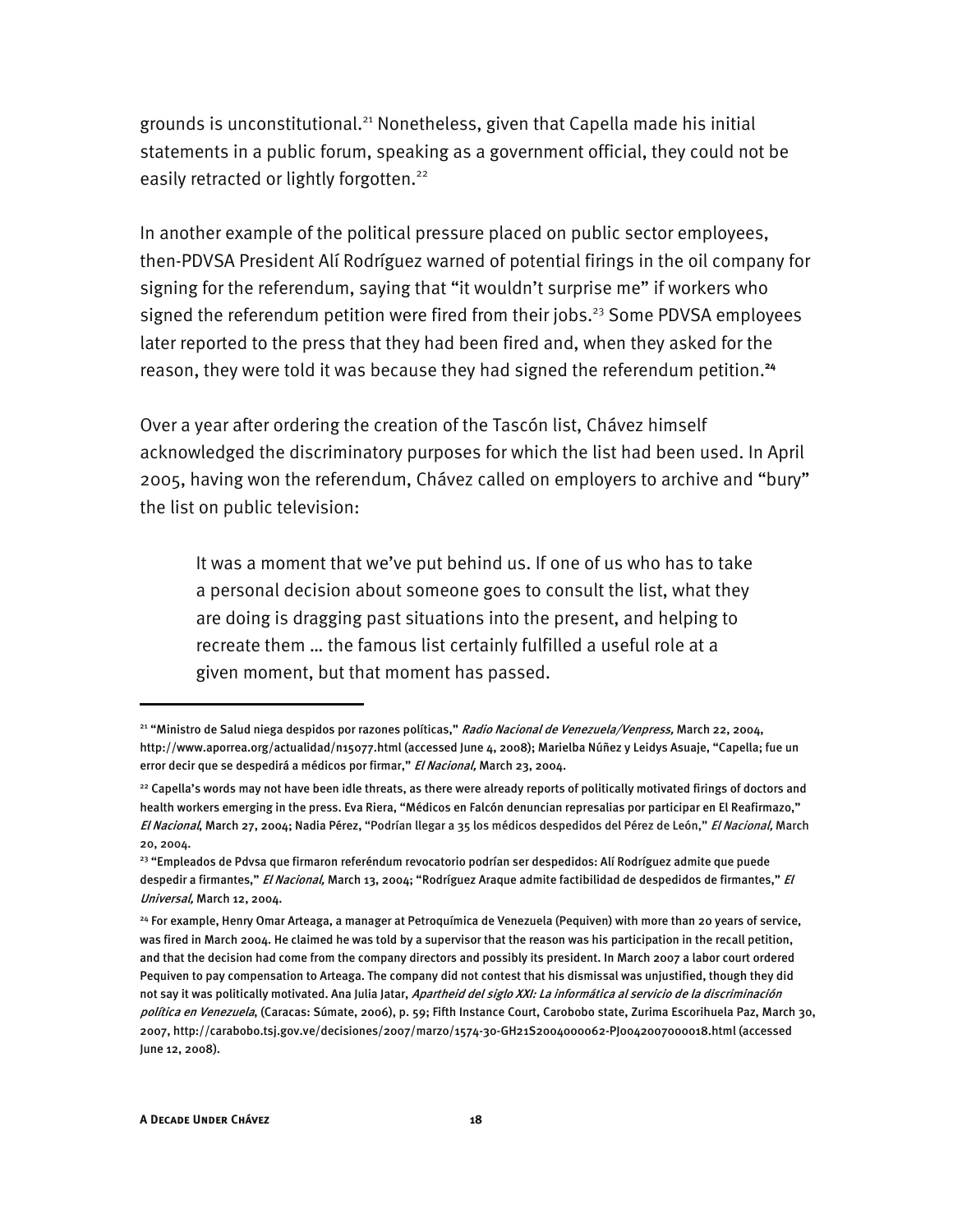We're asking the whole country to build bridges. I say this because I've been receiving some letters—of all the papers I receive—that make me think that in some spaces they still have the Tascón list on the table to decide whether somebody is going to work or is not going to work. Bury the Tascón list!<sup>25</sup>

Chávez almost certainly knew in 2004 of allegations that government departments were using the Tascón list to fire workers and block job applications. In fact, according to the state radio station, Tascón said in April 2004 that he had spoken to Chávez personally about cases of discrimination by both anti-Chávez private employers and pro-Chávez government institutions and urged Chávez to halt the continuing abuse of the list.<sup>26</sup> Nonetheless, it took Chávez over a year from his first order to compile the list—in which time, as noted above, several high-ranking government officials endorsed the use of political discrimination—to give clear instructions that the information should not be used for discriminatory purposes.

Following Chávez's statements, the Attorney General's Office opened an investigation in April 2005 to determine if private employers or public institutions used the Tascón list to discriminate against those who signed in favor of a recall referendum.**<sup>27</sup>** However, to our knowledge, no convictions resulted.

Moreover, Chávez's call to "bury" the Tascón list did not end political discrimination. While his announcement was welcome, some supporters responded by developing more sophisticated tools with which to discriminate. During the 2005 congressional elections, pro-Chávez campaigners designed a database known as the "Maisanta program".28 Unlike the Tascón list, which contained only the names of those who had signed for the recall referendum, the Maisanta program contained detailed

j

<sup>&</sup>lt;sup>25</sup> "Presidente Chávez ordena 'enterrar' lista de firmantes del revocatorio," *Radio Nacional de Venezuela,* April 16, 2005, http://www.rnv.gov.ve/noticias/index.php?act=ST&f=2&t=16101 (accessed June 14, 2008); Maria Lilibeth da Corte, "Chávez exigió enterrar 'la famosa lista' del diputado Luis Tascón," El Universal, April 16, 2005,

http://www.eluniversal.com/2005/04/16/pol\_art\_16186B2.shtml (accessed June 14, 2008).

<sup>&</sup>lt;sup>26</sup> "Diputado Tascón: yo saqué la lista de mi pagina web desde 2004," *Radio Nacional de Venezuela/MINCI,* April 16, 2004, http://rnv.gov.ve/noticias/?act=ST&f=2&t=16116 (accessed June 30, 2008).

<sup>27 &</sup>quot;Ministerio Público inició averiguación sobre uso de listados por solicitud de referendos en 2004," Attorney General's Office press release, April 27, 2005, http://www.fiscalia.gov.ve/Prensa/A2005/prensa2704.htm (accessed July 24, 2008).

<sup>&</sup>lt;sup>28</sup> "Denuncian existencia de lista más sofisticada de oposición," El Nacional, August 24, 2005.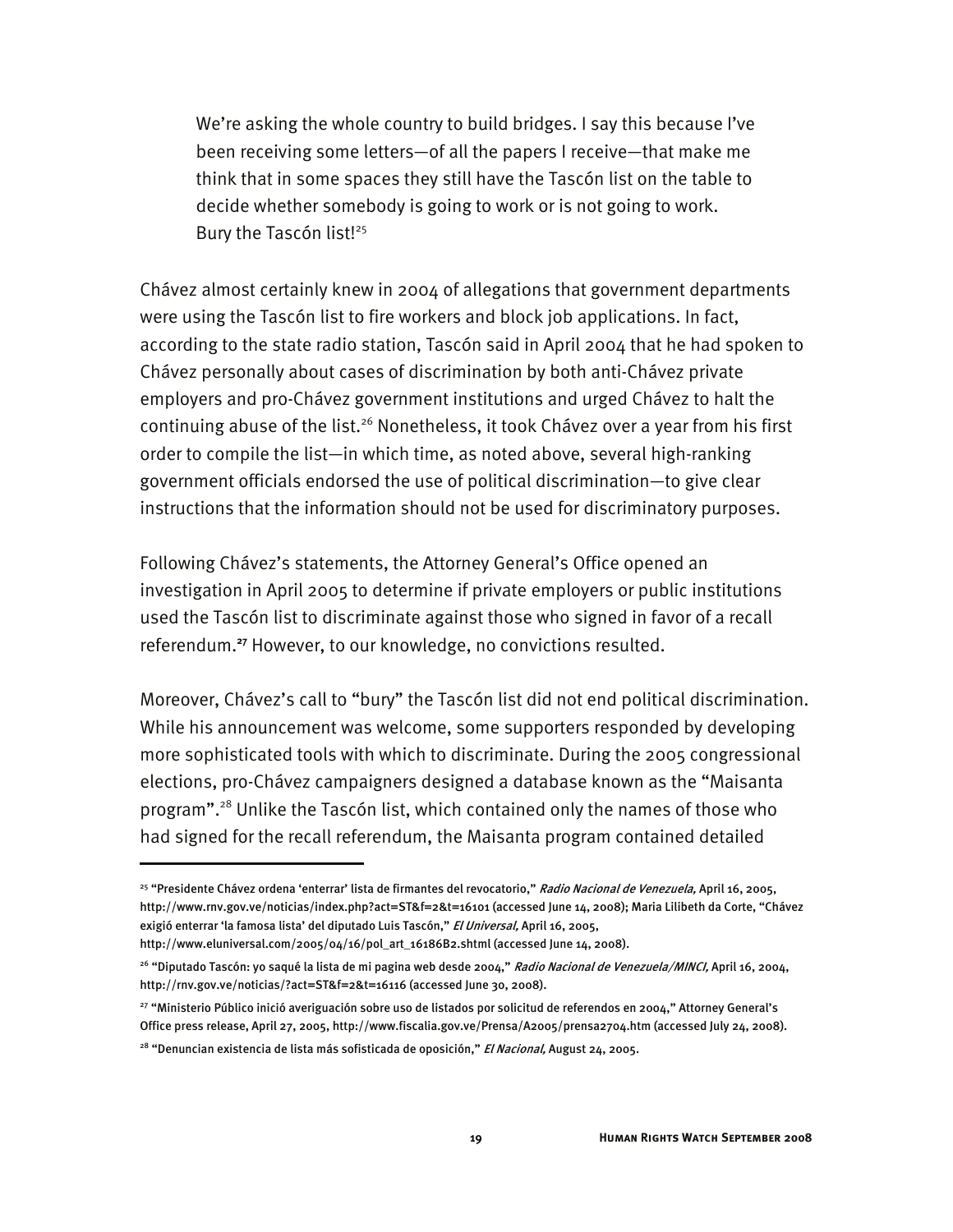information on all registered voters, totaling over 12 million citizens. It informed the user if voters had signed the recall referendum against Chávez, abstained in earlier elections, participated in the government's missions, and signed the counterpetition for a recall referendum against opposition legislators.<sup>29</sup>

The designers of the Maisanta program justified the program as an effort to democratize access to information.30 The database could indeed prove useful for campaign purposes. However, like the Tascón list, the Maisanta software was used for more than just electoral ends.

Hundreds of allegations emerged starting in 2004 and 2005 that government officials in different branches of public administration were using the Tascón list, the Maisanta program, or both, to fire and screen applicants for government jobs and programs.31 Even Tascón acknowledged that there were cases of "people who were not given documents, who faced delays in completing paperwork, and who were denied the ability to work" because they signed for the referendum.<sup>32</sup>

The vast majority of allegations of political discrimination were leveled by members of the opposition against government ministries and agencies, according to the nonpartisan Venezuelan human rights NGO, PROVEA.**<sup>33</sup>** However, there were also

j

<sup>29 &</sup>quot;The Maisanta Program,"

http://www.megaresistencia.com/portada/index.php?option=com\_content&task=view&id=12&Itemid=1 (accessed June 30, 2008).

<sup>&</sup>lt;sup>30</sup> Aleksander Boyd, "Lista de Tascón: Maisanta software explained," post to *vcrisis.com*, September 15, 2005, http://www.vcrisis.com/index.php?content=pr/200512061532 (accessed on June 16, 2008).

<sup>&</sup>lt;sup>31</sup> Inter-American Commission on Human Rights, *Annual Report 2005,* OEA/Ser.L/V/II.124, doc. 5, February 27, 2005, Chapter IV, Venezuela, para. 327; "Denuncian lista discriminatoria en organismos públicos," El Universal, August 8, 2005; PROVEA, "Aumentan denuncias por despedidos en la administración pública por motivaciones políticas"; PROVEA, "La causa continúa vigente para personas despedidas por razones políticas"; Citizens Control for Security, Defense and the National Armed Forces (Control Ciudadano para la Seguridad, la Defensa y la Fuerza Armada Nacional), "Informe sobre la Discriminación Política en Venezuela (2003-2007), Estudio de Casos," http://www.controlciudadano.org/publicaciones/informe/ (accessed July 6, 2008); Jatar, Apartheid del siglo XXI.

<sup>32</sup> PROVEA, "La causa continúa vigente para personas despedidas por razones políticas."

<sup>33</sup> PROVEA, "Derechos laborales," Informe Anual 2004-2005,

http://www.derechos.org.ve/publicaciones/infanual/2004\_05/index.htm (accessed July 21, 2008), p. 13; Carlos Chirinos interview with Marino Alvarado, director of PROVEA, "Venezuela: Discriminación política," BBC Mundo, May 22, 2004, http://news.bbc.co.uk/hi/spanish/latin\_america/newsid\_3737000/3737897.stm (accessed July 21, 2008).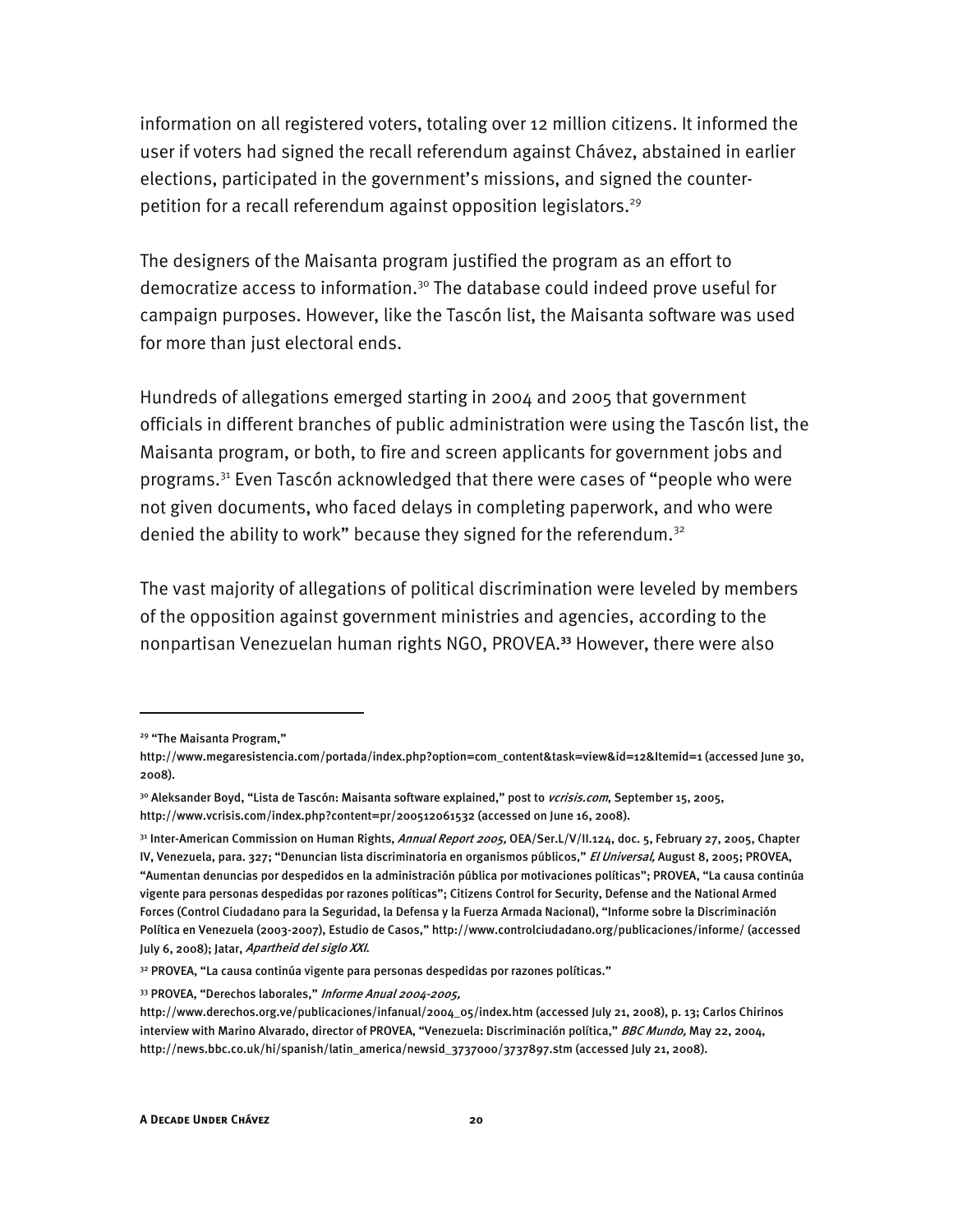reports of political discrimination against Chávez supporters in lower levels of public administration, state and municipal governments, and the private sector.**<sup>34</sup>**

In most cases, it was not possible to prove political discrimination—with rare exceptions, citizens were given no grounds at all for the actions taken—yet many were told informally that they were losing their jobs, contracts, or services for having signed the referendum petition. For example, in one case reported to Human Rights Watch, a 98-year-old woman was denied medicines that she had long received from a state development agency because, as her family was told by the program secretary, she had signed the referendum petition.<sup>35</sup>

Human Rights Watch documented several representative cases, detailed below, in which government officials employed the Tascón list or Maisanta program to target individuals for discriminatory actions.

#### *Fund for the Guarantee of Deposits and Banking Protection*

Among the cases of alleged politically motivated firings, one of the most prominent was the dismissal of more than 80 civil servants from a government banking agency, the Fund for the Guarantee of Deposits and Banking Protection (Fondo de Garantías de Depósitos y Protección Bancaria, FOGADE), in 2004.<sup>36</sup> All the fired employees reportedly had been named as members of the political opposition on a list, based in part on the Tascón list, circulated within the agency.<sup>37</sup> While the workers were fired without explanation, the president of the agency openly stated that the employees were being dismissed to make way for those "that adhered to the government project."38

-

<sup>34</sup> For example, the Ombudsman (Defensoría del Pueblo) received 57 allegations of political discrimination in 2004 of which 16 cases were known to be from the private sector and 15 from the public sector. Ibid.

<sup>35</sup> Human Rights Watch telephone interview with Pedro Elias Carrasco, nephew of Juana Bautista, Caracas, January 18, 2008.

<sup>36</sup> FOGADE is an institute attached to the Ministry of Finance which, among other functions, guarantees bank deposits held by the public. FOGADE, www.fogade.gov.ve/ (accessed June 27, 2008). Several press reports emerged about the firings: Miguel Angel Santos, "FOGADE: Crónica de un colapso anunciado," El Universal, June 21, 2004; Oscar Medina, "Purga Laboral," El Universal, August 4, 2004.

<sup>37</sup> Medina, "Purga Laboral," El Universal.

<sup>&</sup>lt;sup>38</sup> "Despedidos ilegales impactan las cuentas de FOGADE," *El Universal*, February 23, 2008,

http://www.eluniversal.com/2008/02/23/eco\_art\_despidos-ilegales-im\_726634.shtml (accessed May 26, 2008).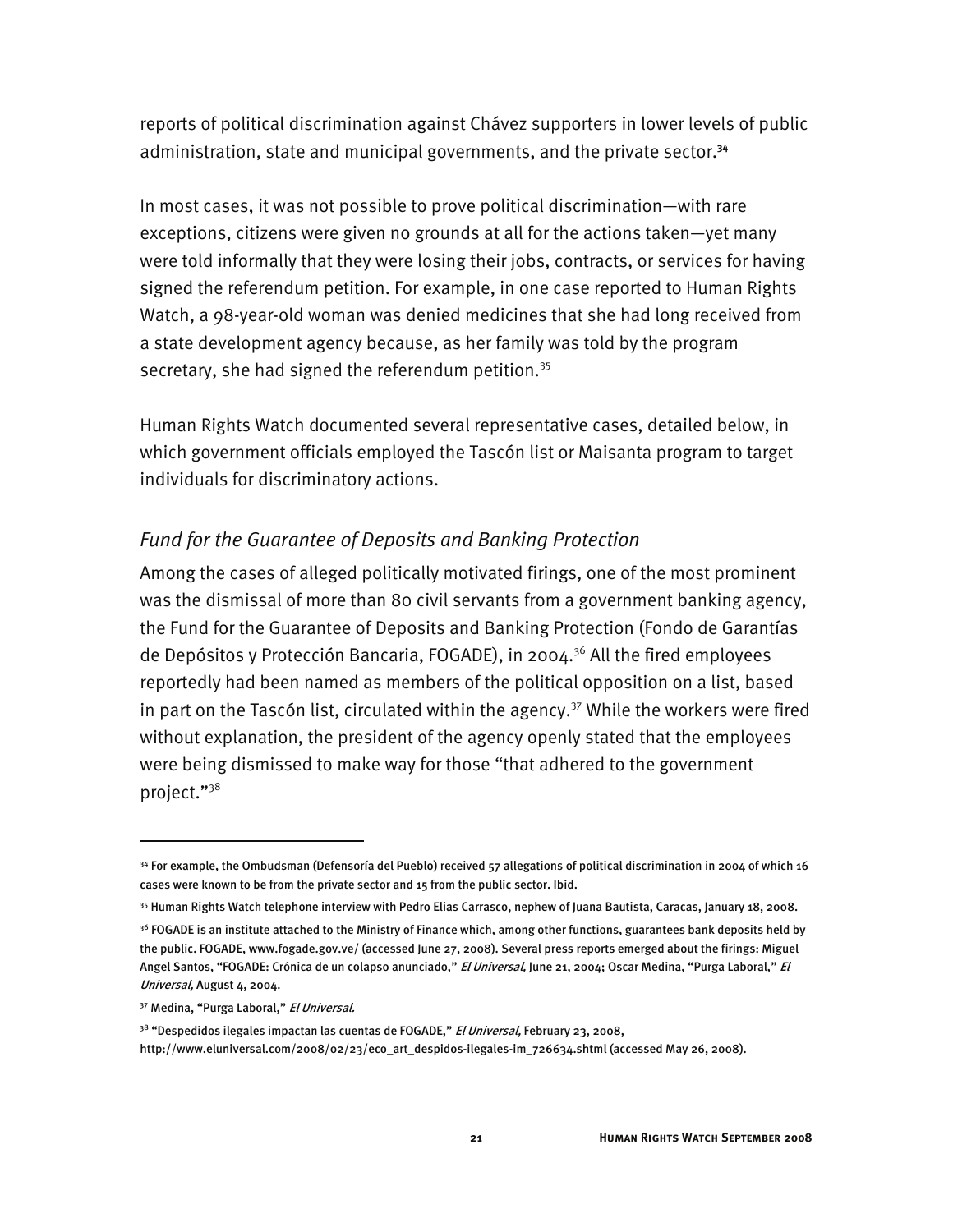According to former employees, in May 2004 a group of FOGADE employees who belonged to a Bolivarian Circle—a type of grassroots political group supported and funded by the government—along with a senior official in the human resources department, created and circulated a list of the political affiliations of FOGADE's more than five hundred employees.<sup>39</sup> Alongside each name was a handwritten number indicating the employee's political profile based on perceived political inclinations—ranging from "1" for a hard-line Chavista to "6" for "radical political opposition"—and an initial noting whether the employee had signed the petition for the recall referendum based on the Tascón list.

The president of FOGADE, Jesús Caldera Infante, seemed to endorse the use of the list to purge the organization of government opponents, stating in a television interview that, "The revolution touched the soul and essence of FOGADE and … we are going to carry out the necessary changes."<sup>40</sup> In June 2004, Caldera Infante announced on television that numerous employees, "many of whom had held their positions for over 19 years," had been dismissed because they "came from a culture that did not conform to the project envisioned by the Constitution for socioeconomic development" and that they would be substituted with officials "that adhered to the government project."41 Eighty FOGADE staff members had lost their jobs by August  $2004<sub>1</sub><sup>42</sup>$  and, according to former employees, they all had been ranked as government opponents on the list.43

j

<sup>39 &</sup>quot;Situation of employees and workers at FOGADE as of March 30, 2004," on file with Human Rights Watch; "FOGADE, otra lista para investigar: Aqui tienes pruebas, Isaías," *Tal Cual, M*ay 2, 2005. Yadira Pérez, a secretary at FOGADE until she was fired in 2004, told Human Rights Watch that the list was created by a Bolivarian circle within the organization (Círculo Bolivariano José Félix Ribas), with the assistance of an official in the human resources department ). Human Rights Watch interview with Yadira Pérez, FOGADE secretary (1993-2004), Caracas, September 22, 2007. Another employee, Glenda Fermín, similarly told the press that the list came from a Bolivarian circle with the assistance of the personnel department. Medina, "Purga laboral," El Universal.

<sup>&</sup>lt;sup>40</sup> "FOGADE transfiere 320 inmuebles a misión Vuelvan Caras," *Radio Nacional de Venezuela,* May 17, 2004,

http://www.rnv.gov.ve/noticias/index.php?act=ST&f=2&t=5499 (accessed June 14, 2008). ["En Fogade operará un cambio y una transformación profunda… La revolución tocó el alma y la esencia de Fogade, y nosotros en el marco de la ley, en el marco de la Constitución, vamos a propiciar los cambios que sean necesarios."]

<sup>&</sup>lt;sup>41</sup> "Despedidos ilegales impactan las cuentas de FOGADE," El Universal.

<sup>&</sup>lt;sup>42</sup> Medina, "Purga Laboral," *El Universal*; Human Rights Watch was also told that 140 FOGADE workers were fired by the end. Human Rights Watch interview with Antonio Suárez, president of FEDEUNEP, Caracas, September 13, 2007.

<sup>43</sup> Human Rights Watch interview with Yadira Pérez, FOGADE, September 22, 2007; Testimony of Glenda Fermín in Medina, "Purga laboral," El Universal.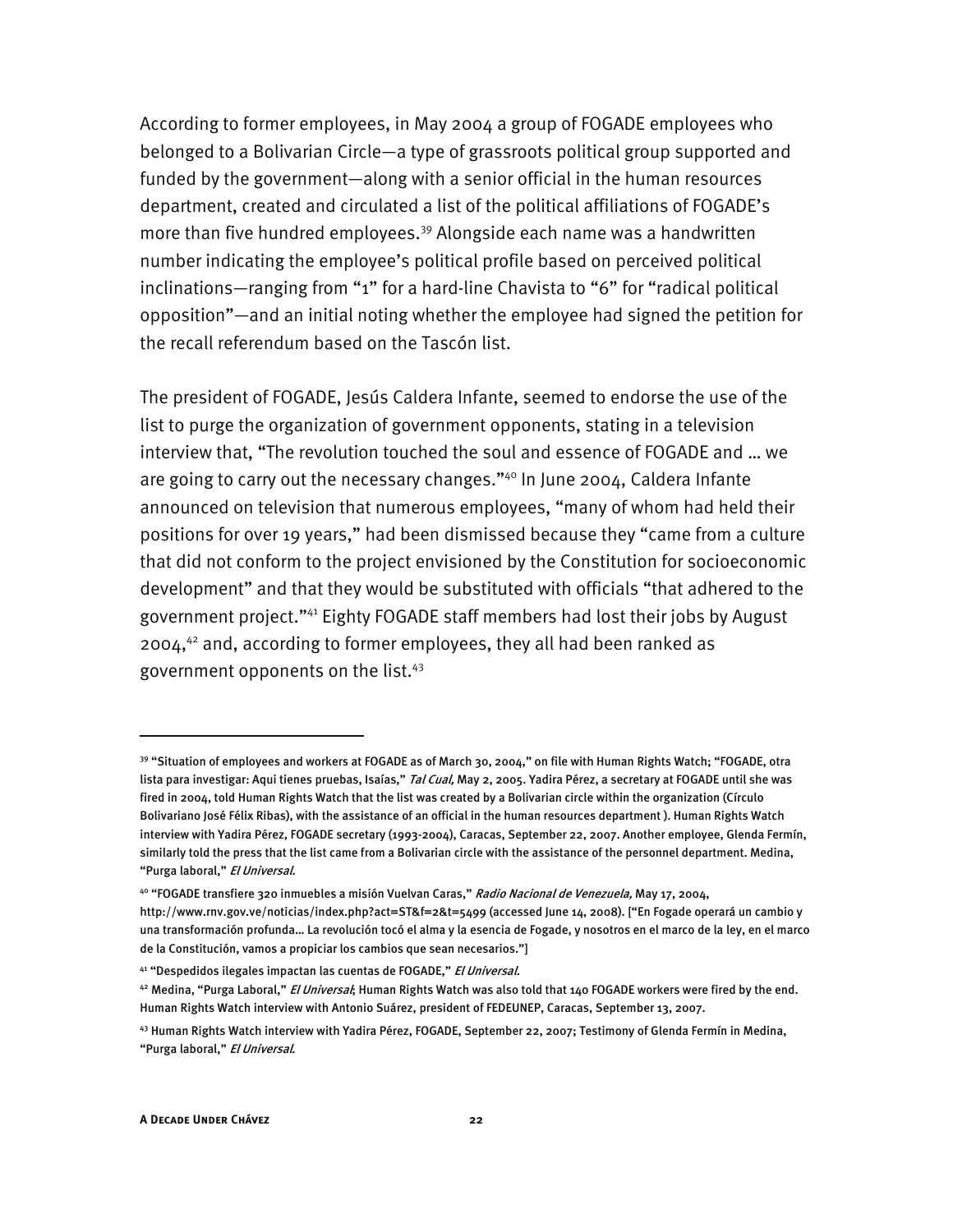Among the dismissed employees was Yadira Pérez, a secretary who had worked for FOGADE for 11 years until she was fired in June 2004. Pérez had signed for the recall referendum. Pérez told Human Rights Watch that her dismissal notice stated that her job qualified as a political appointment, allowing FOGADE to fire her without cause.<sup>44</sup> However, Pérez was long considered a career civil servant and decided to fight her case in court.

FOGADE claimed that the firings were legally permissible because all the employees held political appointments from which they could be fired without explanation, and even for political reasons. An administrative decree from the president of FOGADE, shortly prior to the firings, established that all bank employees were political appointees because they handled sensitive information.<sup>45</sup> "They are 'at will' [*libre* nombramiento y remoción] employees so we fired them at will," Caldera Infante explained.46

The court would eventually determine that the FOGADE employees were civil servants, and that the administrative order violated constitutional provisions protecting civil servants against politically motivated or arbitrary dismissals. The court ordered Pérez and several other FOGADE employees reinstated.<sup>47</sup>

j

<sup>44</sup> Human Rights Watch interview with Yadira Pérez, September 22, 2007.

<sup>45</sup> General Law of Banks and Other Financial Institutions [Ley General de Bancos y Otras Instituciones Financieras], Official Extraordinary Gazette of the Bolivarian Republic of Venezuela (Gaceta Oficial Extraordinaria de la República Bolivariana de Venezuela), No. 5.555, November 13, 2001, http://www.leyesvenezolanas.com/lgbif.htm (accessed May 18, 2008), art. 298, establishes that FOGADE employees are civil servants. In a memo, Caldera Infante argued that since FOGADE was a guarantor of the stability and security of the financial system, all its work was confidential. Under an administrative decree amending the General Law of Banks and other Financial Institutions, Caldera Infante stated that staff could be hired and fired at the discretion of its president. This memo and administrative act was attached as a preamble to the firing letters received by staff in 2004. Providencia Administrativa No. 045, 2004.

<sup>&</sup>lt;sup>46</sup> "Despedidos ilegales impactan las cuentas de FOGADE," *El Universal.* 

<sup>47</sup> As the court found in the case of one FOGADE employee, "To exclude all the positions of FOGADE from the administrative career broke with the general established constitutional and legal principle." Second Administrative Court, Alejandro Soto Villasmil, Case No. AP42-R-2005-001719, May 2006, http://bolivar.tsj.gov.ve/decisiones/2006/mayo/1478-24-AP42-R-2005- 001719-2006-1531.html (accessed June 13, 2008); First Administrative Court, Neguyen Torres López, Case No. AP42-R-2006- 00180, June 2006, http://www.tsj.gov.ve/tsj\_regiones/decisiones/2006/junio/1477-12-AP42-R-2006-000180-2006- 1753.html (accessed June 13, 2008). Pérez was asked to accept financial compensation in exchange for signing a statement that she had voluntarily resigned. Human Rights Watch interview with Yadira Pérez, September 22, 2007. By that point, Caldera Infante had resigned in the midst of a corruption scandal. Victor Salmeron, "Caldera Infante, Gestión revolucionaria en FOGADE," El Universal, August 6, 2005, http://www.eluniversal.com/2005/06/08/eco\_art\_09202F.shtml (accessed May 16, 2008).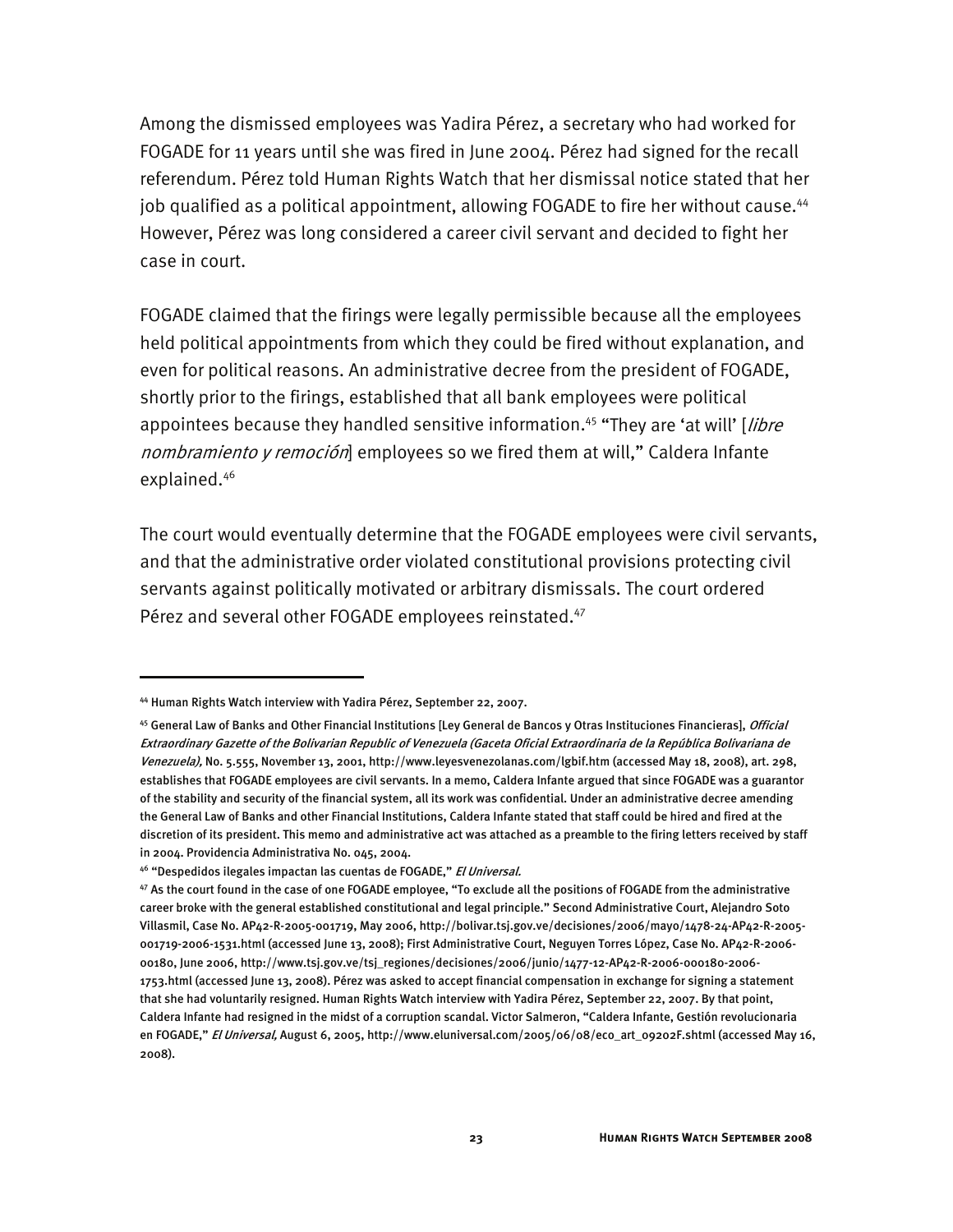#### *National Council of Frontiers (CNF)*

In another case that suggests politically motivated discrimination, an employee at the National Council of Frontiers (Consejo Nacional de Fronteras, CNF) was told by her boss that she and three other employees had been fired solely because they signed for the recall referendum.

Since 1996, Rocío San Miguel had worked as a contract employee and legal counsel to the CNF, a government agency attached to the office of the vice-president. Four of the council's 22 employees—Magally Chang, Jorge Guerra, Thais Peña Rocío, and San Miguel—were fired on March 22, 2004. The dismissal letters gave no reasons for their termination.48

San Miguel discovered that of the CNF's 22 employees only she and the other three who were fired were listed as having signed the referendum petition. One of the employees, Guerra, was eventually allowed to keep his job, after he insisted his ID card had been fraudulently used and that he would withdraw his name from the petition.49

After receiving her dismissal letter, San Miguel told Human Rights Watch that her supervisor explained to her in a telephone conversation that she was a political appointee and therefore was being dismissed for "showing disloyalty" by signing the petition for the recall referendum.<sup>50</sup> But San Miguel was in fact a contract employee, not a political appointee.**<sup>51</sup>** While the council had the right not to renew her annual contract—though it had chosen to do so for eight years—her political beliefs should not have factored into any decision about her continued employment.

-

<sup>48</sup> Human Rights Watch interview with Rocío San Miguel, legal counsel to the CNF (1994-2004), Caracas, September 16, 2007.

<sup>49</sup> Ibid.; Rocío San Miguel, "Discriminación en el Palacio de Miraflores: Consejo Nacional de Fronteras," in Jatar, *Apartheid del* siglo XXI, pp. 159-174.

<sup>50</sup> Human Rights Watch interview with Rocío San Miguel, September 16, 2007.

 $51$  Article 146 of the Constitution establishes that contract employees are separate from political employees, and the Supreme Court confirmed that the dismissed CNF employees were contract employees. Supreme Court Constitutional Chamber, Marcos Tulio Dugarte Padrón, Case No. 04-2194, May 26, 2005, http://www.tsj.gov.ve/decisiones/scon/Mayo/1024-260505-04- 2194.htm (accessed July 29, 2008).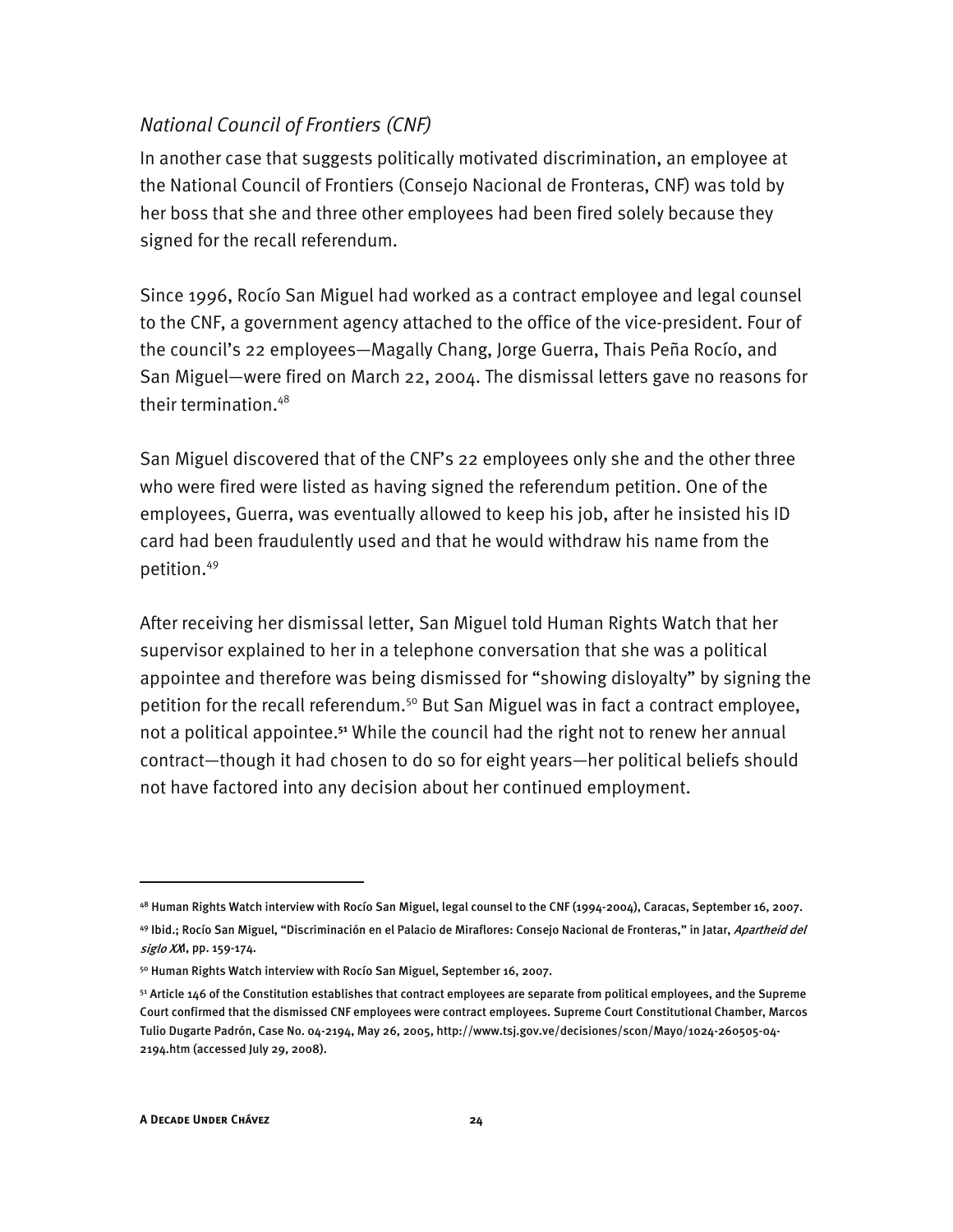#### *National Electoral Council (CNE)*

Political discrimination has also extended to unpaid public service positions. In the months prior to the recall referendum, the National Electoral Council (Consejo Nacional Electoral, CNE) dismissed volunteer members of municipal electoral councils, explicitly stating in dismissal letters that they were removed for having signed the recall referendum petition. The council members were citizens fulfilling their assigned civic duties, only to find their ability to render their services contingent on their political opinions.

Local electoral boards (*juntas municipales electorales*) are composed of unpaid citizens who are selected by public lottery to assist with elections as part of their duties as voting citizens.<sup>52</sup>

Human Rights Watch interviewed one former member of these boards, Jorge Luis Suárez, who had served as president of the municipal electoral board of El Hatillo, a middle-class municipality of Caracas. Suárez, a lawyer, was selected by lottery to serve on the board to oversee the recall referendum in February 2004.<sup>53</sup> But just days prior to the referendum, on August 11, 2004, Suárez received a letter from the regional director of the CNE informing him that the CNE had decided to "replace as members of the municipal electoral boards all those who signed [petitions calling] for a referendum on the presidency [or for a referendum against opposition] deputies of the National Assembly; accordingly it has resolved to replace you in your capacity as principal member of said electoral board." The letter cited a CNE resolution to this effect, dated July 30, 2004. $54$ 

-

<sup>52</sup> Organic Electoral Law [Ley Orgánica del Poder Electoral], *Official Gazette of the Bolivarian Republic of Venezuela* (*Gaceta* Oficial de la República Bolivariana de Venezuela), No. 37.573, November 19, 2002,

http://www.cne.gov.ve/documentos/ley\_podele01.php (accessed March 23, 2008), arts. 54, 55.

<sup>53</sup> Letter from Francisco Carrasquero, President of the CNE, to Jorge Luis Suárez, February 10, 2004, reproduced in Jatar, Aparteid del siglo XXI, p. 132.

<sup>54</sup> Letter from Julio César Barroso, Director, Oficina Regional Electoral, Estado Miranda, to Jorge Luis Suárez, August 9, 2004, reproduced in Jatar, Aparteid del siglo XXI, p. 133.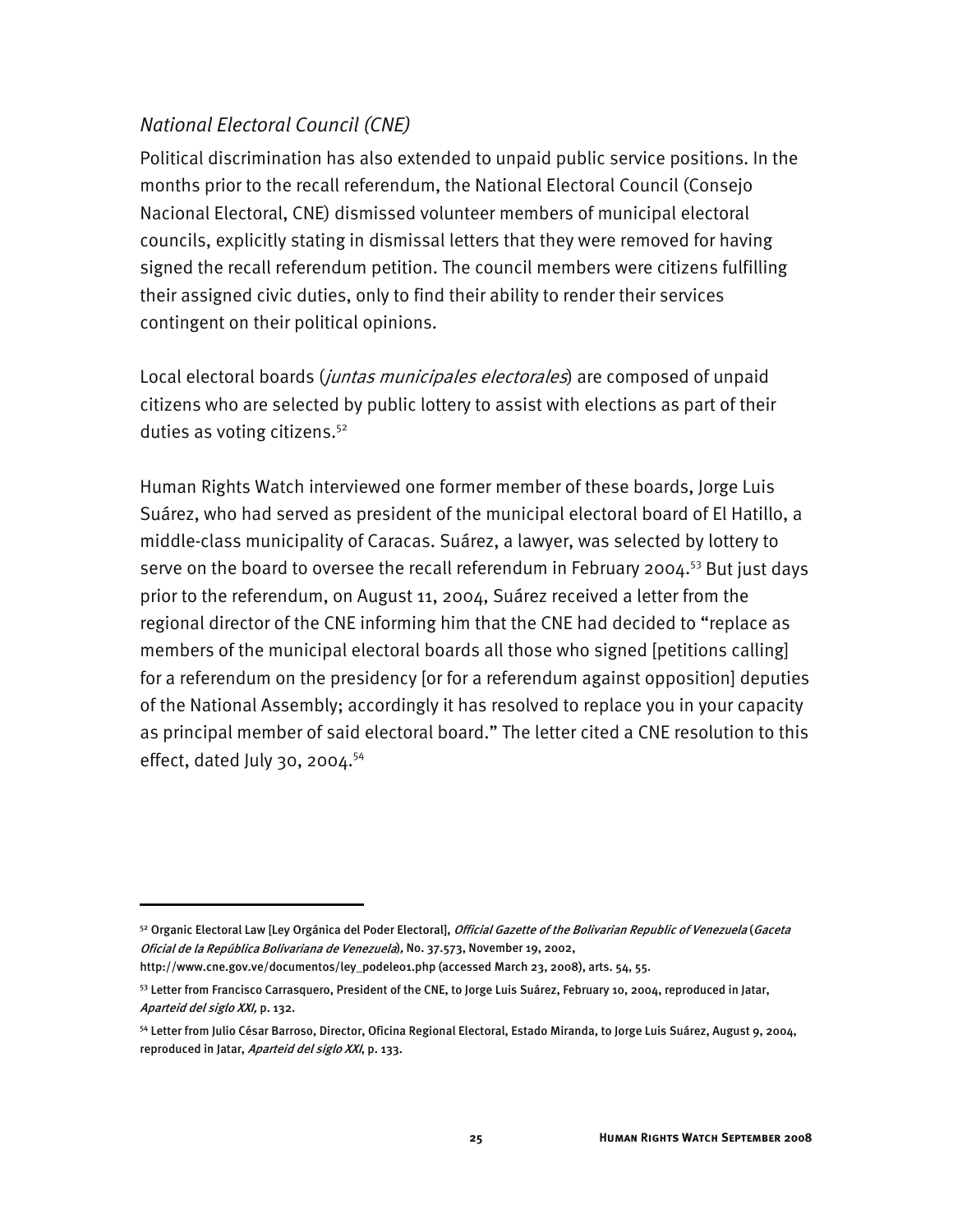Suárez told Human Rights Watch that four out of five members of the El Hatillo electoral board received similar discharge letters from the CNE. All four had signed for the referendum to recall President Chávez; the fifth member had not signed it.<sup>55</sup>

According to Suárez, the municipal board members were replaced by government supporters handpicked by the CNE just days prior to the referendum, although Venezuelan law requires that municipal board members be selected by public lottery at least two months prior to a referendum.<sup>56</sup> Suárez said that when he went to retrieve his personal belongings from the municipal office, the new members—all dressed in red, the color of the government—would not let him in.<sup>57</sup>

Suárez told Human Rights Watch that he had never received a copy of the CNE resolution referred to in his discharge letter, but he knew of municipal board members in other districts who were also dismissed for having signed for the recall referendum against President Chávez.58 Suárez did not know of any cases of municipal board members dismissed for having signed a simultaneous counterpetition for recall referenda against legislators belonging to opposition parties.<sup>59</sup>

Former vice-president of the CNE, Ezequiel Zamora, told Human Rights Watch that the resolution was applied nationwide, but that only those who signed the petition to recall President Chávez were dismissed.<sup>60</sup> Human Rights Watch was unable to find any cases of individuals suspended for signing for the referendum to recall opposition legislators.

<sup>55</sup> Human Rights Watch interview with Jorge Luis Suárez, lawyer and El Hatillo municipal board president (2004), Caracas, September 17, 2007, and telephone interview June 30, 2008.

<sup>56</sup> Organic Electoral Law, art. 55.

<sup>57</sup> Ibid.

<sup>&</sup>lt;sup>58</sup> Human Rights Watch telephone interview with Jorge Luis Suárez, June 30, 2008. Human Rights Watch sought a copy of the resolution at the CNE offices in Caracas, but officials could not locate it in the files open to the public.

<sup>59</sup> Government supporters collected signatures to call referenda against nine opposition legislators in May 2004. "Sesenta por ciento de diputados opositores van a revocatorio," Radio Nacional de Venezuela, May 25, 2004, http://www.rnv.gov.ve/noticias/index.php?act=ST&f=2&t=5646 (accessed July 2, 2008).

<sup>60</sup> Human Rights Watch interview with Ezequiel Zamora, former CNE Vice-President, Caracas, September 22, 2007, and telephone interview June 30, 2008.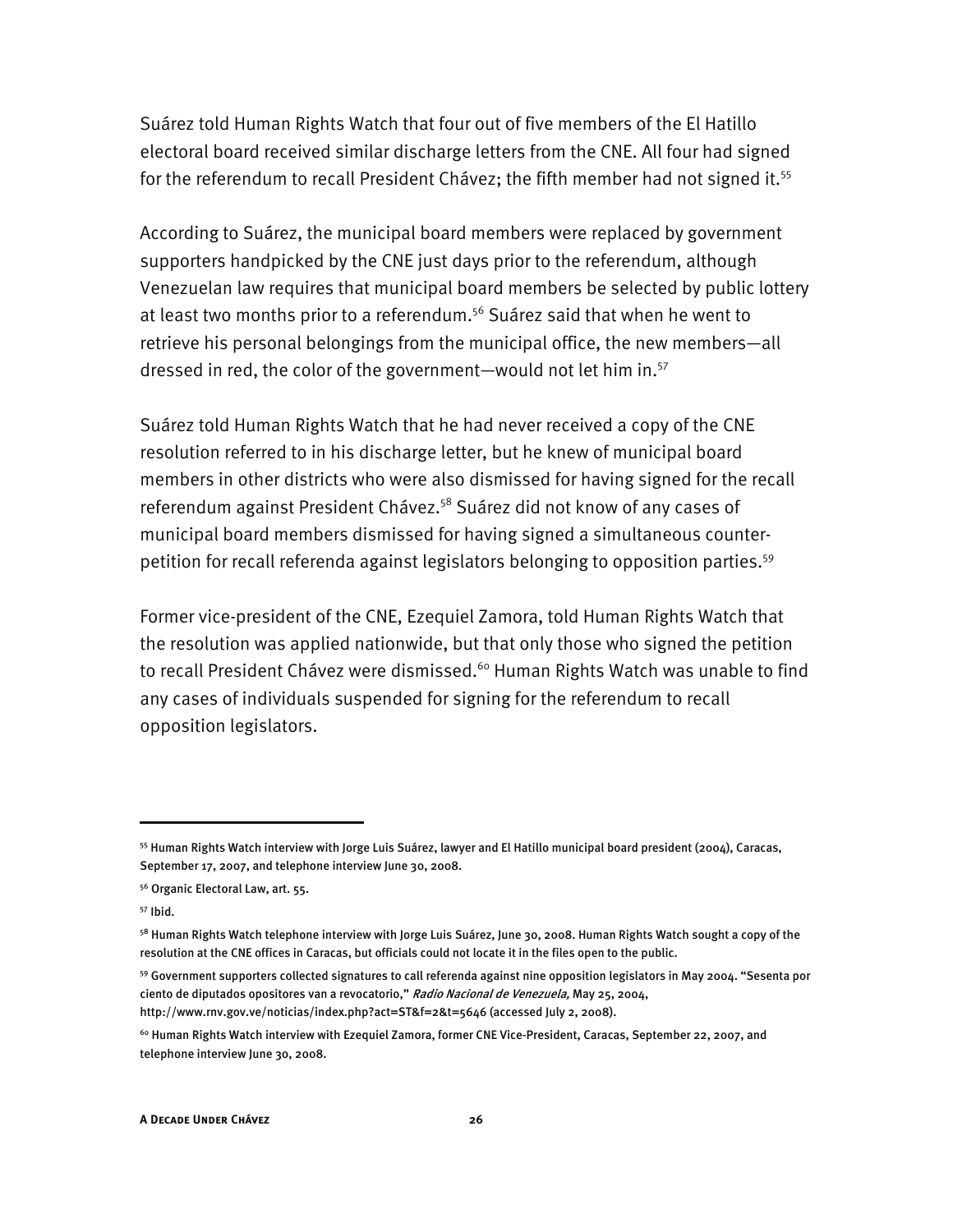Even if the CNE resolution had been applied evenhandedly, it would have been improper: the exclusion of citizens from civic service because of their political beliefs violates the basic guarantees of equality and freedom of opinion essential to democratic government. Leaving aside the question of whether a signature in support of a recall referendum is a statement of political opinion, political belief should not be a disqualification for civic service.

### *Single Social Fund (FUS) and Fund for Microfinanced Development*

The Tascón list was also applied to allocate government contracts. In one case from 2004, a cooperative lost an important government contract because, according to a letter from the government agency responsible for the contract, the cooperative's directors had signed the referendum petition and thus did not "deserve" the benefits of the contract.<sup>61</sup>

The Single Social Fund (Fondo Único Social, FUS), a government agency that administers social development projects, had bought school uniforms from Coprotene, a cooperative in the state of Nueva Esparta, since 2001. In 2004, FUS decided not to renew the annual contract. According to a letter from the president of the Nueva Esparta division of FUS, Coprotene was denied the contract to give an opportunity to cooperatives "truly committed to the revolutionary process and followers of our maximum leader President Hugo Rafael Chávez Frías."62

The letter pointed out that FUS had checked the "signature status" of Coprotene's members and discovered "to its great surprise" that one of Coprotene's representatives, as well as her husband and the cooperative's treasurer, had all signed against Chávez. According to the FUS letter:

DUE [the school uniform program] depends strictly on the president of the republic and if they signed against the president, they cannot now

-

<sup>&</sup>lt;sup>61</sup> Letter No. DNE 2004-072 from Amelia García de Ordaz, president of CAPMI-NE, the association of artisans of small and medium-size enterprises in the state of Nueva Esparta, to Patricia Perazzo, director of FUS (Nueva Esparta), June 28, 2004; "FUS," urru.org, 2005, http://www.urru.org/papers/DDHH/PresosPoliticos/2005\_PP\_varios/FUS.JPG (accessed May 22, 2008); "Todo aquel que no esté con el régimen... Caso FUS Margarita," Tal Cual, May 3, 2005.

 $62$  Ibid.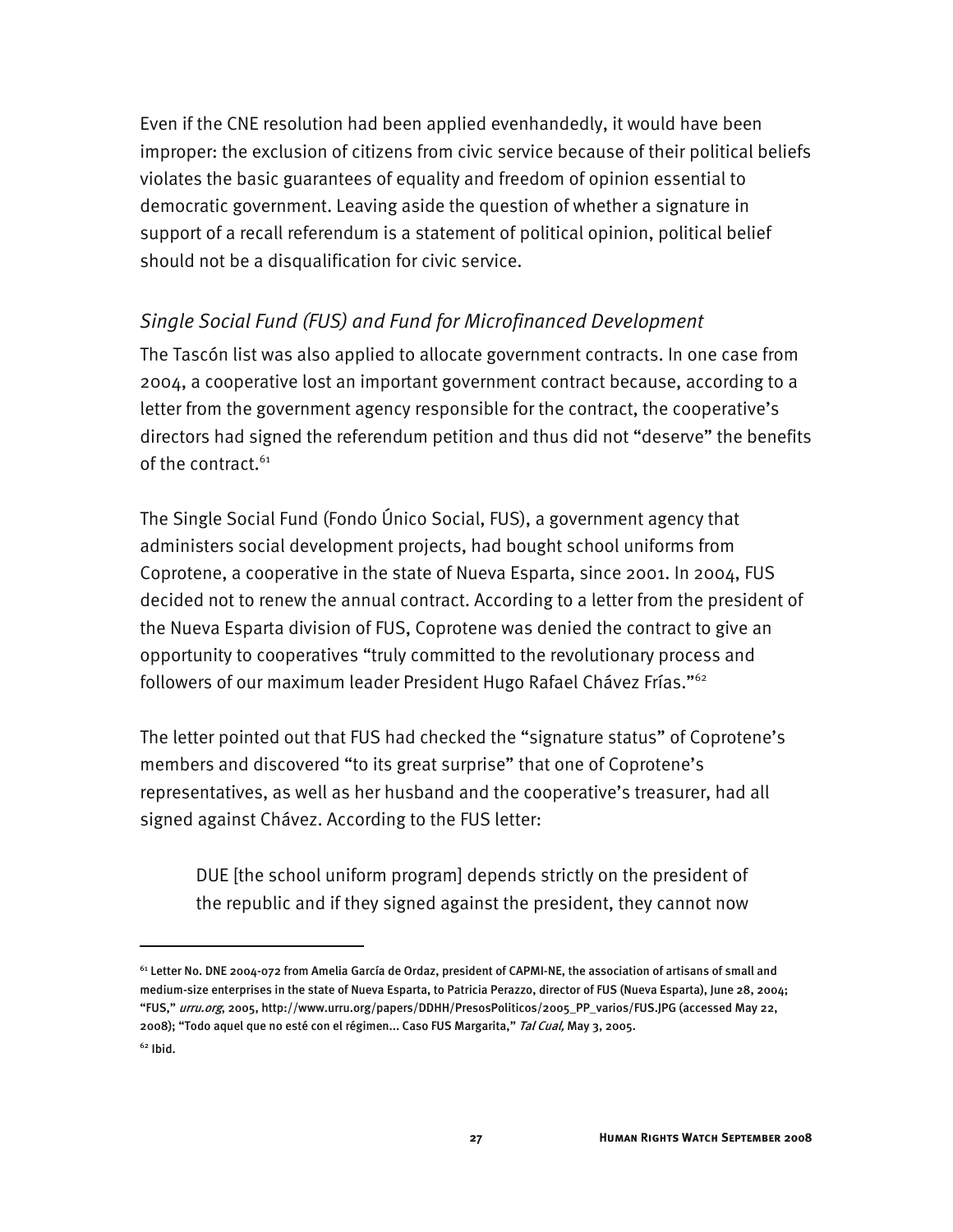claim to deserve the benefits of a program that they themselves wanted to eliminate through the signatures. As such, with a resounding "NO," we said that Coprotene cannot participate in the DUE Program, nor can any other cooperatives or microenterprises that have shown their willingness to remove the top leader of the Bolivarian revolution, our President Hugo Rafael Chávez Frías.<sup>63</sup>

The discriminatory use of the Tascón list appears to have been practiced by other state agencies as well. María Isabel Graciani, a former employee at the Fund for Microfinanced Development (Fondo del Desarrollo de la Microempresa, FONDEMI), a government development agency that provides small loans to cooperatives and social projects, told Human Rights Watch that she received orders from her superiors to use the Tascón list to weed out applications for loans, but that she refused to apply the list.  $64$ 

#### Discrimination in PDVSA

Political discrimination has been openly practiced in the state oil company, PDVSA. PDVSA fired more than 18,000 employees who participated in a two-month-long strike in 2002 in a mass reprisal for legitimate strike activity.**<sup>65</sup>** (The oil strike and mass firing are analyzed in detail in chapter 6.) In following years, the government used participation in the strike much like it used participation in the recall referendum effort: to identify targets for discriminatory treatment. PDVSA blacklisted the dismissed employees from future employment in the oil sector as well as in its subsidiaries and contractors. The energy minister and Chávez suggested that all of the company's workers must support the government or leave. There is credible evidence that the discriminatory mindset reflected in these public statements also was embodied in actual employment policies in some departments of PDVSA.

 $63$  Ibid.

<sup>64</sup> Human Rights Watch interview with María Isabel Graciani, FONDEMI administrative assistant (2002-2004), Caracas, March 17, 2007, and telephone interview July 28, 2008. FONDEMI provides small loans at low-interest rates to cooperatives and social production projects through Venezuela's communal banks. FONDEMI, www.fondemi.gob.ve/ (accessed May 22, 2008).

<sup>&</sup>lt;sup>65</sup> In December 2002, PDVSA's managers and workers called a work stoppage that shut down the state-owned oil company for two months. The strike organizers were angered by Chávez's management changes and increasing control of PDVSA, and joined with business and labor leaders in a general strike to regain control of the company and demand Chávez's resignation. The strike almost halted oil exports and temporarily crippled the economy, causing billions of dollars in damages.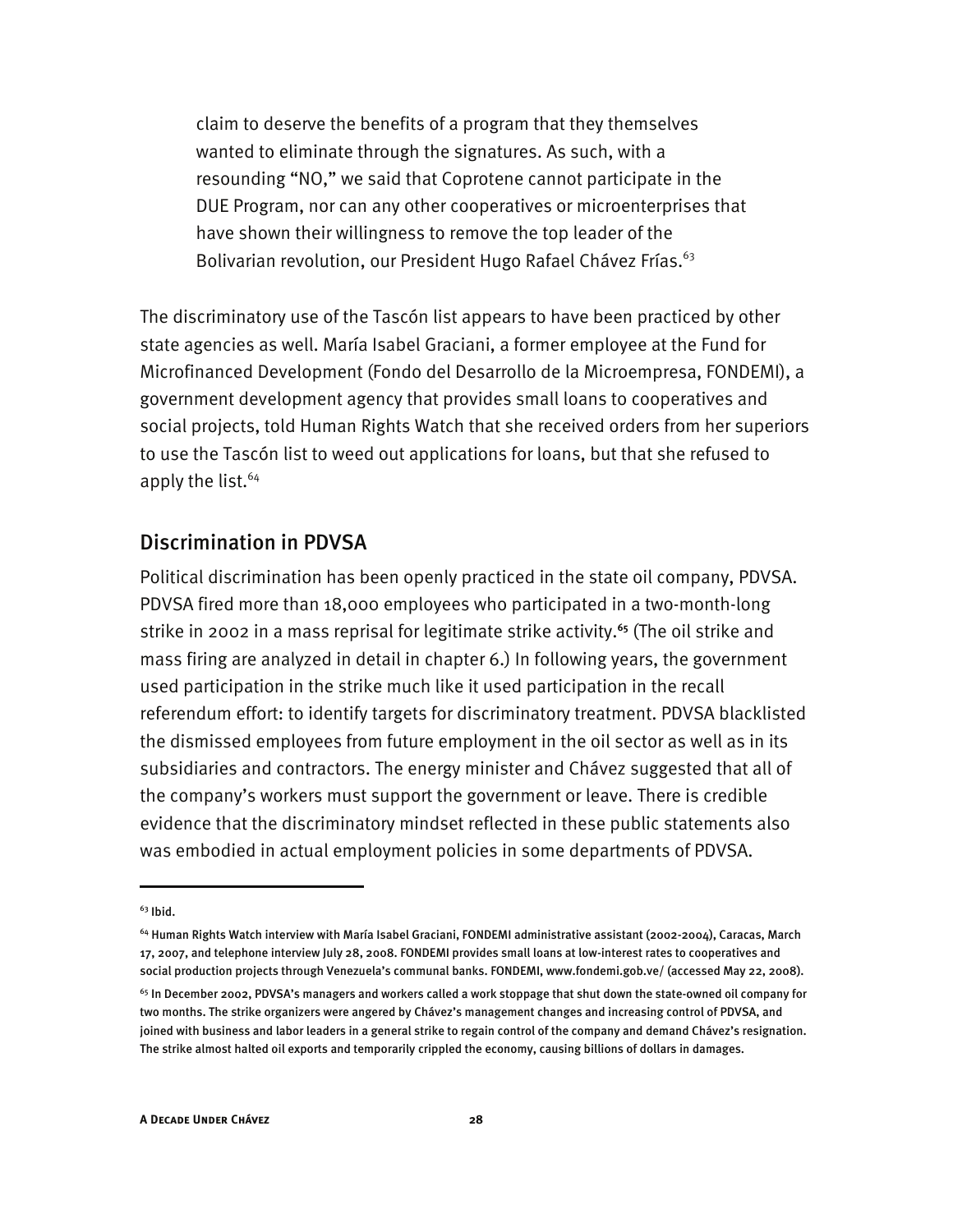#### *Blacklisting Oil Strikers*

In the aftermath of the oil strike, PDVSA purged its ranks of thousands of workers who participated in the strike. The government justified the mass firings by arguing that the workers' sole objective was "to overthrow the President."<sup>66</sup> When the ILO reviewed the case, however, it determined that reasons for the work stoppage included worker demands relating to government economic policies and it therefore fell within the scope of legitimate trade union activity.<sup>67</sup> The ILO concluded that the mass dismissal of thousands of workers and refusal to rehire them constituted reprisals in violation of international law.<sup>68</sup>

For several years after the strike, the government blacklisted the fired workers from employment in the oil sector. PDVSA wrote a letter to its subsidiaries and contractors, warning them not to hire the dismissed workers.<sup>69</sup> In one letter sent in May 2005 to senior officials of contracting companies operating in the Orinoco Belt, the PDVSA official responsible for hiring workers in allied companies pointed out that PDVSA maintained a policy "of not contracting people responsible for conduct against the interests of the company during the events of December 2002 [the oil strike]."70 Another contractor, the Cypriot Hanseatic Shipping Company, allegedly received a similar letter from PDVSA in 2003 specifically mentioning that 168 employees had participated in the oil strike and could no longer be employed by the shipping company.<sup>71</sup>

j

<sup>66</sup> ILO, "Complaint against the Government of Venezuela presented by the National Union of Oil, Gas, Petrochemical and Refinery Workers (UNAPETROL) and the National Single Federation of Public Employees (FEDEUNEP)," Case No. 2249, Report 333, Vol. LXXXVIII, 2004, Series B, No. 1, para. 1059.

 $67$  ILO, "Complaint against the Government of Venezuela presented by the National Union of Oil, Gas, Petrochemical and Refinery Workers (UNAPETROL) and the National Single Federation of Public Employees (FEDEUNEP)," Case No. 2249, Report 337, Vol. LXXXVIII, 2005, Series B, No. 2, para. 1478.

 $^{68}$  Ibid., para. 1478. The ILO has held that the refusal to rehire workers for their organizing-related activities "implies a serious risk of abuse and constitutes a violation of freedom of association." "Sanctions (Right to strike)," ILO Committee on Freedom of Association Digest of Decisions, 2006, para. 666.

 $69$  Many press reports emerged that PDVSA blacklisted former employees from oil sector companies. Nathalie Malinarich, "Venezuela's middle class feels the squeeze," BBC.com, November 29, 2006,

http://news.bbc.co.uk/1/hi/world/americas/6186990.stm (accessed June 29, 2008); Human Rights Watch met with Trina Zavarse, associate director of Gente de Petroléo, an NGO of former oil workers, who said that both private and public oil companies blacklisted the former workers. Human Rights Watch interview with Trina Zavarse, Caracas, September 13, 2007.

<sup>70</sup> Letter from Freddy Caraballo, managing director, business with third parties, PDVSA, to the presidents of Ameriven, Cerro Negro, Petrozuata and Sincor, May 9, 2005, reproduced in Jatar, Apartheid del siglo XXI, p. 63.

<sup>71</sup> ILO, Case 2249, Report 333, para. 1050.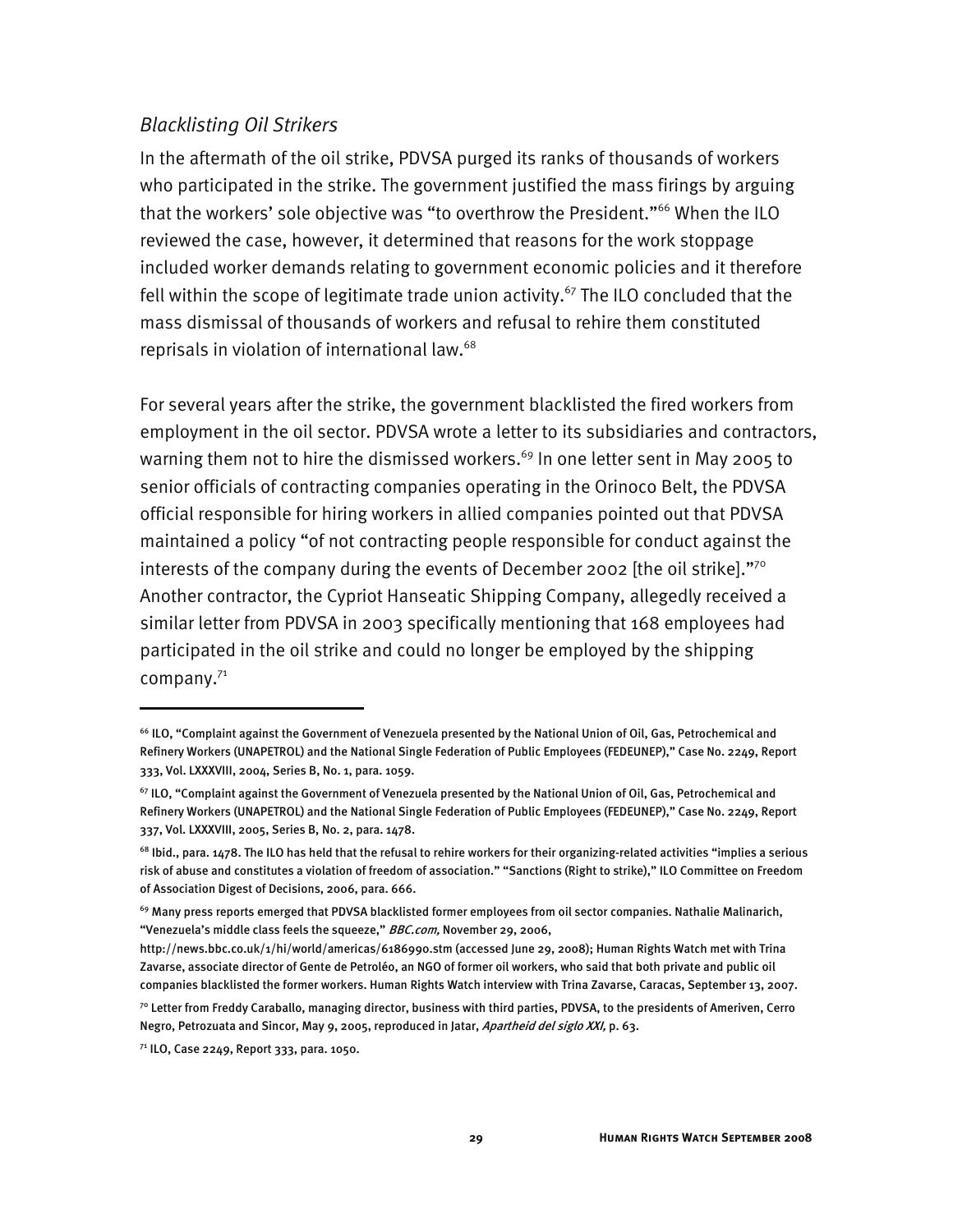PDVSA's hiring guidelines from July 2007 (which are still in force, to the best of our knowledge) stipulated that an applicant who is in the company's database as "the author of an action under investigation—the oil stoppage" is "unsuitable" for hiring.<sup>72</sup> PDVSA also reportedly circulated lists of names of dismissed employees that should not be rehired.73

Some officials suggested that blacklisting striking workers was appropriate as a way of promoting accountability for crimes. As Labor Minister Roberto Hernández later explained, the government fired and refused to rehire thousands of oil workers because "those were 23,000 criminals."74 Such an approach might have been reasonable had it been limited to specific individuals facing well-substantiated charges of criminal activity who were then investigated and prosecuted with appropriate due process guarantees. Instead, the company applied the policy to exclude any employee who participated in the strike and therefore presumably opposed the government. Chávez himself publicly denounced these workers as "traitors" and declared that Venezuela could "not afford the luxury of having such people in PDVSA."75

#### *A "Revolutionary" Workforce*

The allegedly subversive actions of the striking oil workers were used to encourage political discrimination within PDVSA. Both the energy minister and Chávez himself made clear that workers at PDVSA must support the "Bolivarian process," and employment policies in some departments of the company appeared to follow these government statements.

One month before the December 2006 presidential election, Energy Minister and president of PDVSA Rafael Ramírez gave a speech to PDVSA employees, which was

<sup>72 &</sup>quot;General Guidelines for the Hiring of Staff and Providers, Criteria to Verify," memo from Rafael Ramírez to senior PDVSA executives, July 31, 2007; Patricia Clarembaux, "Discriminación a Medias," Tal Cual, September 24, 2007.

<sup>73</sup> Allegedly, the loss prevention and control department of PDVSA, along with the NGO Association of Oil Workers (Asociación Nacional Petroleros por Venezuela, Asopetroleros), circulated a blacklist of former PDVSA employees who participated in the oil stoppage. ILO, Case 2249, Report 337, para. 1453.

<sup>&</sup>lt;sup>74</sup> "No nacionalizarán Coca-Cola Femsa," *Últimas Noticias,* June 19, 2008.

<sup>&</sup>lt;sup>75</sup> "Chávez: 'Pdvsa es el corazón económico de la patria y no pueden haber traidores,'" *Venpress*, February 16, 2003, http://www.aporrea.org/actualidad/n5127.html (accessed June 15, 2008).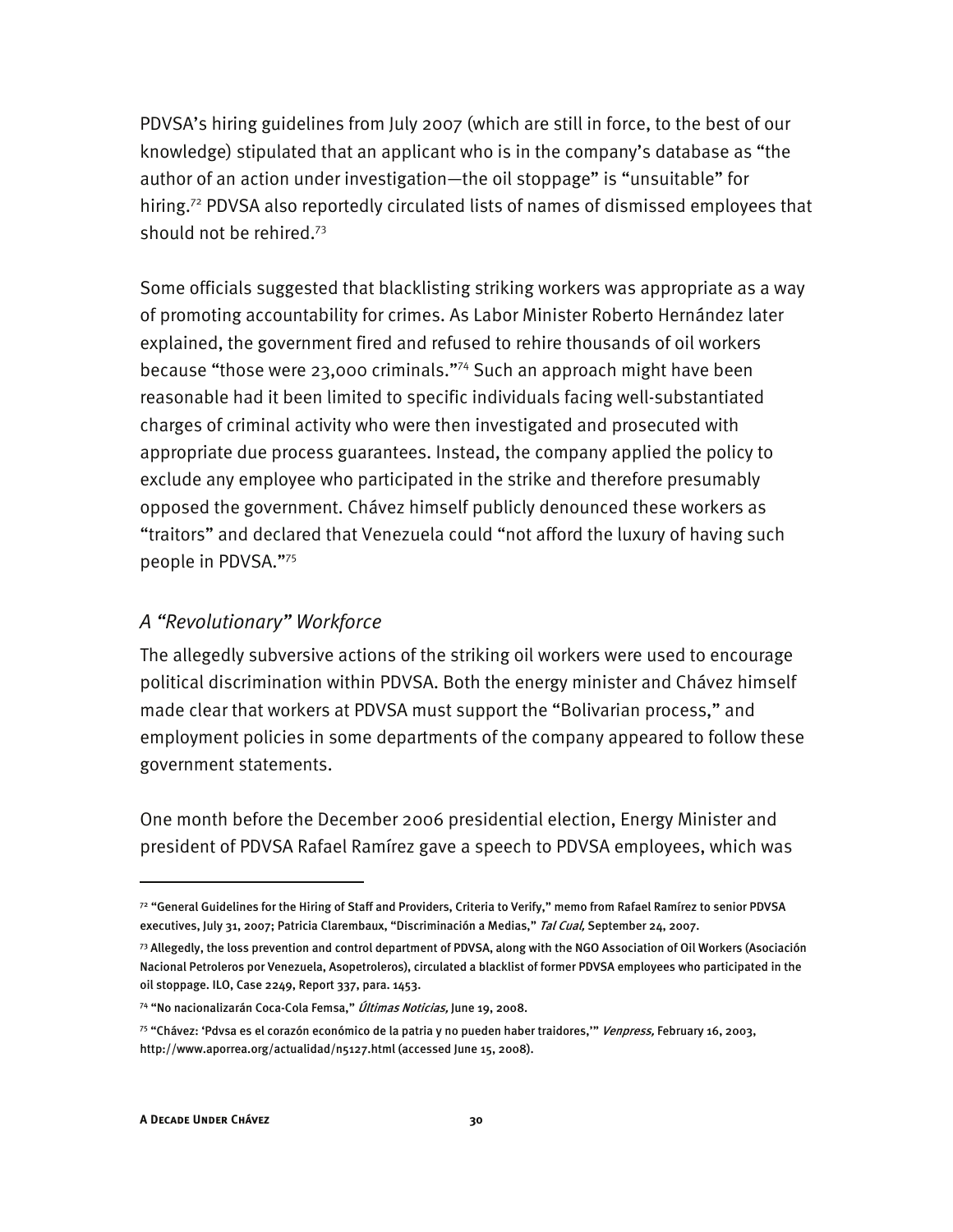clandestinely filmed and later broadcast on television, in which he told workers that those who did not support Chávez should leave the company:

PDVSA is red, red, from top to bottom…. Let no one be left with even a grain of doubt that the new PDVSA is with President Chávez…. it is a crime, a counter-revolutionary act for anyone here from management to try to suppress or cool the political expression of our workers in support of President Chávez. We are going to do everything necessary to support our president. Whoever feels uncomfortable with this [word indistinct] should give up their post to a Bolivarian."76

In the speech, Ramírez made clear to workers that this was not merely an idle threat. Referring to the mass dismissals that followed the oil strike, he told them: "Our pulse won't falter. We removed 19,500 enemies of the country from this business and we are ready to go on doing it."77

For his part, President Chávez, rather than refute the overtly discriminatory message, publicly endorsed it on national TV, calling on his energy minister to repeat it "100 times," and declaring that "PDVSA workers are part of this revolution, and whoever is not should go somewhere else, go to Miami."78

The statements of Rodríguez and Chávez were applied in at least some divisions of the company. In one case, the electric distribution division of PDVSA established a strategy to force political opponents out of PDVSA, according to internal company documents provided to Human Rights Watch by former employees. In a meeting on October 16, 2006, division managers agreed to drive out critics of the Chávez government. The minutes of the meeting describe the agreement: "All individuals (from leaders down) that are not identified with the process will be assigned to

 $76$  Video of speech by Rafael Ramírez to PDVSA employees, posted to YouTube, November 3, 2006,

http://youtube.com/watch?v=dmXpbT7Fhiw (accessed June 23, 2008); "Chávez al ministro Ramírez: 'Vaya y repítale a Pdvsa cien veces lo que usted ha dicho,"" aporrea.org, November 3, 2006, http://www.aporrea.org/oposicion/n86027.html (accessed June 23, 2008); "Detalles del mensaje," El Universal, November 3, 2006,

http://www.eluniversal.com/2006/11/03/pol\_apo\_56270.shtml (accessed July 3, 2008).

<sup>77</sup> Ibid.

 $78$  Ibid.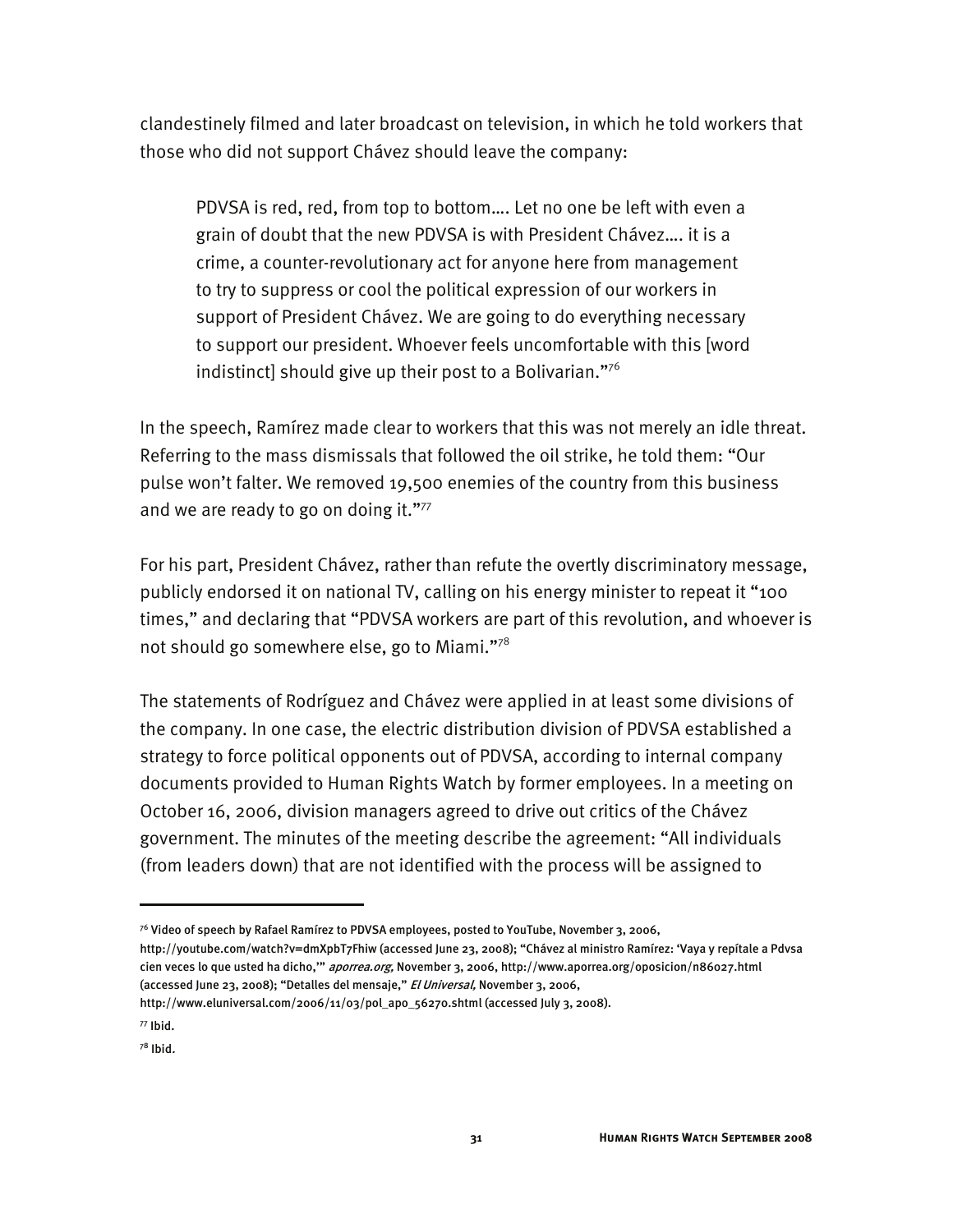irrelevant activities, overtime will be eliminated for them and they will be taken out of activities on Saturday and Sunday. Those who are not with Chávez must not be in PDVSA."79

One PDVSA subsidiary, Sincor, reportedly maintained a list of employees divided into "suitable" and "unsuitable" categories based on their political views. $80$  The newspaper Tal Cual reported that Sincor fired four young contract workers in 2007 because they were considered politically "unsuitable."81 The press office of Total, the French multinational that partially owns Sincor, seemed to acknowledge there were problems, stating in response to Tal Cual's inquiry about the company's employment policies and the dismissal of the four contract workers: "[A]s [Sincor's] procedures could create operating risks, we are working with PDVSA to limit the consequences of this internal process and we hope that it will cease and that the people will be reincorporated."82

Official encouragement of political discrimination also has led companies that work with PDVSA and need to gain government contracts to engage in political discrimination. In a job announcement in October 2007, Trical de Venezuela, C.A., $^{83}$  a private company that manufactures industrial products and sells materials to PDVSA and other state companies, did so explicitly. Trical specified the political orientation it was looking for in prospective hires as follows: "Preferably not identified as from the opposition. Not present on public lists at odds with the Government. Preferably sympathetic to the Bolivarian Government."<sup>84</sup>

<sup>79</sup> Meeting minutes recorded by Alexis Brancho Bozo, PDVSA, Distribución Eléctrica, Reunión de Equipo, October 18, 2006, 10:30 AM, on file with Human Rights Watch. ["Toda persona (de lideres para abajo) que no esté identificada con el proceso será ubicada en actividades irrelevantes, se le eliminará el sobretiempo y serán sacados de actividades los días sábados y domingo. El que no esté con Chávez no deberá estar en PDVSA."]

<sup>&</sup>lt;sup>8</sup>º Patricia Clarembaux, "Despedidos políticos en Sincor," *Tal Cual,* July 18, 2007; Patricia Clarembaux, "Pdvsa 'nacionaliza' la discriminación," Tal Cual, July 19, 2007, http://venezuelareal.zoomblog.com/archivo/2007/07/19/pdvsa-nacionaliza-ladiscriminacion.html (accessed June 18, 2008).

<sup>81</sup> Patricia Clarembaux, "¿Puedo llamar a un amigo?," Tal Cual, July 25, 2007,

http://venezuelareal.zoomblog.com/archivo/2007/07/25/puedo-llamar-a-un-amigo.html (accessed June 18, 2008).

<sup>82</sup> Patricia Clarembaux, "Se oficializó la lista Tascón," Tal Cual, July 26, 2007,

http://venezuelareal.zoomblog.com/archivo/2007/07/26/se-oficializo-la-Lista-Tascon.html (accessed June 18, 2008).

<sup>83</sup> TRICAL, http://www.trical.net/ (accessed May 29, 2008).

<sup>84 &</sup>quot;Mercado Laboral: Trical de Venezuela, C.A. solicita Comisionista con contactos gubernamentales," October 3, 2007, on file with Human Rights Watch.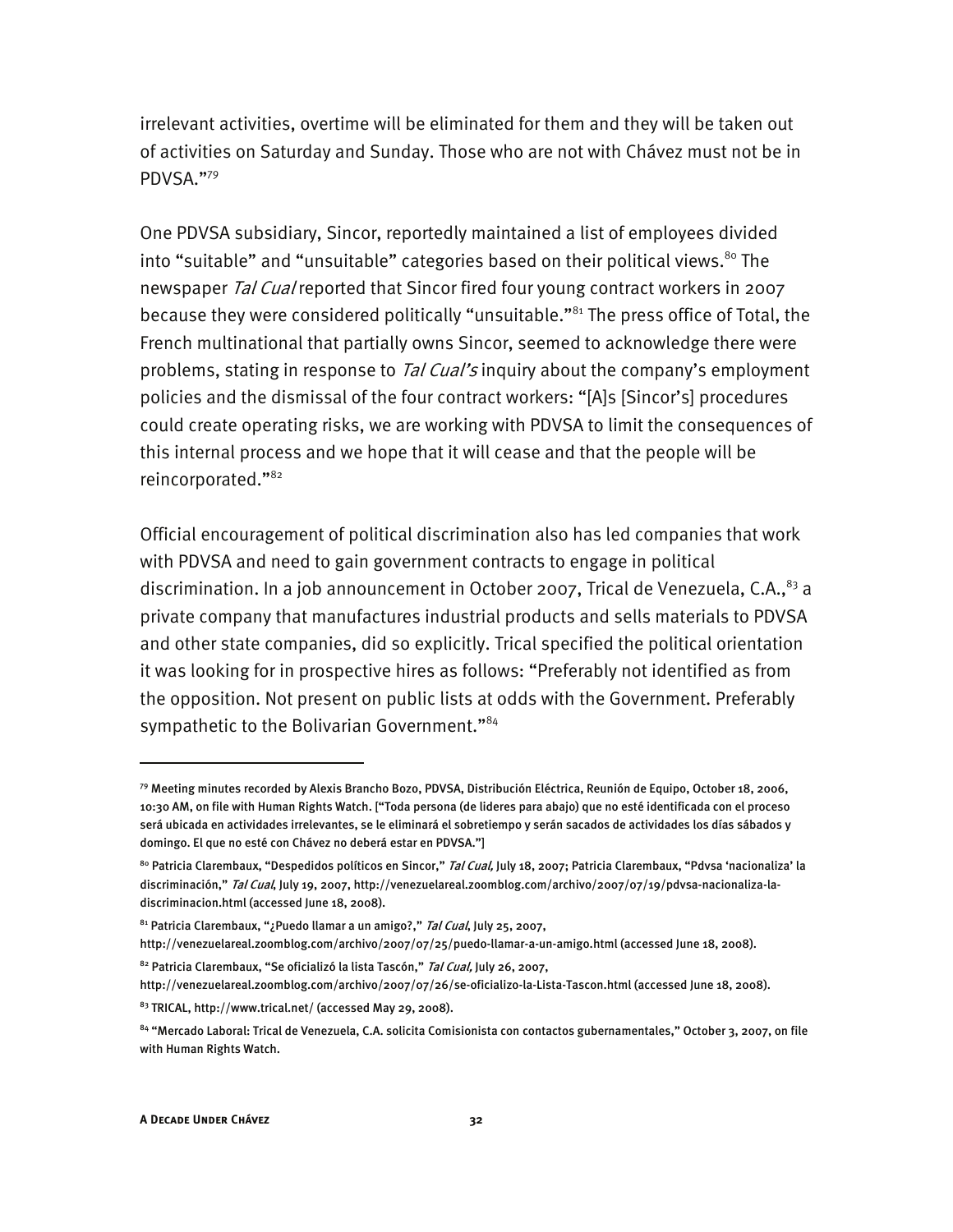A year after Ramírez's remarks that PDVSA must be "red, red,"—perhaps under pressure from Total and other companies to reinstate meritocratic hiring practices**<sup>85</sup>**— Ramírez appeared to acknowledge that discriminatory employment practices were being used in PDVSA and called for them to end. Ramírez sent a memo to PDVSA managers on July 31, 2007, expressly prohibiting the use of discriminatory "lists":

In no case may general lists be applied which have no relevance to the hiring in progress and which do not justify the exclusion and/or disqualification of the applicant or provider…. The present resolution revokes any internal norm, resolution or decision that contradicts it and will be applied preferentially in all cases.**<sup>86</sup>**

While the affirmation of non-discrimination in employment represented a positive step forward for PDVSA, the specific mention of the need for current norms to supersede past practices also appears to confirm that the lists had indeed been in circulation and applied to hiring policies in some branches of the company.

# Discrimination in Other Areas

Political discrimination has underpinned and tarnished the government's actions in a wide variety of areas. As subsequent chapters of this report document, political discrimination has affected government decisions with respect to the media, organized labor, and civil society. Legitimate criticism has been used by some government officials as the basis for excluding dissident voices from the airwaves, collective contract negotiations, and civil society meetings.

## *The Media*

j

The Chávez government has punished media outlets for their criticism of the government. As we document in chapter 5, the government has also threatened legal action or administrative sanctions against opposition stations, and blocked

<sup>&</sup>lt;sup>85</sup> Industry experts also complained that a blacklist not to hire PDVSA managers and technicians resulted in substantial drops in oil production. U.S. Government Accountability Office, "Issues Related to Potential Reductions in Venezuelan Oil Production," June 2006, http://www.gao.gov/new.items/d06668.pdf (accessed June 29, 2008), p. 20.

<sup>86</sup> Memo from Rafael Ramírez to senior PDVSA executives, "Lineamientos Generales para la Contratación de Personal o Proveedores," July 31, 2007.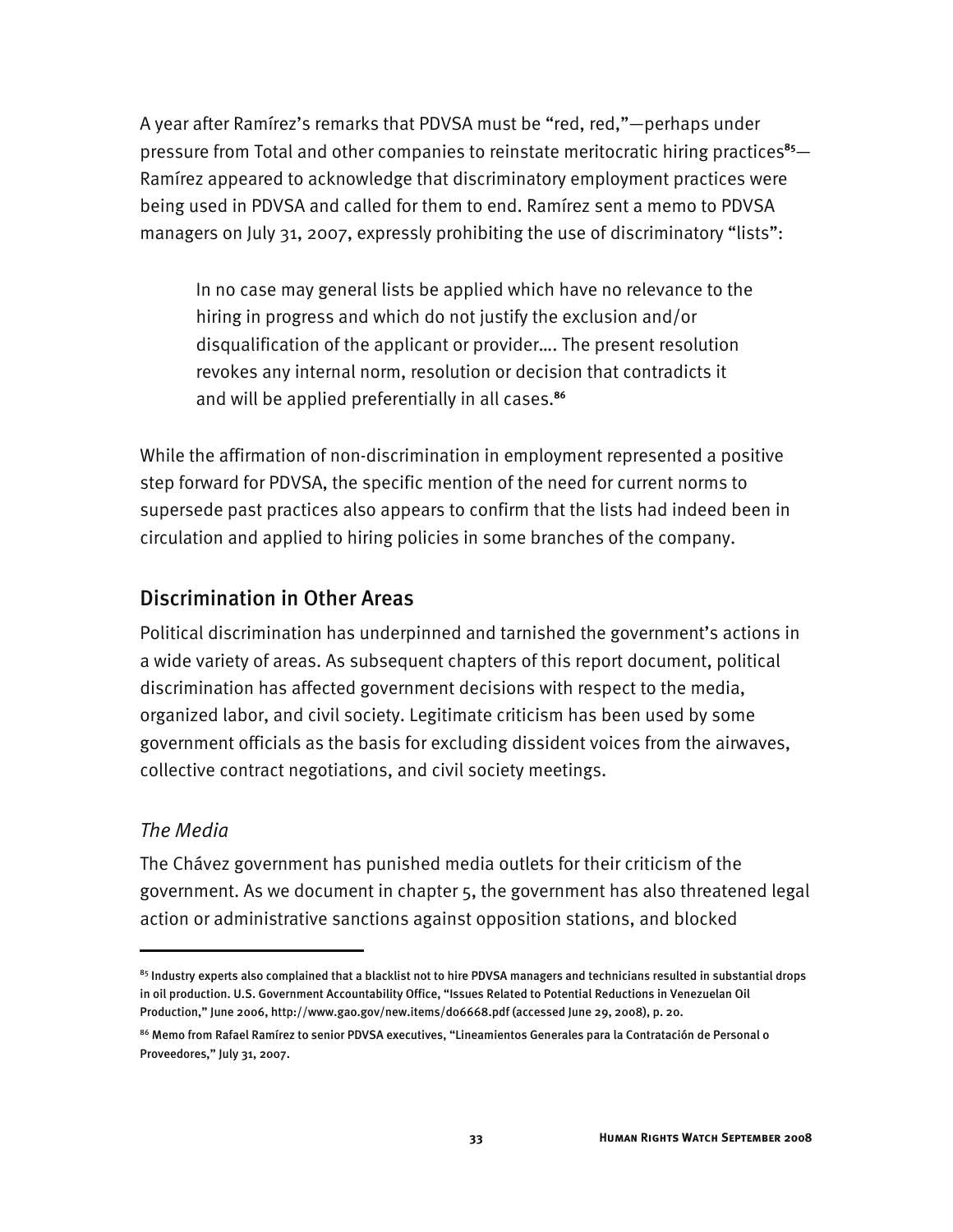applications by a station critical of the government for frequencies to extend its coverage.

In the most notorious case, the government refused to renew the license of the opposition television station RCTV in May 2007 because of its obstinate refusal to soften its editorial line. While the decision was nominally justified by the need to use the RCTV frequency to set up a new public channel, the government had other frequencies at its disposal and at the time had renewed the licenses of channels that supported the government or had moderated their criticism.

## *Organized Labor*

Labor unions which fall into disfavor with the government have faced obstacles to collective bargaining. As we document in chapter 6, contrary to international law on the right to association in particular as it relates to trade unions, the government has denied established unions the right to bargain collectively until they hold statesupervised leadership elections. At the same time, the government has negotiated with new, pro-government unions, which are exempt from electoral requirements when first formed.

# *Civil Society*

Government officials have also made unfounded accusations against civil society organizations and harassed human rights defenders because of their real or alleged political positions. As we document in chapter 7, during the Chávez presidency rights advocates have faced prosecutorial harassment, public denunciations, discriminatory efforts to exclude them from international forums, and efforts to restrict their access to international funding.

# Recommendations

The Venezuelan government should take active steps to prevent political discrimination. In particular, the executive branch should implement a "zero tolerance" policy with regard to politically based discrimination. Specifically, it should: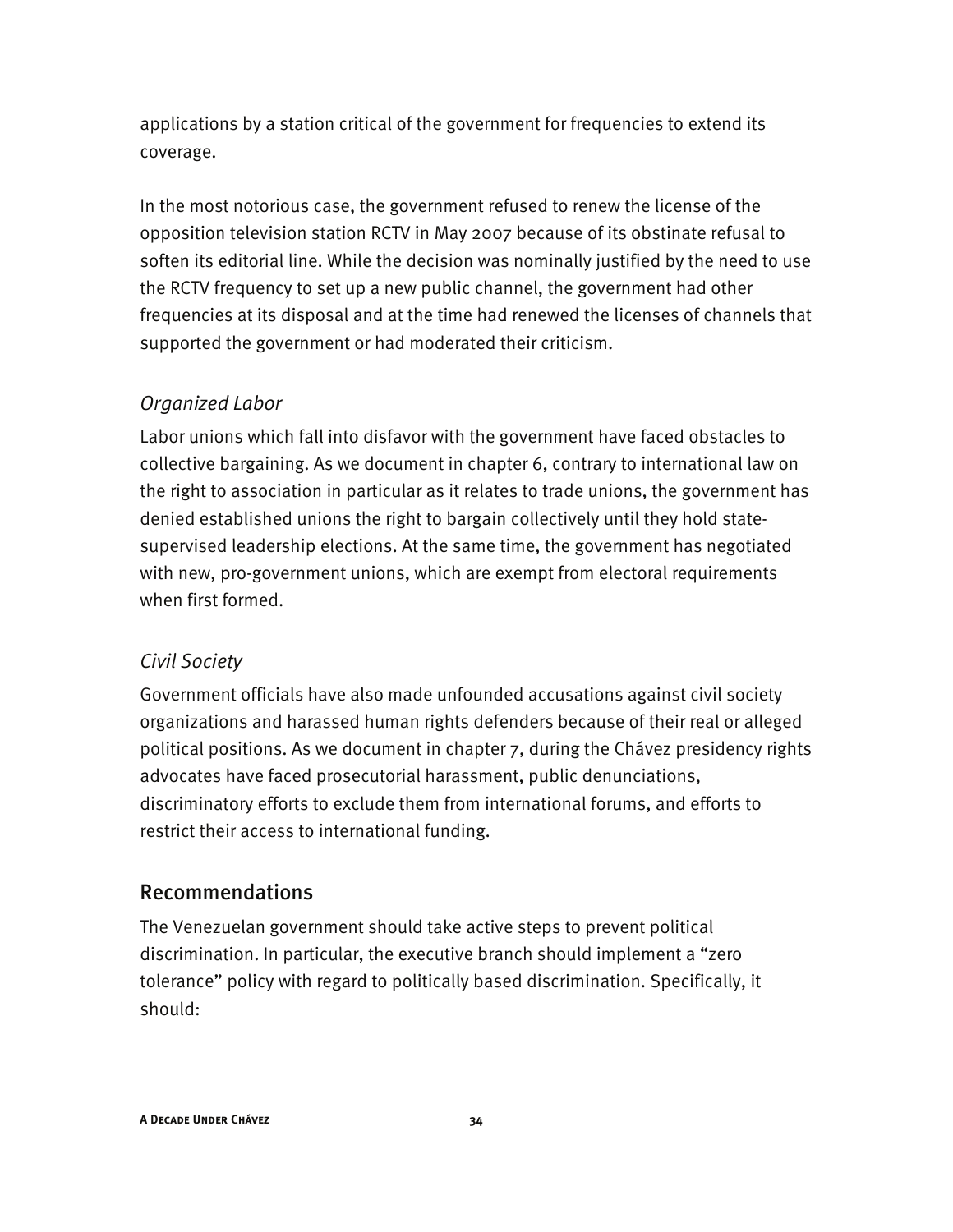- Issue clear and unequivocal directives to all government agencies prohibiting all forms of political discrimination in the hiring and firing of employees and in the provision of public services;
- Ensure that effective mechanisms and procedures exist to receive and respond to complaints of political discrimination; and
- Conduct rigorous investigations into all credible allegations of political discrimination and, when appropriate, sanction those responsible in a timely fashion.

In view of the government's past support for political discrimination in the hiring and firing of PDVSA employees, it is particularly important that this "zero tolerance" policy be implemented immediately by the Ministry of Energy. It addition, the PDVSA should:

• Allow former employees dismissed for their participation in the strike of 2002, who were not convicted of criminal behavior during the strike, to compete for job opportunities in PDVSA and its subsidiaries.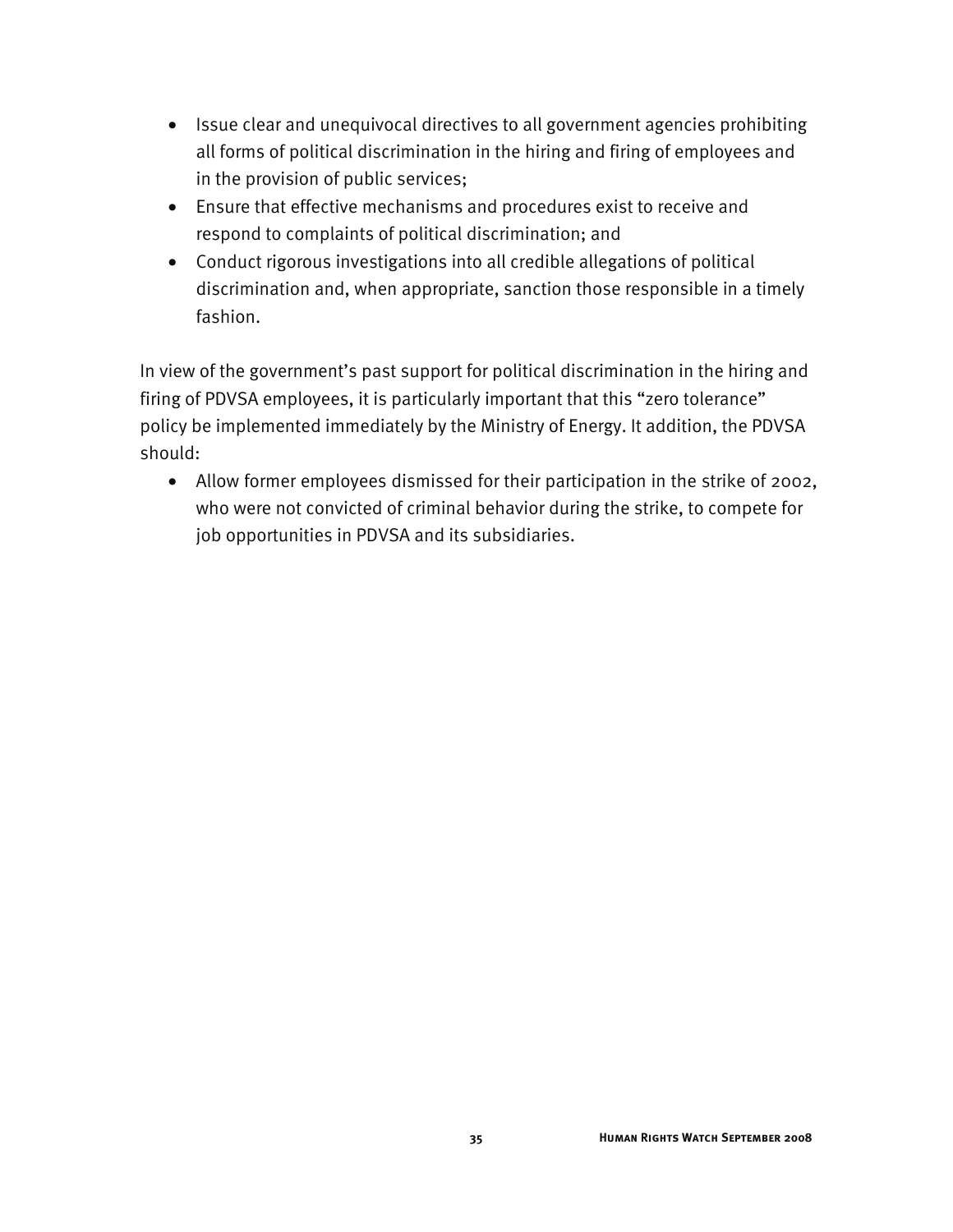# **III. The Courts**

If there was a single point on which most Venezuelans were in full agreement when Chávez first took office, it was the need to overhaul the country's judiciary. Decades of rampant corruption and political meddling had left Venezuela's justice system dysfunctional and profoundly discredited. As a result, Chávez's call for drastic measures to clean up the courts enjoyed support from even his most ardent critics.

The enactment of the 1999 Constitution provided an opportunity for Venezuela to salvage its judicial branch. The constitution created a new Supreme Court and established essential protections for judicial independence, such as the requirement of a two-thirds majority vote of the National Assembly to impeach a justice. It thus laid the groundwork for the judiciary to fulfill its essential role as guarantor of the rule of law and protector of basic rights.

Unfortunately, however, the Chávez government has since abandoned this commitment to judicial independence. In 2004, displeased with a series of controversial judicial rulings, the president and his supporters in the National Assembly launched a political takeover of the Supreme Court. They enacted a new law expanding the court from 20 to 32 members. Since the law allowed the legislature to select new members by simple majority vote, this meant the governing coalition was able to use its then slim majority in the National Assembly to obtain an overwhelming majority of seats on the court. (At the time the court was believed to be evenly divided between Chávez allies and critics.) The law also gave the National Assembly the power to remove justices from the bench with a simple majority vote rather than the two-thirds majority required by the 1999 Constitution. The law, in short, made it possible for the governing coalition to both pack and purge the country's highest court.

Chávez supporters attempted to justify the law as a response to efforts by some government opponents to subvert the rule of law. They claimed, in particular, that Supreme Court justices who opposed Chávez had been disregarding the dictates of the law and deciding cases to advance the opposition's political agenda.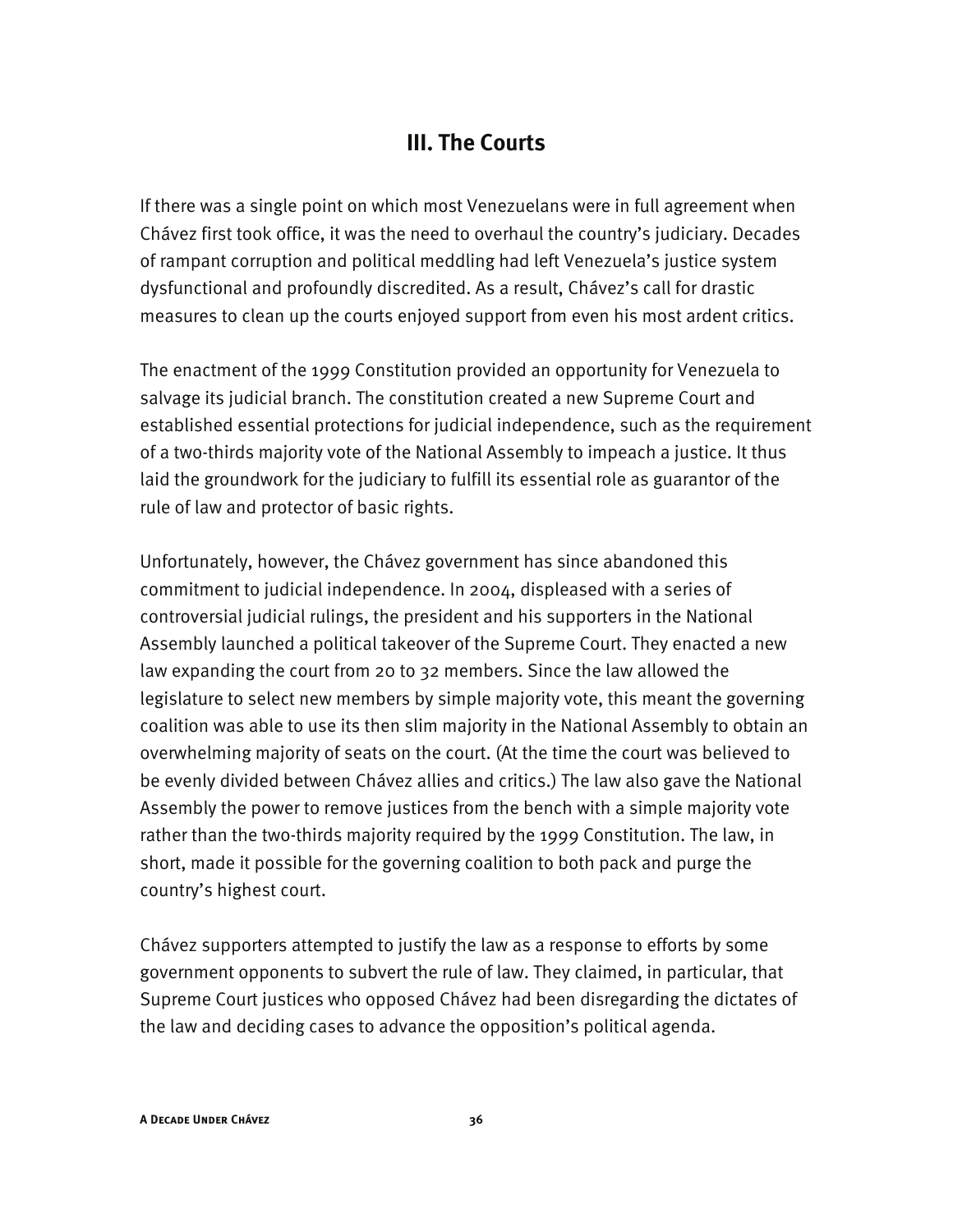It is certainly true that some members of the opposition had subverted the rule of law during the 2002 coup. It might also be true that some judges had allowed their political convictions to unduly influence their application of the law. But if so, the appropriate response would have been to pursue measures aimed at limiting such political interference and promoting judicial independence. Instead, Chávez and his allies chose to rig the system to favor their own interests.

Within weeks of the law's enactment, the three Supreme Court justices responsible for the rulings that had most angered the Chávez camp were gone from the bench. In December 2004 the governing coalition in the National Assembly filled their vacancies, as well as the 12 new seats, with political allies. Over the next few years, this packed Supreme Court fired hundreds of lower court judges and appointed hundreds more to permanent judgeships.

The political takeover of the Supreme Court effectively neutralized the judiciary as an independent branch of government. The packed court has largely abdicated its role as a check on arbitrary state action. When the Chávez government has pursued measures that undermine human rights protections, the court's response has typically been one of passivity and acquiescence. It has failed, in particular, to counter assaults on the separation of powers, such as the 2004 court-packing law and, more recently, a 2007 constitutional reform package. It has also failed to safeguard fundamental rights in prominent cases involving the media and organized labor.**<sup>87</sup>**

## International Norms on Judicial Independence

I

### *The OAS and the Inter-American Democratic Charter*

Democracy is indispensable for human rights, and an independent judiciary is indispensable for democracy. The 34 foreign ministers of the Organization of

<sup>&</sup>lt;sup>87</sup> Portions of this chapter were originally published in Human Rights Watch, *Rigging the Rule of Law: Judicial Independence* Under Seige in Venezuela, vol. 16, No. 3(B), June 2004, http://www.hrw.org/reports/2004/venezuela0604/ (accessed August 18, 2008). At that time, Human Rights Watch conducted extensive interviews with four Supreme Court justices (and one former justice), including then-Supreme Court President Iván Rincón Urdaneta. In researching this chapter, Human Rights Watch requested interviews with multiple Supreme Court justices, but despite repeated requests, with two exceptions (Justice Blanca Rosa Mármol de León and Justice Fernando Ramón Vegas Torrealba), these interviews were not granted. For both reports, Human Rights Watch also conducted extensive interviews with Venezuelan legal scholars and jurists.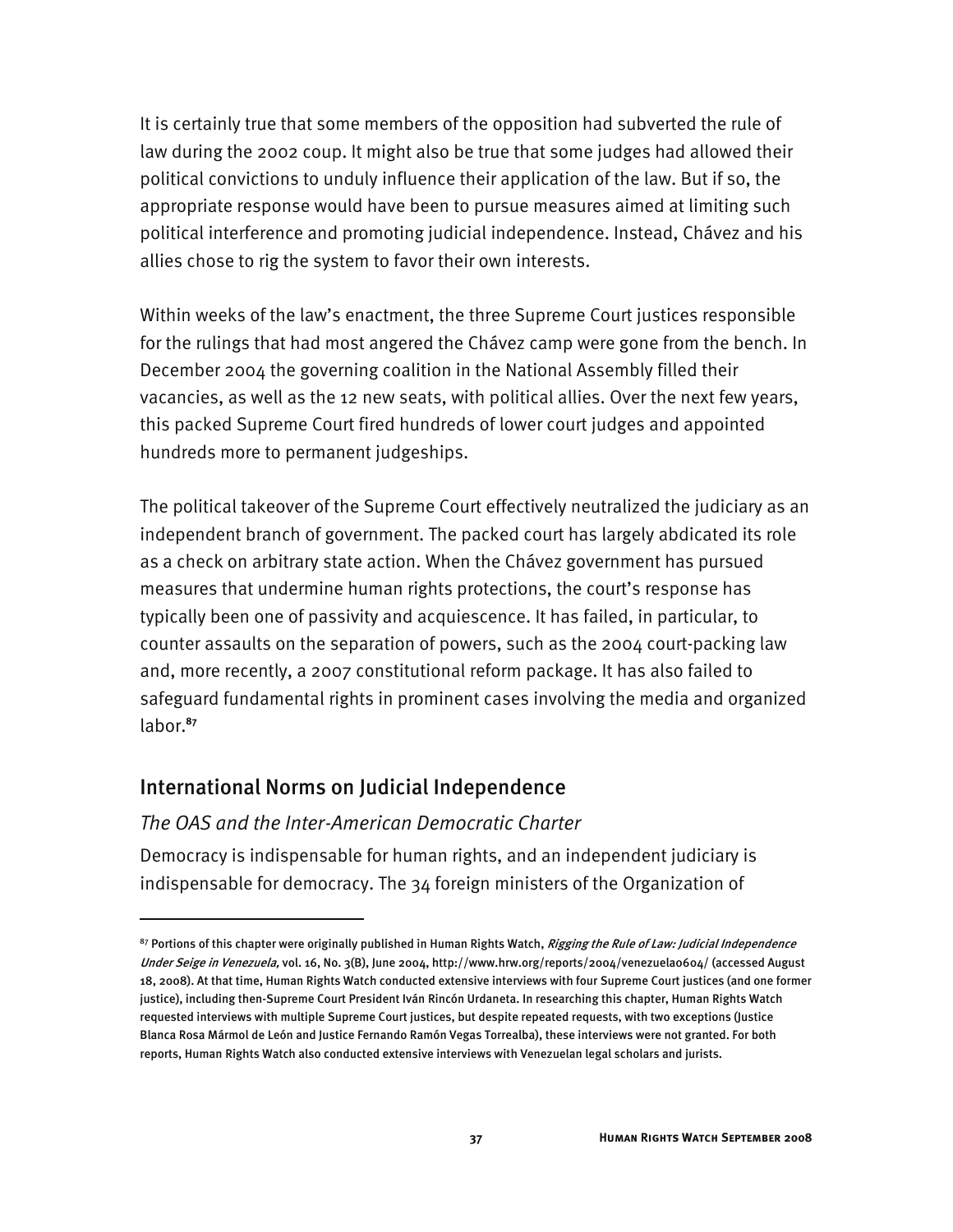American States (OAS) recognized these propositions when they adopted the Inter-American Democratic Charter in 2001.**<sup>88</sup>** The Charter defines the "[e]ssential elements of representative democracy" to include "access to and the exercise of power in accordance with the rule of law" and "the separation of powers and independence of the branches of government."**<sup>89</sup>**

The Inter-American Commission on Human Rights emphasized this link between judicial independence and democratic rule of law in its 2003 report on Venezuela:

The observance of rights and freedoms in a democracy requires a legal and institutional order in which the laws prevail over the will of the rulers, and in which there is judicial review of the constitutionality and legality of the acts of public power, i.e., it presupposes respect for the rule of law. Judiciaries are established to ensure compliance with laws; they are clearly the fundamental organs for preventing the abuse of power and protecting human rights. To fulfill this function, they must be independent and impartial.<sup>90</sup>

#### *International Human Rights Treaties*

In addition to its commitment to democracy under the Inter-American Charter, Venezuela is party to human rights treaties—including the International Covenant on Civil and Political Rights (ICCPR) and the American Convention on Human Rights that require it to safeguard the independence and impartiality of its judiciary.<sup>91</sup> The

<sup>88</sup> Inter-American Democratic Charter, Organization of American States, adopted September 11, 2001, AG/doc.8 (XXVIII-E/01), art. 7: "Democracy is indispensable for the effective exercise of fundamental freedoms and human rights in their universality, indivisibility and interdependence, embodied in the respective constitutions of states and in inter-American and international human rights instruments."

<sup>&</sup>lt;sup>89</sup> Inter-American Democratic Charter, art. 3: "Essential elements of representative democracy include, inter alia, respect for human rights and fundamental freedoms, access to and the exercise of power in accordance with the rule of law, the holding of periodic, free, and fair elections based on secret balloting and universal suffrage as an expression of the sovereignty of the people, the pluralistic system of political parties and organizations, and the separation of powers and independence of the branches of government" (emphasis added).

<sup>90</sup> Inter-American Commission on Human Rights, "Report on the Situation of Human Rights in Venezuela," OEA/Ser.L/V/II.118, December 29, 2003, http://www.cidh.org/countryrep/venezuela2003eng/toc.htm (accessed July 3, 2008), paras. 150-1. 91 The American Convention on Human Rights provides that: "Every person has the right to a hearing, with due guarantees and within a reasonable time, *by a competent, independent, and impartial tribunal*, previously established by law, in the substantiation of any accusation of a criminal nature made against him or for the determination of his rights and obligations of (. . .) any other nature" (emphasis added). American Convention on Human Rights ("Pact of San José, Costa Rica"), adopted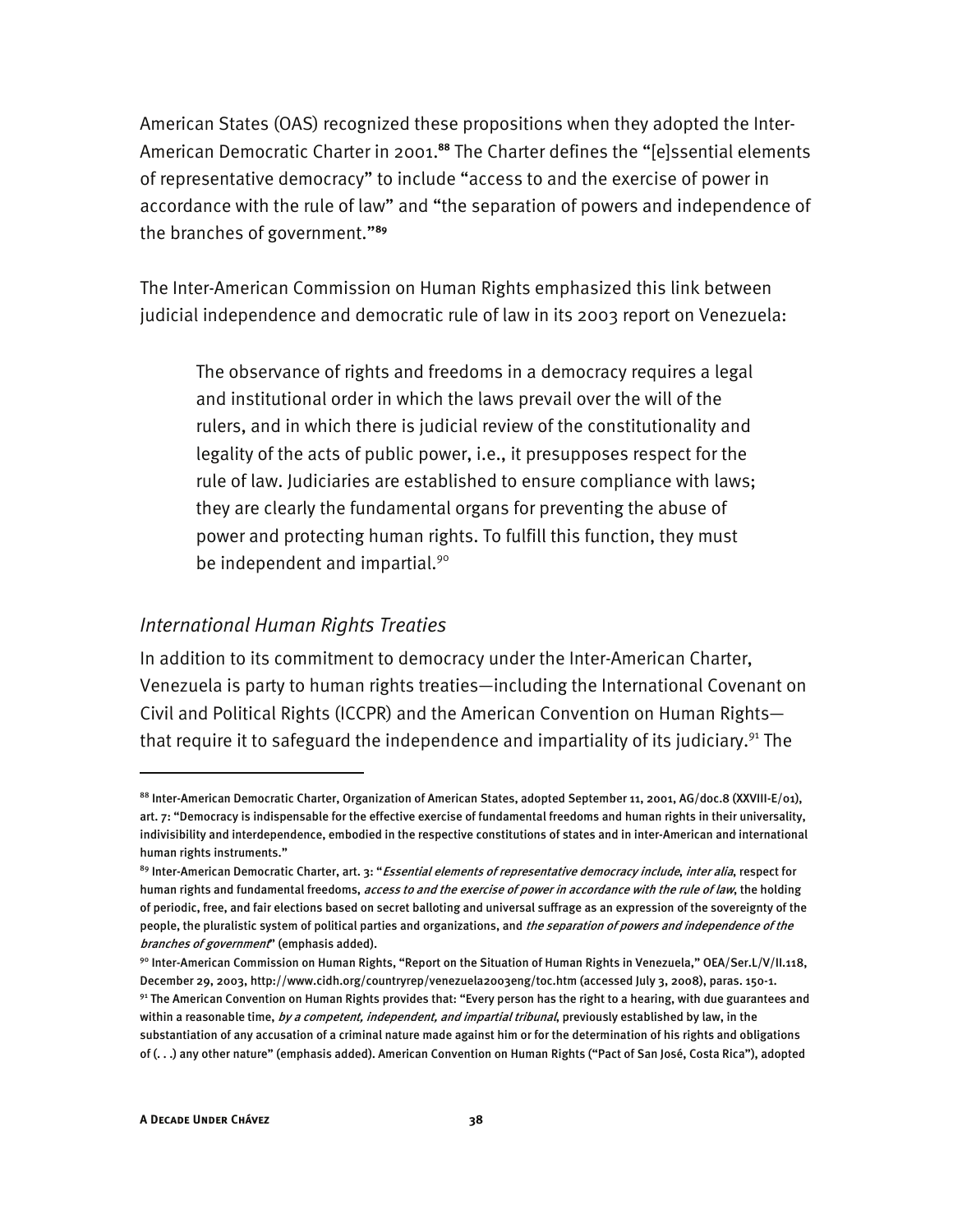United Nations Human Rights Committee, that monitors the implementation of the ICCPR by states party, has ruled that for a tribunal to be "independent and impartial,"<sup>92</sup> the executive must not be able to control or direct the judiciary,<sup>93</sup> judges "must not harbor preconceptions about the matter put before them, and … must not act in ways that promote the interests of one of the parties."94

The practical safeguards that this obligation entails are set forth in a series of "basic principles" on the independence of the judiciary endorsed by the United Nations General Assembly.95 These principles include:

- The judiciary shall decide matters before them impartially, on the basis of facts and in accordance with the law, without any restrictions, improper influences, inducements, pressures, threats, or interferences, direct or indirect, from any quarter or for any reason.<sup>96</sup>
- Any method of judicial selection shall safeguard against judicial appointments for improper motives.<sup>97</sup>
- The term of office of judges, their independence, security, adequate remuneration, conditions of service, pensions, and the age of retirement shall be adequately secured by law.<sup>98</sup>
- Judges, whether appointed or elected, shall have guaranteed tenure until a mandatory retirement age or the conclusion of their term of office, where such exists.99

-

November 22, 1969, O.A.S. Treaty Series No. 36, 1144 U.N.T.S. 123, entered into force July 18, 1978, ratified by Venezuela on June 23, 1977, art. 8(1). The International Covenant on Civil and Political Rights (ICCPR) also imposes an obligation to guarantee the independence of the judiciary in Article  $14 (1)$ : "All persons shall be equal before the courts and tribunals. In the determination of any criminal charge against him, or of his rights and obligations in a suit at law, everyone shall be entitled to a fair and public hearing by a competent, independent and impartial tribunal established by law..." (emphasis added). International Covenant on Civil and Political Rights, adopted December 16, 1966, General Assembly Resolution 2200 A (XXI), entered into force March 23, 1976, ratified by Venezuela on August 10, 1978.

<sup>92</sup> ICCPR, art. 14 (1).

<sup>93</sup> Bahamonde v. Equatorial Guinea, Communication No. 468/1991, October 20, 1993, CCPR/C/49/D/468/1991, para. 9.4.

<sup>94</sup> Karttunen v. Finland, Communication No. 387/1989, October 23, 1992, CCPR/C/46/D/387/1989, para. 7.2.

<sup>95</sup> Basic Principles on the Independence of the Judiciary, adopted September 6, 1985, endorsed by United Nations General Assembly resolutions 40/32 of 29 November 1985 and 40/146 of 13 December 1985 ST/HR/1/Rev. 6(Vol. 1/Part1). <sup>96</sup> Ibid., art. 2.

<sup>97</sup> Ibid., art. 10. 98 Ibid., art. 11.

<sup>99</sup> Ibid., art. 12.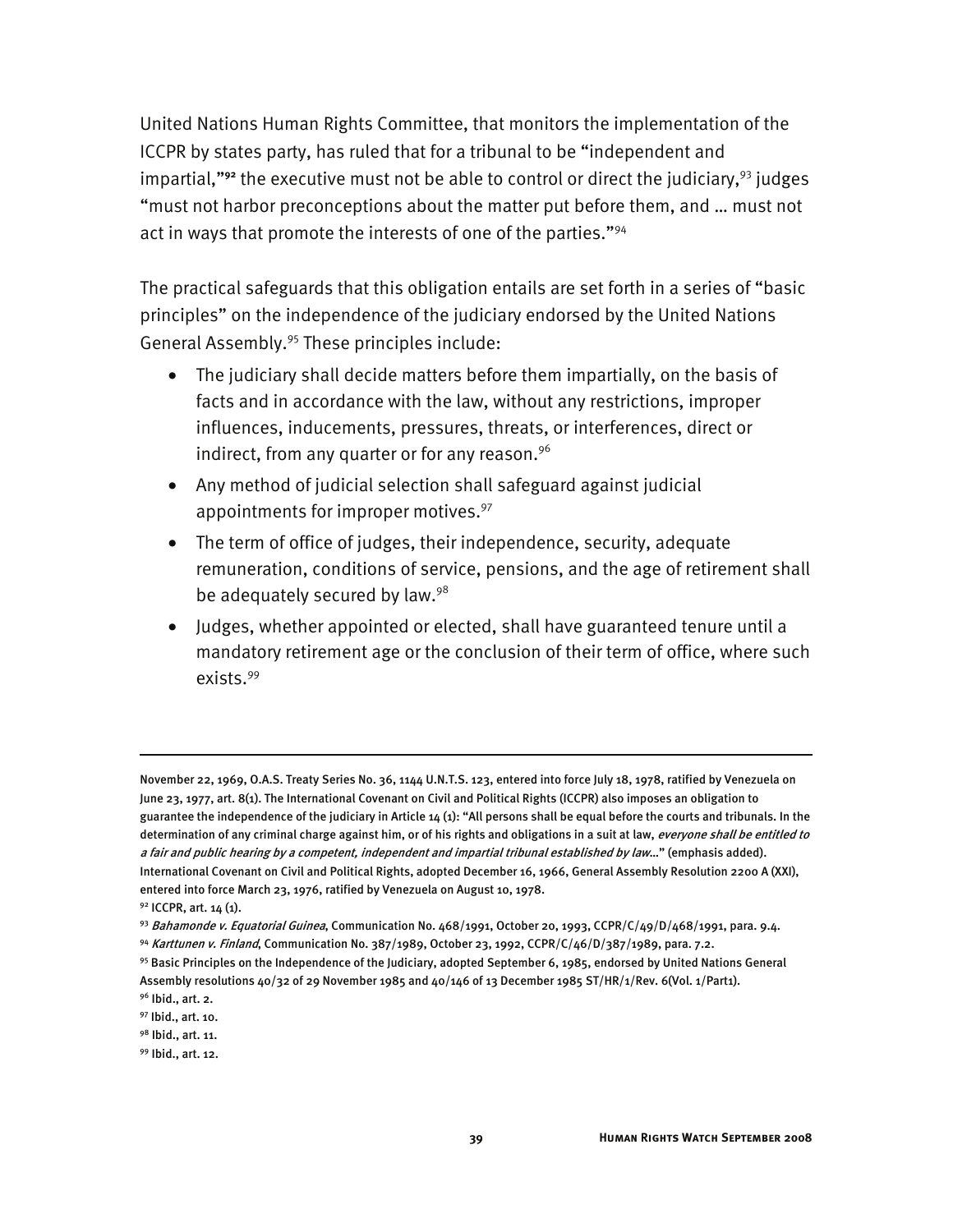- A charge or complaint made against a judge in his/her judicial and professional capacity shall be processed expeditiously and fairly under an appropriate procedure. The judge shall have the right to a fair hearing....<sup>100</sup>
- Judges shall be subject to suspension or removal only for reasons of incapacity or behavior that renders them unfit to discharge their duties.<sup>101</sup>
- All disciplinary, suspension, or removal proceedings shall be determined in accordance with established standards of judicial conduct.<sup>102</sup>

As this chapter shows, in the past several years, Venezuela has flouted all of these principles. In doing so, it has undermined its rule of law and degraded its democracy.

# Background

# *The Pre-Chávez Judiciary*

When Chávez became president in 1999, he inherited a judiciary that had been plagued for years by influence-peddling, political interference, and, above all, corruption. In interviews with Human Rights Watch, lawyers from across the political spectrum described a system in which justice had often been for sale to the highest bidder. Former Attorney General Isaías Rodríguez recalled how the country's top administrative court in the past actually established set fees for resolving different kinds of cases. $103$ 

A 1996 report on the Venezuelan justice system by the Lawyer's Committee for Human Rights painted a grim portrait of the judiciary:

Rather than serving the constitutional role of defender of the rule of law and protector of the human rights of Venezuelan citizens against the government, the courts had often become highly politicized adjuncts of the parties. They were manipulated by groups of lawyers, judges, political and business actors for private economic gain. And

<sup>100</sup> Ibid., art. 17.

<sup>101</sup> Ibid., art. 18.

<sup>102</sup> Ibid., art. 19.

<sup>103</sup> Human Rights Watch interview with Isaías Rodríguez, then-Attorney General, Caracas, Venezuela, May 14, 2004.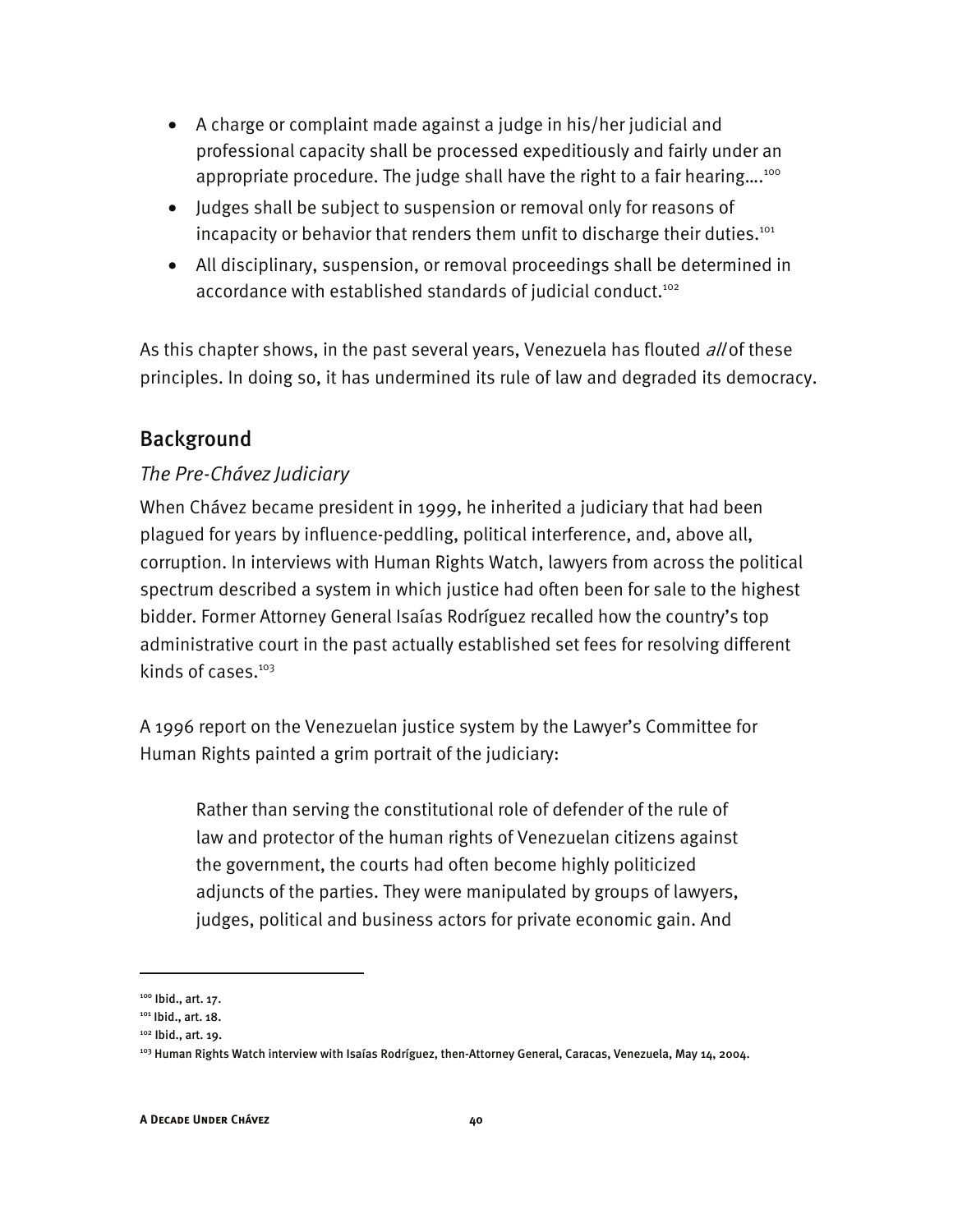court procedures had become so slow, cumbersome and unreliable that disputants avoided them at all costs.<sup>104</sup>

In terms of public credibility, the system was bankrupt. A 1998 survey by the United Nations Development Program found that only 0.8 percent of the population had confidence in the judiciary.<sup>105</sup> That distrust translated into public outrage, and in the presidential election of that year, candidates across the political spectrum including Hugo Chávez Frías—promised to clean up the system.

### *Reforming the Justice System*

I

Once in office, President Chávez launched an ambitious effort to reform the Venezuelan state that included holding a referendum to convene a National Constituent Assembly, which then drafted a new constitution that went into effect in December 1999.**<sup>106</sup>**

One of the first acts of the National Constituent Assembly was to declare, in August 1999, that the judiciary was in a state of emergency. It suspended the tenure of judges and created an emergency commission which it empowered to suspend judges who showed signs of wealth incommensurate with their salaried income, and to remove judges who, for example, had adopted decisions "manifestly disregarding

<sup>104</sup> The Lawyers Committee for Human Rights and The Venezuelan Program for Human Right Education and Action, "Halfway to Reform: The World Bank and the Venezuelan Justice System," August 1996,

http://humanrightsfirst.org/pubs/descriptions/halfway.htm (accessed July 8, 2008).

<sup>&</sup>lt;sup>105</sup> United Nations Development Program, Justice and Governability. Venezuela: judicial reform in progress [Justicia y gobernabilidad. Venezuela: una reforma judicial en marcha], (Caracas: Editorial New Society [Editorial Nueva Sociedad], 1998), p. 143. Supreme Court of Justice, Executive Directorate of Magistry, Coordinating Unit of the Project to Modernize the Judiciary, "Project to Improve the Administration of Jusice in the Context of Conflict Resolution in Venezuela", (Proyecto para la Mejora de la Administración de Justicia en el Contexto de la Resolución de Conflictos en Venezuela), p. 8.

<sup>106</sup> The 1999 Constitution combines novel ideas of popular participation with a clear commitment to human rights, the separation of powers, pluralism, and the rule of law. Among other things, it gives constitutional rank to human rights treaties and limits the rights that could be suspended in states of emergencies. It establishes several forms of direct citizen participation, including recall referenda by which voters could revoke the mandate of all elected officials, including the president. Venezuelans voted by a wide margin (72 percent) to enact the new constitution in December 1999. National Electoral Council [Consejo Nacional Electoral, CNE], "Resultados Electorales," http://www.cne.gov.ve/estadisticas/e012.pdf (accessed July 22, 2008).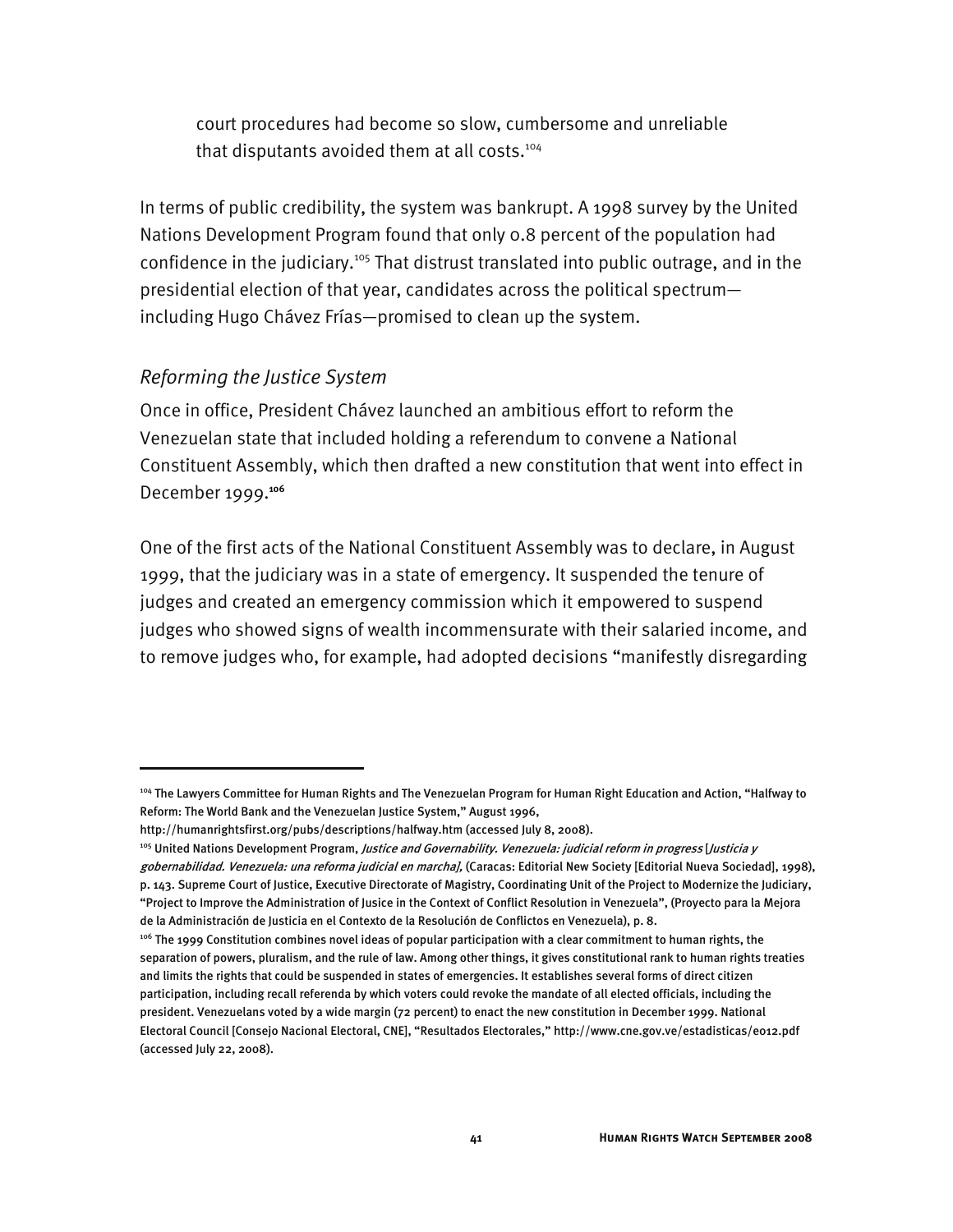the law."**<sup>107</sup>** In the following months, the emergency commission removed hundreds of judges from their posts.<sup>108</sup>

The 1999 Constitution created a new Supreme Court, with twenty seats, and established protections for judicial independence, such as the requirement of a twothirds majority vote of the National Assembly to impeach a sitting justice. In March 2000, the Constituent Assembly selected 20 justices, with a nearly unanimous vote, to sit on the new court.

The new constitution also established that international human rights treaties ratified by Venezuela have precedence over domestic laws.**<sup>109</sup>** Consequently, the new Supreme Court would have the authority as well as the responsibility to ensure that the government "immediately and directly applied" the rights set forth in those treaties.

Due to the overwhelming public consensus that judicial reform was needed, these measures to overhaul and strengthen the courts had broad support from across the political spectrum.

#### *A Polarized Supreme Court*

The consensus around the need to strengthen the judiciary largely dissolved as the country, including its Supreme Court, grew increasingly polarized during President Chávez's first term in office. This polarization intensified as a divided court delivered controversial rulings on issues that were central to the political struggle between the Chávez government and its opponents, including the 2002 coup and the 2004 recall referendum.

<sup>107</sup> Decree "Reorganization of the Judiciary and the Penitentiary System", ("Reorganización del Poder Judicial y el Sistema Penitenciario)", Official Gazette, No. 36805, 1999, http://www.oas.org/juridico/spanish/ven\_res51.pdf (accessed July 14, 2008)

<sup>108</sup> Tribunal Supremo de Justicia, Dirección Ejecutiva de la Magistratura, Unidad Coordinadora del Proyecto de Modernización del Poder Judicial, "Proyecto para la Mejora de la Administración de Justicia en el Contexto de la Resolución de Conflictos en Venezuela," p. 23.

<sup>109</sup> Constitution of the Bolivarian Republic of Venezuela, art. 23. "The treaties, pacts and conventions relating human rights which have been executed and ratified by Venezuela have a constitutional rank, and prevail over internal legislation, insofar as they contain provisions concerning the enjoyment and exercise of such rights that are more favorable than those established by this Constitution arid the laws of the Republic, and shall be immediately and directly applied by the courts and other organs of the Public Power."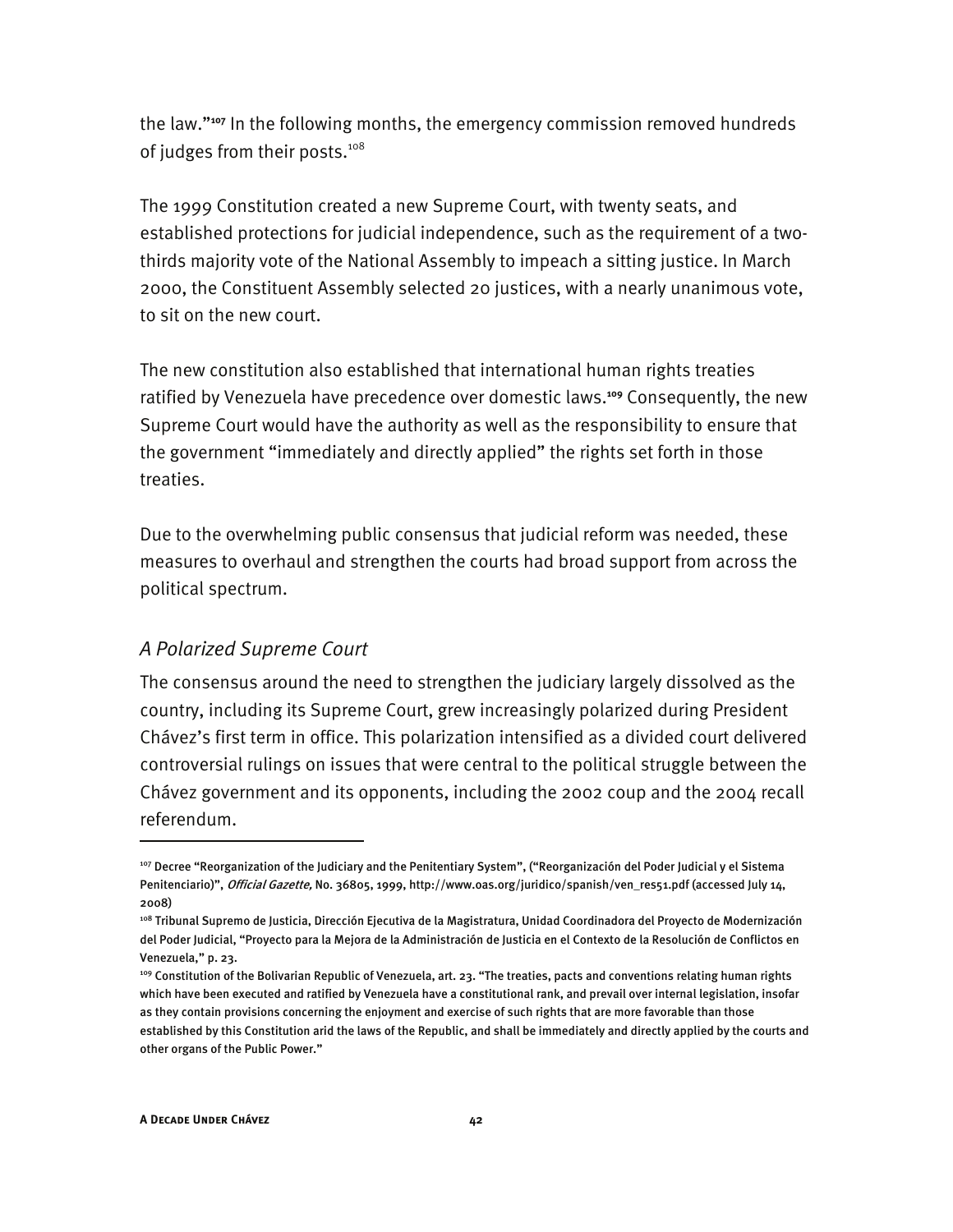By early 2004, it was common wisdom within Venezuela's legal community that the 20-member Supreme Court was evenly divided between opponents and allies of President Chávez. Each camp controlled some of the court's six chambers. The opposition camp was said to have a majority of seats in the electoral chamber, while the pro-Chávez camp had a majority in the constitutional chamber, as well as on the six-member Judicial Commission that handles many of the court's administrative affairs. The court's president at the time, Iván Rincón Urdaneta, was considered to be an ally of President Chávez.

The first of the controversial rulings came in August 2002, four months after the attempted April 11 coup d'etat against President Chávez.**<sup>110</sup>** A slim Supreme Court majority held that it did not have enough evidence to initiate a criminal investigation of four generals accused of participating in the coup.**<sup>111</sup>** The ruling was adopted after the court had recused two pro-Chávez justices and appointed substitute justices to the panel hearing the case.**<sup>112</sup>** The ruling immediately provoked expressions of

<sup>110</sup> Opposition to the Chávez government intensified in November 2001 after Chávez passed 49 economic laws by presidential decree, including land reforms and measures to tighten state control of the oil industry. Following labor disputes at the national oil company, the main labor confederation and business chamber called a general strike on April 9, 2002. On April 11, members of the political opposition and civil society joined the labor and business organizations in a massive protest to demand Chávez's resignation. The protest march of some half a million people changed its planned route and headed to the presidential palace, where Chávez supporters had gathered. The protesters and Chávez supporters clashed violently near the palace, leaving 19 people dead and more than 150 injured, including both government supporters and members of the opposition. A group of military officials forced Chávez from office in the wake of the violence. The president of the business chamber Fedecámaras, Pedro Carmona Estanga, declared himself president and proceeded to dissolve the National Assembly, dismiss the magistrates of the Supreme Court, and call for new presidential elections after a year. Street protests by Chávez supporters continued and more than 40 people were killed during the second eruption of violence. The short-lived Carmona government soon collapsed under military and popular pressure, as well as international repudiation, and Chávez returned to power on April 14. Human Rights Watch, "Venezuela," World Report 2003 (New York: Human Rights Watch, 2004), http://hrw.org/wr2k3/americas10.html.

<sup>111</sup> On May 24, 2002, Attorney General Isaías Rodríguez requested the Supreme Court to investigate four generals—Efraín Vásquez Velazco, Pedro Pereira Olivares, Héctor Ramírez Pérez and Daniel Lino José Comisso Urdaneta—for their participation in the events of April 11, 12, and 13 of 2002. The Supreme Court concluded that the Attorney General's Office had not presented sufficient evidence to warrant the investigation. First, the court concluded that the crime for which they were accused did not carry with it a clearly stipulated punishment, in which case investigating it would violate the principle of legality. Secondly, the Court concluded that there was not sufficient evidence to prove the acts that the Attorney General had ascribed to the generals, and that the events that took place in April did not occur in the manner in which the Attorney General had presented them. Supreme Court Full Accidental Chamber, Franklin Arrieche Gutiérrez, Case No. AA10-L-2002-000029, August 14, 2002, http://www.tsj.gov.ve/decisiones/tplen/Septiembre/SENTENCIA%20DE%20LOS%20MILITARES.htm (accessed July 8, 2008).

<sup>112</sup> The decision was adopted by Justice Antonio García García, who noted that both justices had described the events of April as a coup d'etat. Supreme Court, Antonio J. García García, Case No. 02-00029-3, July 2, 2002,

http://www.tsj.gov.ve/decisiones/tplen/Julio/Perdomo%20fondo.htm (accessed July 28, 2008); Supreme Court, Antonio J.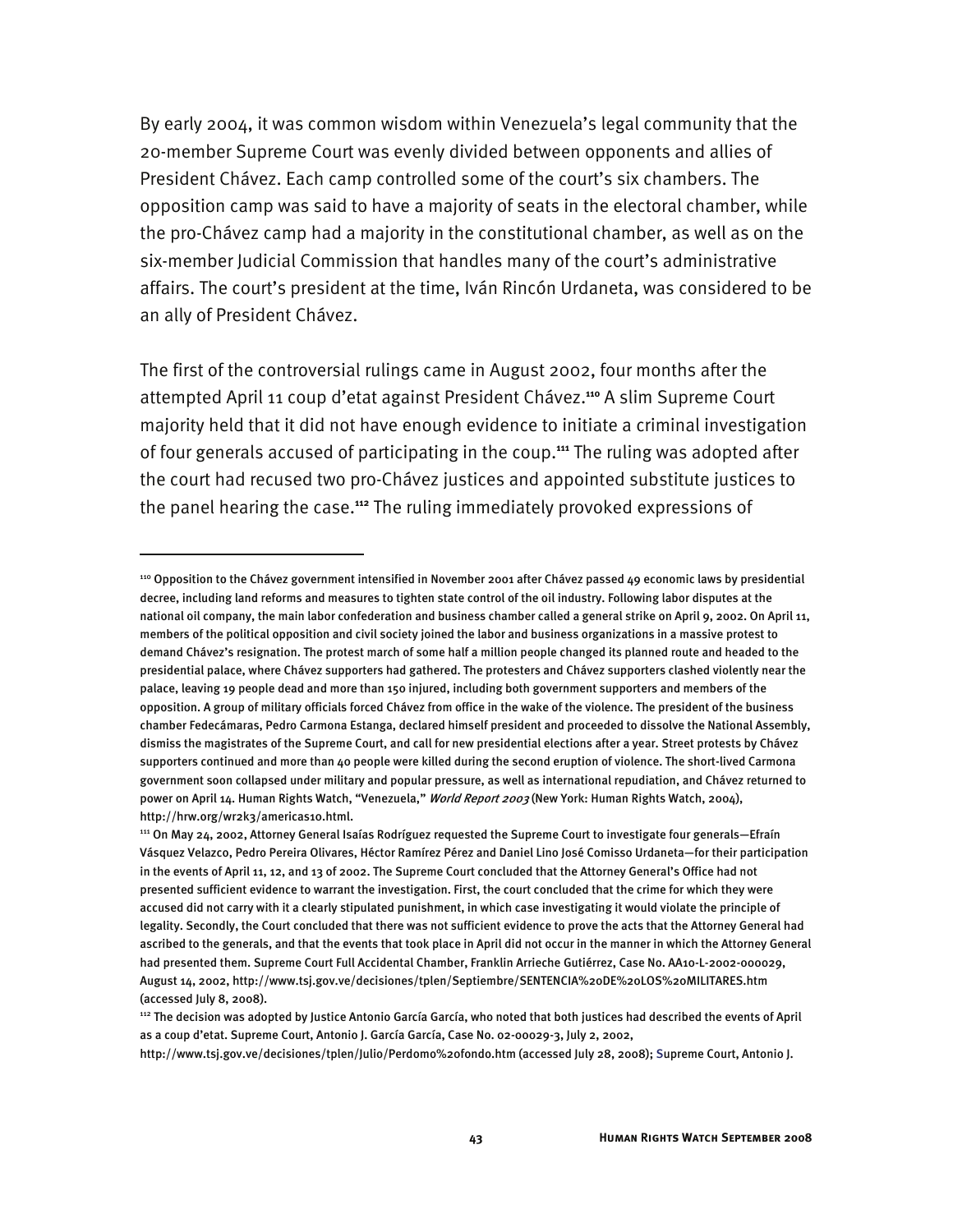outrage from Chávez and his supporters.<sup>113</sup> And the following day, the Chavista majority in the National Assembly created a "Special Commission to Investigate the Crisis in the Judicial Branch regarding alleged irregularities committed by Supreme Court Justices", which a few months later recommended removing one justice, on grounds unrelated to the decision (see discussion below), and investigating another who participated in this decision.**<sup>114</sup>**

The second explosive issue—the recall referendum to remove Chávez from office produced an open confrontation within the Supreme Court. In March 2004, the National Electoral Council (Consejo Nacional Electoral, CNE) invalidated 876,017 of the 2,708,510 signatures that the opposition had obtained in favor of holding a recall referendum, leaving the opposition short of the number of signatures required to compel such a referendum.**<sup>115</sup>** After a group of NGOs presented a constitutional challenge against CNE's decision, the Supreme Court's electoral chamber—with a majority of opposition judges—held that the signatures were valid and the

García García, Case No. 02-00029-5, July 2, 2002, http://www.tsj.gov.ve/decisiones/tplen/Julio/Mora%20fondo.htm (accessed July 28, 2008).

When the Supreme Court annulled its decision on the April 11 coup with a ruling issued in March 2005, it held that Justice Antonio García García did not have the power to recuse Justices Perdomo and Mora, and therefore the Supreme Court was not properly established when it decided the case. Supreme Court Constitutional Chamber, Franciso Antonio Carrasquero López, Case No. AA50-T-2004-003227, March 11, 2005, http://www.tsj.gov.ve/decisiones/scon/Marzo/233-110305-04-3227.htm (accessed July 7, 2008).

113 Chávez stated that "what they have written was a mess." "Chávez – Tribunal puso la plasta," posted to YouTube, April 15, 2007, http://uk.youtube.com/watch?v=Wd4E-Af82Uc&mode=related&search= (accessed July 16, 2008); "Dura reacción en Caracas por no juzgar a los golpistas," Gaceta de los Negocios, August 16, 2002; "Advertencias de Chávez no impiden fallo favorable del Supremo," Agencia EFE, August 15, 2002; "Venezuela—El Supremo absuelve a los cuatro militares acusados de participar en la intentona," Europa Press, August 14, 2002.

114 Official Gazette, No. 37584, December 4, 2002, http://www.tsj.gov.ve/gaceta/diciembre/041202/041202-37584-01.html (accessed July 8, 2008); Supreme Court Constitutional Chamber, José Manuel Delgado Ocando, Case No. 02-3053, June 22, 2004, http://www.tsj.gov.ve/decisiones/scon/Junio/1205-220604-02-3053.htm (accessed July 8, 2008).

In March 2005, the Supreme Court revoked the August 2002 decision. Supreme Court Constitutional Chamber, Francisco Antonio Carrasquero López, Case No. AA50-T-2004-003227, March 11, 2005,

http://www.tsj.gov.ve/decisiones/scon/Marzo/233-110305-04-3227.htm (accessed July 8, 2008) 115 Resolution No. 040302-131, Official Gazette, No. 181, 2004, http://web.sumate.org/democracia-retroceso/attachmentsspanish/T2%20ST03b%20N5%20Resoluci%C3%B3n%20del%20CNE%20sobre%20las%20firmas%20recogidas.pdf (accessed July 8, 2008).

j

In an interview given at the beginning of 2005, Omar Mora Díaz, one of the recused justices, stated that it was predictable that the Supreme Court would be divided "in two" in the decision it issued on August 14, 2002. Mora said: "… it was evident, from the Supreme Court meeting that took place on April 12, 2002, that a significant number of judges understood that a power vacuum had occurred, and the second group of us was convinced otherwise: what had taken place was a coup d'état. It is clear that the conspiracy extended all the way to the Supreme Court." Política Urgente, "Omar Mora, Presidente del TSJ, promovera sancion a los magistrados golpistas y revolucion judicial," February 7, 2005, http://www.aporrea.org/actualidad/n55923.html (accessed July 8, 2008).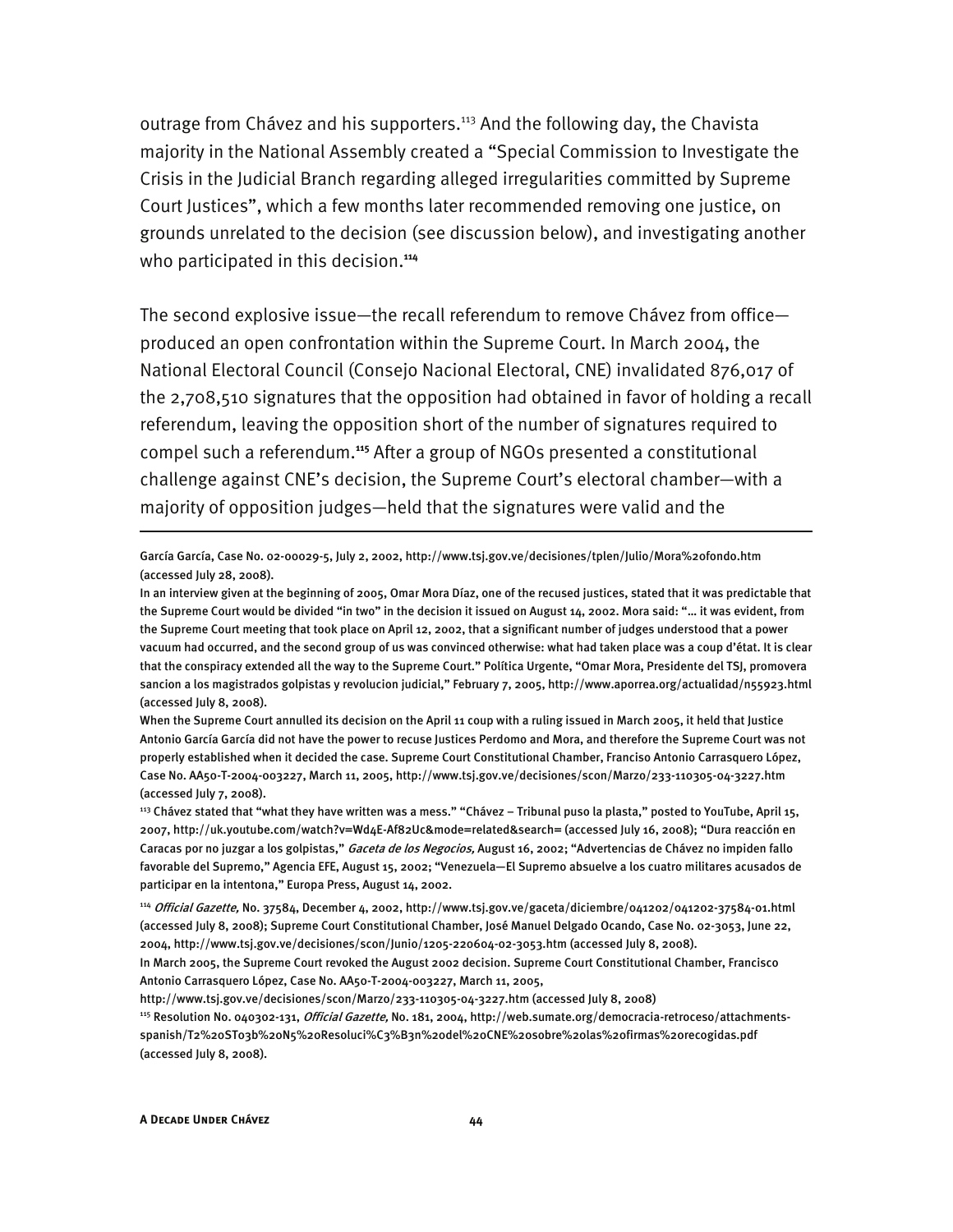referendum should be carried out.**<sup>116</sup>** A week later, the constitutional chamber, composed of a pro-Chávez majority, decided that it had jurisdiction to review the electoral chamber's decision and overruled it.**<sup>117</sup>** As a result, the opposition launched a new petition drive to obtain the number of signatures necessary to carry out the recall referendum.

# The 2004 Court-Packing Law

In May 2004, President Chávez signed a law that severely undermined the independence of the country's judicial branch, just a day after the National Assembly had passed it. The new Organic Law of the Supreme Court (Ley Orgánica del Tribunal Supremo de Justicia, LOTSJ) fundamentally altered the composition of the country's highest court, as well as its relationship to the other branches of government.**<sup>118</sup>**

## *Power to Pack the Court*

The new court-packing law increased the Supreme Court from 20 to 32 justices, adding two justices to each of the court's six chambers.**<sup>119</sup>** The new justices could be selected with a simple majority vote of the National Assembly: a nominee who failed to receive a two-thirds majority in the first three votes could be selected by a simple

<sup>116</sup> On March 15, 2004, the electoral chamber of the Supreme Court, presided over by the Justice Alberto Martini Urdaneta, decided on a challenge presented by members of the Coordinadora Democrática, who were linked to the opposition. These included Julio Borges (national coordinator of Primero Justicia), César Pérez Vivas (secretary general of COPEI), Henry Ramos Allup (secretary general of Acción Democrática), Jorge Sucre Castillo (president of Proyecto Venezuela), and Ramon José Medina and Gerardo Blyde (representatives in the National Assembly). The court stated that the creation of new criteria for validating signatures could hinder efforts to reach the number necessary to convoke a recall referendum on the presidency, and that this generated a possible violation of the constitution. The court also held that it was necessary to solve the problem quickly, since prolonging it would pose risks to the recall process. Consequently, the electoral chamber ordered, as a precautionary measure, that the effects of the CNE's decision be suspended, and mandated that the 876,017 signatures be added to those that had been validated by the CNE, bringing the total number of signatures to 2,708,510. Supreme Court Electoral Chamber, Rafael Martini Urdaneta, Case No. AA70-E-2004-000021, March 15, 2004,

http://www.tsj.gov.ve/decisiones/selec/marzo/24-150304-x00006.htm (accessed July 14, 2008).

<sup>117</sup> Supreme Court Constitutional Chamber, José Manuel Delgado Ocando, Case No. 04-0620, March 23, 2004,

http://www.tsj.gov.ve/decisiones/scon/Marzo/442-230304-04-0620.htm (accessed July 8, 2008).

<sup>&</sup>lt;sup>118</sup> Organic Law of the Supreme Court [Ley Orgánica del Tribunal Supremo de Justicia de la República Bolivariana de Venezuela], Official Gazette, No. 37.942, 2004, http://www.tsj.gov.ve/legislacion/nuevaleytsj.htm.

Organic laws are laws that govern the structure and operation of government institutions. The LOTSJ replaced the previous Organic Law of the Supreme Court (Ley Orgánica de la Corte Suprema de Justicia) of July 1976.

<sup>119</sup> Ibid., art. 2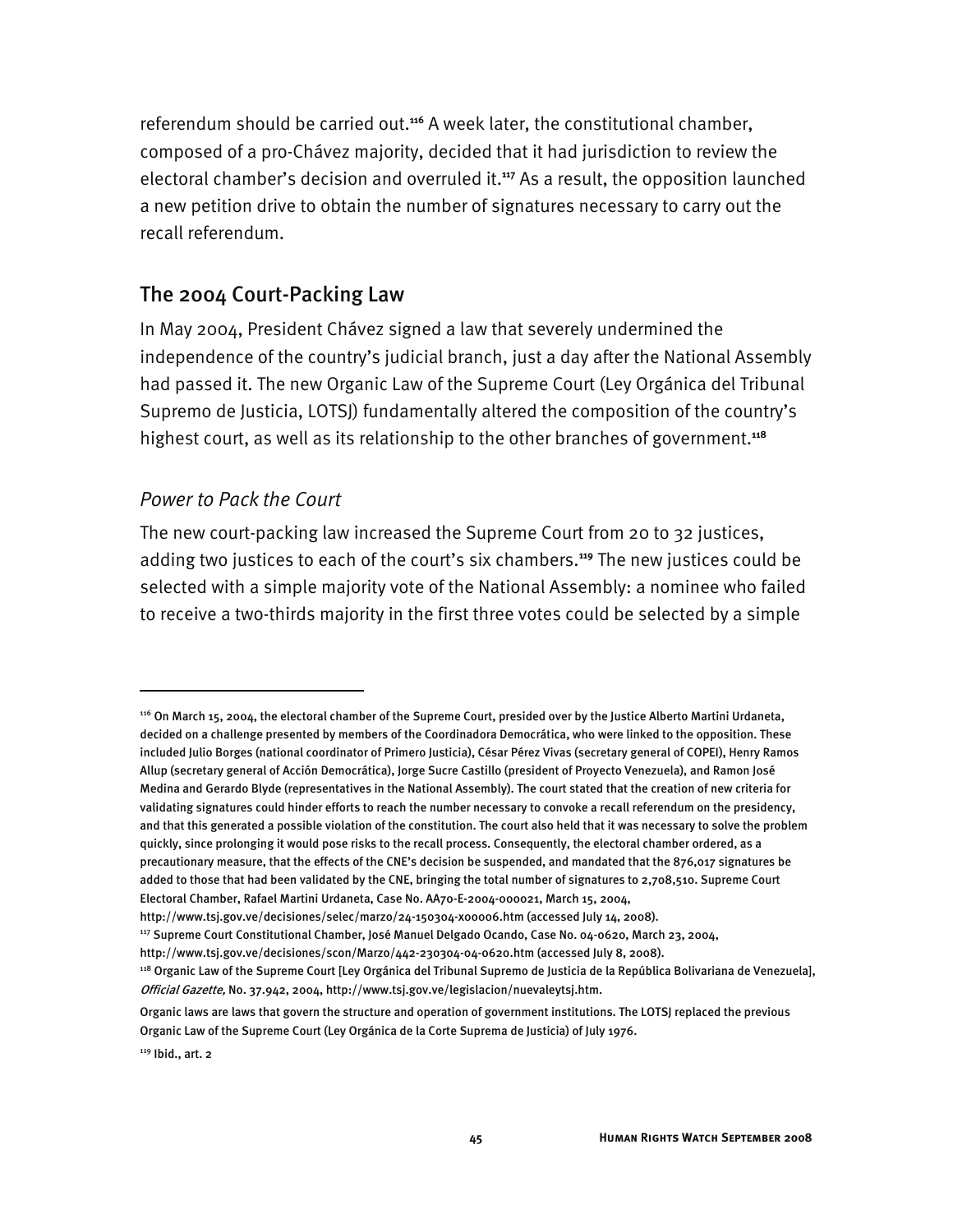majority on the fourth vote.**<sup>120</sup>** In contrast, the 20 existing justices of the Supreme Court had all received at least a two-thirds majority confirmation vote.**<sup>121</sup>**

Some proponents of the law justified this increase as a measure for alleviating the justices' workload.<sup>122</sup> This justification is dubious, at best. Four justices who were in office in 2004, as well as one ex-justice at the time, told Human Rights Watch that only two of the six chambers had any difficulty keeping up with their caseloads (the constitutional chamber and the "political administrative" chamber).<sup>123</sup> According to Iván Rincón Urdaneta, who was then the court's president and considered a Chávez ally, the only justification for increasing the number of justices in the other chambers was to help them handle administrative tasks.**<sup>124</sup>** However, it is not difficult to imagine other means to alleviate the administrative responsibilities of the justices, such as by having them delegate the work to their staff. Nor, for that matter, is it difficult to imagine ways to alleviate the caseload of those chambers with more cases, such as by assigning them more clerks or creating adjunct tribunals to handle cases in which the jurisprudence is already clearly established.

Whatever the justification, however, the impact of the increase in judges on the judiciary's independence was unmistakable. It allowed the governing coalition in the National Assembly, which at the time enjoyed a slim majority of seats, to radically alter the balance of power in the country's highest court, ensuring that each of its chambers was controlled by justices sympathetic to the government's political agenda.

<sup>&</sup>lt;sup>120</sup> Ibid., art. 8.

<sup>&</sup>lt;sup>121</sup> While there is disagreement among Venezuelan jurists as to whether this two-thirds majority was or is actually required by the former or current constitution, most agree that Supreme Court nominees generally did receive such a vote prior to the 1999 Constitution. Human Rights Watch interviews with various jurists, Caracas, May 2004.

<sup>122</sup> Human Rights Watch interviews with Calixto Ortega, then National Assembly member, Caracas, Venezuela, May 6, 2004, and Iván Rincón Urdaneta, then-Supreme Court president, Venezuela, May 13, 2004.

<sup>123</sup> Human Rights Watch interviews with Iván Rincón Urdaneta, then-Supreme Court president, May 13, 2004, Juan Rafael Perdomo, then-Supreme Court justice, May 13, 2004, Blanca Rosa Mármol de León, Supreme Court justice, May 13, 2004, Carlos Martini, then former Supreme Court justice, May 14, 2004, and Carlos Escarra, then former Supreme Court justice, May 16, 2004.

<sup>124</sup> Human Rights Watch interview with Iván Rincón Urdaneta, May 13, 2004.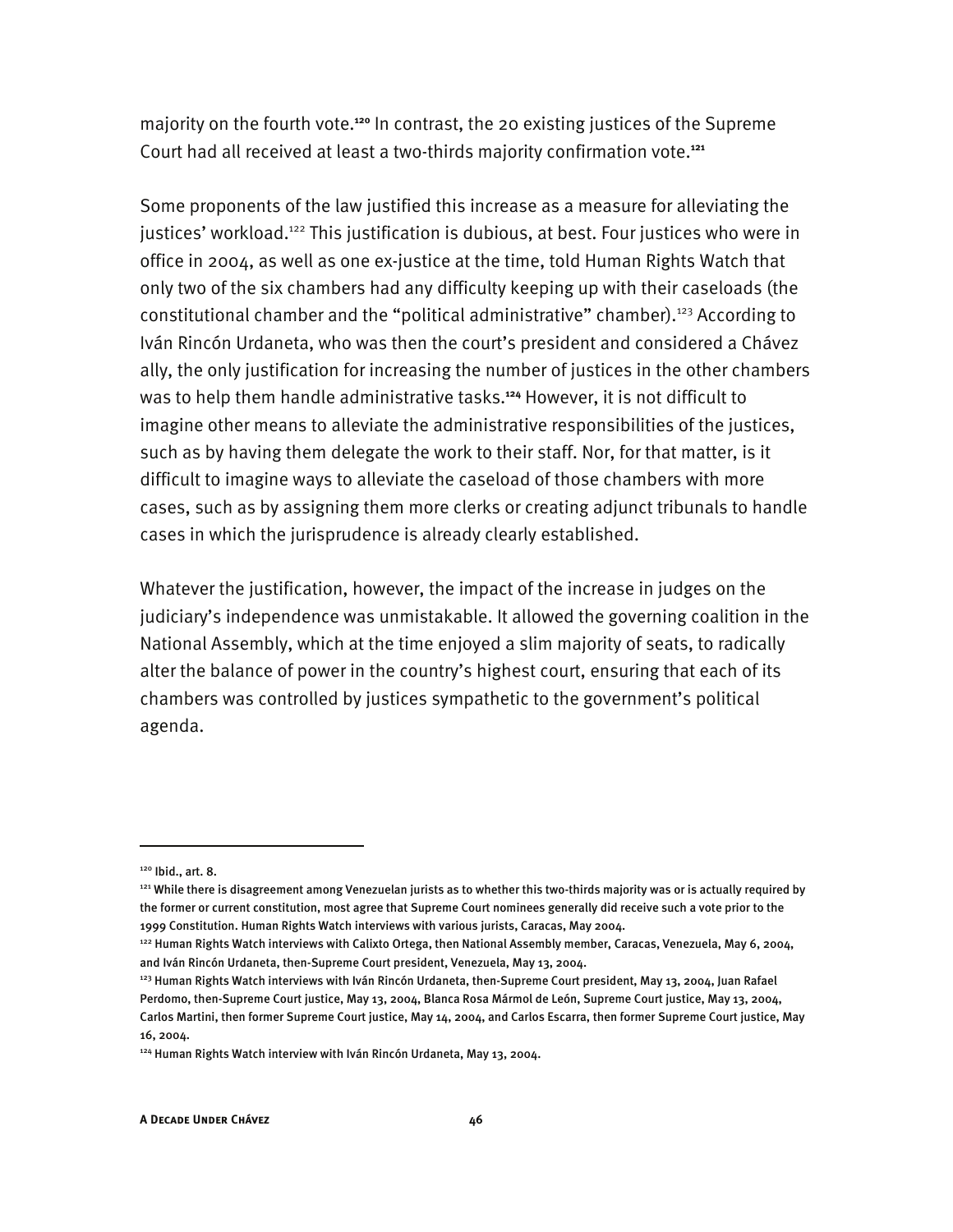#### *Power to Purge the Court*

I

Venezuela's 1999 Constitution seeks to guarantee the independence of justices by granting them a single 12-year term and establishing an impeachment process that requires a two-thirds majority vote by the National Assembly, after the "citizen branch"—which consists of the "Moral Council," composed of the attorney general, the ombudsman, and the comptroller—has determined that the justice has committed a "serious offense" (falta grave).<sup>125</sup>

The 2004 law eliminated this guarantee. While the impeachment of justices still requires a two-thirds majority vote, the law creates two new mechanisms for removing justices, short of impeachment and without the need for a two-thirds majority. One entails suspending justices pending an impeachment vote, the other entails nullifying their appointments.

The first mechanism is found in a new provision which establishes that when the "citizen branch" determines that a justice has committed a serious offense, and unanimously recommends the justice's dismissal, then the justice will be automatically suspended pending an impeachment vote by the National Assembly.<sup>126</sup> The law requires that the president of the assembly call for a hearing and an impeachment vote within 10 days. However, such deadlines are habitually disregarded by the assembly, and there is no effective mechanism for enforcing them. Consequently, if the president of the assembly chooses not to bring the issue to a vote, the justice could remain suspended indefinitely.

 $125$  Constitution of the Bolivarian Republic of Venezuela, arts. 264 and 265. Article 265 states: "Supreme Court Justices will be subject to removal by the National Assembly by a super-majority of two-thirds of its members, after a hearing is granted the affected party, in cases of serious offenses found by the Citizen Branch, in accordance with the law."

<sup>126</sup> Organic Law of the Supreme Court, art. 23 (3): "Supreme Court Justices will be subject to suspension or removal from their responsibilities, in cases of serious offenses, by the National Assembly, following the petition and determination of offenses by the Citizen Branch. In case of removal, the [decision] must be approved by a super-majority of two-thirds of the members of the National Assembly, following a hearing for the Justice. At the moment that the Citizen Branch determines that an offense is serious and unanimously seeks removal, the Justice will be suspended from his or her post, until the definitive decision of the National Assembly. Likewise, [the Justice] will be suspended if the Supreme Court declares that there are grounds to prosecute him or her; in which case, this measure is different from the suspension sanction established by the Organic Law of the Citizen Branch."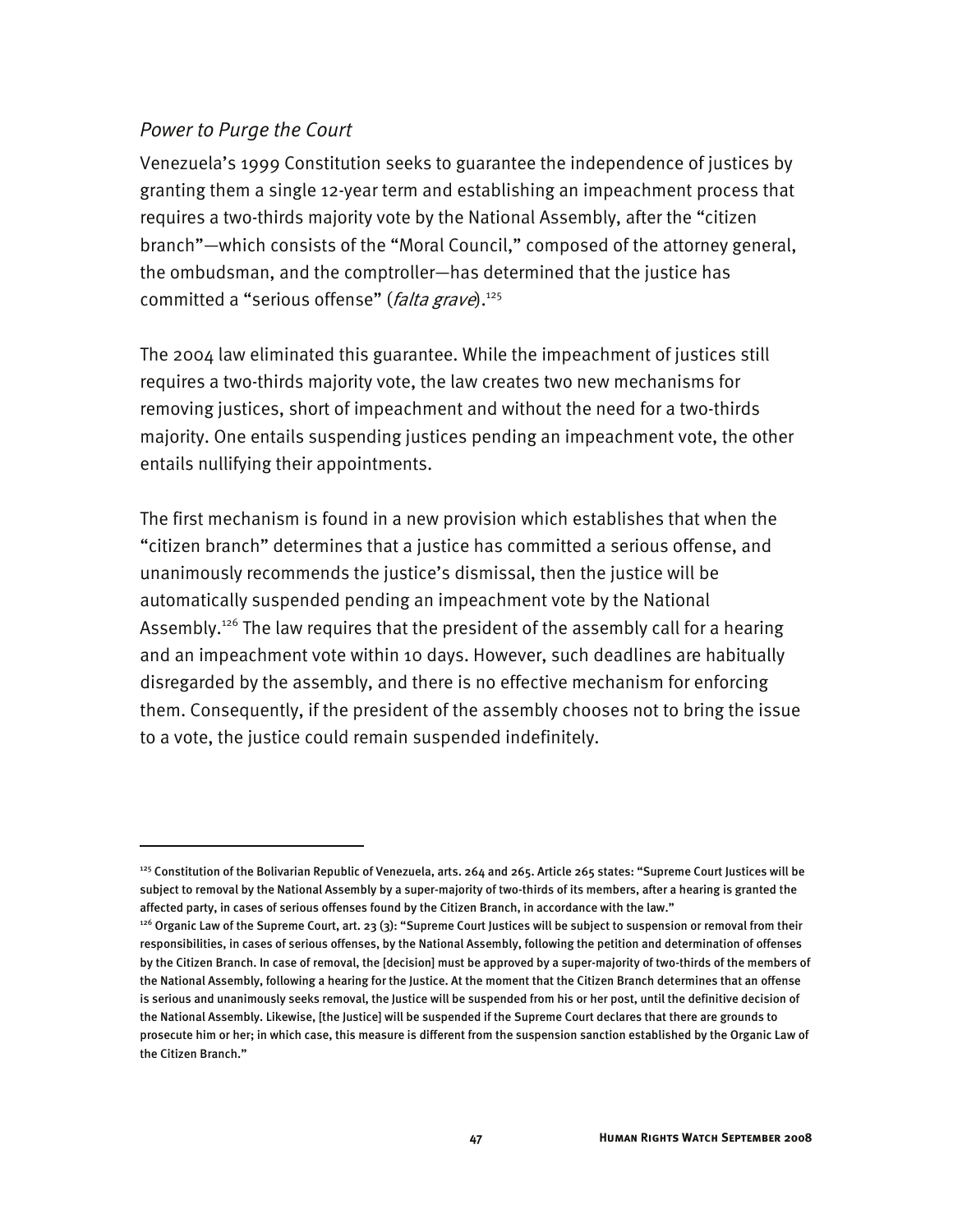The definition of "serious offense" is broad and includes highly subjective categories such as "threaten or damage public ethics or administrative morale" and "made decisions that threaten or damage the interests of the Nation."127

The National Assembly has also bestowed upon itself the power to "nullify" justices' appointments by a simple majority vote in one of three circumstances: the justice provided false information at the time of his or her selection to the court; the justice's "public attitude … undermines the majesty or prestige of the Supreme Court" or of any of its members; or the justice "undermines the functioning" of the judiciary.<sup>128</sup>

This provision is a clear ploy to circumvent the constitutional requirement that justices must be removed with a two-thirds majority vote of the National Assembly. Calling this action the "nullification of appointment" cannot disguise the fact that it entails firing the justice.

What makes the provision particularly dangerous is the fact that two of the three criteria for "nullification" are entirely subjective and, therefore, allow the assembly's majority to target justices identified with the political opposition. In fact, at the time, a leading member of the National Assembly's pro-government coalition, Iris Varela, explicitly acknowledged this as the law's intent, saying "the 10 coup-backing justices (*magistrados golpistas*) who supported the de facto government of Pedro Carmona Estanga should be off the Supreme Court, and the new law passed in the National Assembly will achieve this goal."129

-

<sup>&</sup>lt;sup>127</sup> Article 11 of the Organic Law of the Citizen Branch states: "The following are considered a serious offense on the part of Supreme Court Justices: 1. When they attempt to harm, threaten, or damage the public ethics and the administrative morale established in the present Law.... 4. When they adopt decisions that attempt to harm or damage the interests of the Nation." Organic Law of the Citizen Branch [Ley Orgánica del Poder Ciudadano], Official Gazette, No. 37.310, 2004, http://www.tsj.gov.ve/legislacion/nuevaleytsj.htm, art. 11.

 $128$  Organic Law of the Supreme Court, art. 23 (4): "The National Assembly, by a simple majority, will be able to annul the administrative act by which a Justice is appointed, principal or temporary, when this person has supplied false information at the time and for the purposes of his or her nomination, which prevented or distorted the fulfillment of the requirements established in this Law and in the Constitution of the Bolivarian Republic of Venezuela; or when the public attitude of these [sic.], aims to harm the majesty or prestige of the Supreme Court, of any one of its Chambers, of the Justices of Judicial Branch [sic.]; or when it aims to harm the functioning of the Supreme Court, one of its Chambers, or the Judicial Branch" (emphasis added.)

<sup>&</sup>lt;sup>129</sup> Xavier de la Rosa, "Dip. Iris Varela: Magistrados que apoyaron gobierno de facto de Carmona deben quedar fuera del TSJ," Venpres, May 3, 2004, http://www.aporrea.org/actualidad/n16224.html (accessed July 7, 2008).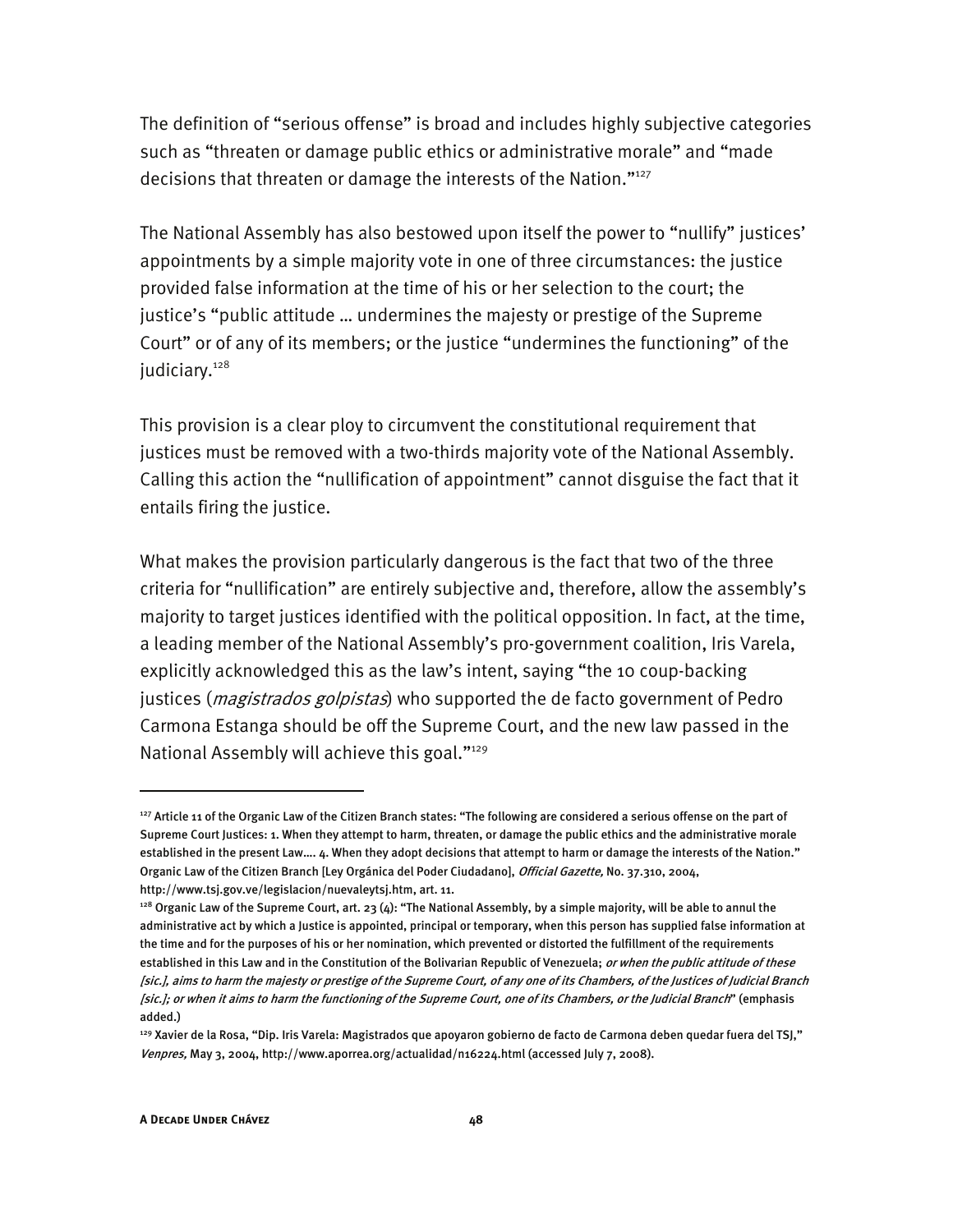# *Implementation of the Court-Packing Law*

The new law provided the basis for a political takeover of the Supreme Court. Within weeks of its passage, the three justices responsible for the rulings most criticized by the Chávez camp were off the court. And, by the end of the year, pro-government members of the National Assembly had filled their seats, as well as the 12 new seats created by the law, with people known to be political allies.

The impact of this political takeover soon extended to the entire judiciary. The packed Supreme Court, in charge of appointing and removing lower court judges, significantly altered the composition of the judiciary.

## Removal of Arrieche

Less than a month after the court-packing law was passed, the pro-government majority in the National Assembly used it to remove Franklin Arrieche Gutiérrez, the justice who had penned the Supreme Court's ruling on the 2002 coup. Instead of following the constitutional procedure to impeach the justice, which would have required a two-thirds majority, the National Assembly used the court-packing law, which allowed it to annul his designation with a simple majority vote.

The effort to remove Arrieche had begun the day after the court delivered the controversial ruling in August 2002. Outraged by the ruling, Chávez supporters in the National Assembly created a "Special Commission to Investigate the Crisis in the Judicial Branch regarding alleged Irregularities Committed by Supreme Court Justices." Four months later, the assembly voted to approve the commission's recommendation to annul Arrieche's appointment as Supreme Court justice.

The grounds for removal had nothing to do with the ruling on the coup. Instead, the commission based its recommendation on a finding that Arrieche had provided false information to the National Constituent Assembly when it appointed him to the court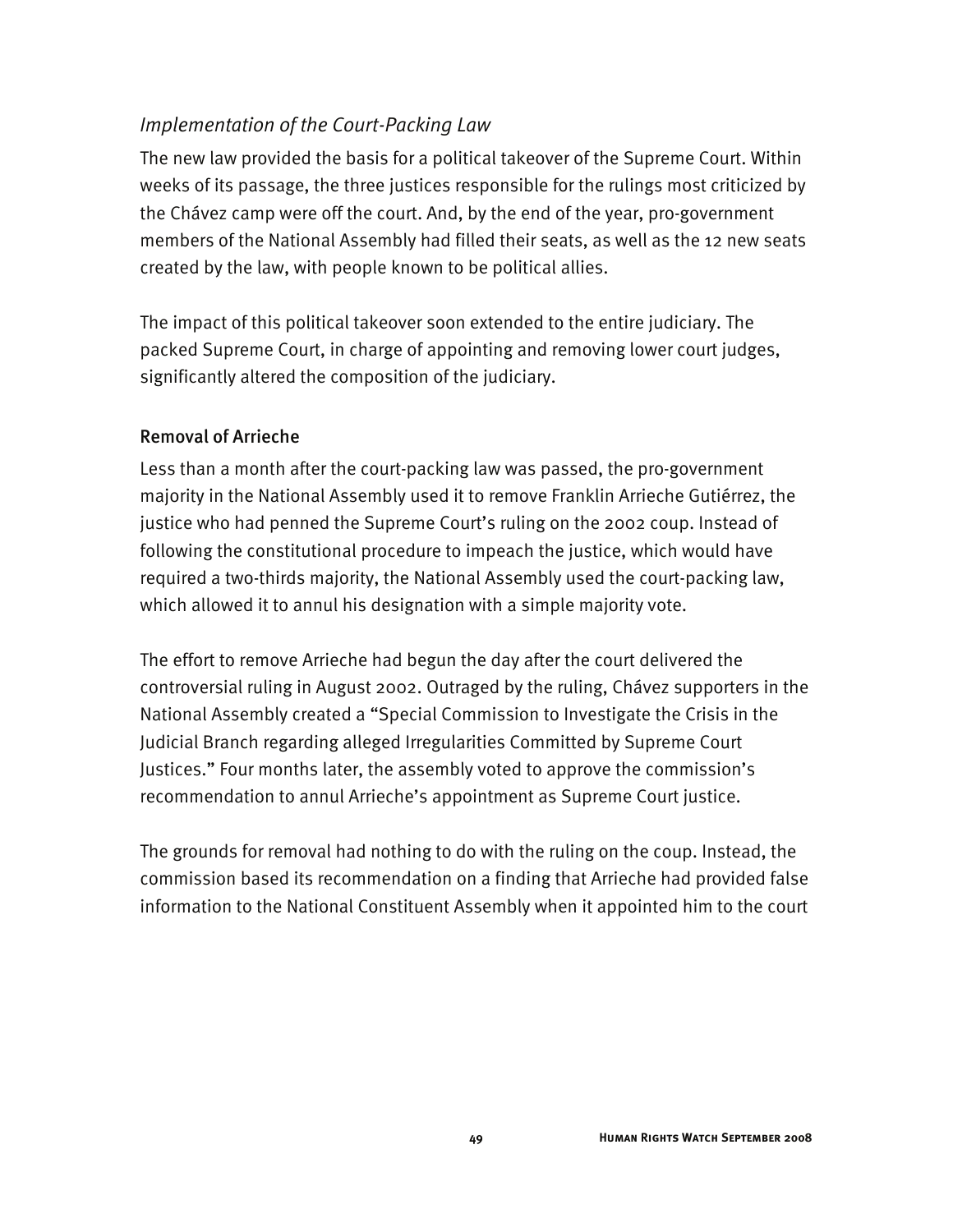two years earlier.**<sup>130</sup>** Specifically, while Arrieche claims he met the constitutional requirements to become a justice, the commission ruled that he did not.**<sup>131</sup>**

Arrieche successfully appealed to the Supreme Court to block his removal, arguing that he had never been granted an opportunity to refute the allegations before the commission, and that that the removal violated the constitutional requirement of a two-thirds majority vote. The court issued a temporary injunction, blocking Arrieche's removal, while it decided his constitutional challenge.<sup>132</sup> Two years later, the injunction remained in place—preserving Arrieche's position as a justice—as the court had yet to rule on the merits of the case.

In June 2004, a month after the National Assembly passed the court-packing law, the pro-government coalition used it to do what it had been unable to do two years earlier: remove Arrieche without a two-thirds majority vote. The coalition applied the provision of the new law that allows for the annulment of judicial appointments with a simple majority vote.<sup>133</sup>

Arrieche again appealed to the Supreme Court. This time, however, the constitutional chamber rejected his petition, arguing that the National Assembly was merely

<sup>&</sup>lt;sup>130</sup> *Official Gazette,* No. 37.584, December 4, 2002, http://www.tsj.gov.ve/gaceta/diciembre/041202/041202-37584-01.html (accessed July 7, 2008), p. 2.

<sup>&</sup>lt;sup>131</sup> Arrieche told Human Rights Watch that the charges against him were inaccurate. First, according to Arrieche, the National Assembly's decision to annul his appointment had not taken into account the Supreme Court's interpretation of what requirements should be met by magistrates who were appointed by the Constituent Assembly and subsequently ratified by the National Assembly. According to the Supreme Court, when the National Assembly ratified these magistrates' appointments, it should only analyze their performance, and not other constitutional requirements. (Supreme Court Constitutional Chamber, Iván Rincón Urdaneta, Case N°: 00-3035, December 12, 2002,

http://www.tsj.gov.ve/decisiones/scon/Diciembre/1562-121200-00-3035%20.htm (accessed July 16, 2008)). Secondly, Arrieche argued that even if other constitutional requirements were applicable, he fulfilled them. The Venezuelan constitution requires that to be a Supreme Court magistrate, the person must have been a lawyer for 15 years and have a post graduate degree, must have been a law professor for at least 15 years, or must have been a judge for at least 15 years in the specific area of law that he or she will cover in the court. Constitution of the Bolivarian Republic of Venezuela, art. 263 (3). Arrieche told Human Rights Watch that he has over 15 years of teaching experience. The Special Commission's report recognizes that Arrieche has taught in the Universidad Católica Andrés Bello since 1987, but argued that five of these years did not count because Arrieche had been on "paid leave."

Human Rights Watch telephone interview with Franklin Arrieche Gutiérrez, former Supreme Court justice, Caracas, April 30, 2008; email communication from Franklin Arrieche Gutiérrez to Human Rights Watch, June 12, 2008.

<sup>&</sup>lt;sup>132</sup> Supreme Court Accidental Chamber [Sala Accidental], José Manuel Delgado Ocando, Case No. 02-3053, December 10, 2002, http://www.tsj.gov.ve/decisiones/scon/Diciembre/3168-101202-02-3053.htm (accessed July 7, 2008).

<sup>133</sup> Official Gazette, No. 37.962, June 17, 2004, http://www.tsj.gov.ve/gaceta/junio/170604/170604-37962-01.html (accessed July 7, 2008).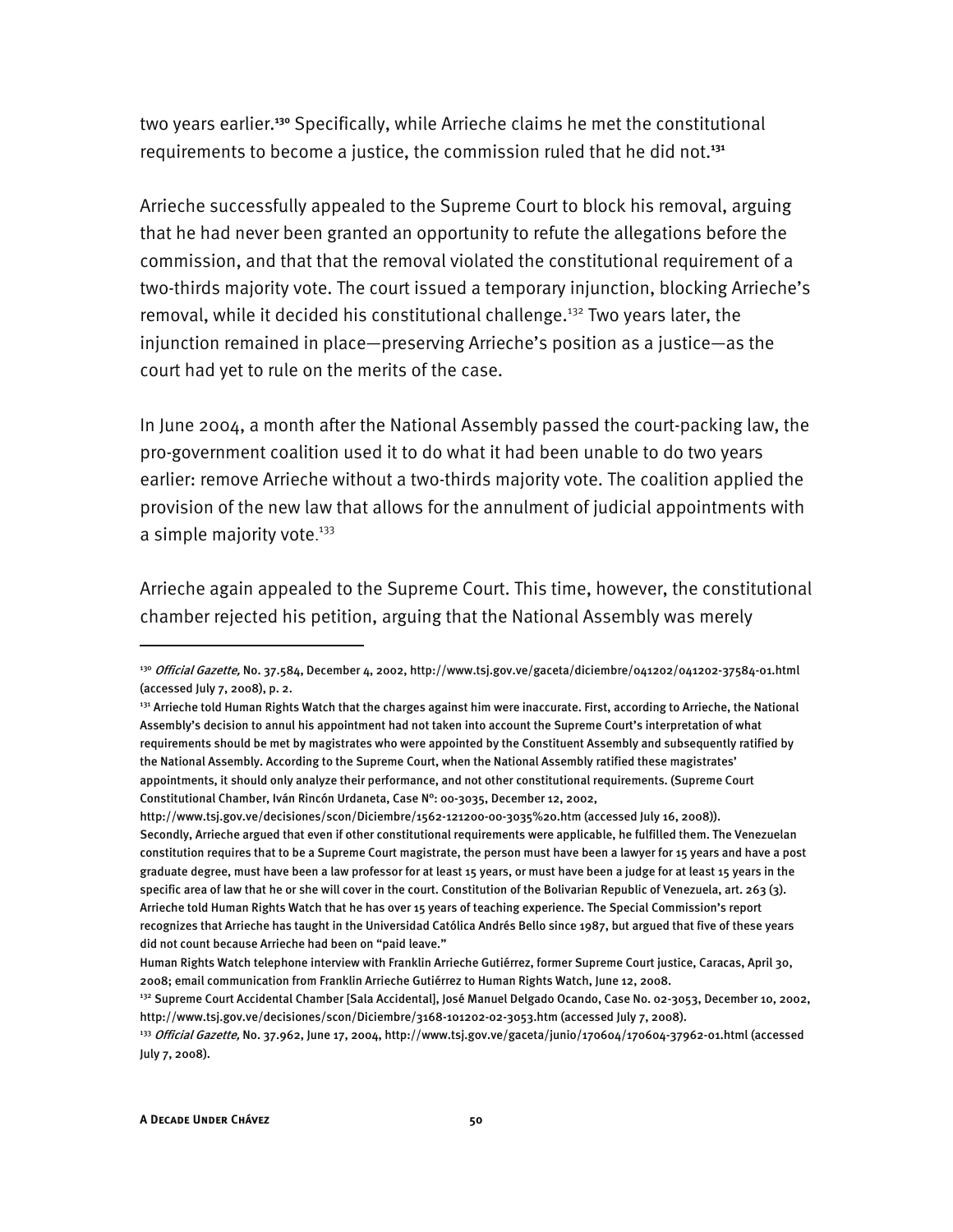applying the new law. The chamber inexplicably disregarded the fact that the removal of a justice without a two-thirds majority vote violates the 1999 Constitution<sup>134</sup> and failed to consider that Arrieche's removal was incompatible with Venezuela's international human rights obligation to guarantee the independence of the judiciary.**<sup>135</sup>**

A few months after Arrieche's removal, the constitutional chamber revoked the Supreme Court's decision on the April 11 coup that the justice had drafted in 2002.**<sup>136</sup>**

### Retirement of Martini and Hernández

j

In July 2004, a month after Arrieche's removal, two justices responsible for another Supreme Court ruling that had outraged the Chávez government left the court. Facing the risk of being indefinitely suspended as a consequence of the new law, Alberto Martini Urdaneta and Rafael Hernández Uzcátegui resigned from the court.

Martini had written and Hernández had signed the March 2004 electoral chamber ruling that overturned the National Electoral Council's invalidation of thousands of signatures calling for a recall referendum.<sup>137</sup> (The third justice who signed the decision was a substitute justice filling in on that particular case.)

The ruling had generated a strong reaction from the government, including statements by then-Vice-President José Vicente Rangel, who held it was a "mafiatype and immoral" ruling issued by "perpetrators of a coup."<sup>138</sup> Two days later, the "Moral Council" announced that it would investigate the justices' performance in

<sup>134</sup> Supreme Court Constitutional Chamber, José Manuel Delgado Ocando, Case No. 02-3053, June 22, 2004, http://www.tsj.gov.ve/decisiones/scon/Junio/1205-220604-02-3053.htm (accessed July 7, 2008).

<sup>&</sup>lt;sup>135</sup> In Pastukhov v Belarus (Communication No. 814 /1998, August 5, 2003 CCPR/C/78/D/814/1998), the removal of a constitutional court judge by presidential decree was deemed to be an attack on the independence of the judiciary in violation of Article  $14(1)$  of the ICCPR, to which Venezuela is also a party. The judge had been elected for a period of 11 years but was removed from office after three years on the grounds that his term of office had expired following the entry into force of a new constitution.

<sup>136</sup> Supreme Court Constitutional Chamber, Franciso Antonio Carrasquero López, Case No. AA50-T-2004-003227, March 11, 2005, http://www.tsj.gov.ve/decisiones/scon/Marzo/233-110305-04-3227.htm (accessed July 7, 2008).

<sup>137</sup> Supreme Court Electoral Chamber, Alberto Martini Urdaneta, Case No. AA70-E-2004-000021, March 15, 2004,

http://www.tsj.gov.ve/decisiones/selec/Marzo/24-150304-X00006.htm (accessed July 7, 2008).

<sup>138</sup> Eugenia Ramiro, "El *Reafirmazo* contra Chávez divide al Tribunal Supremo," *América Económica*, vol. 257, March 18, 2004, http://www.americaeconomica.com/numeros4/257/reportajes/mariaeugenia257.htm (accessed July 7, 2008).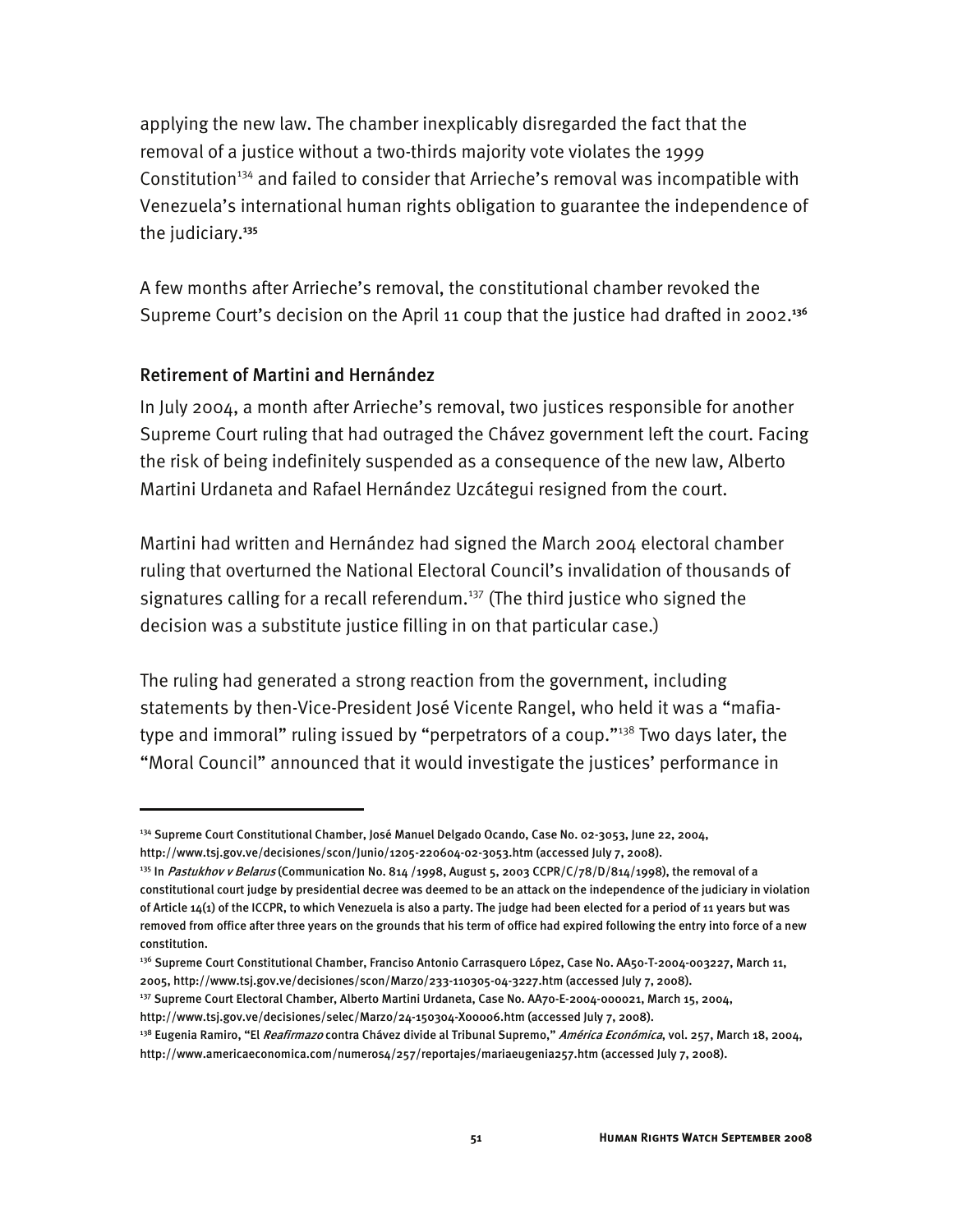this case.**<sup>139</sup>** And, in June 2004, it decided that the justices had committed a "serious offense" and sent the cases to the National Assembly for it to decide whether or not to vote the justices off the court.**<sup>140</sup>**

Facing the threat of an indefinite suspension as a consequence of the court-packing law, the two justices opted for retirement. Under the new law, justices accused by the "citizen branch" of committing a "serious offense" are indefinitely suspended from their positions until the National Assembly votes on whether or not to remove them from the court.**<sup>141</sup>** According to Radio Nacional de Venezuela, an official radio station, the two judges requested their retirement in order to avoid the consequences of the sanction that the Moral Council would impose due to their participation in the ruling on the 2004 referendum.<sup>142</sup> Two sources very close to the case confirmed this explanation to Human Rights Watch.<sup>143</sup>

#### Packing the Court

I

In December 2004, the pro-Chávez majority in the National Assembly filled the 12 new seats created by the court-packing law, as well as five vacancies (which included the seats previously occupied by Arrieche, Martini, and Hernández). The assembly also appointed 32 substitute justices—who temporarily fill in for justices who are on leave or recused in a specific case—bringing the total to 49 appointees in one day.144

Leaders of the congressional majority made it clear they were only appointing individuals who would not rule against the government. "This time we will not score

<sup>139 &</sup>quot;Consejo Moral inició procedimiento a Magistrados de la Sala Electoral", *Radio Nacional de Venezuela,* March 17, 2004, transcribed by the Ministry of Communication and Information, http://rnv.gov.ve/noticias/?act=ST&f=2&t=4251 (accessed July 7, 2008).

<sup>&</sup>lt;sup>140</sup> The decision of the Moral Council was adopted on June 18, 2004. Official Extraordinary Gazette, No. 5712, Caracas, June 22, 2004, http://www.tsj.gov.ve/gaceta\_ext/junio/220604/220604-5712-01.html (accessed July 7, 2008).

 $141$  Organic Law of the Supreme Court, art. 23 (3).

<sup>142 &</sup>quot;Designada nueva directiva del TSJ, aprobadas jubilaciones", Radio Nacional de Venezuela, July 8, 2004, transcribed by the Ministry of Communication and Information, http://rnv.gov.ve/noticias/?act=ST&f=2&t=6576 (accessed July 7, 2008).

<sup>&</sup>quot;Cambios en TSJ por jubilaciones favorecerán a el oficialismo", La Voz, July 7, 2004, http://www.la-

voz.net/seccion.asp?pid=18&sid=1755&notid=89706&fecha=07/07/2004 (accessed July 7, 2008).

<sup>143</sup> Human Rights Watch interview (name withheld), April 30, 2008; Human Rights Watch interview (name withheld), May 23, 2008.

<sup>144</sup> Ministry of Communication and Information, "Designados 49 Magistrados del Máximo Tribunal Venezolano," December 14, 2004, http://www.mci.gob.ve/noticias/1/2011/designados\_49\_magistrados.html (accessed July 7, 2008).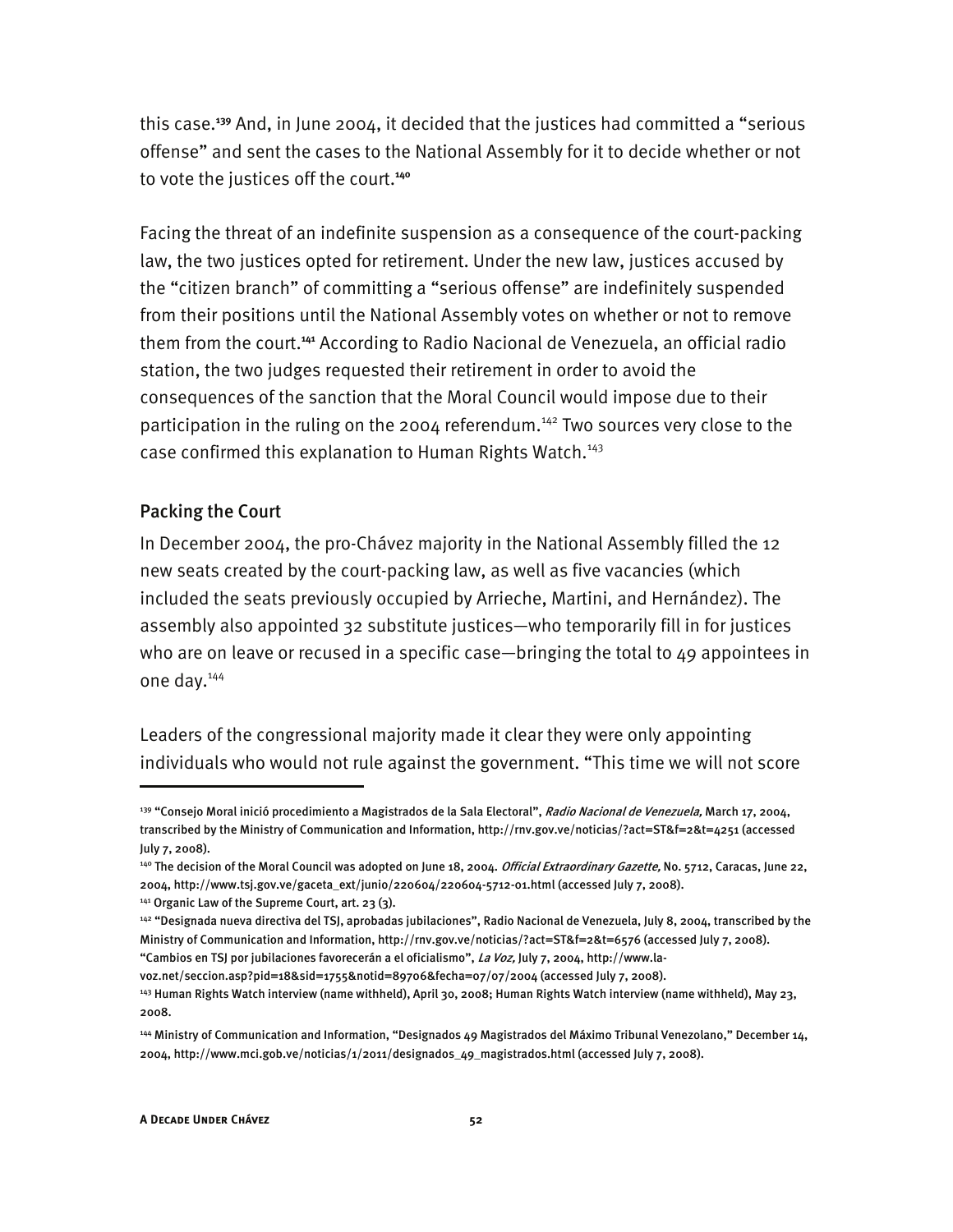own goals," declared Pedro Carreño, a pro-government congressman, immediately before the list of appointments was made public. "[I]n the list of potential candidates there is no one who will act against us."**<sup>145</sup>**

#### Impact on Lower Court Judges

I

The impact of the court-packing law extended to the entire judiciary. Over the next several years, the newly packed Supreme Court would fire hundreds of judges and appoint hundreds more. This massive turnover of judges only compounded the damage already done to the credibility of Venezuela's judiciary.

Under Venezuelan law, the Supreme Court is responsible for the appointment and removal of all the country's lower court judges through a "Judicial Commission" made up of six justices. After the court-packing law was passed in May 2004, one of the law's principal sponsors, the prominent Chavista legislator Luis Velázquez Alvaray, was appointed by his colleagues in the National Assembly to fill one of the new seats on the Supreme Court. He was then was appointed by his colleagues in the packed court to serve as president of the Judicial Commission.

From that position, Velázquez Alvaray presided over the removal of 400 lower court judges from their posts.**<sup>146</sup>** At the time, 80 percent of Venezuela's judges held provisional or temporary posts and therefore, under Venezuelan law, could be summarily fired.**<sup>147</sup>** In addition, the Judicial Commission under Velázquez Alvaray appointed hundreds of permanent lower court judges.

<sup>&</sup>lt;sup>145</sup> Javier Pereira, "Chavismo designa hoy 49 nuevos magistrados," El Nacional, December 13, 2004,

http://infovenezuela.org/T1ST02P7V1.HTM (accessed July 7, 2008). "Nosotros no nos vamos a meter autogoles… En el grupo de postulados no hay nadie que vaya actuar contra nosotros."

<sup>146 &</sup>quot;TSJ determinó sobreprecio en terrenos adquiridos por Velázquez Alvaray," Radio Nacional de Venezuela, July 3, 2006, transcribed by the Ministry of Communication and Information,

http://www.rnv.gov.ve/noticias/index.php?act=ST&f=27&t=35177&hl=alvaray&s=1331d552c16ca9881690d7a027899398 (accessed July 7, 2008).

<sup>&</sup>lt;sup>147</sup> The Supreme Court justified giving the Judicial Commission such broad discretion by pointing out that provisional judges have not taken part in the public competitions required to enter the judiciary, and by stating that temporary appointments are necessary to keep the judiciary functional while it undergoes the structural reorganization process prompted by the LOTSJ. For example, in the case of Yolanda del Carmen Vivas Guerrero, whose appointment as "provisional" judge in the state of Mérida was revoked in June 2005, the court held that while tenured judges can only be removed or sanctioned after receiving an oral public hearing with full due process guarantees, provisional judges can be summarily fired at the discretion of the Judicial Commission. Supreme Court Constitutional Chamber, Carmen Zuleta de Merchán, Case No. 07-1417, December 20, 2007, http://www.tsj.gov.ve/decisiones/scon/Diciembre/2414-201207-07-1417.htm (accessed July 7, 2008).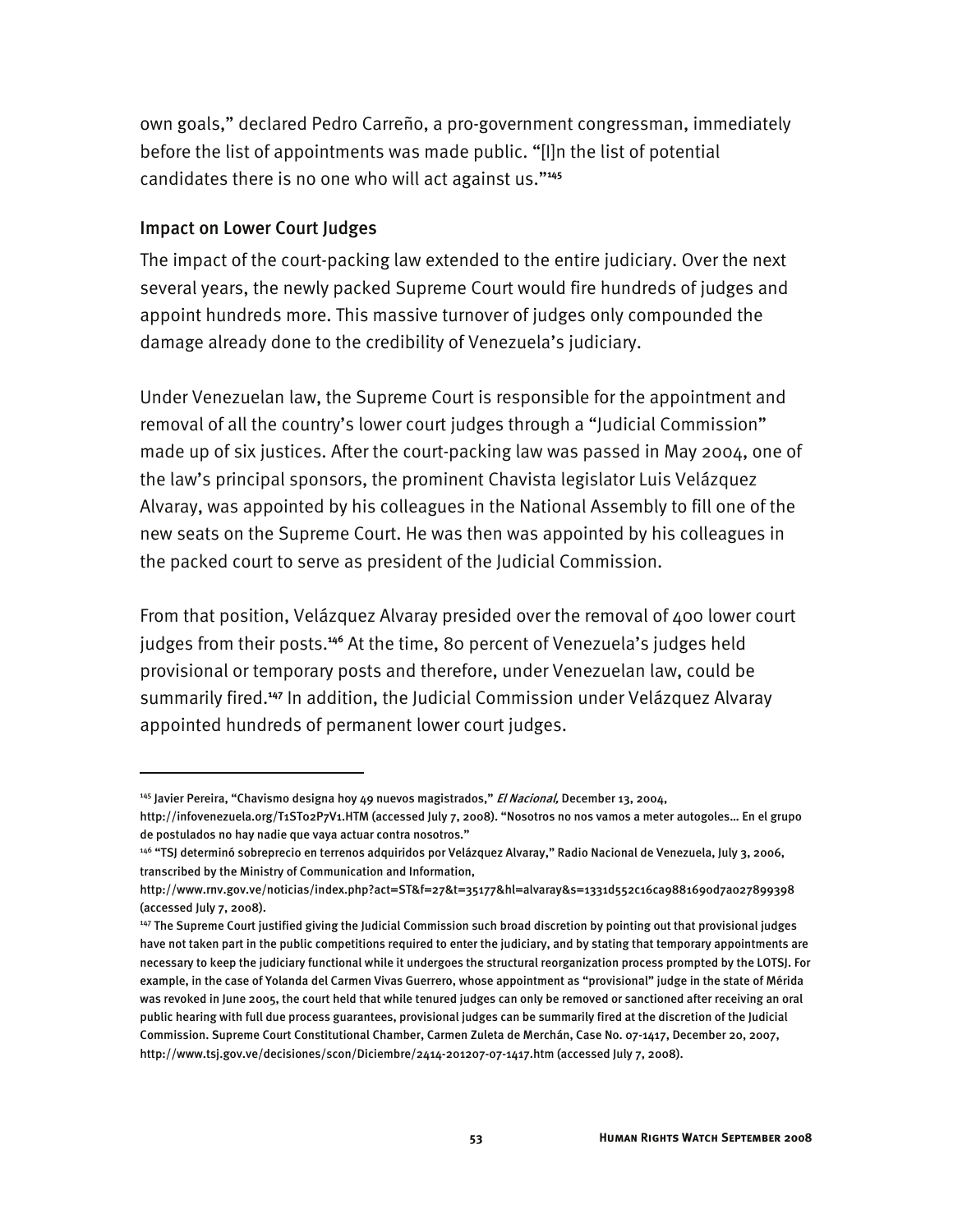In theory, one positive effect of the overhaul of the judiciary has been reducing the number of provisional and temporary judges. In 2004 only 20 percent of the country's 1732 judges held permanent appointments and enjoyed the rights established in the constitution.<sup>148</sup> According to information provided by the Venezuelan government to the Inter-American Commission on Human Rights, as of December 2007 almost 1000 judges (or 54 percent) were tenured.**<sup>149</sup>**

Unfortunately, however, the value of this development, in terms of strengthening the independence and credibility of the judiciary, is overshadowed by the fact that it was carried out by the Judicial Commission of a Supreme Court that was itself subject to a political takeover.

### A Compliant Court

Since the political takeover of 2004, the Supreme Court has repeatedly failed to fulfill its role as a guarantor of the rule of law in the face of arbitrary state action. When President Chávez and his supporters in the National Assembly have pursued measures that undermine the protection of human rights, the Supreme Court's response has typically been one of passivity and acquiescence. The court has failed, in particular, to respond to assaults on the separation of powers, such as the 2004 court-packing law and the 2007 constitutional reform package.

On occasion, the court has issued rulings upholding human rights in discrete cases, but it has repeatedly failed to do so in the most prominent and politically sensitive cases of arbitrary state action by the Chávez government.

This decision was later cited as supporting precedent when the Supreme Court decided to deny Rafaela de Morales's appeal to be reinstated as temporary judge. Supreme Court Political-Administrative Chamber, Levis Ignacio Zerpa, Case No. 00517, April 30, 2008, http://www.tsj.gov.ve/decisiones/spa/Abril/00517-30408-2008-2005-5065.html (accessed July 7, 2008). <sup>148</sup> The remaining 80 percent held positions were "provisional" judges (52 percent), "temporary" judges (26 percent), or other non-permanent postings (2 percent). The provisional judges held their posts until a public competition was held to select the judges who will fill them on a permanent basis. Temporary judges were appointed to fill temporary openings, such as those created when a sitting judge takes a parental or sick leave. Human Rights Watch e-mail correspondence with Ricardo Jiménez Dan, then-executive director of the Magistracy, Supreme Court, May 20, 2004.

<sup>&</sup>lt;sup>149</sup> According to the IACHR, the Venezuelan government reported that "as of December 31, 2007, judges nationwide totaled 1,840, of whom 443 (24%) were provisional, 108 (5.87%) were special alternates, 303 (16.47%) were temporary, and 986 (53.59%) were tenured." Inter-American Commission on Hurnan Rights, "Annual Report of the IACHR 2007," ch. IV (Venezuela), http://www.cidh.org/annualrep/2007eng/Chap.4g.htm (accessed July 24, 2008), para. 280.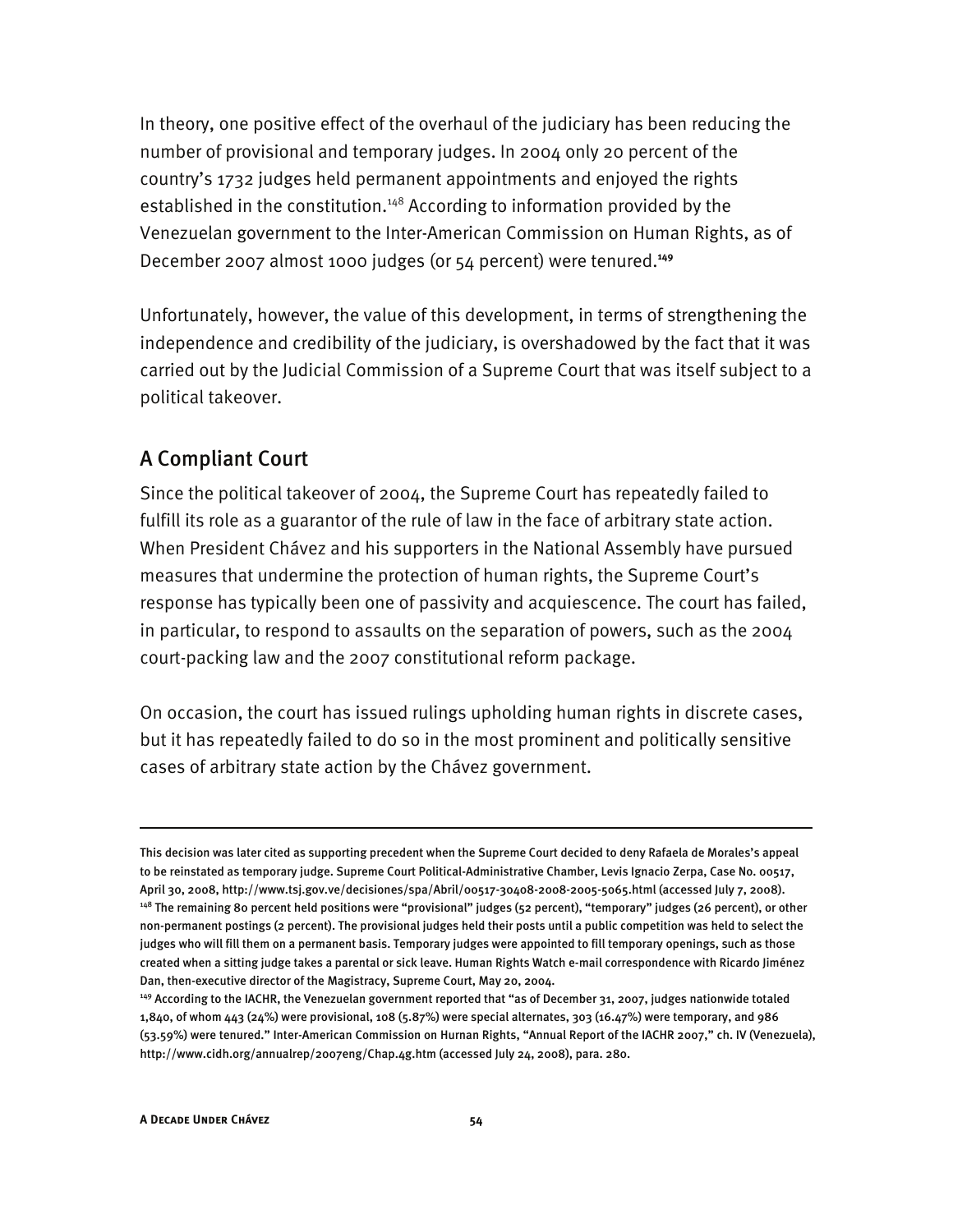### *The 2004 Court-Packing Law*

Shortly after Chávez signed the court-packing law, several prominent Venezuelan jurists filed petitions with the Supreme Court challenging its constitutionality. Among other issues, their petitions challenged new provisions for removing justices on the grounds that such measures did away with the constitutional requirement of a twothirds majority vote.

Despite the urgent nature of these appeals, it took the court three years to rule on the petitions, at which time it dismissed them on procedural grounds without ever addressing the merits.**<sup>150</sup>**

The court attempted to justify this evasion by claiming, inaccurately, the petitioners were no longer "interested" in the matter.**<sup>151</sup>** The evidence the court provided for this inaccurate claim was the fact that there had been "no procedural activity" by the petitioners for over a year.**<sup>152</sup>** Yet it was the court, not the petitioners, that was responsible for the inactivity. As one justice (who disagreed with the court's handling of these cases) explained to Human Rights Watch, the petitioners had already completed their submissions and were waiting for the court to respond.**<sup>153</sup>** In one case, for example, what was pending was a determination by the court as to whether it would handle the case as a "purely legal matter" (cuestion de mero derecho), requiring only "a final report" from the petitioners, or as a case in which petitioners would need to provide empirical evidence to substantiate their claims.**<sup>154</sup>**

<sup>&</sup>lt;sup>150</sup> Supreme Court Constitutional Chamber, Jesús Eduardo Cabrera Romero, Case No. 04-1385, June 27, 2007, http://www.tsj.gov.ve/decisiones/scon/Junio/1325-270607-04-1385.htm (accessed July 7, 2008).

<sup>&</sup>lt;sup>151</sup> Ibid., section IV.

<sup>&</sup>lt;sup>152</sup> The Supreme Court used this argument to close seven cases. It closed the eighth case arguing that the petitioner had requested the court to refrain from deciding his case, but avoided explaining that he did so because the court had failed to address his claim. Tulio Álvarez, the petitioner, told Human Rights Watch that when he challenged the constitutionality of the court-packing law, he also requested the court to grant him precautionary measures while it decided on the merits of his case, to stop the appointment of 12 new justices provided for in the law. Álvarez argued that a packed court would not be able to adequately and independently analyze his case. The Supreme Court never decided on his request. So, after the National Assembly packed the court, Álvarez asked the court not to rule on his case, arguing that the appointment of new judges was equivalent to a denial of justice. Human Rights Watch telephone interview with Tulio Álvarez, Caracas, May 13, 2008. Vanessa Gomez Quiroz, "Álvarez desistió de recursos contra Ley del TSJ," El Nacional, December 15, 2004.

<sup>&</sup>lt;sup>153</sup> Human Rights Watch telephone interview with Blanca Rosa Mármol de León, Supreme Court justice, Caracas, April 24, 2008. 154 Human Rights Watch telephone interview with Rafael Chavero, lawyer and petitioner in the case, Caracas, May 13, 2008.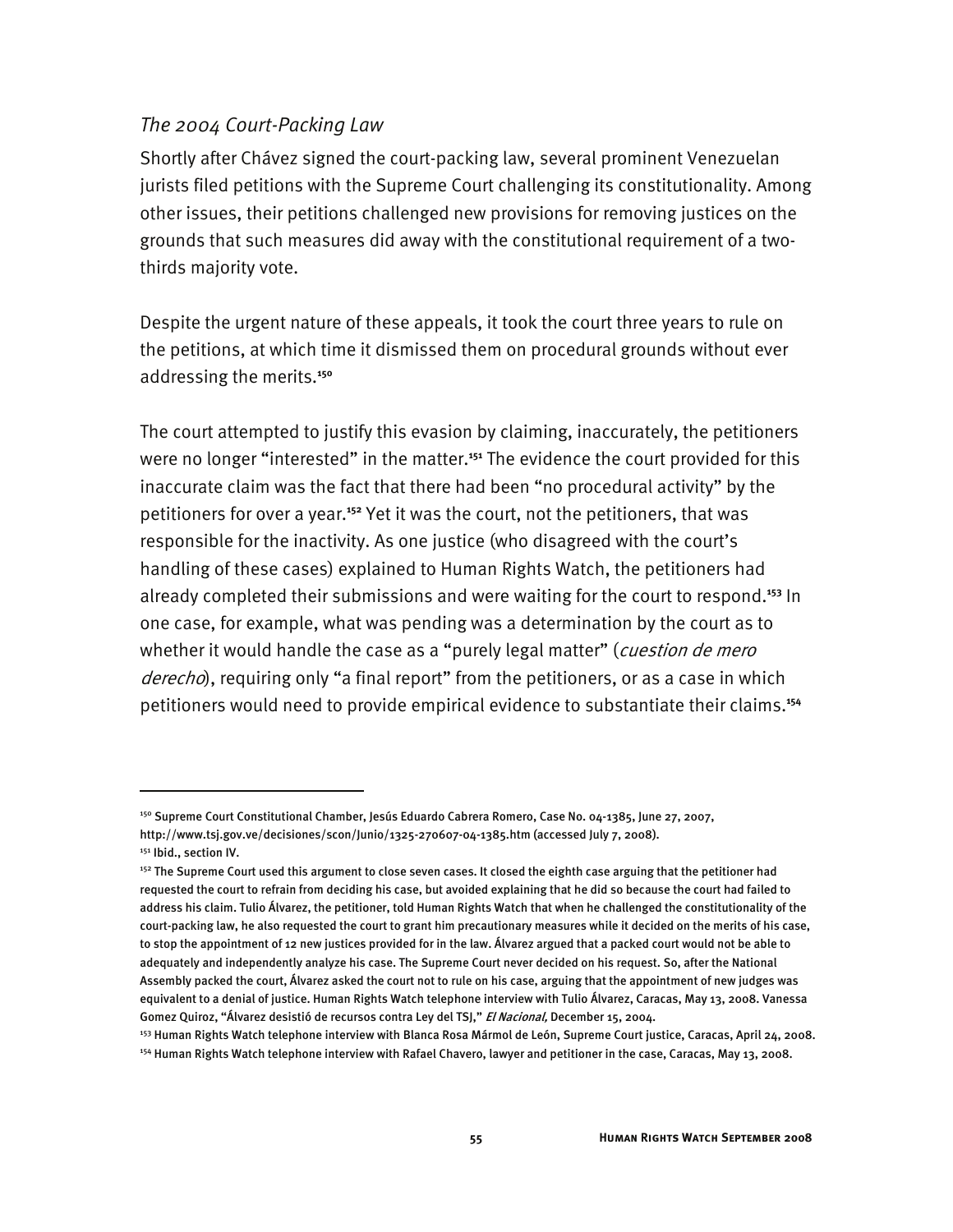Moreover, even if there had been omissions on the part of the petitioners, the Supreme Court could still have addressed the merits of the case. Indeed, the 2004 Supreme Court law expressly establishes that the court can "supplement, de oficio, the deficiencies of petitioners" in cases involving constitutional challenges like these.**<sup>155</sup>** Moreover, the court itself has ruled that it can address a constitutional violation, *de oficio*, even when the petitioners have not themselves identified that particular violation, or when their petition is somehow "deficient,"**<sup>156</sup>** or even when the court considers the petitioners' claim inadmissible.**<sup>157</sup>**

#### *The 2007 Constitutional Reform Process*

The Supreme Court similarly avoided addressing challenges to efforts by Chávez and his congressional supporters to enact sweeping reforms of the constitution in 2007. The reforms included measures that would have dramatically expanded the powers of the executive branch by, among other things, authorizing the president to suspend fundamental rights indefinitely during states of emergency without any Supreme Court oversight.**<sup>158</sup>**

<sup>155</sup> Organic Law of the Supreme Court, art. 5.

<sup>&</sup>lt;sup>156</sup> Supreme Court Constitutional Chamber, Jesús Eduardo Cabrera Romero, Case No. 01-2862, February 27, 2007, http://www.tsj.gov.ve/decisiones/scon/Febrero/301-270207-01-2862.htm (accessed July 7, 2008). "This chamber… is authorized to analyze, de oficio, violations of the Constitution, even if the petitioner has not noticed such violations or if his/her recourse technique is deficient" ("Este máximo exponente de la Jurisdicción Constitucional está autorizado para apreciar, de oficio, la violación de la Norma Fundamental, no obstante que la parte impugnante no haya advertido tales infracciones, o su técnica recursiva haya sido deficiente").

The court had ruled back in 2000 that the general principle under Venezuelan law that requires petitioners to proactively advance cases before the court (called "principio dispositivo") is not applicable to constitutional challenges. Supreme Court Constitutional Chamber, Jesús Eduardo Cabrera Romero, Case No. 00-0010, February 2, 2000.

<sup>157</sup> Supreme Court Constitutional Chamber, Jesús Eduardo Cabrera Romero, Case No. 01-2862, February 27, 2007, http://www.tsj.gov.ve/decisiones/scon/Febrero/301-270207-01-2862.htm (accessed July 7, 2008). "This Chamber's powers, which result from its constitutional function… do not end when it declares that a particular case is inadmissible… given that to protect the public order, the case remains open, and must be pushed forward *de oficio*, particularly when the Chamber is going to interpret that a law is constitutional" ("Esta potestad de la Sala, que emerge de su función constitucional, y que en otras oportunidades ha efectuado no decae porque se declare inadmisible la acción del particular y no sin lugar la solicitud, ya que por protección al orden público, la acción queda viva, impulsada de oficio, máxime cuando lo que la Sala va a efectuar es una interpretación en beneficio de la constitucionalidad de una norma").

<sup>&</sup>lt;sup>158</sup> "Venezuela: Proposed Amendments Threaten Basic Rights," Human Rights Watch news release, November 29, 2007, http://hrw.org/english/docs/2007/11/29/venezu17447.htm.

The reform package also included several positive human rights measures, including a prohibition against discrimination on the basis of political orientation and a provision making state oversight of labor union elections strictly optional. "Proyecto de Reforma Constitucional,"

http://www.cne.gov.ve/elecciones/referendo\_constitucional2007/documentos/Proyecto\_Reforma\_final.pdf (accessed July 22, 2008), arts. 18, 293.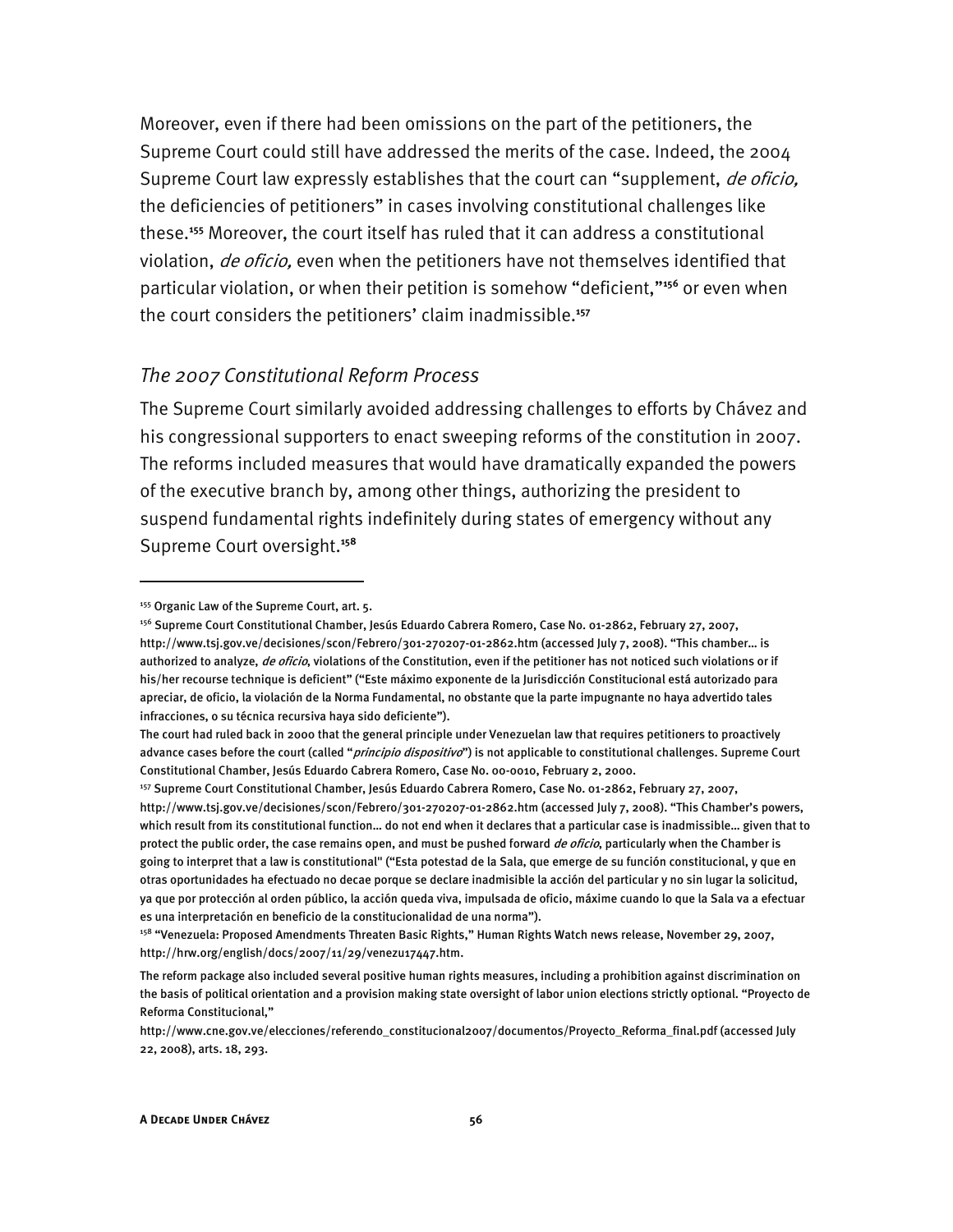Specifically, the proposed changes would have eliminated the constitutional prohibition on suspending due process guarantees during states of emergency including the presumption of innocence, the right against self-incrimination, and other guarantees of a fair trial—in violation of international law. The reform would also have made it possible for a wide range of other fundamental rights to be suspended indefinitely, including the guarantee of equality and non-discrimination, and the freedom of thought, conscience, and religion, all of which are considered so fundamental that countries are not permitted to derogate from their obligations to respect them even in a state of emergency. In addition, the reform would have eliminated specific time limits on states of emergency and it also would have lifted the requirement that the Supreme Court review the constitutionality of any emergency decree that suspended rights.

Petitioners questioned before the Supreme Court both the content of the reforms and the process through which Chávez and his supporters were seeking to enact them. In terms of process, petitioners objected to Chávez and his congressional supporters seeking to enact a major reform package, with 69 amendments, through a single yesor-no vote in a national referendum. They argued that this procedure violated the constitutional provision that requires that a constituent assembly be convoked to enact any reforms that modify the "fundamental principles and structure" of the document.**<sup>159</sup>**

The Supreme Court declined to address any of these challenges. It argued that it could not review them until after the referendum had been held. According to the court, given that that the constitutional reform process is "complex" and composed of various steps, the process could not result in any effects (*gravamen*) on individuals until it concluded. (In a dissenting opinion, Justice Pedro Rafael Rondón Haaz held that the court could review the procedure that was being implemented to

-

<sup>159</sup> According to the constitution, if the proposed modifications would "transform the State, create a new legal system and draft a new Constitution" the Venezuelan people, who hold the "original constituent power," can convoke a constituent assembly. Constitution of the Bolivarian Republic of Venezuela, art. 347.

The "constitutional reform process," which includes presenting a constitutional reform proposal, its approval by the National Assembly, and a referendum, is only applicable if it would lead to a "partial revision" of the constitutional text. Ibid., arts. 342-346.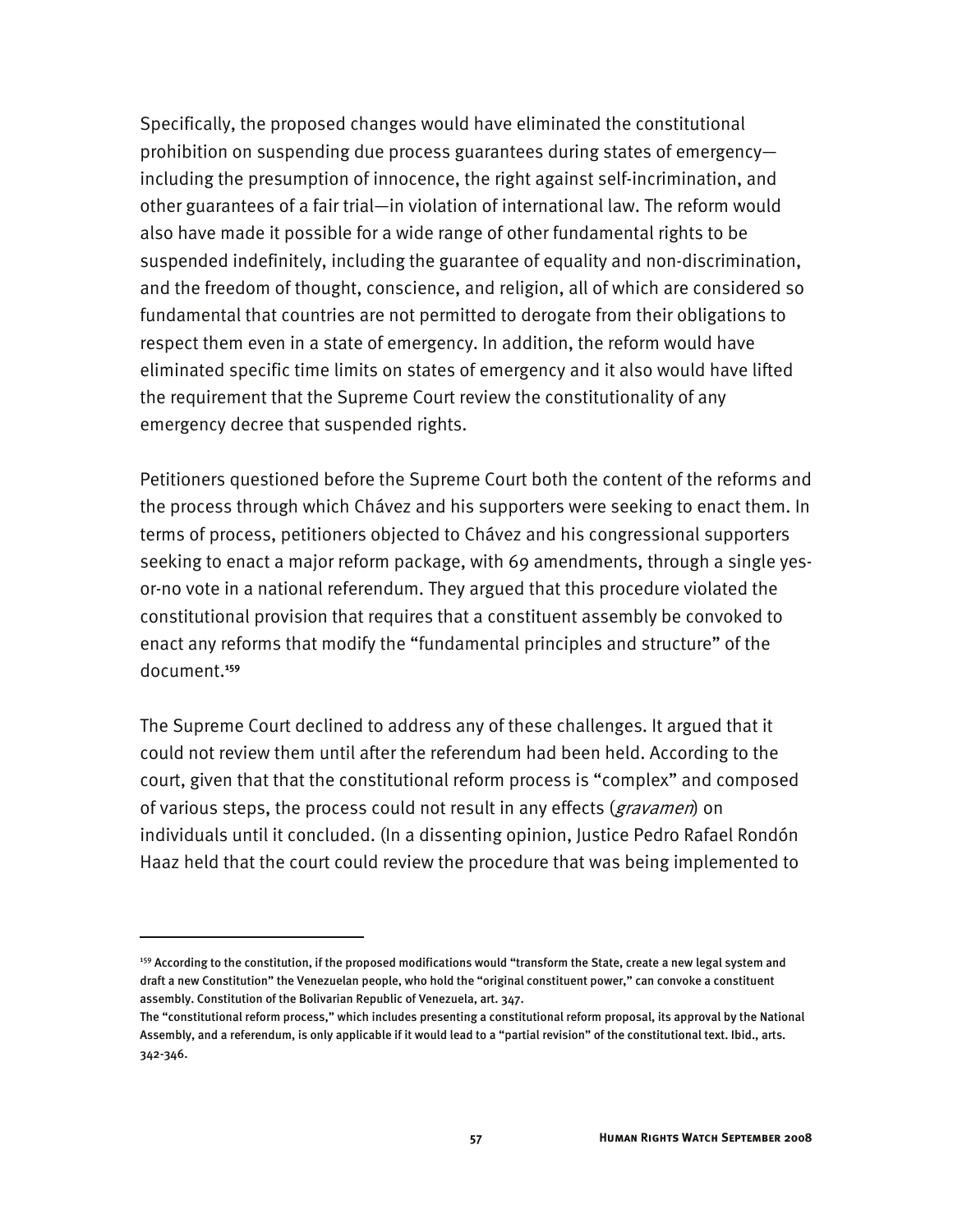reform the 1999 Constitution, and that the proposed reform would in fact modify the constitution's structure and fundamental principles.)**<sup>160</sup>**

### *Conflicts of Interest*

The credibility of the rulings in both the court-packing and constitutional reform cases was further marred by the Supreme Court's unwillingness to recognize and address the blatant conflicts of interest of certain justices in each case, thus compromising their impartiality.

In the case of the court-packing law, the Supreme Court rejected a request to recuse three justices who had been appointed to fill the new seats created by the law, including Justice Luis Velázquez Alvaray, who had been a principal sponsor of the law as a member of the National Assembly. Clearly, the three justices had a direct interest in the final decision of the case, given that if the law were annulled, their appointments would no longer be valid. Yet the court argued, inexplicably, that there was not even "a possibility" that this could influence their decision. Disregarding the evident conflict of interest that was the basis of the recusal request, it claimed that these arguments did not overturn the presumption that justices are supposed to be honorable. According to the court, their honorability "cannot be doubted given that they must decide on the validity of a law that could affect them indirectly."**<sup>161</sup>**

j

<sup>160</sup> The Supreme Court used these arguments to resolve a petition brought before it on October 23, 2007, after President Chávez had presented his constitutional reform proposal. Supreme Court Constitutional Chamber, Carmen Zuleta de Merchán, Case No. 07-1476, November 13, 2007, http://www.tsj.gov.ve/decisiones/scon/Noviembre/2147-131107-07-1476.htm (accessed July 7, 2008).

The Supreme Court used similar arguments to decide cases brought before it after the National Assembly passed the reform. Supreme Court Constitutional Chamber, Arcadio Delgado Rosales, Case No. 07-1596, November 22, 2007,

http://www.tsj.gov.ve/decisiones/scon/Noviembre/2189-221107-07-1596.htm (accessed July 7, 2008); Supreme Court, Marcos Tulio Dugarte Padrón, Case No. 07-1605, November 22, 2007,

http://www.tsj.gov.ve/decisiones/scon/Noviembre/2191-221107-07-1605.htm (accessed July 7, 2008); Supreme Court Constitutional Chamber, Carmen Zuleta de Merchán, Case No. 07-1641, November 22, 2007,

http://www.tsj.gov.ve/decisiones/scon/Noviembre/2193-221107-07-1641.htm (accessed July 7, 2008); Supreme Court Constitutional Chamber, Arcadio Delgado Rosales, Case No. 07-1624, November 29, 2007,

http://www.tsj.gov.ve/decisiones/scon/Noviembre/2210-291107-07-1624.htm (accessed July 7, 2008); Supreme Court Constitutional Chamber, Arcadio Delgado Rosales, Case No. 07-1617, November 29, 2007,

http://www.tsj.gov.ve/decisiones/scon/Noviembre/2211-291107-07-1617.htm (accessed July 7, 2008).

<sup>161</sup> Supreme Court Full Court, Case No. 04-1385, April 28, 2005, http://www.tsj.gov.ve/decisiones/scon/Abril/656-280405-04- 1385.htm (accessed July 7, 2008).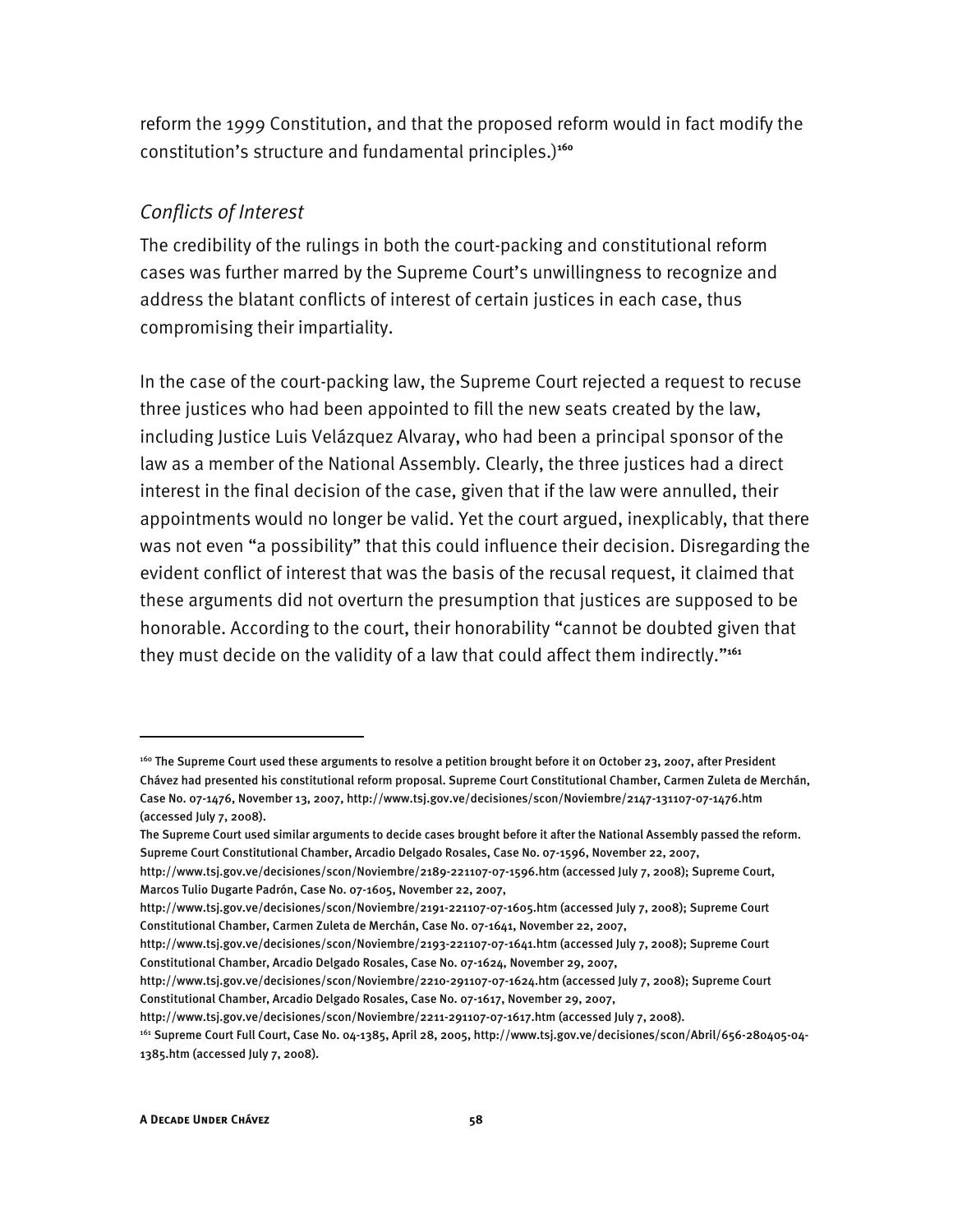In the case of the constitutional referendum, the court rejected a request to recuse Justice Luisa Estella Morales Lamuño, who had participated in the drafting of the reform proposal that the petitioners were challenging. Morales, then-president of the Supreme Court, had been appointed by Chávez himself in January 2007 to serve as the executive secretary of the presidential commission that drafted the original version of the reforms. According to the rules governing the presidential commission, it had to "permanently inform the president" about its work, which would be carried out "in conformity with guidelines established by the head of state in strict confidentiality."**<sup>162</sup>**

The court simply argued that there was no evidence that Morales's participation in such a commission would undermine her independence when deciding the case.**<sup>163</sup>** Yet, while serving as executive secretary of the presidential commission that drafted the reform, she had publicly argued that it was unnecessary to carry out a constituent assembly to modify the constitution, which was one of the key questions the court was being asked to rule on.**<sup>164</sup>**

## *Failure to Uphold Fundamental Rights*

j

The packed Supreme Court's pattern of passivity and acquiescence has been evident as well in critical cases involving government infringement on fundamental rights.

On occasion, the court has issued rulings protecting basic human rights. For example, in October 2005, it protected the right to freedom of expression when it ruled that the attorney general could not sue the newspaper El Universal for an editorial criticizing his office and the judiciary, given that the article was an expression of opinion and did not amount to an institutional insult.<sup>165</sup> In April 2006. it upheld Ibéyise Pacheco Martini's right to due process, finding that the prosecutor

http://www.tsj.gov.ve/decisiones/scon/Noviembre/2188-221107-07-1597.htm (accessed July 7, 2008).

<sup>162</sup> Decree No. 5138, *Official Gazette*, No. 38.606, January 17, 2007, http://www.tsj.gov.ve/gaceta/enero/170107/170107-38606-03.html (accessed July 7, 2008).

<sup>&</sup>lt;sup>163</sup> The Supreme Court held that Morales, as executive secretary, merely conducted "administrative functions," that her participation in the commission did not mean she supported the reform proposal, and that she had not prejudged the issue when she stated publicly that "now we must wait and see what happens without hurrying up." Supreme Court Constitutional Chamber, Jesús Eduardo Cabrera Romero, Case No. 07-1597, November 22, 2007,

<sup>&</sup>lt;sup>164</sup> "Morales: No es necesaria una constituyente" El Nacional, 15 de febrero de 2007.

<sup>165 &</sup>quot;Improcedente solicitud del Fiscal General contra editorial de 'El Universal'," Supreme Court press release, October 5, 2005.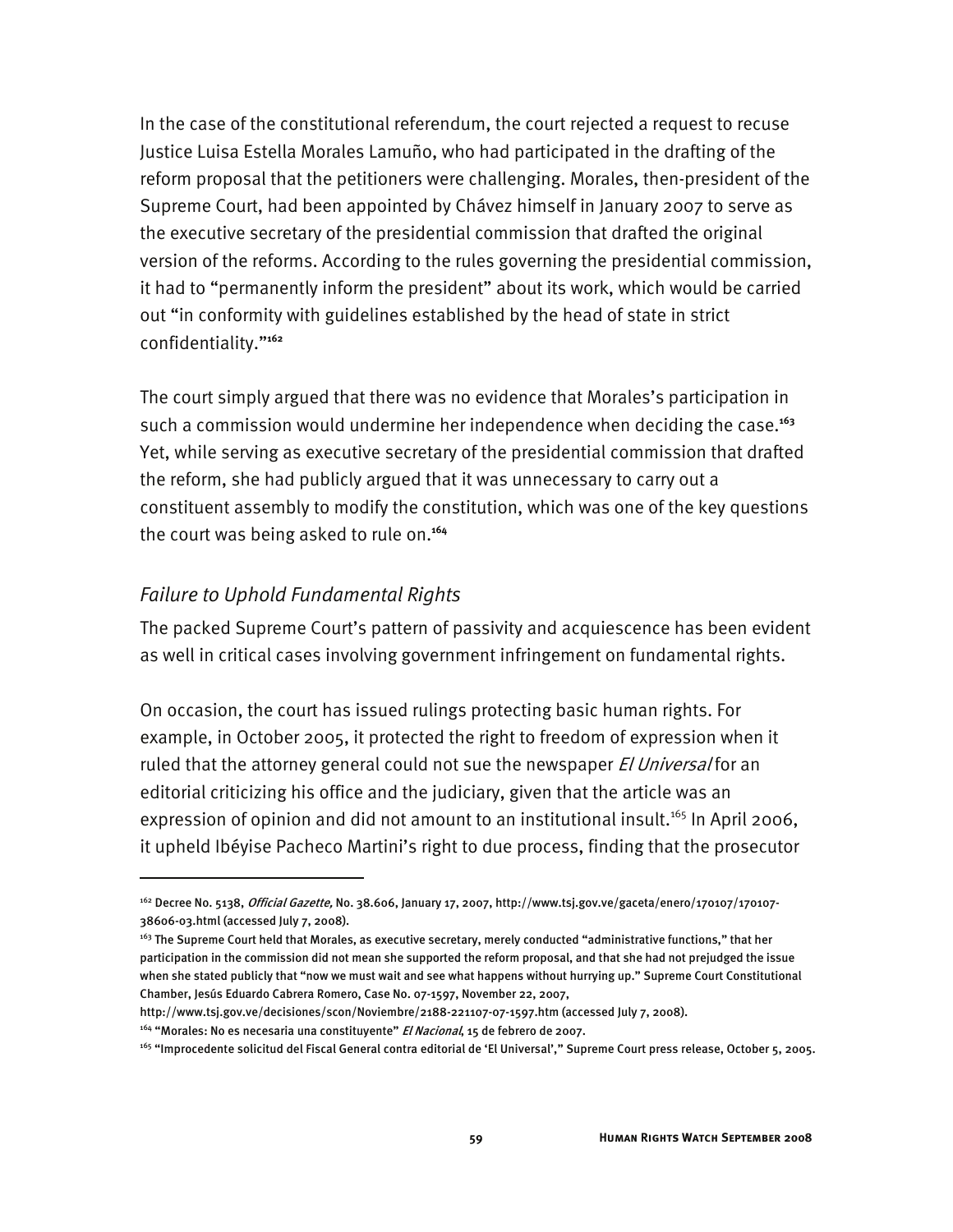who accused her of perjury had failed to ensure that Pacheco was legally represented at the hearing at which she was charged, and had denied her the right to be heard.**<sup>166</sup>**

However, the court has failed to uphold basic rights in several of the most prominent and politically sensitive cases.

#### Freedom of Expression

The Supreme Court failed to protect the right to freedom of expression and the right to due process and the rule of law in the high profile case of Radio Caracas Television (RCTV). As we document more fully in chapter 4, the court, by failing to resolve key rights issues, allowed the government to use its regulatory power in a discriminatory and punitive manner against a channel because of its critical coverage of Chávez and his government.

In December 2006, Chávez announced his decision not to renew RCTV's broadcasting license, which was due to expire the following May, explaining that Venezuela would not tolerate a channel that was "at the service of coup-plotting" and "against the dignity of the Republic." Chávez had repeatedly threatened such non-renewal in response to critical media coverage, accusing RCTV of involvement in the 2002 coup. Three months later, his communication and information minister formally adopted a decision to refuse to renew RCTV's license, without giving RCTV an opportunity to respond to the public accusation of criminal actions and broadcasting infractions cited by government authorities as grounds for the decision not to renew its concession. The government did, however, renew the license of Venevisión, a rival channel that Chávez had also repeatedly accused of involvement in the coup but that had since cut its overtly anti-Chávez programming.

RCTV and some of its supporters turned to the Supreme Court for relief, submitting appeals aimed at blocking the implementation of the president's decision. RCTV journalists and owners requested the court to protect their rights to freedom of expression, due process, and equal treatment.

<sup>166</sup> Supreme Court Criminal Cassation Chamber, Eladio Ramon Aponte Aponte, Case No. 05-000354, April 4, 2006, http://www.tsj.gov.ve/decisiones/scp/Abril/A05-0354-124.htm (accessed July 18, 2008).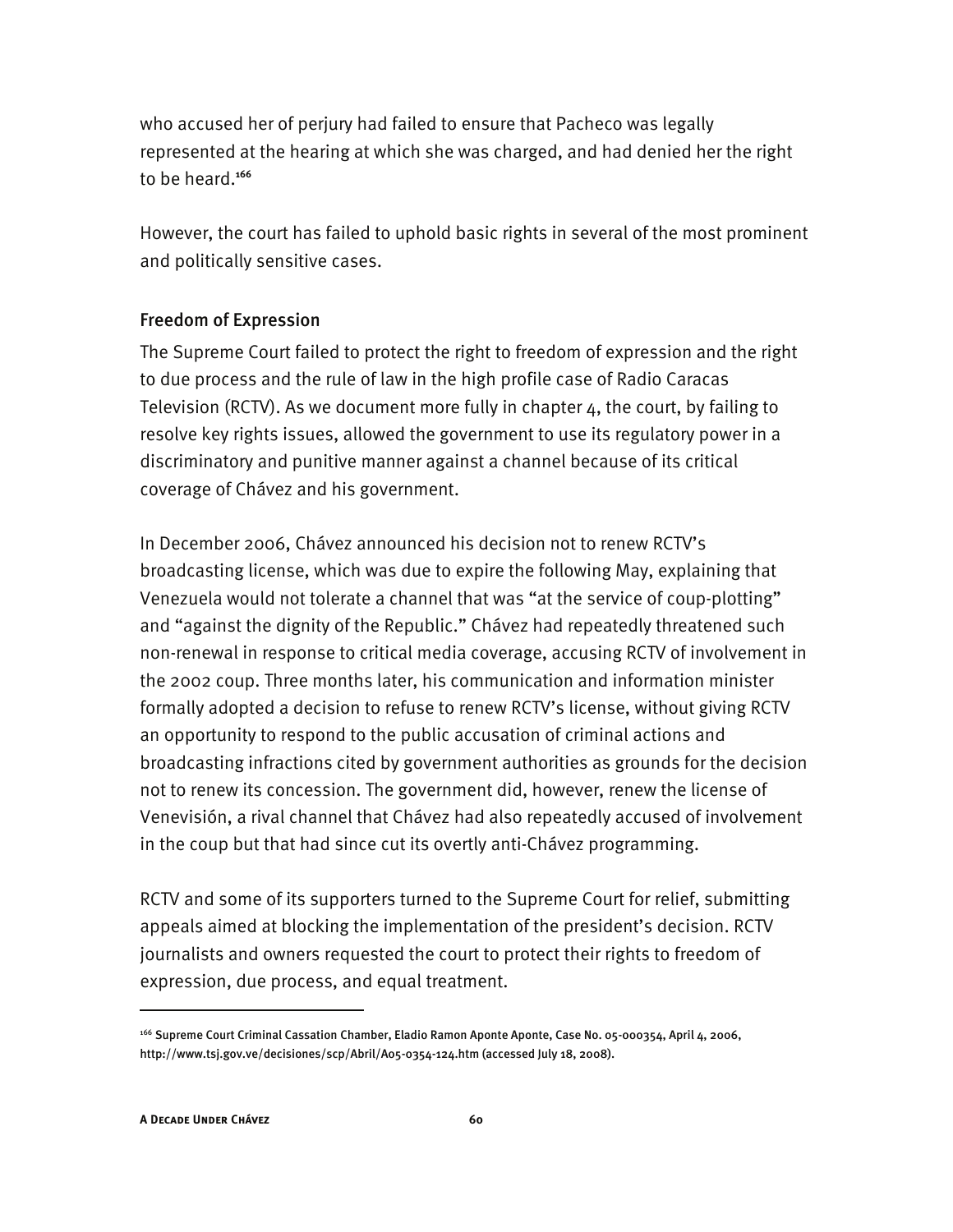The Supreme Court, however, failed to protect these fundamental rights. Instead, the court put off making a final judgment on the claims and refused to issue a temporary injunction to protect the petitioners while they awaited that judgment. In decisions by two separate chambers, the court, in questionable maneuvers—including disregarding key facts—evaded addressing the petitioners' claims. At this writing, more than a year after RCTV's license expired and it was taken off the public airwaves, the court still had not issued a final judgment on the legality of the government's actions.

In stark contrast with its handling of the RCTV petitions, the Supreme Court responded immediately to a petition by opponents of RCTV, issuing an injunction that allowed a newly created state channel to take control of RCTV's transmitters so that it could broadcast across the country.

## Freedom of Association

The Supreme Court similarly failed to uphold the freedom of association of Venezuelan workers when it dismissed a petition to clarify the proper role of the state in union leadership elections. As we document in chapter 5, state interference in union elections, in direct violation of international standards on labor law practice, has been a widespread problem in Venezuela throughout Chávez's presidency. The court's failure to issue a clear ruling has effectively allowed the government to continue to violate workers' basic right to freely elect their representatives.

The Chávez government has interpreted the 1999 Constitution to require that all union elections be supervised and certified by a state institution, the National Electoral Council, and has exploited this requirement in ways that have undermined public sector unions identified with the political opposition. At the same time, when questioned by the International Labor Organization (ILO) about this practice, which is inconsistent with international law, the government has claimed that state certification of union elections is not in fact mandatory.

In May 2006, the National Press Workers' Union asked the Supreme Court to resolve this ambiguity and bar mandatory government involvement in union elections. The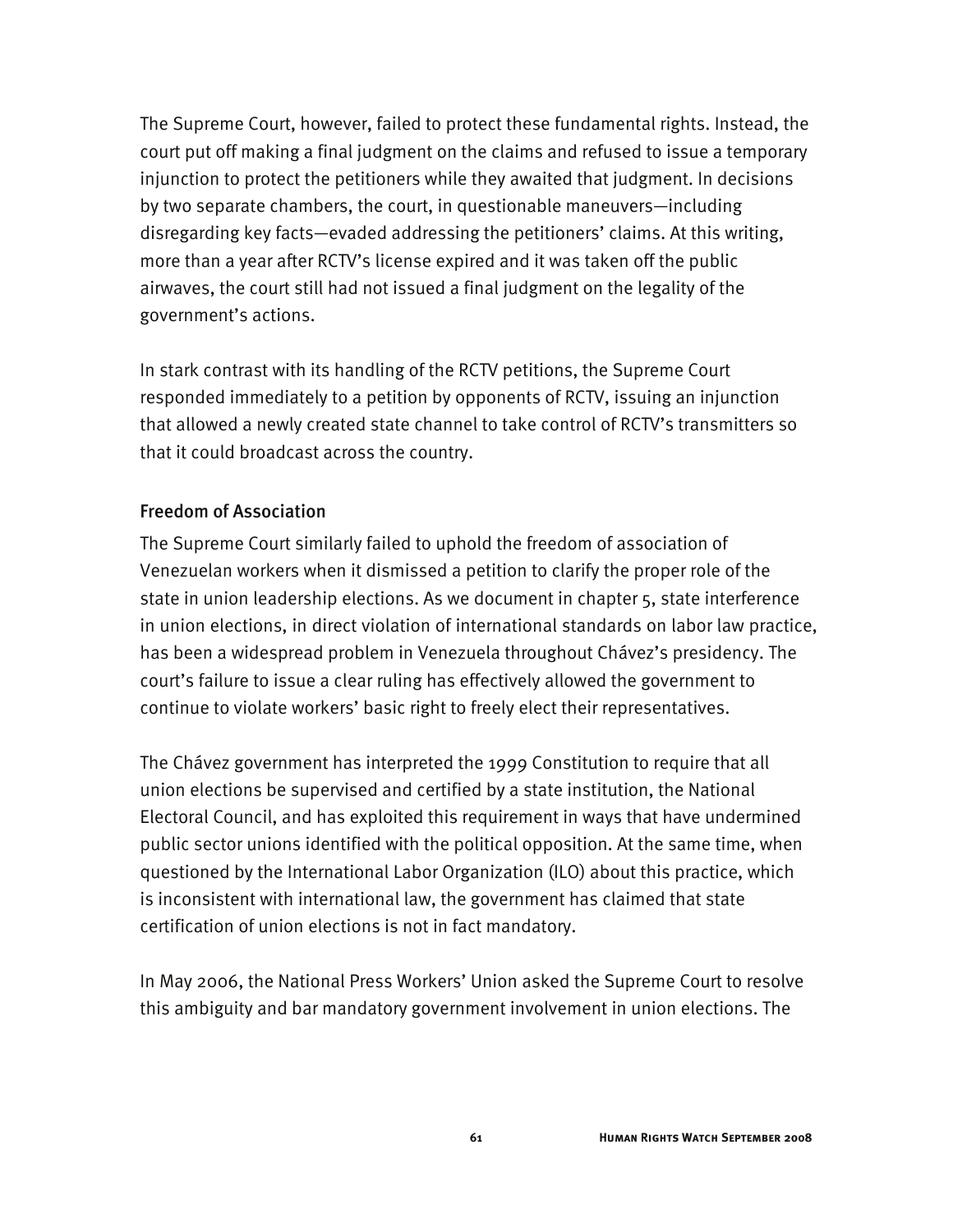union argued that such mandatory state organization of elections violates international law and thus contravenes the Venezuelan constitution.

Rather than affirm workers' right to freely elect their representatives, the Supreme Court skirted the issue. The court dismissed the request for legal interpretation on the grounds that there was no contradiction between Venezuelan and international law. Yet it failed to indicate which of the two contradictory interpretations of the law—the one that the government presented before the ILO or the one that it applied in practice in Venezuela—was the correct one. As such, the Supreme Court left the ability of workers to freely organize their elections in limbo.

## Recommendations

At this point, there is no easy way to reverse the damage done to the independence of the Venezuelan judiciary by the 2004 court-packing law, especially given the fact that the credibility of the National Assembly, which is responsible for judicial appointments, was itself damaged by the opposition's boycott of the 2005 legislative elections.

Under these circumstances, Human Rights Watch recommends as an extraordinary measure that, *after the 2010 legislative elections*, the new National Assembly implement a one-time ratification process to legitimize the composition of the Court, for example, by requiring a two-thirds majority affirmation vote for each Supreme Court justice whose appointment occurred after the passage of the 2004 Supreme Court law. Measures should then be taken to permit the lawful removal of any justice who does not receive a two-thirds majority vote during this process. Any resulting vacancies should be filled through a selection process that is open, transparent, and ensures broadest possible political consensus.

More immediately, the current National Assembly should:

• Repeal the provisions of the Supreme Court law that undermine the court's independence by allowing justices to be removed by a simple majority vote.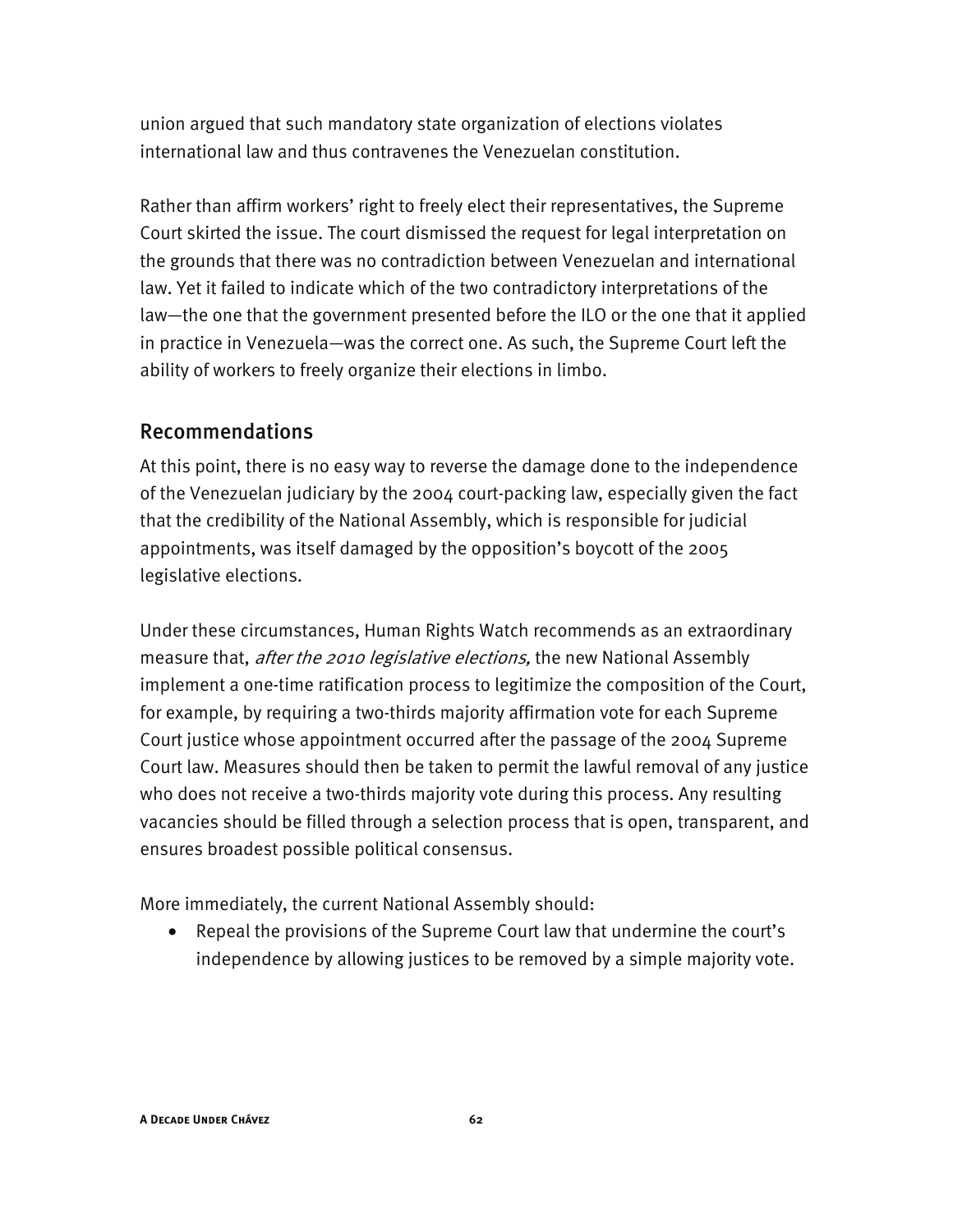Once the National Assembly has completed the ratification process, the new Supreme Court should seek to reassume its role as an independent guarantor of fundamental rights. Specifically it should:

- Resolve quickly and impartially appeals involving allegations of infringements of fundamental rights, particularly if the court's delay would result in an irreparable harm; and
- Recuse justices who face clear conflicts of interests to ensure that all decisions are adopted impartially, and that the court is seen to be impartial, as well as acting impartially.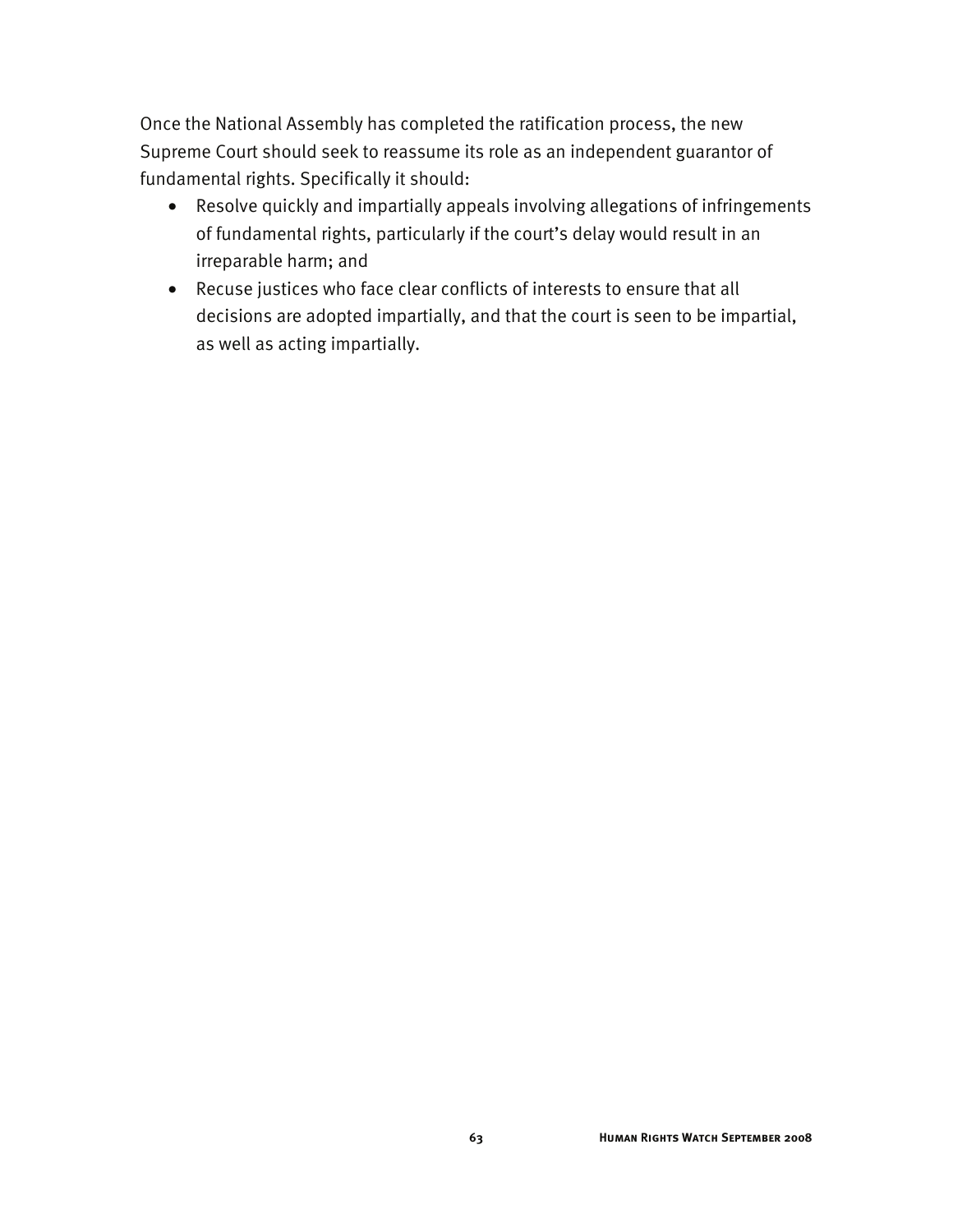# **IV. The Media**

President Chávez and his supporters in the Venezuelan Congress have undermined freedom of expression through a variety of measures aimed at influencing the control and content of the country's mass media. They have extended and toughened penalties for speech offenses; implemented a broadcasting law that allows for the arbitrary suspension of channels for a vaguely defined offense of "incitement"; limited public access to official information; and abused the government's control of broadcasting frequencies to punish stations with overtly critical programming.

After nine years during which the country has been polarized between Chávez's supporters and detractors, Venezuela still enjoys a vibrant public debate in which anti-government and pro-government media are equally vocal in their criticism and defense of Chávez. However, in its efforts to gain ground in this "media war," the government has engaged in discriminatory actions against media airing opposition viewpoints, strengthened the state's capacity to limit free speech, and created powerful incentives for government critics to engage in self-censorship. Should the government choose to utilize the expanded speech offenses and incitement provisions more aggressively to sanction public expression, the existing political debate could be severely curtailed.

Chávez and his supporters have attempted to justify media restrictions as a response to what they consider to be irresponsible reporting and excessively partisan coverage by journalists and broadcasters. They accuse opposition media of conspiring to remove Chávez from office, and even participating directly in the 2002 short-lived anti-Chávez coup. They also justify the measures as being part of a broader effort to "democratize" the media so that it reflects viewpoints that were largely excluded from the commercial media in the past.

States have a right to sanction media that incite violence, the commission of crimes, or breaches of public order. However, under international norms on freedom of expression, broadcasting regulations must be precisely defined in order to avoid overbroad or arbitrary interpretation by officials that constrain free expression and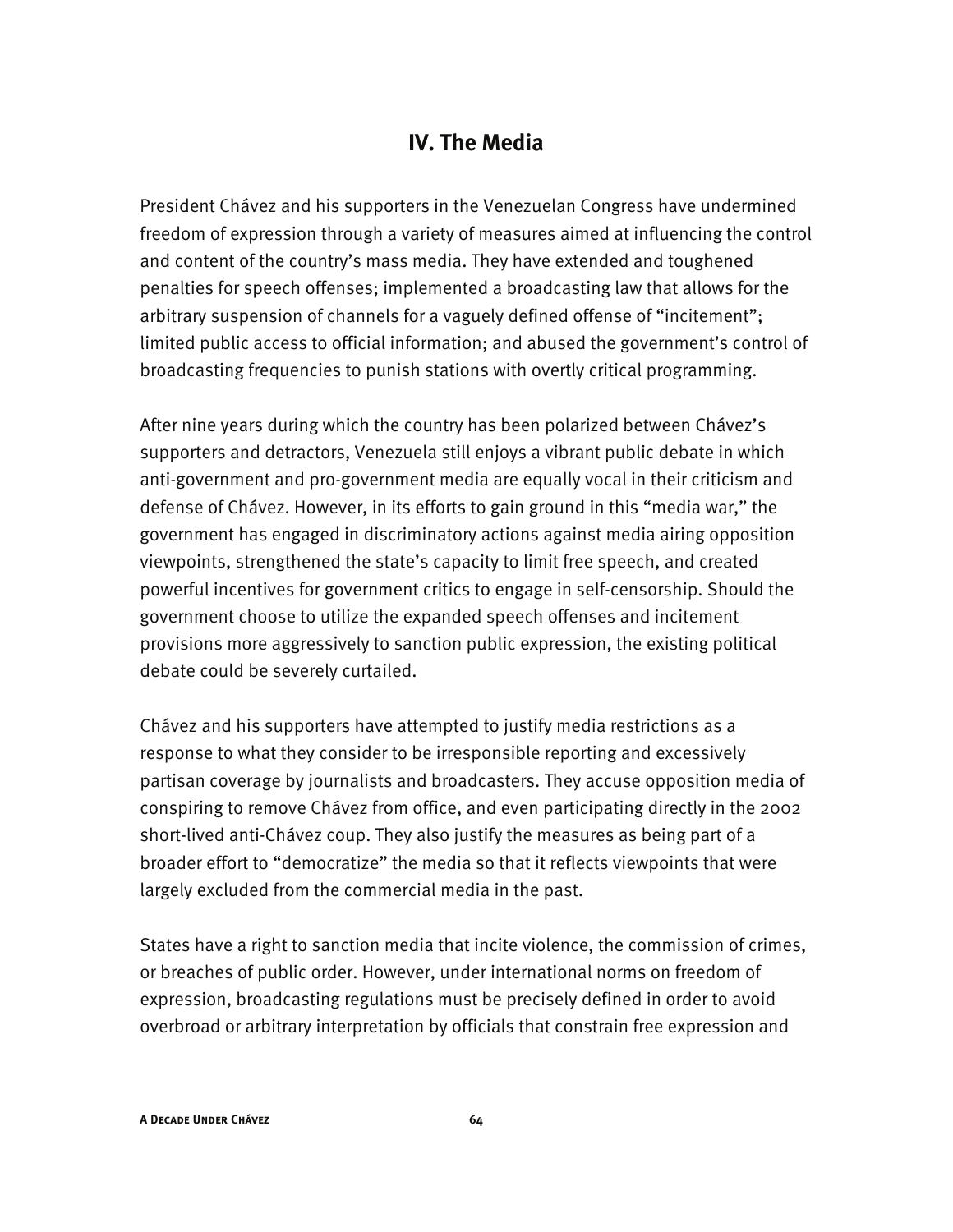the public's access to information and opinion. Permissible restrictions on speech do not include sanctions for expressing critical opinions of government officials, however offensive they may be. Governments are also fully justified in seeking to regulate the concentration of media ownership and in backing public service and community outlets in order to promote a more diverse and plural public debate. However, governments may not abuse their control of broadcasting frequencies to discriminate against outlets whose editorial line is not to their liking.

The Venezuelan government's "media democratization" efforts have produced positive results in at least one area. By licensing and giving financial support to hundreds of start-up community broadcasting ventures, the Venezuelan government has taken a leading role in the region in promoting local radio and TV stations.

However, the government's legitimate efforts to promote alternative media at the local level have been overshadowed by its efforts to restrain critical opinion. Chávez and his supporters in the National Assembly have resorted to actions and measures, aimed at influencing large-scale print and broadcast media, that run counter to international norms and threaten freedom of expression. Specifically, they have:

• Expanded the scope of insult laws (desacato), which punish disrespectful expression toward government officials, and toughened penalties for criminal defamation and libel.

Chávez and his supporters in the National Assembly have expanded the scope of laws punishing expression deemed to insult public officials and established draconian penalties for defamation, including increased prison sentences and onerous fines. Under reforms to the criminal code enacted in 2005 they increased the number of public officials benefiting from the protection of insult laws and greatly increased penalties, including prison terms, for criminal defamation. These measures are inconsistent with Venezuela's obligations under international legal norms of press freedom.

Journalists working for opposition media have borne the brunt of prosecutions under these laws in recent years, generating pressure on these media to tone down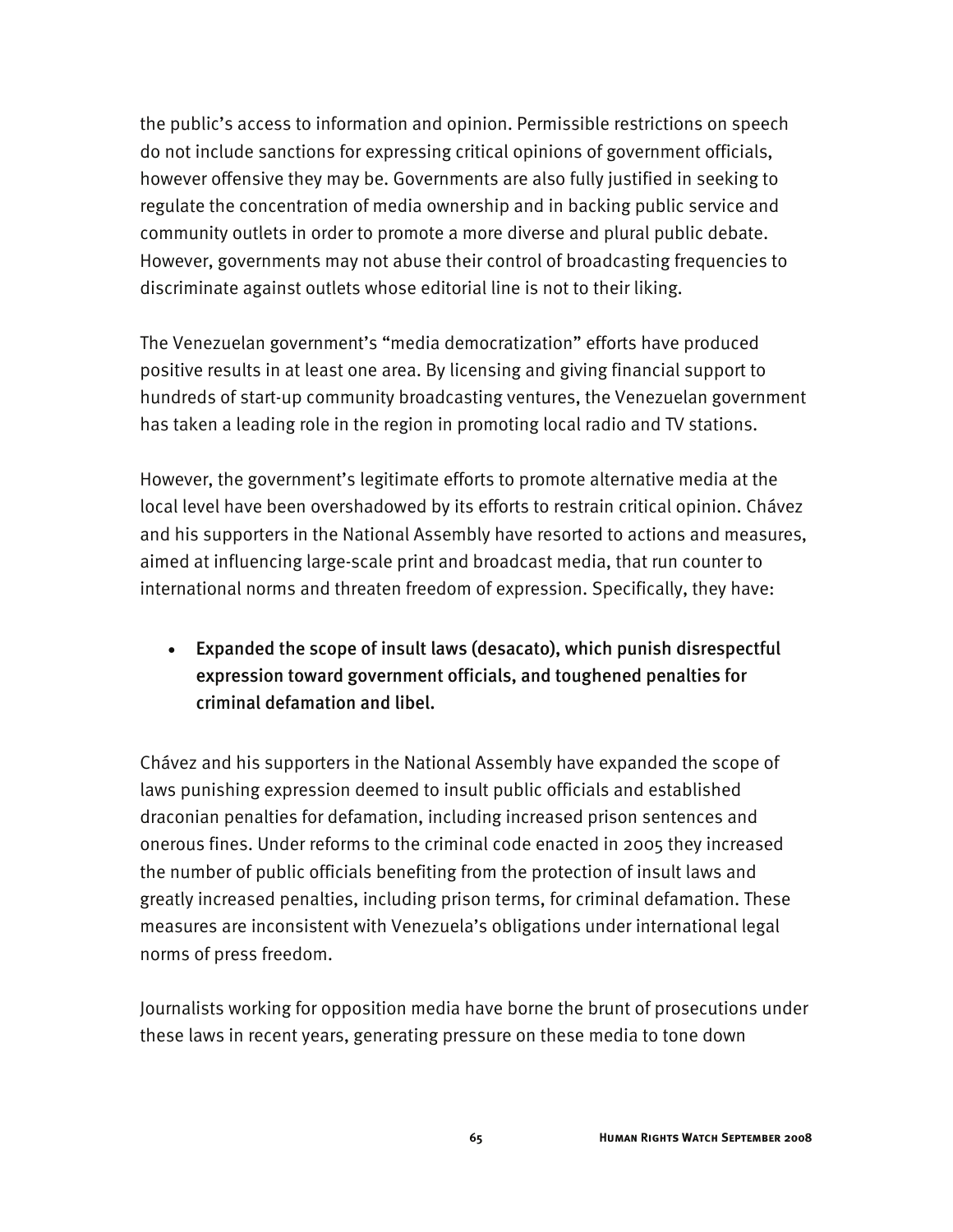criticism. Were the government to aggressively pursue prosecutions under the new provisions, it would dramatically shrink the space for free expression in Venezuela.

# • Expanded and toughened the penalties of vaguely defined "incitement" provisions that allow for the arbitrary suspension of TV and radio channels.

The 2004 Law on Social Responsibility in Radio and Television (hereinafter Social Responsibility Law), which replaced broadcasting regulations enacted in 1984, expanded the scope of an already broad prohibition on incitement and established severe penalties for broadcasters that violated it. Under the 2004 law, broadcast media can face suspension and ultimately revocation of their licenses for broadcasting material deemed to "promote, justify, or incite" war, breaches of public order, or crime. The transmission of such material can also be banned under this law. The broad and imprecise wording of the incitement provisions, the severity of the penalties, and the fact that the law is enforced by an executive branch agency all increase the broadcasts media's vulnerability to arbitrary interference and pressure to engage in self-censorship.

On several occasions officials have warned channels covering protests or showing repeated images of violence in demonstrations that they could be sanctioned under the incitement provisions. Given that government officials often claim there are subversive intentions behind critical news coverage, journalists and broadcasters have good reason to fear that these loosely-worded provisions could be used to sanction them for legitimate news coverage.

• Restricted the public's access to information held by public officials.

Government officials routinely deny or fail to respond to requests for information by the press and the public. This lack of transparency contravenes Venezuela's obligation under international law to guarantee the right to "seek, receive, and impart" information—which includes a positive obligation to provide access to official information in a timely and complete manner. Access to official information is crucial to ensure democratic control and transparency, and to promote accountability within the government.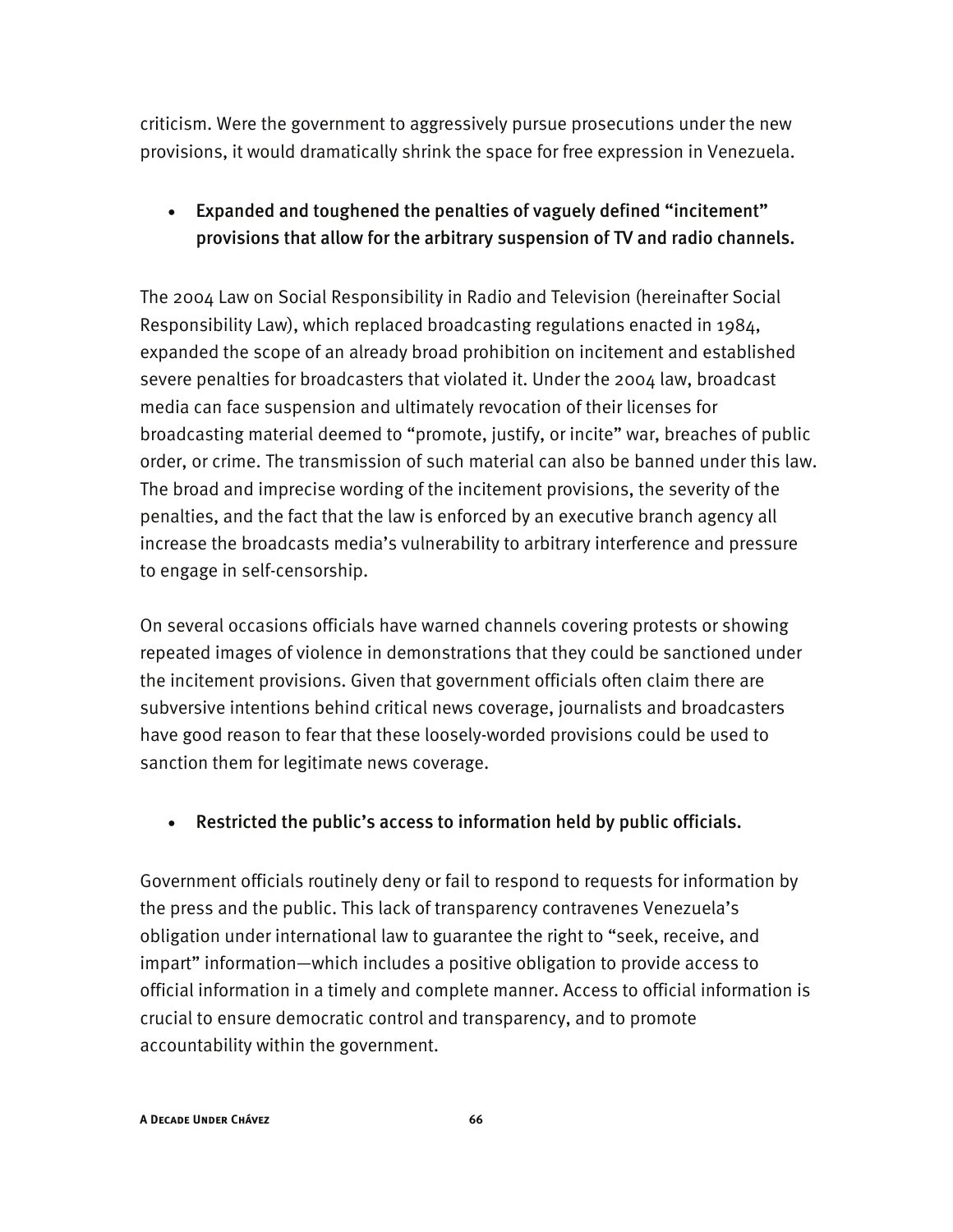While the right to official information is recognized in Venezuela's 1999 Constitution, the government has failed to promote legislation to define the grounds under which information may legitimately be denied. It has also failed to provide a mechanism to hold accountable those officials who arbitrarily reject or ignore requests for information.

• Abused state control of broadcasting frequencies by threatening or punishing channels for critical programming while favoring state-owned and commercial channels that refrain from strong criticism of the government.

On numerous occasions since the 2002 coup, Chávez has personally threatened channels sympathetic to the opposition with revocation of their broadcasting licenses. Such threats appear to have led to editorial changes by some broadcasters, creating a media landscape more favorable to Chávez. In procedures lacking transparency, the national broadcasting authority blocked applications for frequencies by Globovisión, a news channel that refused to yield to such pressures, while granting them rapidly to newly created state channels.

The most flagrant example of this discriminatory policy was the government's treatment of Radio Caracas Television (RCTV), Venezuela's oldest television channel and a constant critic of Chávez. On his orders, the government singled out RCTV one of the four channels Chávez had accused of involvement in the coup—by refusing to renew its broadcasting license. At the same time, it renewed that of Venevisión, a rival channel that he had also repeatedly accused of involvement in the coup but had since cut its overtly anti-Chávez programming.

Whereas Chávez faced an almost entirely hostile broadcast media early in his presidency, he has since significantly shifted the balance of media forces in the government's favor. This shift has been accomplished by stacking the deck against critical opposition outlets while advancing state-funded media that are heavily slanted in favor of the government. For example, TVES—the state-funded channel created to occupy the frequencies vacated by RCTV—has proven to be no less partial in its pro-Chávez coverage than other state channels, despite much fanfare that it would be Venezuela's first genuine public service channel.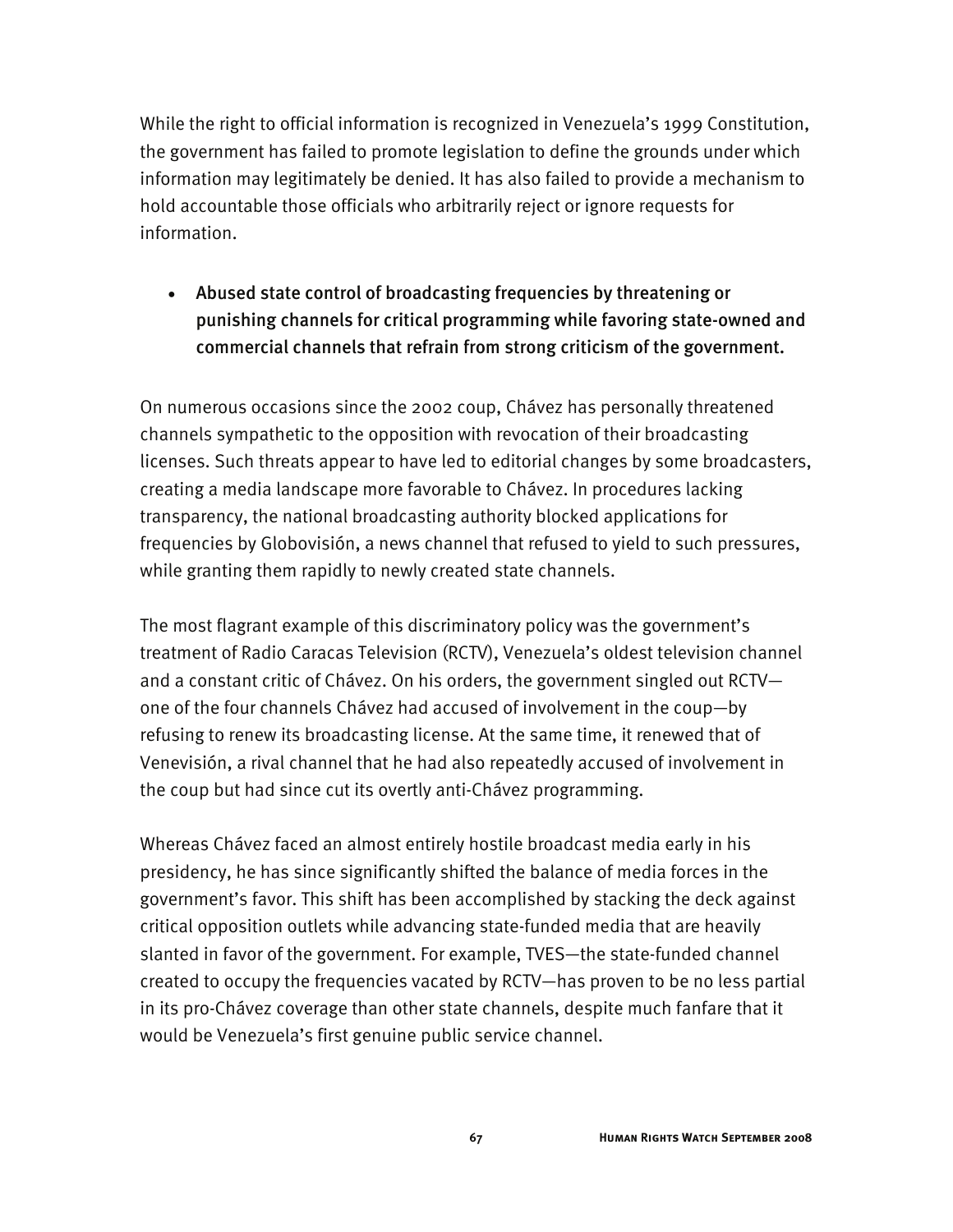Instead of exercising its crucial role as guarantor of freedom of expression, the Supreme Court has effectively backed the government in these policies. It has declared insult laws to be constitutional and declared that the findings of the Inter-American Commission of Human Rights are not binding on Venezuela if they conflict with the Constitution. Most notably, the court failed to protect the right to freedom of expression and respect for due process in the RCTV case. The court requisitioned RCTV's transmitters—without a time-limit or compensation—for use by a newly created state channel, and yet failed to address the central human rights issues of freedom of expression, due process, and discrimination affecting RCTV's journalists and owners.

# Venezuela's Polarized Media

The print and broadcast media have been the site of intense political struggle throughout the Chávez presidency. Both the government and its critics have used the media at their disposal as tools to attack each other and to mobilize their own supporters. Media coverage has tended to be extremely partisan on both sides.

## *Opposition Media*

During the early years of Chávez's government, four private television channels— Radio Caracas Television (RCTV), Venevisión, Televen, and Globovisión—dominated the public airwaves. Until 2004, all four stations sided openly with the opposition, providing uniformly partisan and anti-Chávez news coverage and commentary.

This partisanship was most evident during the short-lived 2002 coup. All four channels gave extensive coverage to the opposition march on April 11, but on April 12 and 13, 2002—after Chávez had been taken by the military to an unknown destination and his supporters were filling the streets demanding his return—they substituted cartoons and old movies for news coverage.**<sup>167</sup>**

<sup>&</sup>lt;sup>167</sup> Andrés Izarra, a former journalist for RCTV who later became Chávez's communications and information minister, resigned from RCTV because, as he alleged, it had imposed on its journalists a policy of "zero Chavismo" during the April 2002 events. Human Rights Watch interview with Andrés Izarra, Caracas, February 6, 2003. RCTV officials have denied the allegation, stating that the absence of their mobile units on the streets on April 12 and 13 was due to a security policy to protect their staff from violence that dated from the 1989 riots in Caracas known as the "Caracazo." Human Rights Watch interview with Eduardo Sapene, Vice-President of RCTV, Caracas, February 7, 2003.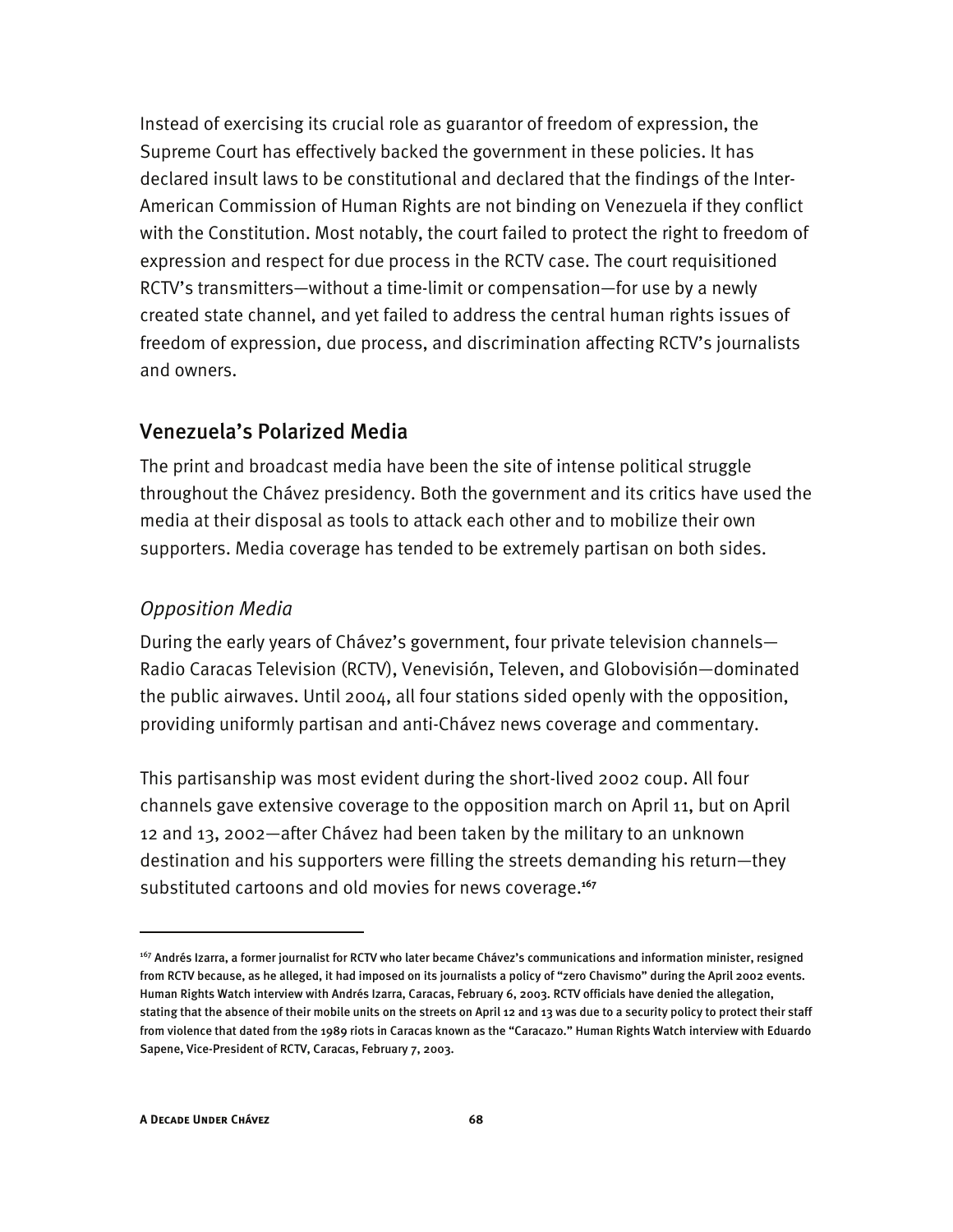The news blackout of Chávez's return to power was followed by highly partisan coverage of the oil strike and opposition marches in December 2002 and January 2003, when opposition stations replaced commercial advertising with donated opposition political spots calling on people to join the protests. Apart from slanted news coverage, the private stations had interview programs dedicated to discrediting Chávez's policies, in which pro-government experts were rarely invited to participate.

The print media was also predominantly in the opposition camp. Two longestablished daily newspapers—*El Universal* and *El Nacional*—were persistent critics, and another critical paper, Tal Cual, although with a much smaller circulation, also had considerable influence.

### *Government Media*

I

During the early years of his government, Chávez's administration had only one national television channel at its disposal (Venezolana de Televisión, VTV-Channel 8). Although VTV is a state channel with a mandate to be non-partisan, under Chávez it has been as partisan and biased as its private counterparts.**<sup>168</sup>**

The government has accused RCTV and Venevisión of more serious actions such as manipulating video footage of Chávez supporters firing pistols to make it appear that they were shooting at peaceful marchers. These serious allegations have never been examined in court, however. Kim Bartley and Donacha O'Briain, The Revolution Will Not be Televised, documentary, 2006, http://video.google.com/videoplay?docid=5832390545689805144 (accessed August 1, 2008). Bartley and O'Briain have been accused of omissions and distortion in another documentary. Thaelman Urgelles and Wolfgang Schalk, X-Ray of a Lie, documentary, 2006, http://video.google.com/videoplay?docid=-3378761249364089950 (accessed August 1, 2008). 168 According to a recent study based on four days' programming in 2006, more than half of VTV's output was devoted to progovernment news and opinion programs heavily biased against the opposition and in favor of the government view. Marcelino Bisbal and Rafael Quiñones, "¿Instrumento de gobierno o institución estatal?", Comunicación, vol. 139 (2007), p. 64. Another investigation carried out during the 2006 presidential elections by a media monitoring group sympathetic to Chávez found VTV to be the most partisan of the six channels studied. Global Observatory of Communication Mediums of Venezuela (Observatorio Global de Medios de Venezuela), "Los contenidos de opinión e información electoral en medios de comunicación social nacionales y regionales: elecciones presidenciales Venezuela 2006," Final Report, 2007, http://www.observatoriodemedios.org.ve/docs/informe\_electoral.pdf (accessed August 1, 2008), p. 54. A study of television coverage of the December 2007 constitutional reform referendum funded by the Norwegian Ministry of Foreign Affairs and the Swedish Institute also found VTV to be the worst performer on impartiality, followed by RCTV International. Monitoring Group of Communication Mediums (Grupo Monitoreo de Medios), "Información equilibrada en tres de siete canales de televisión," Comunicación, vol. 141 (2008), http://www.gumilla.org.ve/publicaciones/publicaciones\_revista\_comunicacion.php (accessed August 1, 2008). Some VTV interview program hosts, however, have invited opposition spokesman onto their programs. Ernesto Villegas, who hosts VTV's morning show "In Confidence,"told Human Rights Watch he interviewed one of the leaders of the oil strike as well as supporters of the coup on his program and received complaints from audience members as a result. Human Rights Watch interview with Ernesto Villegas, Caracas, February 10, 2003.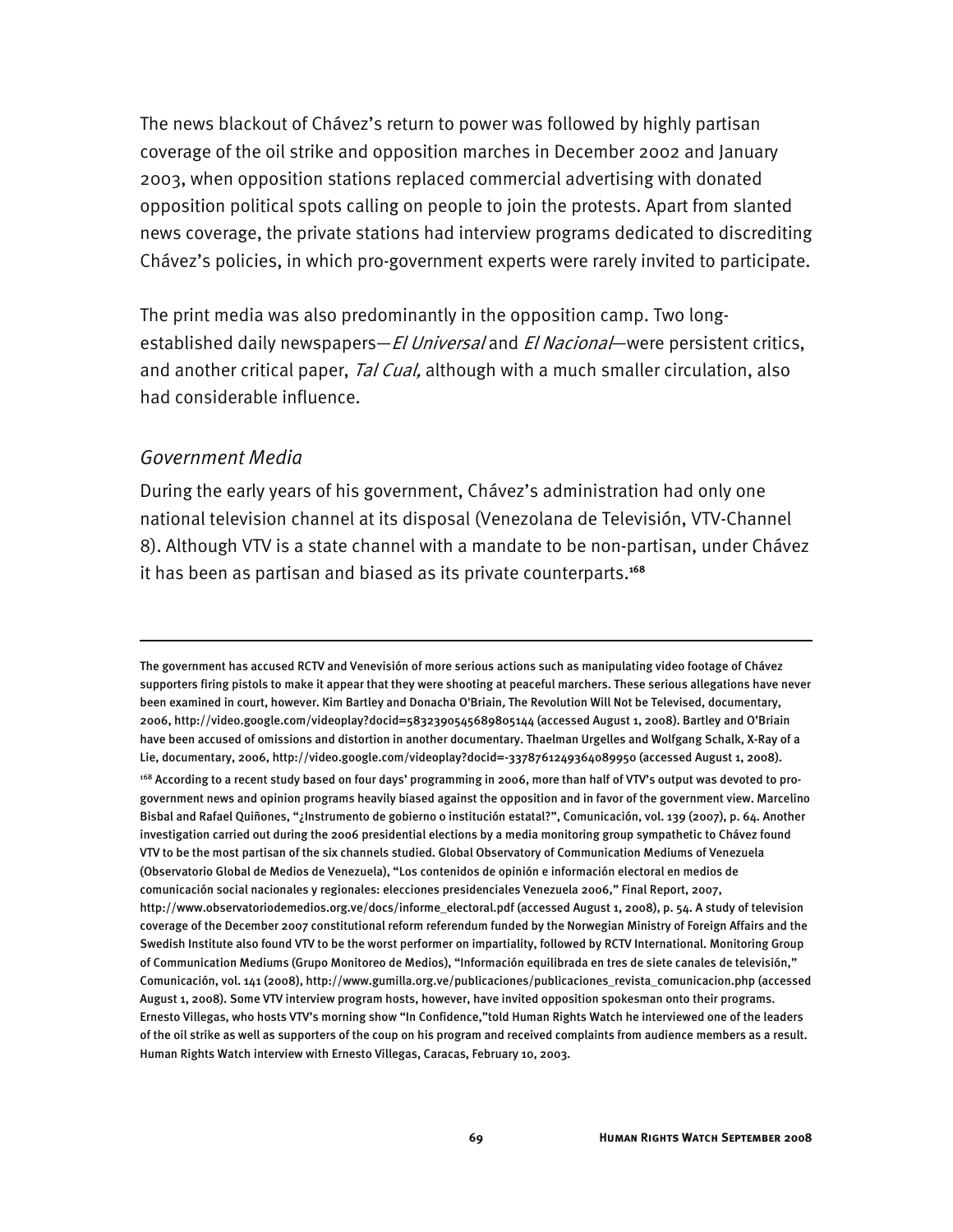Chávez ran and continues to run his own television and radio show on VTV and National Radio, "Hello President," as a vehicle to communicate directly with his supporters. "Hello President" became his preferred venue for announcing new policy initiatives and he often uses it to challenge his media critics and political enemies.

One state television program openly attacks the opposition and the government's press critics. A nightly show on VTV, La Hojilla (The Razorblade), has used secretly recorded conversations, private documents, and similar material to expose or ridicule media critics. Chavéz often talks live on the phone to its host, Mario Silva, adding his own observations to Silva's attacks.

Chávez also made up his media deficit by using presidential authority to order all stations—including private television and radio stations—to interrupt programming without prior warning and broadcast his speeches and other government events live, often for hours on end, at peak viewing hours.**<sup>169</sup>** In the nine years of his government, the president has ordered 1,710 such mandatory broadcasts, totaling 1,048 hours or 43 days of uninterrupted transmission, according to a recent study.**<sup>170</sup>**

In the print media, two privately owned newspapers, Venezuela's largest selling daily, Últimas Noticias, and the Zulia-based newspaper Panorama, have been largely sympathetic to Chávez and his government.

## *Community Media*

j

In addition to the opposition and government media, a vibrant community media sector has emerged since the events of April 2002. After decades of being shut out by the mainstream media, a network of community activists seized upon Chávez's 1998 triumph to push for state support for community radio initiatives. They worked

http://www.tsj.gov.ve/gaceta/diciembre/071204/071204-38081-01.html (accessed August 1, 2008).

<sup>169</sup> Under article 192 of the Organic Law on Telecommunications promulgated in 2000, Chávez, the vice-president, and government ministers are authorized to order private channels to transmit speeches without time limits. Organic Law on Telecommunications (Ley Orgánico de Telecomunicaciones, "LOTEL"), Official Gazette, No. 36.970, 2000, http://www.tsj.gov.ve/gaceta/junio/120600/120600-36970-15.html (accessed August 1, 2008), art. 192.

The Social Responsibility Law prohibits adulteration or editing of the speeches. Law on Social Responsibility in Radio and Television (Ley de Responsabilidad Social en Radio y Televisíon), Official Gazette, No. 38.081, 2004,

<sup>&</sup>lt;sup>170</sup> Francisco Olivares, "TV sin público," *El Universal*, June 1, 2008, http://archivo.eluniversal.com/2008/06/01/pol\_art\_tv-sinpublico\_880350.shtml (accessed August 1, 2008), citing data from AGB Nielsen Media Research.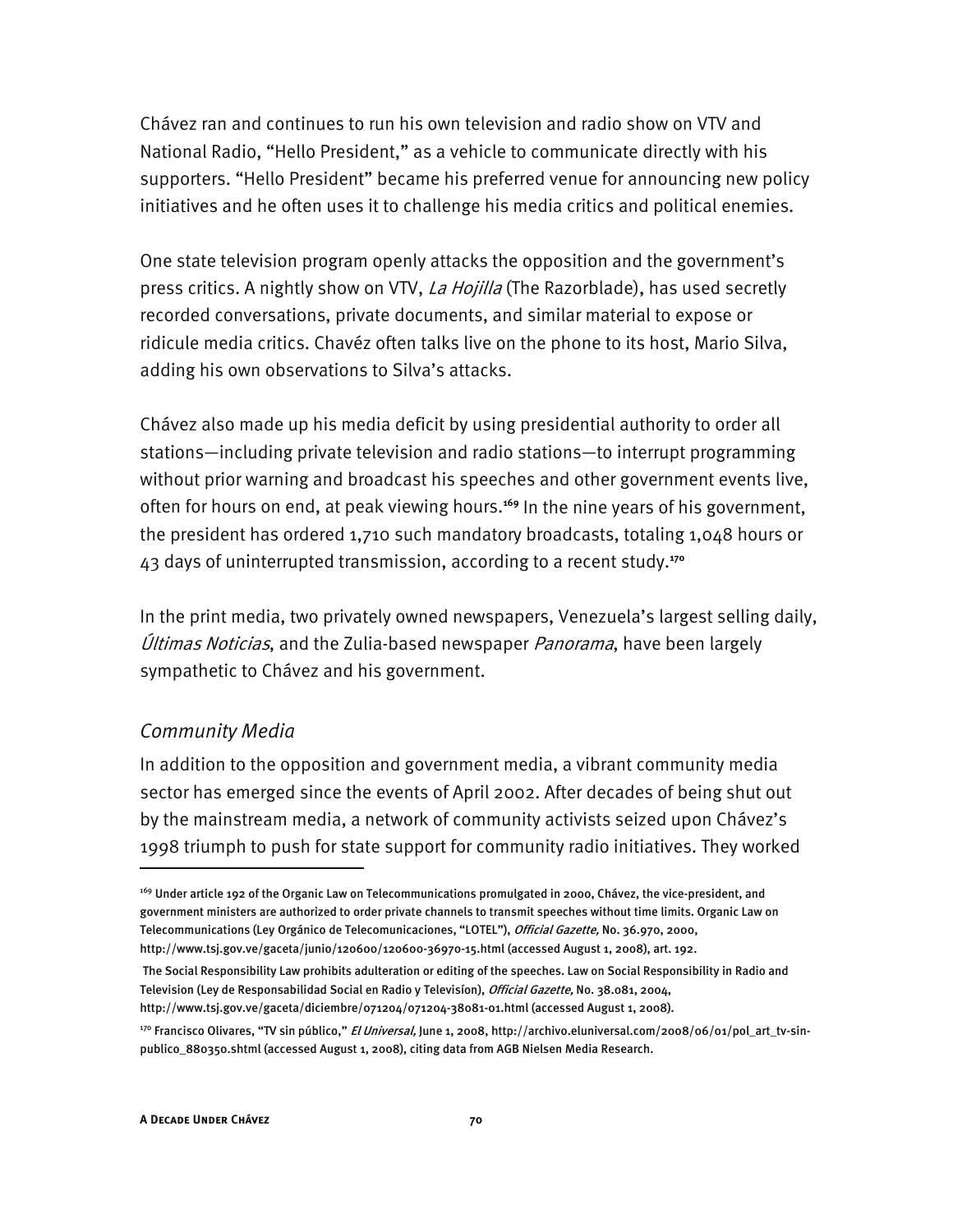with Chavista lawmakers to draft legislation on alternative media that is among the most advanced in the hemisphere.

The Venezuelan law establishes a duty on the government to support community radio stations by granting licenses and providing seed capital, infrastructure grants, and training. Although the government was slow to implement the law, the licenses and financing began to flow after community radios proved their political value during the 2002 coup by breaking a news blackout by the private media and summoning Chávez supporters to the demonstrations that helped return him to power. By August 2007, 266 community radio stations and more than 30 community television outlets were licensed and operating, according to the National Telecommunications Commission (CONATEL).<sup>171</sup>

# *The "Media War"*

I

After the 2002 coup was overturned, Chávez and his supporters adopted an increasingly adversarial approach to the private media. They accused the United States of leading the international media and their Venezuelan counterparts in a "media war" to smear and destroy his government. **<sup>172</sup>**

Government officials vigorously engaged the media "enemy." The communication and information minister said in an interview that the government was waging "a battle for the hearts and minds of the population," with the aim of gaining "state hegemony in communication and information."**<sup>173</sup>** The minister described VTV's

<sup>171</sup> These figures are from the CONATEL website, August 2007. National Commission of Telecommunications of the Bolivarian Republic of Venezuela (Comisión Nacional de Telecomunicaciones República Bolivariana de Venezuela, CONATEL), http://www.conatel.gob.ve (accessed August 1, 2008); Cristóbal Alva, "Redes de Comunicación Popular," National Seminar: Social Policy: A New Paradigm? (Seminario Nacional: Política Social: Una Nueva Paradigma), Caracas, May 11-13, 2004, http://www.gerenciasocial.org.ve/bsocial/bs\_03/bs\_03\_pdf\_doc/jueves/panel\_cristobal\_alva.pdf (accessed August 1, 2008).

<sup>172</sup> In April 2008 Chávez suggested setting up a 24-hour media monitoring center led by the government and the ruling socialist party to counteract media distortions: "a well equipped national brain, where there are people dedicated 24 hours a day to the media war." Bolivarian News Agency (Agencia Bolivariana de Noticias), "Psuv dirigirá Centro Nacional de Mensajes para enfrentar guerra mediática," April26,2008, http://www.abn.info.ve/go\_news5.php?articulo=130516 (Accessed August 1, 2008); Pedro Peñaloza, "Crearán centro nacional de mensajes para guerra mediática," El Universal, April 26, 2008, http://www.eluniversal.com/2008/04/27/pol\_art\_crearan-centro-nacio\_838363.shtml (accessed August 1, 2008).

<sup>173 &</sup>quot;Para el nuevo panorama estratégico que se plantea, la lucha que cae en el campo ideológico tiene que ver con una batalla de ideas por el corazón y la mente de la gente. Hay que elaborar un nuevo plan, y el que nosotros proponemos es que sea hacia la hegemonía comunicacional e informativa del Estado." Laura Weffer, "Entrevista: Andrés Izarra piensa que deben evaluarse todos los operadores de TV," El Nacional, January 8, 2007,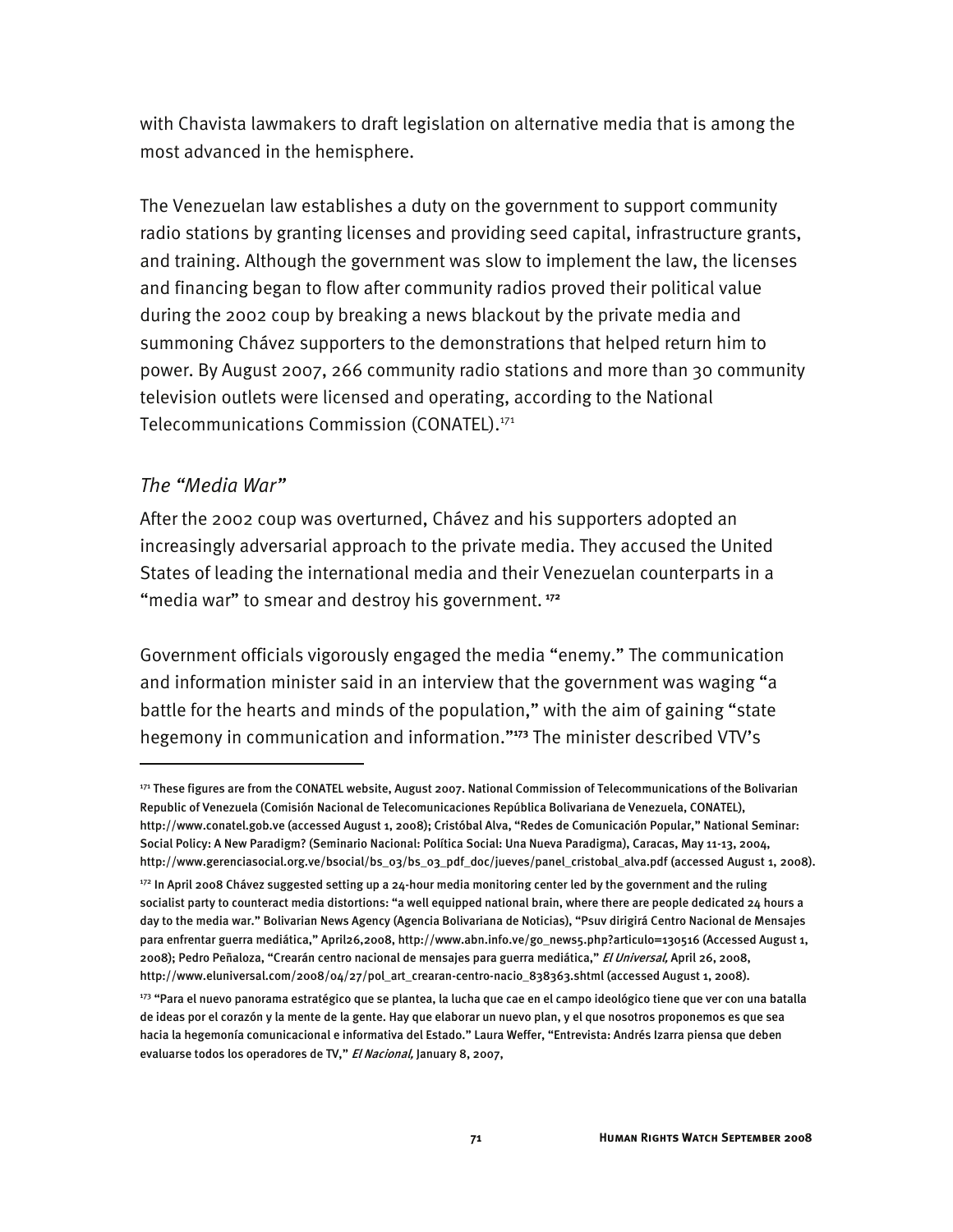program La Hojilla as "a tool for the media war, whose purpose is to dismantle the false opinions created by the private media which hope to fool the people and destabilize the revolutionary process."**<sup>174</sup>** In his speeches Chávez demonized his media critics as "fascists," "terrorists," "enemies of the people," "liars, "coupmongers," "immoral," "trash," and "laboratories of psychological warfare," among other things.**<sup>175</sup>**

These tirades, often delivered in speeches all media were obliged to transmit, fueled street violence between Chavez's supporters and opponents. In the months following the reversal of the coup, Chávez followers physically attacked and threatened scores of journalists and cameramen working for opposition outlets.**<sup>176</sup>**

Although the number of such incidents declined after 2004, journalists working for media identified with the opposition have remained vulnerable to physical attack and threats of violence. The freedom of expression NGO Espacio Público reported 20 cases of aggression and intimidation of journalists during 2007, including three cases in which journalists' cars were reportedly set on fire while parked outside their homes.**<sup>177</sup>** In July 2008, as the campaign for the November 2008 regional elections

August 1, 2008); "Chávez invocó carta democrática para televisoras," El Universal, December 16, 2002 http://www.eluniversal.com/2002/12/16/pol\_art\_16104BB.shtml (accessed August 1, 2008); "Se adiestran para el magnicidio," El Universal, May 10, 2004, http://www.eluniversal.com/2004/05/10/pol\_art\_10104A.shtml (accessed August 1, 2008).

<sup>177</sup> Venezuela: Situación del derecho a la libertad de expresión e información, 2007 (Caracas: Espacio Público, 2008), http://www.espaciopublico.info/index.php (accessed July 29, 2007), pp. 15, 122, 132, 180.

http://venezuelareal.zoomblog.com/archivo/2007/01/08/entrevista-Andres-Izarra-considera-que.html (accessed August 1, 2008).

<sup>174</sup> Ministry of Communication and Information (Ministerio del Poder Popular para la Comunicacion y la Informacion), "Ministro Izarra: Programa La Hojilla es herramienta para la guerra mediática," March 24, 2008, http://www.mci.gob.ve/noticiasnacionales/1/175847/programa\_la\_hojilla.html (accessed August 1, 2008).

<sup>175</sup> Alfredo Rojas, "Chávez llamó "basura" a los medios en una escuela," *El Universal*, September 19, 2002, http://www.eluniversal.com/2002/09/19/pol\_art\_19108AA.shtml, (accessed August 1, 2008); Rodolfo Carrera, "Chávez acusa a televisoras," El Universal, December 9, 2002, http://www.eluniversal.com/2002/12/09/pol\_art\_09105AA.shtml (accessed

<sup>&</sup>lt;sup>176</sup> For more on these attacks and their effects on freedom of expression, see Human Rights Watch, Caught in the Crossfire: Freedom of Expression in Venezuela, vol. 15. no. 3(B), May, 2003 http://www.hrw.org/reports/2003/venezuela/. In May 2008, a former policeman was sentenced to fifteen years in prison for the murder of press photographer Jorge Aguirre, who was shot in the street in April 2006 by an off-duty policeman while covering protests against violent crime. Clodovaldo Hernández, "Condenado a 15 años un asesino que fue fotografiado por su víctima," El País (Spain), May 21, 2008.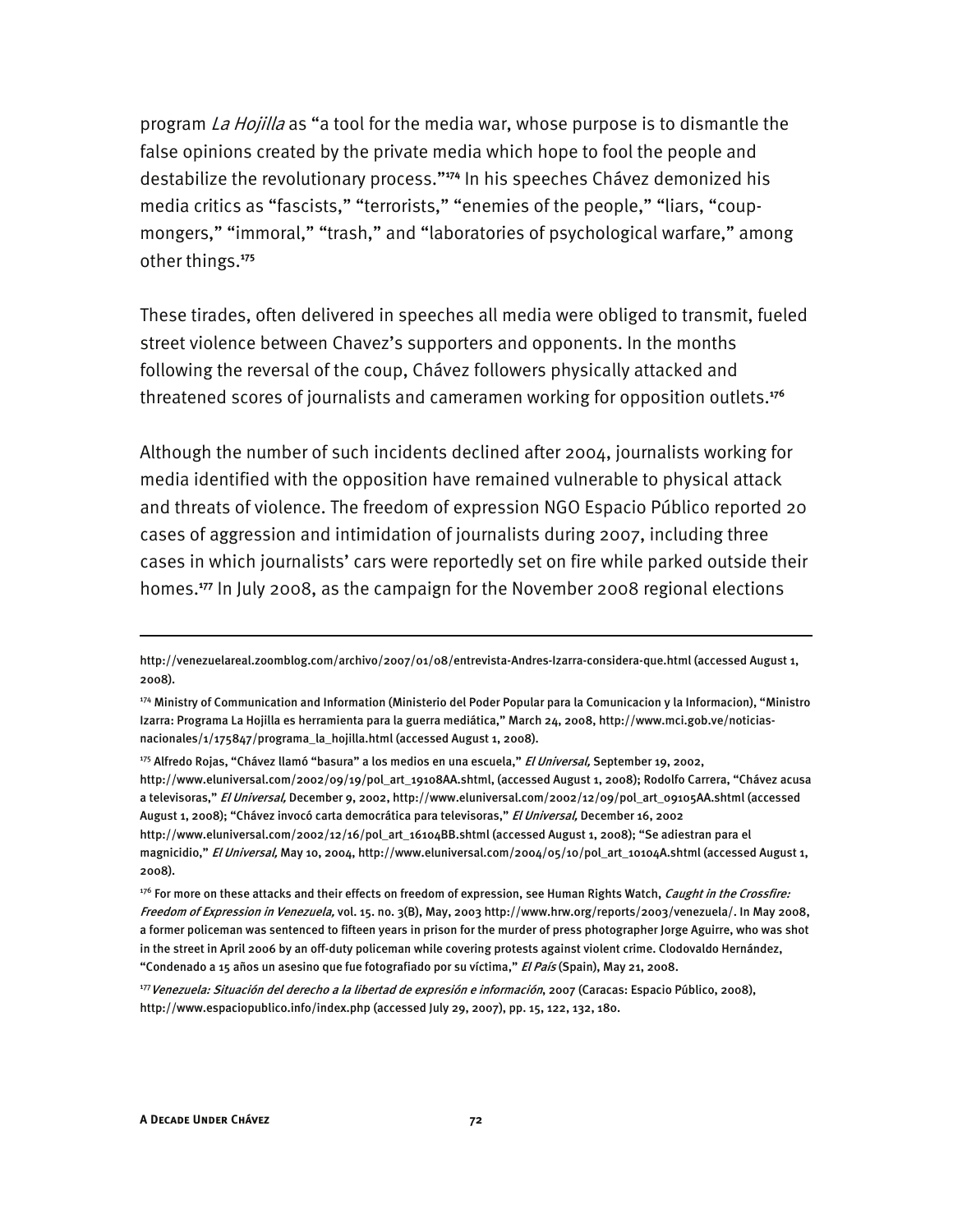gathered steam, press monitoring groups reported several new cases.**<sup>178</sup>** Such attacks are encouraged by the fact that those responsible for previous incidents have rarely, if ever, been identified and prosecuted. The Inter-American Court of Human Rights is currently considering the cases of 44 journalists and workers at Globovisión and of 20 journalists and workers at RCTV who allege they were victims of physical attacks or threats, among other violations of free expression.**<sup>179</sup>**

Alongside its verbal onslaught against the private media, the government expanded the number of outlets under its control. In addition to VTV it now also controls or owns three recently created channels: Vive TV, a cultural and educational channel founded in 2003; Telesur, an international cable channel which transmits nationally on public airwaves using the frequency once occupied by the private Canal Metropolitano de Televisión (CMT);**<sup>180</sup>** and Venezuelan Social Television (Televisora Venezolana Social, TVES), set up in May 2007 to occupy RCTV's nation-wide frequencies. In addition, the National Assembly, now composed exclusively of pro-Chávez legislators, has its own cable television channel, Asamblea Nacional Televisión (ANTV), which transmits on public airwaves in Caracas.**<sup>181</sup>** The more recently created public stations rarely transmit programs challenging the government view.**<sup>182</sup>**

j

<sup>178</sup> Javier Moreno Sucre, "Colegio nacional de periodistas exige investigar agresiones," *El Universal,* July 29, 2008, http://www.eluniversal.com/2008/07/29/pol\_art\_colegio-nacional-de\_967925.shtml (accessed August 4, 2008).

<sup>179</sup> Inter-American Court of Human Rights, Gabriela Peroza y otros v. Venezuela, Judgment of February 27, 2004, Inter-Am.Ct.H.R., (Ser. L) No. 122 (2004); Inter-American Court, Luisiana Ríos y otros v. Venezuela, June 11, 2008, Order of the President of the Inter-American Court, http://www.corteidh.or.cr/docs/asuntos/luisiana.pdf (accessed August 1, 2008). 180 The Venezuelan government has the majority shareholding in Telesur, which is jointly owned by the governments of Venezuela, Argentina, Cuba, and Uruguay. Telesur bought CMT in 2006. "Telesur compra televisora venezolana CMT," aporrea.org, December 13, 2006, http://www.aporrea.org/medios/n87857.html (accessed August 5, 2008).

<sup>&</sup>lt;sup>181</sup> Although state media have proliferated in recent years, their audience figures remain consistently low in comparison with the commercial channels. Between 2002 and 2006, all the state channels put together were being watched by less than 6 percent of the television audience, whereas RCTV alone had an average audience share of more than 30 percent. The migration of RCTV to cable following the non-renewal of its broadcasting license has scarcely altered this picture. In March 2008, VTV's audience share was less than 4 percent, whereas RCTV's was above 13 percent despite the fact that only about a quarter of Venezuelan households have access to cable. Víctor Suárez, "Un rating inusitado," El Universal, April 20, 2008, http://www.eluniversal.com/2008/04/20/eco\_art\_inside-telecom\_825589.shtml (accessed August 1, 2008). The figures cited are from AGB Panamericana de Venezuela Medición S.A., a branch of Nielsen Media Research.

<sup>&</sup>lt;sup>182</sup> During a four-day period in July 2006, 76 percent of Vive's broadcasting consisted of news slanted toward the government and pro-government propaganda. Marcelino Bisbal and Rafael Quiñones, "¿Instrumento de gobierno o institución estatal?", pp. 65-66. Although TVES was ostensibly set up as a plural public service broadcaster, a recent study shows that 8 percent of its programming consisted of government messages promoting Chávez 's Bolivarian socialism. Gustavo Hernández, "Gubernamental TVES," in "Medios de Servicio Público," Comunicación, vol. 139, (2008), p. 28.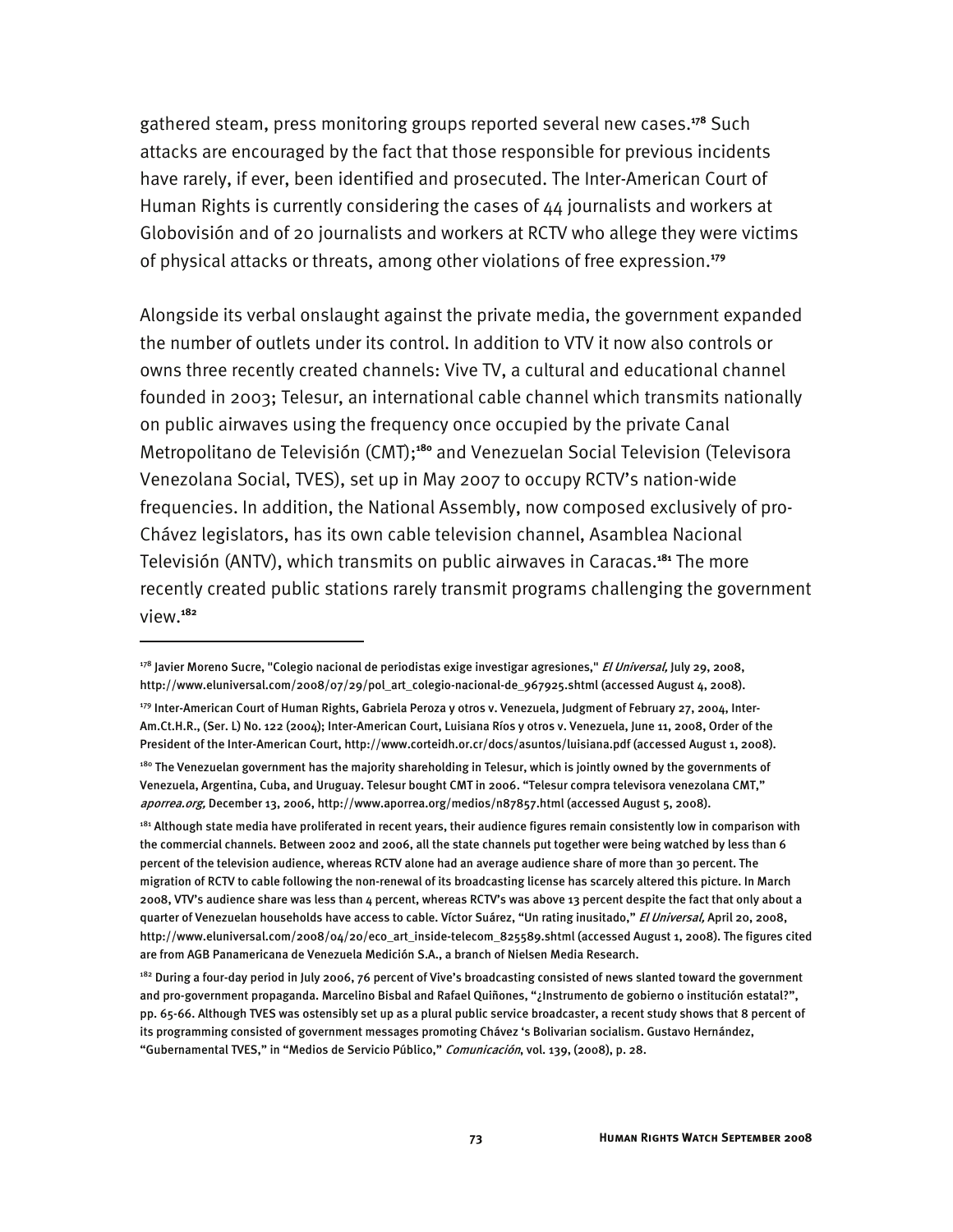In addition to creating new state-financed channels, Chávez and his supporters have taken steps to limit broadcasting they deem unacceptable. The Social Responsibility Law introduced wide-ranging restrictions on the content of radio and television broadcasting. As this chapter details below, these legal constraints gave the state tools with which to interfere in free expression and intimidate media critics.

In 2005 two of the stations that had previously given full support to opposition campaigns, Venevisión and Televen, pulled controversial opinion shows and ceased to engage in overtly anti-Chávez commentary. Only RCTV and Globovisión retained their clearly critical editorial line.

Despite his repeated threats, Chávez refrained for years from closing down any media outlet. Indeed, prior to 2007, the only interruptions of broadcasting came during the short-lived coup of 2002, when coup supporters backed by police shut down VTV and National Radio and the police raided three community television and radio stations.**<sup>183</sup>**

However, in December 2006, Chávez abruptly announced that he would not renew RCTV's 20-year broadcasting license when it expired the following year. Despite a national and international outcry, RCTV—the only remaining channel left on nationwide public airwaves with an overtly critical line— was taken off the air on May 27, 2007. Its frequencies and national network of transmitters were taken over by a new government-funded channel, TVES, which has failed to deliver the plural and balanced public service broadcasting the government promised it would. RCTV was obliged to convert to cable in order to continue broadcasting.

Although the government has significantly shifted the constellation of broadcast media forces in its favor, political opponents continue to have access to critical outlets, albeit fewer in number. They include the cable channel RCTV International (the subscription channel through which RCTV reinstated its transmissions), Globovisión, Unión Radio, and several major national newspapers.**<sup>184</sup>**

<sup>&</sup>lt;sup>183</sup> José Ignacio López Vigil, *Golpe de radio: los tres días que transmitimos peligrosamente,* (Caracas: Aler, 2007), pp. 52, 61.  $184$  Except for the creation in 2003 of a pro-Chávez tabloid, Vea, the balance of forces in the print media has not changed significantly.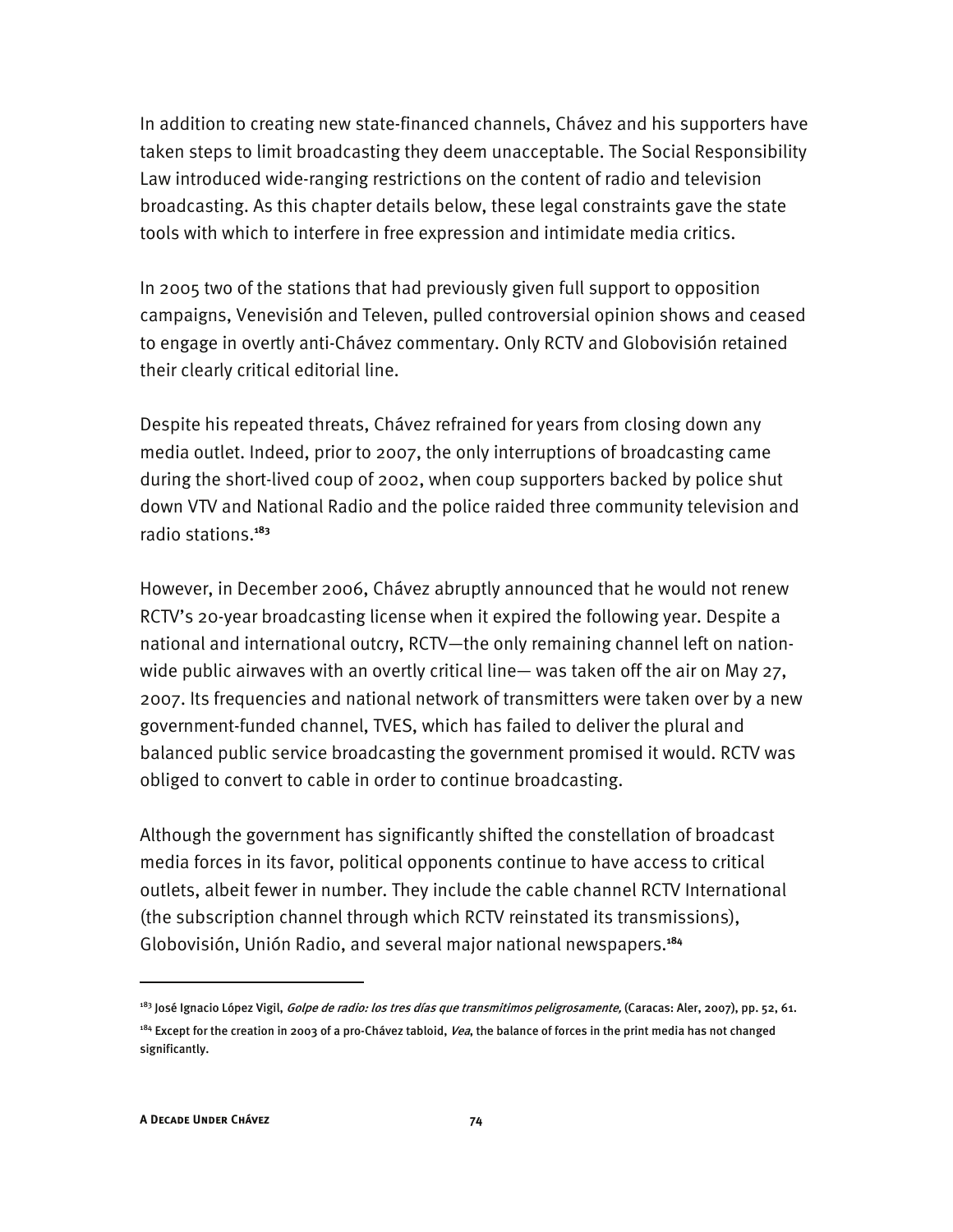Nevertheless, as the rest of this chapter shows, the government now has an array of legal weapons with which it can clamp down on government critics at any moment. By promoting self-censorship, these laws constrain the expression of critical opinion, even when they are not rigorously enforced. The government's discriminatory use of its control of the airwaves and its repeated threats to use this control against critical channels also represent significant threats to freedom of expression.

# Toughening Speech Offenses

In March 2005, Chávez and his supporters in the National Assembly expanded existing speech offense laws and established draconian penalties, including increased prison sentences and onerous fines for expression deemed to "offend" government officials.

These measures are inconsistent with international legal principles on press freedom. International human rights bodies have long called on governments around the world to decriminalize speech that may displease public officials so as to allow the press to effectively monitor government actions. But Venezuela has gone in the opposite direction. It has reaffirmed and extended insult laws (*desacato*)—which directly violate international freedom of expression norms—and introduced prison sentences of up to four years for defamation.

# *International Norms*

I

Insult laws (known in Spanish as *leyes de desacato*), which criminalize expressions deemed to offend the honor of public officials and institutions, directly contravene international human rights norms.**<sup>185</sup>**

The Inter-American and European systems on human rights both consider insult laws incompatible with the free debate essential to democratic society. In a landmark

 $185$  Insult laws are "a class of legislation that criminalizes expression which offends, insults, or threatens a public functionary in the performance of his or her official duties." Inter-American Commission on Human Rights, "Report on the Compatibility of Desacato Laws with the American Convention on Human Rights," Annual Report of the Inter-American Commission on Human Rights 1994, OEA/Ser/.L/V/11.88, 1995, http://www.cidh.org/annualrep/94eng/chap.5.htm (accessed August 1, 2008). The offense does not necessarily involve a false assertion; for this reason proving its truth is generally no defense. Moreover, it is usually classified not only as a detriment to the honor of the public official in question but also to his or her office. By extension it is often considered an offense against public order.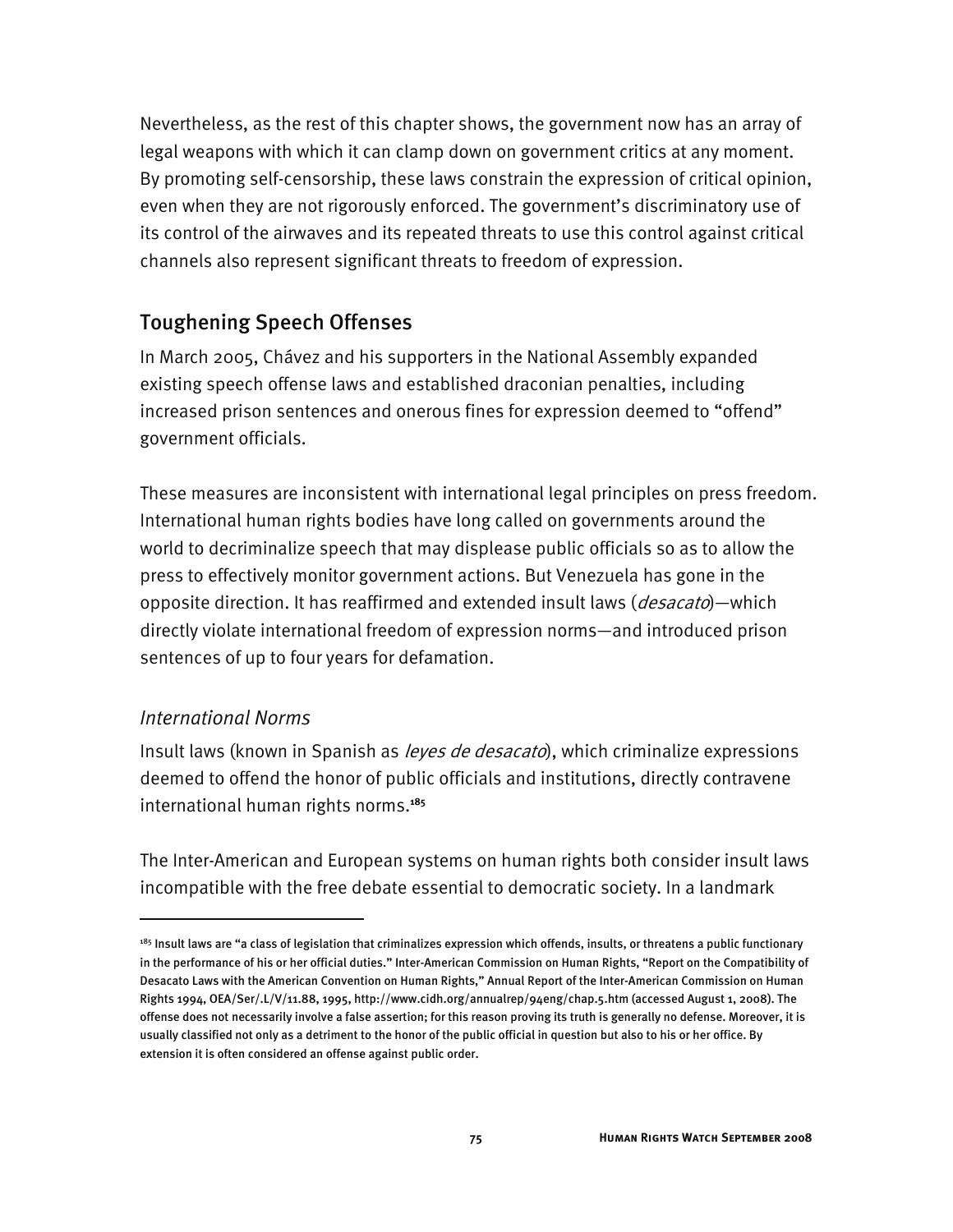1995 report, the Inter-American Commission on Human Rights (IACHR) concluded that these laws are incompatible with Article 13 of the American Convention on Human Rights, which protects the right to freedom of thought and expression. The commission wrote, "[t]he special protection *desacato* laws afford public functionaries from insulting or offensive language is not congruent with the objective of a democratic society to foster public debate." It also noted that in democratic societies, political and public figures must be more, not less, open to public scrutiny and criticism. "Since these persons are at the center of public debate, they knowingly expose themselves to public scrutiny and thus must display a greater degree of tolerance for criticism." The commission also noted that insult laws have a chilling effect, since "the fear of criminal sanctions necessarily discourages people from voicing their opinions on issues of public concern particularly when the legislation fails to distinguish between facts and value judgments."**<sup>186</sup>**

More recently, in *Palamara Iribarne v. Chile* (2005), the Inter-American Court of Human Rights held that "in the case of public officials, individuals who perform public services, politicians, and government institutions a different threshold of protection should be applied, which is not based on the specific individual, but on the fact that the activities or conduct of a certain individual is of public interest."**<sup>187</sup>**

The European Court of Human Rights has stressed that the protection of freedom of expression must extend not only to information or ideas that are widely accepted, but also to those that "offend, shock or disturb."**<sup>188</sup>** As the European Court noted in a case involving a politician accused of insulting the government of Spain, "Such are the demands of that pluralism, tolerance and broadmindedness without which there is no democratic society."**<sup>189</sup>**

In a joint declaration, the Special Rapporteurs on Freedom of Expression of the United Nations, the Organization for Security and Cooperation in Europe, and the Organization of American States recommended in 2000 that "laws which provide special protection

j

<sup>186</sup> Ibid.

<sup>187</sup> Inter-American Court, Palamara Iribarne v. Chile, Judgment of November 22, 2005, (Series C), No. 35 (2005), http://www.corteidh.or.cr/docs/casos/articulos/seriec\_135\_ing.pdf (accessed August 1, 2008), para 88.

<sup>&</sup>lt;sup>188</sup> European Court of Human Rights, Castells v. Spain, Judgment of 23 April ,1992, Series A. no. 236, p. 22, para. 42.  $189$  Ibid.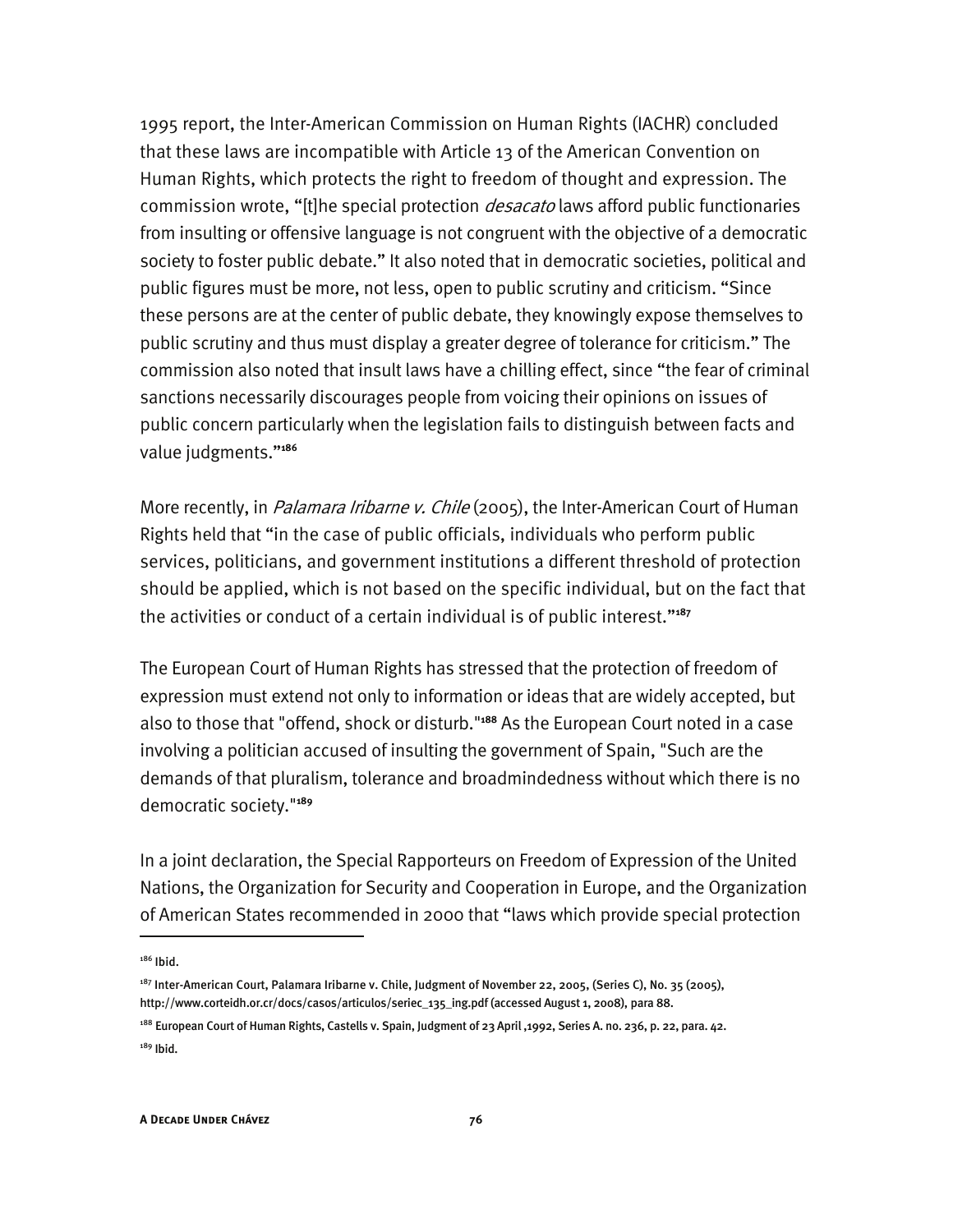for public figures, such as *desacato* laws, should be repealed." The experts also recommended that "the State, objects such as flags or symbols, government bodies, and public authorities of all kinds should be prevented from bringing defamation actions."**<sup>190</sup>**

International rights bodies also hold that defamation involving public officials should be decriminalized in the interest of promoting the vibrant public debate necessary to a democracy.**<sup>191</sup>** The Principles on Freedom of Expression adopted by the Inter-American Commission on Human Rights in 2000 assert that protection of the reputation of public officials should be guaranteed only by civil sanctions.<sup>192</sup> In other words, no one should go to prison for criticizing or offending a public servant. The Inter-American Court of Human Rights has held recently that the use of criminal proceedings for defamation must be limited to cases of "extreme gravity," as a "truly exceptional measure" where its "absolute necessity" has been demonstrated, and that in any such case the burden of proof must rest with the accuser.**<sup>193</sup>**

The Inter-American Commission on Human Rights' Declaration of Principles on Freedom of Expression also holds that for a court to establish defamation it must be proven that "in disseminating the news, the social communicator had the specific

<sup>&</sup>lt;sup>190</sup> Joint declaration issued by Abid Hussain, U.N. Special Rapporteur on Freedom of Opinion and Expression; Freimut Duve, OSCE Representative on Freedom of the Media; and Santiago Cantón, OAS Special Rapporteur on Freedom of Expression, UN Press Release, December 1, 2000,

http://www.unhchr.ch/huricane/huricane.nsf/view01/EFE58839B169CC09C12569AB002D02C0?opendocument (accessed on August 1, 2008).

<sup>191</sup> Defamation can be defined as a communication that "tends so to harm the reputation of another as to lower him in the estimation of the community or to deter third persons from associating or dealing with him." Robert D. Sack, Sack on Defamation: Libel, Slander and Related Problems 2-9 (1999), cited in Bonnie Docherty, "Defamation Law: Positive Jurisprudence," Harvard Human Rights Journal, Vol. 13 (2000),

http://www.law.harvard.edu/students/orgs/hrj/iss13/docherty.shtml#fn7 (accessed August 1, 2008).

<sup>192</sup> Inter-American Declaration of Principles on Freedom of Expression, approved by the Inter-American Commission on Human Rights in its 108th session, 2000, http://www.iachr.org/declaration.htm (accessed August 1, 2008). Principle 10 of the Declaration of Principles states: "The protection of a person's reputation should only be guaranteed through civil sanctions in those cases in which the person offended is a public official, a public person or a private person who has voluntarily become involved in matters of public interest." Inter-American Commission on Human Rights, Annual Report of the Rapporteur on Freedom of Expression (2002), Chap. 5 (18, 19), pp. 149-154,

http://www.cidh.oas.org/relatoria/showarticle.asp?artID=159&lID=2 (accessed August 5, 2008).

<sup>&</sup>lt;sup>193</sup> Inter-American Court, Eduardo Kimel v. Argentina, Judgment of May 2, 2008, Inter-Am. Ct. H. R. (Series C) No. 177 (2008), para. 78, http://www.corteidh.or.cr/pais.cfm?id\_Pais=2 (accessed August 5, 2008).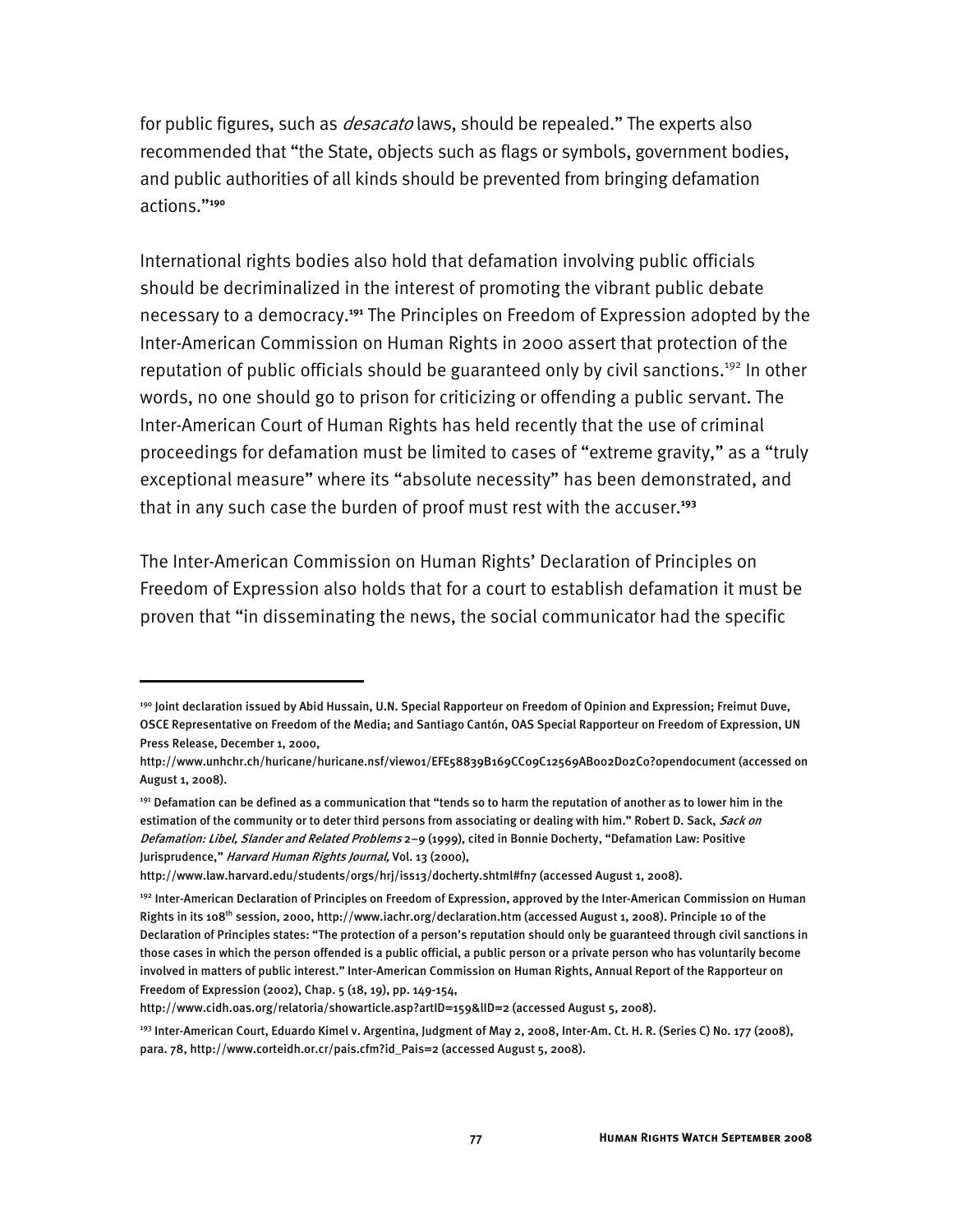intent to inflict harm, was fully aware that false news was disseminated, or acted with gross negligence in efforts to determine the truth or falsity of such news."<sup>194</sup>

Even while decriminalizing defamation is the more urgent task, excessive civil damages can also close down freedom of expression and should be prohibited. As the joint declaration of the UN, OSCE, and OAS experts stated, "civil sanctions for defamation should not be so large as to exert a chilling effect on freedom of expression and should be designed to restore the reputation harmed, not to compensate the plaintiff or to punish the defendant; in particular, pecuniary awards should be strictly proportionate to the actual harm caused and the law should prioritize the use of a range of non-pecuniary remedies."**<sup>195</sup>**

In his report covering the Americas for 2006, the Special Rapporteur on Freedom of Expression of the OAS concluded that "the continuous use of criminal trial proceedings against journalists for *desacato* and defamation demonstrates, in the great majority of cases, both State intolerance of criticism and the use of these to frustrate investigations of acts of corruption."196

### *Insult Provisions*

j

Under Chávez, Venezuela has bucked the international trend to eliminate insult laws. Ever since its ground breaking report on insult laws was published in 1995, the Inter-American Commission on Human Rights has urged OAS member states to repeal these provisions from their criminal codes. Ten member states of the OAS, including Argentina, Chile, Peru, Paraguay, and Panama have now done so. **<sup>197</sup>**

<sup>194</sup> Inter-American Declaration of Principles on Freedom of Expression, Principle 10. These standards are similar to the "actual malice" doctrine, which originated in the United States in the landmark New York Times v. Sullivan case in 1964. New York Times Co. v. Sullivan, 376 U.S. 254 (1964).

<sup>195</sup> Joint declaration issued by Abid Hussain, U.N. Special Rapporteur on Freedom of Opinion and Expression; Freimut Duve, OSCE Representative on Freedom of the Media; and Santiago Canton, OAS Special Rapporteur on Freedom of Expression, December 1, 2000.

<sup>196</sup> Report of the Office of the Special Rapporteur on Freedom of Expression, Annual Report of the Inter-American Commission on Human Rights, 2006. OEA/Ser.L/V/II.127 Doc 4. Rev. 1, March 3, 2007,

http://www.cidh.oas.org/annualrep/2006eng/Rapporteurship%20for%20Freedom%20of%20Expression.pdf (accessed July 8, 2007). The report mentions five countries in the region in which defamation or insult prosecutions were underway in 2006: Honduras, Mexico, Paraguay, Peru, Uruguay, and Venezuela.

<sup>&</sup>lt;sup>197</sup> Report of the Office of Special Rapporteur on Freedom of Expression, Annual Report of the Inter-American Commission on Human Rights, 2007, December 29, 2007, OEA/Ser.L/V/II.130, Doc. 22, rev. 1, para. 137.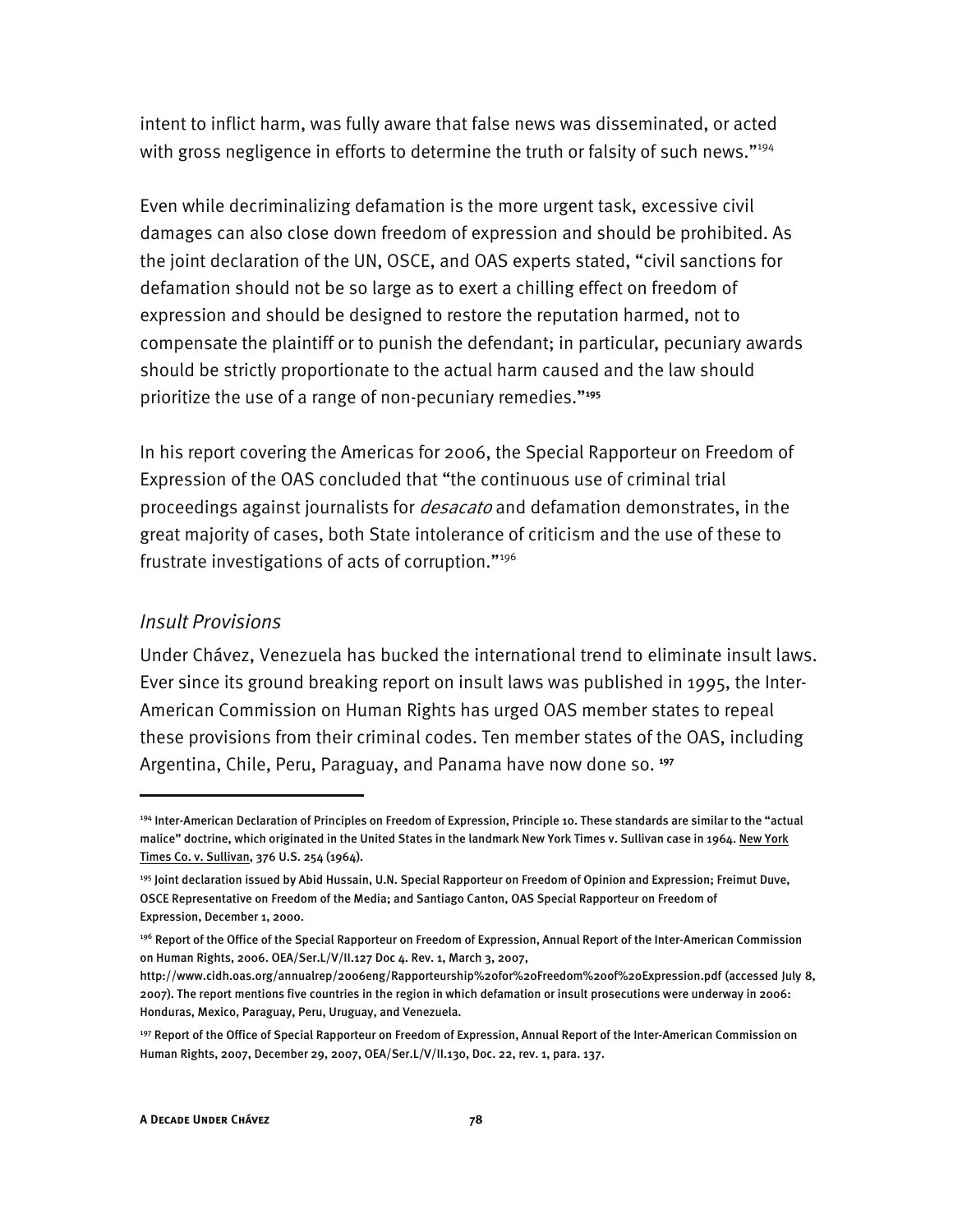Venezuela's Supreme Court, however has adopted a position contrary to this trend that openly defies international norms. In 2003, in response to an appeal against speech offense provisions of the criminal code filed by a human rights lawyer, its constitutional chamber ruled unanimously that Venezuela's insult provisions were constitutional. In refusing to align Venezuelan constitutional protection of freedom of expression with international standards it noted that the IACHR's recommendations were not binding on the state, and expressed the opinion that applying the norms set out by the IACHR could even endanger it and threaten its independence if implemented.**<sup>198</sup>**

Rather than eliminate Venezuela's insult laws, Chávez and his supporters enacted legislation in 2005 that increases the range of public officials who may resort to insult prosecutions when faced with unfavorable press. Before the legislature enacted reforms in March 2005, only the president, the vice-president, government ministers, state governors, mayors, and justices of the Supreme Court could initiate prosecutions for an insult. The reformed code added to the list members of the National Assembly, electoral council officials, the attorney general, the public prosecutor, the human rights ombudsman, the treasury inspector, and members of the military high command. <sup>199</sup> In fact, all top Venezuelan officials now enjoy enhanced legal protection against media criticism.

Because the crime of insult does not require that the speaker or writer accuse an official of specific actions but merely that he or she use language that subjectively "offends" or "disrespects" a public official, defendants in insult prosecutions cannot escape conviction by proving the truth of what they assert. Whether the assertion amounts to an insult and how serious it is are matters left entirely to the opinion of the court. The wording of the law ("offends by word or deed, or shows lack of respect in any other way")**<sup>200</sup>** is vague, broad, and subjective, making legal defense against a charge of this nature difficult. Journalists must choose their language carefully and conservatively to avoid offending the officials they write about.

<sup>198</sup> Supreme Court Constitutional Chamber, Jesús Eduardo Cabrera Romero, Case No. 01-0415, July 15, 2003, http://www.tsj.gov.ve/decisiones/scon/Julio/1942-150703-01-0415.htm (accessed August 1, 2008).

<sup>&</sup>lt;sup>199</sup> Criminal Code of Venezuela [Código Penal de Venezuela], *Official Gazette,* No. 5.494, 2000,

http://www.mintra.gov.ve/legal/codigos/penaldevenezuela.html (accessed August 1, 2008), art. 148.

<sup>200</sup> Ibid., art. 147.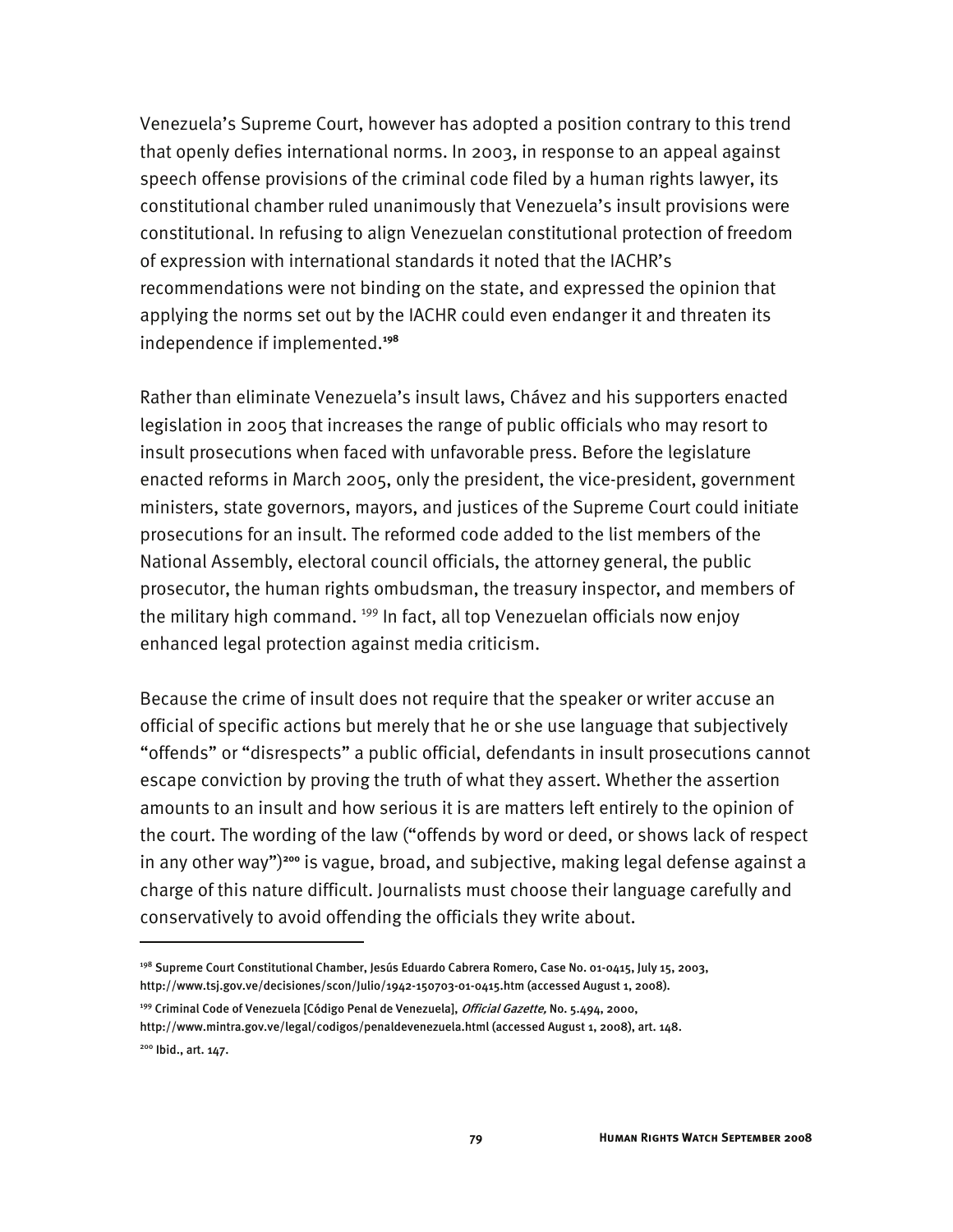The March 2005 reforms left unchanged a separate insult provision that penalizes insults directed not at officials but at institutions of state (an offense known as denigration [vilipendio] in Venezuela). Under this article, people held to have insulted the legislature, the Supreme Court, the cabinet, state legislative councils, or the higher courts can go to prison for up to 15 months.**<sup>201</sup>** The notion that a state institution can bring insult actions resulting in prison sentences is a dangerous interference with freedom of expression that could seriously hamper the press from serving its role as watchdog in a free society.**<sup>202</sup>**

All insult crimes in Venezuela carry prison sentences, and the higher the office, the greater the penalty. This reverses the democratic principle that public officials with greater public roles and responsibilities must be open and liable to greater degrees of criticism than ordinary citizens. Penalties range from a maximum sentence of 20 months in the case of justices of the Supreme Court, legislators, and the government officials listed above except for mayors, to 40 months in the case of the most serious offense against the president.

## *Defamation Provisions*

Venezuelan law also contradicts international norms by establishing that prison sentences can be imposed on anyone who "imputes to somebody a specific act that may expose them to public disdain or hatred, or harm their honor or reputation."**<sup>203</sup>** Rather than eliminate these penalties, Chávez and his supporters in the legislature have increased them significantly.

While some governments in the region are considering legislation to decriminalize defamation in the case of public officials or persons in the public eye, Venezuela has once again moved in the opposite direction.<sup>204</sup> Amendments enacted in March 2005

<sup>201</sup> Ibid., art. 149.

<sup>202</sup> Joint declaration issued by Abid Hussain, U.N. Special Rapporteur on Freedom of Opinion and Expression; Freimut Duve, OSCE Representative on Freedom of the Media; and Santiago Canton, OAS Special Rapporteur on Freedom of Expression, December 1, 2000.

<sup>203</sup> Criminal Code of Venezuela, art. 442.

Elaborating on this point of the law, the Supreme Court has ruled on two occasions that to escape conviction journalists are not necessarily bound to prove the truth of an accusation, provided that they can show they took reasonable steps to confirm information that turned out to be false. Supreme Court Constitutional Chamber, Jesús Eduardo Cabrera, Case No. 00-2760,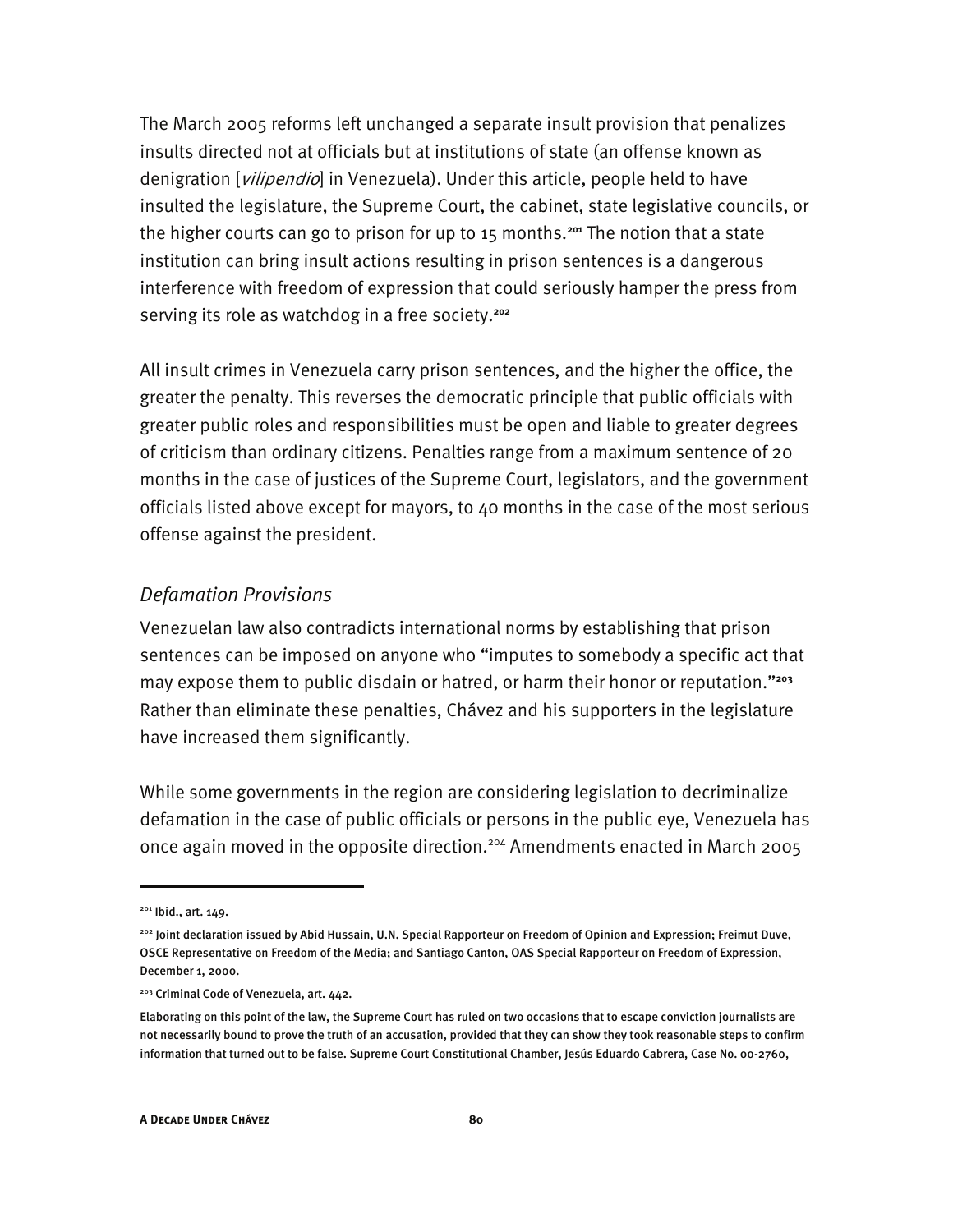increased the minimum penalty for defamation from three months of imprisonment to one year. The maximum was increased from thirty months to four years if the offense is committed "in a public document, in writing or drawings distributed or exposed to the public, or through other forms of publicity." In addition, the new article prescribes substantial fines not present in the previous law, ranging from 100 tax units to 2,000 tax units (US\$2,145 to US\$42,898, at current rates).<sup>205</sup>

It is also a form of defamation, *injuria* (roughly translated as "libel"), to "offend the honor, reputation and decorum of someone" without attributing to them a specific act.**<sup>206</sup>** Under the new legislation the minimum prison sentence for this offense rose from three days to six months, the maximum from three months to two years. Fines, which were previously insignificant, were increased from a minimum of 50 tax units to a maximum of 500 tax units (US\$1,071 to US\$10,710 at current rates).<sup>207</sup>

In addition, the reforms to the criminal code provide that the statute of limitations of one year that applies to defamation cases, and of six months in cases of *injuria*, may now be interrupted by "any action" of the plaintiff.<sup>208</sup> This makes it easier for the litigant to extend the period of investigation. A notable feature of defamation prosecutions in Venezuela is that many stay open in the courts without progress or

June 12, 2001, http://www.tsj.gov.ve/decisiones/scon/Junio/1013-120601-00-2760%20.htm (accessed August 1, 2008); Supreme Court Constitutional Chamber, Jesús Eduardo Cabrera, Case No. 01-0415, July 15, 2003,

http://www.tsj.gov.ve/decisiones/scon/Julio/1942-150703-01-0415.htm (accessed August 1, 2008). The principle followed by the Supreme Court is consistent with rulings of the Inter-American Court of Human Rights, which has argued that the requirement to prove the truth of an assertion to escape liability on a defamation charge is an "excessive limitation on freedom of expression," as it produces a "dissuasive, intimidating and inhibiting" effect on journalists. Inter-American Court, Herrera Ulloa v. Costa Rica, Judgment of July 2, 2004, Inter-Am. Ct. H.M. (Ser. C) No. 107 (2004),

http://www1.umn.edu/humanrts/iachr/C/107-esp.html (accessed August 1, 2008), paras. 132, 133.

<sup>204</sup> Mexico approved a federal statute decriminalizing defamation and libel in the case of public officials in 2007. Other countries, such as Argentina and Uruguay, have bills in the legislature. Alejandro Torres, "Senado despenaliza delito de difamación," El Universal (Mexico), March 7, 2007, http://www.el-universal.com.mx/nacion/149031.html (accessed August 5, 2008); Asociación Mundial de Radios Comunitarios (AMARC, Uruguay), "Gobierno impulsa proyecto de ley para despenalizar delitos de desacato y difamación y injurias," http://politicas.infoycom.org.uy/?q=node/2184 (accessed August 5, 2007).

<sup>205</sup> Criminal Code of Venezuela, art. 442.

<sup>&</sup>lt;sup>206</sup> Ibid., art. 444. This law is similar to an "insult law" in that it criminalizes the expression of insulting language, rather than specific factual allegations. It is not, however, limited to protecting government officials.

<sup>207</sup> Ibid.

<sup>208</sup> Criminal Code of Venezuela, art. 450.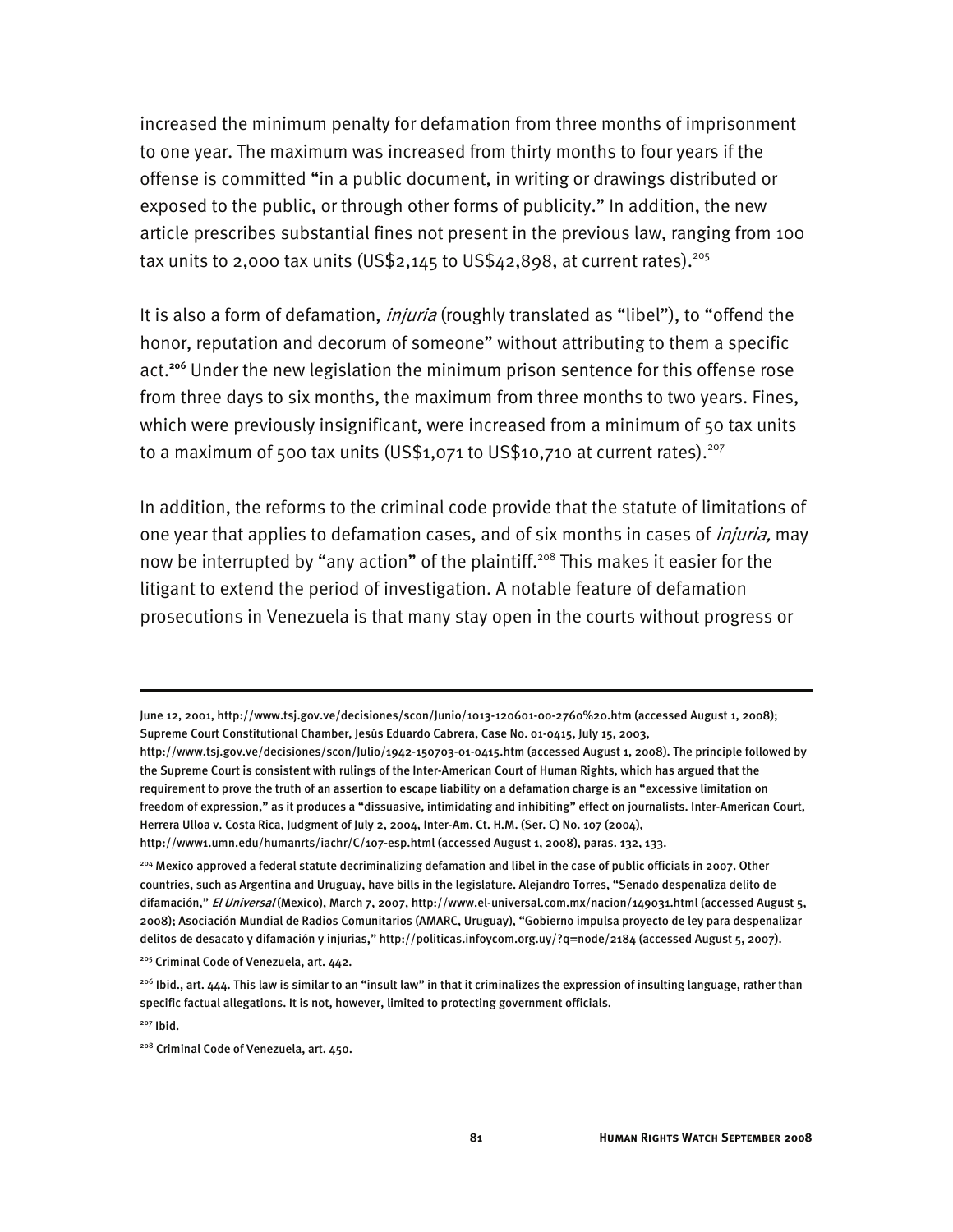conclusion for years on end. These lengthy proceedings can take a heavy toll on the professional and personal lives of journalists.<sup>209</sup>

# *Speech Offense Prosecutions*

While these speech laws have not been enforced systematically, they are more than just a latent threat. As the following cases demonstrate, speech offense laws have been employed against journalists in a wide array of cases.

# Napoleón Bravo

The prosecution of Napoleón Bravo for offending the honor of the Supreme Court exemplifies an insult prosecution that violates article 13 of the American Convention on Human Rights. In February 2006, at the request of the Supreme Court, the state prosecutor opened legal proceedings against José Ovidio Rodríguez Cuesta (a television celebrity known in Venezuela as Napoleón Bravo) for insulting the court.

The alleged offense occurred in September 2004 when Bravo's political program, "24 Hours," was covering the hunger strike of a sex abuse victim who was protesting the court's long delay in resolving her case. While the camera showed images of the protester, Bravo suggested, apparently with ironic intent, that the court served no purpose and should be made into a brothel. The then-chief justice asked the attorney general to open proceedings against Bravo. The prosecutor formally accused him of insulting the court's honor.**<sup>210</sup>**

Bravo was subjected to a two-year investigation followed by two years of proceedings in the Venezuelan courts. The case against him remains open today.<sup>211</sup>

<sup>209</sup> Human Rights Watch interviews with Julio Balza and Marianella Salazar, Caracas, March 8 and March 15, 2007. Out of 63 court cases against journalists opened since 2002, 26 were still unresolved in 2007. Carlos Correa and Débora Calderón, El Peso de las Palabras, (Caracas: Espacio Público, 2007), pp. 53-60.

<sup>210</sup> Prosecutor's written statement of charges (Fiscal Sexta a Nivel Nacional con Competencia Plena), Acusación, February 8, 2006.

<sup>211</sup> Human Rights Watch telephone interview with Alberto Arteaga, Bravo's defense lawyer, Caracas, April 9, 2008. Juan Francisco Alonso, "Ordenan reiniciar proceso contra Napoleón Bravo," El Universal, March 13, 2007. The Supreme Court ruled in support of freedom of expression in a July 2005 case in which the attorney general sought to prosecute a news source for an editorial. The attorney general ordered an investigation to determine whether the newspaper El Universal had insulted his office and the country's judiciary by publishing an editorial entitled "Justice on its Knees." The investigation revealed that the attorney general's office could not prosecute the paper for insulting the public ministry since it was not among the institutions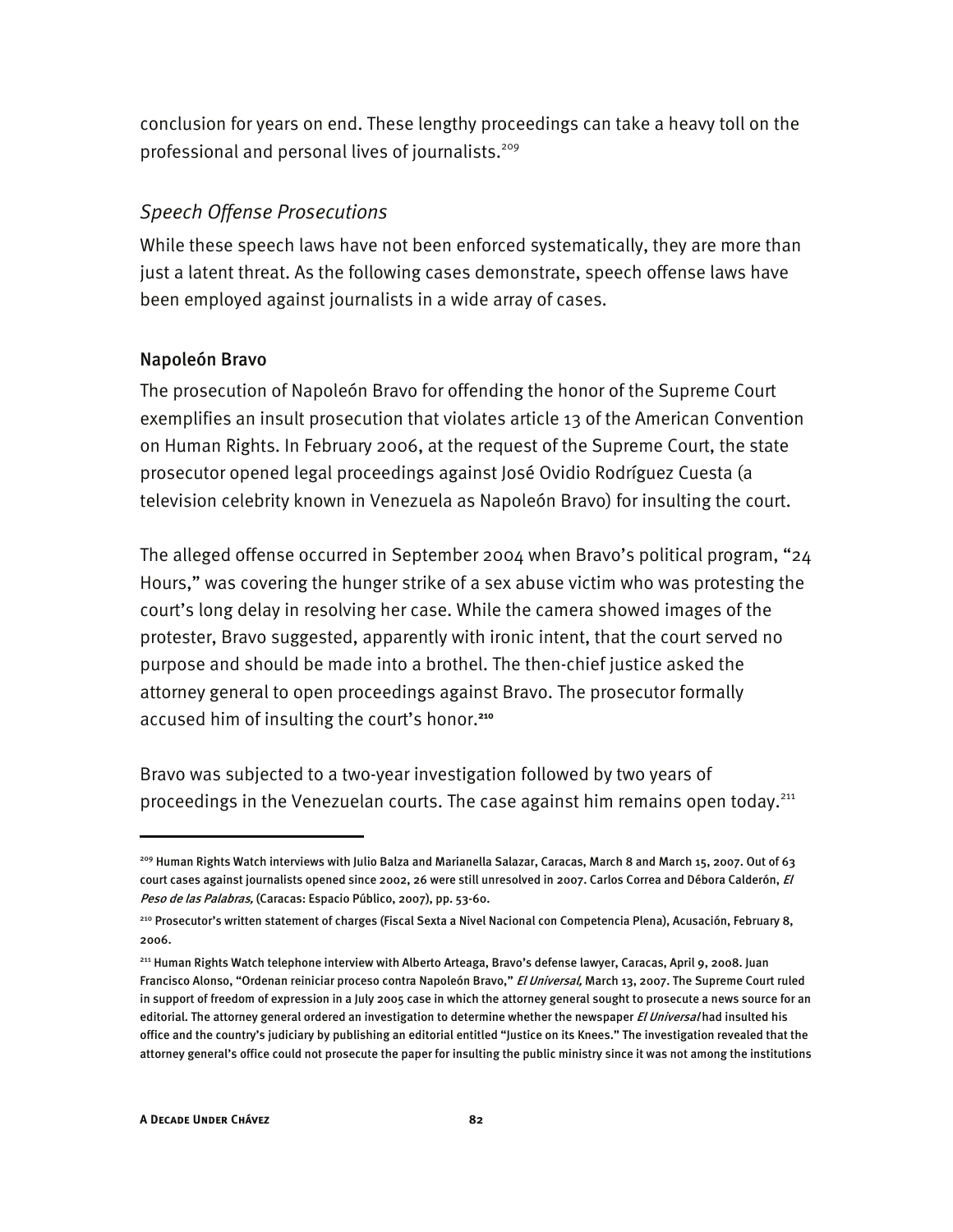# Tulio Álvarez

A constitutional lawyer and academic, Tulio Álvarez was convicted of criminal defamation for publishing an article in which he cited an official report that he claimed implicated a congressman in financial mismanagement. He was convicted in February 2005 and given a suspended sentence of two years and three months imprisonment. (Under Venezuelan law, those sentenced to not more than five years in prison for a first offense may apply to a court for their prison sentence to be conditionally suspended.**<sup>212</sup>**)

Álvarez's article, published in a May 2003 edition of the newspaper *Así es la Notícia,* suggested that a prominent congressman had used funds from the savings of National Assembly employees and former employees for other congressional purposes, leaving an unpaid debt to the employees' savings fund of 1,707,723,317 Bolívares (about US\$792,000). Álvarez was representing the National Assembly employees' union in a legal case against the congressman, and had access to a report on the case issued by the superintendency of savings banks, a body attached to the Ministry of Finance.

In December 2003, the congressman filed a complaint against Álvarez for defamation. A year later, the court barred Álvarez from leaving the country as a "precautionary measure" to prevent him escaping justice. In February 2005, the court convicted Álvarez and sentenced him to two years and three months in prison, suspended.**<sup>213</sup>** The court found that Álvarez had defamed the congressman by insinuating his guilt because the report he cited only established that the money owed to the savings bank had not been paid, and not that the congressman was guilty of malfeasance.**<sup>214</sup>**

authorized to do so under the Criminal Code, nor could it sue for defamation or disrespect as the editorial had not targeted any individual in particular. The attorney general instead presented the case to the Supreme Court and requested that it rule on whether the article offended its institutional honor. In a sound decision, the court concluded unanimously that the article was an expression of opinion and did not amount to an institutional insult. "Improcedente solicitud del Fiscal General contra editorial de 'El Universal'," Supreme Court of Venezuela, Press Release, October 5, 2005.

<sup>&</sup>lt;sup>212</sup> Organic Code of Procedure [Código Orgánico Procesal Penal], *Official Gazette*, No. 5,558, November 14, 2001, http://www.tsj.gov.ve/legislacion/reforma\_copp2001.asp (accessed August 1, 2008), arts. 478,494.

<sup>213</sup> Supreme Court Criminal Chamber, Eladio Ramón Aponte Aponte, Case No. AA30-P-2005-00534, February 7, 2006, http://www.tsj.gov.ve/decisiones/scp/Febrero/RC05-0534-2.htm (accessed August 1, 2008).

<sup>214</sup> Ibid.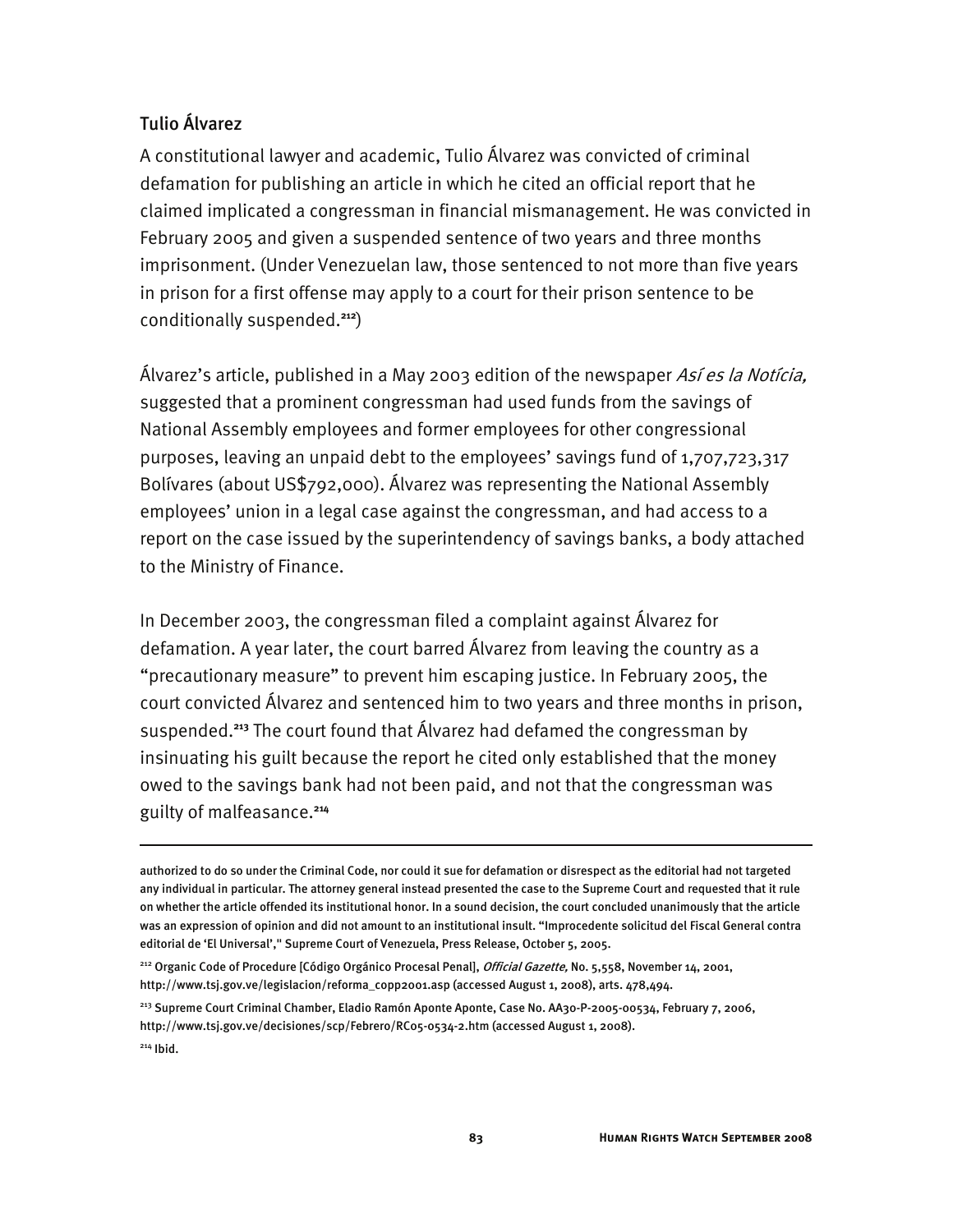## Julio Balza

Julio Balza, a veteran journalist who writes a weekly column for the opposition newspaper El Nuevo País, has faced four defamation prosecutions since 2004 for his criticism of public officials.

In July 2006 Balza was given a suspended prison sentence of two years and eleven months and fined about US\$12,500 for calling a government minister "imprudent, mendacious, negligent and incompetent" after the viaduct linking Caracas's Maiquetía airport with the capital was taken out of service in March 2006 due to risk of its collapse.**<sup>215</sup>** The minister had headed long and unsuccessful efforts to reinforce the structure, which Balza had criticized in the paper. The Caracas Appeals Court confirmed the sentence in December 2006, and in April 2007 the Supreme Court declared a final appeal inadmissible.**<sup>216</sup>** In this case the three impugned articles made no specific accusations but simply expressed a strongly worded opinion about the minister's competence.

In previous years, Julio Balza had been accused three times of defamation by officials of the Maiquetía airport authority for accusing them of corruption. Two of the cases were settled out of court. In one case, Balza agreed to publish three successive articles apologizing for the harm caused to the institution, and to write to its director promising not to attack the airport's honor and reputation in the future.<sup>217</sup>

# Henry Crespo and Miguel Salazar

In May 2006, a Caracas court sentenced journalist Henry Crespo, a columnist for Las Verdades de Miguel—a periodical with a long record of investigating corruption cases and political intrigue—to an 18-month suspended jail term for defaming the governor of Guárico state.

Las Verdades de Miguel had run a series of reports on a congressional investigation into financial irregularities involving four projects undertaken by the Gúarico state

<sup>215</sup> Supreme Court Criminal Chamber, Hector Manuel Coronado Flores, Case No. 07-102, April 12, 2007, http://www.tsj.gov.ve/decisiones/scp/Abril/148-12407-2007-C07-0102.html (accessed August 1, 2008). 216 Ibid.

<sup>&</sup>lt;sup>217</sup> Human Rights Watch interview with Julio Balza, journalist for *El Nuevo País,* Caracas, March 8, 2007.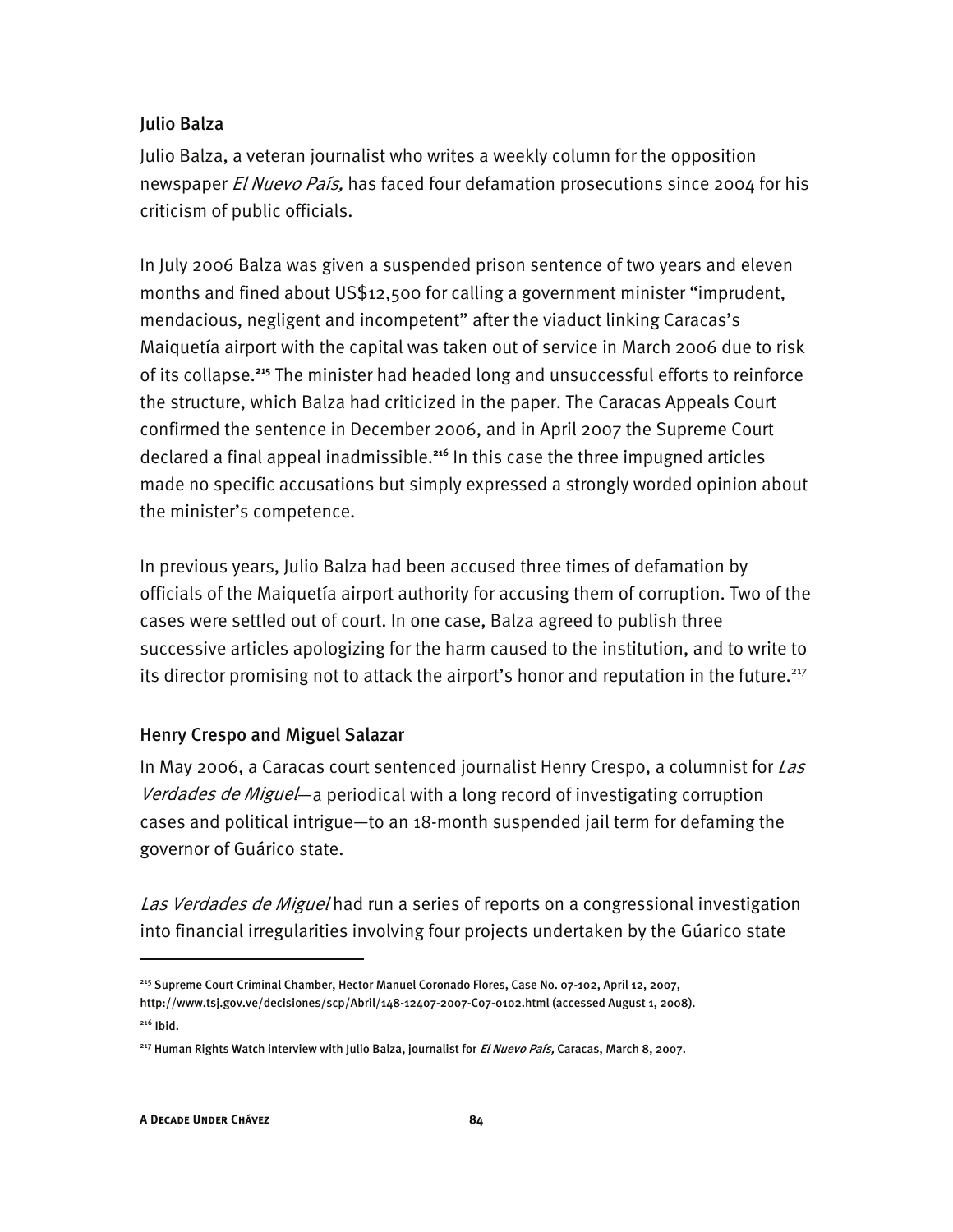government.<sup>218</sup> The court considered that a comment cited by Crespo that the governor's actions were a "compendium of the criminal code" was defamatory, as were other articles Crespo wrote in Las Verdades de Miguel denouncing corruption in government projects.**<sup>219</sup>**

The governor and two close political associates also filed a defamation action against the magazine's editor, Miguel Salazar, for publishing articles about alleged corruption and accusing the governor of hiring someone to kill him. Salazar's trial began in April 2007 and continued as of this writing.

## Francisco Usón

j

The only person convicted of a speech offense in recent years who has served prison time was not a journalist but rather a retired military officer who was prosecuted under the military criminal code for a comment he made on a television talk show. Gen. (Rtd.) Francisco Usón, an outspoken critic of the Chávez government, was sentenced by a military court in November 2004 to five years and six months in prison for "insulting the armed forces."**<sup>220</sup>**

Usón was convicted for comments he made in April 2004 as a guest on Televen's television show "La Entrevista" ("The Interview"), hosted by opposition journalist Marta Colomina.

Part of the interview concerned events in the Mara Fort (Fuerte Mara) in February 2004, when eight soldiers being held in a punishment cell were severely burned. Two of them later died of their injuries. The soldiers' deaths caused an outcry in the opposition press. A day before the program was aired, a prominent critic of the government, Patricia Poleo, had published an article alleging that the fire had been

<sup>&</sup>lt;sup>218</sup> Carlos Correa and Débora Calderón, *El Peso de las Palabras*, pp. 78-79.

<sup>219</sup> Accidental Court of Appeals of the Criminal Judicial Circuit of Caracas, Jesús Orangel García, Case No. 2968-06, July 12, 2006, http://bolivar.tsj.gov.ve/decisiones/2006/julio/1728-12-S7-2968-06-.html (accessed August 1, 2008).

<sup>220</sup> Having previously occupied senior army posts, Usón served briefly as Chávez's finance minister in 2002. He resigned this cabinet post during the April 2002 coup in protest against the government's handling of the opposition protests. After returning to his military duties, in letters to the defense minister, Usón denounced what he claimed were politically motivated promotions in the army and the use of excessive force against protesters. In May 2003 the ministry issued an order forcing him into retirement. Usón continued to participate actively in opposition activities until he was arrested in May 2004 while collecting signatures for the recall referendum.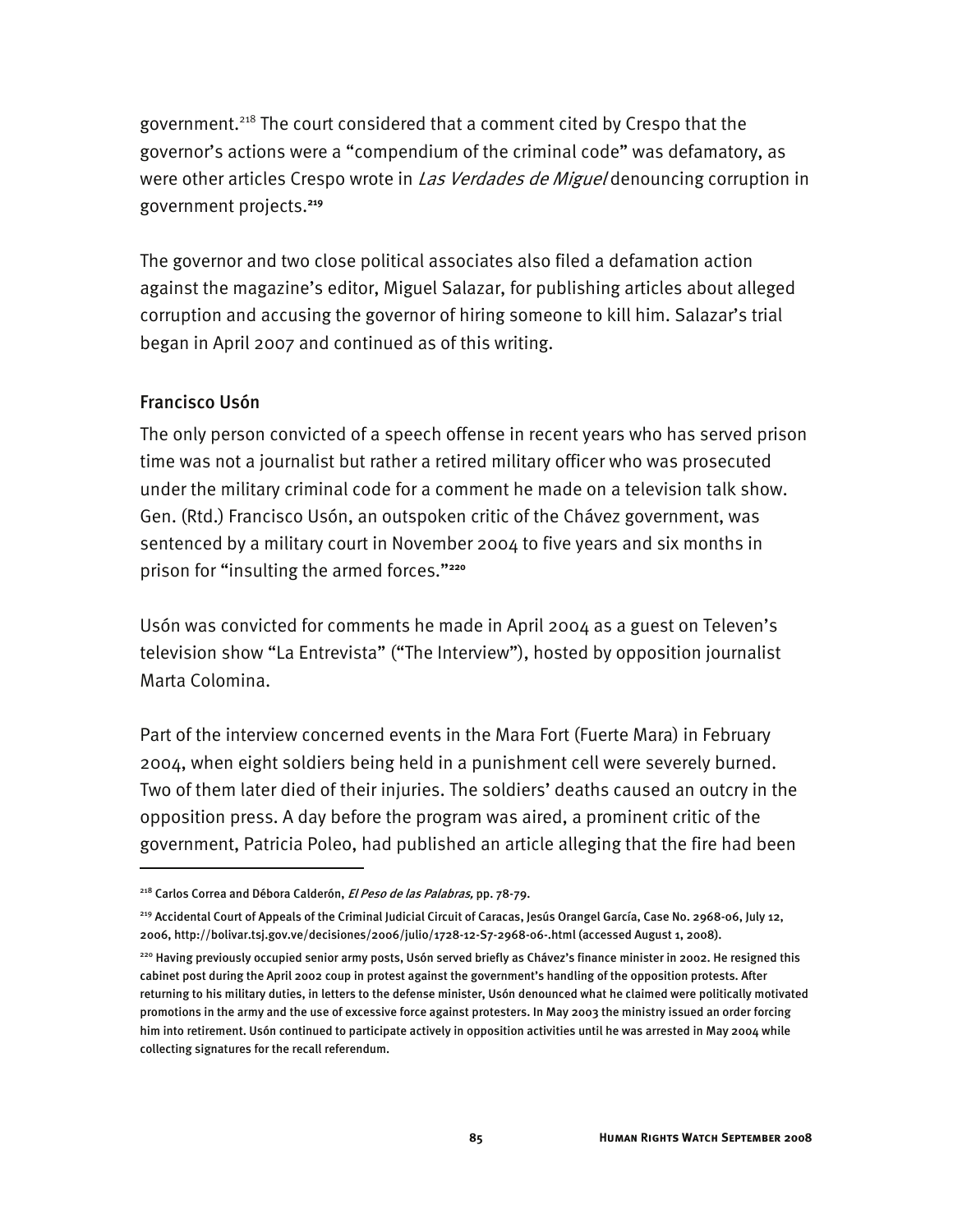caused by a flamethrower. Interviewing Poleo and Usón, the program's host, Marta Colomina, asked Usón for a technical opinion on the use of a flamethrower. He said that to use it a mixture of gasoline and napalm had to be prepared beforehand, implying that if a flamethrower had been used such an action would have been premeditated. "If that turns out to be true, it would be very, very serious," he said.**<sup>221</sup>**

Although he had retired from the army a year before the interview, Usón was charged under an article of the military criminal code that punishes anyone who "insults, offends or disparages the armed forces."**<sup>222</sup>** In November 2004 a military court convicted Usón in a rapid trial that was closed to the public. Over the next few months, both a Martial Court and the Supreme Court rejected Usón's appeals against the sentence.**<sup>223</sup>** Usón was released on parole in December 2007.

#### Marianella Salazar

In some cases, prosecutors investigating alleged abuses or cases of corruption reported by journalists subsequently level charges at the journalists, even though the officials accused in their articles did not sue for defamation.

Such was the case with Marianella Salazar, who faces criminal charges of maliciously accusing a public official (slander, *calumnia*) more than four years after the publication of the article in dispute. In Venezuela, to engage in malicious accusation (calumnia) is to accuse someone of a crime in the presence of a judicial authority knowing the accusation to be false.**<sup>224</sup>**

The article, published in the newspaper *El Nacional* in June 2003, was about an allegation that two government ministers were involved in a plan to acquire

<sup>221</sup> Official transcription by the criminal investigations police (Cuerpo de Investigaciones Científicas, Penales y Criminalísticas, CICPC), October 4, 2004, available at http://www.humanrightsfoundation.org/reports/uson/2.pdf (accessed July 20, 2008).

<sup>222</sup> Article 505 of the Organic Code of Military Justice, for example, prescribes a prison sentence of between three and eight years for anyone who "insults, offends and disparages in any way the armed forces or one of their units." Organic Code of Military Justice [Código Orgánico de Justicia Militar], Official Gazette, No. 5,263, September 17, 1998, art. 505. A prison sentence of between three and eight years is prescribed for this offense.

<sup>&</sup>lt;sup>223</sup> Supreme Court Criminal Chamber, Deyanira Nieves Bastidas, Case No.05-125, June 2, 2005, http://www.tsj.gov.ve/decisiones/scp/junio/rc05-0125.htm.htm (accessed August 1, 2008).

<sup>&</sup>lt;sup>224</sup> Criminal Code of Venezuela, art. 241.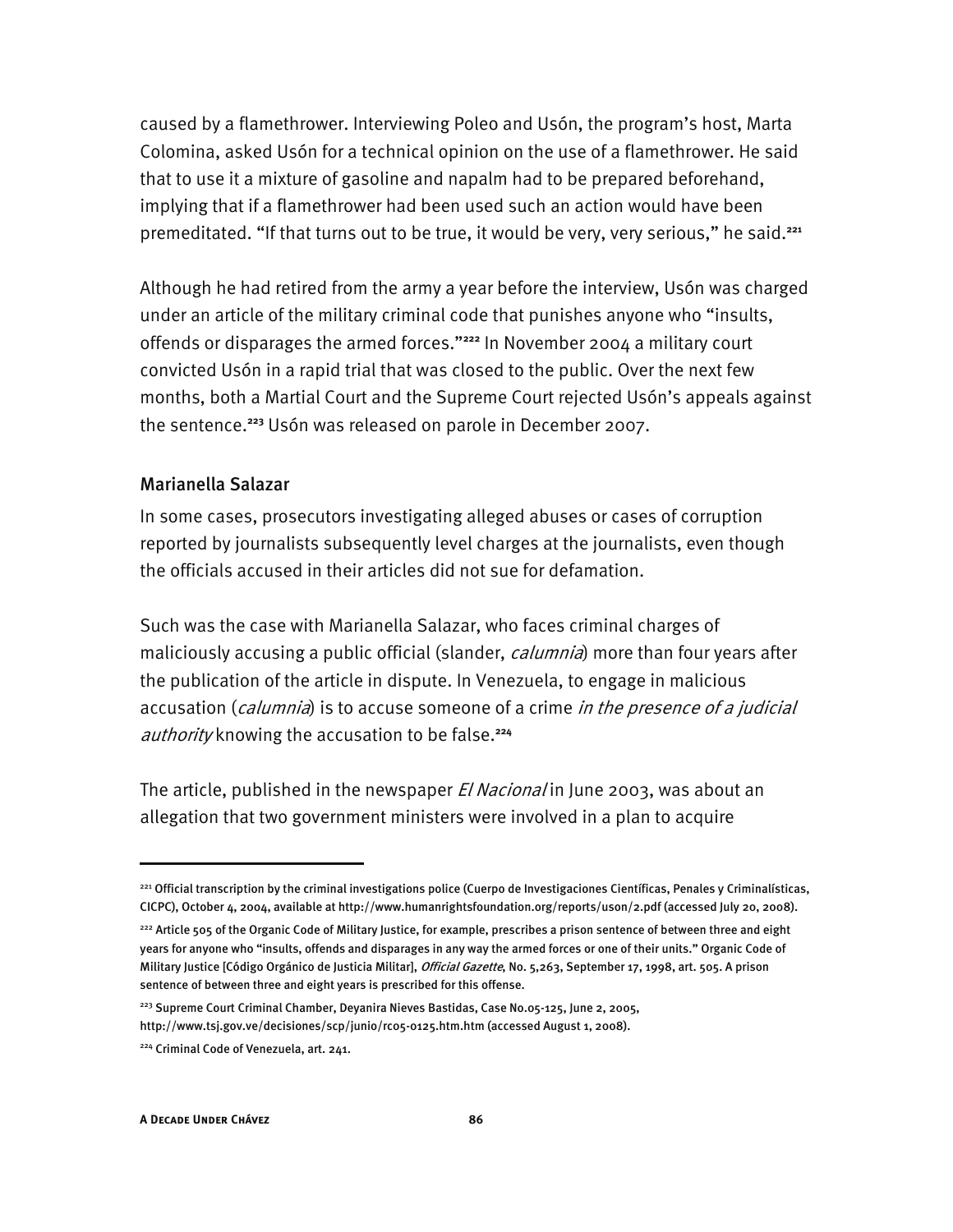electronic spying equipment from a European defense agency. The article described an alleged dispute between them over lucrative commissions expected from the deal.<sup>225</sup> In accordance with a procedure laid down in the law, the two ministers asked the public prosecutor to investigate the allegations made by Salazar in order to clear their names, but did not sue her for defamation.**<sup>226</sup>** After interrogating Salazar and two men named in the article, the prosecutor concluded that the author had been unable to supply proof and that her allegations were unfounded.

Subsequently, the prosecutor accused Salazar of *calumnia* because she had shown him, in the course of his investigation, an article by a third party that had corroborated her story.**<sup>227</sup>** The case brought by the prosecutor against Salazar was still open at this writing, although the prosecutor's accusation presents no evidence to support the notion that Salazar knew the information to be untrue.**<sup>228</sup>**

# Ibéyise Pacheco

-

In October 2004 another prosecutor opened criminal proceedings against an investigative journalist after examining allegations she made against several government officials and finding them to be without substance. The prosecution again originated in an investigation requested by government ministers in reaction to allegations, in this case published by opposition columnist Ibéyise Pacheco in the newspaper El Nacional.**<sup>229</sup>**

<sup>&</sup>lt;sup>225</sup> Marianella Salazar, "Guerra Electrónica," El Nacional, June 11, 2003.

<sup>226</sup> Under Venezuela's laws of criminal procedure, a person who has been publicly accused of a crime may request the Attorney General's Office to conduct an inquiry into the allegations. If they are proven to be unfounded, the accuser must pay the costs of the investigation. Organic Law of Criminal Procedure [Ley Orgánica Procesal Penal], Official Gazette, No. 5. 208, 1998, http://www.tsj.gov.ve/legislacion/copp.html (accessed August 1, 2008), art. 290.,

<sup>227</sup> Prosecutor's written statement of charges (Fiscalía Quincuagésima Sexta, Área Metropolitana de Caracas), Case No. F-01- 56-460-03, undated.

<sup>228</sup> Salazar appealed the first court decision on the case—which admitted the accusation against her—on the grounds that the judge had not evaluated the evidence properly. A Caracas appeals court accepted the appeal and ordered a new hearing. Court of Appeals of the Criminal Judicial Circuit of the Metropolitan Area of Caracas (Corte de Apelaciones del Circuito Judicial Penal del Area Metropolitana de Caracas), Chamber 9, Case No. 1934-06, October 26, 2006.

<sup>&</sup>lt;sup>229</sup> Ibéyise Pacheco, "Entre Delincuentes," El Nacional, May 9, 2003.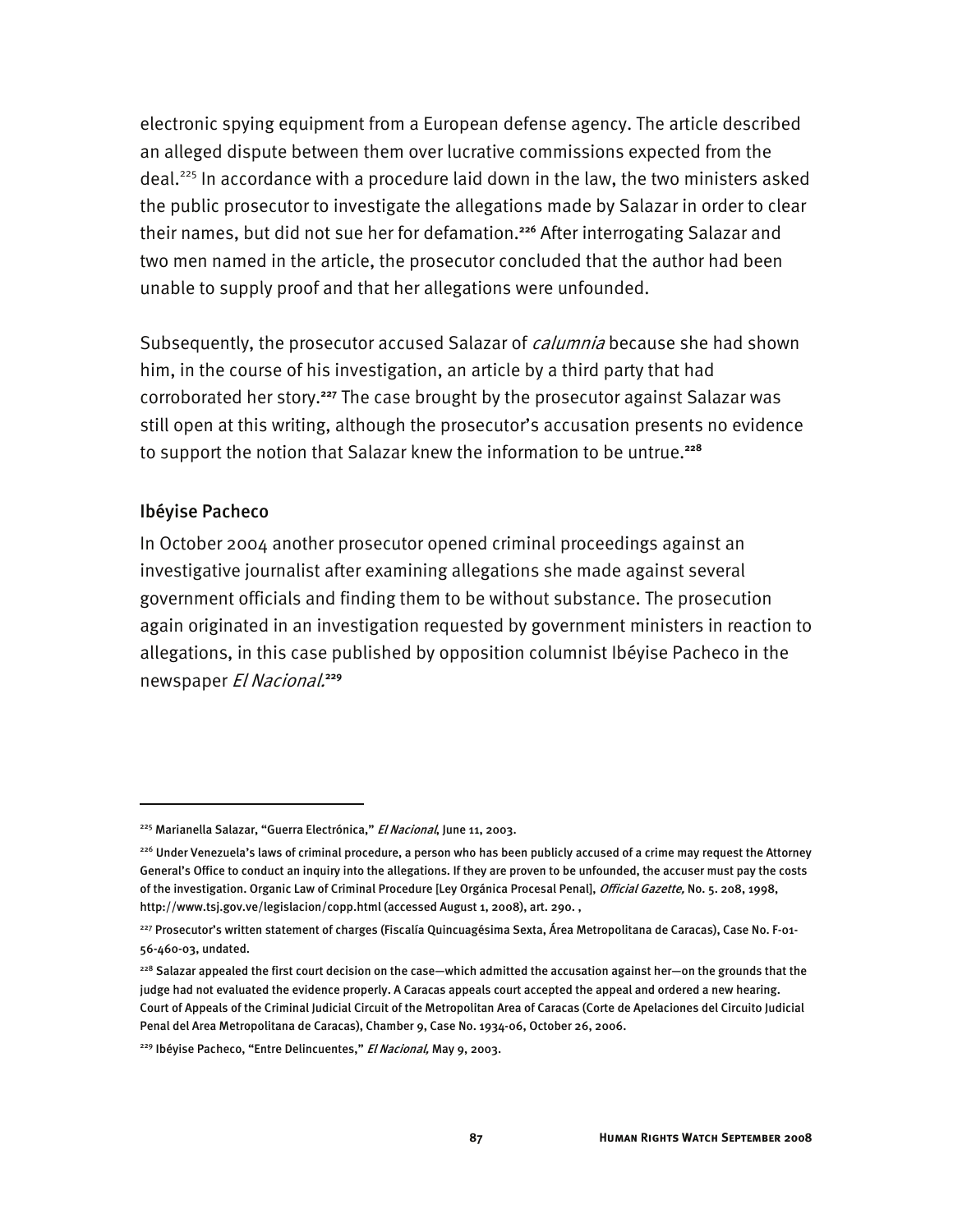Like Salazar, Pacheco was prosecuted not for these allegations but for evidence she submitted to the prosecutor in the course of his investigation, in her case for perjury. The investigation was eventually annulled on due process grounds.<sup>230</sup>

In a May 2003 article entitled "Between Delinquents," featured in El Nacional, Pacheco published an alleged conversation between Hugo Chávez, Vice-President José Vicente Rangel, other officials, pro-government legislators, and military officers that supposedly took place in Miraflores (the presidential palace) the previous February, two months before the short-lived coup. Among the plans allegedly approved was one to kidnap union leader Carlos Ortega and blame the crime on an extreme left-wing Chavista group, another to intimidate the press, and another to organize fake terrorist attacks and assassinate opposition figures.<sup>231</sup>

After interviewing all the alleged participants in the conversation, the prosecutor concluded that it was fictitious, and closed the investigation. The prosecutor then concluded that Pacheco had lied during the investigation about the transcription of an alleged tape recording on which the article was based.**<sup>232</sup>** Based on a discrepancy between her version and the evidence of a fellow journalist, the prosecutor opened proceedings against Pacheco for perjury that lasted for two-and-a-half years.<sup>233</sup>

Her lawyers filed an appeal to the Supreme Court alleging that Pacheco's rights to due process had been violated. They argued that she had been charged without having legal representation and being given an opportunity to defend herself, in violation of Venezuelan law.**<sup>234</sup>**

<sup>&</sup>lt;sup>230</sup> Ibeyise Pacheco has faced ten prosecutions for defamation, treason, and perjury since 2002. At present, all but one or two have been settled by agreement or have been annulled. Nevertheless, in March 2006, Pacheco was held under house arrest after being sentenced to nine months in prison for defaming an army colonel whom she had accused of faking his academic credentials. She admitted making a mistake, and the colonel pardoned her. Carlos Correa and Débora Calderón, El Peso de las Palabras, pp. 75-76.

<sup>&</sup>lt;sup>231</sup> Pacheco, "Entre Delincuentes," El Nacional.

<sup>&</sup>lt;sup>232</sup> Prosecutor's written statement of charges (Fiscal Quincuagésimasexta del Area Metropolitana de Caracas), Acusación, undated.

<sup>&</sup>lt;sup>233</sup> David González, "Imputaron a Ibéyise Pacheco en expediente abierto por petición del vicepresidente," *El Nacional,* October 29, 2004.

<sup>&</sup>lt;sup>234</sup> Defense petition to the Supreme Court (Asunto: Petición de Avocamiento), July 26, 2005.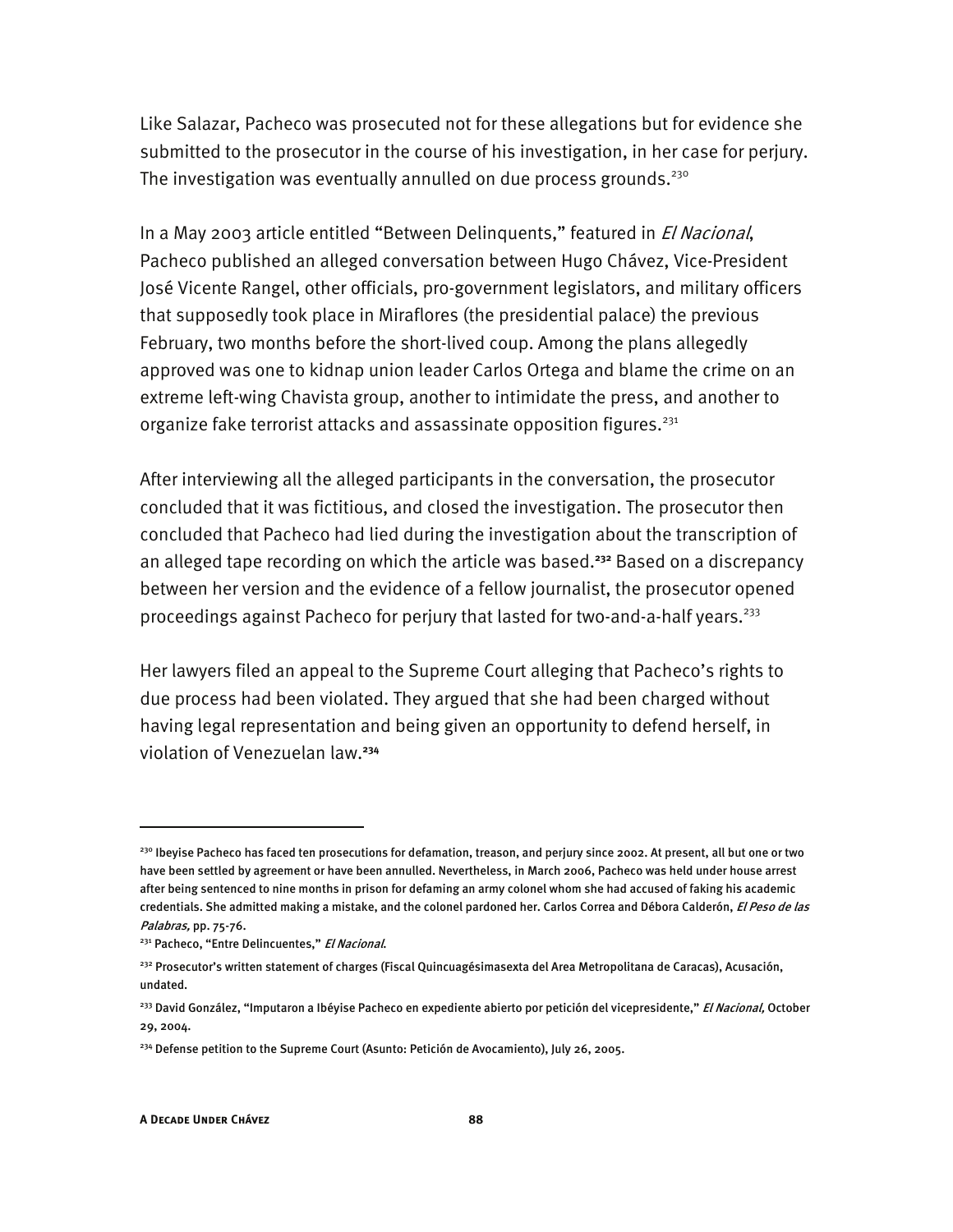Finally, in April 2006, the Supreme Court's Cassation Chamber granted the appeal and annulled the trial, finding that the prosecutor had failed to ensure that Pacheco was legally represented at the hearing at which she was charged, and moreover had denied her the right to be heard.**<sup>235</sup>**

## Luz Mely Reyes

-

Most of the journalists who have faced legal action for their reporting have been outspoken Chávez opponents, or have worked for strongly antigovernment media. However, investigative reporters working for pro-government media have not been immune from legal intimidation by government officials. In March 2007, Luz Mely Reyes, an investigative reporter for the generally pro-government tabloid *Últimas* Noticias, received a letter from a cabinet minister threatening to have her prosecuted for conspiracy for a series of reports alleging irregularities in a major government development project.

On March 11, 2007, Reyes published the first of a series of weekly articles in the newspaper describing how contracts for government development projects had been traded in exchange for million-dollar commissions, with an estimated loss to the state of about US\$117 million.<sup>236</sup> The projects were part of a joint development plan with Iran to install corn and milk production facilities in different parts of Venezuela. Execution of the plan was entrusted in March 2006 to the Ministry of Communal Economy, and was supposed to take six months. However, by the time the articles appeared none of the projects were operational and widespread management irregularities had been detected. At the center of the controversy were various successive communal economy ministers.

On March 18 during a "Hello President" transmission from the state of Barinas, Chávez complained about a reference to Iran in the title of one of the articles,

<sup>&</sup>lt;sup>235</sup> Supreme Court Criminal Chamber, Eladio Ramón Aponte Aponte, Case No. 05-000354, April 4, 2006,

http://www.tsj.gov.ve/decisiones/scp/Abril/A05-0354-124.htm (accessed August 4, 2008).

<sup>&</sup>lt;sup>236</sup> Luz Mely Reyes, "Se buscan recompensa," *Últimas Noticias,* March 11, 2007; Eliezer Díaz Rangel, "Precisiones,"*Últimas* Noticias, March 19, 2007.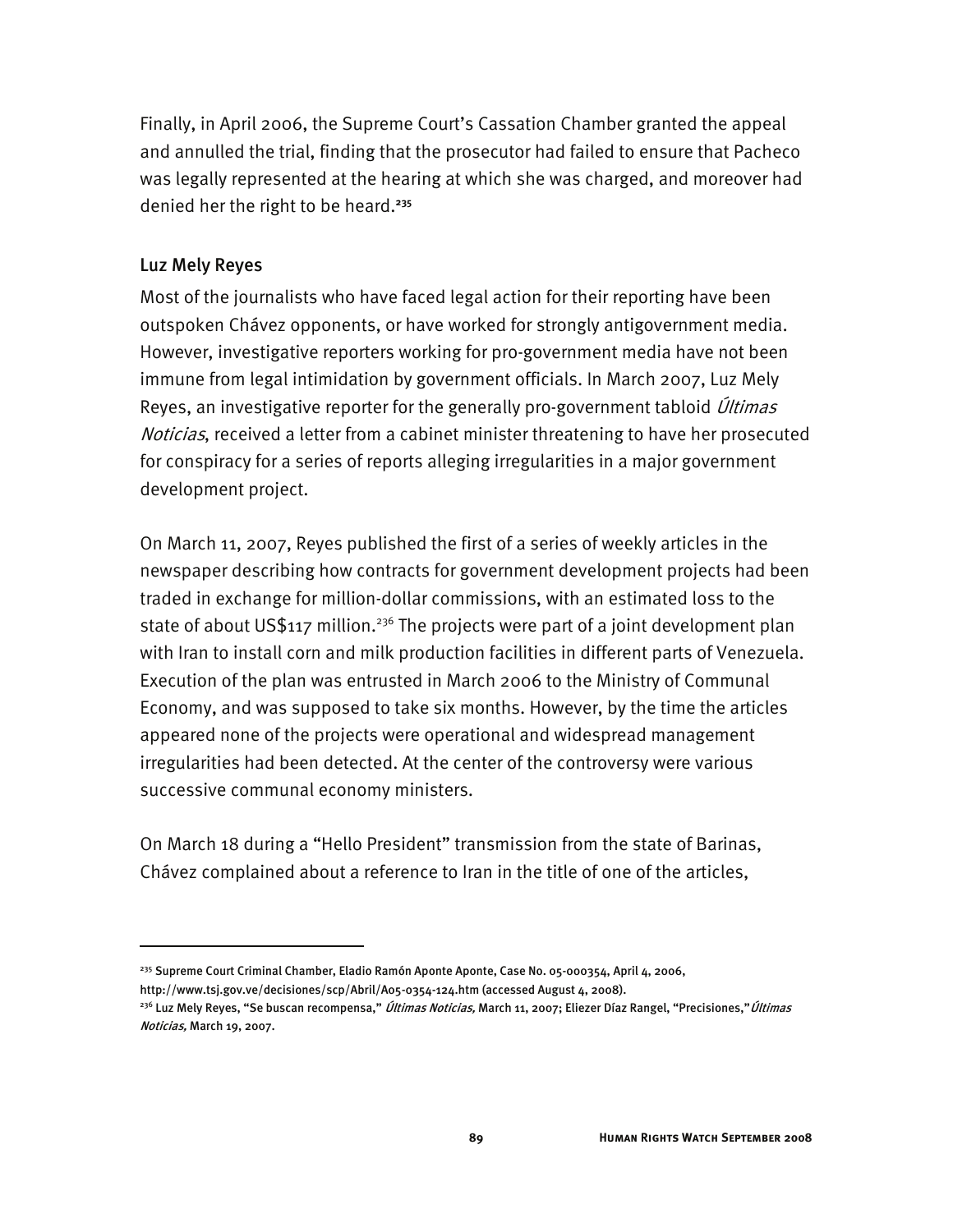accusing the paper of being manipulated by powerful groups in the country, which he did not identify.<sup>237</sup>

Reyes and the paper's director, Eleazar Díaz Rangel, later received a letter from the communal economy minister, threatening both of them with prosecution for criminal conspiracy under a provision of the criminal code that punishes those who "conspire or rebel in order to violently change the Constitution of the Bolivarian Republic of Venezuela."**<sup>238</sup>** This grave political crime carries a prison sentence of up to 24 years. The minister expressed concern that the article could be part of a "campaign destined to encourage disloyal competition or simply cause economic damage to people, enterprises and institutions."239

Although the Attorney General's Office never took up the case, the minister's threatening letter was itself problematic, since threats by officials of legal action in response to publications can lead to media self-censorship and hence indirectly limit freedom of expression.

#### Laureano Márquez and Teodoro Petkoff

In February 2007, a court specializing in child welfare cases fined author Laureano Márquez for publishing a letter to Chávez's nine-year-old daughter Rosinés, satirizing Chávez's authoritarian style of government, which appeared on the cover of the newspaper Tal Cual on November 25, 2005. The newspaper's director, Teodoro Petkoff, was also fined. The fines totaled nearly US\$50,000.

The imaginary letter asked Chávez's daughter to persuade her father to soften his attacks on his political opponents.<sup>240</sup> A child welfare judge ruled that it violated the

<sup>&</sup>lt;sup>237</sup> César Concepción Salza, "Chávez: No es justo meter a Irán en supuesta corrupción," *Últimas Noticias*, March 19, 2007.

<sup>&</sup>lt;sup>238</sup> Criminal Code of Venezuela, art. 144.

<sup>&</sup>lt;sup>239</sup> Luz Mely Reyes, "La bonita libertad," *Últimas Noticias*, March 25, 2007. The letter said: "we are concerned that what is expressed in the publications I refer to may form part of a national or international conspiracy, classified as a crime under article 144 of the Criminal Code; or, it may form part of a campaign destined to encourage disloyal competition or simply cause economic damage to people, enterprises and institutions." ("Es de nuestra preocupación que lo expresado en las referidas publicaciones pueda formar parte de una conspiración nacional o internacional, tipificada como delito en el artículo 144 del Código Penal; o puede ser parte de una campaña destinada a fomentar la competencia desleal o simplemente causar daños económicos a personas, empresas o instituciones.")

<sup>&</sup>lt;sup>240</sup> Laureano Márquez, "Querida Rosinés," Tal Cual, November 25, 2005.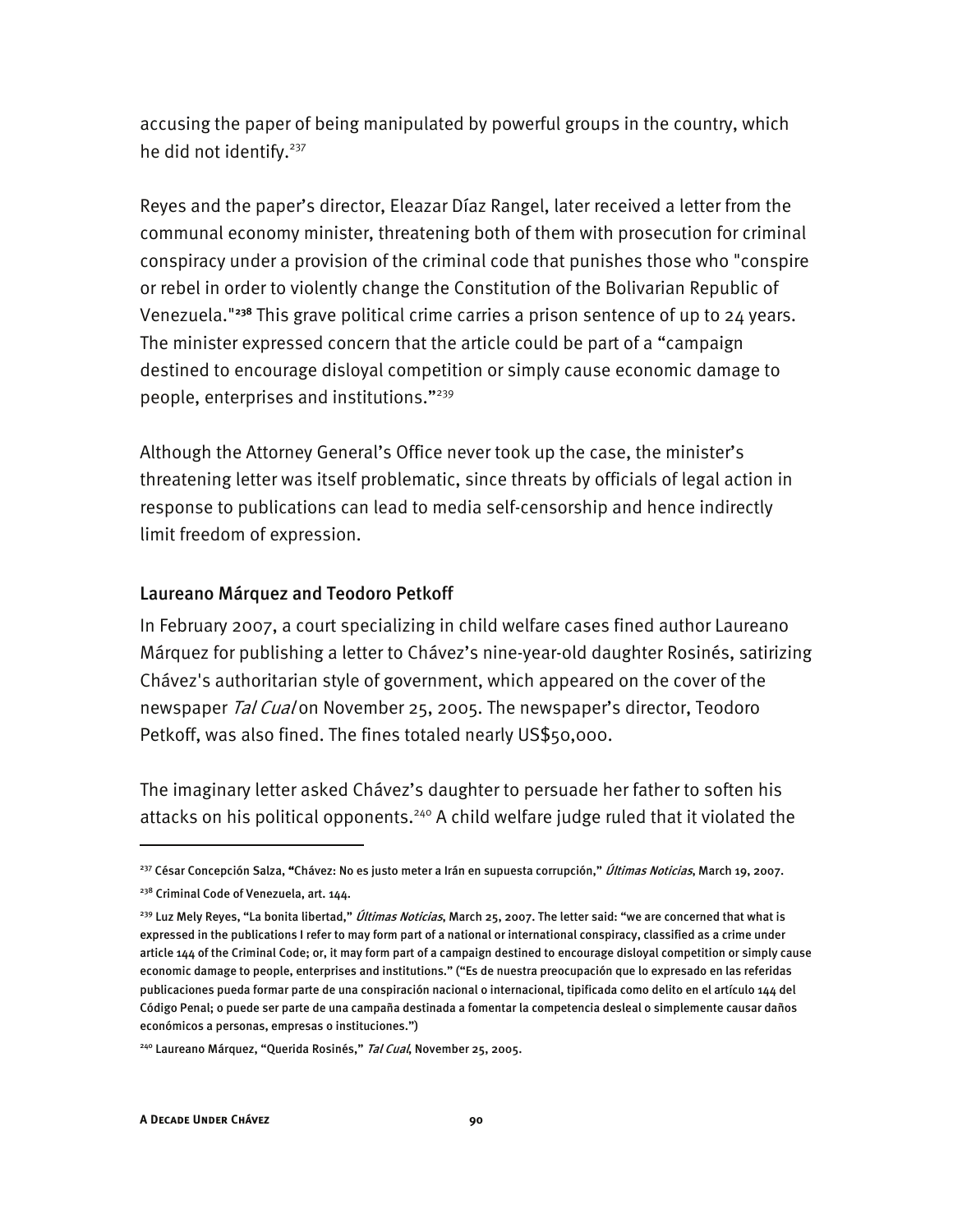child's right to honor, reputation, and privacy, which are protected under the Organic Law for the Protection of Children and Adolescents (LOPNA) as well as Venezuela's law approving the United Nations Convention on the Rights of the Child.<sup>241</sup>

But more was at stake than the child's privacy. The court found that the article "incited disrespect for symbols of the nation and for her father, since, regardless of the office he holds, he deserves his children's respect, and a medium of communication should not encourage a young girl to despise her father, or involve a girl in political argument concerning the post that he holds, nor does the girl need to have direct knowledge of the political objections of the citizens…."**<sup>242</sup>** The judge concluded that the child's rights to honor, peer-group relations, family life, and social development had been gravely affected.

In the newspaper's defense Petkoff claimed that it was Chávez himself who had made his daughter into a public figure by mentioning her repeatedly in his speeches. A few days before the article appeared, Chávez had suggested in his "Hello President" broadcast that the national coat of arms should be changed because his daughter had pointed out that the white horse on the emblem was looking the wrong way, an event which in fact came to pass. $243$ 

Article 65 of the LOPNA protects children's "right to honor, reputation, self image, private life, and family privacy, which may not be subject to arbitrary and illegal interference."**<sup>244</sup>** While the judge found that the article had "seriously compromised"

<sup>&</sup>lt;sup>241</sup> Organic Law for the Protection of Boys, Girls, and Adolescents [Ley Orgánica para la Protección de Niños, Niñas y Adolescentes], Official Gazette, No. 5,859, 2007, http://www.tecnoiuris.com/derecho/LOPNA\_2007.php (accessed August 4, 2008). Article 65 prohibits the publication of images of children without their consent, as well as of information that could affect their honor or privacy, especially that of victims or alleged perpetrators of crimes.

<sup>242</sup> Tribunal de Protección del Niño y Adolescente de la Circunscripción Judicial del Estado Lara, Case No. KP02-V-2006-00226, February 8, 2007.

<sup>&</sup>lt;sup>243</sup> Transcript of "Aló Presidente," No. 240, November 20, 2005,

http://www.alopresidente.gob.ve/component/option,com\_docman/Itemid,54/task,doc\_view/gid,78/ (accessed May 8, 2008). In fact, the coat-of-arms was officially changed on March 9, 2006. The horse now looks to the left.

<sup>&</sup>lt;sup>244</sup> "All children and adolescents have the right to honor, reputation, and good image. In this way they have the right to a private life and to an intimate family life. These rights cannot be the object o f arbitrary or illegal injuries." ("Todos los niños y adolescentes tienen derecho al honor, reputación y propia imagen. Asimismo tienen derecho a la vida privada e intimidad de la vida familiar. Estos derechos no pueden ser objeto de injerencias arbitrarias o ilegales.") Organic Law for the Protection of Boys, Girls, and Adolescents, art. 65.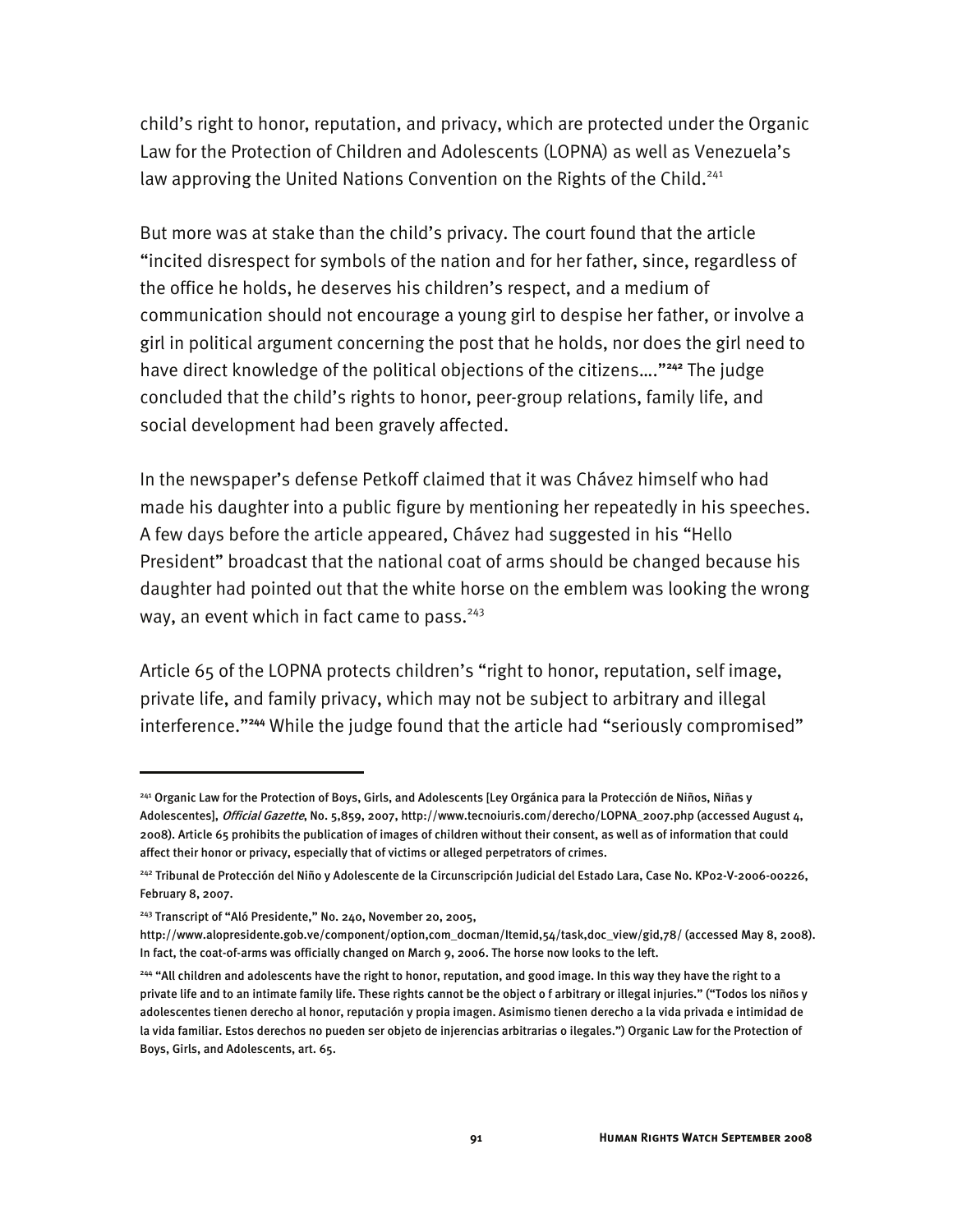these rights, she did not explain how she reached this conclusion. According to her finding, "there is no report to determine how her rights were damaged, what were the disturbances in her family life, what was the harm caused, but we know that it is so, since we have all been children…." The judge added, "it is also evident, and follows from the [president's] speeches on 'Hello President' that neither the father, nor the child herself, agrees with the publication."245

The judge was referring to remarks by Chávez in his weekly broadcast two days after the publication of the *Tal Cual* article. Chávez had criticized the writer's reference to his daughter, describing her reaction to the article with pride: "She said to me: 'Papi, it's a lack of respect for the coat-of-arms.' She didn't complain about herself, but about the coat-of-arms, you see? How fantastic children are! How fantastic children are to teach a lesson to those animals infesting the sewers!"<sup>246</sup> The prosecution of Tal Cual seemed to follow the cue of the president's objections.

# Regulating Media Content

In December 2004, the Law on Social Responsibility in Radio and Television ("Social Responsibility Law"), a comprehensive statute that regulates television and radio content, came into force. The new law, which replaced broadcasting regulations enacted in 1984, contained detailed regulations to protect minors from exposure to unsuitable content, established programming obligations in order to promote Venezuelan music and national producers, and allowed audience groups to participate in broadcasting regulation. The law also expanded the scope of an already broad prohibition on incitement and established severe penalties for broadcasters that violated it.

<sup>245</sup> Tribunal de Protección del Niño y Adolescente de la Circunscripción Judicial del Estado Lara, Case No. KP02-V-2006-00226, February 8, 2007.

<sup>&</sup>lt;sup>246</sup> Transcript of "Aló Presidente," No. 24, November 27, 2005,

http://www.alopresidente.gob.ve/component/option,com\_docman/Itemid,54/task,doc\_view/gid,79/ (accessed August 5, 2008). "Entonces ella me llamó anoche y me dijo: "Papá". Ella no reclamó por ella ¿saben? Fue lo más grande, que me llenó de orgullo. Ella me dijo: "Papi, es un irrespeto al Escudo", pero no reclamó por ella, sino que reclama por el Escudo, ¿ves? Entonces ¡qué grandes son los niños! ¡Qué grandes son las niñas para darle lección a las bestias que pululan por ahí entre los albañales!"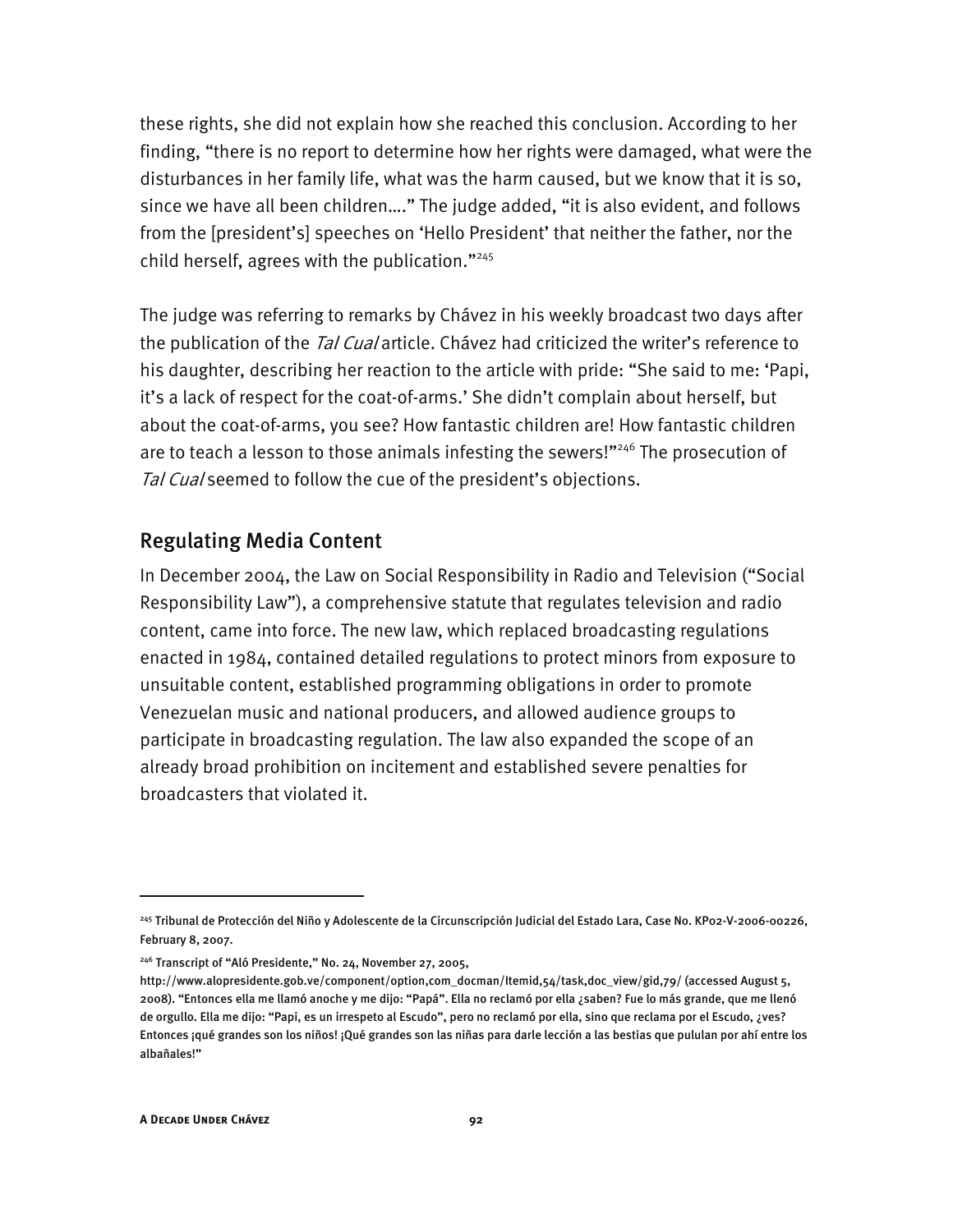The broad and imprecise wording of the new incitement provisions, the severity of the penalties, and the fact that the law is enforced by a body dependent on the executive branch all increase the broadcast media's vulnerability to arbitrary interference and pressure to engage in self-censorship.**<sup>247</sup>**

# *International Norms*

I

It is generally recognized that incitement to violence may legitimately be subject to legal sanctions on public order grounds. But the power to prohibit such speech is not unlimited. Because of the importance of allowing a full and free public debate, the government must only impose restrictions on grounds of incitement where there is a direct relation between the speech in question and a specific criminal act.

The International Criminal Tribunal for Rwanda, for example, held that the "direct" element of incitement implies that the incitement "assume a direct form and specifically provoke another to engage in a criminal act," and that "more than mere vague or indirect suggestion goes to constitute direct incitement....The prosecution must prove a definite causation between the act characterized as incitement ... and a specific offense."<sup>248</sup>

In *Incal v. Turkey*, the European Court of Human Rights ruled that Turkey had violated the European Convention on Human Rights by sentencing a Turkish national to prison because he had written a propaganda leaflet that, according to the government, incited hatred and hostility through racist words and advocated illegal forms of protest. The court agreed that the leaflet included a number of "virulent" criticisms of the government's policies towards the Kurdish minority, and called on Kurdish citizens to "oppose" these policies by forming "neighborhood committees." The court concluded, however, that these appeals could not be taken as incitement

<sup>247</sup> The law also contains detailed provisions on scheduling and content restrictions on language, drugs, alcohol, gambling, sex, and violence. It prescribes fines of up to two percent of a TV channel or radio station's income for serious infractions. Law on Social Responsibility in Radio and Television, art. 28.

<sup>&</sup>lt;sup>248</sup> The International Criminal Tribunal for Rwanda, Decision of September 2, 1998, Prosecutor v. Jean Paul Akayesu, Case No. ICTR-96-4-T, 6.6.3: 557. The tribunal was applying Article 2(3)(c) of the Convention on the Prevention and Punishment of the Crime of Genocide, which prohibits "direct and public incitement to commit genocide."

All translations by Human Rights Watch except for text from international instruments, the Venezuelan Constitution, the Social Responsibility Law, and the Regulations on Community Broadcasting.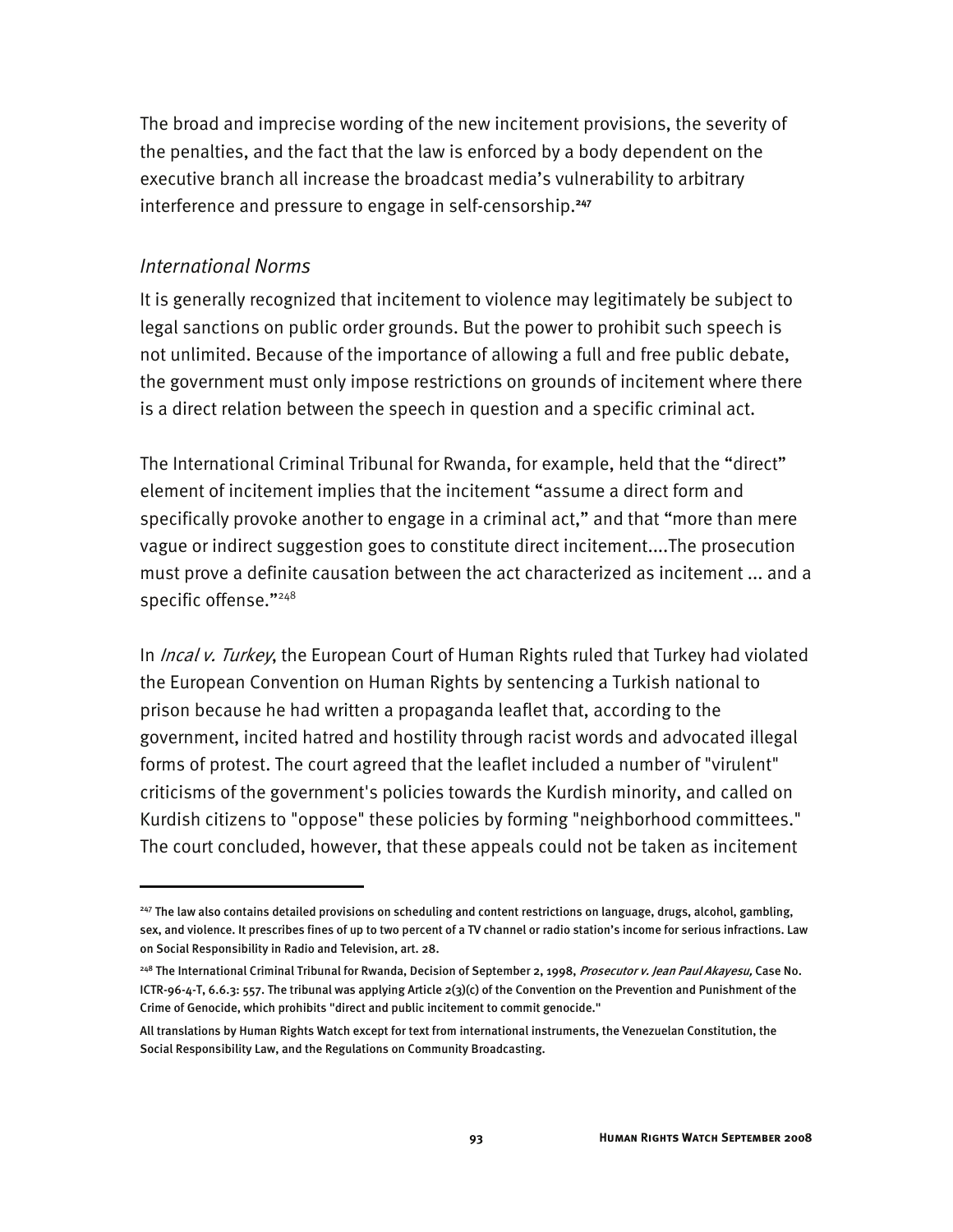to the use of violence, hostility, or hatred between citizens. It also considered that a prison sentence was "disproportionate to the aim pursued and therefore unnecessary in a democratic society."**<sup>249</sup>**

As these judgments illustrate, governments are required to tread with care to avoid endangering freedom of expression in efforts to prevent violence or the disruption of public order. Moreover, because the crucial link between speech and action must be demonstrated by interpretation and argument, it is essential that the procedures under which cases are examined are transparent and impartial.

### *Incitement Provisions*

The Social Responsibility Law, which applies to all television and radio broadcasters except international cable channels, contains broad and imprecise provisions on incitement whose infringement can lead to a channel having its broadcasting license suspended or revoked.

According to article 29 of the law, stations which transmit messages that "promote, defend or incite war,… disturbance of public order,… crime…, or are a threat to national security" may have their license suspended for 72 hours or revoked for up to five years on a second offense.**<sup>250</sup>** In addition, once an investigation under article 29 is underway, the law permits the government telecommunications commission,

j

<sup>&</sup>lt;sup>249</sup> European Court of Human Rights, Incal v. Turkey, judgment of June 9, 1998, (41/1997/825/1031),available at http://www.legislationline.org/legislation.php?tid=112&lid=4884, paras. 50, 59.

<sup>&</sup>lt;sup>250</sup> Art. 29 states: "Radio and televisions service providers shall be sanctioned with:

<sup>1.</sup> Suspension for up to seventy-two consecutive hours, whenever the messages broadcast: promote, defend or incite war; promote, defend or incite disturbance of public order; promote, defend or incite crime; are discriminatory; promote religious intolerance; are a threat to national security; are anonymous; or whenever the providers of radio, television or subscription broadcasting service have been punished on two occasions within a period of three years following the date on which the first sanction was imposed.

<sup>2.</sup> Revocation of the authorization for up to five years and revocation of the concession, whenever the sanction mentioned in section 1of this article, is repeated within a period of five years following the occurrence of the first sanction. The sanctions foreseen in Section 1 shall be imposed by the Social Responsibility Directorate in accordance with the procedures established by this law. The sanction foreseen in Section 2, whenever it involves a revocation of the authorization or concession, shall be applied by the governing organ in matters of telecommunications. In both cases, the ruling shall be pronounced within thirty working days following reception of the case documents by said competent organ.

Law on Social Responsibility (official translation issued by CONATEL), art. 29.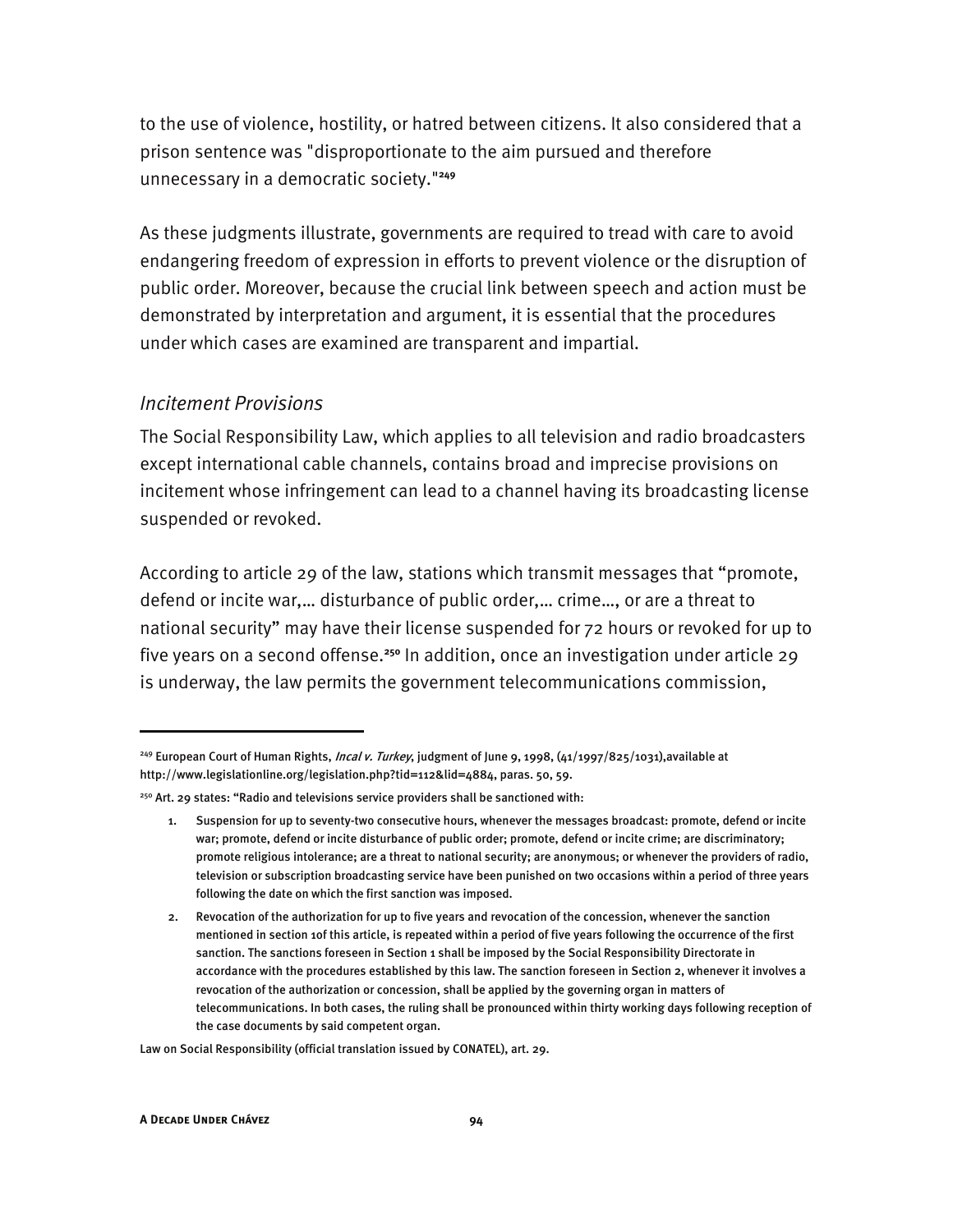CONATEL, to censor the broadcaster's messages if they are considered to violate the article's provisions.**<sup>251</sup>**

The Social Responsibility Law was intended to modernize broadcasting regulations which date from 1984, but the overly vague incitement provisions of those regulations were retained and expanded.**<sup>252</sup>** Whereas the 1984 regulations referred only to "incitement,"**<sup>253</sup>** article 29 of the new law also makes it an offense to "promote" (promover) or "defend" (hacer apologia) disturbances, crimes, or threats to national security. Under the new law, broadcasters can be sanctioned for commentary that appears to justify actions that already occurred.

The lack of clear language limiting the application of these terms increases the possibility of arbitrary application, and also offends the principle that laws must be of sufficient certainty and legal precision that people are able to regulate their conduct to avoid infringement. This principle of legality is infringed where it would be particularly difficult to distinguish between the circumstances in which a message would be considered as public "promotion" or "defense" of an act of public disorder and those in which it would represent the legitimate exercise of the right to express an opinion.**<sup>254</sup>**

j

<sup>&</sup>lt;sup>251</sup> Law on Social Responsibility, art. 33. Stations are allowed to appeal and present evidence before CONATEL reaches a final decision.

<sup>&</sup>lt;sup>252</sup> Reglamentos de Radiocomunicaciones, Decreto No.2,427, February 1, 1984.

<sup>&</sup>lt;sup>253</sup> Ibid., art. 53(c). The Broadcasting Regulations of 1984 prohibited the transmission of "messages, speeches, sermons, or lectures that incite rebellion or lack of respect for the legitimate institutions and authorities." This article prohibited not only the incitement of criminal breaches of public order, but also expressions found to show lack of respect to authorities, an example of an "insult" provision. It is to the credit of the government and its supporters that this insult provision was dropped during debate of the Social Responsibility Law.

<sup>&</sup>lt;sup>254</sup> In many cases in which governments have sought to limit language that does not directly advocate violence, the European Court of Human Rights has found the government has gone too far and violated the protection of free speech. For example, in a series of cases, the court has held that speech criticizing democracy and calling for the imposition of Sharia law cannot legitimately be subject to restriction provided that it does not incite violence. European Court of Human Rights, Gunduz v. Turkey, (no. 35071/97), judgment of December 4, 2003,

http://cmiskp.echr.coe.int/tkp197/view.asp?action=html&documentId=699399&portal=hbkm&source=externalbydocnumbe r&table=F69A27FD8FB86142BF01C1166DEA398649. The court has held similarly in the case of separatist propaganda. European Court of Human Rights, Association Ekin v. France, (no. 39288/98),judgment of July 17, 2001,

http://cmiskp.echr.coe.int/tkp197/view.asp?action=html&documentId=697480&portal=hbkm&source=externalbydocnumbe r&table=F69A27FD8FB86142BF01C1166DEA398649; Okçuoğlu v. Turkey [GC], (no. 24246/94), judgment of July 8, 1999, http://cmiskp.echr.coe.int/tkp197/view.asp?action=html&documentId=696154&portal=hbkm&source=externalbydocnumbe r&table=F69A27FD8FB86142BF01C1166DEA398649.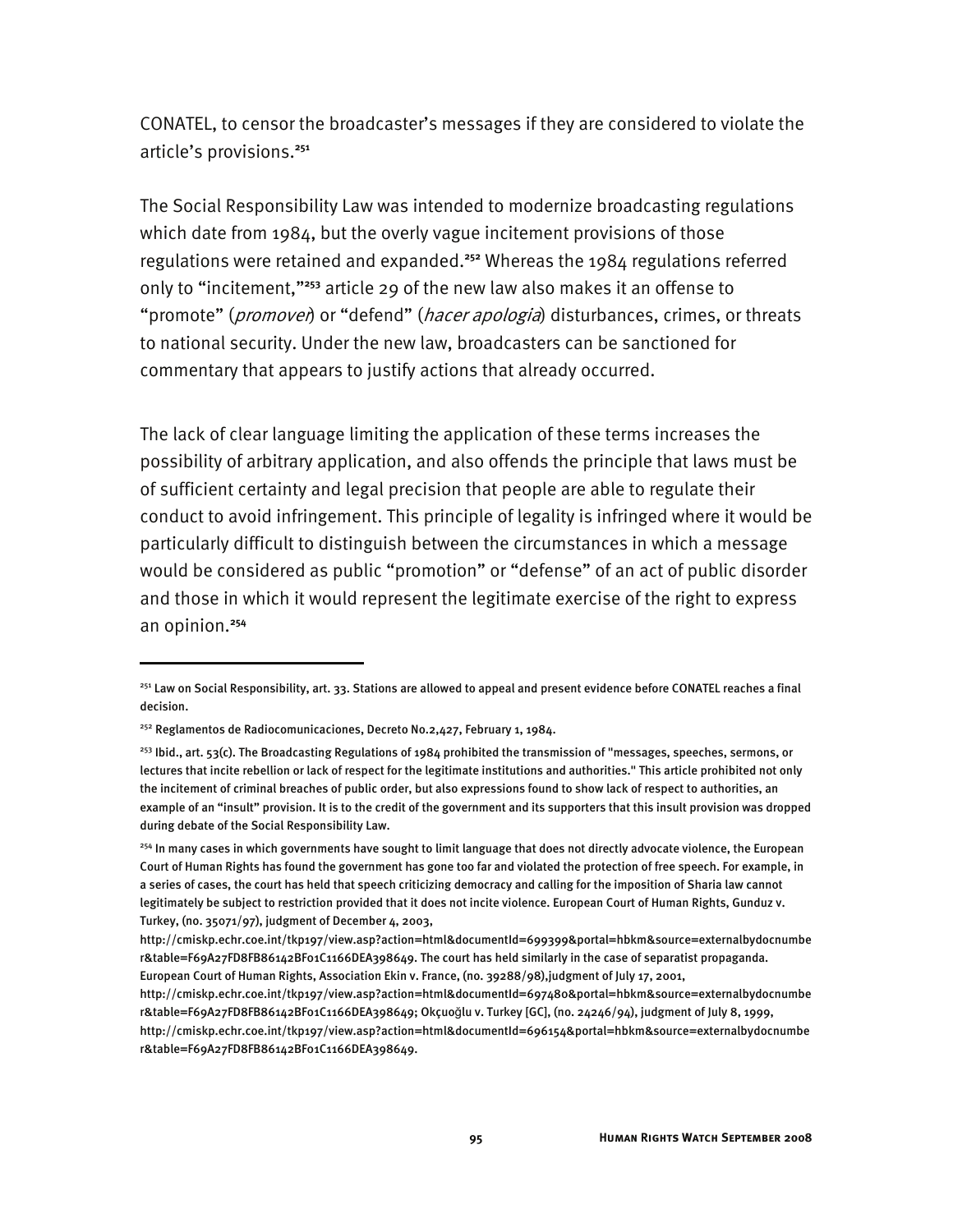The Social Responsibility Law also greatly increased penalties for infractions. Under the 1984 broadcasting regulations fines had become trifling, not exceeding 4,000 Bolívares (a little over US\$2.00 in 2004).**<sup>255</sup>** Channels or stations that violate the regulations to protect children now face fines of up to 2 percent of their income in the previous tax year. Whereas in the 1984 broadcasting regulations, incitement of rebellion was subject to a fine or suspension, in the Social Responsibility Law, incitement is punishable by suspension on a first offense.

# *Dangers of Broad and Imprecise Wording*

This latitude in the current provisions is particularly troubling given the penchant of Chávez and government officials to categorize dissent as subversion, treason, or incitement of violence. They often describe protests as a cover for destabilizing action and as being manipulated by the "oligarchy," "fascists," or the "imperial power." Chávez, for example, referred to the largely peaceful student protests against the non-renewal of RCTV's broadcasting license in 2007 as a "soft coup" (golpe blando).**<sup>256</sup>**

Similarly, the current communication and information minister referred to the boycott of the 2005 congressional elections as "a new coup d'état" and as being "contrary to democracy."**<sup>257</sup>** While electoral abstention may be harmful if its effect is to weaken democratic checks and balances, it is also an exercise of the right to engage in peaceful protest. To describe it as tantamount to a coup is at best misleading and inaccurate and worst another threat against non-violent expression, especially given that neither participation in elections nor voting are obligatory in Venezuela. Vice-President José Vicente Rangel even described opposition candidate Manuel Rosales's suggestion that the election be postponed as being "in the same line as the April 12 coup."**<sup>258</sup>**

<sup>255</sup> Broadcasting Regulation, art. 199.

<sup>&</sup>lt;sup>256</sup> "Chávez alertó sobre nuevo plan conspirativo contra Venezuela," Agencia Bolivariana de Noticias, June 17, 2007, http://www.abn.info.ve/go\_news5.php?articulo=95289 (accessed May 23, 2008).

<sup>&</sup>lt;sup>257</sup> "Consejo de Responsabilidad Social insta a los medios a cumplir Ley Resorte," *El Universal*, December 2, 2005. http://www.eluniversal.com/2005/12/02/pol\_ava\_02A639131.shtml (accessed May 23, 2008).

<sup>&</sup>lt;sup>258</sup> Jose Luis Carrillo, "Opositores perdieron el chivo y el mecate: Rangel," *Últimas Noticias,* December 2, 2005.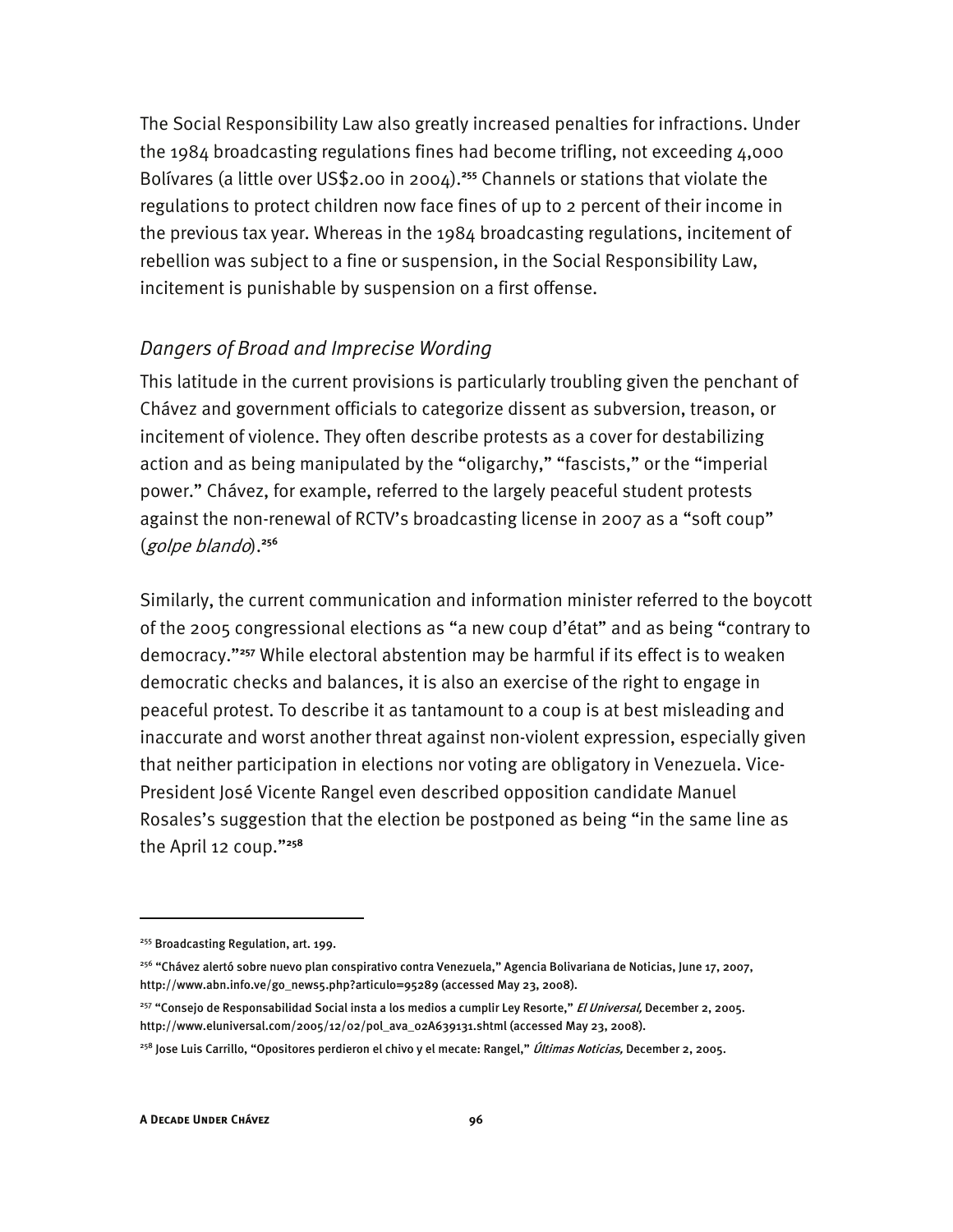Following the government's logic, any radio or TV broadcasts deemed to have incited, promoted, or merely defended participation in the protests, the electoral abstention, or the postponement of elections could be accused of violating the Social Responsibility Law, and the broadcaster would be liable to suspension or ultimately revocation of its license for five years.

# *Lack of an Independent Regulatory Body*

The bodies responsible for investigating and sanctioning infractions under the Social Responsibility Law do not enjoy sufficient guarantees of independence to protect them from political interference. The decision to open an investigation and the application of sanctions for infractions of broadcasting laws are the responsibility of the National Telecommunications Commission (CONATEL), a body attached to the Ministry of Communication and Information. CONATEL also decides on the application of preventive measures, which as noted can include prohibiting transmissions.**259** While defined in law as an autonomous body, CONATEL's fourperson board of directors and its director general are all appointed by the president of Venezuela and can be dismissed at his discretion.**<sup>260</sup>**

The government also has a majority on the Directorate of Social Responsibility, the body created under the Social Responsibility Law to analyze infractions and impose sanctions. The directorate is headed by CONATEL's director general, and includes six officials selected by ministries and state institutions, two representatives of audience groups organized by CONATEL, a university representative, and a church representative.**<sup>261</sup>**

The danger of overbroad interpretation of the vague incitement provisions could be limited if the enforcement body were independent from the executive branch and

 $259$  Law on Social Responsibility, arts. 19 (11), (13).

<sup>&</sup>lt;sup>260</sup> Organic Law on Telecommunications [Ley Orgánica de Telecomunicaciones], *Official Gazette*, No.36,970, 2000, http://www.tsj.gov.ve/legislacion/LT\_ley.htm (accessed August 4, 2008), arts. 35 and 40. When the commission was incorporated into the Ministry of Communication and Information following the December 2006 elections the then-minister of telecommunications assumed the position of director general.

<sup>&</sup>lt;sup>261</sup> Law on Social Responsibility, art 20. CONATEL has organized and maintains a register of over 1,078 audience committees, which are often the source of the complaints it investigates. Ministerio del Poder Popular para la Comunicación y la Información, "Libertad de expresión: política y estrategia del Estado Venezolano," 2007.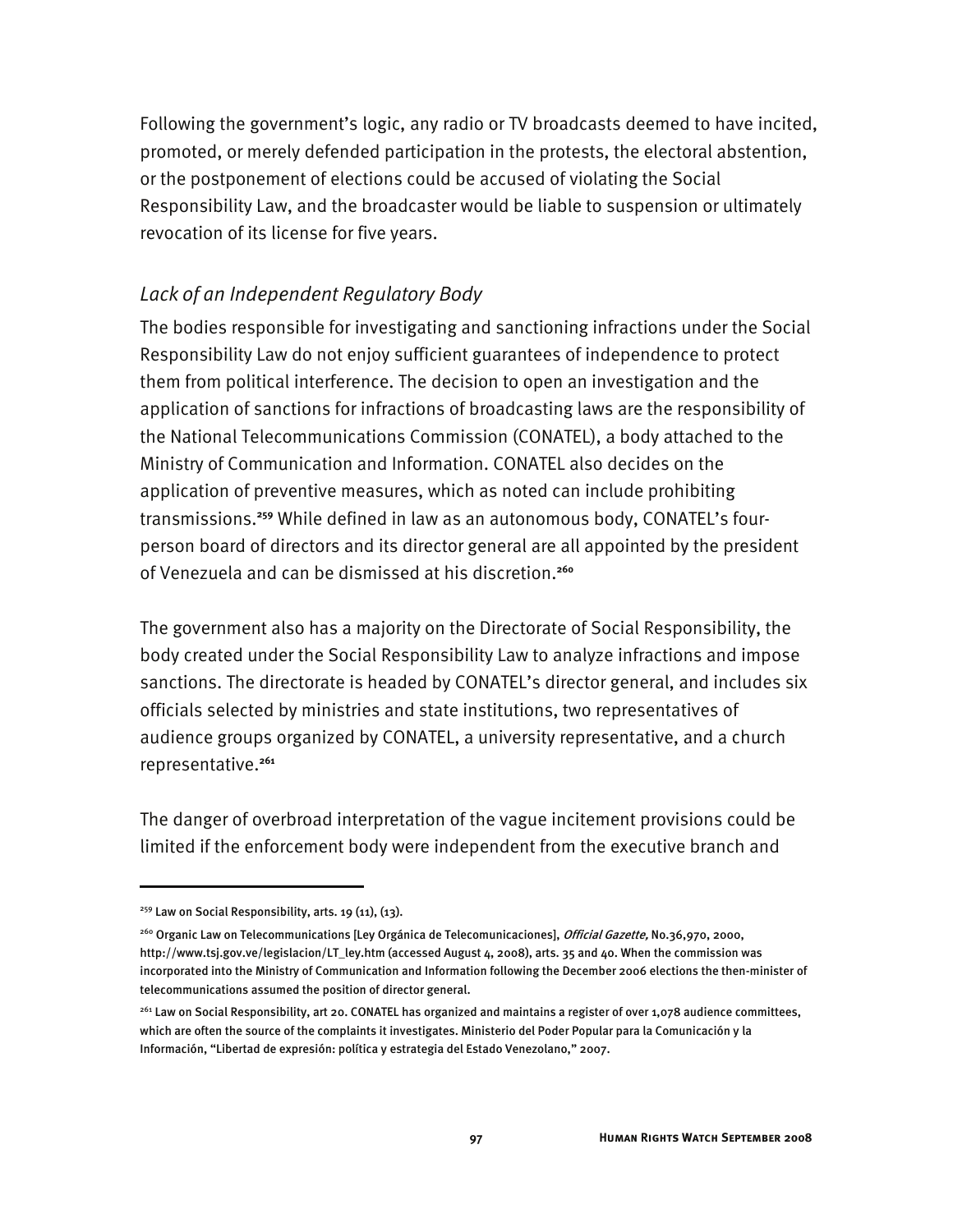staffed by professionals who have suitable qualifications, serve fixed terms of office, and enjoy security of tenure while in office. While the directorate includes members from different sectors of society, the law does not state the criteria required for appointment to the directorate or the period of office of its members, and it does not protect them from arbitrary or politically motivated dismissal.

### *Government Use of Incitement Provisions*

To Human Rights Watch's knowledge, CONATEL has not at this writing imposed any sanction under article 29 of the Social Responsibility Law.**<sup>262</sup>** Yet officials have repeatedly invoked these provisions in warnings issued to television stations at moments of political tension, and in circumstances in which their application would have been unjustified and hence an arbitrary interference in freedom of expression.

### Coverage of Anti-Crime Protests

In April 2006, for example, CONATEL's director general invoked the incitement provision of the Social Responsibility Law in response to private stations' coverage of street protests sparked by a violent crime. In letters to the directors of Globovisión and RCTV, the official warned them against inciting breaches of public security and crime and reminding them that the station could be punished for failing to comply. The provisions of article 29 of the Social Responsibility Law were underscored in the letters.<sup>263</sup> Globovisión and RCTV had been covering the discovery of the bodies of three teenage brothers and their driver who had been kidnapped for ransom and

<sup>&</sup>lt;sup>262</sup> Between December 2004, when the Social Responsibility Law entered force, and July 2007 no television station has been punished for incitement, or for any other offense related to coverage of political events or the expression of political views. The sanctions applied against radio stations have been for transmitting race-track advertisements (five cases); failure to broadcast the mandatory number of hours of Latin American and Caribbean music (one case); and breach of the rules on language and sex aimed at protecting children (one case). All of the other offenses were for failure to comply with the stations' obligation under the law to present CONATEL with a monthly report on their music programming. "CONATEL: Cuadro de Procedimientos Administrativos de la Ley de Responsabilidad Social en Radio y Televisión", (undated), document provided to Human Rights Watch by Franco Silva, CONATEL, March 15, 2007. This information was published in February 2006. In July 2007, a CONATEL official told Human Rights Watch that no other radio or TV stations have been sanctioned since then. Email communication from Aylema Rondón, Manager of Social Responsibility, CONATEL, to Human Rights Watch, July 6, 2007.

As noted previously, the Ministry of Infrastructure opened investigations against Venevisión, RCTV, Globovisión, and Televen in 2003 for alleged infractions of the Broadcasting Regulations during their coverage of the 2002/2003 oil strike. These investigations were never concluded. Human Rights Watch, Caught in the Crossfire: Freedom of Expression in Venezuela, vol. 15 no. 3(B), May 2003, http://www.hrw.org/reports/2003/venezuela/venez0503-03.htm#TopOfPage (accessed August 4, 2008).

<sup>&</sup>lt;sup>263</sup> Letter from Alvin Lezama, CONATEL director, to Guillermo Zuloaga, President of Globovisión, April 6, 2006.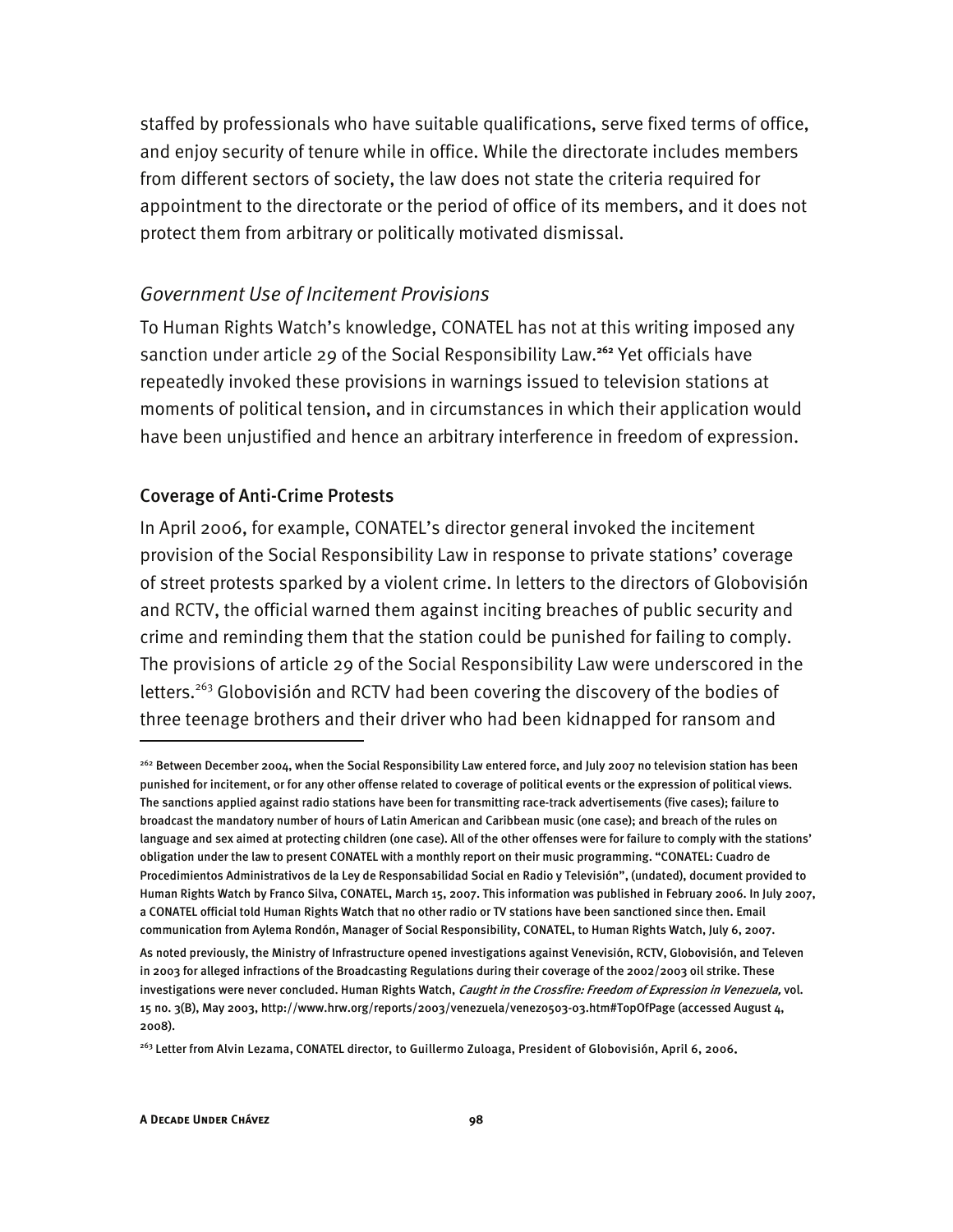ultimately executed. The shocking murders sparked street protests—extensively covered by the two channels—against the government's failure to tackle the problem of rising violent crime.

These brutal murders and the protests they sparked were clearly matters of public interest, and therefore legitimately the subject of extensive coverage. The government was not justified in invoking the incitement provisions as a lever to persuade the channels to change their editorial decisions, whether or not they believed the channels had political motives in making such decisions.

## Coverage of RCTV Case

-

Government officials also invoked the incitement provisions in response to media coverage of RCTV's removal from the public airwaves after its license expired. When this event sparked large student demonstrations across Venezuela, the Directorate of Social Responsibility warned about transmitting messages that incite hatred and lawbreaking, and announced that it was, in permanent session, monitoring media coverage of the protests.<sup>264</sup>

The government objected specifically to the media's presence at a press conference that the Inter American Press Association (IAPA) held in Caracas. The Ministry of Communication and Information's delegate on the directorate claimed that an IAPA statement read at the conference invited Venezuelans not to recognize the government's decision not to renew RCTV's broadcasting concession.<sup>265</sup> She said that the IAPA's declarations violated the Social Responsibility Law and called on the channels not to broadcast them. The official warned the audiovisual media that they could face a 72-hour shutdown if they disseminated messages "promoting discrimination or inciting war."266

- http://www.telesurtv.net/secciones/noticias/nota/index.php?ckl=12240 (accessed August 4, 2008); "Declaraciones de SIP son un injerencia en Venezuela," Bolivarian News Agency (Agencia Bolivariana de Noticias), May 27, 2002,
- http://www.abn.info.ve/go\_news5.php?articulo=93196&lee=18 (accessed August 4, 2008).

<sup>264 &</sup>quot;Directorio de Responsabilidad Social instala sesión permanente," CONATEL press release, May 26, 2007, http://www.conatel.gob.ve/ (accessed August 4, 2008).

<sup>&</sup>lt;sup>265</sup> "Consideran en Venezuela una 'injerencia' postura de la SIP," *Telesur, May 27, 2007,* 

<sup>266 &</sup>quot;Directorio de Responsabilidad Social llamó a ejercer con ética el periodismo," CONATEL press release, May 27, 2007. http://www.conatel.gov.ve/noticia.asp?numn=1972 (accessed May 28, 2008).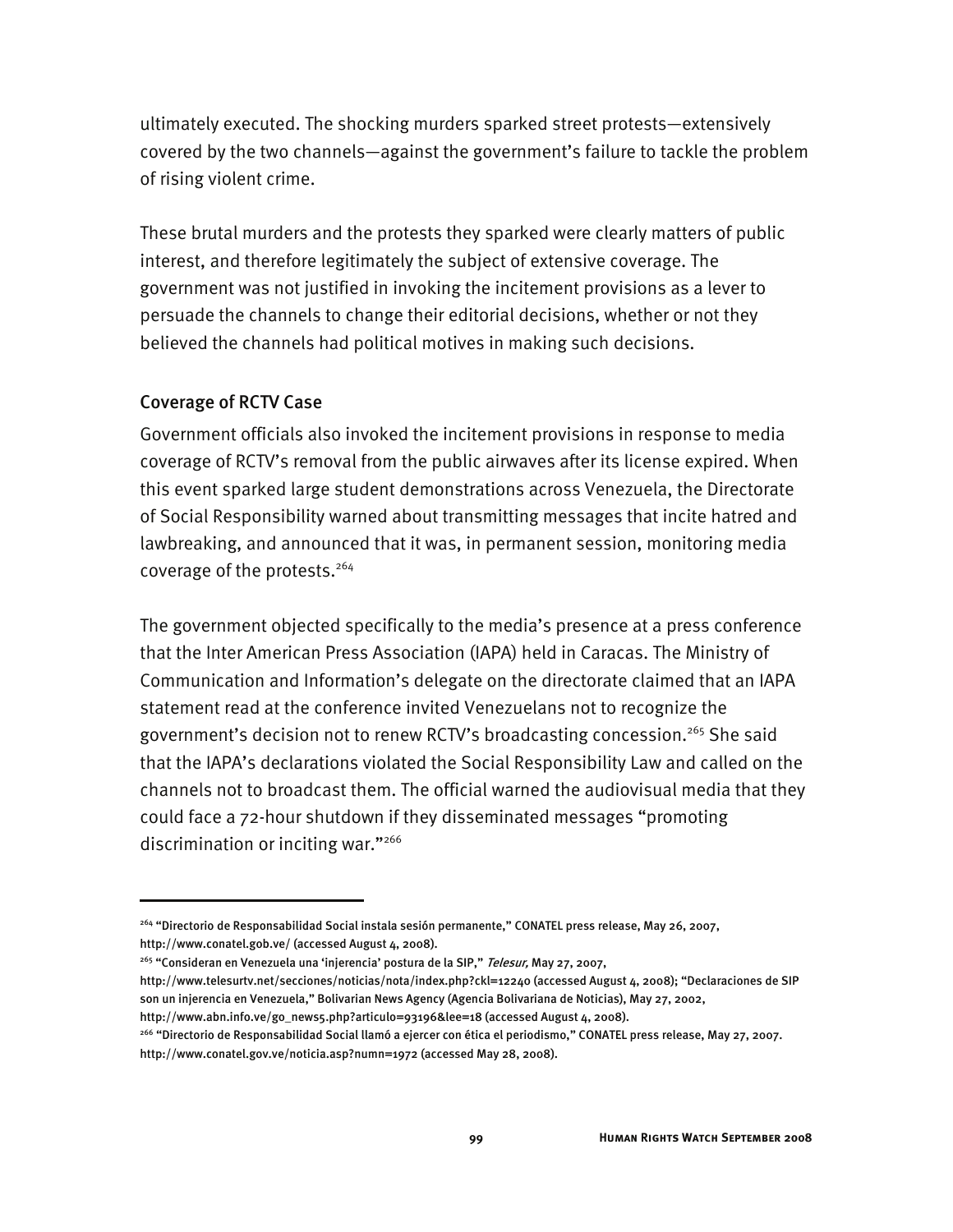The accusation that IAPA had incited disobedience of the law was unfounded. The IAPA press release described the RCTV decision as an "abuse of power" and called the Venezuelan government "undemocratic" for declining to renew RCTV's license.<sup>267</sup> While the press release might have encouraged some people to discuss the issue or express comparable views, it could not have "incited" illegal acts preventing the decision from taking effect because only the government or the courts could have prevented its implementation. In any case, the media had a right to report on what the press association said at its press conference, whether or not it was critical of the decision and the government.

#### Coverage of Electoral Boycott

In December 2005, CONATEL invoked the Social Responsibility Law's incitement provisions in response to media coverage of the campaign leading up to the congressional elections of that month, during which the main opposition parties announced they were pulling out and called on voters to boycott the vote. The government was concerned that the private media were themselves encouraging the election boycott. Top government officials including Chávez and Vice-President José Vicente Rangel accused opposition parties advocating abstention of fomenting an "electoral coup", instigated by the United States embassy.**<sup>268</sup>** Chávez, on a national broadcast, warned RCTV and Globovisión that "the permissive Chávez was buried in 2002" and he would not allow further calls for "destabilization."269

<sup>267</sup> What IAPA President Rafael Molina said (as quoted in the IAPA press release) was: "This is a very easy thing to describe – it is nothing more or less than an act of abuse of power in which logic disappears," and "we clearly see how a politicallymotivated and undemocratic step has been taken to shut down a news outlet that had an independent editorial policy not to the government's liking." According to another IAPA official cited in the press release, "we are witnessing one further link in a global strategy that clearly demonstrates how the government is trying to control media and limit the Venezuelan people's right to know . "IAPA calls Venezuelan government undemocratic for taking RCTV off the air," Inter American Press Association press release, May 28, 2007, http://www.sipiapa.com/pressreleases/srchcountrydetail.cfm?PressReleaseID=1925 (accessed August 4, 2008).

<sup>268</sup> Vice-President José Vicente Rangel described the abstention campaign as a "subversive electoral strike on the same format as April 11, 2002" ("un paro electoral subversivo dentro del mismo formato del 11 de abril de 2002"). He accused the United States embassy of being behind the campaign. María Lilibeth Da Corte, "Planean paro electoral subversivo," El Universal, December 1, 2005, http://www.eluniversal.com/2005/12/01/pol\_art\_01106AA.shtml (accessed August 4, 2008).

<sup>&</sup>lt;sup>269</sup> "The permissive Chávez was buried in 2002, the one who allowed them to call for destabilization: I'm not going to allow it, whatever the world says. I recommend that they consider their position carefully. I'm considering mine, as in any battle." ("El Chávez permisivo quedó enterrado en el 2002, él que permitió que llamaran a la desestabilización. No lo voy a permitir. Diga lo que diga el mundo. Le recomiendo que se midan, los estoy midiendo como en cualquier batalla"). María Lilibeth Da Corte, "Chávez alerta sobre golpe electoral," El Universal, December 2, 2005,

http://politica.eluniversal.com/2005/12/02/pol\_art\_02106A.shtml (accessed August 4, 2008).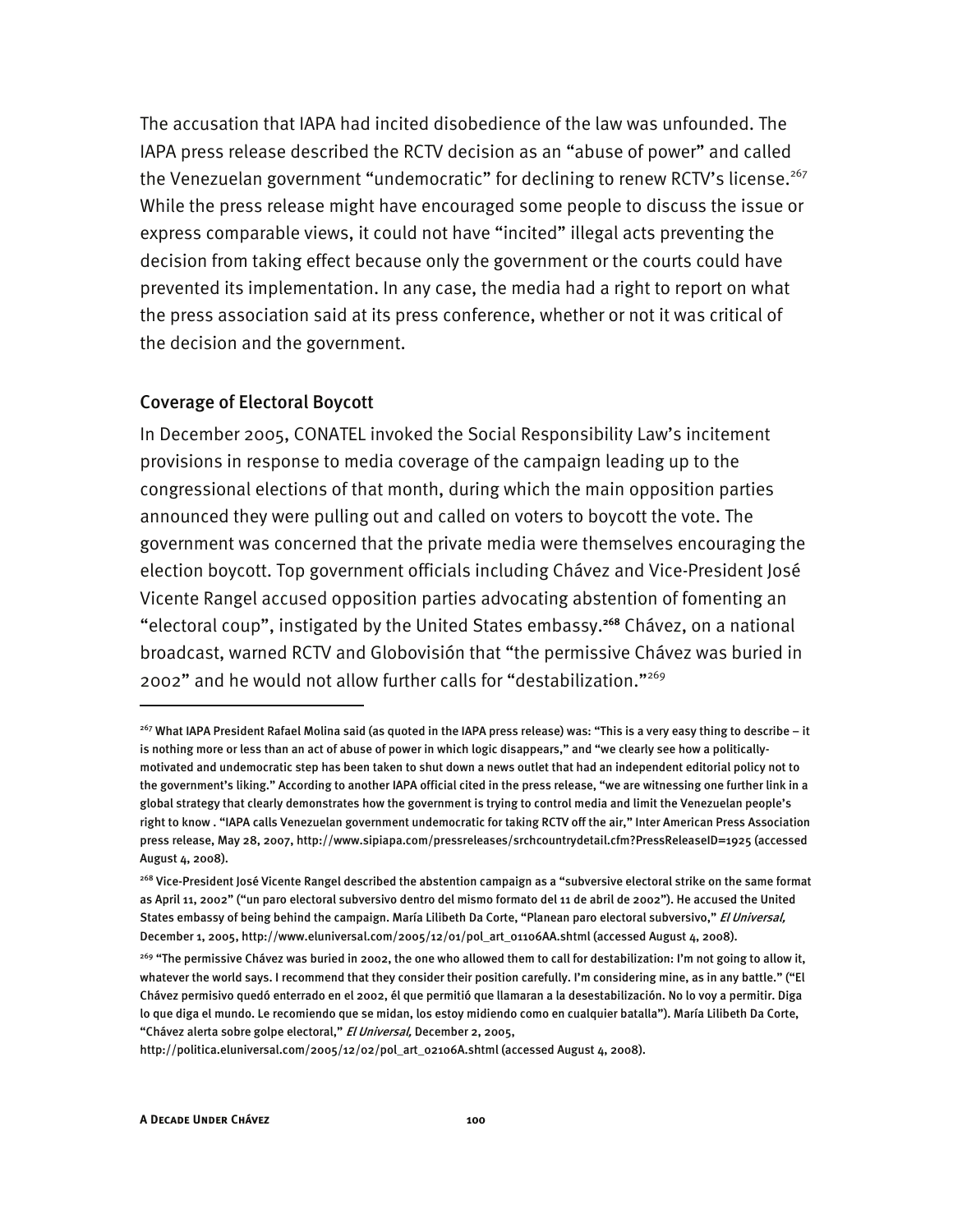Within hours of Chávez's national address, CONATEL summoned media directors to a meeting to discuss coverage of the National Assembly elections after opposition candidates announced that they were withdrawing from the race in protest at alleged electoral irregularities. A CONATEL official who was present at the meeting told the press afterwards that he had merely "refreshed" the managers' memories about their legal responsibilities.**270** But more specifically, according to Venevisión's vicepresident, the directors were urged to make sure their coverage did not incite crime, attack national security, or call for war—the three offenses listed in article 29 of the Social Responsibility Law.<sup>271</sup>

CONATEL official told Human Rights Watch there was no reason to be concerned about what took place. "The meeting was to evaluate with [the directors] how to interpret the norms in force and to request their cooperation. It was just a preventive measure, and there were no problems afterwards."<sup>272</sup> However, what was troubling about the meeting was that the central issue was the channels' coverage of abstention calls made by the opposition candidates. While the electoral boycott was controversial, opposition calls for abstention and opposition demonstrations challenging the electoral process were clearly matters of public interest. Covering the abstention campaign was a legitimate activity and cannot be said to have constituted incitement to crime or violence or a threat to national security.

## Other Incidents of Threatened Action against Broadcasters

In addition to threatening sanctions under the Social Responsibility Law, the government has pressed for criminal investigations against Globovisión on highly dubious allegations.

In May 2007, at the request of the communication and information minister, the attorney general launched an investigation to establish whether Globovisión had transmitted messages inciting Venezuelans to assassinate Chávez. The minister said

<sup>270</sup> "Solicitan a los medios propiciar la participación," El Universal, December 3, 2008,

I

http://www.eluniversal.com/2005/12/03/pol\_art\_03106A.shtml (accessed August 4, 2008).

<sup>271</sup> "Consejo de Responsabilidad Social insta a los medios a cumplir Ley Resorte," *El Universal*, December 2, 2005, http://www.eluniversal.com/2005/12/02/pol\_ava\_02A639131.shtml (accessed on August 4, 2008).

<sup>&</sup>lt;sup>272</sup> Human Rights Watch interview with Franco Silva, general manager of CONATEL, and Aylema Rondón, manager of Social Responsibility in Radio and Television, Caracas, March 15, 2007.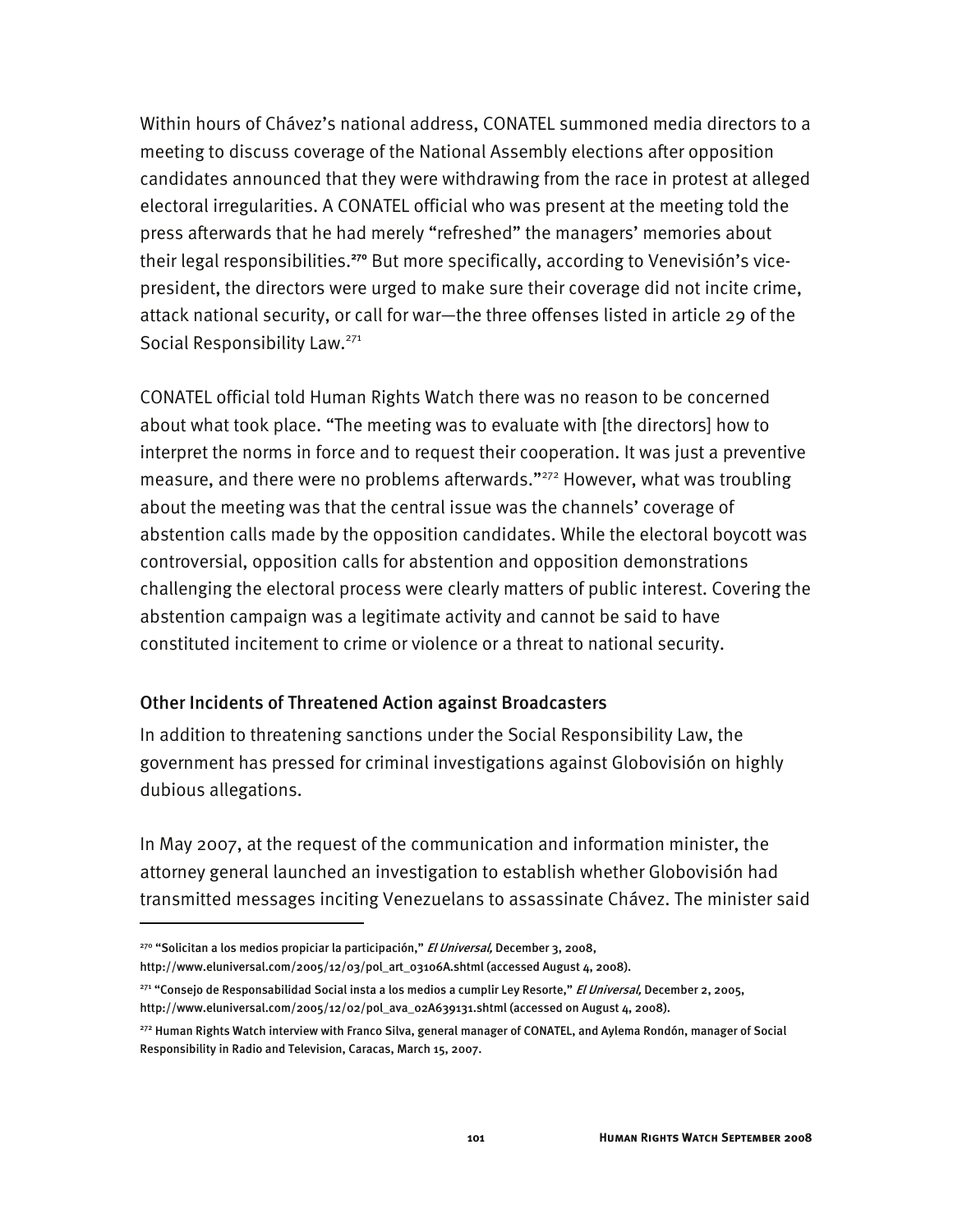he believed the station had urged the president's assassination by transmitting a news archive clip of the gun attack on Pope John Paul II with an accompanying soundtrack of a song by salsa star Rubén Blades.<sup>273</sup> The communication and information minister sent the complaint to the attorney general, insisting that communications experts who had analyzed the clip concluded that it contained a subliminal message inciting violence against the president.<sup>274</sup>

The clip in question was transmitted by Globovisión as part of the political comment program "Hello Citizen," during an interview with RCTV's president, after RCTV's license renewal had been refused. During commercial breaks the station was airing clips from RCTV's 53-year history covering world events, including the sequence of the gun attack on the pope. The soundtrack from the Blades song "Have Faith," contained the words "Have Faith, it's Not Over Yet!" (*Tengan fe, que esto no se acaba*  $aqu\tilde{\theta}$  and had already been transmitted several times that week on the program. There is nothing to suggest that the lyrics are about anything other than hope and perseverance, and Globovisión, in fact, claimed that its commentators had urged participants not to resort to violence.**<sup>275</sup>** Although the attorney general began an investigation into the minister's complaints, and technicians who worked on "Hello Citizen" gave evidence as witnesses, nothing was heard of the investigation afterwards.**<sup>276</sup>**

In another case in October 2007, the interior and justice minister asked the attorney general to investigate an amateur video aired by Globovisión that showed a robbery in progress on a main road in Caracas.**<sup>277</sup>** The minister accused the station of engaging in a psychological campaign to generate anxiety and fear in the population,

<sup>273 &</sup>quot;Ministro Willian Lara formaliza denuncia contra Globovisión ante el Ministerio Público," Ministry of Communication and Information news release, May 28, 2007, http://www.minci.gob.ve/noticias/1/14030/ministro\_willian\_laraormaliza.html (accessed August 5, 2008).

<sup>&</sup>lt;sup>274</sup> Ibid. "Venezuela: Gobierno acusa a otro canal," BBC Mundo, May 29, 2007.

http://news.bbc.co.uk/hi/spanish/latin\_america/newsid\_6699000/6699765.stm (accessed August 4, 2008). <sup>275</sup> Diasdado Cabello, the prominent Chavista governor of Miranda state, acknowledged that Globovisión had called for calm, but considered it "suspicious" that it continued to transmit images of violence "as clear evidence of its inflammatory conduct." "Cabello advierte a los Guarimberos: no se metan ni con el pueblo ni con el presidente," aporrea.org, May 29, 2007, http://www.aporrea.org/oposicion/n95754.html (accessed May 28, 2008).

<sup>276</sup> Human Rights Watch telephone interview with Ana Cristina Núñez, Globovisión's legal advisor, May 29, 2008.

<sup>&</sup>lt;sup>277</sup> "A tribunal canal de TV por difundir un video," *El Universal*, October 8, 2007; "Globovisión consignó en el CICPC video de asaltos en autopista," El Universal, October 10, 2007.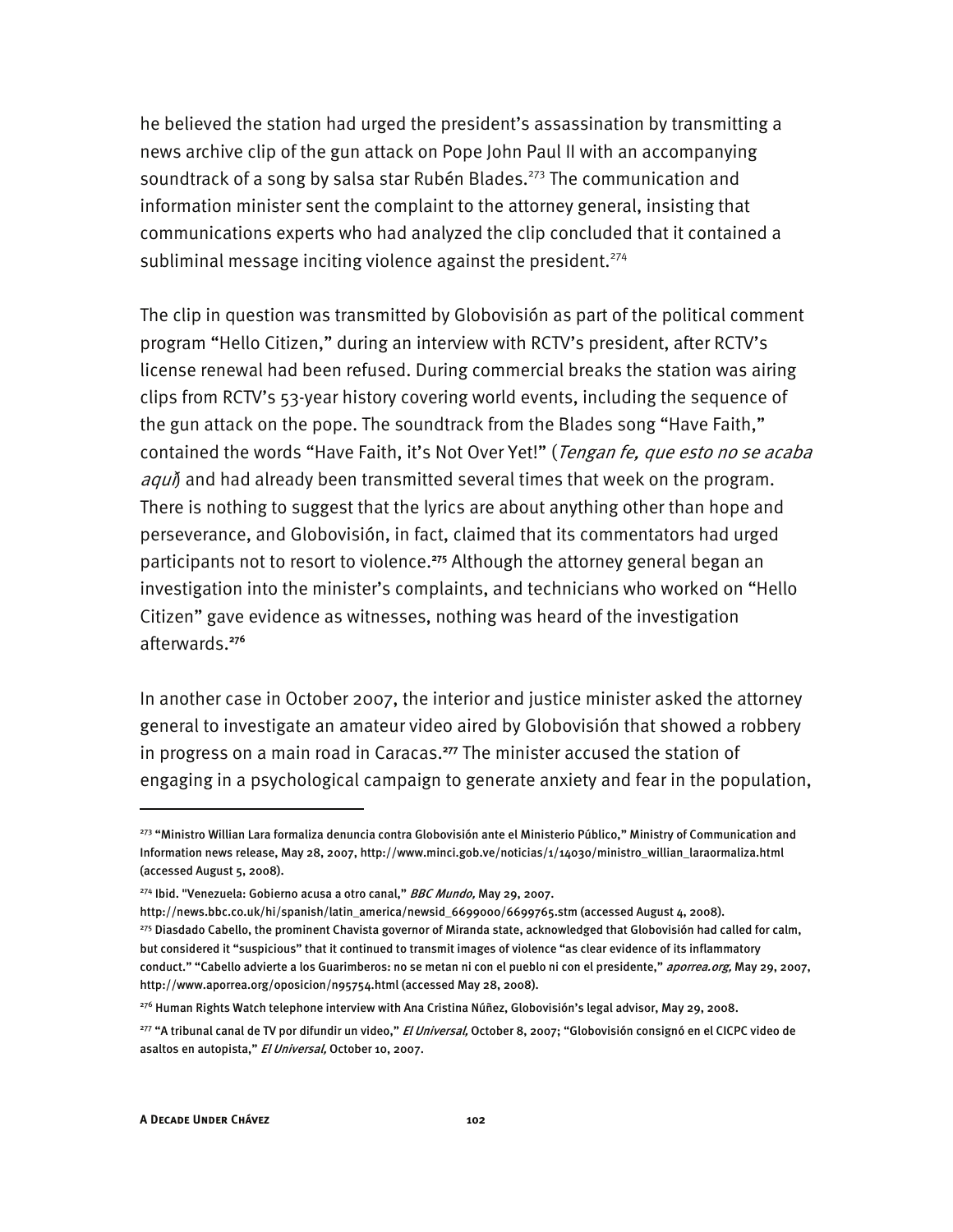and said he suspected that the video has been "prepared" to attack the government's anti-crime record. The beginning of the investigation was widely reported in the press, but it too was discontinued.**<sup>278</sup>**

## Restricting Information

Chávez's professed commitment to broadening popular participation in the political process has led neither to greater openness and transparency in government nor to easier public access to information held by government officials. Journalists and the public often experience difficulty in gaining access to what should be public information, and there is no legislation to provide effective redress in such circumstances.

## *International Norms*

-

The right to "seek, receive, and impart" information is recognized in the Universal Declaration of Human Rights, the International Covenant on Civil and Political Rights (ICCPR), and the American Convention on Human Rights.**<sup>279</sup>**

There is growing international recognition that the right to seek, receive, and impart information encompasses a positive obligation of states to provide access to official information in a timely and complete manner. Both regional and international organizations have held that the right of access to official information is a fundamental right of every individual.**<sup>280</sup>** In the Americas, the Inter-American Court on

<sup>278</sup> Human Rights Watch telephone interview with Ana Cristina Núñez, Globovisión's legal advisor, May 29, 2008.

<sup>&</sup>lt;sup>279</sup> Universal Declaration of Human Rights (UDHR), adopted December 10, 1948, G.A. Res.

<sup>217</sup>A(III), U.N. Doc. A/810 at 71 (1948), art 19; International Covenant on Civil and Political Rights (ICCPR), adopted December 16, 1966, G.A. Res. 2200A (XXI), 21 U.N. GAOR Supp. (No. 16) at 52, U.N. Doc. A/6316 (1966), 999 U.N.T.S. 171, entered into force March 23, 1976, art. 19(2); American Convention on Human Rights ("Pact of San José, Costa Rica"), adopted November 22, 1969, O.A.S. Treaty Series No. 36, 1144 U.N.T.S. 123, entered into force July 18, 1978, reprinted in Basic Documents Pertaining to Human Rights in the Inter-American System, OEA/Ser.L.V/II.82 doc.6 rev.1 at 25 (1992), art. 13(1). Human Rights Watch has always maintained that this right entails a general right of access to official information. Human Rights Watch, "Chile: Progress Stalled-Setbacks in Freedom of Expression Reform," vol. 13, no. 1(B), March 2001.

<sup>280</sup> Joint declaration by Ambeyi Ligabo, U.N. Special Rapporteur on Freedom of Opinion and Expression; Miklos Haraszti, OSCE Representative on Freedom of the Media; and Eduardo Bertoni, OAS Special Rapporteur for Freedom of Expression, December 6, 2004, http://www.cidh.org/Relatoria/showarticle.asp?artID=319&lID=1 (accessed August 4, 2008). Principle 4 of the Declaration of Principles on Freedom of Expression, approved by the IACHR at its 108th regular sessions in October 2000, http://www.cidh.org/Relatoria/showarticle.asp?artID=26&lID=1 (accessed August 4, 2008); United Nations Economic and Social Council, Commission on Human Rights, Civil and Political Rights, Including the Question of Freedom of Expression: The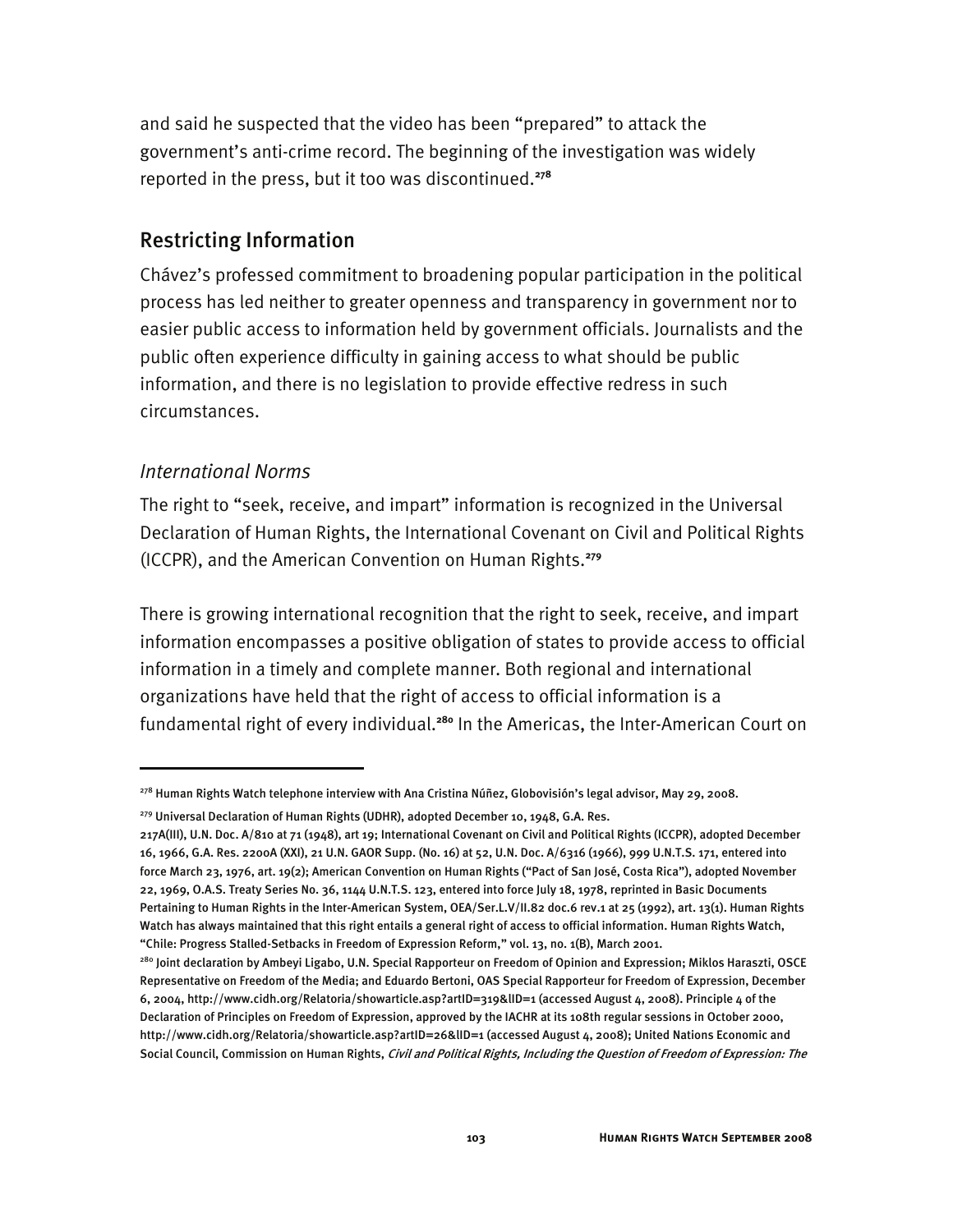Human Rights has held that article 13 of the ACHR (on the right to freedom of expression) entails the right to receive information held by government offices, as well as these offices' obligation to provide it.**<sup>281</sup>** Moreover, it is internationally recognized that this right is crucial to ensure democratic control of public entities and to promote accountability within the government.**<sup>282</sup>**

#### Right to Freedom of Opinion and Expression, Report of the Special Rapporteur, Ambeyi Ligabo, submitted in accordance with Commission resolution 2003/42, (New York: United Nations, 2003).

<sup>281</sup> Inter-American Court of Human Rights, Claude Reyes Case, Judgment of September 19, 2006, Inter-Am.Ct.H.R., (Series C), No. 151, paras. 76 and 77. Paragraph 76 states: "In this regard, the Court has established that, according to the protection granted by the American Convention, the right to freedom of thought and expression includes 'not only the right and freedom to express one's own thoughts, but also the right and freedom to seek, receive and impart information and ideas of all kinds.' In the same way as the American Convention, other international human rights instruments, such as the Universal Declaration of Human Rights and the International Covenant on Civil and Political Rights, establish a positive right to seek and receive information." Paragraph 77 states: "In relation to the facts of the instant case, the Court finds that, by expressly stipulating the right to 'seek'and 'receive' 'information,' Article 13 of the Convention protects the right of all individuals to request access to State-held information, with the exceptions permitted by the restrictions established in the Convention. Consequently, this article protects the right of the individual to receive such information and the positive obligation of the State to provide it, so that the individual may have access to such information or receive an answer that includes a justification when, for any reason permitted by the Convention, the State is allowed to restrict access to the information in a specific case. The information should be provided without the need to prove direct interest or personal involvement in order to obtain it, except in cases in which a legitimate restriction is applied. The delivery of information to an individual can, in turn, permit it to circulate in society, so that the latter can become acquainted with it, have access to it, and assess it. In this way, the right to freedom of thought and expression includes the protection of the right of access to State-held information, which also clearly includes the two dimensions, individual and social, of the right to freedom of thought and expression that must be guaranteed simultaneously by the State."

Inter-American Commission on Human Rights, Report on Terrorism and Human Rights, OAS/Ser.L./V/II 116, Doc. 5 rev. 1 corr. 22, October 2002, para. 281. "As stated earlier, the right to freedom of expression includes both the right to disseminate and the right to seek and receive ideas and information. Based on this principle, access to information held by the State is a fundamental right of individuals and States have the obligation to guarantee it. In terms of the specific objective of this right, it is understood that individuals have a right to request documentation and information held in public archives or processed by the State, in other words, information considered to be from a public source or official government documentation."

<sup>282</sup> This right has been recognized in Europe since the early 1980s. Toby Mendel, "Libertad de Información: derecho humano protegido internacionalmente," Comparative Law of Information (Derecho Comparado de la Información), January-June 2003, pp. 13-19, http://www.juridicas.unam.mx/publica/librev/rev/decoin/cont/1/cnt/cnt3.pdf (accessed August 4, 2008).

The Inter-American Court of Human Rights held in 1985 that effective citizen participation and democratic control, as well as a true debate in a democratic society, cannot be based on incomplete information. Understanding freedom of expression as both the right to express oneself, and the right to obtain information, the Inter-American Court of Human Rights held that "freedom of expression is a cornerstone upon which the very existence of a democratic society rests. It is indispensable in the formation of public opinion.… It represents, in short, the means that enable the community, when exercising its options, to be sufficiently informed. Consequently, it can be said that a society that is not well informed is not a society that is truly free." Inter-American Court of Human Rights, "Compulsory Membership in an Association prescribed by Law for the Practice of Journalism (Articles 13 and 29 American Convention on Human Rights)," Advisory Opinion OC-5, November 13, 1985, para. 70.

The OAS General Assembly has held in 2003, 2004, 2005, 2006, and 2007 that access to public information is an indispensable requirement for a democracy to work properly, and that states have an obligation to ensure it. Access to Public Information: Strengthening Democracy, adopted June 10, 2003, OAS General Assembly Resolution, AG/Res. 1932 (XXXIII-O/03), adopted June 10, 2003; Access to Public Information: Strengthening Democracy, adopted June 8, 2004, OAS General Assembly Resolution, AG/Res. 2057 (XXXIV-O/04); Access to Public Information: Strengthening Democracy, adopted May 26,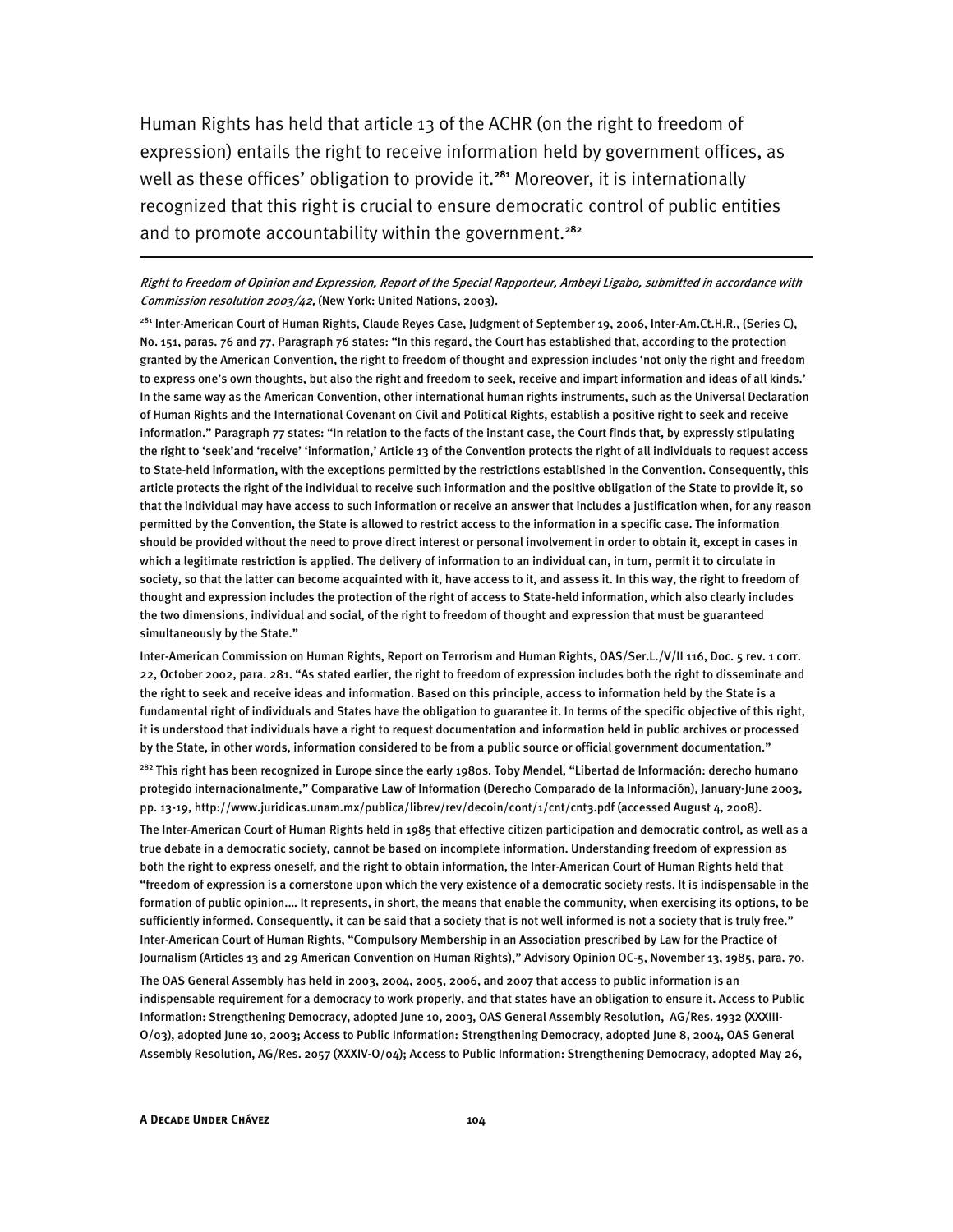The right of access to information is governed by the "principle of maximum disclosure," meaning the government is presumed to be under an obligation to disclose information.**<sup>283</sup>** This presumption can only be overridden under circumstances clearly defined by law in which the release of information could undermine the rights of others or the protection of national security, public order, or public health or morals.**<sup>284</sup>**

2005, OAS General Assembly Resolution, AG/Res. 2121 (XXXV-O/05); Access to Public Information: Strengthening Democracy, adopted June 6, 2006, OAS General Assembly Resolution, AG/Res. 2252 (XXXVI-O/06); Access to Public Information: Strengthening Democracy, adopted June 5, 2007, OAS General Assembly Resolution, AG/Res. 2288 (XXXVII-O/07); http://www.oas.org/juridico/English/regeneas.html.

-

The Chapultepec Declaration, signed by most heads of state in the hemisphere, and the Lima Principles, endorsed by the OAS and U.N. Special Rapporteurs on Freedom of Expression and Opinion, also recognize this consensus. The Chapultepec Declaration determines in its second principle that every person has the right to seek and receive information, and in its third principle that "authorities must be compelled by law to make available in a timely and reasonable manner the information generated by the public sector." The declaration was adopted on March 11, 1994, by the Hemisphere Conference on Free Speech held in Mexico City. Experts and 32 government representatives, including former Mexican President Carlos Salinas de Gortari, endorsed it. Chapultepec Declaration, adopted by the Hemisphere Conference on Free Speech, Mexico City, Mexico, March 11, 1994, http://www.declaraciondechapultepec.org/english/declaration\_chapultepec.htm (accessed August 4, 2008). Principle 1 of the Lima Principles establishes access to information as an individual right and as a necessary component for a democratic society. Principle 2 establishes that states must make information available in a timely and complete manner. Lima Principles, adopted by experts on freedom of expression and by the U.N. and OAS Special Rapporteurs on Freedom of Opinion and Expression, November 16, 2000, http://www.cidh.org/Relatoria/showarticle.asp?artID=158&lID=1 (accessed August 4, 2008), principles 1 and 2.

<sup>283</sup> Principle 1 of The Public's Right to Know—Principles Principles on Freedom of Information Legislation holds that "[t]he principle that all information held by public bodies should be subject to disclosure and that this presumption may be overcome only in very limited circumstances." The Public's Right to Know: Principles on Freedom of Information Legislation, adopted by Article XIX, an NGO working on freedom of expression and access to information, June 1999, http://www.article19.org/pdfs/standards/righttoknow.pdf (accessed August 4, 2008). It was later endorsed by the U.N. and

Inter-American systems on human rights. Inter-American Commission on Human Rights, Report on Terrorism and Human Rights, OAS/Ser.L./V/II 116, Doc. 5 rev. 1 corr. 22, October 2002, para. 284; IACHR Annual Report 1999, Vol. III, Report of the Office of the Special Rapporteur for Freedom of Expression, chapter II, OEA/Ser.L/V/II.111, Doc. 3 rev., Vol. III; UN Commission on Human Rights, "Resolution 1999/36," E/CN.4/2000/63 (January 18, 2000), para. 43.

 $^{284}$  Article 19(3) of the ICCPR and Article 13(2) of the American Convention on Human Rights. The Inter-American Commission's Declaration of Principles on Freedom of Expression states that the right may only be limited exceptionally and such limitations must "be previously established by law in case of a real and imminent danger that threatens national security in democratic societies." Inter-American Commission on Human Rights, Declaration of Principles on Freedom of Expression, approved at 108th regular session, October 2000, http://www.cidh.org/Relatoria/showarticle.asp?artID=26&lID=1 (accessed August 4, 2008), principle 4.

Finally, the Johannesburg Principles hold that restrictions must be "necessary in a democratic society to protect a legitimate national security interest." Johannesburg Principles on National Security, Freedom of Expression and Access to Information, adopted by Article XIX, November 1996, http://www.article19.org/pdfs/standards/joburgprinciples.pdf (accessed August 4, 2008), principles 1 (d) and 11. The Johannesburg Principles were adopted on October 1995 by experts in international law, national security, and human rights, and were later recognized by the U.N. Special Rapporteur on Freedom of Opinion and Expression and the OAS Special Rapporteur for Freedom of Expression. UN Commission on Human Rights, "Report of the Special Rapporteur Mr. Abid Hussain," UNCHR resolution 1993/45, E/CN.4/1996/39, March 22, 1996, para. 154; and Inter-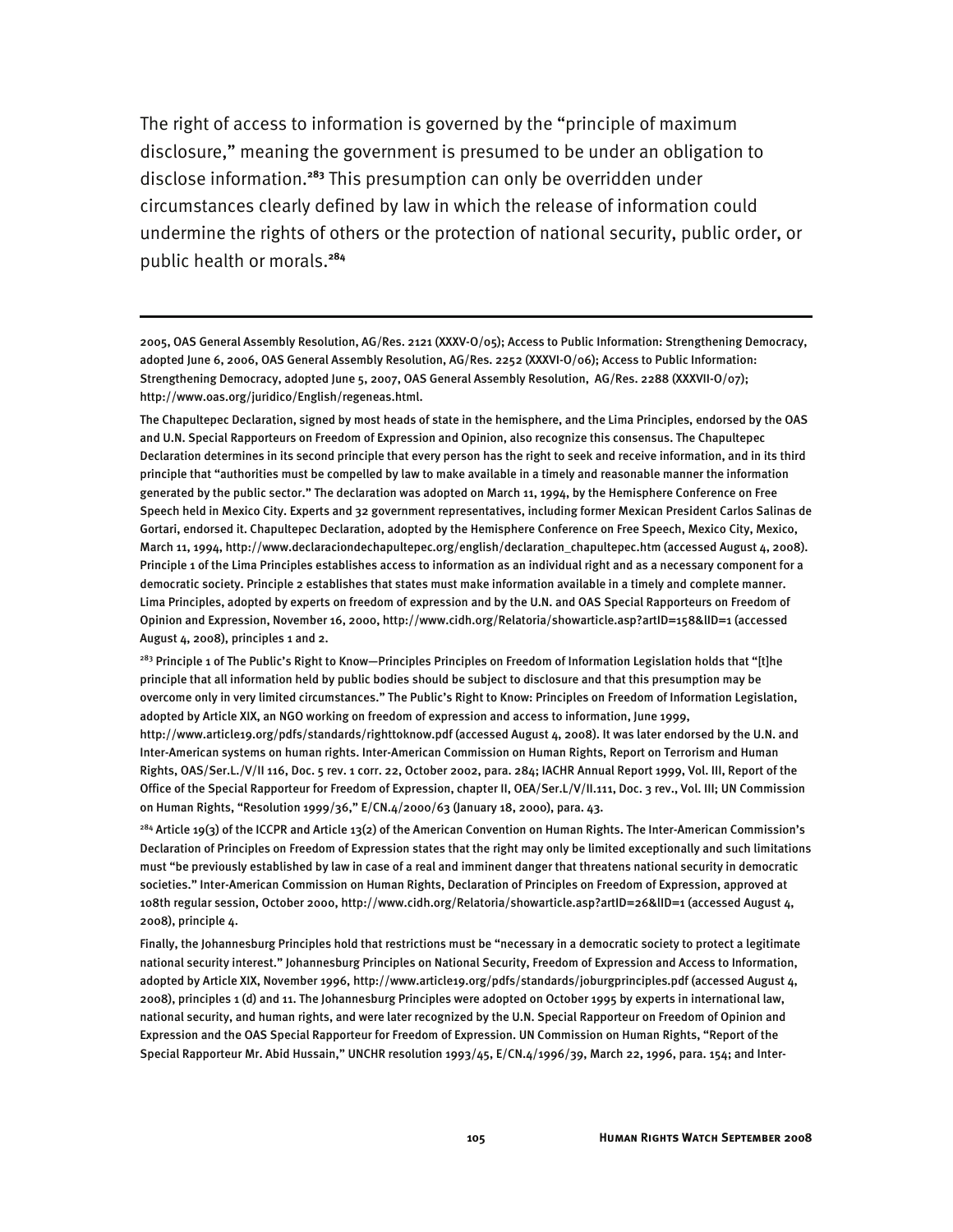### *Access to Information under Venezuelan Law*

Venezuela's 1999 Constitution guarantees the right of access to government files and records, "without prejudice to the limits acceptable in a democratic society concerning interior and external security, criminal investigation, and the intimacy of private life, in accordance with the law regulating the classification of documents whose contents are confidential or secret."**<sup>285</sup>** The constitution also guarantees the right to "timely and truthful" information about official procedures affecting individuals directly, and access to any official resolutions adopted. And it establishes that "no censorship by public officials affecting the provision of information on matters under their responsibility will be permitted."286

In furtherance of the right to information, the 2001 Organic Law of Public Administration establishes that anyone can submit a written request to a state entity for a specified document and has a right to receive a copy at his or her own expense.<sup>287</sup> By default, all requests or petitions directed to an administrative authority, whatever their nature, must receive a reply within 20 days.<sup>288</sup> Officials who do not reply face a possible fine of between 5 and 50 percent of their monthly salary.**<sup>289</sup>**

Even though the obligation to provide information exists in law, there is no law that specifies the circumstances in which access to public documents may be denied. Nor is there any enforcement mechanism to address situations where officials fail to respond satisfactorily to requests for information. Officials at the Ministry of Communication and Information told Human Rights Watch that Andrés Izarra, during his first term as minister, presented a draft bill to the National Assembly to strengthen access to information that was discussed in the Assembly's sub-

j

American Commission on Human Rights, IACHR Annual Report 2003, Vol. III, Report of the Special Rapporteur for Freedom of Expression, chapter IV, OEA/Ser.L/V/II.118 Doc. 70 rev. 2.

<sup>&</sup>lt;sup>285</sup> Constitution of Venezuela, art. 143.

<sup>286</sup> Ibid.

<sup>&</sup>lt;sup>287</sup> Organic Law of the Public Administration [Ley Orgánica de la Administración Pública], *Official Gazette,* No. 37.305, October 17, 2001, http://www.finanzas.usb.ve/loap.pdf (accessed August 4, 2008),arts. 138, 155-157.

<sup>&</sup>lt;sup>288</sup> Ibid., Organic Law of Administrative Procedures [Ley Orgánica de Procedimientos Administrativos], *Official Gazette,* No. 2.818, July 1, 1981, http://www.tsj.gov.ve/legislacion/lopa.html (accessed August 4, 2008), art. 5. 289 Ibid., art. 100.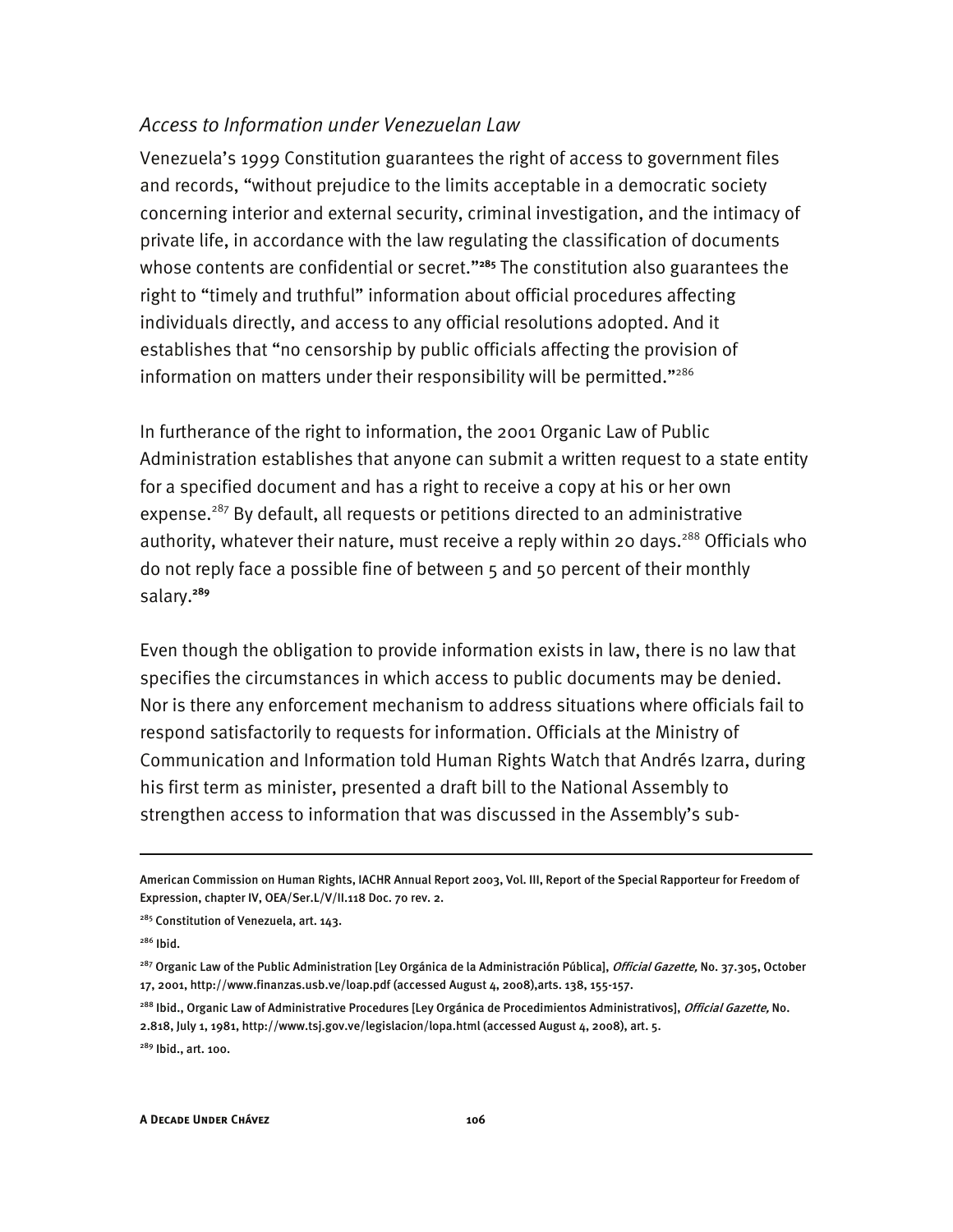committee on media.**<sup>290</sup>** Human Rights Watch was unable to confirm this information, but to our knowledge no such bill has been discussed on the floor of the National Assembly.

The Venezuelan section of Transparency International presented its own bill in 2007 to the president of the National Assembly's sub-committee on media. As of July 2007 the organization had been unable to get the endorsement of three legislators, the minimum required for introducing a draft law for consideration.**<sup>291</sup>** In June 2008 the president of the sub-committee said that the sub-committee had "other priorities" and claimed that progress on the law had been held up by the attempts of some journalists to politicize the issue.**<sup>292</sup>**

### *Failure to Respect the Right of Access to Information*

j

Government officials routinely deny or fail to respond to requests for information by journalists. According to an investigation by *Últimas Noticias*, a generally progovernment newspaper, journalists have encountered obstacles in obtaining information from the police on crime statistics, judges and court officials, hospitals, state enterprises such as PDVSA, the comptroller general's office, and various ministries. $293$ 

According to a log publicized by the newspaper *El Mundo*, only 37.5 percent of the officials responded to requests for official information made by its investigative reporters in 2007. The average wait for a reply was 38 days, almost twice the legal maximum. For example, a reporter approached the Ministry of Planning and Development to get information about the salaries of public employees. It took seven months, three letters, and a change of vice-minister before a reply was received.**<sup>294</sup>** Similarly, it proved impossible to obtain information from the civil

<sup>290</sup> Human Rights Watch interview with Carlos Aguilar, María Alejandra Díaz, and Lidice Altuve, Ministry of Communication and Information, Caracas, March 15, 2007.

<sup>&</sup>lt;sup>291</sup> Human Rights Watch telephone interview with Mercedes de Freitas, board member, Transparencia Venezuela, July 30, 2007.

<sup>&</sup>lt;sup>292</sup> Doris Villaroel, "Reforma a ley de periodismo incluirá acceso a la información," *El Mundo,* June 26, 2008.

<sup>&</sup>lt;sup>293</sup> Jorge Chávez and Tamoa Calzadilla, "27 de Junio, Día del Periodista: 'Una ley debe penalizar al funcionario que niegue la información," Últimas Noticias, June 26, 2005.

<sup>294</sup> Human Rights Watch interview with Tamoa Calzadilla, Caracas, September 20, 2007; Tamoa Caldazilla, "En Venezuela los sueldos públicos son secreto del Estado", El Mundo, February 6, 2006, on the difficulty of obtaining information on government salaries.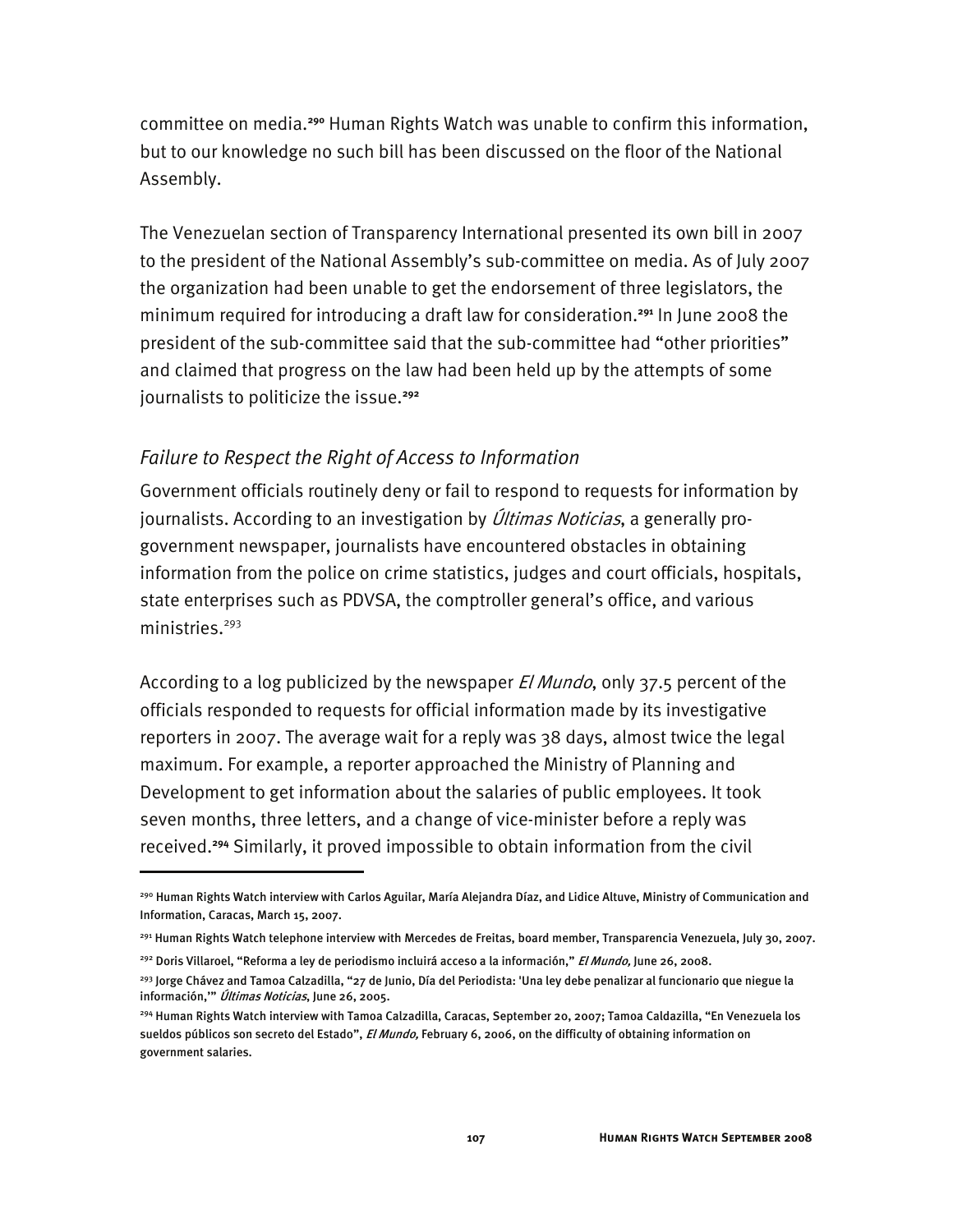register (ONIDEX) on the number of Venezuelans who had left the country since 1997.**<sup>295</sup>**

For NGOs, obtaining official information can be even more difficult. In a study conducted by the human rights NGO Espacio Público, 46 requests for information were made to the same number of government ministries and departments in 2007. The requests were for information about salaries, advertising expenditure, and a copy of the bill on access to information supposedly in the National Assembly. Only 4 percent of the requests received a positive reply. Eight-seven percent were rejected or not answered.**<sup>296</sup>**

In the absence of an enforcement mechanism, neither journalists nor NGO representatives have any means of compelling officials to disclose the information that is withheld.

## Controlling the Airwaves

The government has misused its control of broadcasting frequencies to discriminate against channels that are political opponents. In the most prominent and egregious case, Chávez gave orders not to renew the concession of Venezuela's oldest television channel, Radio Caracas Television (RCTV), because it refused to tone down its hostile editorial stance.

### *International Norms*

Evolving norms in international law have strengthened the obligation of governments to promote pluralism in broadcasting. In 2001, in a joint declaration, the special rapporteurs on freedom of expression for the United Nations, the OAS, and the OSCE, determined that:

Promoting diversity should be a primary goal of broadcast regulation; diversity implies gender equity within broadcasting, as well as equal opportunity for all sections of society to access the airwaves;

**A DECADE UNDER CHÁVEZ 108** 

<sup>&</sup>lt;sup>295</sup> Emilia Díaz and Andrea Daza, "Casi dos meses le toma un funcionario contestar una carta," *El Mundo,* December 26, 2007. <sup>296</sup> "Informe Final: Estudio sobre Acceso a la Información Pública en Venezuela," Public Space (Espacio Público): 2007.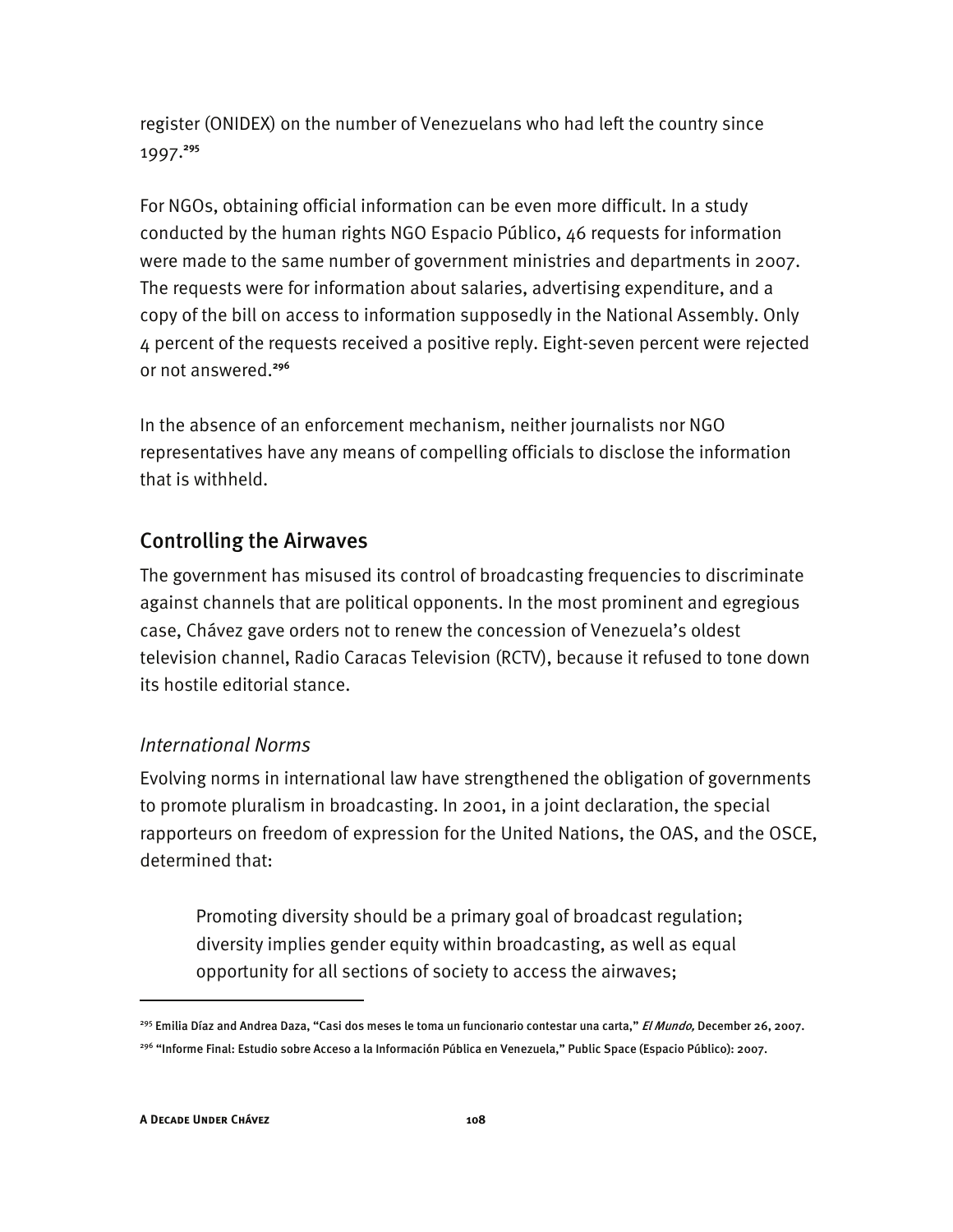broadcast regulators and governing bodies should be so constituted as to protect them against political and commercial interference.**<sup>297</sup>**

The special rapporteurs issued a further declaration in 2007 stressing that media regulation to promote diversity must be protected from political interference:

Regulation of the media to promote diversity, including governance of public media, is legitimate only if it is undertaken by a body which is protected against political or other forms of unwarranted interference, in accordance with international human rights standards.**<sup>298</sup>**

Moreover, regional human rights norms on free expression do not allow states to use their control of radio-electrical frequencies to "impede the communication and circulation of ideas and opinions."<sup>299</sup> Nor may they use such control to "put pressure on and punish or reward and provide privileges to social communicators and communications media because of the opinions they express."<sup>300</sup>

To safeguard against bias, political favoritism, and corruption, the procedures for granting or refusing broadcasting licenses should be open, impartial, and transparent. As the Inter-American Commission on Human Rights pointed out in a press release on the RCTV case:

[I]n competitions for or in the awarding of licenses for the use of wave bands, in accordance with the principle of equality of opportunity, states must promote open, independent and transparent procedures

<sup>&</sup>lt;sup>297</sup> Joint Declaration by the UN Special Rapporteur on Freedom of Opinion and Expression, the OSCE Representative on Freedom of the Media, and the OAS Special Rapporteur on Freedom of Expression, "Challenges to Freedom of Expression in the New Century," November, 2001, http://www1.osce.org/documents/rfm/2001/11/193\_en.pdf (accessed August 4, 2008).

<sup>&</sup>lt;sup>298</sup> Joint Declaration by the UN Special Rapporteur on Freedom of Opinion and Expression, the OSCE Representative on Freedom of the Media, the OAS Special Rapporteur on Freedom of Expression, and the African Commission on Human and Peoples' Rights Special Rapporteur on Freedom of Expression and Access to Information, "Joint Declaration on Diversity in Broadcasting," December 8, 2007, http://www1.osce.org/documents/rfm/2001/11/193\_en.pdf (accessed August 4, 2008).

<sup>299</sup> American Convention on Human Rights, art. 13 (3).

 $3^{00}$  Inter-American Commission on Human Rights, "Declaration of Principles on Freedom of Expression," approved at 108<sup>th</sup> session, 2000, principle 13.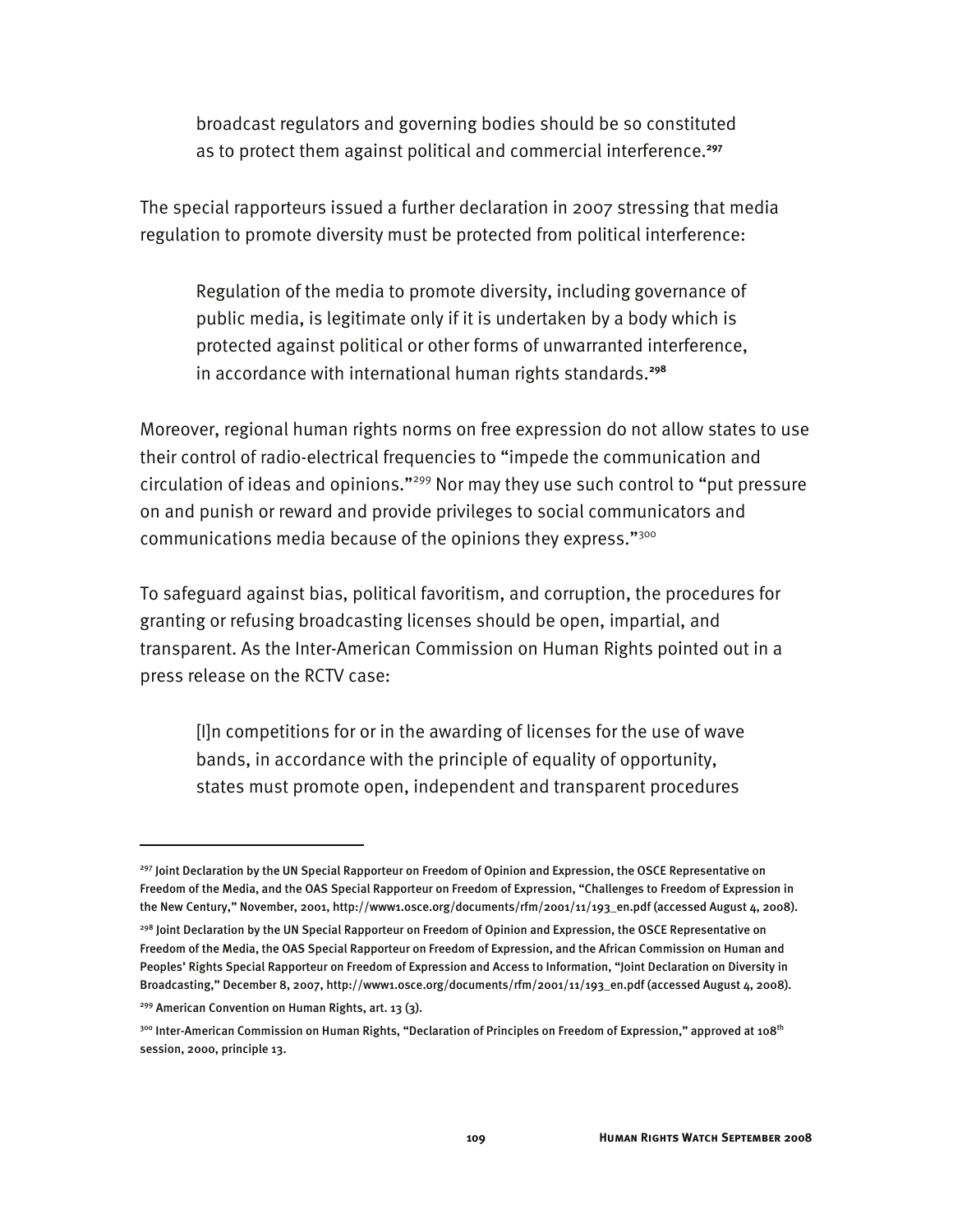with clear, objective and reasonable criteria that avoid any political discrimination on the basis of the editorial line of a media outlet.<sup>301</sup>

## *Political Use of Discretionary Powers*

Venezuelan law bestows the power to award radio and television concessions on the communication and information minister following prior technical evaluations carried out by CONATEL.**<sup>302</sup>** Although CONATEL is technically an autonomous agency, its four directors, like the communication and information minister, are all appointed by the president of the republic and can be dismissed at his discretion. There are no institutional controls to ensure that such decisions are based on an impartial consideration of the public interest rather than the government's political objectives.

In the case of free-to-air radio and television, concessions are decided on an individual basis, rather than through a competitive bidding process or lottery, as is the practice for other users of the airwaves. This means that the minister—and, by extension, the president—has full discretion to accept or reject applications. The absence of clear criteria for awarding concessions and the lack of impartial regulation of the process open the door to politically motivated and discriminatory decisions.

### RCTV

-

In December 2006, Chávez announced on a nationwide broadcast that he would not renew the broadcasting license of RCTV, Venezuela's oldest and one of its most popular television stations. Filmed standing on a military parade ground, he said that Venezuela would no longer tolerate private media "at the service of coupplotting, against the people, against the nation, against the independence of the nation, and against the dignity of the Republic!"**<sup>303</sup>**

<sup>&</sup>lt;sup>301</sup> "IAHCR concerned about freedom of expression in Venezuela," Inter-American Commission on Human Rights press release, No. 29/07, May 25, 2007, http://www.cidh.oas.org/Comunicados/English/2007/29.07eng.htm (accessed August 5, 2008). <sup>302</sup> Under Article 40 of the Organic Law on Telecommunications, CONATEL's governing council is presided by its director general and consists of four directors appointed by the president. During 2007 Jesse Chacón, the communication and information minister, also held the post of director general of CONATEL.

<sup>&</sup>lt;sup>303</sup> María Lilibeth Da Corte, "No habrá nueva concesión para ese canal golpista RCTV," *El Universal,* December 29, 2006; "No Renovarán la concesión al canal golpista RCTV," posted to YouTube, http://www.youtube.com/watch?v=AujQgo6u4xI (accessed August 4, 2008).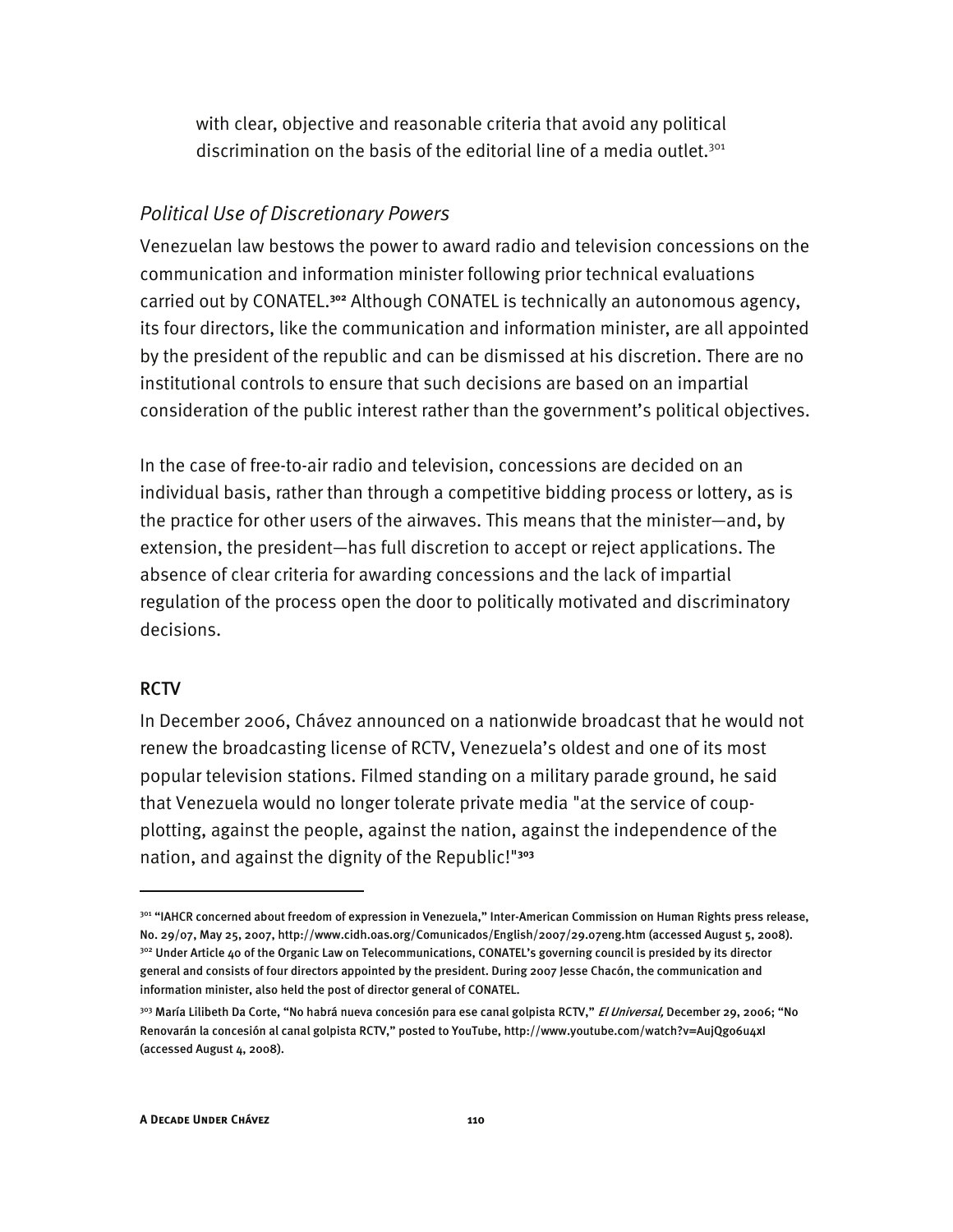Chávez had repeatedly threatened not to renew the broadcasting concessions of the country's main private television channels in response to critical coverage of his government. While he pointed to the channels' role in the 2002 coup as a justification, he also made clear that the threatened action would be in response to the continuously critical coverage of some of the channels.**<sup>304</sup>**

In March 2007, three months after Chávez announced his decision, the Ministry of Communication and Information published The White Book of RCTV (El libro blanco sobre RCTV), a compendium of the government's accusations against the channel. During the same month RCTV received a resolution and cover letter from the communication and information minister—the official responsible for television concessions—formalizing Chávez's decision. Yet neither the official resolution nor the letter mentioned any of the accusations publicly leveled by Chávez against the channel as grounds for the decision not to renew the license. After the Supreme Court rejected RCTV's legal appeals for an injunction, the channel stopped broadcasting on public airwaves on May 27, 2007.

While the Chávez government was under no obligation to renew RCTV's concession, it improperly used its regulatory power to punish anti-Chávez programming, discriminating against RCTV on political grounds and disregarding due process considerations.

### *A Discriminatory Decision*

j

As noted, one of the principle justifications that Chávez and his supporters offered for denying RCTV a concession renewal was its role during the 2002 coup. Ever since the events of April 2002—which he accused the media of fomenting—Chávez had threatened the four largest private channels (RCTV, Venevisión, Televen, and Globovisión) with revocation of their broadcasting licenses. From June 2002 until he made the announcement in December 2006, Chávez had made such threats on at

<sup>&</sup>lt;sup>304</sup> Chávez accused these channels, which he did not identify, of "dividing Venezuelans" in a speech given six months before he announced the decision not to renew RCTV's license. Elizabeth Núñez, "Chávez amenaza con revocar concesiones a televisoras en 2007," El Nacional, June 15,

<sup>2006,</sup>nacional.com/ediciones/archive/default.asp?d=15&m=06&a=2006&archivo=n1\_2n1.asp&searchstring= (accessed May 29, 2008).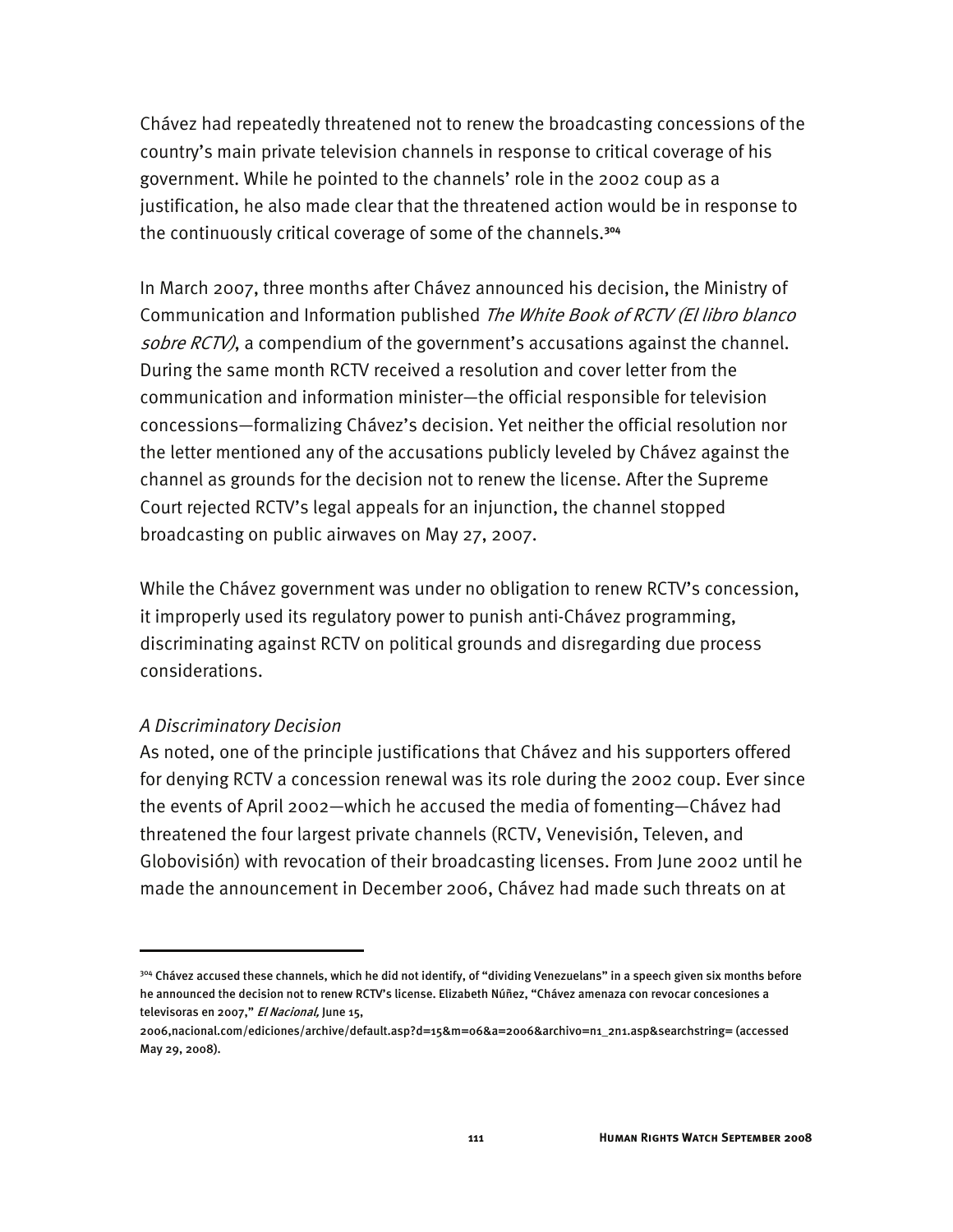least eight occasions in public broadcasts or interviews.<sup>305</sup> On the last of these occasions, in November 2006, Chávez warned that some of the licenses were due to expire the following year. "No one should be surprised if on March 27 [sic] I tell them their license is up."**<sup>306</sup>**

Two private stations' licenses were in fact due to expire on May 27, 2007—RCTV's and Venevisión's. But in his December 2006 speech Chávez made no mention of Venevisión—a channel he had accused with equal vehemence for its conduct during the coup—and its license was duly renewed for five years on its expiry.

If the non-renewal of RCTV's license was indeed a belated sanction for the channel's conduct during the coup, Venevisión should have received the same treatment. But after Chávez's victory in the recall referendum in August 2004, Venevisión (along with Televen) pulled its adversarial political opinion shows and drastically reduced its coverage of opposition news.<sup>307</sup> In contrast, RCTV (along with Globovisión)

http://web.sumate.org/democracia-retroceso/attachments-spanish/Rafael%20Ramirez.htm (accessed on August 4, 2008).

In a special broadcast in July 2007, Venevisión's president, Gustavo Cisneros, defended the station's change of editorial policy, saying that Venevisión had erred by adopting an openly partisan position in Venezuela's political conflict. Whether or not the change was a response to government pressure (as Cisneros seemed to imply in an interview published during the same month in the New York Times) Chávez publicly acknowledged the change in editorial policy (without referring to Venevisión by name). "Video: Autopromocion de Venevisión," posted to YouTube June 21, 2007,

j

<sup>3</sup>º5 Inter-American Commission on Human Rights, Luisiana Ríos and others v. Venezuela, Case No. 12,441, April 20, 2007, paras. 72-83.

<sup>&</sup>lt;sup>306</sup> Asencion Reyes, "Vaya y repítelo todos los días 100 veces más," *El Nacional,* November 4, 2006,

<sup>&</sup>lt;sup>307</sup> Programs cut by Venevisión included Napoleón Bravo's show "24 Horas." Televen pulled Marta Colomina's interview program—"The Interview"—in March 2005 and César Miguel Rondón's opinion program—"30 Minutes"—the following month. Blanca Santos, "Soy una víctima de la Ley Mordaza y del régimen," El Universal, March 5, 2005,

http://www.eud.com/2005/03/05/til\_art\_05250A.shtml (accessed August 4,2008); Hugo Prieto, "Mucho gusto y muchas gracias," (interview with César Miguel Rondón), Tal Cual, April 28, 2004. Both Colomina and Rondón now broadcast on the opposition radio station Unión Radio.

http://eriksez.wordpress.com/category/venevision/page/2/ (accessed August 4, 2008); Simon Romero, "Media Mogul Learns to Live with Chávez," New York Times, July 5, 2007.

Venevisión also claimed that its broadcasting concession was renewed because, unlike RCTV, it had carefully followed the legal procedures for renewal. The official resolution denying RCTV its license renewal, however, did not mention any alleged failure of RCTV to comply with the formal procedures. "Porqué Venevisión Sí?", Venevisión press release from Venevisión's vice-president, Carlos Baldosano, to Human Rights Watch, June 25, 2007.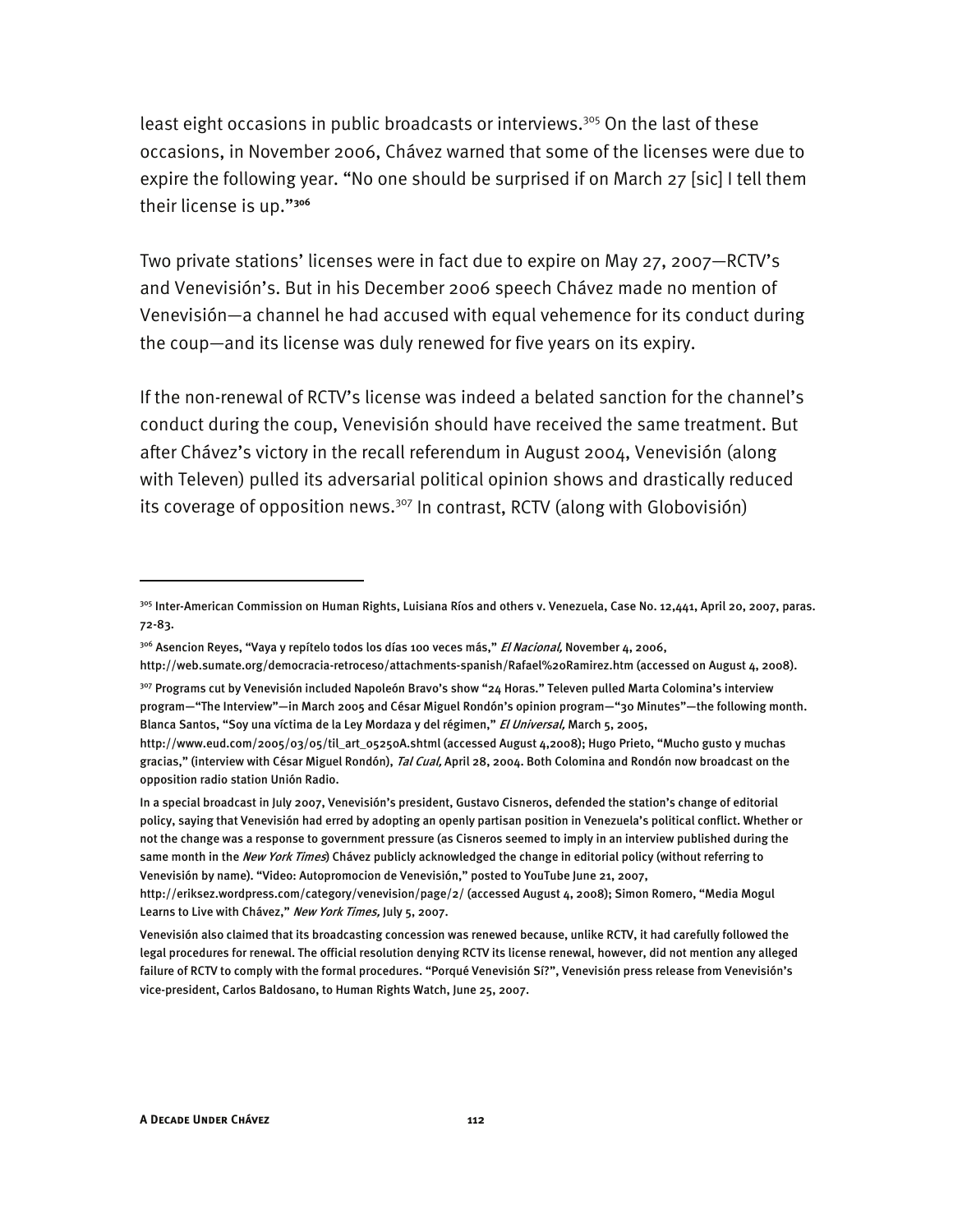continued to cover protests extensively and broadcast comment that was uniformly critical of the government.**<sup>308</sup>**

RCTV was singled out evidently because of its refusal to tone down this criticism. In fact, in June 2006, six months before Chávez announced his decision, he himself pointedly compared the conduct of some stations, in an apparent reference to RCTV and Venevisión. At a televised ceremony handing over Russian rifles to the army, Chávez ordered his ministers and CONATEL's director general to review private television concessions, placing a question mark over their renewal the following year. After complaining that some channels still acted like "fifth columns," he noted that other channels that he accused of supporting the coup had "given signs of wanting to change, and look like they intend to respect the Constitution and the law."**<sup>309</sup>** The communication and information minister went further:

If we analyze the conduct of some channels that were openly in the coup and we compare it with today, there are qualitative changes: in programming, in reporting, in editorial line, in respecting the rights of users and fulfilling the obligations of public service providers. In other cases, there is no sign of any rectification and they stubbornly stick to their old ways."**<sup>310</sup>**

Neither Chávez nor the minister mentioned the channels they were referring to, but it was widely understood that the government's sights were on RCTV.

The discriminatory use of the government's regulatory authority was also made clear by the fact that Chávez had issued his threats of non-renewal in response to critical coverage of his government. For example, the last such threat he made before announcing his decision on RCTV was during a televised address just weeks before

<sup>&</sup>lt;sup>308</sup> In contrast to the drastic measures taken by Venevisión and Televen, RCTV retained Miguel Angel Rodríguez's morning show "La Entrevista" ("The Interview") until the station was closed on May 27, 2007. Globovisión still runs Leopoldo Castillo's call-in program "Aló Ciudadano" ("Hello Citizen"). Globovisión's license is not due for renewal until 2015.

<sup>&</sup>lt;sup>309</sup> Elizabeth Núñez, "Chávez amenaza con revocar concesiones a televisoras en 2007," *El Nacional*, June 15, 2006, nacional.com/ediciones/archive/default.asp?d=15&m=06&a=2006&archivo=n1\_2n1.asp&searchstring= (accessed May 29, 2008).

 $310$  Ibid.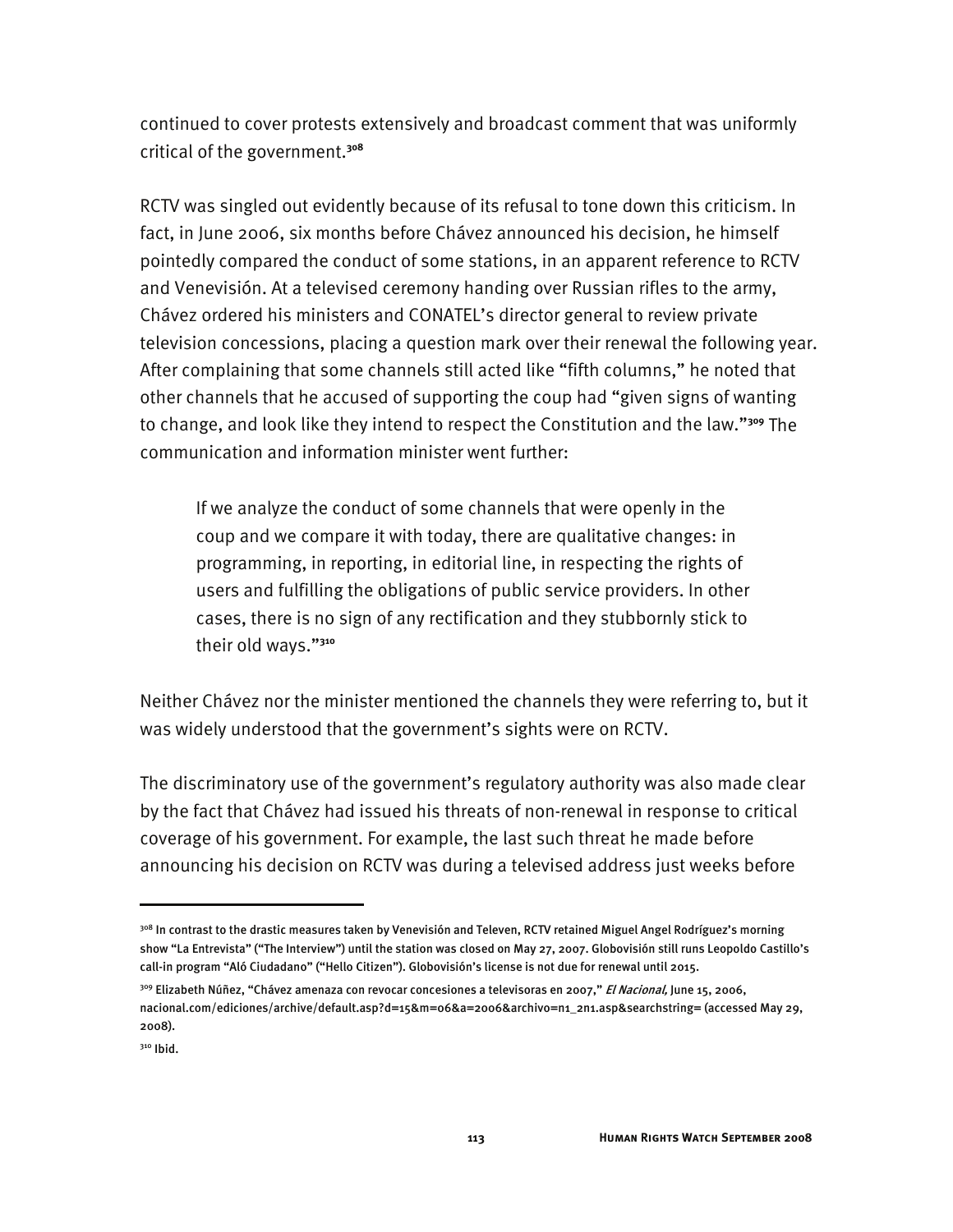the 2006 presidential election in which he denounced private stations for broadcasting a clandestine video of his energy minister calling on employees in the state oil company to abandon their jobs if they did not support Chávez.

#### *Lack of Due Process*

As already noted, in March 2007, at the height of the controversy over RCTV, the Ministry of Communication and Information published the *White Book on RCTV*, a 360-page compendium of alleged malfeasance by the station. The documented cited several actions of RCTV as evidence of its involvement in the coup: its coverage of the street demonstrations which precipitated the coup; its splitting its screen during a presidential broadcast in order to continue showing scenes of the protests; repeated transmissions of speeches and comments by opposition leaders blaming the government for the violence; its refusal to transmit news of Chávez's illegal arrest by the coup plotters; and its blacking out coverage of pro-Chávez demonstrations as the coup unraveled.**<sup>311</sup>** Yet none of these actions were formally investigated in an administrative or judicial hearing, and RCTV was not given an opportunity to defend its record.

The *White Book* also charged RCTV with monopolistic practices, incitement to violence, non-compliance with standards protecting children, and tax evasion. Yet the book did not show that any of these allegations had been proven, either in court or in an administrative investigation by the broadcasting authorities.**<sup>312</sup>**

#### *TVES: Democratization or Damage Control?*

In March 2007, after an international outcry about Chávez's announcement, Communication and Information Minister Jesse Chacón, sought to recast Chávez's decision. In a resolution notifying the station of the expiry of its concession, Chacón presented the matter as a purely technical issue without any reference to the accusations. The government, Chacón stated, had "a peremptory need for…an open access television network with national range, like that which will become available

<sup>&</sup>lt;sup>311</sup> Ministry of Communication and Information, *Libro Blanco sobre RCTV* (Caracas: MCI, 2007), pp.55-64.  $312$  Ibid.

**A DECADE UNDER CHÁVEZ 114**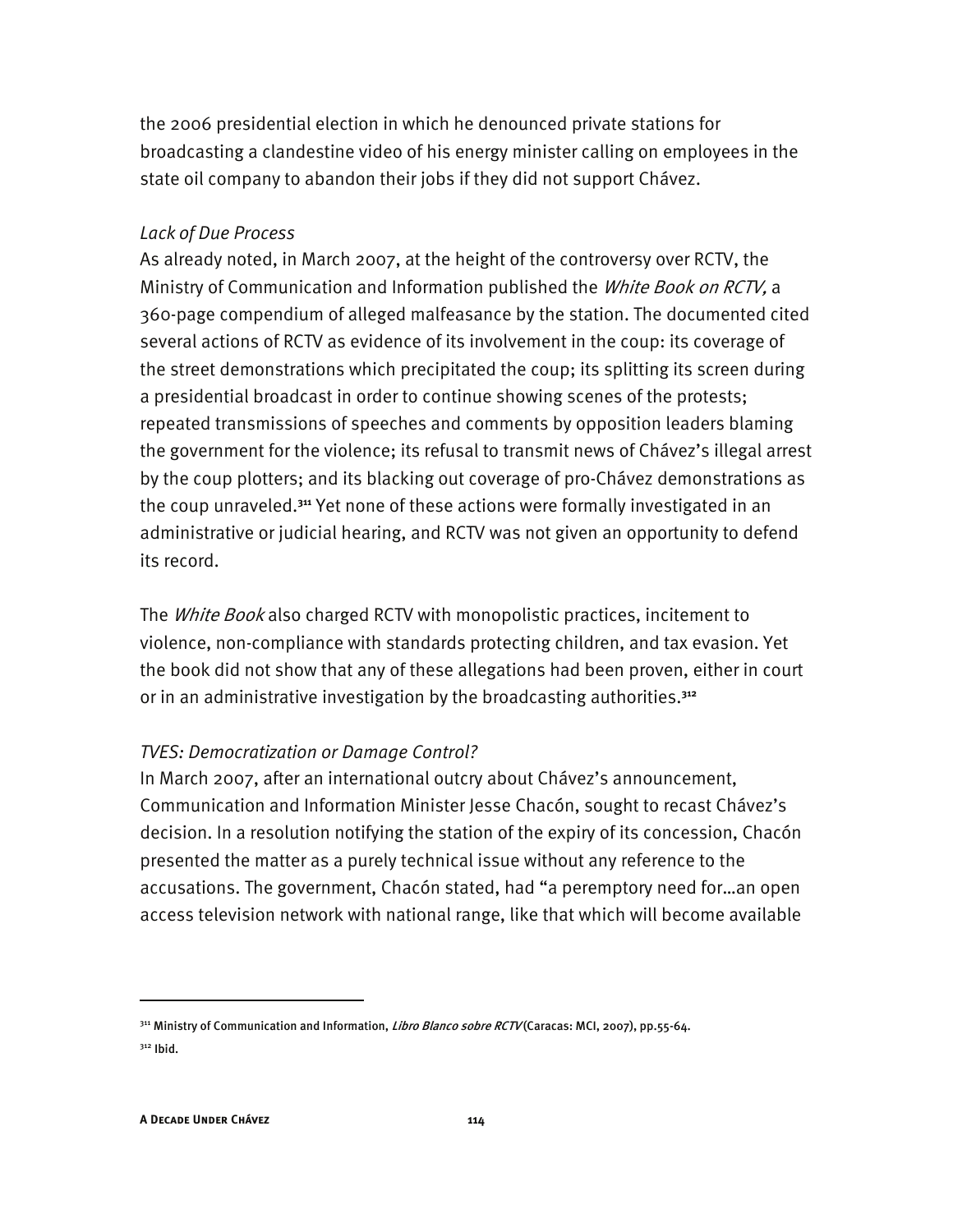when RCTV's concession expires."<sup>313</sup> In a cover letter to the station's legal representatives, Chacón insisted that that "the expiry of a term is not a punishment," and that due process guarantees were not applicable to the case.**<sup>314</sup>**

If the government's reason for not renewing RCTV's license had been, as Chacón claimed, to free up the frequency for a use that was in the public interest, the nonrenewal would seem to be far more justifiable. However, the government appears to have had no such plans when Chávez announced his decision in December 2006.315 For several months after his announcement the actual proposals for RCTV's replacement were extremely vague, even though the law requires that the potential grantee of a concession provide CONATEL with detailed proposals and technical plans, and even though their evaluation is normally a lengthy process. Not until mid-May 2007—two weeks before the new station was due to go on air for the first time was the creation of the station, Venezuelan Social Television (Televisora Venezolana Social, TVES) officially announced.

Moreover, the government never explained satisfactorily why it did not use frequencies that were already at its disposal to create a new station. Chacón claimed that the VHF frequency used by RCTV was the best available for the purpose of

-

<sup>&</sup>lt;sup>313</sup> Resolution No. 002 of the Ministry of Comunication and Information, Jesse Chacón, addressed by letter to RCTV legal representatives, March 28, 2007. In a letter to United States Senate Foreign Affairs Committee Chairman Sen. Richard Dodd, dated May 22, 2007, Venezuelan Ambassador to the United States Bernardo Álvarez repeated the same argument: "Since RCTV was created in 1953, it has occupied the highest quality segment in Venezuela's limited broadcast spectrum. Since its most recent broadcast licensed (granted in 1987 for twenty years) was up for renewal this year, the Venezuelan government legally decided to reclaim the access to the spectrum for the purposes of creating the country's first public service television station." Letter from Bernardo Álvarez, Venezuelan Ambassador to the U.S., to Senator Richard Dodd, Foreign Affairs Committee Chairman, May 22, 2007.

<sup>314</sup> Letter from Jesse Chacón, Nº.0424, to RCTV lawyers, March 28, 2007.

<sup>&</sup>lt;sup>315</sup> Communication and Information Minister William Lara proposed various alternatives: that the workers of RCTV form cooperatives and apply for a new license, that a mixed public-private company take charge of the frequency, or that the state launch an entertainment channel. As the website Venezuelanalysis reported on January 24, "William Lara, Minister of Communication and Information, also made a statement regarding the channel's signal yesterday, saying that RCTV would be a 'creation of the Venezuelan people.' Speaking at a forum organized by Aproni (Association of Independent National Producers) entitled 'Towards the Television We Want,' Lara stated that the forum 'must produce results, a concrete proposal as to what should be done with Channel 2 [RCTV], as well as opening the discussion about the democratization of the airwaves. He also added that the proposals for the future of the signal, which are currently being evaluated, included the possibility of giving the license to a cooperative that specializes in the field, or to workers in the television industry. He reiterated that the infrastructure belongs to Channel 2 and that it is only the channel's signal that is being recovered." Liza Figueroa-Clark, "Venezuelan television workers to propose management plan for RCTV's airwaves," Venezuelanalysis.com, January 24, 2007, http://www.venezuelanalysis.com/news/2191 (accessed August 4, 2008).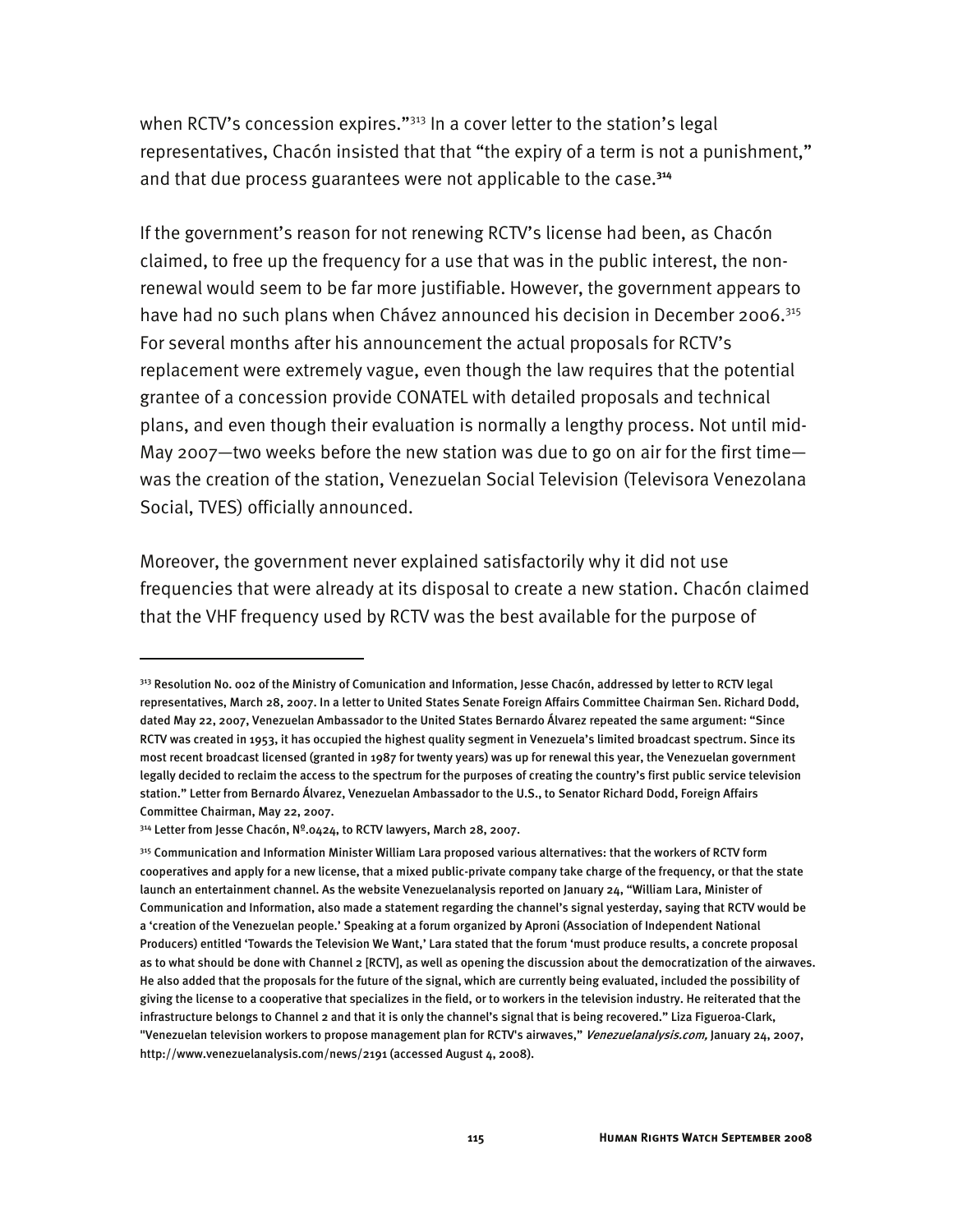creating a national network, and that other VHF frequencies were not practicable.<sup>316</sup> However, at the time the government had 26 unused VHF frequencies that could have provided coverage similar to the RCTV concession.<sup>317</sup> Failing that, the government could have used UHF as an alternative, as it did successfully when it launched Vive TV in 2003. $318$ 

The government's improvised response to the future vacancy of the RCTV frequency was also apparent in its lack of technical preparation. CONATEL had not secured the technological capacity to transmit TVES's signal throughout Venezuela's territory before the expiry of RCTV's concession. According to Jesse Chacón, at the time of the hand-over TVES only had three transmitters functioning, two in Caracas and one in Maracaibo.<sup>319</sup> The government had stressed that it had no plans to expropriate RCTV's transmitters.**<sup>320</sup>**

As the crucial date neared, the audience groups registered with CONATEL provided a way out for the government. Eleven of them requested the Supreme Court to deliver an injunction obliging CONATEL to provide all Venezuelans with access to the station about to air for the first time. With unusual speed (the court had delayed for months before rejecting an appeal for an injunction filed by RCTV to keep it on the air), it granted the audience groups' appeal, and ordered the military to secure RCTV's transmitters across the country so that CONATEL could use them to transmit the TVES signal.<sup>321</sup>

-

<sup>316</sup> Carlos Croes interview with Jesse Chacón, "Diálogo con Carlos Croes," Televen, May 27, 2007.

<sup>317</sup> As noted below, in 2006 CONATEL had reclaimed 26 VHF frequencies previously assigned to Vale TV, a church-owned station, on the grounds that they had not been used. "Le quitaron 26 frecuencias a Vale TV," Quinto Día, April 28, 2006, http://www.sntp.org.ve/mayo613.htm (accessed August 4, 2008).

<sup>&</sup>lt;sup>318</sup> VHF (Very High Frequency) occupies a lower frequency wave band than UHF (Ultra High Frequency). Both types of radio frequency are in use in Venezuela, and both are used by state channels: VTV occupies VHF frequencies, while Vive TV uses UHF frequencies.

<sup>&</sup>lt;sup>319</sup> Carlos Croes interview with Jesse Chacón, "Diálogo con Carlos Croes," Televen, May 27, 2007.

<sup>&</sup>lt;sup>320</sup> For example, the communication and information minister defended Chávez's decision stressing that "no government spokesman has said that Radio Caracas Television's installations will be expropriated." "Hasta el 27 de mayo operará señal abierta de RCTV," Ministry of Communication and Information (Ministerio de Comunicación e Información) press release, December 29, 2006, http://www.rnv.gov.ve/noticias/index.php?act=ST&f=2&t=42181 (accessed August 4, 2008).

<sup>&</sup>lt;sup>321</sup> "Sala Constitucional acordó medida cautelar que garantiza la continuidad de la señal televisa a nivel nacional," Supreme Court press release, May 25, 2007, http://www.tsj.gov.ve/informacion/notasdeprensa/notasdeprensa.asp?codigo=4808 (accessed August 4, 2008).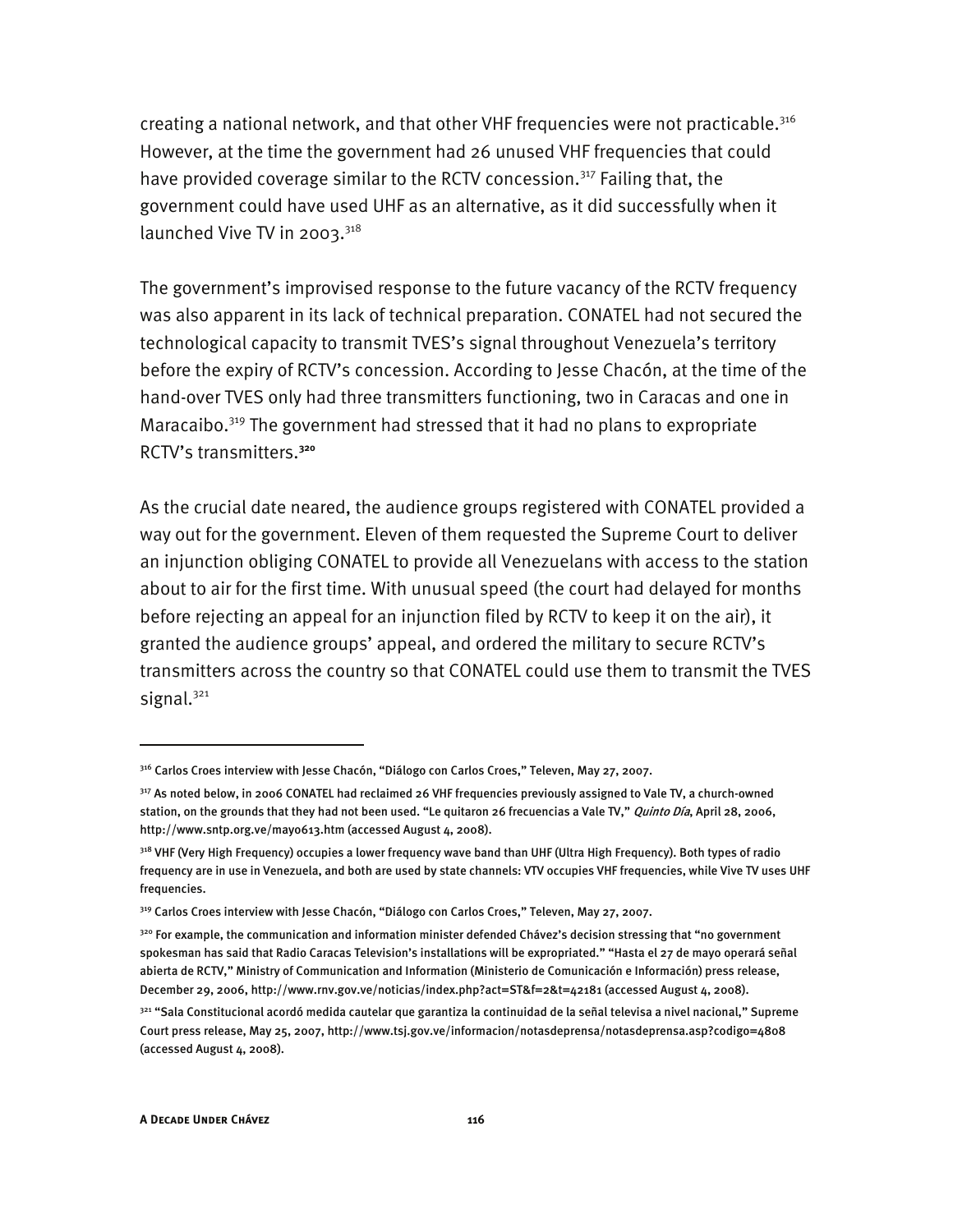Chacón argued that the RCTV decision meant Venezuela's first public service outlet would contribute to the democratization of the media. After a year in operation, TVES has shown no signs of genuine independence of the government or editorial pluralism. The channel is funded by the government, its director and five of its seven governors are government appointees, and there are no safeguards to ensure representation of different sectors of opinion.**<sup>322</sup>** An analysis of 42 hours of programming in June 2007 revealed that 8 percent consisted of repetitive government messaging, more than the 6 percent dedicated to news. The news coverage itself consisted largely of government information, and downplayed opposition opinion or stories that reflected badly on government authorities.**<sup>323</sup>** A study of media coverage of the December 2007 referendum campaign revealed that TVES had coverage no less biased toward the Yes vote than the state channel VTV.**<sup>324</sup>**

With RCTV's removal from the public airwaves, only Globovisión, whose 20-year license is due to expire in 2015, remains as a station with an unequivocal opposition editorial line. But Globovisión transmits a free-to-air signal only in Caracas and Valencia, enjoying only a fraction of RCTV's reach.

#### Globovisión

-

Globovisión has also been under pressure from the government for years because of its political line. It has received warning letters from CONATEL because of the political tone of its reporting, it has been frequently refused entry to government press conferences, and its reporters and cameramen have been physically attacked and threatened by Chávez supporters.

Although government officials have recognized its broadcasting concession as legal, Globovisión, founded in 1994, still has not received a reply to an application for the

<sup>&</sup>lt;sup>322</sup> Constitutive Statutory Act of the Venezuelan Social Television Foundation (Acta Constitutiva Estatutaria de la Fundación Televisora Venezolana Social), Official Gazette, No. 38.682, May 14, 2007,

http://www.tsj.gov.ve/gaceta/mayo/140507/140507-38682-01.html (accessed August 4, 2008).

<sup>323</sup> Gustavo Hernández Díaz, "Gubernamental TVES," Centro Gumilla, *Comunicación,* vol. 139, 2007, pp. 26-30.

<sup>324</sup> According to this study, the coverage of RCTV International and Globovisión was equally biased in favor of the NO vote. The three stations with the most balanced coverage were Venevisión, Televen, and Channel 1. Tomás Andersson, "Referéndum constitucional: información equilibrada en tres de los siete canales de televisión," Centro Gumilla, Comunicación, vol. 140, 2008.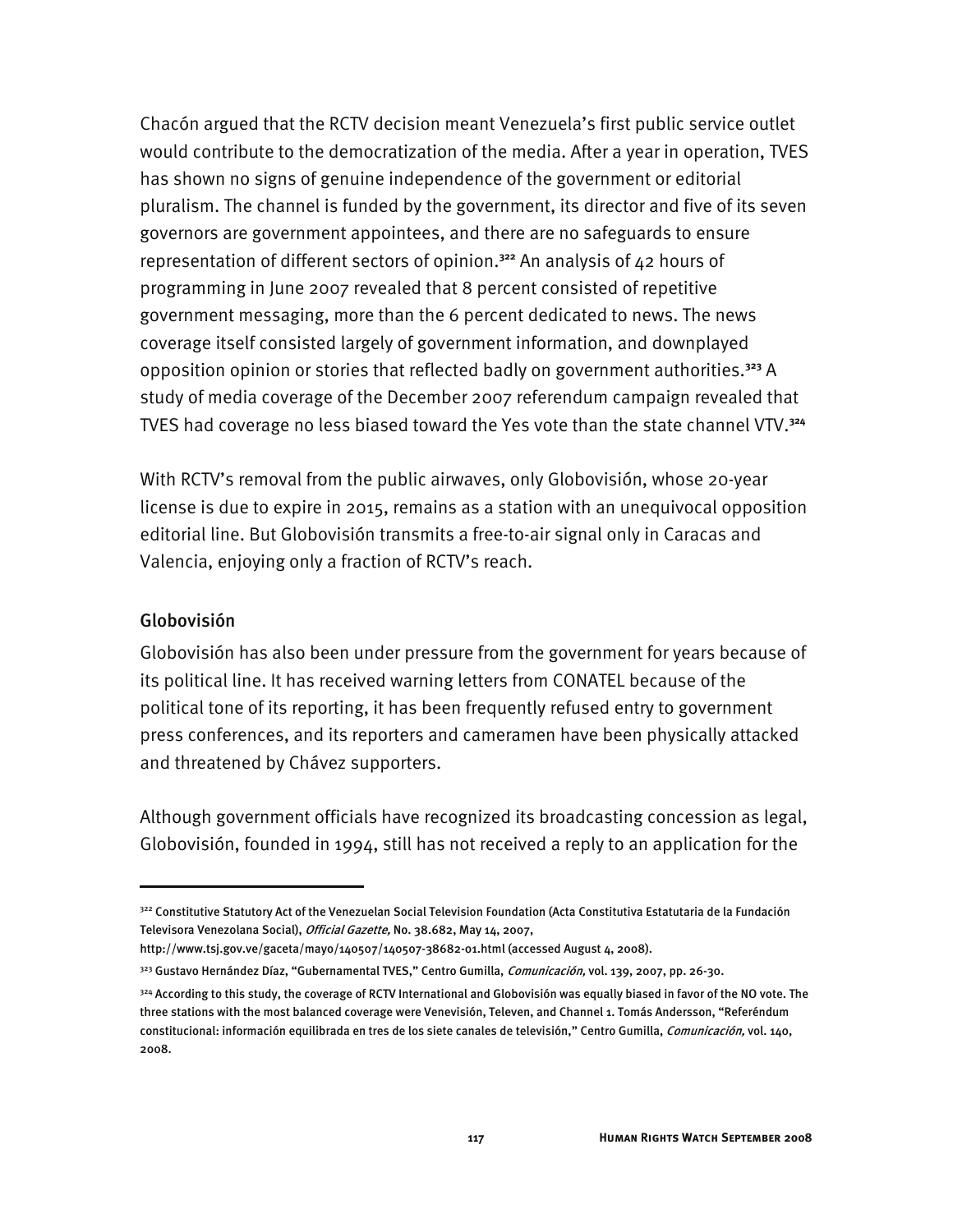validation of its license, a mandatory procedure for broadcasters whose license predated the Organic Law of Communications of 2000. Under this law, CONATEL was obligated to complete the validation process by June 2002, but it still had not done so at this writing.**<sup>325</sup>**

Globovisión executives complain that its many submissions to CONATEL for extended coverage have been denied or more often ignored.**<sup>326</sup>** In 1998, in the final year of the Caldera administration, CONATEL assigned Globovisión two extra frequencies in the states of Vargas and Monagas, with a one-year deadline to install its transmitters. According to Globovisión, it filed a request in May 1999 to CONATEL for an extension of the deadline. Having received no reply, it submitted further applications for the frequencies in August 1999, January 2002, April 2002, June 2002, and February 2005, all without result.**<sup>327</sup>**

On top of failing to respond to Globovisión's requests, the government decided to free the frequencies that the company had been trying to secure for years. In September 2005 CONATEL began an administrative investigation against Globovisión for its failure to occupy these frequencies.**<sup>328</sup>** Globovisión protested that it had not received legal authorization to use them after it missed the initial deadline, and that to do so without authorization would be illegal. Three months later, the Ministry of Infrastructure decided Globovisión was not at fault and ordered CONATEL to investigate the legal status of the frequencies. In April 2006 despite Globovisión's numerous applications for the frequencies over several years, CONATEL published a resolution freeing them for use by other service providers, without explaining to Globovisión the outcome of its long-delayed applications.

The Supreme Court supported the government's refusal to address Globovisión's claims. Globovisión had filed a writ in the Supreme Court to annul CONATEL's April

<sup>325</sup> Organic Law on Telecommunications, art. 210. Human Rights Watch interview with Ana Cristina Núñez, then Globovisión's legal advisor, Caracas, December 19, 2006.

<sup>326</sup> Human Rights Watch telephone interview with Ana Cristina Núñez, Globovisión executive, February 6, 2007.

<sup>&</sup>lt;sup>327</sup> Globovisión's submission to the Supreme Court, summarizing the steps taken to obtain authorization to use the frequencies, p.4. Supreme Court Administrative Policy Chamber, Levis Ignacio Zerpa, Case No.2006-0907, November 15, 2006, http://www.tsj.gov.ve/decisiones/spa/Noviembre/02554-151106-2006-0907.htm (accessed August 4, 2008).

 $3^{28}$  Not to put frequencies allocated by CONATEL to use is punishable by law. Organic Law on Telecommunications, art. 171(3).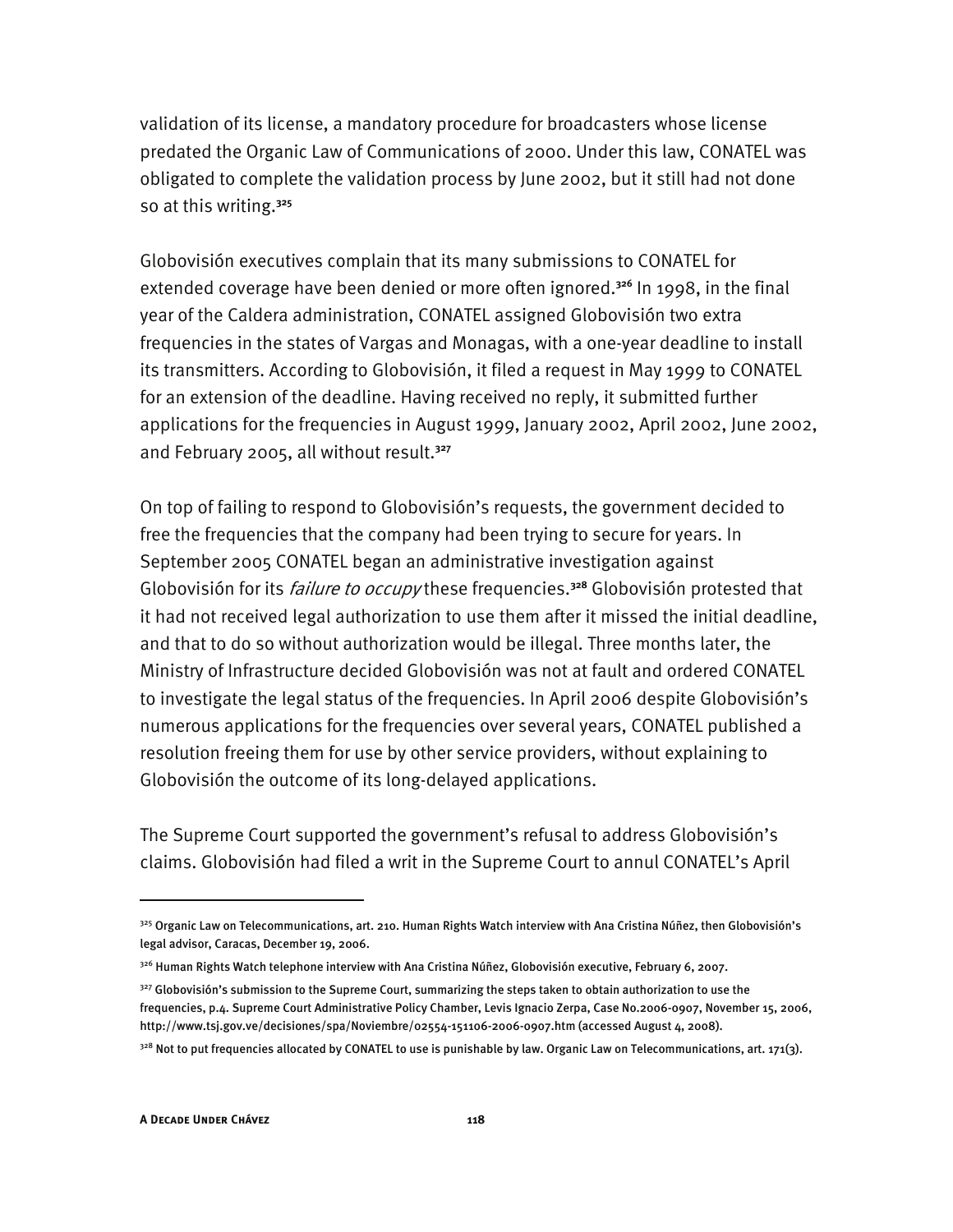2006 resolution, alleging it had been denied a fair hearing. It also requested the court to issue a temporary injunction to suspend the effects of that resolution until the court had ruled on its legality. In November 2006, the Supreme Court's Political Administrative Chamber rejected Globovisión's request for an injunction, arguing that CONATEL's lack of response should be interpreted as a denial of Globovisión's requests.<sup>329</sup> Two years later, the court has yet to rule on the legality of CONATEL's resolution.**<sup>330</sup>**

In stark contrast to the bureaucratic obstacles faced by Globovisión in its efforts to reach a wider public, state-owned Vive TV, a cultural channel founded by the government in 2003 (nine years after Globovisión's inception), is currently transmitting on public airwaves to Caracas and all 23 of Venezuela's states.**<sup>331</sup>** As we have seen, the government's most recently created channel, TVES, obtained in a matter of days nationwide frequencies and a network of national transmitters which RCTV was obliged to surrender indefinitely without a judicial hearing.

### Vale TV (Channel 5)

I

CONATEL's treatment of Vale TV is another example of the lack of transparency and apparent arbitrariness of the government's administration of broadcasting frequencies. In this case, the reason for discrimination was less political (Vale TV's programming was politically innocuous), but appeared to be based on the government's conviction that the station's frequencies legitimately belonged to the state.

During the 1990s Channel 5 (then TVN-5), Venezuela's oldest state channel, was virtually defunct, only retransmitting sports programs from the main state channel (VTV) for a few hours a day. In 1998 the Archbishop of Caracas proposed to then-President Rafael Caldera to replace it with a new public service non-profit educational and cultural channel, with commercial and technical backing from

<sup>&</sup>lt;sup>329</sup> The court argued that CONATEL's failure to reply to Globovisión's repeated requests, what the court referred to as its "administrative silence," must be interpreted as a rejection. Supreme Court Policy Chamber, Levis Igancio Zerpa, Case No. 2006-0907, November 15, 2006, http://www.tsj.gov.ve/decisiones/spa/Noviembre/02554-151106-2006-0907.htm (accessed August 13, 2008).

<sup>33</sup>º Email communication from Nelly Herrera, lawyer for Globovisión, to Human Rights Watch, June 25, 2008.

<sup>331</sup> Vive TV, http://www.vive.gob.ve/cobertura.php (accessed July 29, 2008).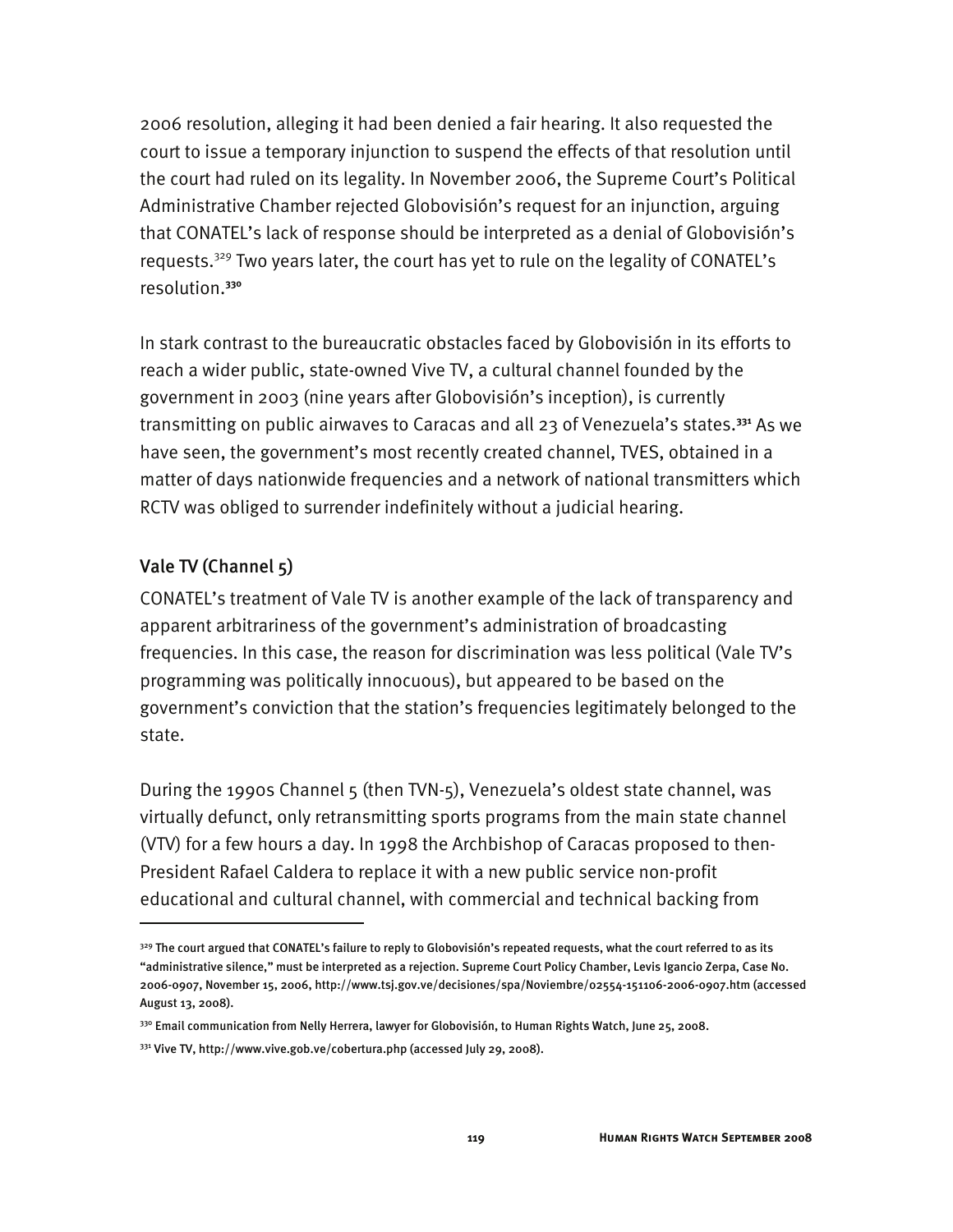Venevisión, RCTV, and Televen. In December 1998 CONATEL reserved Channel 5's 27 frequencies across the nation for use by Vale TV and authorized it to begin transmissions.**<sup>332</sup>**

The transfer of Channel 5 to the private sector attracted widespread criticism at the time, mainly because it was seen by media commentators on the left as a covert privatization. Upon assuming office, the Chávez government began proceedings to recover the frequencies.

On December 14, 2005, CONATEL annulled the concession approved under the Caldera government, arguing that it had been assigned illegally, and took back the 26 frequencies outside Caracas that it had conceded to Vale TV in 1998. Vale TV was told to submit a new application for the Caracas frequency, and was given temporary authorization to transmit in Caracas while the application was being processed. Vale TV asked CONATEL to reconsider, but received no reply.

In April 2006, without any further consultation with Vale TV, CONATEL announced that the 26 frequencies had now passed to the state, and were now free for assignation to other users.**<sup>333</sup>** In March 2007 Vale TV submitted to CONATEL the required application for its Caracas frequency and also for four of those it had originally possessed in other states (Lara, Bolívar, Anzoátegui, and Carabobo). At this writing, CONATEL had ratified only the Caracas frequency, thus by default restricting Vale TV's coverage to the capital.**<sup>334</sup>** To our knowledge, the 26 frequencies the state reclaimed from Vale TV have still not been assigned to other users.

<sup>332</sup> Unlike the other four large commercial stations, Vale TV does not have a political profile. It mainly retransmits from respected sources like the BBC, National Geographic, and Discovery Channel. It was set up to make educational cable programming available to the mass of people without access to cable, and most of its viewers are from poorer sectors of the community. Human Rights Watch interview with María Eugenia Mosquera, President of Vale TV, Caracas, September 13, 2007. <sup>333</sup> "Le quitaron 26 frecuencias a Vale TV," *Quinto Día,* April 28, 2006, http://www.sntp.org.ve/mayo613.htm (accessed on August 4, 2008).

<sup>334</sup> Human Rights Watch telephone interview with María Eugenia Mosquera, April 10, 2008; Norma García, "Vale TV teme que su frecuencia sea entregada al Estado," El Mundo, May 29, 2007,

http://venezuelareal.zoomblog.com/archivo/2007/05/29/vale-Tv-teme-que-su-frecuencia-sea-ent.html (accessed August 4, 2008).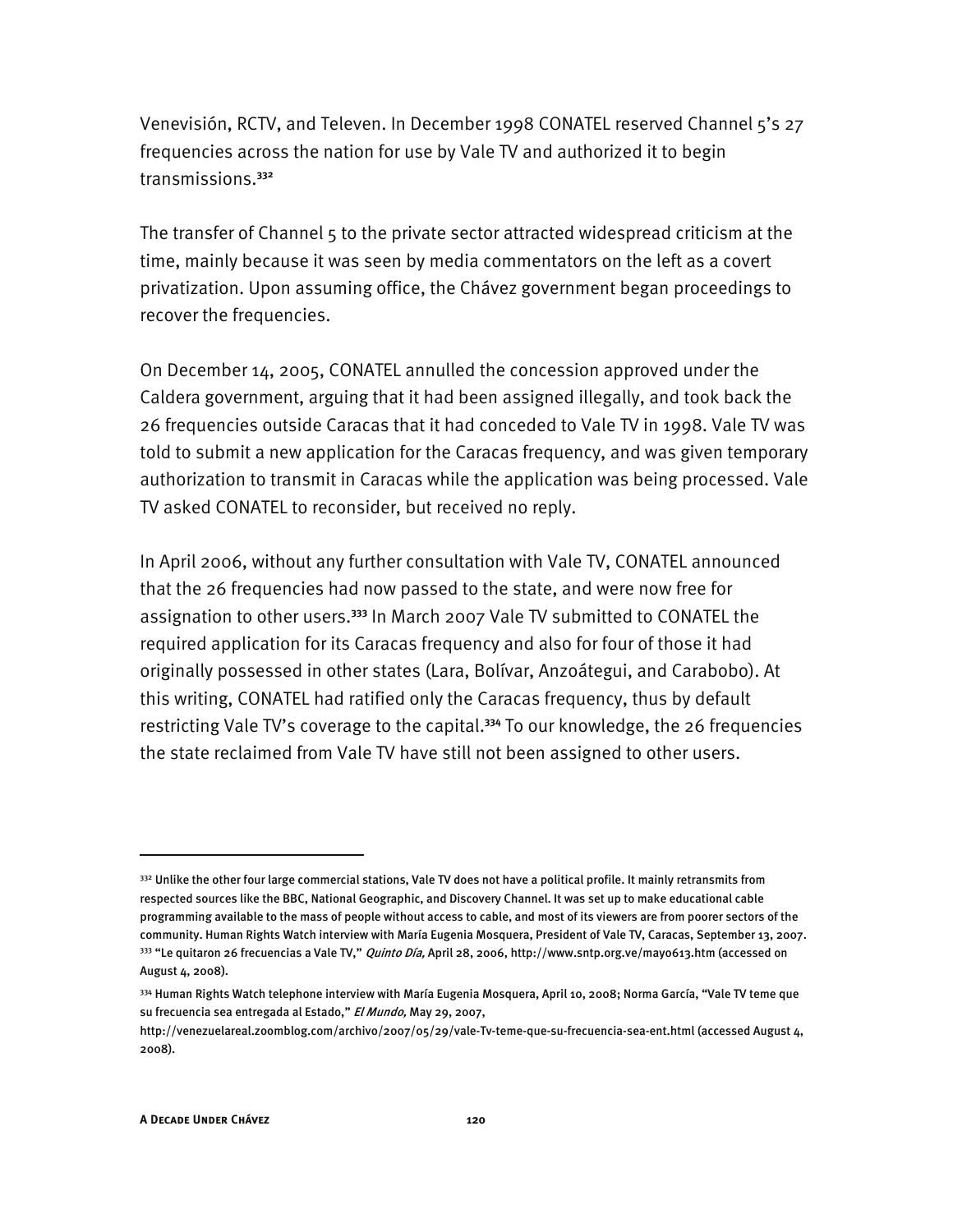## Community Radio and Television

At the same time as the Venezuelan government has engaged in political discrimination in the distribution and administration of radio-electrical frequencies, it has also gone further than many Latin American countries in opening opportunities for broadcast media at the community level. The government's support for these media has contributed to a dramatic increase in the number of licensed community radio and television outlets in recent years, which has given new opportunities for public expression to residents of many poor communities in Venezuela.

## *International Norms*

The United Nations has recognized the role of community media in fostering sustainable development objectives for more than a decade.<sup>335</sup> International bodies like UNESCO and the Inter-American Commission on Human Rights have stressed the importance of non-profit community media for the poorest sectors of the population who normally have very restricted access to the conventional media. In his 2002 report, the Special Rapporteur on Freedom of Expression of the OAS, Eduardo Bertoni, recognized their role in expanding the scope of free expression in societies with significant levels of poverty.<sup>336</sup>

## *Government Support*

j

Since the 2002 coup, CONATEL has provided millions of dollars to support incipient community media across the country.

 $335$  In 1996, the UN General Assembly adopted Resolution A/C.  $2/51/L.45$ , stressing "the need to support two-way communication systems that enable dialogue and that allow communities to speak out, express their aspirations and concerns and participate in the decisions that relate to their development." United Nations General Assembly, "Sustainable Development and International Economic Cooperation," Resolution A/C.2/51/L.45, A/51/604/Add.8., December 5, 1996. According to UNESCO, which supports community media initiatives in many parts of the world, "community-based media ensure media pluralism, diversity of content, and the representation of a society's different groups and interests. Community media encourage open dialogue and transparency of administration at local level and offer a voice to the voiceless. They are established on the concepts of public access, sharing experiences and information." UNESCO, International Programme for the Development of Communication, http://portal.unesco.org/ci/en/ev.php-

URL\_ID=14620&URL\_DO=DO\_TOPIC&URL\_SECTION=201.html (accessed August 4, 2008).

 $336$  The Rapporteur stressed that states were bound not to discriminate against them in the award of broadcasting frequencies, intimidate them, or arbitrarily close them down: "Given the potential importance of these community channels for freedom of expression, the establishment of discriminatory legal frameworks that hinder the allocation of frequencies to community radio stations is unacceptable. Equally worrisome are those practices that, even when the legal framework is being respected, pose unjustified threats of closure or arbitrary seizures of equipment." United Nations Commission on Human Rights, Report of the Special Rapporteur on Freedom of Expression, Chapter IV.,2002, para. 47.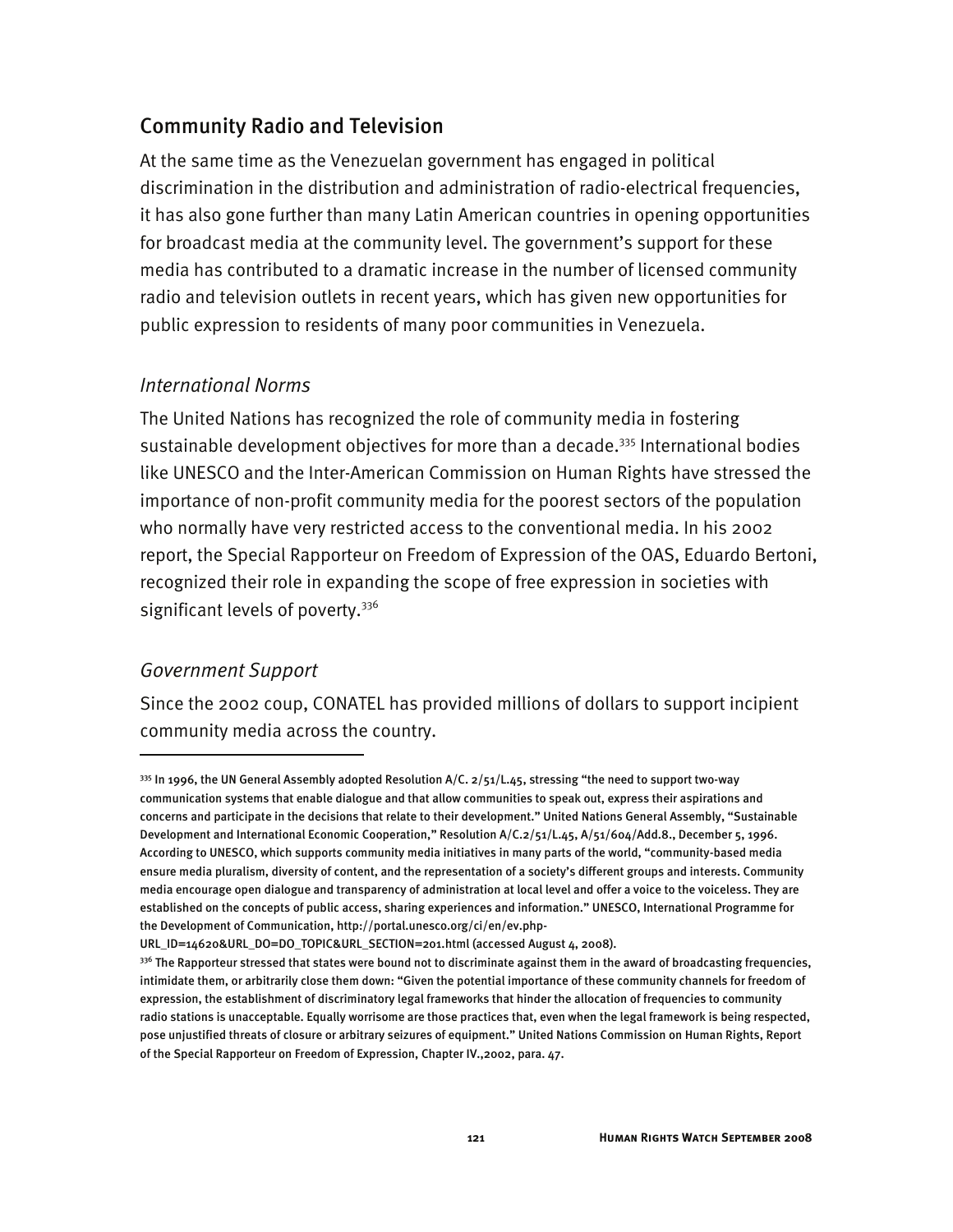Government support was in part given in recognition of the role community radio played during the news blackout during the coup. While the mainstream commercial media were reporting that Chávez had resigned, and with VTV and National Radio out of action, only a few community radio frequencies reported that he had in fact been arrested, calling Chávez supporters' from the barrios onto the streets to protest the coup and demand his return. Some paid an immediate price for their reporting: two community outlets, Radio Perola and Catia TV, were raided by police after Carmona's illegal swearing in.**<sup>337</sup>**

Long before the coup, however, the Chávez government had committed itself to supporting alternative community-based media. After more than two decades of neglect and marginalization, community media were formally included for the first time in the telecommunications sector in the Organic Law of Telecommunications, enacted in 2000. The promotion of community media "for the exercise of the right to free and plural communication" is named second in a list of the law's objectives.<sup>338</sup>

The Regulations for Non-Profit Public Service Community Radio Broadcasting and Open Community Television (hereinafter "the Regulations"), which came into force in November 2001, encourage community broadcasting. They allow anyone with appropriate skills to obtain a license to operate a community radio or TV station after a feasibility evaluation by CONATEL, and provided that conditions on financial independence and diversity are met.**339** CONATEL provided technical support to startup community media for a year after the Regulations came into force, including nonreimbursable grants for infrastructure, as well as training.**<sup>340</sup>**

In October 2003, Chávez announced that five billion Bolívares (approx. \$2,300,000, at current rates) would be donated to a fund to be administered by a cooperative of

j

<sup>337</sup> José Ignacio López Vigil, *Golpe de Radio: Los 3 Días que Transmitimos Peligrosamente* (Caracas: Asociación Latinoamericana de Educación Radiofónica [ALER], October 2006) p. 61. In June 2002, Fe y Alegría, the Jesuit community radio network, was awarded the national prize for journalism and Radio Perola and Catia TV gained honorable mentions.

<sup>338</sup> Organic Law on Telecommunications, art. 2.1.

<sup>339</sup> Regulations for Non-Profit Public Service Community Radio Broadcasting and Open Community Television (Reglamento de Radiodifución Sonora y Televisión Abierta Comunitaria de Servicio Público Sin Fines de Lucro), Official Gazette, No. 37,359, January 8, 2002, http://www.tsj.gov.ve/gaceta/enero/080102/080102-37359-01.html (accessed August 4, 2008 ), arts. 3, 4, 5, 17.

<sup>340</sup> Ibid., third transitory article.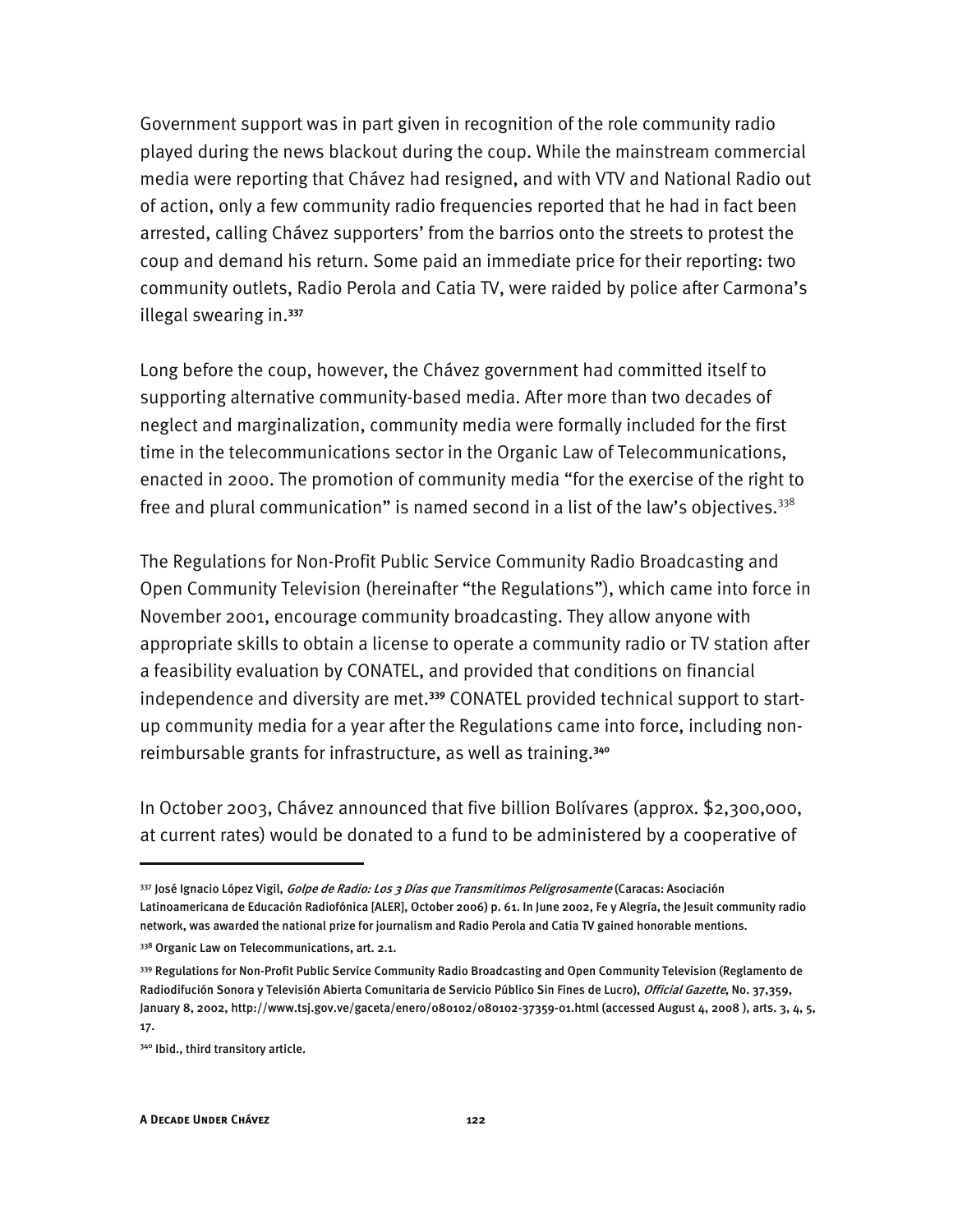community media operators to finance seed capital, infrastructure, and training.<sup>341</sup> By 2006, some 3,994,008,000 Bolívares (about \$1,860,000, at current rates) of the money had been spent, benefiting 109 community radio and television stations. By August 2007, 266 community radio stations and more than 30 community television outlets were licensed and operating, according to CONATEL.<sup>342</sup>

During visits to Venezuela in 2007, Human Rights Watch interviewed staff at five community radio stations in Caracas and Maracaibo. Four had received money from CONATEL for equipment such as computers, sound equipment, or aerials, and some were operating from premises loaned by the municipal government or other government bodies. Radio Voces Libertarias, which houses a school that trains young people in radio and computing skills, had five unpaid permanent volunteers, and a transmitter and computers lent by the municipality, which also owns the building from which it operates. CONATEL was hiring more experienced workers at the station to organize training workshops in other parts of the country.<sup>343</sup> Radio Nuevo Día in the low income neighborhood of Catia also received government support. "Everything you can see here we got with CONATEL's help," its director told Human Rights Watch.<sup>344</sup> Some community radios also receive income from government advertising.

### *State-Sponsored Pluralism*

I

The legal regime governing community broadcasting contains norms to protect stations from government or other external interference. Under the Regulations, discrimination in access to the services provided is proscribed; stations are protected from being taken over by any particular political or religious group; state

<sup>341</sup> The Fund for the Development of Open Public Service Non-Profit Community Radio and Television Broadcasters (Fondo para el Desarrollo de las Emisoras de Radiodifusión Sonora y Televisión Abierta Comunitaria de Servicio Público sin fines de lucro). "Erogación de recursos del Fondo de Desarrollo para las Emisoras de Radiodifusión Sonora y Televisión Abierta Comunitarias, de Servicio Público sin fines de lucro," CONATEL, May 13, 2005,

http://www.conatel.gov.ve/downloads/comunitarias/Recursos\_erogados\_13-05-05.pdf (accessed August 4, 2008);

<sup>&</sup>quot;Erogación de recursos del Fondo de Desarrollo para las Emisoras de Radiodifusión Sonora y Televisión Abierta Comunitarias, de Servicio Público sin fines de lucro, 2004-2006," CONATEL, www.conatel.gov.ve (accessed May 22, 2008).

<sup>342</sup> These figures are posted on the CONATEL website, August 2007, http://www.conatel.gob.ve (accessed August 4, 2008).

<sup>&</sup>quot;Redes de Comunicación Popular," Seminario Nacional, "Política Social: Una Nueva Paradigma," May 11-13, 2004.

<sup>343</sup> Human Rights Watch Interview with Elida Polanco, San Martín, Caracas, March 13, 2007.

<sup>344</sup> Human Rights Watch interview with Luis Peña, Radio Nuevo Día, Catia, Caracas, September 21, 2007.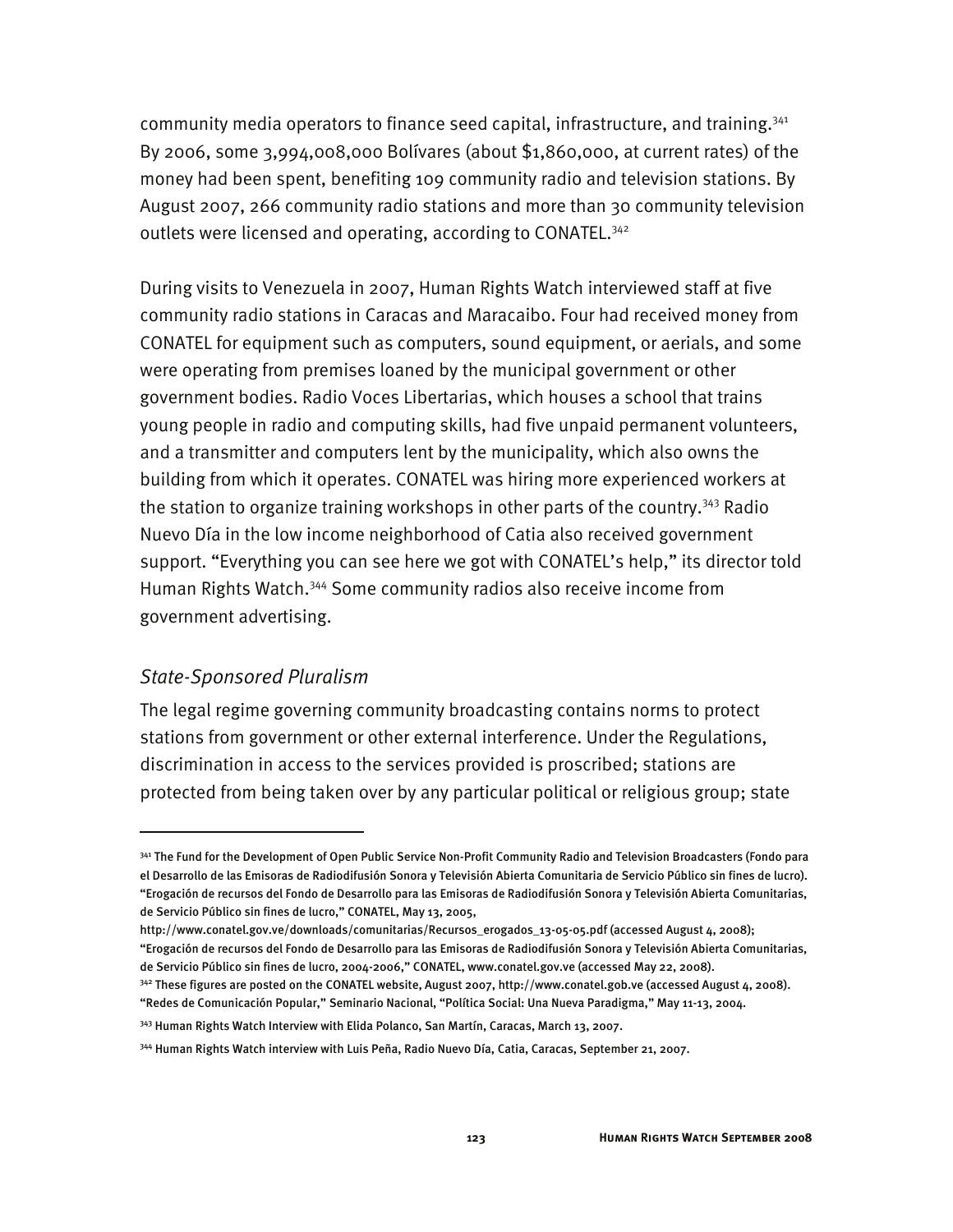aid may not be made conditional on the donor's influence over program content or other controls; programming cannot be monopolized by an individual or a single group; and the re-transmission of government broadcasts is only acceptable within certain time limits.**<sup>345</sup>**

The Regulations also establish that the "foundations" set up to start a community radio project must be run on democratic, participatory, and plural lines, with a governing council which is elected every three years, if not earlier.<sup>346</sup> Certain people may not hold official positions on community radio foundations, such as public officials, members of the military, leaders of political parties at any level, leaders or representatives of labor unions, or business associations.347 As well as these controls, there is an express provision in the law that prohibits discrimination in accessing community media. Foundations must provide "equal access of all the members of a community to the services they provide," and may not "do anything by action or omission to discriminate and prevent access to the medium of some individual or group."348 Operators must provide airtime so that members of the community can participate in programs directly. Discrimination on the basis of "political beliefs, age, race, sex, creed, social condition, or any other condition" is not allowed. Operators must abstain from transmitting party or propaganda messages of any kind.349

A large majority of community radio stations are supportive of the Chávez government. However, they are not politically homogeneous, and by no means uncritical. Most are associated with the National Association of Free and Alternative Community Media (Asociación Nacional de Medios Comunitarios Libres y Alternativos, ANMCLA), which was formed after a split in the Venezuelan Network of Community Media (Red Venezolana de Medios Comunitarios, RVMC), which helped

<sup>345</sup> Regulations for Non-Profit Public Service Community Radio Broadcasting and Open Community Television, arts. 22, 23, 26, 32. Community radio activists participated in the drafting of the regulations.

<sup>346</sup> Ibid. art. 21.

<sup>347</sup> Ibid, art. 22.

<sup>348</sup> Ibid, art. 23.

<sup>349</sup> Ibid, art. 26.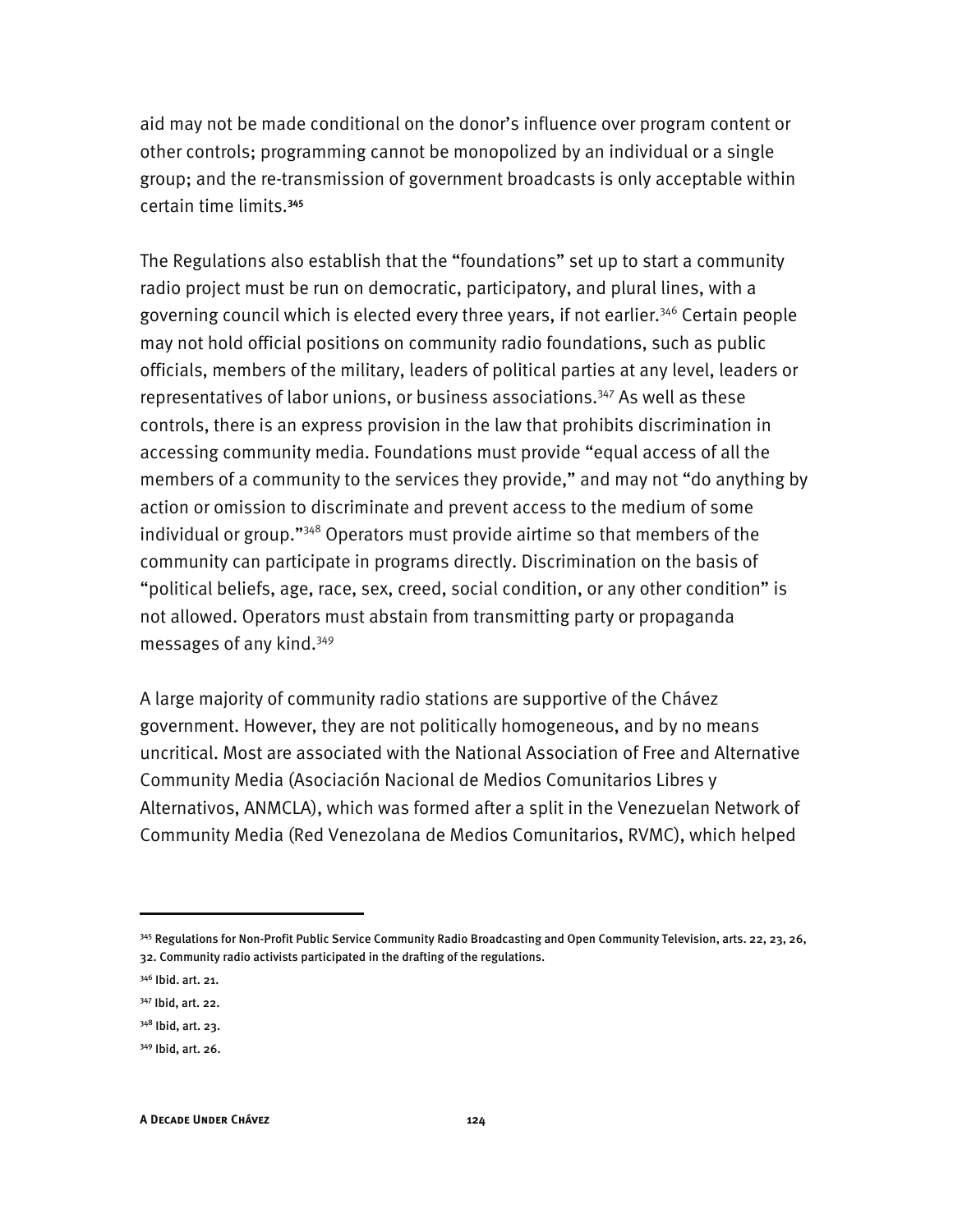the government draft the community radio regulations. The RVMC now has about 70 radio stations compared to ANMCLA's 130.350

Not all community-run outlets are pro-Chávez, and even those that are frequently criticize corruption, mismanagement, or malfeasance by local officials. Among nonprofit radios that have maintained an independent journalistic line is the Jesuit network Fe y Alegría, which has been involved for decades in popular education in some of the poorest parts of Venezuela, and has won awards from the government as well as from the opposition. There are several stations licensed by CONATEL that are overtly critical of Chávez, such as Radio Tropical Stereo in Venezuela's second largest city, Maracaibo.351 Radio Tropical Stereo's director told Human Rights Watch that CONATEL imposed no political conditions when its license application was under consideration in 2003.<sup>352</sup>

Although Human Rights Watch has not documented any cases of government discrimination against community broadcasters, the dependence of most community stations on the state for funding and broadcasting licenses makes them vulnerable to potential political interference in the future, particularly in light of the concerns noted above about the independence of CONATEL.

## Lack of Judicial Protection of Freedom of Expression

I

The Supreme Court has not fulfilled its role as a defender of the fundamental right to freedom of expression from threats by the executive branch or the legislature. As noted earlier in this chapter, it upheld the constitutionality of insult laws that are

<sup>35</sup>º Interview with Elizabeth Flores of Radio Perola and member of ANMCLA. "No solo somos medios, somos un completo, parte de una comunidad," Prensa de Frente, November 6, 2006,

http://www.prensadefrente.org/pdfb2/index.php/a/2006/11/06/p2278?printme=1&skin=print (accessed August 4, 2008). Human Rights Watch interview with Luis Peña, Radio Nuevo Día, Catia, Caracas, September 21, 2007.

<sup>351</sup> The governor of Zulia state, Manuel Rosales, stood unsuccessfully against Chávez in the December 2006 elections. Zulia is one of only two states in Venezuela with opposition governors.

<sup>&</sup>lt;sup>352</sup> When Radio Tropical Stereo's license was issued, CONATEL was criticized by the National Association of Free, Alternative, and Community Media (ANMCLA). In the Chavista group's opinion, CONATEL was "inexplicably" granting licenses to opposition stations like Tropical and La Voz del Pescador, both of which, it said, had openly supported the 2002 coup, while loyal pro-government stations were experiencing bureaucratic obstacles. "(Audio) Denuncia: Radio 'Carmonitaria' del Zulia habilitada por CONATEL había apoyado golpe fascista de Abril de 2002," Apporea.org, February 11, 2004, http://www.aporrea.org/actualidad/n13830.html (accessed August 4, 2008).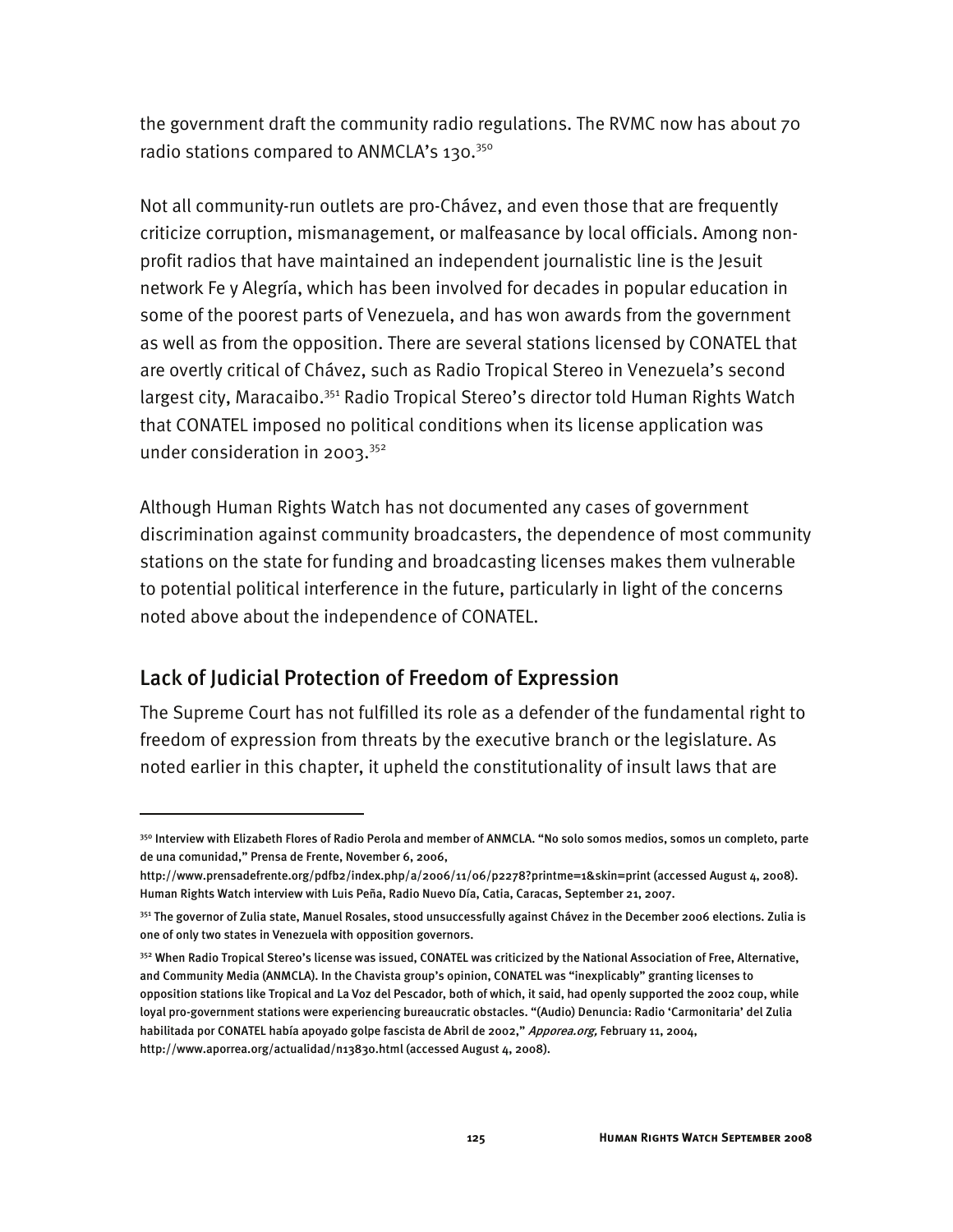contrary to freedom of expression norms binding on Venezuela, and invoked these laws itself against a media critic. In its handling of the RCTV case in 2007, the Supreme Court failed to ensure that decisions on the allocation and renewal of broadcasting frequencies are made transparently, without discrimination, and with respect for due process.

## *The Court's Handling of the RCTV Case*

As we saw earlier in this chapter, the Chávez government refused to renew RCTV's license, abusing its regulatory power to punish anti-Chávez programming and showing utter disregard for due process considerations. At the time, RCTV and some of its supporters turned to the Supreme Court for relief, submitting appeals aimed at blocking implementation of the president's decision to deny RCTV a renewal of its license.

The Supreme Court, rather than addressing issues of protection of free speech and due process, engaged in a variety of dubious measures—including delaying urgent rulings, failing to address central issues, disregarding key facts, and miscasting the claims of the petitioners—before deciding in favor of the government.

### Detrimental Delays

The RCTV lawyers submitted their first appeal on February 9, 2007, six weeks after Chávez announced the decision to deny the company a concession renewal. The appeal was directed to the Supreme Court's Constitutional Chamber, seeking protection of the rights of RCTV journalists and owners to free expression, due process, and equal treatment. Specifically, the station sought an injunction (amparo constitucional) against Chávez and Communication and Information Minister Jesse Chacón, to prevent them from taking measures to force the station to stop transmitting when its license expired.**<sup>353</sup>**

-

<sup>353</sup> In their appeal, RCTV's lawyers contended that the president's words of December 2006 constituted an imminent threat. It was clear, they argued, that Chávez's decision was motivated by the fact that "the executive does not like" the station's "ideas, opinions, information, entertainment, publicity, and propaganda," and that the president had the power to enforce it, since Chacón, the minister in charge of adopting the decision regarding RCTV's license, was his hierarchical subordinate. Supreme Court Constitutional Chamber, Luisa Estella Morales Lamuño, Case No. 07-0197, May 17, 2007, http://www.tsj.gov.ve/decisiones/scon/Mayo/920-170507-07-0197.htm (accessed August 4, 2008).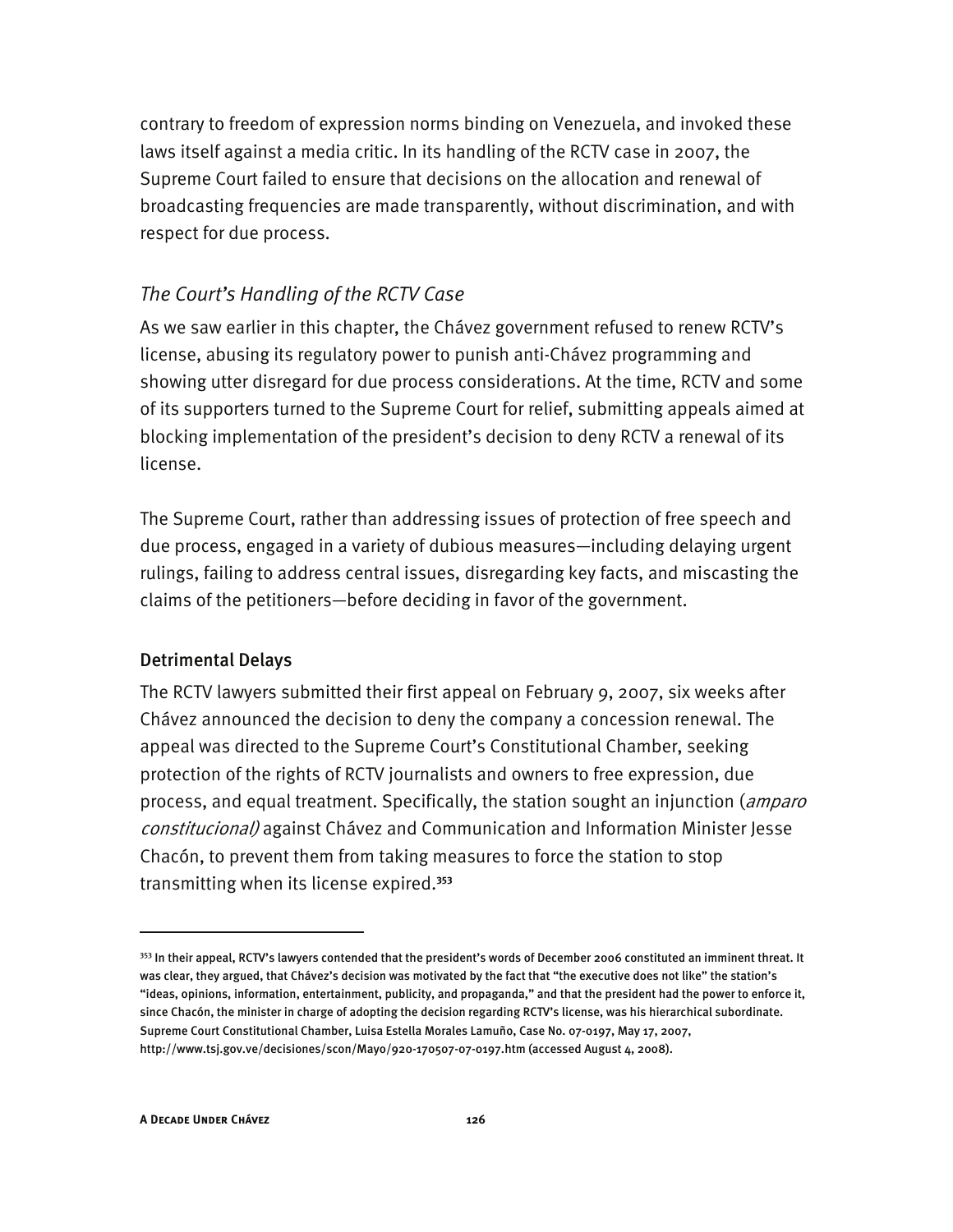Under Venezuelan law, the court is required to expedite the resolution of such constitutional appeals but instead, for three months, the Constitutional Chamber remained silent on the matter.**<sup>354</sup>** Only after the government had formally adopted the president's decision not to renew the license, and ten days before the license was to expire, did the constitutional chamber finally issue a ruling.**<sup>355</sup>** The chamber denied the petitioners' request, rejecting some of their claims and deferring others to another chamber of the court, the Political Administrative Chamber (Sala Político Administrativa, SPA).

The SPA was, at that point, already reviewing a separate and similar appeal that RCTV lawyers had filed in April, after more than two months of waiting in vain for a ruling by the Constitutional Chamber. In this second appeal, the petitioners argued that the government's resolution formalizing the president's decision was unconstitutional, and requested a temporary injunction (*medidas cautelares*) to prevent its execution until the court reached a final decision on the case.

The SPA issued its own ruling five days after the Constitutional Chamber did,**<sup>356</sup>** declaring that the majority of claims were too complex to be resolved at that point and would instead be addressed in a final judgment on the merits of the case in the indefinite future.**<sup>357</sup>** It also refused to grant RCTV a temporary injunction while it considered the merits of the case, thereby allowing the government's decision to go forward and RCTV to lose its concession notwithstanding the potential illegality of the decision and the inevitable and perhaps irreparable damage that RCTV would

-

<sup>&</sup>lt;sup>354</sup> According to the Venezuelan constitution, the procedure during which a court analyzes a constitutional injunction should be "brief," the competent judicial authority will have the power to "immediately restore the legal situation that was affected, or the situation that is most similar to that one," and the court will prioritize these appeals over any other issue. Constitution of Venezuela, art. 27; Law Protecting Constitutional Rights and Guarantees (Ley Orgánica de Amparo sobre Derechos y Garantías Constitucionales), Offcial Gazette, No. 34,060, September 27, 1988, http://www.tsj.gov.ve/legislacion/loadgc.html (accessed August 4, 2008), arts. 13, 16, 17, 23, 26.

<sup>355</sup> Supreme Court Constitutional Chamber, Luisa Estella Morales Lamuño, Case No. 07-0197, May 17, 2007, http://www.tsj.gov.ve/decisiones/scon/Mayo/920-170507-07-0197.htm (accessed August 4, 2008).

<sup>356</sup> Supreme Court Administative Policy Chamber, Evelyn Marrero Ortíz, Case No. 2007-0411, May 24, 2007,

http://www.tsj.gov.ve/decisiones/spa/Mayo/00763-23507-2007-2007-0411.html (accessed August 4, 2008).

<sup>&</sup>lt;sup>357</sup> This completely disregarded the fact that the standard required to grant temporary injunctions is different than the one used to decide on the merits of a case. When adopting temporary injunctions, a court is not required to analyze all the facts of a case, but rather to determine that there is a "serious presumption" that there would be a "violation or threat of a violation of the constitutional rights invoked by the petitioners" and that there would be a risk in delaying the decision, "which is determined by the mere fact that the previous requirement is met." Ibid., section IV.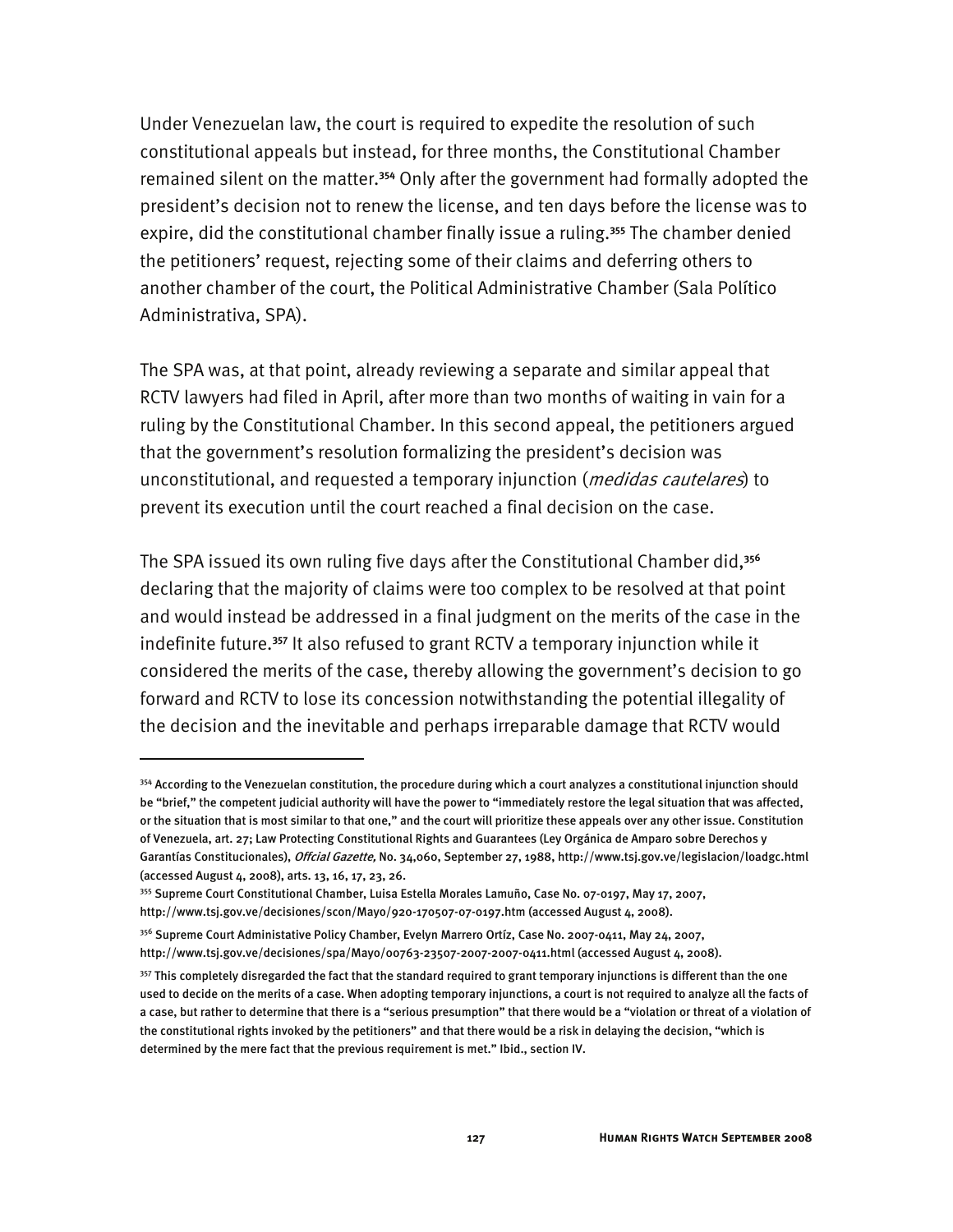suffer as a result.**<sup>358</sup>** At this writing, more than a year after RCTV's license expired, the court still had not issued a final judgment.**<sup>359</sup>**

#### Questionable Arguments

In addition to putting off making a final judgment, both chambers of the Supreme Court made use of highly questionable arguments as they sought to justify their refusal to address RCTV's claims.

For example, the Constitutional Chamber rejected the appeal against Chávez's decision on the grounds that the president was not legally responsible for the decision to deny RCTV the concession renewal.**<sup>360</sup>** The court argued that the administration of broadcasting frequencies was exclusively the responsibility of CONATEL.**<sup>361</sup>** While this is correct in general terms, the court appeared to ignore that Venezuelan law expressly provides that free-to-air television and radio concessions are adjudicated directly, not by CONATEL, but by the Ministry of Infrastructure (now the Ministry of Communication and Information), an official who is directly subordinate to the president. **<sup>362</sup>** Chávez was therefore perfectly within his powers to order the minister to rescind the decision not to renew RCTV's license, as the petitioners had requested, whether he had taken it personally or his minister had. In fact, Chávez himself had made it emphatically clear in public statements that he had personally taken the decision, a fact that the court disregarded completely.**<sup>363</sup>**

<sup>&</sup>lt;sup>358</sup> Since then, the Supreme Court has repeatedly rejected new requests for temporary injunctions by RCTV's legal representatives. Supreme Court Administrative Policy Chamber, Evelyn Marrero Ortíz, Case No. AA40-X-2008-000070, July 30, 2008, http://www.tsj.gov.ve/decisiones/spa/Julio/00883-30708-2008-2007-0411.html (accessed August 4, 2008).

<sup>359</sup> Human Rights Watch telephone interview with Moirah Sánchez, RCTV's lawyer, Caracas, June 23, 2008.

<sup>360</sup> Supreme Court Constitutional Chamber, Luisa Estella Morales Lamuño, Case No. 07-0197,May 17, 2007,

http://www.tsj.gov.ve/decisiones/scon/Mayo/920-170507-07-0197.htm (accessed August 13, 2008).

 $361$  Ibid.

<sup>&</sup>lt;sup>362</sup> Organic Law on Telecommunications, art. 104. The Ministry of Infrastructure was abolished in 2006 and its functions taken over by the newly created Ministry of Communication and Information, then headed by Jesse Chacón.

<sup>&</sup>lt;sup>363</sup> Chávez took full responsibility for the decision on "Hello President": "Anyway, some governments of the right (others are respectful because they understand reality) have a world campaign against Venezuela today, against the Venezuelan government for the sole reason that I took the decision and I assume responsibility for it before the entire world, that this bourgeoisie is not going to have its concession renewed" (emphasis added). ["En fin, algunos gobiernos de la derecha (otros son respetuosos porque entienden la realidad, o la conocen), tienen una campaña mundial contra Venezuela ahora, contra el Gobierno venezolano por el solo hecho de que yo tomé la decisión y asumo ante el mundo entero la responsabilidad, no se le va a renovar la concesión a esta burguesia."] "Hello President," No. 284, Unidad Educativa Bolivariana Negra Hipolita, Barloventa, Estado Miranda, April 24, 2007. He reiterated this point in a public address days after the court judgment. "As head of state I took a decision several months after reviewing the files, the resumés of each of those enterprises and I made it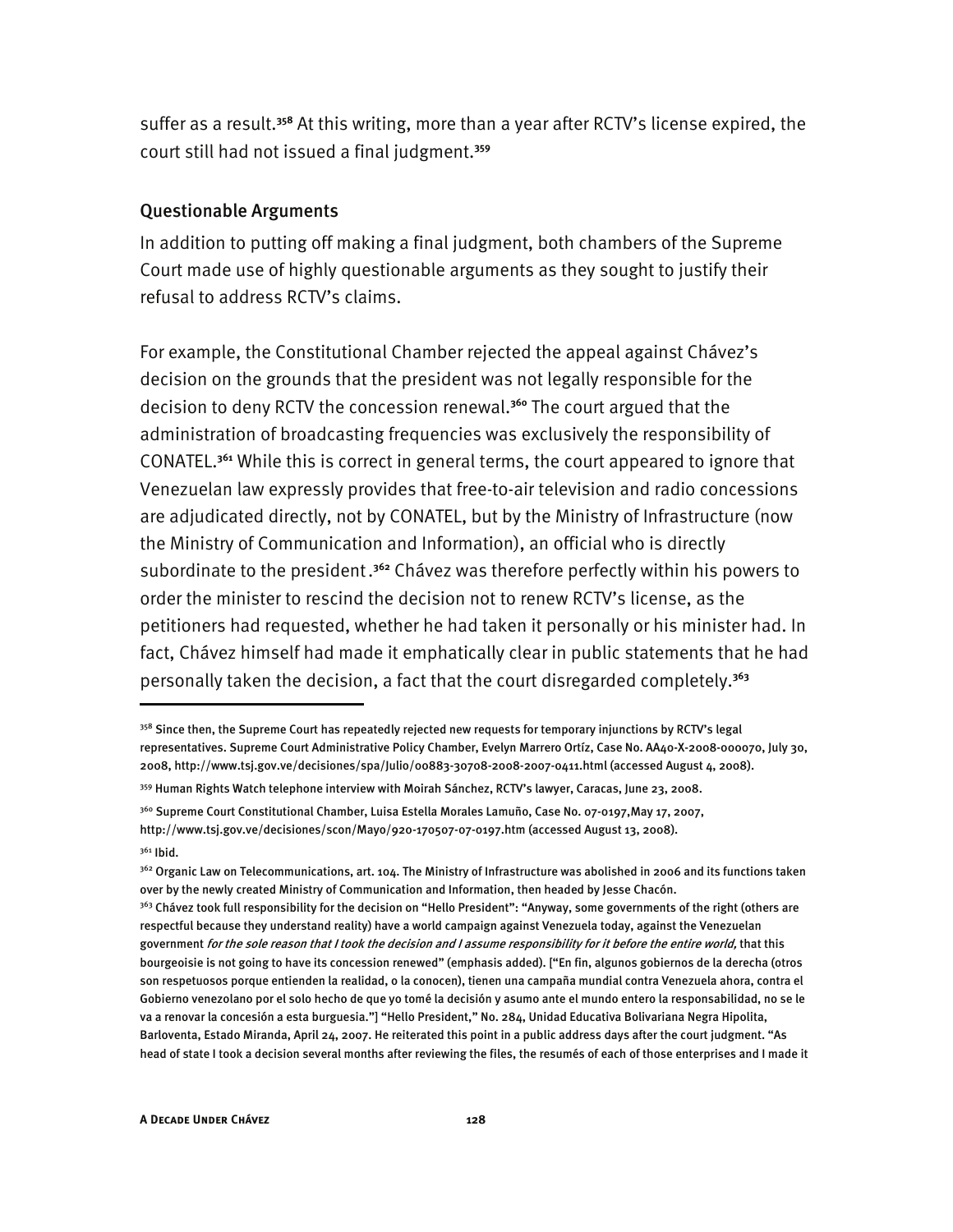The SPA, meanwhile, dismissed the request for a temporary injunction claiming that the government's action did not pose a threat to freedom of expression. According to the court, RCTV would be able to continue broadcasting its views as a cable channel, and the station's large national audience would still be able to view "many other private channels." Absent from the SPA's reasoning was any consideration of the fact that RCTV was the only remaining channel on public airwaves with national coverage that was openly critical of the government, as well as the fact that large segments of RCTV's national audience had no access to cable. The SPA also failed to consider the broader impact that the president's openly political and discriminatory handling of the case could have on freedom of expression in Venezuela.

Similarly, when analyzing the temporary injunction request, the court dismissed RCTV's claim that its right to due process had been violated. RCTV argued that it had no opportunity to respond to the public accusation of criminal actions and broadcasting infractions cited by government authorities as grounds for the decision not to renew its concession. However the court based its ruling solely on an analysis of the resolution and letter issued by the communication and information minister in March 2007—two documents which carefully avoided any punitive language.**<sup>364</sup>** It avoided mention of Chávez's public justifications for his decision, as well as the White Book that detailed RCTV's alleged transgressions to justify the non-renewal of the concession. Based on this highly selective analysis, the court found that RCTV's assertion regarding its right to due process was misplaced.

#### Supporting the New State Channel

I

The Supreme Court's response to petitions by opponents of RCTV was dramatically different. Five days before RCTV's concession expired, the Constitutional Chamber received a petition from 11 pro-Chávez audience groups seeking an injunction to guarantee viewer access to TVES, the state channel that was to replace RCTV after its

public. On Sunday (tomorrow) the concession will end and won't be renewed." "Durante la exhibición de los Sukhoi el presidente Hugo Chávez negó atentado contra la libertad de expresión," El Nacional, May 26, 2007.

<sup>&</sup>lt;sup>364</sup> In a letter to the RCTV's legal representatives, Chacón insisted that that "the expiry of a term is not a punishment." On this reasoning, he argued, due process was irrelevant since it was unnecessary and superfluous to open an investigation to determine the expiry of a time-period. Letter from Jesse Chacón to RCTV lawyers, Nº.0424, March 28, 2007 (see "Controlling the Airwaves" above).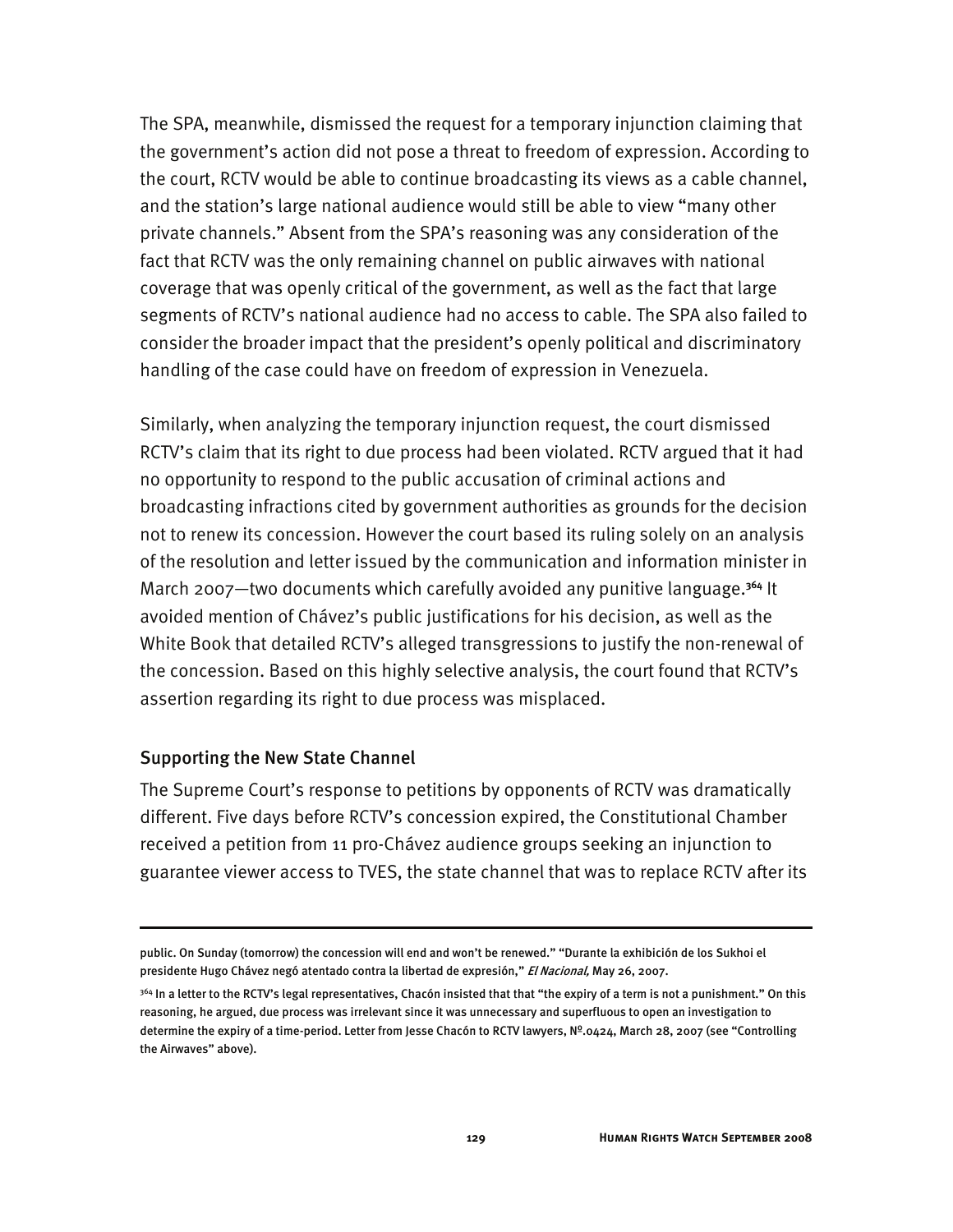license expired.**<sup>365</sup>** It took the court only three days to admit the case and grant the petitioners a temporary injunction.

As noted earlier in this chapter, TVES was set up only two weeks before RCTV's frequency became available. As the date for TVES's launch neared, ministers recognized that the government had few transmitters of its own to broadcast its signal throughout the country.

The 11 audience groups argued in their appeal that if TVES's broadcasting range did not cover the entire country, it would violate their right not to be discriminated against, as well as their right "to obtain a quality public television service." The charge of discrimination was based on statements made by TVES executives that for the time being the TVES signal would be limited to the cities of Caracas and Maracaibo and would only be available by cable to viewers living outside these cities.

The constitutional chamber immediately admitted the petition and issued a temporary injunction assigning RCTV's transmitters and broadcasting equipment to CONATEL for use by TVES. The court also ordered the defense minister to secure and protect the broadcasting installations.

In order to justify this measure, the Constitutional Chamber held that the temporary injunction would not affect RCTV's property rights, despite the fact that it was assigning control over them to the state. However, the court did not fix a time-limit by which CONATEL would have to return the facilities to their owner or initiate proceedings to expropriate them. As of July 2008, more than a year after the court decision, TVES continues to use the transmitters.

The court used a petition seeking precisely the opposite outcome—blocking removal of RCTV from the public airwaves—to reiterate its decision that RCTV's equipment should be assigned for use by TVES. The Interactive Radio Listeners (Oyentes Interactivos de Radio, OIR), an audience group opposed to Chávez, requested an injunction to prevent Chávez and Chacón from taking steps to have RCTV removed

<sup>365</sup> Supreme Court Constitutional Chamber, Luisa Estella Morales Lamuño, Case No. 07-0720, May 25, 2007, http://www.tsj.gov.ve/decisiones/scon/Mayo/956-250507-07-0720..htm (accessed August 4, 2008).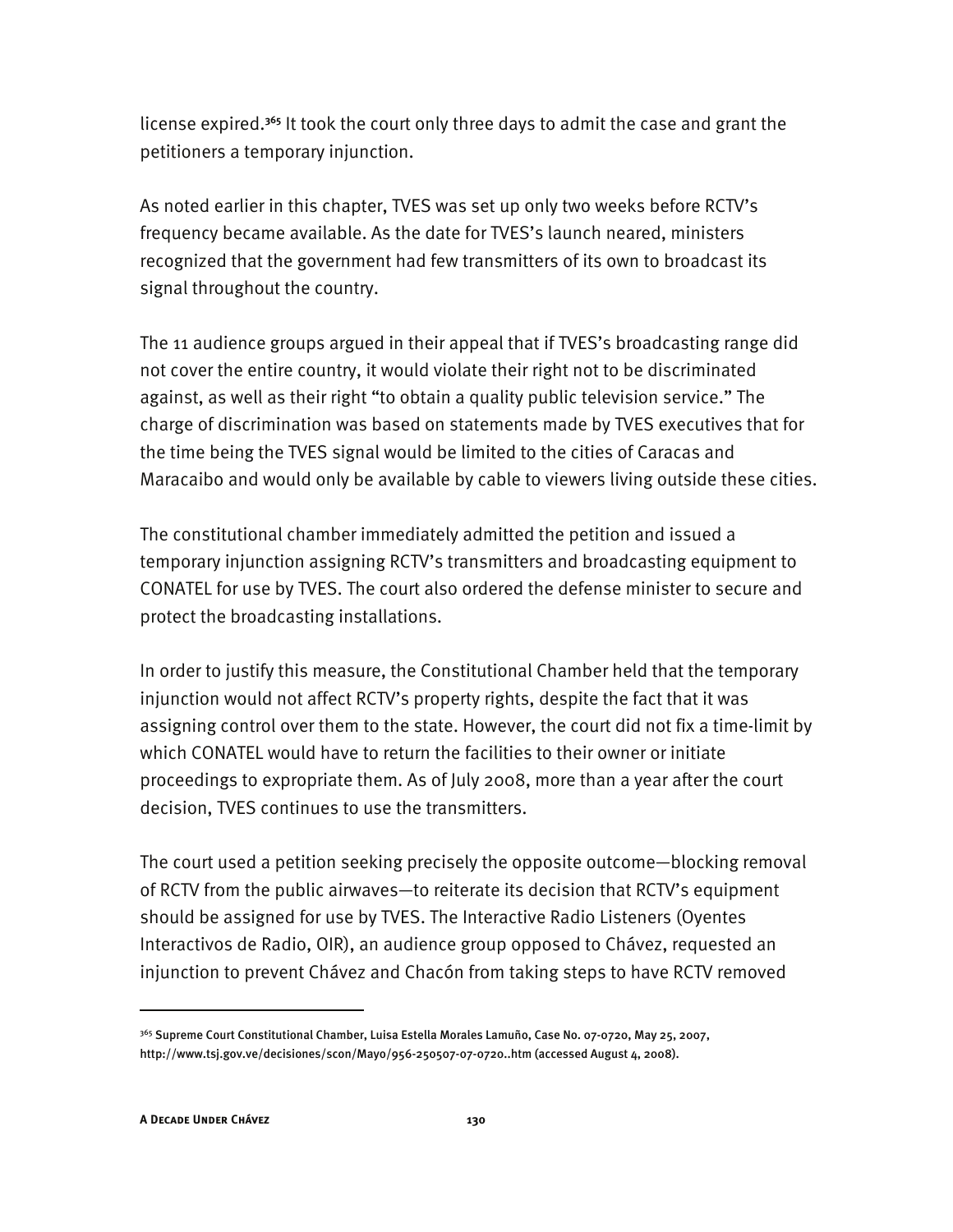from the air, arguing they had a right to continue watching RCTV. The court argued that their "right" was met by having access to a television service of quality, not by access to any particular broadcaster, and that the injunction enabling TVES to broadcast from RCTV's old transmitters satisfied any claims they might have. **366**

In both rulings, the court stated in no uncertain terms that petitions for injunctive relief required immediate resolution by the court:

[O]n some occasions the object of judicial protection requires expedited protection, which in turn responds to the need to ensure the effectiveness of the court's future pronouncement, and to avoid the risk that a possible finding in favor of the claim is rendered ineffective by the irreversible consolidation of situations contrary to law or to the interest recognized by the court at the time.**<sup>367</sup>**

This is exactly what the court failed to do when responding to the petitions by the RCTV journalists and owners. **<sup>368</sup>**

<sup>366 &</sup>quot;Although this court recognizes that all users have the right to access and enjoy a universal public television service, the content of the aforementioned right in Article 108 and 117 of the Constitution consists in principle not of the continuity of a particular VHF sound or television broadcaster but the possibility that users may effectively access the service in question on equal terms, and with the maintenance of a minimum standard of quality, irrespectively of the validity or otherwise of the license or concession of a specific private operator." Supreme Court Constitutional Chamber, Luisa Estella Morales Lamuño, Case No. 07-0731, May 25, 2007, http://www.tsj.gov.ve/decisiones/scon/Mayo/957-250507-07-0731.htm (accessed August 4, 2008).

<sup>367</sup> Ibid., section IV. ["Se observa que en determinadas ocasiones el objeto de la tutela constitucional requiere de una protección expedita, lo cual responde, a su vez, a la necesidad de asegurar, en su caso, la efectividad del pronunciamiento futuro del órgano jurisdiccional evitando que un posible fallo a favor de la pretensión quede desprovisto de la eficacia por la conservación o consolidación irreversible de situaciones contrarias a derecho o interés reconocido por el órgano jurisdiccional en su momento"]. Supreme Court Constitutional Chamber, Luisa Estella Morales Lamuño, Case No. 07-0720, May 25, 2007, http://www.tsj.gov.ve/decisiones/scon/Mayo/956-250507-07-0720..htm (accessed August 4, 2008).

<sup>&</sup>lt;sup>368</sup> In July 2007, shortly after RCTV started to broadcast again in Venezuela as a cable channel (RCTV Internacional), the communication and information minister claimed that the channel must register as a "national producer," thereby making it subject by law to the provisions of the Social Responsibility Law, including an obligation to broadcast compulsory presidential addresses. The minister ordered the body responsible for cable operators in Venezuela (the Cámara Venezolana de la Televisión por Subscripción, CAVETESU) to remove RCTV and other national producers from its grid if they failed to register by a tight deadline. CAVETESU appealed to the Supreme Court for an injunction against the minister, claiming difficulty in enforcing the measure since CONATEL had not defined clearly what a national producer was. Its president pointed out that the appeal was not motivated solely by the RCTV case, but by uncertainties about how the measure would affect another 40 cable operators. "Gobierno y Cavetesu alcanzan acuerdo," Últimas Noticias, August 4, 2007, http://www.aporrea.org/medios/n99019.html (accessed August 4, 2008).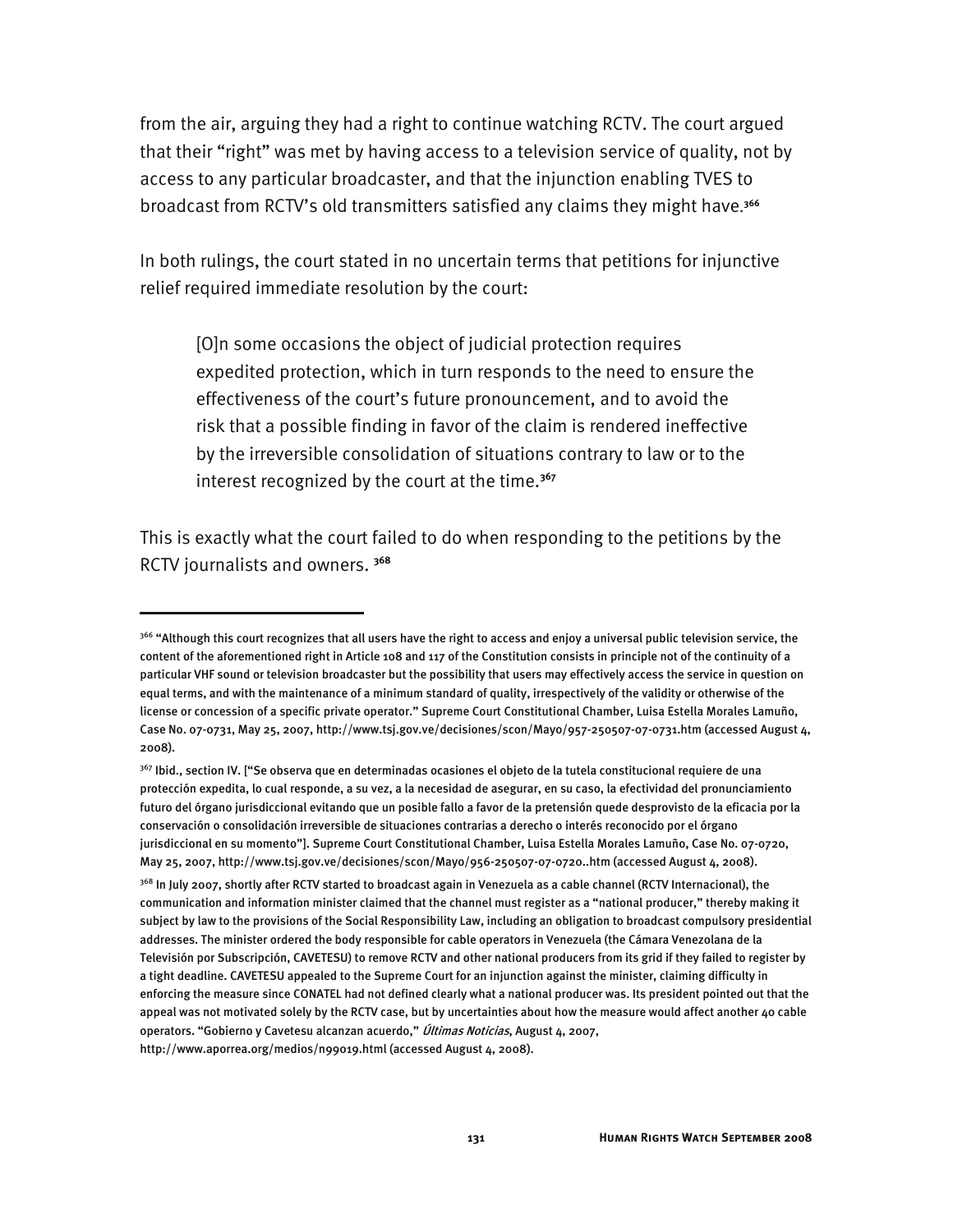## Recommendations

To prevent future acts of violence and intimidation against journalists, the government should:

- Ensure that all attacks on journalists are investigated promptly and thoroughly; and
- Avoid inflammatory public statements that could be construed as condoning such attacks.

The National Assembly should repeal all legal provisions which contravene international norms on freedom of expression and generate undue pressure for selfcensorship. Specifically, it should:

- Repeal all insult laws (*desacato*);
- Repeal all laws that criminalize defamation of public officials and institutions;
- Ensure that civil damages for defamation are limited so as to avoid a chilling effect on free expression; and
- Amend the language of article 29(1) of the Social Responsibility Law to ensure that the offense of incitement is clearly defined and restricted to situations in which broadcasters directly and explicitly incite the commission of crimes.

The government should ensure the impartiality and due process in the procedures by which broadcasting laws are enforced. Specifically, it should:

- Ensure that investigation and sanctioning of alleged infractions of broadcast laws are carried out by an impartial and independent body protected from political interference; and
- Ensure that alleged violators of broadcast regulations are guaranteed the right to contest the charges against them.

-

The Supreme Court's constitutional chamber promptly granted the injunction and stayed the ministerial order, "Tribunal Supremo de Justicia admite recurso interpuesto por Cavetesu," Bolivarian News Agency (Agencia Bolivariana de Noticias), August 1, 2007, http://www.abn.info.ve/go\_news5.php?articulo=99175 (accessed August 4, 2008).

As of this writing, CONATEL had still not issued a definitive resolution defining a national producer, and RCTV International continued to broadcast as an international cable channel.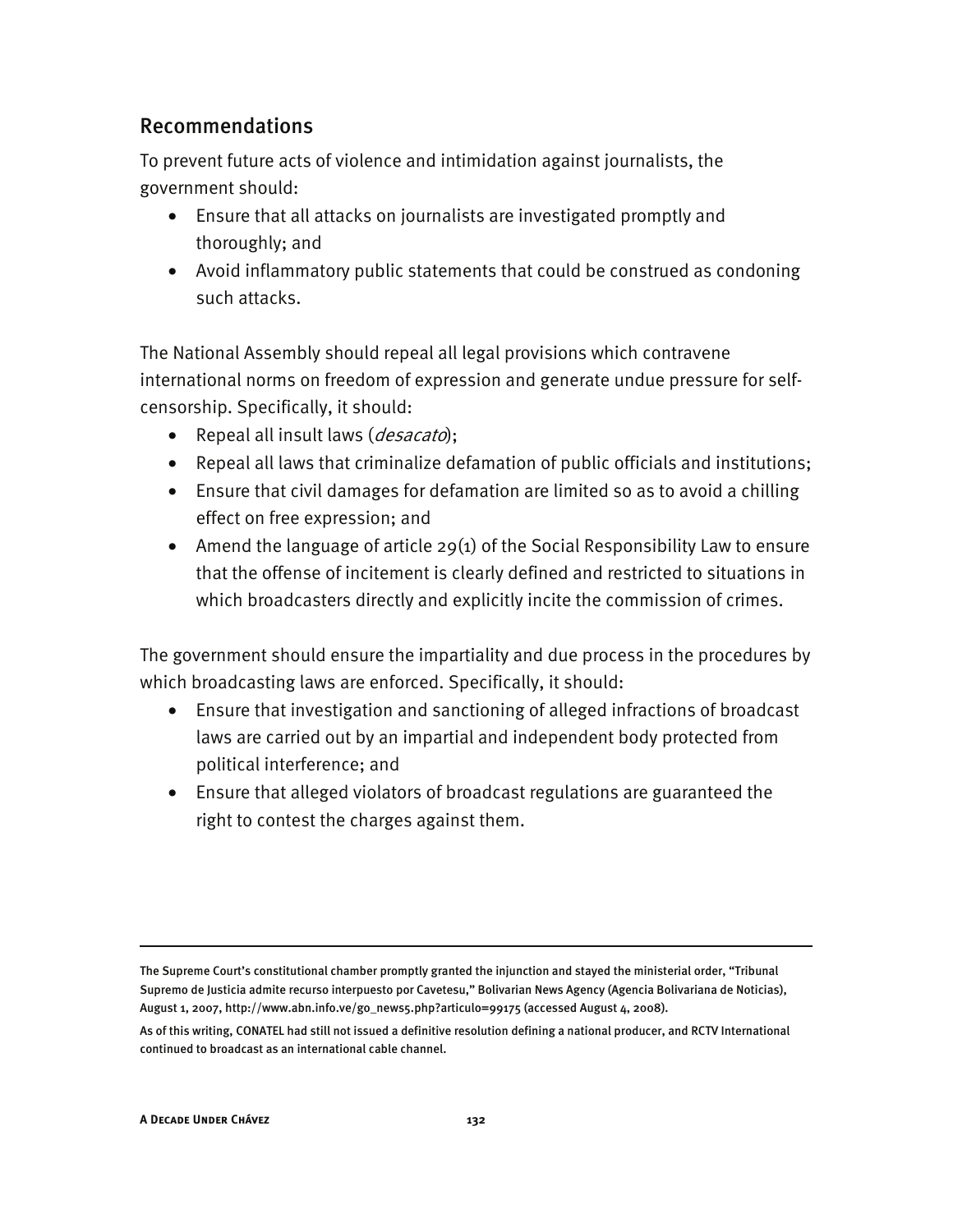To safeguard the right of access to information and increase the transparency of government and the accountability of government officials, the government should:

• Introduce legislation to implement effectively and without discrimination the constitutional right of access to information held by public entities.

To ensure the impartiality in the criteria used for the granting and renewal of broadcasting decision, the government should:

• Give applicants for concessions and frequencies opportunities to present their cases and be heard in a manner that follows appropriate due process, and includes safeguards against political interference.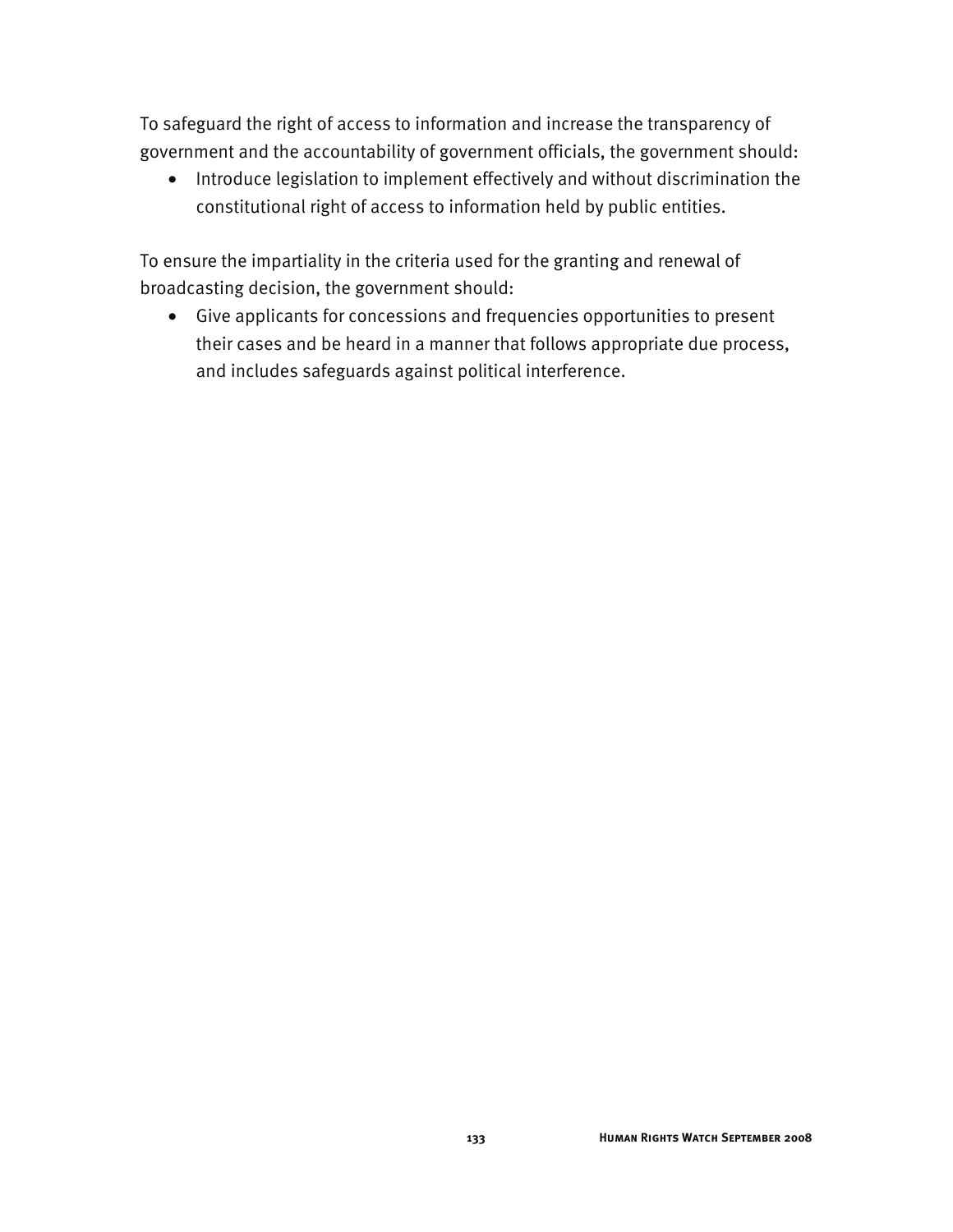# **V. Organized Labor**

The Venezuelan government under President Chávez has sought to remake the country's labor movement in ways that violate basic principles of freedom of association. The government has systematically flouted its obligations under the conventions of the International Labour Organization (ILO) by promoting state interference in union elections, refusing to bargain collectively with established unions, and engaging in favoritism toward pro-government unions. It has also punished workers with job dismissals and blacklisting for legitimate strike activity. And it has supported the creation of alternative labor organizations that undercut the country's labor laws, risk undermining established unions, and leave workers particularly vulnerable to political discrimination.

President Chávez and his allies have attempted to justify these violations as part of a broader effort to "democratize" the labor movement by safeguarding workers' rights against allegedly corrupt and co-opted union leaders. In particular, the government has argued that trade unions have failed to hold regular elections, thereby allowing union leaders to monopolize power and sacrifice workers' interests to their own political agendas.

Yet there is nothing "democratic" about firing workers who exercise their right to strike, or denying workers their right to bargain collectively, or discriminating against workers because of their political beliefs.

Moreover, for unions to be truly democratic, workers must also be free to elect their leaders and organize their affairs without being subject to unsolicited state interference and control. In fact, it is a central tenet of the international law protecting workers' rights that states should not interfere in the internal affairs of unions. This prohibition, established in ILO Convention No. 87 and repeatedly reaffirmed by the ILO, reflects the recognition that state interference in union affairs allows for political manipulation and control of organized labor in ways that severely impede workers' freedom of association.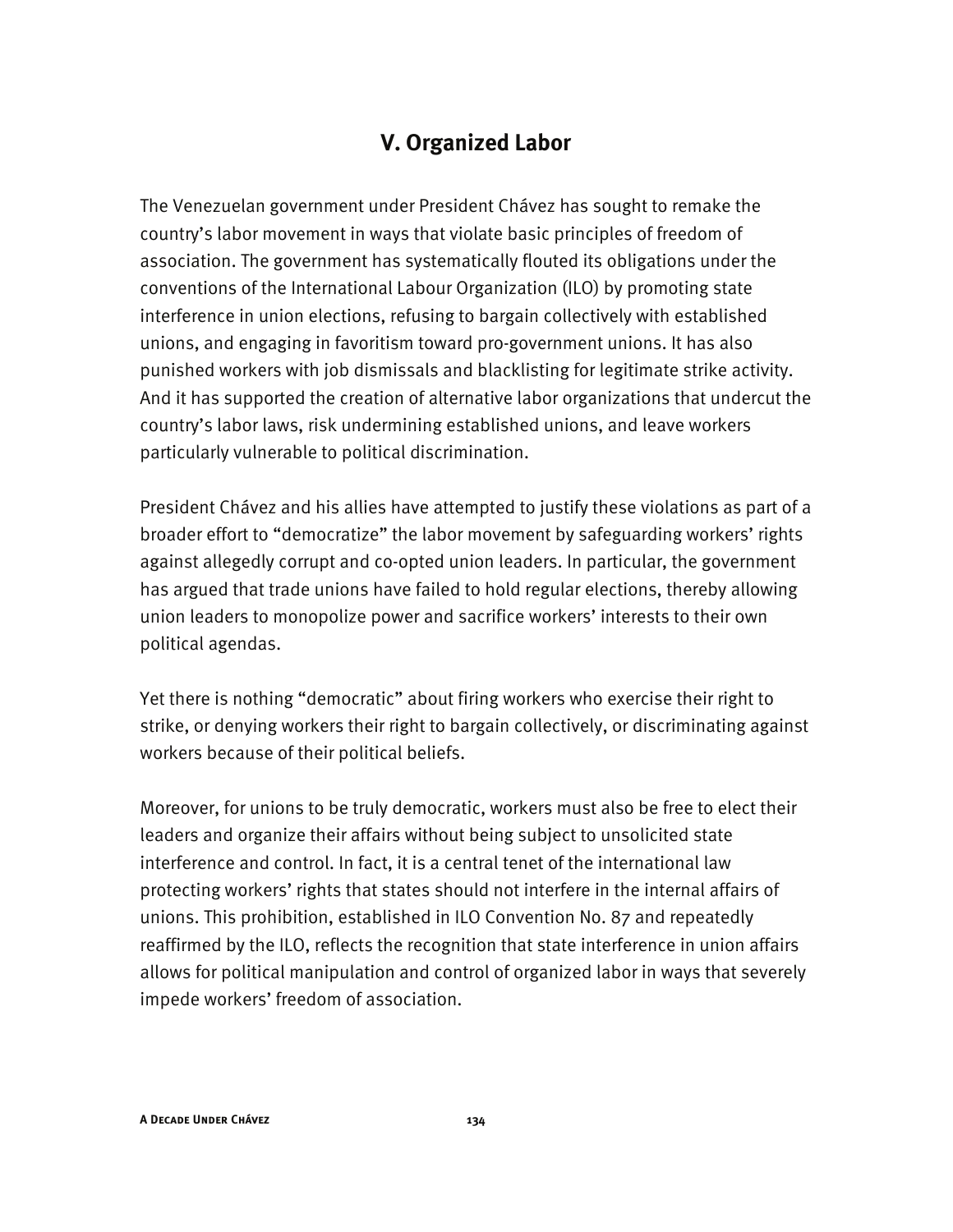There are many ways in which the Chávez government could address the alleged problems of the country's unions without violating this fundamental prohibition on state interference in union affairs. For example, if there were serious grounds for believing that the alleged corruption of individual union leaders rose to the level of criminal activity, the government could conduct investigations and press criminal charges. If there were concerns about possible financial mismanagement, it could require unions to regularly submit financial reports. If there were credible evidence that union actions contravened their internal rules, an independent body could provide limited supervision to promote compliance with these rules. And if unions were failing to hold periodic and fair elections, the government could require that elections be held at specified intervals (provided it left the exact election procedures up to workers) and strengthen the appeal process to make it easier for workers to challenge alleged fraud in the courts.

But the Chávez government has gone much further, routinely violating workers' rights, openly rejecting the notion that unions should be free from state interference, and intervening in union affairs in ways that favor its own political agenda. Chávez has gone so far as to publicly rail against "the venom of union autonomy" and called for organized labor to serve as "the industrial arm" of his political project. And his government has promoted laws and measures that have allowed for significant state control over union affairs, enabling the government to weaken unions linked to the political opposition, and to foster the formation of parallel unions sympathetic to the government. Specifically, the Chávez government has:

• Undermined workers' right to elect their representatives by mandating the organization and certification of union elections by a state institution;

The government has promoted state interference in union elections by requiring that all union elections be organized and certified by the National Electoral Council (Consejo Nacional Electoral, CNE), a public authority. This mandatory oversight of union elections violates international standards, which guarantee workers the right to elect their representatives in full freedom and according to the conditions they determine.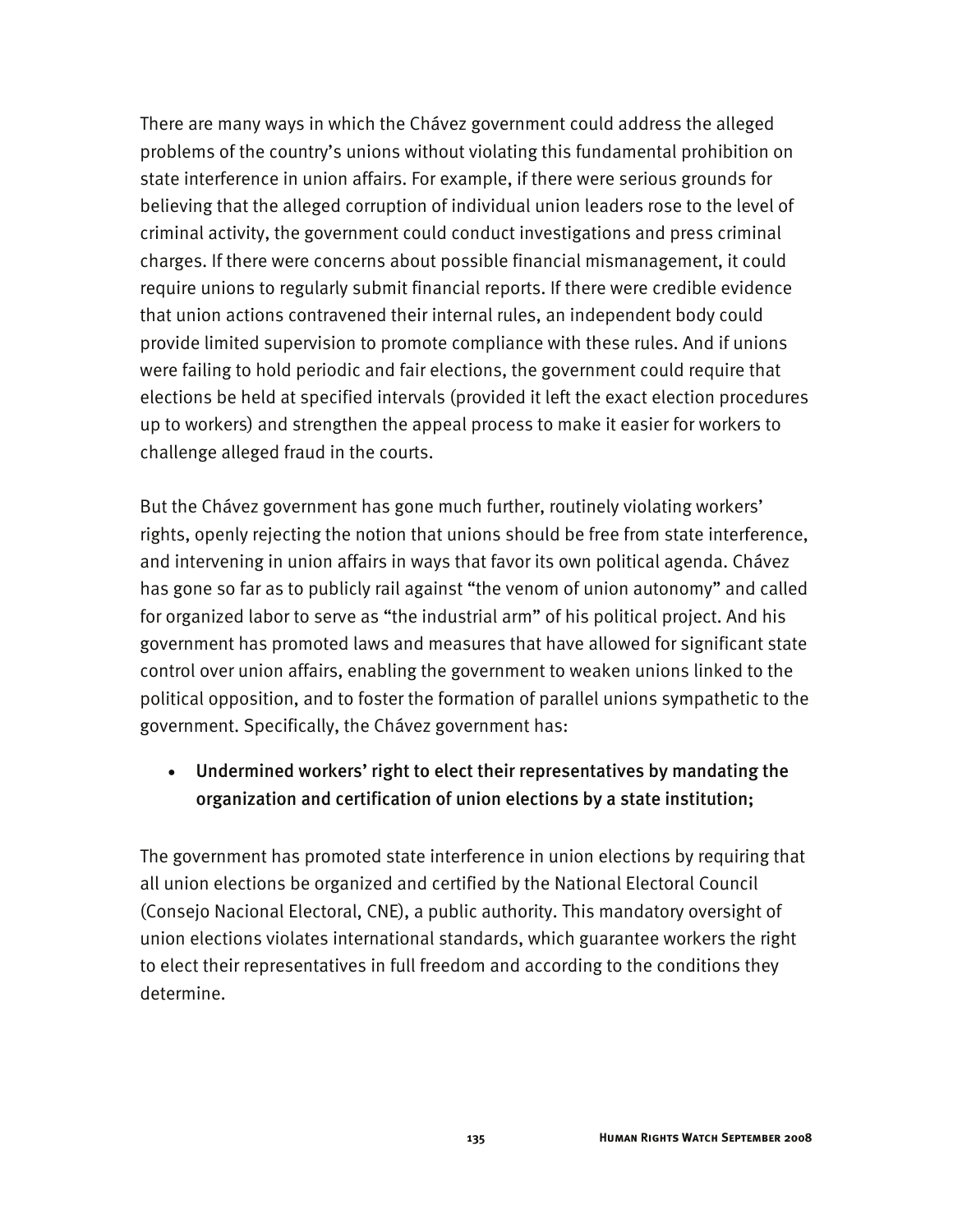• Denied unions which do not receive state approval of election results the right to bargain collectively;

The government has refused to bargain collectively with established unions on the grounds that they failed to hold state-certified elections. While in practice, there is a clear need for union elections to be held, such refusals by the government to bargain collectively pending state approval of elections violate the right of workers' organizations to bargain collectively to defend the interests of their members.

In the public sector alone, more than 250 collective bargaining agreements are reported to have expired while unions were waiting for the CNE to approve their requests to hold elections and certify their election results. The number of collective bargaining agreements plummeted in past years—from 854 in 2004 to 538 in 2006 in part because the Ministry of Labor blocked collective bargaining projects of established unions that had not held CNE-certified elections.

• Undermined workers' right to freely join the labor organization of their choosing by discriminating against established unions linked to the political opposition;

The government has exploited the requirement that existing unions must hold routine elections to discriminate against public sector unions identified with the political opposition. Bypassing established unions on the grounds that they have failed to hold state-certified elections, the government has promoted and negotiated with new, pro-government unions that are exempt from electoral restrictions when first formed. This has created strong incentives for workers to switch labor organizations and join the new organizations preferred by the government.

In one prominent case in 2004, the CNE ordered the largest public health workers' union to stop its elections the night before the vote. The union proceeded to hold the election without incident, but the CNE did not recognize the results for 17 months. While waiting for CNE approval, the Ministry of Health signed a collective bargaining contract with a newly formed, pro-government, minority health federation that had never held elections.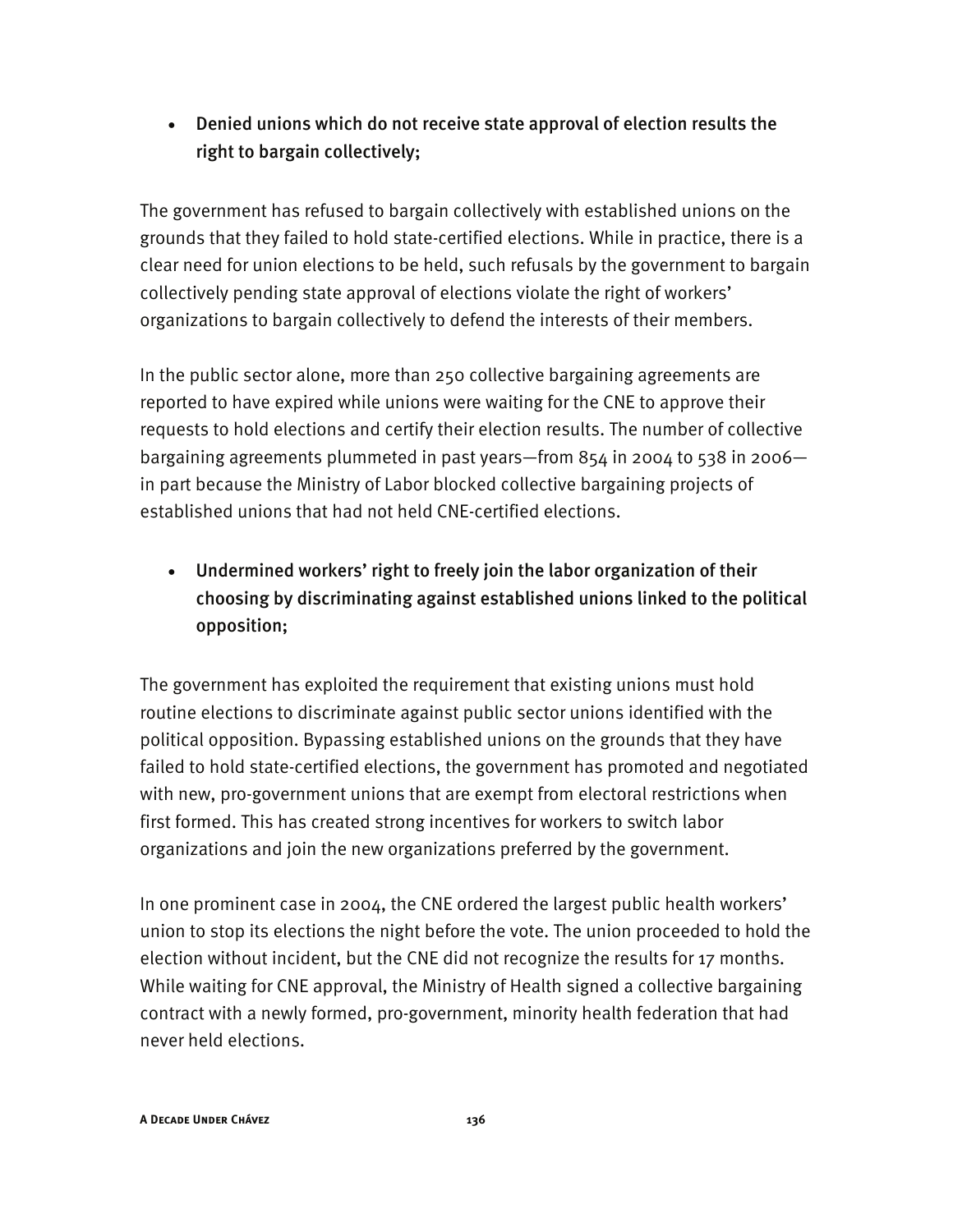## • Undercut the right to strike by banning legitimate strike activity and engaging in mass reprisals against striking oil workers;

In response to the oil strike of December 2002, the government declared the actions of thousands of striking oil workers illegal, fired close to half of the workforce, and ordered private oil companies not to hire the dismissed workers, although the ILO, the highest international authority on labor rights, found that the workers had engaged in legitimate strike activity.

The Chávez government has further threatened workers' rights by supporting the creation of alternative labor organizations. One of the central initiatives of the Chávez presidency has been the proposed creation of local-level councils, including workers' councils. Workers' councils potentially offer possibilities for greater workplace self-management, but as currently proposed, they would be granted ambiguous powers to prevent "destabilizing" labor activity—possibly including legitimate strikes—and would potentially be allowed to negotiate directly with employers on labor issues, undermining the right of established workers' organizations to bargain collectively.

The Chávez government has also strongly endorsed labor cooperatives, which can help informal workers form associations to improve their economic well-being. But cooperative workers are exempt from national labor laws. As a result, the government's support for cooperatives without the extension of protections for their workers has contributed to the expansion of a class of vulnerable workers whose rights to organize and bargain collectively are left unprotected.

Workers' rights have been further jeopardized by the lack of effective judicial protection against government violations of workers' right to organize. Venezuelan law grants international human rights treaties and conventions constitutional status and precedence over domestic norms, but the Supreme Court has repeatedly failed to uphold international standards on freedom of association. Instead, the court has permitted the government to control union elections, block legitimate labor organizing, and retaliate against workers for their labor activities.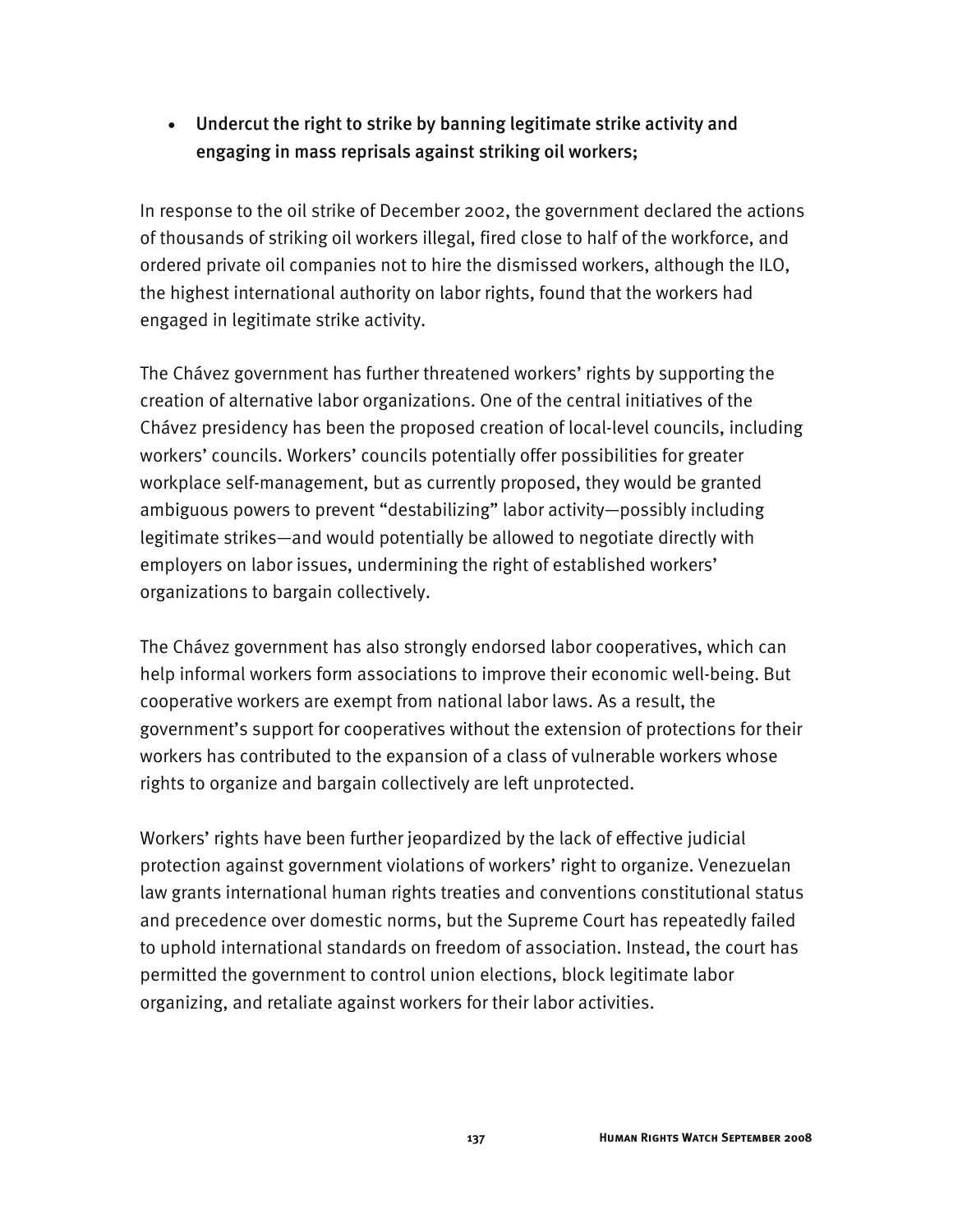After supporting grave violations of workers' right to organize and after backing unprecedented state interventions in union affairs, the Chávez government has promised to take steps that could begin to restore workers' right to freedom of association. In 2007, Chávez actively campaigned for a failed constitutional reform package that would have permitted state authorities to assist in union elections only at the request of the union or a court. Likewise, the government has promised for several years to reform the relevant labor and electoral laws to restrict state interference in union elections. Yet at the time of this writing, these proposals remain under discussion by the National Assembly and CNE. Until these and other necessary reforms—discussed below—are instituted, routine violations of workers' freedom of association will continue and labor rights will not be secure.

## Freedom of Association under International Law

The right of workers to organize is clearly established under international human rights law. The International Covenant on Civil and Political Rights (ICCPR) states that "everyone shall have the right to freedom of association with others, including the right to form and join trade unions for the protection of his interests."<sup>369</sup> Likewise, the International Covenant on Economic, Social and Cultural Rights (ICESCR) recognizes the "right of everyone to form and join the trade union of his choice." $370$ The American Convention on Human Rights also provides for the right to associate freely for labor purposes.<sup>371</sup>

These instruments, to which Venezuela is party, clearly establish the right to freedom of association within the context of internationally protected labor rights. As the Inter-American Court has held, "in labour union matters, freedom of association consists basically of the ability to constitute labour union organisations, and to set into motion their internal structure, activities and action programme, without any intervention by the public authorities that could limit or impair the exercise of the

<sup>369</sup> International Covenant on Civil and Political Rights (ICCPR), G.A. Res. 2200A (XXI), 21 U.N. GAOR Supp. (No. 16) at 52, U.N. Doc. A/6316, 999 U.N.T.S. 171, December 16, 1966, art. 22(1), ratified by Venezuela on May 10, 1978.

<sup>37</sup>º International Covenant on Economic, Social and Cultural Rights (ICESCR), G.A. Res. 2200A (XXI), 21 U.N. GAOR Supp. (No. 16) at 49, U.N. Doc. A/6316, 993 U.N.T.S. 171, December 16, 1966, art. 8(1), ratified by Venezuela on May 10, 1978.

 $371$  American Convention on Human Rights, OAS Treaty Series No. 36, 1144 U.N.T.S. 123, November 22, 1969, art. 16(1), ratified by Venezuela on June 23, 1977; Venezuela has signed, but not ratified, the Additional Protocol to the American Convention on Human Rights in the Area of Economic, Social and Cultural Rights, "Protocol of San Salvador."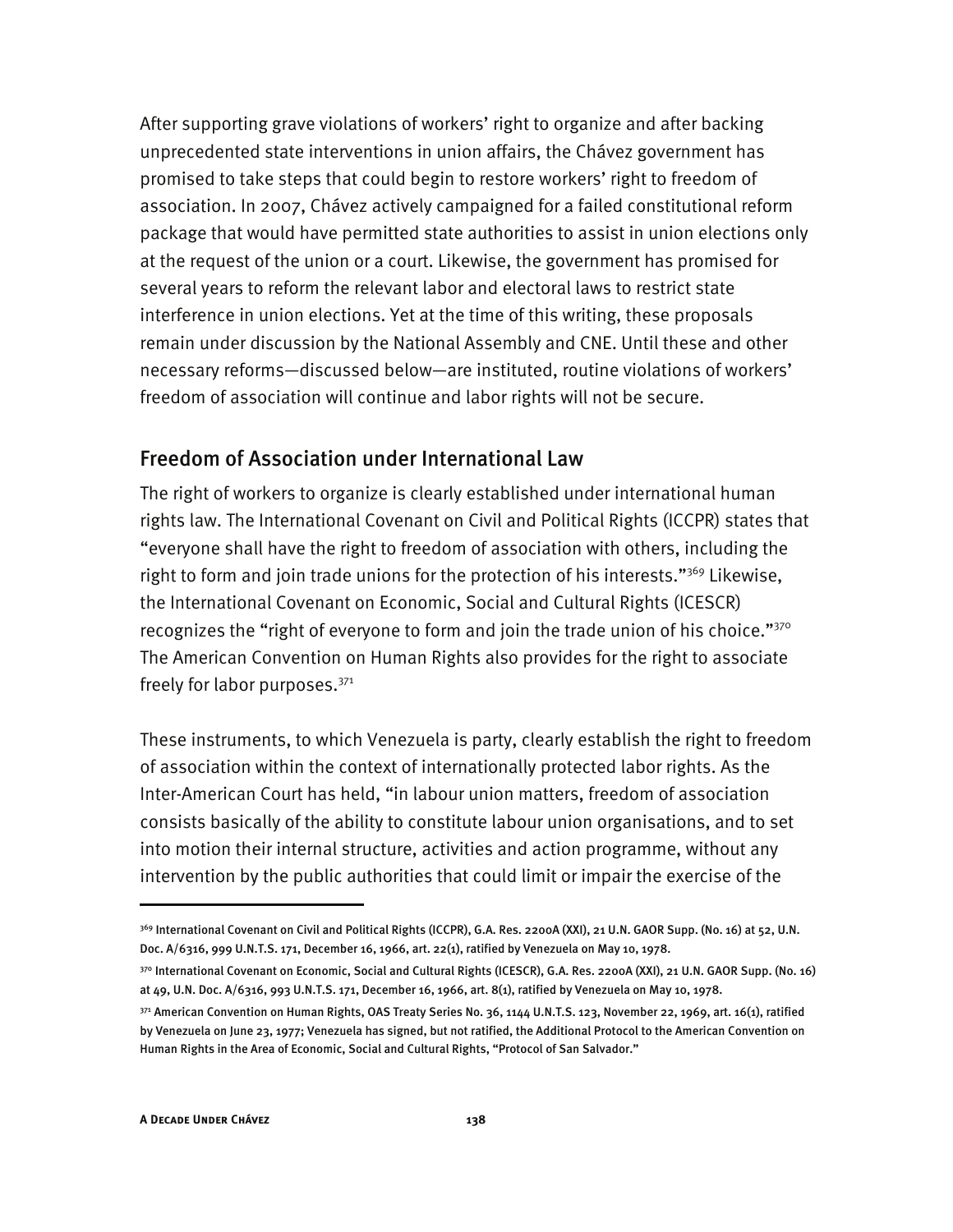respective right…. in trade union matters, freedom of association is of the utmost importance for the defence of the legitimate interests of the workers, and falls under the corpus juris of human rights."**<sup>372</sup>** The conventions, recommendations, and jurisprudence of the ILO flesh out this right.

The ILO Declaration on Fundamental Principles and Rights at Work recognizes freedom of association as one of the "fundamental rights" that all ILO members are obligated "to respect, to promote and to realize."373 Venezuela has ratified both of the ILO's core conventions on freedom of association—ILO Convention No. 87 concerning Freedom of Association and Protection of the Right to Organise and ILO Convention No. 98 concerning the Right to Organise and to Bargain Collectively which set forth the key elements of this fundamental right.<sup>374</sup>

### *The Right to Freely Elect Representatives*

I

The right of workers to freely elect their representatives is a central component of freedom of association. Article 3 of ILO Convention No. 87 states, "Workers' and employers' organisations shall have the right to draw up their constitutions and rules, to elect their representatives in full freedom, to organise their administration and activities and to formulate their programmes."375

The prohibition on state intervention in union elections exists to guarantee the impartiality and objectivity of electoral procedures. As the ILO has cautioned, "Any intervention by the public authorities in trade union elections runs the risk of appearing to be arbitrary and thus constituting interference in the functioning of workers' organisations, which is incompatible with their right to elect their

<sup>372</sup> Baena Ricardo et al. v Panama, Inter-American Court of Human Rights, Series C No. 72, February 2, 2001, paras. 156 and 158. 373 International Labour Conference, "ILO Declaration on Fundamental Principles and Rights at Work," 86th Session, Geneva, June 18, 1998.

<sup>374</sup> ILO Convention No. 87 concerning Freedom of Association and Protection of the Right to Organise, 1948, 68 U.N.T.S. 17, July 4, 1950, ratified by Venezuela on September 20, 1982. ILO Convention No. 98 concerning the Application of the Principles of the Right to Organize and to Bargain Collectively, July 18, 1951, ratified by Venezuela on December 19, 1968.

<sup>375</sup> ILO Convention No. 87 concerning Freedom of Association and Protection of the Right to Organise, art. 3,1.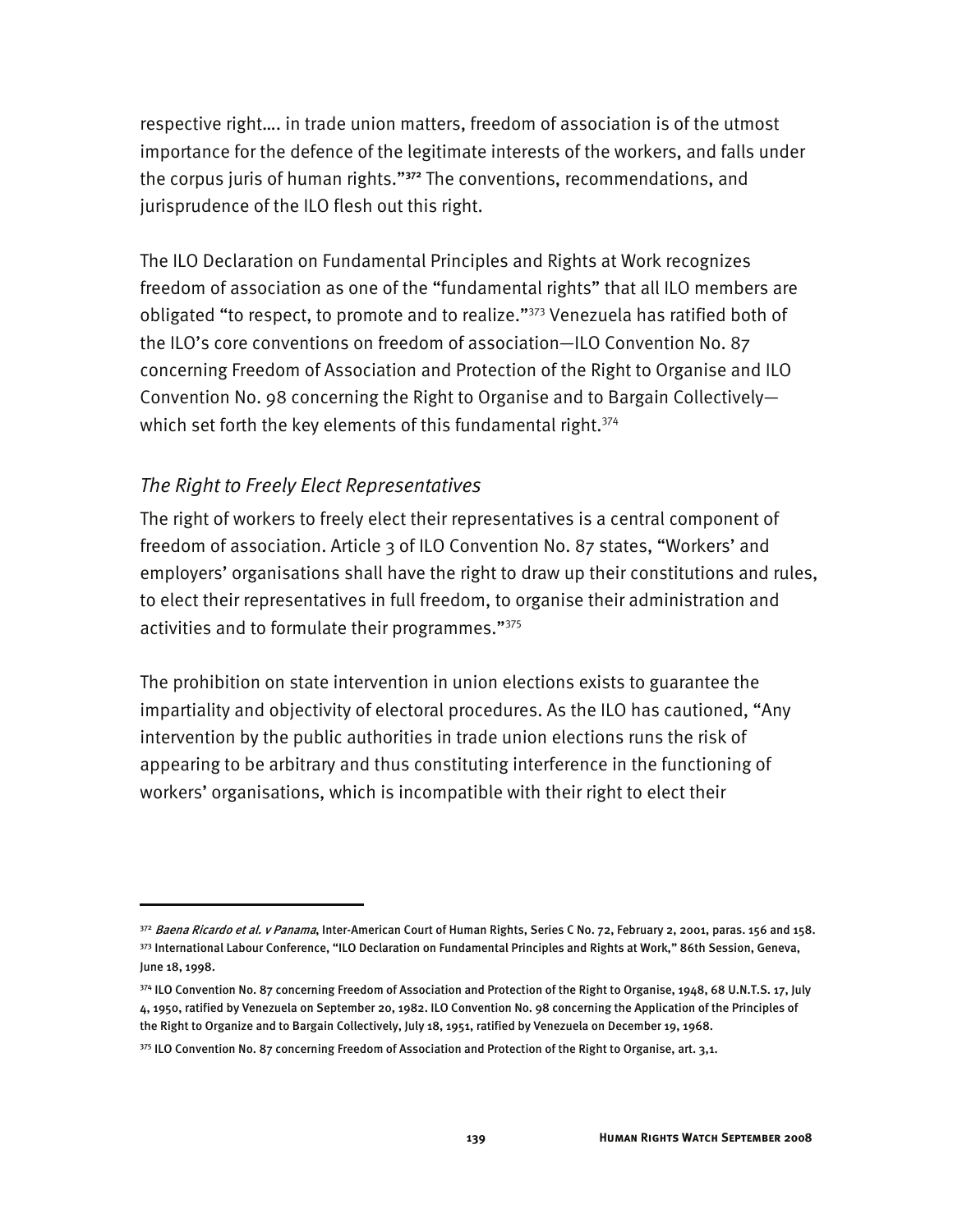representatives in full freedom."<sup>376</sup> It is therefore "the prerogative of workers' ... organizations to determine the conditions for electing their leaders."377 States can play only highly circumscribed roles in union elections. For example, if an internal union dispute ensues between rival groups of union leaders, "competent judicial authorities" can supervise a trade union's elections.<sup>378</sup> A trade union registrar, independent of state authorities and subject to appeal, can also catalog election results.<sup>379</sup> However, the ILO makes clear that "[t]he situation is different ... when the elections can be valid only after being approved by the administrative authorities," finding that, "the requirement of approval by the authorities of the results of trade union elections is not compatible with the principle of freedom of election."380 Similarly, the ILO has held that the "determination of conditions of eligibility for union membership or union office is a matter that should be left to the discretion of union by-laws"<sup>381</sup> and that, therefore, legislation that limits the maximum tenure of trade union officers and re-election runs contrary to ILO Convention 87.<sup>382</sup>

### *The Right to Bargain Collectively*

The right to bargain collectively with employers is an essential component of freedom of association.<sup>383</sup> ILO Convention No. 98 establishes that governments have a responsibility to promote and encourage collective bargaining.<sup>384</sup> Given the centrality of collective bargaining to the ability of workers to defend their interests in

380 Ibid.

<sup>376 &</sup>quot;Intervention by the authorities in trade union elections (Right of organizations to elect their representatives in full freedom)," ILO Committee on Freedom of Association Digest of Decisions, 2006, para. 455.

<sup>377 &</sup>quot;General Principles (Right of organizations to elect their representatives in full freedom)," ILO Committee on Freedom of Association Digest of Decisions, 2006, para. 390.

<sup>378</sup> Ibid., para. 431.

<sup>379</sup> Ibid., para. 439.

<sup>381</sup> Ibid., para. 405.

<sup>&</sup>lt;sup>382</sup> "Eligibility conditions (Right of organizations to elect their representatives in full freedom)," ILO Committee on Freedom of Association Digest of Decisions, 2006, para. 426.

<sup>&</sup>lt;sup>383</sup> "The right to bargain collectively – General principles (Collective bargaining)," ILO Committee on Freedom of Association Digest of Decisions, 2006, para. 881.

<sup>&</sup>lt;sup>384</sup> ILO Convention No. 98 concerning the Application of the Principles of the Right to Organize and to Bargain Collectively, art. 4.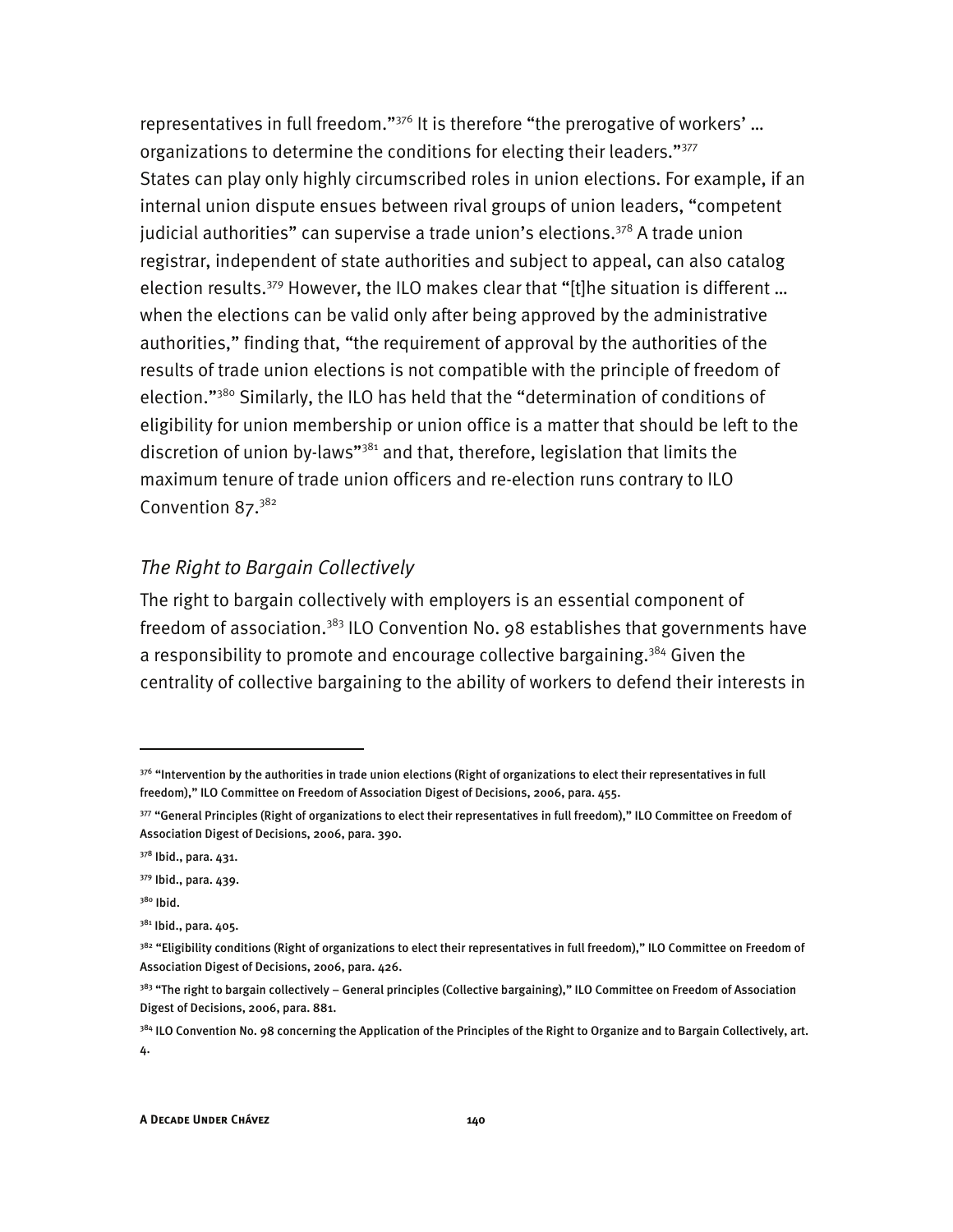the workplace, the ILO has found that "public authorities shall refrain from any interference which would restrict this right or impede the lawful exercise thereof."<sup>385</sup>

Collective bargaining takes a wide variety of forms across countries. The basic international standard establishes that if a union represents the absolute majority of workers in a workplace, it is incumbent on the government authorities to ensure "the employer's recognition of that union for collective bargaining purposes."<sup>386</sup> In the case that no union commands the majority, "collective bargaining rights should be granted" to minority unions, at least on behalf of their members.<sup>387</sup> And according to the ILO, even in cases in which majority organizations enjoy exclusive bargaining rights, minority unions should "at least … have the right to speak on behalf of their members and to represent them."<sup>388</sup> Venezuelan law, as discussed below, requires that a union enjoy majority support before gaining collective bargaining rights.

However, the ILO does not establish a specific method most appropriate for determining the most representative labor organization in a workplace. Instead, the ILO sets forth criteria for making such a determination, stating that it must be based on "objective and pre-established criteria so as to avoid any opportunity for partiality or abuse" that could arise from governmental discretion. **<sup>389</sup>**

# *The Right to Join the Organization of Choice*

Freedom of association requires that workers have the right to join the labor organizations of their choice.<sup>390</sup> They have the right to form multiple trade union organizations within a given workplace or to choose to unite to form a single

<sup>385 &</sup>quot;The right to bargain collectively – General principles (Collective bargaining)," ILO Committee on Freedom of Association Digest of Decisions, 2006, para. 881.

<sup>386 &</sup>quot;Determination of the trade union(s) entitled to negotiate (Collective bargaining)," ILO Committee on Freedom of Association Digest of Decisions, 2006, para. 959.

<sup>&</sup>lt;sup>387</sup> "Rights of minority unions (Collective bargaining)," ILO Committee on Freedom of Association Digest of Decisions, 2006, para. 977.

<sup>&</sup>lt;sup>388</sup> Ibid., para. 975.

<sup>&</sup>lt;sup>389</sup> "Admissible privileges for most representative unions (Right of workers and employers to establish and join organizations of their own choosing)," ILO Committee on Freedom of Association Digest of Decisions, 2006, para. 347.

<sup>39</sup>º ILO Convention No. 87 concerning Freedom of Association and Protection of the Right to Organise, art. 2.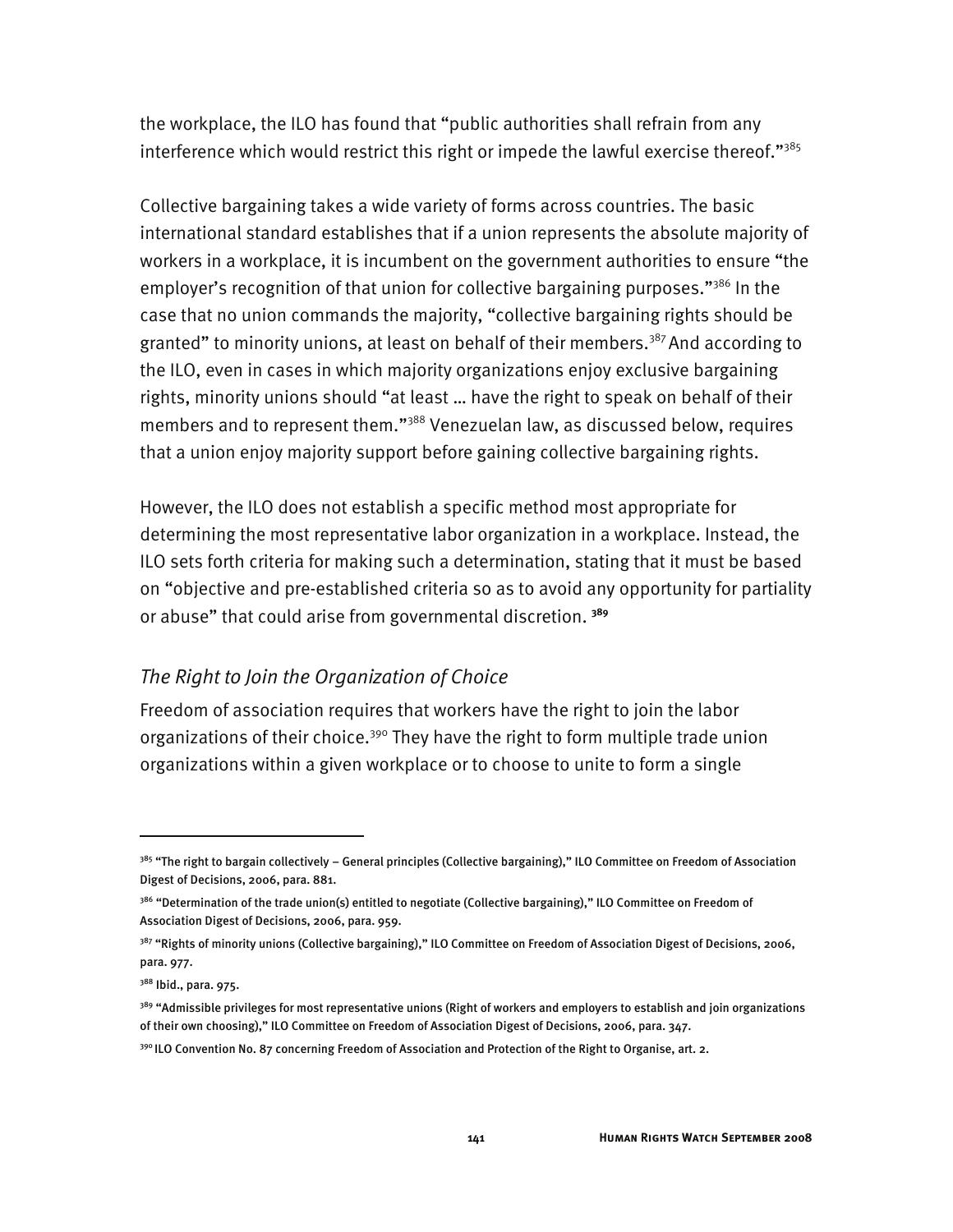organization.<sup>391</sup> The ILO has observed that in order to protect these rights, governments must treat labor organizations with complete impartiality so as not to influence the choice of workers.<sup>392</sup> The government should play no role either to support or obstruct the formation of new organizations or otherwise interfere in the union formation process.<sup>393</sup> Explicit state support of or preferential treatment for a particular organization risks influencing workers to select or form the organization favored by the government, rather than the one best suited to defend their occupational interests.394

#### *The Right to Strike*

International law protects the right to strike. The ICESCR requires parties to the covenant to ensure "the right to strike."<sup>395</sup> The ILO further explains that the "right to strike is an intrinsic corollary of the right to organize protected by Convention No. 87."396

The ILO has held that governments can ban strikes in only very limited circumstances, such as for a limited time for "an acute national emergency"<sup>397</sup> and in "essential public services"—defined as a service whose stoppage poses "a clear and imminent threat to the life, personal safety or health of the whole or part of the population."<sup>398</sup>

-

398 Ibid., para. 576

<sup>&</sup>lt;sup>391</sup> "Trade union unity and pluralism (Right of workers and employers to establish and join organizations of their own choosing)," ILO Committee on Freedom of Association Digest of Decisions, 2006, paras. 315, 322.

<sup>&</sup>lt;sup>392</sup> "Favouritism or discrimination in respect of particular organizations (Right of workers and employers to establish and join organizations of their own choosing)," ILO Committee on Freedom of Association Digest of Decisions, 2006, para. 340.

<sup>&</sup>lt;sup>393</sup> "Trade union unity and pluralism (Right of workers and employers to establish and join organizations of their own choosing)," ILO Committee on Freedom of Association Digest of Decisions, 2006, para. 322.

<sup>&</sup>lt;sup>394</sup> "Favouritism or discrimination in respect of particular organizations (Right of workers and employers to establish and join organizations of their own choosing)," ILO Committee on Freedom of Association Digest of Decisions, 2006, para. 339.

<sup>395</sup> ICESCR, art. 8(1)(d).

<sup>396</sup> International Labour Conference, 1994, "Freedom of association and collective bargaining: The right to strike, Report of the Committee of Experts on the Application of Conventions and Recommendations," 81st Session, Geneva, 1994, Report III (Part 4B), para. 151.

<sup>&</sup>lt;sup>397</sup> "Cases in which strikes may be restricted or even prohibited, and compensatory guarantees (Right to strike)," ILO Committee on Freedom of Association Digest of Decisions, 2006, para. 570.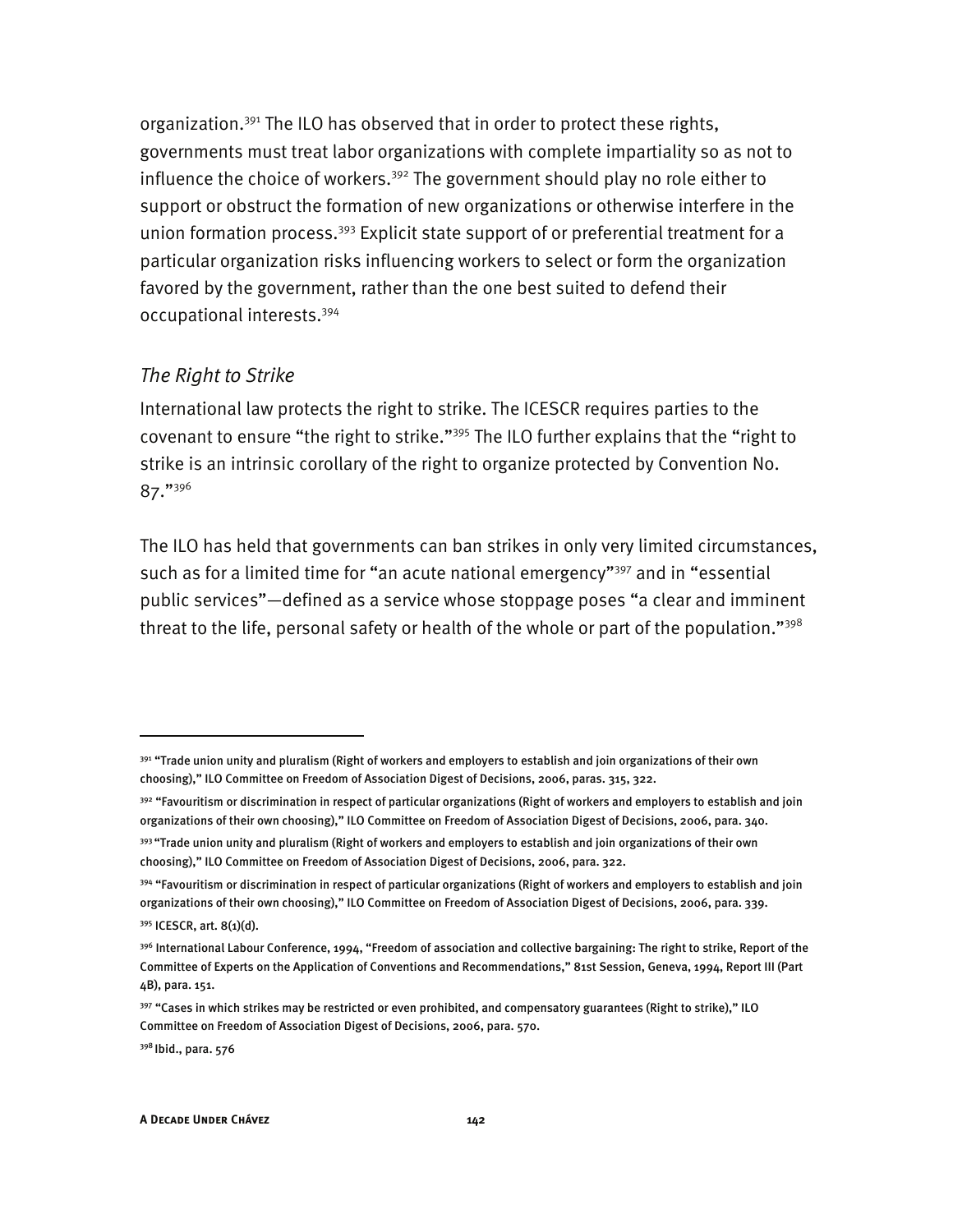These exceptions, however, are narrowly defined so as to prevent overly broad restrictions on the right to strike.<sup>399</sup>

To guarantee the right to strike, workers must be protected against reprisals. In particular, the ILO has noted, "The dismissal of workers because of a strike constitutes serious discrimination in employment on grounds of legitimate trade union activities and is contrary to Convention No. 98."400 Dismissals of strikers on a large scale, therefore, per se "involve a serious risk of abuse and place freedom of association in grave jeopardy."<sup>401</sup> Likewise, refusing to reemploy workers as a result of their strike participation also violates their right to freedom of association.<sup>402</sup> The ILO has noted that hiring discrimination—"blacklisting"—because of protected strike activity constitutes "a serious threat to the free exercise of trade union rights and, in general, governments should take stringent measure to combat such practices."403

# Freedom of Association under Venezuelan Law

The Venezuelan constitution guarantees freedom of association for workers.<sup>404</sup> Venezuela also gives constitutional rank to international law; as such, no domestic laws can violate ILO conventions and jurisprudence.<sup>405</sup>

Nonetheless, Venezuelan labor law falls short of international standards, and the 1999 Constitution further restricted the right to freedom of association by mandating that state electoral authorities intervene in internal union elections, prohibiting the reelection of union leaders, and imposing term limits for union leaders. Venezuelan law makes the right to bargain collectively contingent on periodic union elections

<sup>399</sup> Ibid., para. 583. "The principle regarding the prohibition of strikes in essential services might lose its meaning if a strike were declared illegal in one or more undertakings which were not performing an 'essential service' in the strict sense of the term, i.e. services whose interruption would endanger the life, personal safety or health of the whole or part of the population."

<sup>400 &</sup>quot;Sanctions (Right to strike)," ILO Committee on Freedom of Association Digest of Decisions, 2006, para. 661.

<sup>401</sup> Ibid., para. 674.

<sup>402</sup> Ibid., para. 666.

<sup>403 &</sup>quot;Acts of discrimination (Protection against anti-union discrimination)," ILO Committee on Freedom of Association Digest of Decisions, 2006, para. 709.

<sup>404</sup> Constitution of the Bolivarian Republic of Venezuela, art. 95.

<sup>405</sup> Ibid., art. 23.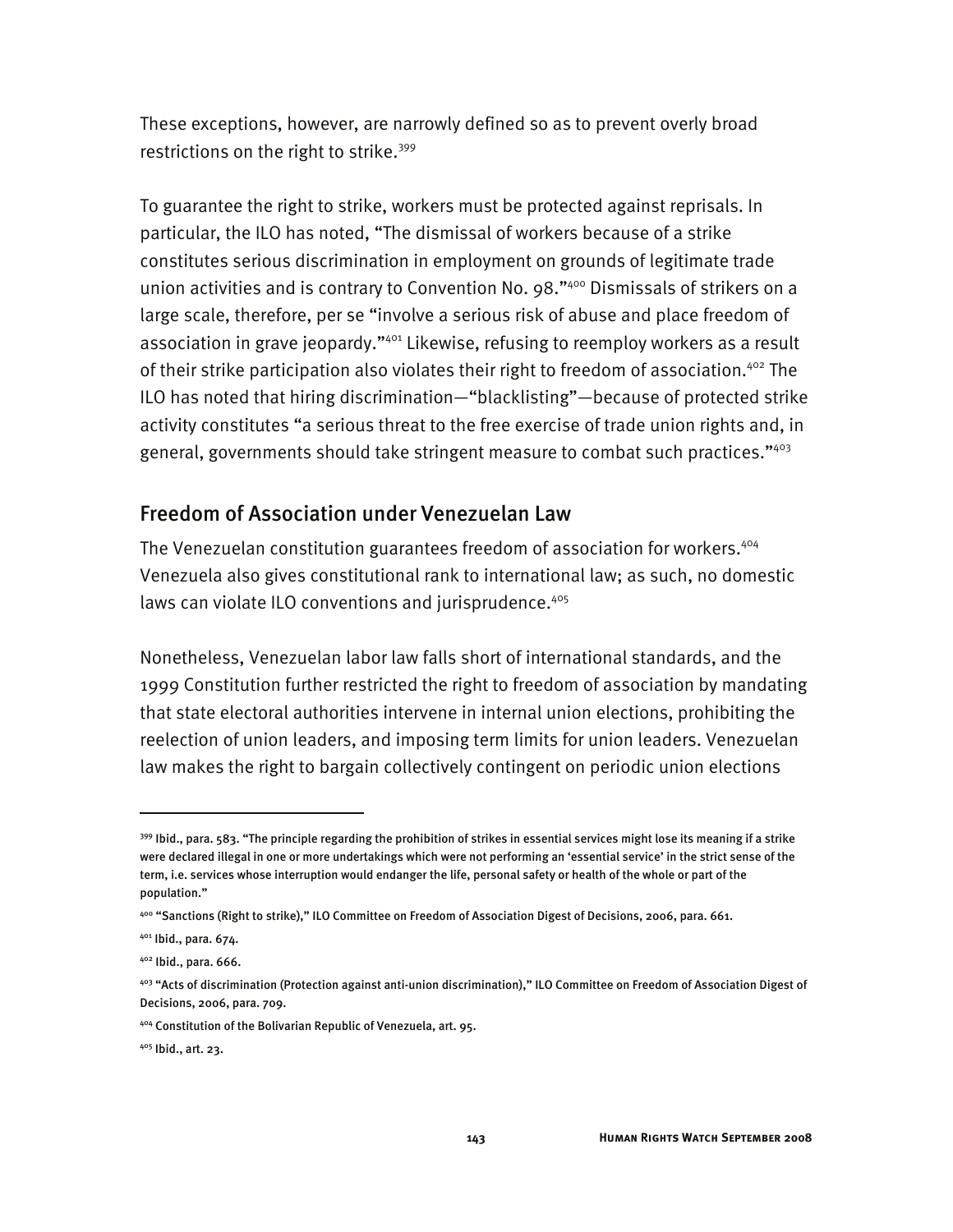held according to state-specified rules, allows only majority unions to bargain collectively, grants government authorities broad discretion to select collective bargaining partners, and does not allow for strikes grounded in demands concerning the government's social or economic policy.

#### *The Right to Freely Elect Representatives*

Venezuelan law assigns the National Electoral Council (Consejo Nacional Electoral, CNE), an administrative body, a central role in internal union elections, including the certification of election results. Although ostensibly intended to guarantee the transparency of union elections, the required intervention of the CNE denies workers one of the most basic safeguards of union autonomy: the right to elect their representatives in full freedom.

The 1999 Constitution mandated the alternation of union leaders at least every three years.<sup>406</sup> The government argued that the provision was necessary to ensure that union leadership elections were held in practice and that union leaders did not monopolize power. However, the ILO has noted that decisions as to the alternation of trade union leadership must lie exclusively with workers' organizations and their members and that "provisions restricting or prohibiting the re-election of trade union officers are a serious obstacle to the right of organizations to elect their representatives in full freedom."407

To oversee union elections, the constitution assigned the CNE the responsibility to "organize union elections under the terms established by law."408 The constitution granted the CNE control over the elections of all trade unions and professional organizations, regardless of whether the organization asked for state assistance.<sup>409</sup>

<sup>406</sup> Ibid., art 95.

<sup>407</sup> ILO Committee of Experts on the Application of Conventions and Recommendations (CEACR), Individual Observation concerning Convention No. 87, Freedom of Association and Protection of the Right to Organise, 1948 Venezuela (ratification: 1982), 2002; ILO General Survey, 1994, Freedom of association and collective bargaining: Rights of workers' and employers' organizations to draw up their constitutions and rules, to elect their representatives in full freedom and organize their administration and activities, Report III Part 4B, Session of the Conference 81, para. 121. 408 Constitution of the Bolivarian Republic of Venezuela, art. 293(6).

<sup>&</sup>lt;sup>409</sup> In the case of civil society organizations, the constitution clearly specifies that the CNE can only organize elections when requested by the organization or by the Supreme Court. However, the constitution establishes no similar limitations on the CNE's powers over the elections of unions and professional associations.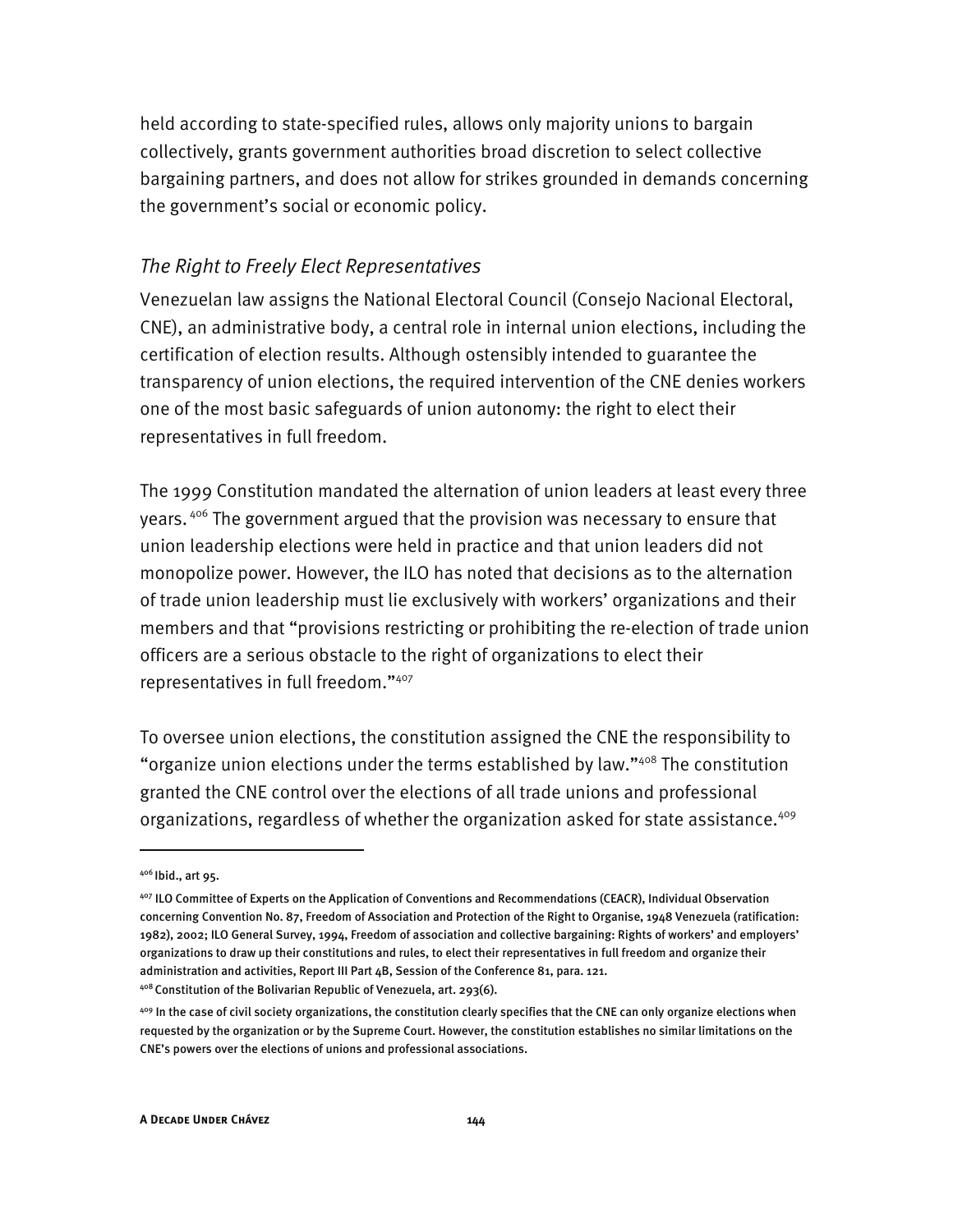The precise role of the CNE in the organization of union elections is established in the Statute on the Election of Union Leadership of 2004.<sup>410</sup> The CNE is assigned detailed functions to regulate electoral processes from beginning to end. For instance, it authorizes the convocation of elections, dictates measures to guarantee impartiality, suspends elections when irregularities are suspected, and certifies election results.411 The ILO has clearly stated that the 2004 statute adopted by the CNE "constitutes a serious breach of Article 3 of Convention No. 87 and should be promptly amended so as to bring it into full conformity with Convention No. 87."412

The mere existence of a government body that is required to administer and certify the validity of all union elections violates workers' right to hold elections in full freedom and without state interference. The detailed and binding rules for the intervention of the CNE at all stages of union elections undermine workers' prerogative to determine the conditions for electing their leaders, and constrain their right to organize the internal administration of their organizations. Moreover, although unions can appeal administrative decisions of the CNE to electoral and constitutional courts, the appeal process can drag on indefinitely. During this time, the validity of the unions' electoral processes is in doubt and, as a result, unions are barred from exercising their collective bargaining rights, in violation of international standards.

The government has provided three contradictory defenses of the role assigned to the CNE. First, the Venezuelan government has argued to the ILO that the CNE's responsibility to oversee union elections is consistent with international law because the CNE ensures the impartiality, reliability, and transparency of elections.413 The government defends state oversight as a needed antidote to an

<sup>410</sup> National Electoral Council (Consejo Nacional Electoral, CNE), Statute on the Election of Union Leadership [Normas para la elección de las autoridades de las organizaciones sindicales], Resolution No. 041220-1710, December 20, 2004, http://www.cne.gov.ve/documentos/pdf/2008/NORMAS\_PARA\_LA\_ELECCION\_DE\_LAS\_AUTORIDADES\_DE\_LAS\_ORGANIZACI ONES\_SINDICALES.pdf (accessed May 1, 2008).

<sup>411</sup> Ibid., art 12.

<sup>412</sup> ILO, "Complaint against the Government of the Bolivarian Republic of Venezuela presented by the Venezuelan Workers' Confederation (CTV)," Report 340, Case No. 2411, Vol. LXXXIX, 2006, Series B, No. 1, para. 1400(a).

<sup>413</sup> ILO, "Complaint against the Government of Venezuela presented by the International Confederation of Free Trade Unions (ICFTU), the Venezuelan Workers' Confederation (CTV) and the Latin American Central of Workers (CLAT)," Report 326, Case(s) No(s). 2067, Vol. LXXXIV, 2001, Series B, No. 3, para. 502.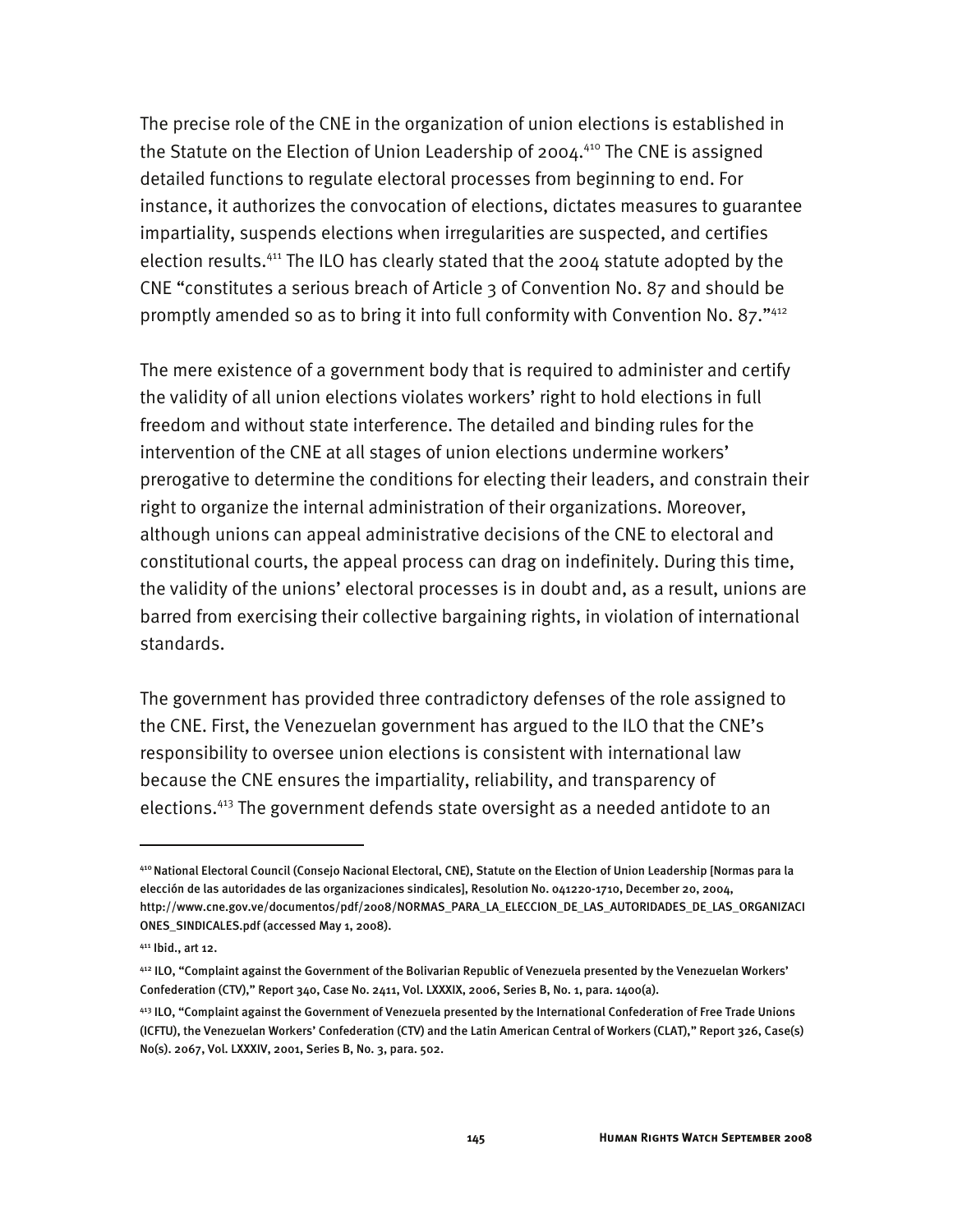entrenched and monopolistic union leadership, which would not hold free and fair elections on its own accord. As the former CNE Director of Union Affairs Aníbal Galindo told Human Rights Watch, "Venezuela is the only country in the world where we had to create rules to protect freedom of association not from the state but from the union leadership itself."414

Despite the government's stated aim of improving union democracy, under international law the organization of union elections must be exclusively a matter for the unions concerned. Moreover, the optional participation of the CNE in union elections could achieve similar ends: if workers had concerns about upcoming electoral processes or suspected wrongdoings, they could request CNE assistance or appeal to a judicial authority.

Second, the Venezuelan government has argued that the role assigned to the CNE is compatible with international law because the CNE "functions as an electoral tribunal."415 The government has posited that the CNE enjoys full independence from executive power, given that it is part of a separate branch of government (the electoral branch).416 Moreover, the directors of the CNE are appointed by the legislature, as are Supreme Court judges, and the decisions of the CNE can be appealed in a court of law.417

The ILO recognizes a role for the judiciary in union elections only in the event that elections results are challenged or otherwise disputed, not in the everyday oversight and certification of all elections. According to the ILO, the intervention of an independent judiciary is necessary in such cases to ensure "impartial and objective procedures." Furthermore, the ILO has determined that the CNE is not an independent judicial body.<sup>418</sup> The CNE does not function like a judicial tribunal, with

416 Venezuela has five theoretically independent branches of government: legislative, executive, judicial, electoral, and citizen.

<sup>414</sup> Human Rights Watch interview with Aníbal Galindo, former CNE director of union affairs, May 7, 2008.

<sup>415</sup> ILO, "Complaint against the Government of the Bolivarian Republic of Venezuela presented by the Venezuelan Workers' Confederation (CTV)," para. 1381.

<sup>417</sup> Constitution of the Bolivarian Republic of Venezuela, art. 293.

<sup>418</sup> ILO, Report 340, Case No. 2411, para. 1396; ILO, "The Single National Union of Public, Professional, Technical and Administrative Employees of the Ministry of Health and Social Development (SUNEP-SAS), supported by Public Services International (PSI)," Report No. 342, Case(s) No(s). 2422, Vol. LXXXVIX, 2006, Series B, No. 2, para. 864.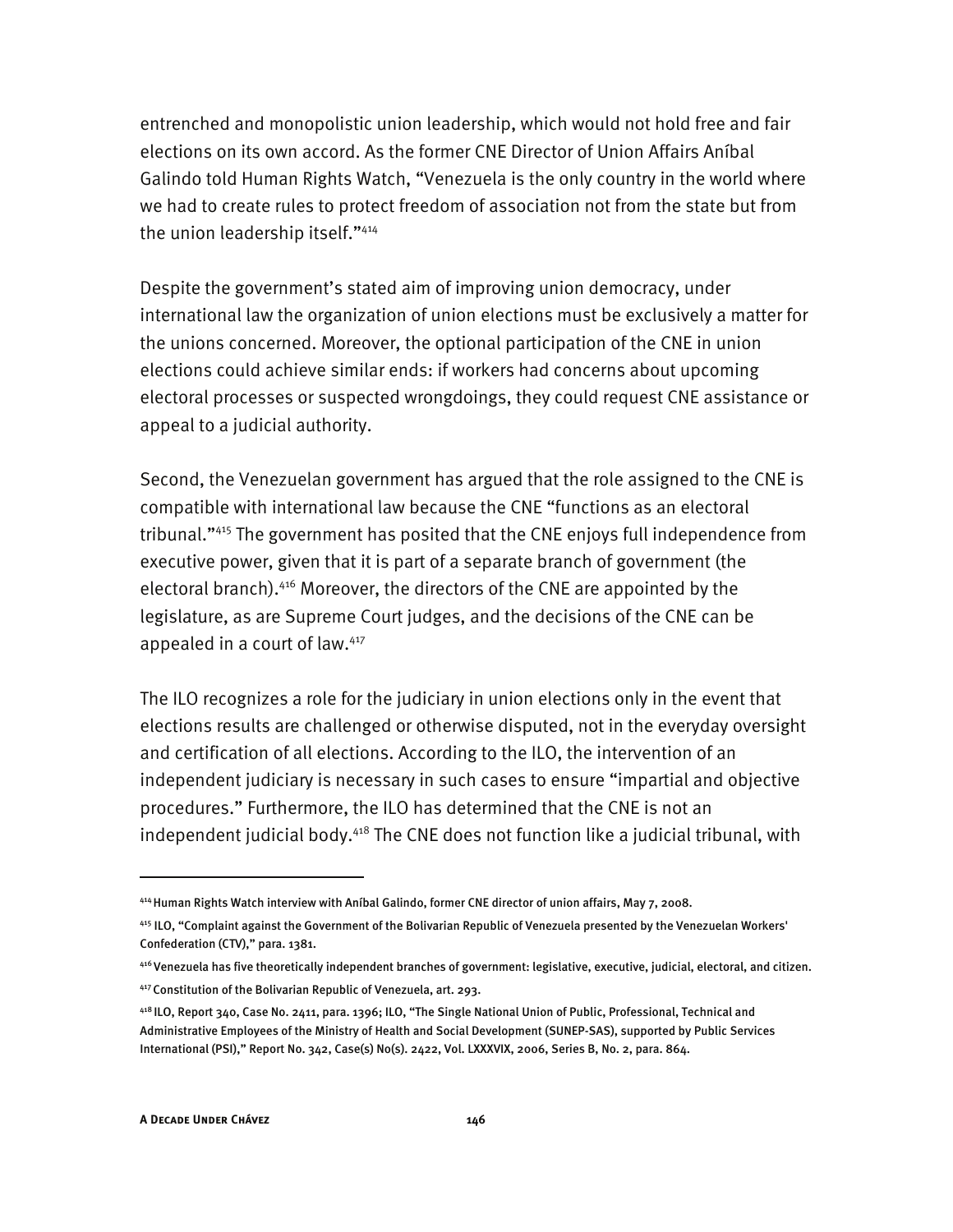the full guarantees of defense and due process necessary to adjudicate disputes. Its members are not judges, although constitutionally they are supposed to be appointed through similar proceedings. In 2003 the government disregarded the nominating procedures established in the constitution and allowed the Supreme Court to designate the directors of the CNE, raising additional doubts about the CNE's autonomy.419

Finally, the government has defended the faculties assigned to the CNE on the false premise that CNE participation in union elections is optional. Relying on an opinion from the Ministry of Labor Legal Advisor's Office from 2003, the government told the ILO that "trade union organizations are independent and free to organize and carry out their electoral processes and that the participation of the National Electoral Council is optional, i.e. it only acts at the express request of the trade union organizations."420 Likewise, Labor Minister Roberto Hernández stated in June 2008 that the CNE had dictated new norms to bar state interference in union elections,**<sup>421</sup>** however at this writing, the CNE had not published a new statute and the ILO continued to criticize that the government "had not taken steps to eliminate the interference of the National Electoral Board in trade union elections."**<sup>422</sup>**

In practice, government authorities, including the CNE and the Ministry of Labor, have treated CNE certification of elections as mandatory and binding. Aníbal Galindo told Human Rights Watch, "Article 293, Numeral 6 reads that the CNE will organize the elections of unions, professional organizations, and political organizations under

<sup>419</sup> After the National Assembly failed to elect new directors of the CNE in August 2003, the Constitutional Chamber of the Supreme Court appointed the five-member board of the CNE (which included two members and a president generally known to be pro-government). Supreme Court Constitutional Chamber, "Designación del CNE," Jesús Eduardo Cabrera Romero, Case No. 03-1254, August 25, 2003, http://infovenezuela.org/attachments-

spanish/T3%20ST01%20N2b%20Primera%20Designacion%20del%20CNE.pdf (accessed May 13, 2008).

<sup>420</sup> ILO, Report 340, Case No. 2411, para. 1384, citing the Ministry of Labor, Legal Advisor's Office, Opinion No. 13, May 30, 2003, http://www.mintra.gov.ve/consultoria/dictamenes/dictamen13.html (accessed March 10, 2008).

<sup>421</sup> Kiraz Janicke, "Venezuela Removed from ILO List of Labor Union Freedom Violators," *Venezuelanalysis.com,* June 20, 2008, http://www.venezuelanalysis.com/news/3574 (accessed July 28, 2008).

<sup>422</sup> International Labour Conference, Report of the Committee on the Application of Standards, 97<sup>th</sup> Session, Geneva, PR No. 19, Part 1, June 11, 2008, http://www.ilo.org/wcmsp5/groups/public/---ed\_norm/---

relconf/documents/meetingdocument/wcms\_094073.pdf (accessed July 28, 2008), para. 15. The National Assembly is reportedly working on reforms to the Organic Labor Law, but they had not passed at this writing. Ana Díaz, "Inician consultas de nueva Ley del Trabajo," El Nacional, July 31, 2008.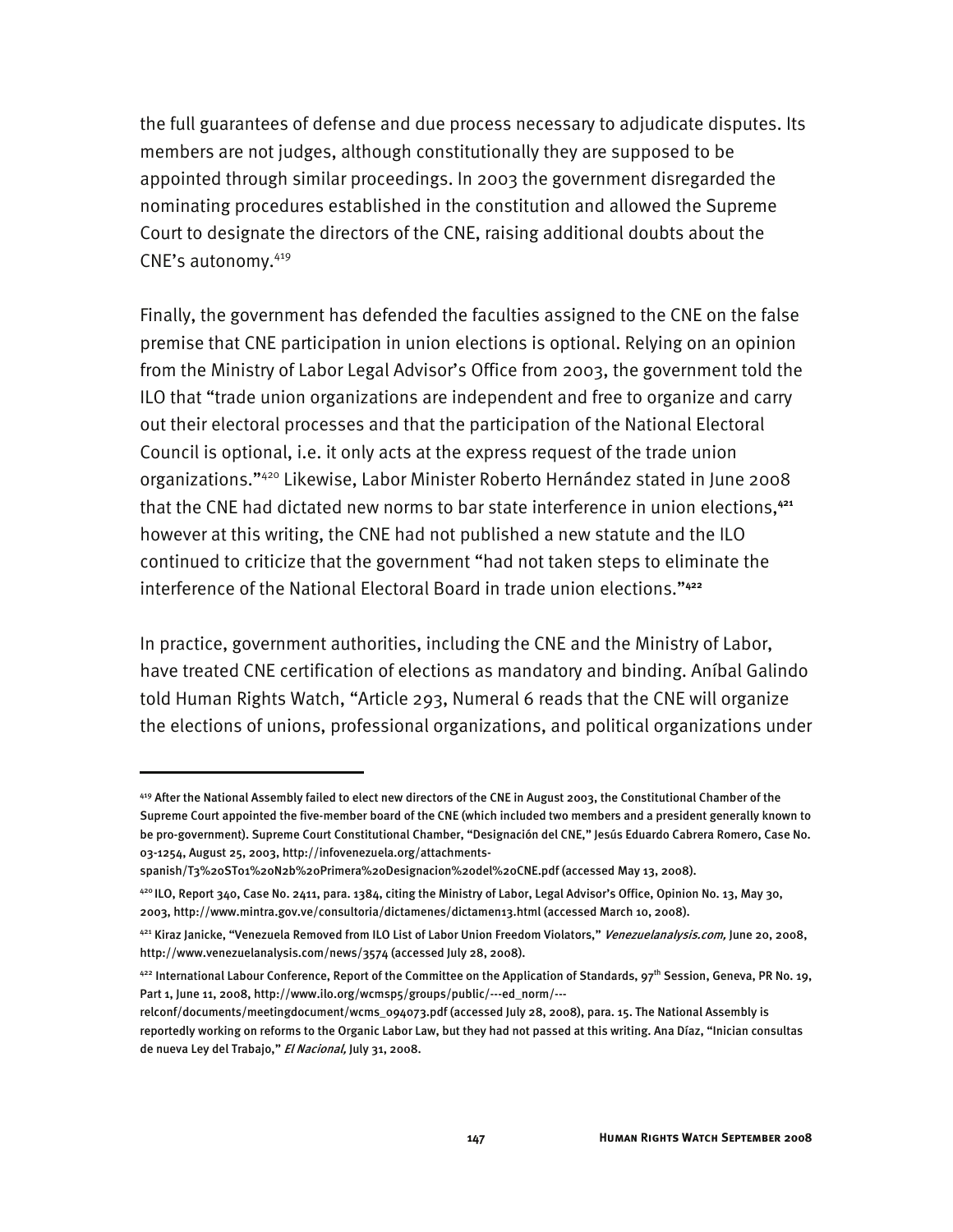the terms established by the law. Period. Only in the case of clubs, such as private clubs, is it the case that the organization requests CNE assistance.… The Constitution clearly states the [CNE's] faculty to organize all union elections."423 The ILO has repeatedly requested that the Venezuelan government amend the relevant laws to expressly establish that CNE intervention is optional.<sup>424</sup>

### *The Right to Bargain Collectively*

Venezuelan law commits the state to promote collective bargaining and to establish the necessary conditions to favor collective bargaining,<sup>425</sup> yet the law, both on paper and in its application, falls far short of international standards and fails to provide an adequate legal framework for collective bargaining.

Labor laws bar unions from contract negotiations if elections are not held at least every three years and, as discussed, require such elections to be both CNE organized and certified.<sup>426</sup> Only unions representing the absolute majority of workers are granted bargaining rights.<sup>427</sup> And government authorities enjoy virtually unfettered discretion in resolving disputes over a union's majority status.

If CNE-organized and certified union elections are not held within statutory limits, union leaders are not allowed to exercise functions beyond simple administration. That includes not being allowed to represent workers in negotiations. This condition, referred to as "electoral default" (*mora electoral*), amounts to a suspension of a union's collective bargaining activities.<sup>428</sup> Given administrative delays in election organization and certification by the CNE, the effect has been to prevent legitimate

<sup>423</sup> Human Rights Watch interview with Aníbal Galindo, May 7, 2008.

<sup>&</sup>lt;sup>424</sup> ILO CEACR, Individual Observation concerning Convention No. 87, Freedom of Association and Protection of the Right to Organise Convention, 1948 Venezuela (ratification: 1982), 2003-2008.

<sup>425</sup> Constitution of the Bolivarian Republic of Venezuela of 1999, art. 96; Organic Labor Law, art. 296.

<sup>&</sup>lt;sup>426</sup> Organic Labor Law Reforms [Reglamento de la Ley Orgánica de Trabajo], *Official Gazette*, No. 38.426, April 28, 2006, http://www.gobiernoenlinea.ve/docMgr/sharedfiles/reglamentoleyorgtrabajo.pdf (accessed March 8, 2008), art. 128; Ministry of Labor, Legal Advisor's Office, Opinion No. 07 [Ministerio de Trabajo a través de la Consultoria Jurídica, Dictamen No. 07], June 18, 2004; Supreme Court Electoral Chamber [TSJ Sala Electoral], Case Nº 2003-000069, October 20, 2003, http://www.tsj.gov.ve/decisiones/selec/Octubre/175-201003-000069.htm (accessed May 8, 2008).

<sup>427</sup> Organic Labor Law, art. 514.

<sup>428</sup> Organic Labor Law Reforms, 2006, art. 128; Ministry of Labor, Legal Advisor's Office, Opinion No. 07; Supreme Court Electoral Chamber, Case Nº 2003-000069.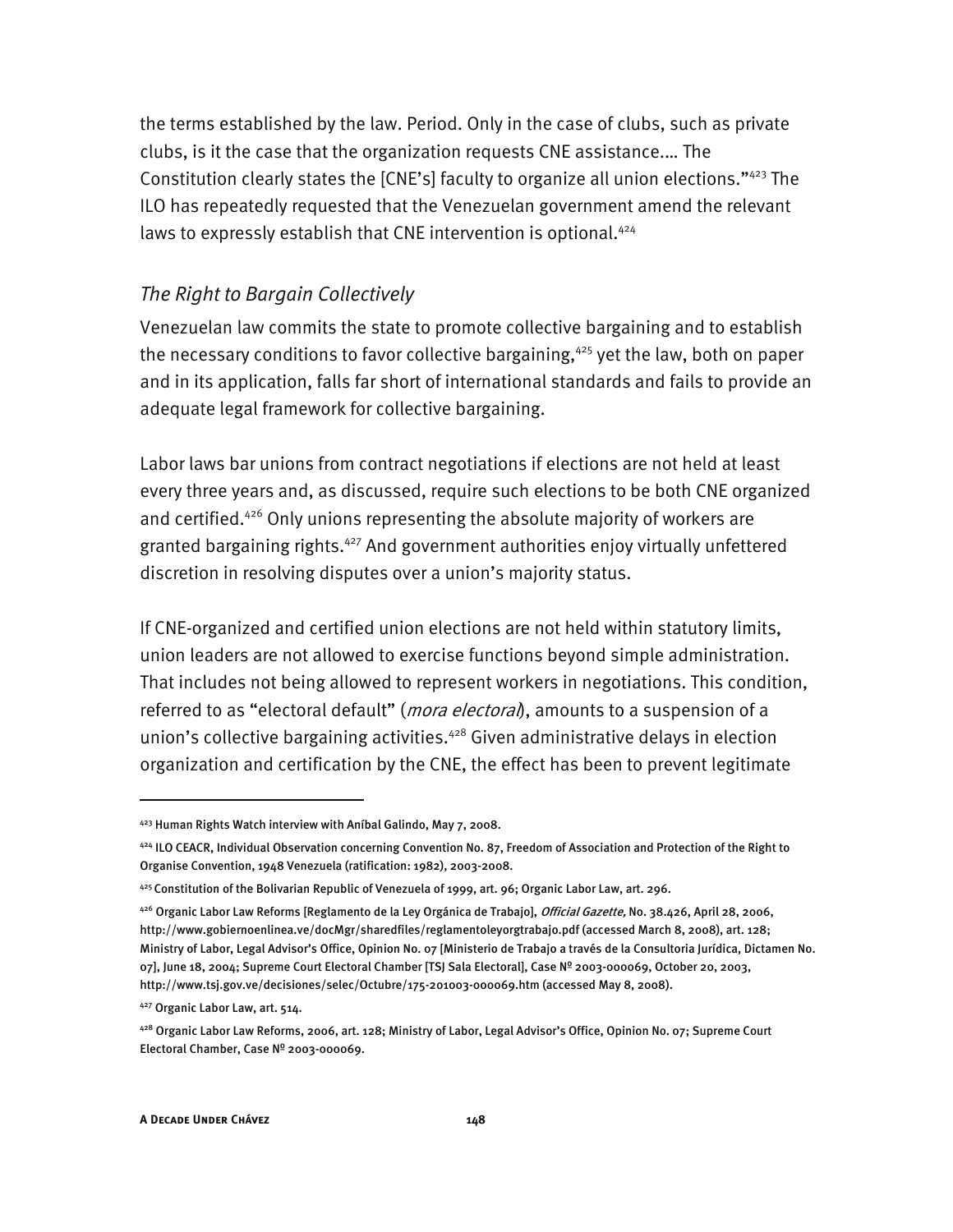unions from exercising their right to collective bargaining for extended periods of time.

The paralysis of collective bargaining with established unions, pending CNE organization or certification of elections, can also create strong incentives for workers to transfer their membership to alternative unions. The ILO has found that the refusal to recognize the leaders of certain organizations in the performance of legitimate activities "may be an informal way of influencing the trade union membership of workers.… [A]ny discrimination of this kind jeopardizes the rights of workers set out in Convention No. 87, Article 2."<sup>429</sup> As the cases presented below illustrate, the Venezuelan government's actions seem to have contributed to shifts in worker affiliation.

Venezuelan labor law further violates international standards by failing to provide collective bargaining rights for the most representative union, where no majority union exists, and by allowing the government wide discretion in resolving which union holds majority status.<sup>430</sup> The ILO has urged the Venezuelan government to amend its labor law to comply with international standards in this area.<sup>431</sup>

The broad discretion allowed Venezuelan authorities in determining which union represents a majority of workers is facilitated by ambiguous procedures provided in Venezuelan law. When a ministry grants the request of workers' organizations to convene a sector-wide meeting to negotiate employment terms and conditions for the sector, the relevant minister must simply verify, "in the judgment of the Minister," the majority of the unionized workers in the branch of activity at issue. $432$ The opinion of the minister is hardly an impartial standard. And until 2006, the government had no rules for determining which union enjoyed majority status for the purposes of lower-level collective bargaining; the law was simply silent.433

<sup>&</sup>lt;sup>429</sup> "Favouritism or discrimination in respect of particular organizations (Right of workers and employers to establish and join organizations of their own choosing)," ILO Committee on Freedom of Association Digest of Decisions, 2006, para. 302. 430 Organic Labor Law, art. 514.

<sup>431</sup> ILO CEACR, Observation concerning Convention No. 98, Right to Organise and Collective Bargaining, 1949 Venezuela (ratification: 1968), 2003, 2004.

<sup>432</sup> Organic Labor Law, art. 530.

<sup>433</sup> Ibid., art. 514.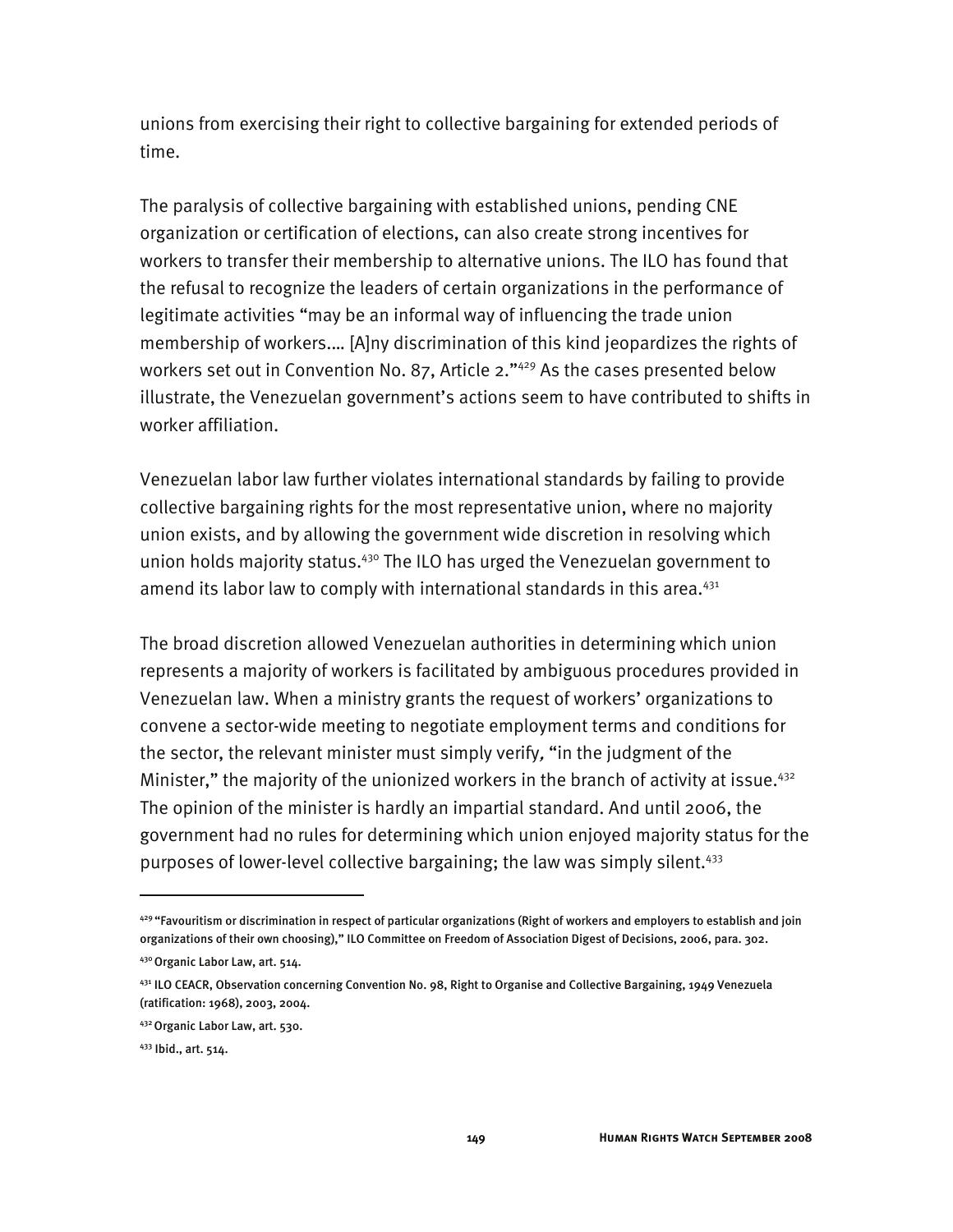Revisions to the labor law from 2006 provided little improvement. They established that the labor inspector must hold a referendum with relevant workers to determine the majority union entitled to bargain collectively, when there is a dispute. However, there is a serious loophole in the law. When "it is not possible or proves inconvenient" to hold a referendum, the inspector can use "any other verification mechanism as long as it guarantees impartiality and confidentiality."434

In practice, referenda are often costly and rarely conducted and, as a result, no consistent criteria exist to determine the majority union or to guarantee impartiality in the determination. As a result, the government exercises wide discretion both in selecting unions to participate in sector-wide standard setting and in conferring a union majority status for collective bargaining. Its decisions have thus appeared, at best, arbitrary and, at worst, discriminatory on political grounds.

### *The Right to Strike*

Venezuelan law, while guaranteeing the right to strike, does not allow for a critical type of strike: strikes grounded in demands concerning government social and economic policies.435 This limitation removes an important way for workers to seek changes to broad conditions that affect their rights and livelihoods. The ILO has recognized that workers must be able to use strike action not only to promote positions related to better working conditions or collective occupational claims, but also in efforts to seek changes to economic and social policy questions that concern workers.436

# Organized Labor Before Chávez

For decades prior to Chávez's accession to power, Venezuelan labor leaders portrayed the workers' movement as a model of "responsible" trade unionism.**<sup>437</sup>** The main workers' confederation, the Confederation of Venezuelan Workers

<sup>434</sup> Organic Labor Law Reforms, 2006, art. 115.

<sup>435</sup> Constitution of the Bolivarian Republic of Venezuela of 1999, art. 97; Organic Labor Law, art. 497.

<sup>436 &</sup>quot;Objective of the strike (strikes on economic and social issues, political strikes, solidarity strikes, etc.)," ILO Committee on Freedom of Association Digest of Decisions, 2006, paras. 526, 527, 529, 531.

<sup>437</sup> Steve Ellner and Miguel Tinker-Salas, *Venezuela: Hugo Chávez and the Decline of Exceptional Democracy* (Lanham, MD: Rowman & Littlefield, 2006), p. 77.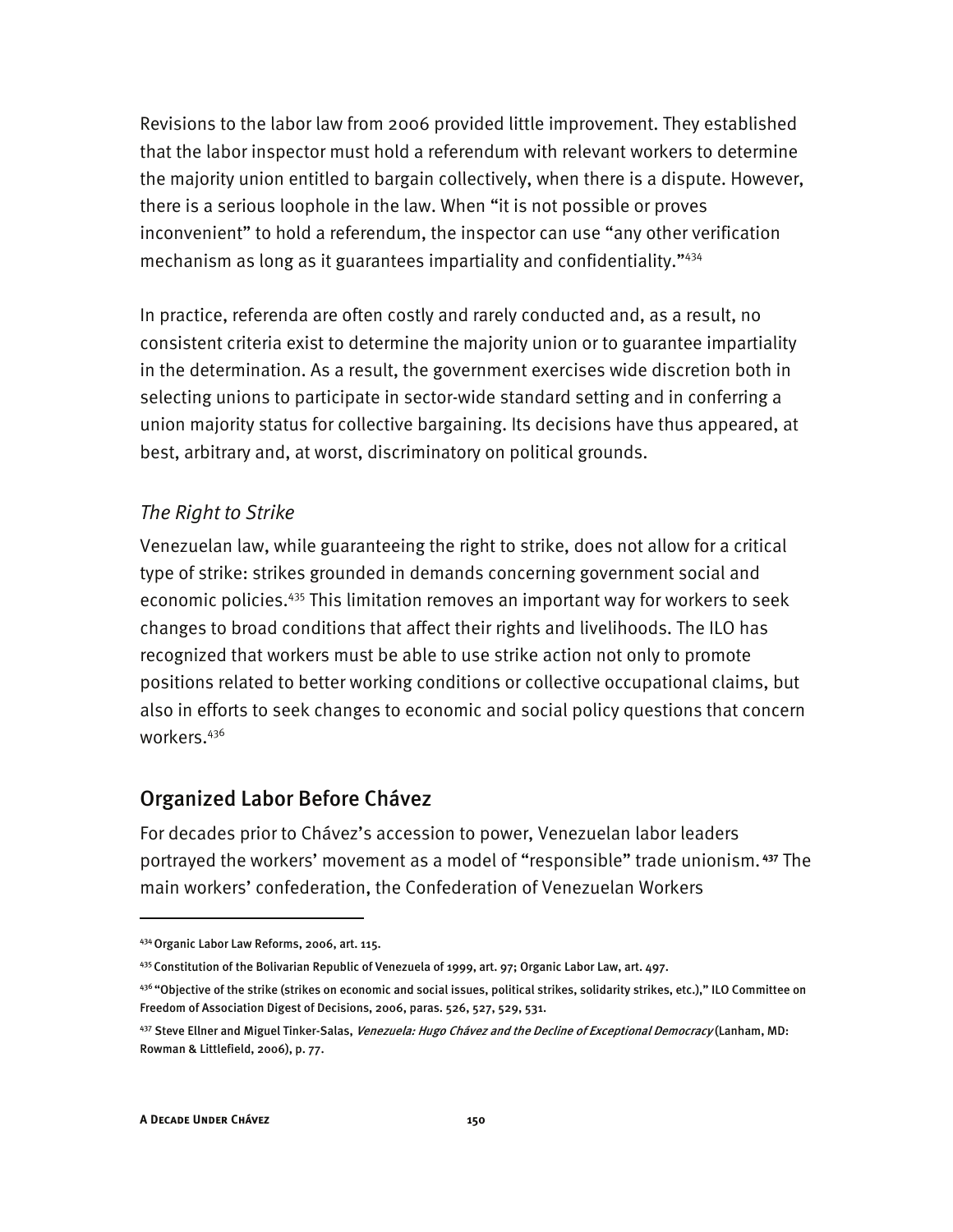(Confederación de Trabajadores de Venezuela, CTV), worked closely with the dominant Democratic Action party (Acción Democrática, AD) to moderate labor conflict and contribute to the nation's political and social stability.

Yet, while limiting labor conflicts, the labor movement was accused by critics of political cooptation, corruption, and fraudulent leadership elections. In particular, they pointed to the CTV's support of "neoliberal" labor legislation and privatizations in the 1990s as evidence of the subordination of workers' interests to business and political demands.**<sup>438</sup>**

Observers also questioned the procedures used by the CTV, and many other unions, to select their representatives.**<sup>439</sup>** The CTV granted seats on its executive committee to labor and political party leaders in proportion to the strength of their respective parties. Confederation and party leaders agreed on a unified slate of candidates, which was then ratified every five years through an up-or-down vote at the CTV's national congress.**<sup>440</sup>** Likewise, some base unions, federations, and confederations failed to hold regular leadership elections or used internal procedures that gave workers little voice in the electoral process.**<sup>441</sup>**

Close coordination between the main political parties and the CTV was largely thought to have limited labor conflict prior to the Chávez presidency.**<sup>442</sup>** Moreover, though the right to strike was guaranteed by Venezuelan law, the state repeatedly

j

<sup>438</sup> Diana Barahona, "Venezuela's National Workers' Union," *Venezuelanalysis.com*, October 24, 2005, http://www.venezuelanalysis.com/analysis/1428 (accessed July 10, 2008); M. Victoria Murillo, "From Populism to Neoliberalism: Labor Unions and Market Reforms in Latin America," World Politics 52, January 2000, pp. 135-174.

<sup>439</sup> Steve Ellner, *Organized Labor in Venezuela, 1958-1991* (Wilmington, DE: Scholarly Resources, 1993).

<sup>440</sup> Ellner and Tinker-Salas, Venezuela, p. 77.

<sup>441</sup> Jorge Joquera, *Venezuela: The Revolution Unfolding in Latin America* (Broadway, Australia: Resistance Books, 2003), p. 7. These criticisms led the political party Causa Radical to propose a bill in 1996, which strongly resembled measures later implemented by the Chávez government (discussed in this chapter) to promote elections and democratic procedures within trade unions, which were not consistently holding elections. The ILO recommended that the government withdraw the bill because it violated the right of workers to freely elect their representatives and the government complied. Causa Radical, "Proyecto de Ley de los Derechos Democráticos de los Trabajadores en sus Sindicatos, Federaciones y Confederaciones," 1996; PROVEA, "Derechos de los Trabajadores," Informe Anual 1996-1997,

http://www.derechos.org.ve/publicaciones/infanual/1996\_97/derecho\_trabajadores.htm (accessed July 5, 2008); ILO, Complaint against the Government of Venezuela presented by the International Confederation of Free Trade Unions (ICFTU) Report No. 297, Case(s) No(s). 1797, Vol. LXXVIII, 1995, Series B, No. 1.

<sup>442</sup> Ellner and Tinker-Salas, Venezuela.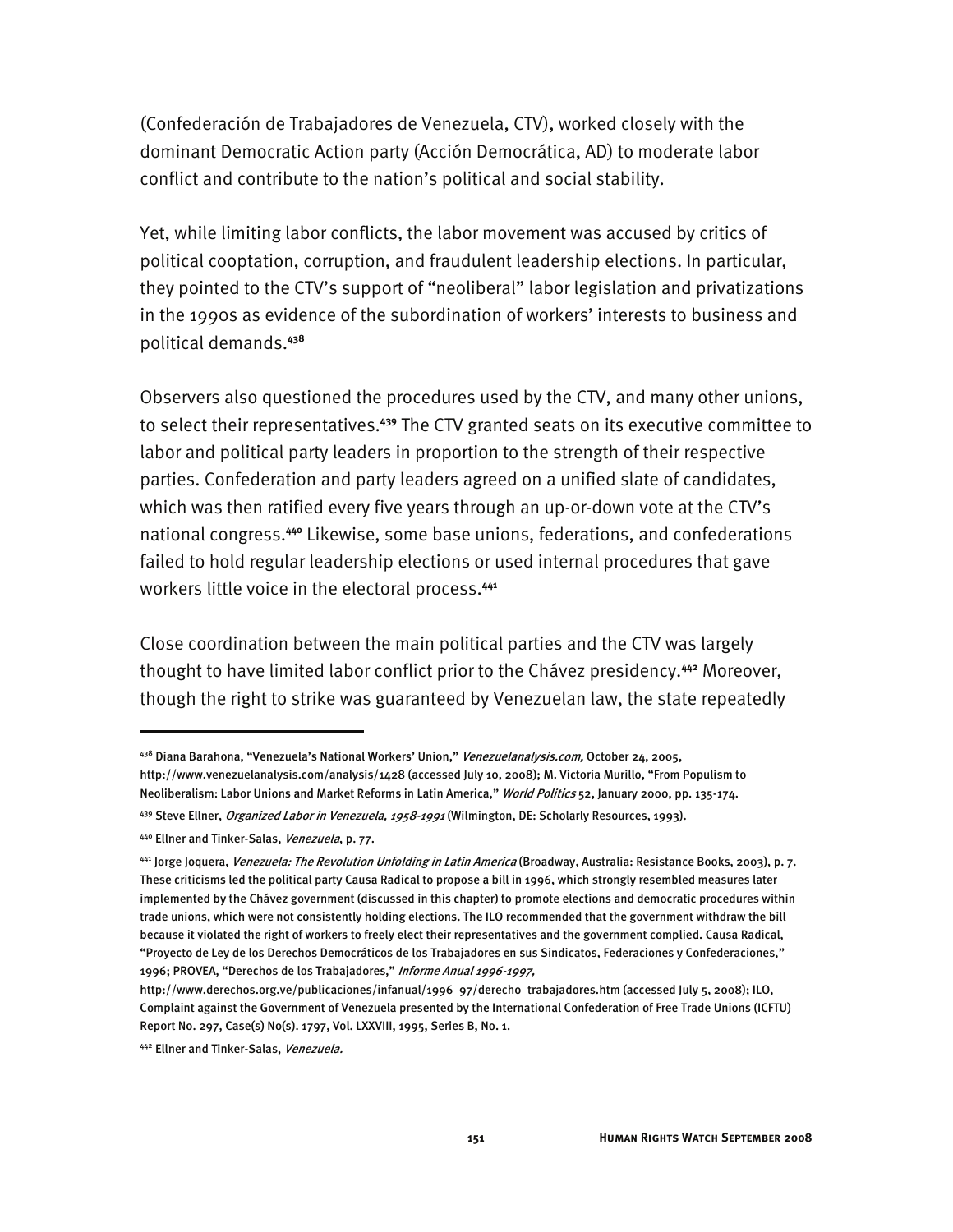violated this right by taking measures to limit legitimate strike activity in the 1990s that frequently contravened both domestic and international law, such as the use of return to work orders, the deployment of the military in labor conflicts, and the reliance on decrees to declare strike activity illegal.**<sup>443</sup>**

Labor legislation predating the Chávez government created additional obstacles to worker organizing. As described above, strikes based on discontent over government social and economic policies were not permitted by Venezuelan law. Likewise, rules on collective bargaining passed in 1997 introduced the requirement that a trade union represent an absolute majority of workers to negotiate a collective agreement and granted the government sweeping discretion to determine which union held such status. These rules denied collective bargaining rights to the many workers whose unions fell short of representing a majority and facilitated government favoritism in designating the union with bargaining privileges.**<sup>444</sup>** Despite two major reforms to the labor law during his time in office, the Chávez government has not altered these restrictions on the right to strike and collective bargaining and has imposed further limitations on workers' right to organize.

### Electoral Interference and the Denial of Collective Bargaining Rights

Mandatory state organization of union elections, as described above, has resulted in the routine violation of the rights of workers to freely elect their representatives and to bargain collectively. The state has regularly suspended, delayed, and failed to certify union elections. As a result, more than half of unions in Venezuela are currently in electoral default and thus barred from bargaining collectively.<sup>445</sup>

<sup>443</sup> PROVEA, "Derechos de los Trabajadores," Informe Anual 1996-1997, and Informe Annual 1997-1998, http://www.derechos.org.ve/publicaciones/infanual/1996\_97/derecho\_trabajadores.htm (accessed July 5, 2008). In particular, the ILO also found that authorities adopted excessive measures to limit strike activity in the national airports and that authorities engaged in anti-union reprisals by dismissing 300 workers for trade union activities in textile enterprises in the state of Miranda. ILO, Complaint against the Government of Venezuela presented by the Federation of Aeronautical Trade Unions of Venezuela (FGAV), Report No. 304, Case(s) No(s). 1827, Vol. LXXIX, 1996, Series B, No. 2; Complaint against the Government of Venezuela presented by the Union of Workers in the Textile, Clothing and Allied Industries of the Federal District and the State of Miranda (UTIT) Report No. 297, Case(s) No(s). 1685, Vol. LXXVIII, 1995, Series B, No. 1.

<sup>444</sup> Organic Labor Law [Ley Orgánica de Trabajo], Official Gazette, No. 5.292, January 25, 1999, http://www.tsj.gov.ve/legislacion/lot.html (accessed May 3, 2008), para. 473(2).

<sup>445</sup> Human Rights Watch interview with Aníbal Galindo, May 7, 2008.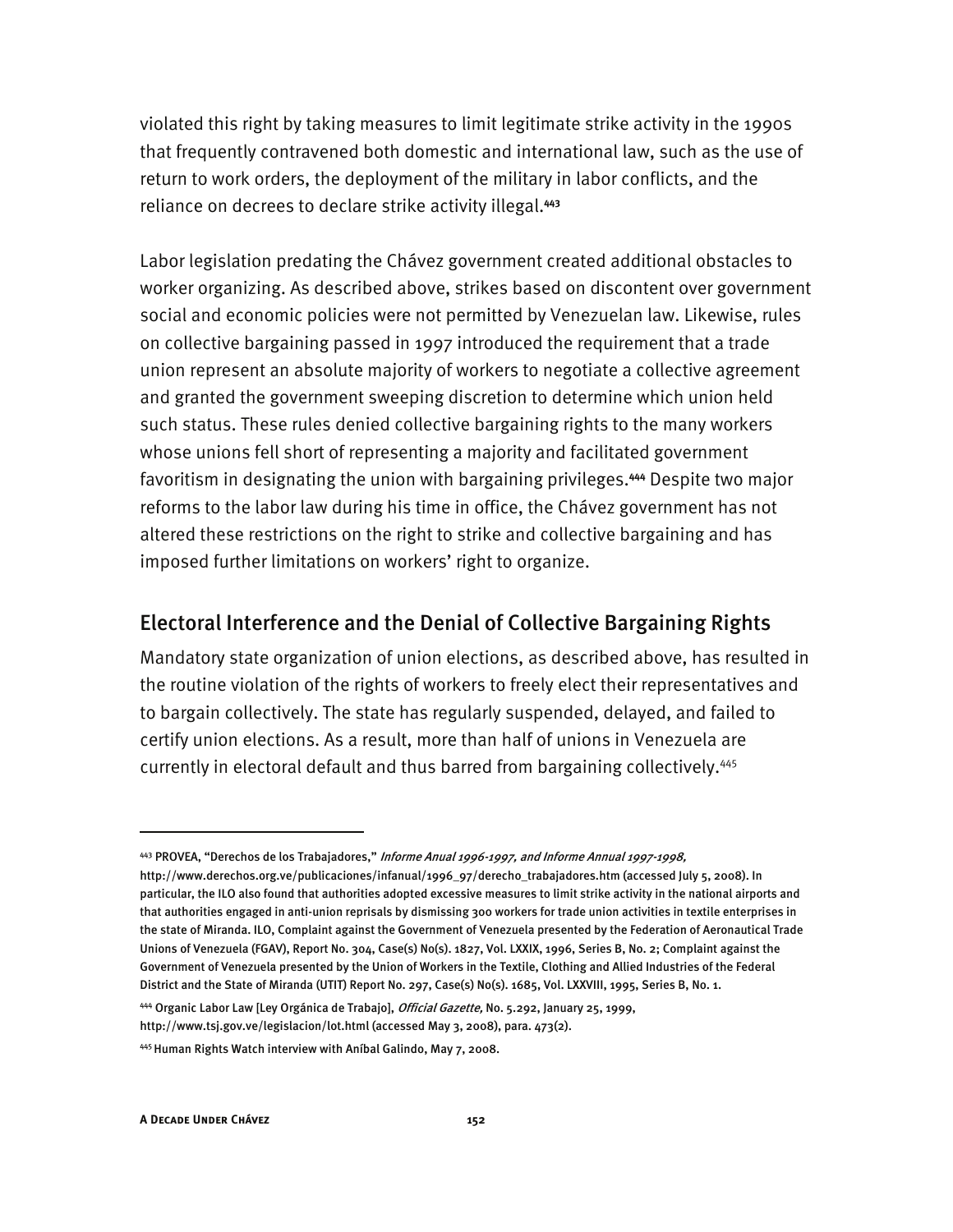The resulting paralysis—in addition to constituting a suspension of union activities in violation of workers' right to freedom of association—opens the door to government favoritism and manipulation contrary to international law. In a common pattern, while established unions are deemed to be in electoral default and blocked from collective bargaining, the government has promoted and opened negotiations with new, pro-government unions. These new unions benefit from a grace period when they can bargain collectively without having held leadership elections.<sup>446</sup> In this way, the government creates strong incentives for workers to join these alternative, pro-government unions.

# *The Confederation of Venezuelan Workers (CTV)*

The CNE's delay in ruling on the validity of the CTV's elections—taking four years to declare the elections void—undermined the ability of the confederation to represent workers in national and international labor discussions during that time. Meanwhile, the government signaled its support for the formation of a new pro-government confederation, motivating workers and unions to rethink their choice of organization and abandon the established CTV.

Founded in 1936, the CTV has long been the largest confederation of workers in Venezuela. As of 2001, it represented over 65 percent of unions. 447

In December 2000 the National Assembly convened a national referendum to determine whether workers' federations and confederations should be required to renew their executive committees.<sup>448</sup> All citizens voted on whether to remove existing

<sup>446</sup> Organic Labor Law, art. 422(e). To register a new union, the union must present a list of the provisional directors. There are no specific term limits for provisional directors, thus they can presumably complete a full mandate of three years, unless internal union statutes establish different regulations.

<sup>447</sup> ILO, Report 340, Case No. 2411, para. 1398.

<sup>&</sup>lt;sup>448</sup> Workers' federations and confederations are also known as second- and third-tier workers' organizations because they unite first-tier or base unions. The ILO has clearly stated that federations and confederations "enjoy the various rights accorded to first-level organizations, in particular as regards their freedom of operation, activities and programmes." "Rights of federations and confederations (Right of employers' and workers' organizations to establish federations and confederations and to affiliate with international organizations of employers and workers)," ILO Committee on Freedom of Association Digest of Decisions, 2006, para. 730.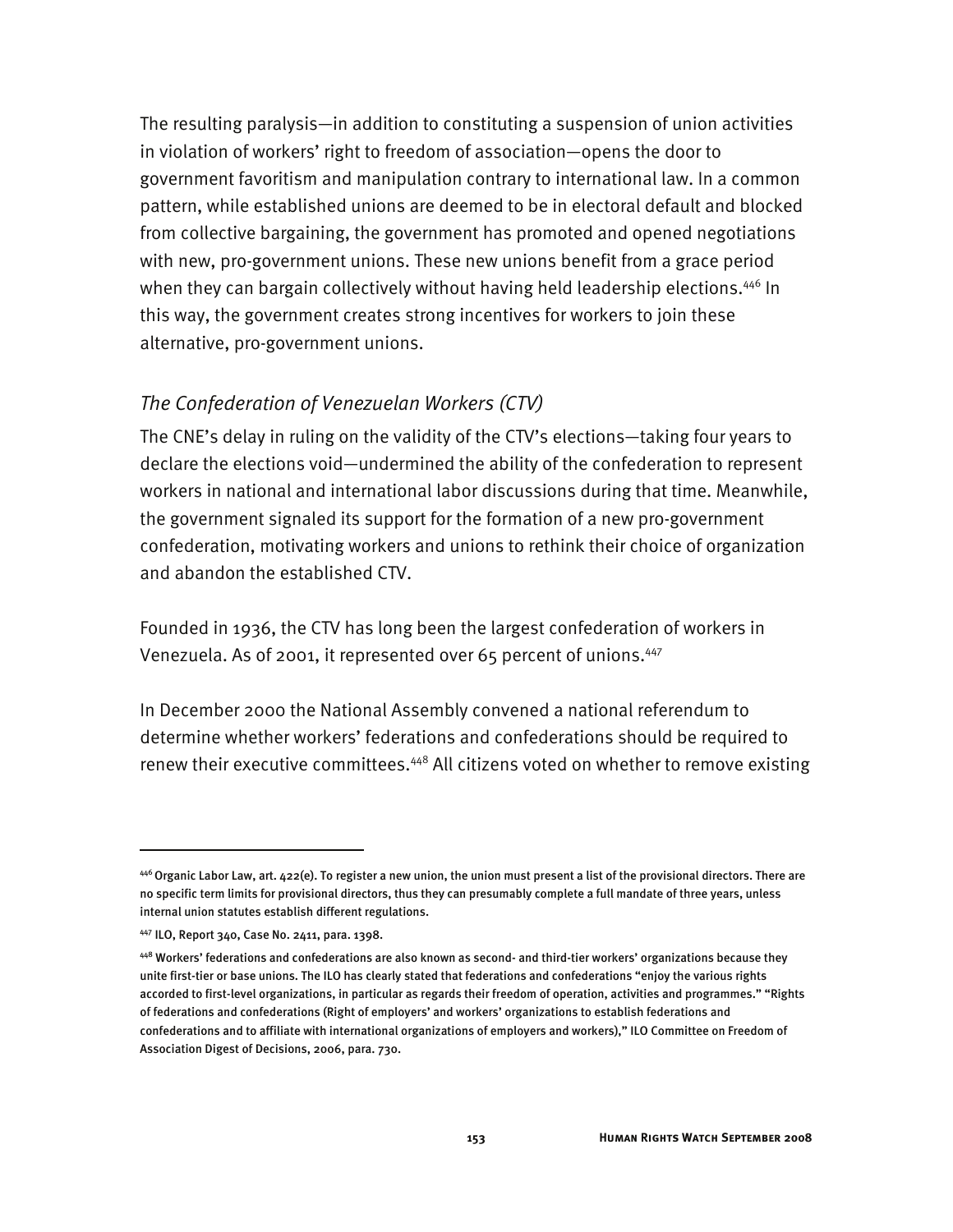trade union leaders from office and whether to require workers to "totally replace the union leadership within the next 180 days" in elections supervised by the CNE.<sup>449</sup>

The government stated that the purpose of the referendum was to ensure that the provisions of ILO Convention No. 87 were "complied with in practice." According to the government, a popular referendum was necessary because "the traditional union leadership has embedded and strengthened itself in a way that prevents its removal through normal means by the exercise of the rights of the respective workers."450

While all confederations would be required to hold new elections if the referendum passed, Chávez made it clear that the referendum was an attack on the CTV in particular: "We are going to demolish the CTV.… And what is the next step? The referendum."451 Such threats were not isolated incidents and, as the ILO noted, "Since it came to power, the government has pursued a policy of denigrating and slandering the Venezuelan Workers' Confederation and its leaders."452

The referendum was a clear attempt by the government to intervene in union affairs. The proposed indiscriminate suspension of union leaders, their replacement through elections supervised and certified by an electoral council set up by the government, and the principle of alternation imposed so that union leaders would not be reelected restricted the right of workers to freely elect their representatives and to have the conditions of such elections determined through union bylaws.<sup>453</sup> The ILO noted that the union referendum constituted "a dangerous precedent with respect to a policy of state intervention" and ILO Secretary General Juan Somavía wrote to the

j

<sup>449</sup> The referendum asked, "¿Está usted de acuerdo con la renovación total de la dirigencia sindical, en un lapso de 180 días, bajo estatuto Especial elaborado por el Poder Electoral…y que se suspendan en sus atribuciones en un lapso de 180 días a los directivos de las Centrales, Federaciones y Confederaciones sindicales establecidas en el país?" CNE, General Sectoral Office of Electoral Information, Office of Political Analysis, "Resultados del Referendo Sindical del 3 de diciembre de 2000."

<sup>45</sup>º Government response to the ILO, "Queja contra el Gobierno de Venezuela presentada por La Confederación Internacional de Organizaciones Sindicales Libres (CIOSL) et al.," Report 324, Case No. 2067, Vol LXXXIV, 2001, Serie B, No. 2, para. 961.

<sup>451</sup> Gregorio Salazar, "Libertades sindicales en Venezuela en los comienzos de la V República," in Enrique de la Garza Toledo, ed., Los sindicatos frente a los procesos de transición política (Buenos Aires: CLACSO, 2001).

<sup>452 &</sup>quot;Venezuela: Convention No. 87. Concerning Freedom of Association and Protection of the Right to Organise, 1948," ILO fact sheet, undated, http://www.ilo.org/public/english/dialogue/actrav/new/ilc03/file4.pdf (accessed May 12, 2008).

<sup>453 &</sup>quot;Rights of federations and confederations (Right of employers' and workers' organizations to establish federations and confederations and to affiliate with international organizations of employers and workers)," ILO Committee on Freedom of Association Digest of Decisions, 2006, para. 731.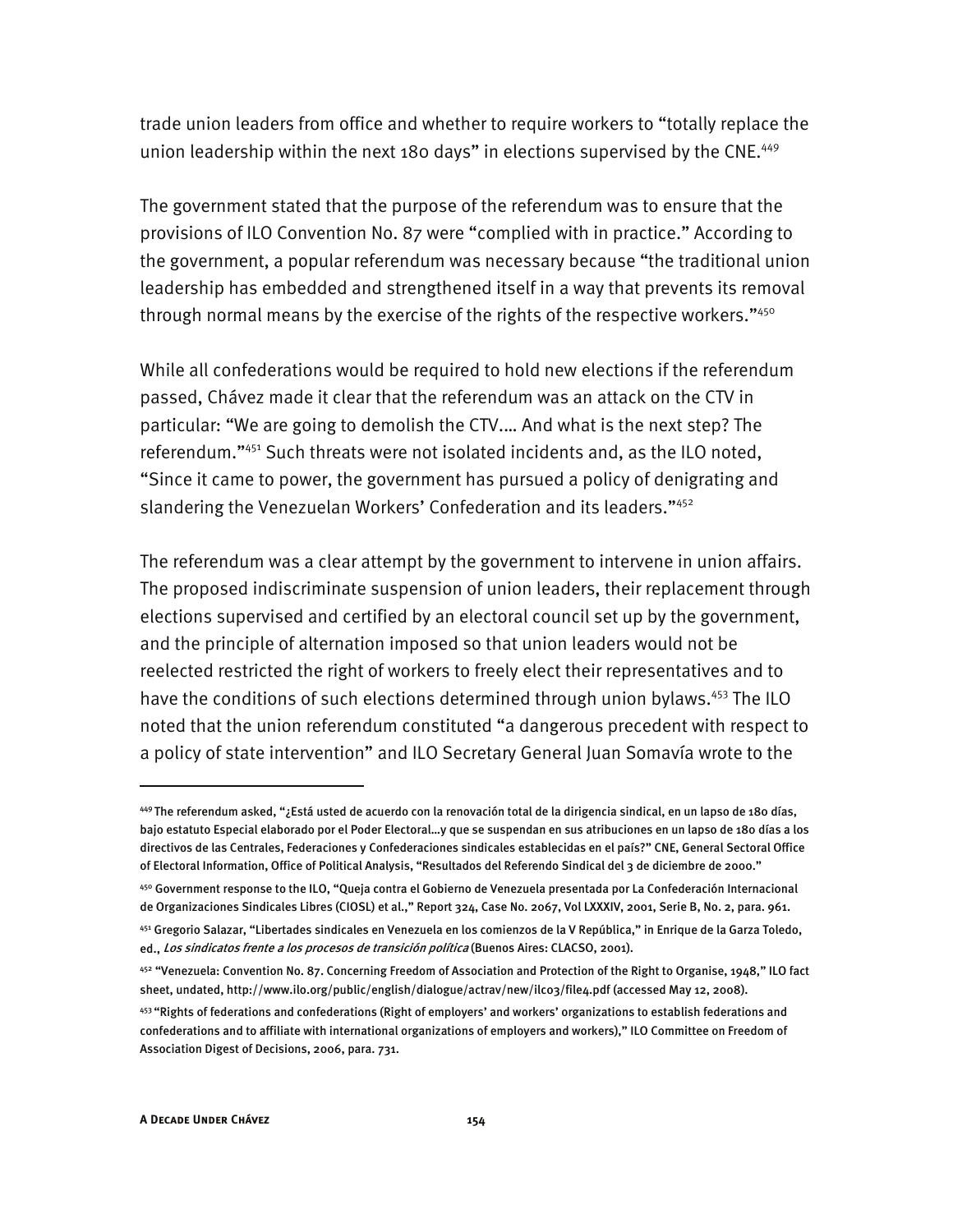CNE asking that the referendum be cancelled.454 Even so, in November 2000, the Supreme Court rejected an appeal by trade union representatives and civil society organizations to cancel the referendum.<sup>455</sup>

On December 3, 2000, the union referendum was held and passed, though turnout was just 23 percent.<sup>456</sup> In light of the referendum result, all confederations in Venezuela were required to hold new elections. The CNE issued a special statute, which detailed an expansive and mandatory role for the CNE in the organization of the new elections<sup>457</sup> (precursor of the Statute on the Election of Union Leadership of 2004, described above).

On October 25, 2001, the CTV participated in the state-supervised election process. The CTV's internal electoral commission ratified that Carlos Ortega was selected as president.458 However, workers and other candidates who participated in the elections alleged electoral fraud.459

The workers alleging fraud appealed to the Supreme Court, demanding new elections.460 The court declared their request inadmissible because an electoral appeal before the CNE was underway and, only after an examination of the voting by

j

<sup>454 &</sup>quot;Venezuela: Convention No. 87," ILO fact sheet.

<sup>455</sup> The Constitutional Chamber of the Supreme Court ruled that the referendum was consistent with international law and was not an intervention in union affairs, but rather, served to "create favorable conditions in practice for the participation of workers in union affairs." "Improcedente amparo constitucional contra referéndum sindical," Supreme Court Constitutional Chamber press release, November 28, 2000, http://www.tsj.gov.ve/informacion/notasprensa/2000/281100-2.htm (accessed May 12, 2008).

<sup>456</sup> Of the 23 percent of the registered electorate that voted, 62 percent voted in favor of the referendum and 27.3 percent voted against it. CNE, "Referendos Nacionales Efectuados en Venezuela (1999-2000)," http://www.cne.gov.ve/estadisticas/e010.pdf (accessed May 8, 2008).

<sup>457</sup> CNE, Special Statute for the Renovation of Union Leadership [Estatuto Especial para la Renovación de la Dirigencia Sindical], Resolution No. 010418-113, April 18, 2001, http://www.cne.gov.ve/documentos/elecc\_esta.php (accessed May 15, 2008).

<sup>458 &</sup>quot;Comisión electoral de la CTV reinició el proceso de escrutinio," El Nacional, October 28, 2001.

<sup>459 &</sup>quot;TSJ declare inadmissible amparo interpuesto por Aristóbulo Isturiz sobre elecciones de la CTV," Supreme Court Constitutional Chamber press release, December 4, 2001, http://www.tsj.gov.ve/informacion/notasprensa/2001/041201- 3.htm (accessed June 18, 2008); "Diferencias por ilícitos impiden acuerdo para salver eleciones de la CTV," El Nacional, November 3, 2001; "Candidatos piden decretar nulidad de las eleciones," El Nacional, October 31, 2001.

<sup>460</sup> Ibid.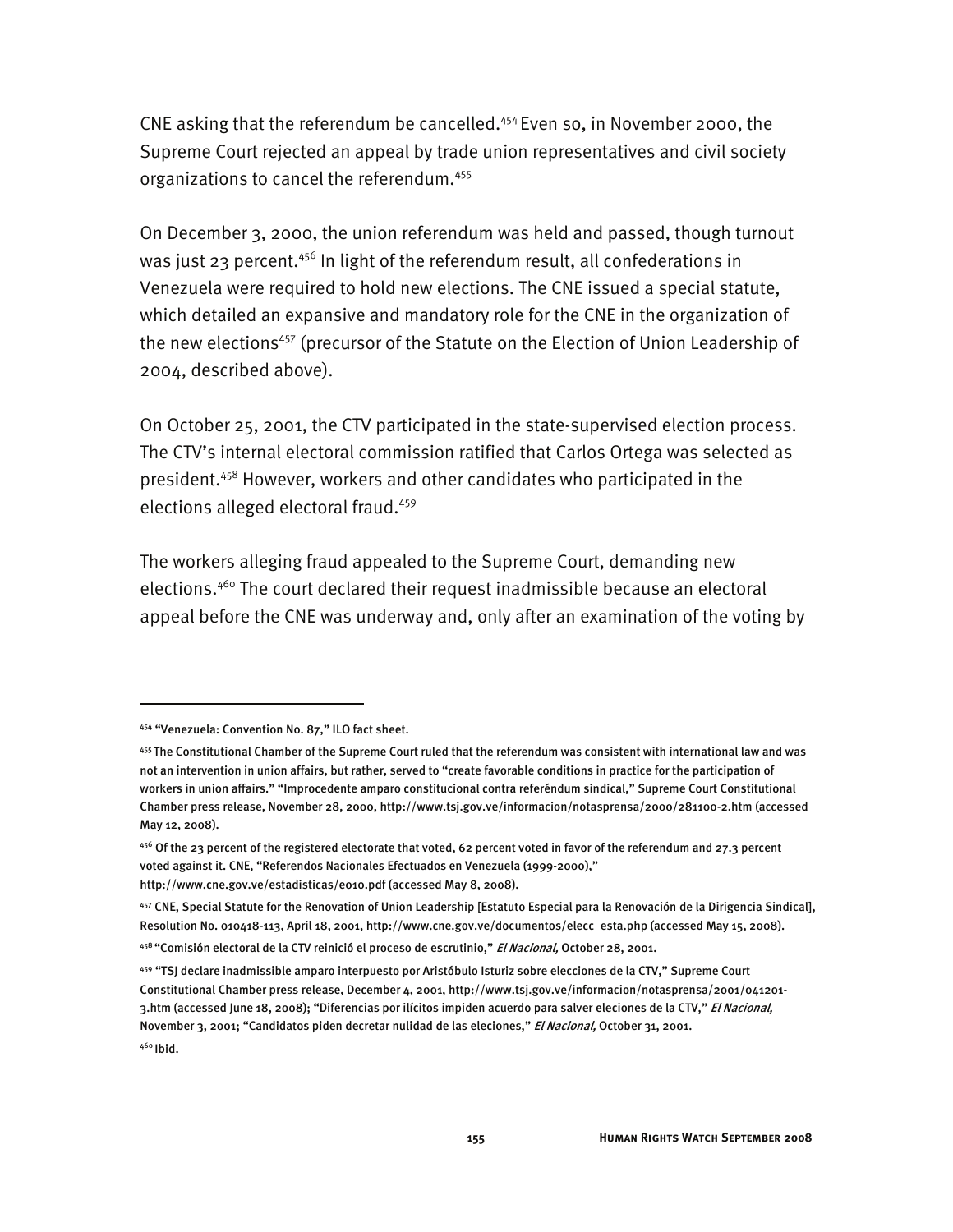the CNE could new elections be called. As such, the court urged the CNE to complete its examination of the validity of the CTV elections.<sup>461</sup>

The CNE declined to rule on the results of the CTV elections, however, alleging that the CTV withheld election materials necessary for it to certify the results.<sup>462</sup> Finally, in January 2005, the CNE declared the elections null and void, never having received the electoral documents it claimed it needed to assess the allegations of fraud.<sup>463</sup>

With the election results uncertified, the government refused to recognize the CTV executive committee, arguing, "The State has no legal grounds for recognizing an executive committee of the CTV which has not been able to demonstrate to the public registrar of trade unions the number of votes obtained by each of the alleged members of the above board."464 On this basis, in 2002, the government violated Venezuelan law by refusing to call national tripartite discussions with the CTV which was the most representative labor organization, according to CNE statistics to review government-proposed minimum wage increases.<sup>465</sup> The Ministry of Labor, instead, decreed a minimum wage increase in April 2002 without consulting with the CTV or any other labor representatives.<sup>466</sup>

<sup>461 &</sup>quot;TSJ declare inadmissible amparo interpuesto por Aristóbulo Isturiz sobre elecciones de la CTV," Supreme Court Constitutional Chamber press release.

<sup>462 &</sup>quot;CNE exhorta a iniciar proceso de totalización," *El Nacional,* October 31, 2001; "Exigen ante el TSJ pronunciamiento del Consejo Nacional Electoral: Sindicato del Metro de Caracas solicita medida cautelar de enajenar o gravar bienes de la CTV," Supreme Court press release, March 25, 2002, http://www.tsj.gov.ve/informacion/notasprensa/2002/250302-2.htm (accessed June 18, 2008); ILO, "Complaint against the Government of the Bolivarian Republic of Venezuela presented by the Venezuelan Workers' Confederation (CTV)"; ILO CEACR, Individual Observation concerning Convention No. 98, Right to Organise and Collective Bargaining, 1949 Venezuela (ratification: 1968 ), 2004.

<sup>&</sup>lt;sup>463</sup> "Poder Electoral Venezolano invalida elecciones de la CTV," Ministry of Communication and Information (*Ministerio del* Poder Popular para la Comunicación y la Información), January 12, 2005,

http://mci.gov.ve/pagina/1/2470/poder\_electoral\_venezolano.prnt (accessed May 7, 2008).

<sup>464</sup> ILO CEACR, Individual Observation concerning Convention No. 87, Freedom of Association and Protection of the Right to Organise Convention, 1948, Venezuela (ratification: 1982), 2005.

<sup>465</sup> Venezuelan law requires tripartite discussion between the most representative workers' organization, the most representative employers' organization, and the national executive to revise minimum wage legislation at least once every three years. Ley Orgánica de Trabajo, arts. 167, 168. The CTV was registered as the most representative workers' organization. CNE, Union Commission (Comisión Sindical Gremial), "Estructura Sindical Venezolana," August 21, 2001.

<sup>466</sup> PROVEA, Informe Anual 2001-2002, "Derechos laborales, Derecho a la libertad sindical,"

http://www.derechos.org.ve/publicaciones/infanual/2001\_02/derecho\_laboral.htm#04 (accessed June 17, 2008); "Negaron a convocar la Comisión Tripartita," El Universal, March 8, 2002; "CTV: Asamblea Nacional no pueda engavetar decreto de aumento salarial," El Nacional, July 22, 2001.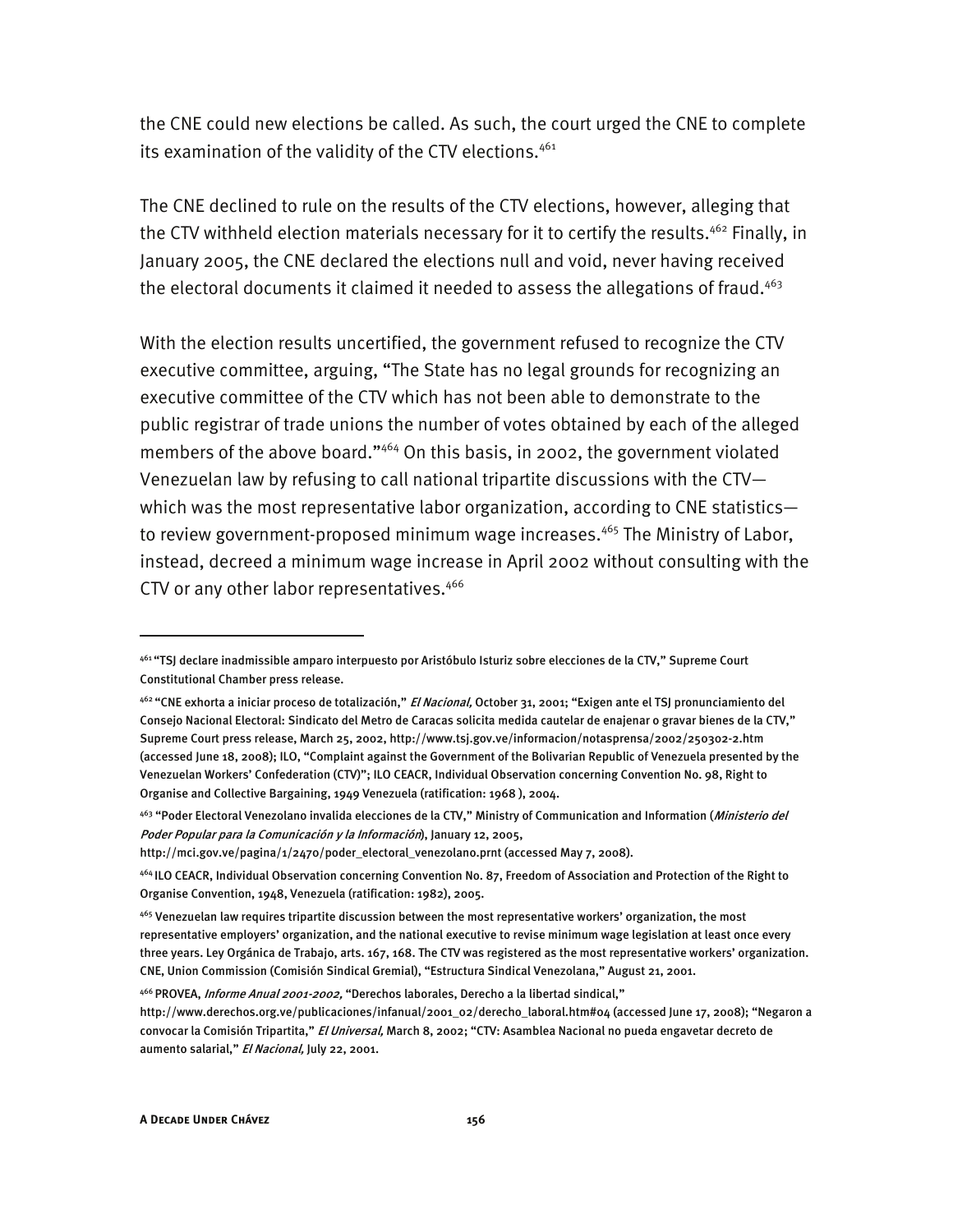Commenting specifically on Venezuela, the ILO, however, stressed that the most representative labor confederation, which was the CTV in 2002, "should be consulted at length by the authorities on matters of mutual interest, including everything relating to the preparation and application of legislation concerning matters relating to them and to the fixing of minimum wages." It asked the government "to duly respect and consult it on all draft bills relating to labor issues and abide by [the CTV's] status as the most representative trade union confederation."467

Even accepting that there were genuine concerns about the results of the CTV elections, including by members of CTV affiliated unions, the ILO pointed out that the activities and recognition of the confederation—particularly its right to participate in tripartite discussions as the most representative worker association—should not have been suspended pending the outcome of judicial proceedings.<sup>468</sup> By denying the confederation the right to engage in union-related activities, including tripartite discussions, and by failing to recognize the CTV executive committee for over four years, the government created strong incentives for workers and affiliated unions to desert the CTV for a confederation recognized by the government.

Politics most likely influenced the government's decision not to recognize the CTV's executive committee. For example, Chávez made clear that if a pro-government candidate had won the CTV elections, the treatment of the confederation would have been different. Chávez had publicly promised the pro-government candidate, Aristóbulo Istúriz, "a seat at Miraflores [the presidential palace]" if he were to have won the election.<sup>469</sup>

Government antipathy toward the CTV intensified following the involvement of some CTV members (including CTV president Carlos Ortega) in the coup attempt

j

<sup>467</sup> ILO 330th Report of the Committee on Freedom of Association, FB.286/11(Part 1), 286th Session, Case No. 2067 (Venezuela), paras. 174, 175.

<sup>468</sup> ILO CEACR, Individual Observation concerning Convention No. 87, Freedom of Association and Protection of the Right to Organise, 1948 Venezuela (ratification: 1982), published 2005.

<sup>469</sup> Ellner and Tinker-Salas, Venezuela, p. 89.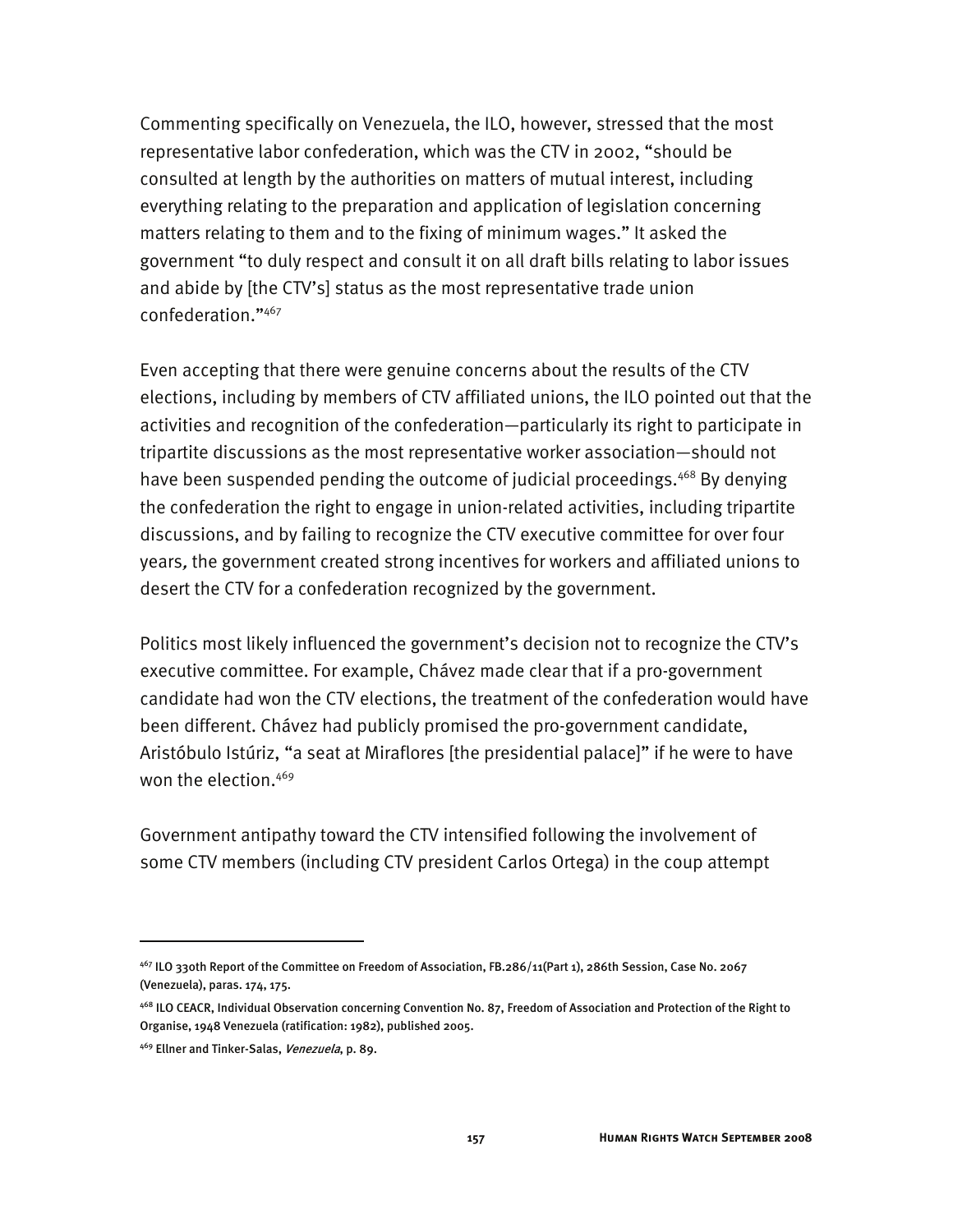of April 2002 and the oil strike that nearly crippled the economy in December 2002 (see below).470

At the same time, the government vocally supported the creation of a progovernment confederation called the National Union of Workers (Unión Nacional de Trabajadores, UNT). As Chávez said at the one-year anniversary of the UNT in 2004:

This is much more important [than the Constituent Assembly] because it was not a group of 135 people in an Assembly, but rather the workers' movement, confronting coup-makers, fascists, businessmen, anti-nationals and apartheids, that achieved as a result a demolished CTV and a UNT each day stronger and each day freer. $471$ 

While the government denounced the CTV executive committee, the UNT immediately received favorable treatment.<sup>472</sup> Breaking from tradition, the government refused to appoint the CTV secretary general as labor's representative at meetings of the ILO beginning in 2002 on the grounds that its executive committee was illegitimate.<sup>473</sup> In May 2003 the government accredited the two-month-old UNT to

<sup>47</sup>º Carlos Ortega, the president of CTV and fierce opponent of President Chávez, was convicted for participation in the attempted coup of April 2002 and sentenced in 2005 to 16 years in prison for plotting against the government. On December 2, 2002, a national strike was called by the Democratic Coordination in which the CTV and Fedecámaras participated. Inter-American Commission Report on the Situation of Human Rights in Venezuela 2003, OEA/Ser.L/V/II.118 doc. 4 rev. 2. December 29, 2003, para. 115; "Carlos Ortega irá a juicio," El Nacional, May 7, 2005.

<sup>&</sup>lt;sup>471</sup> "Presidente Chávez: Movimiento obrero ha demolido a la CTV," RNV, April 18, 2004,

http://rnv.gov.ve/noticias/?act=ST&f=10&t=4937 (accessed May 11, 2008). Chávez had made similar statements at the UNT's founding, saying that "the CTV must disappear from the Venezuelan scene and a workers' movement ... a Venezuelan labor confederation must be born because these gangsters [referring to the CTV leadership] should be imprisoned as saboteurs, fascists, irresponsible people and delinquents." ILO, "Complaints against the Government of Venezuela presented by the Venezuelan Workers' Confederation (CTV), the International Confederation of Free Trade Unions (ICFTU), the National Union of Oil, Gas, Petrochemical and Refinery Workers (UNAPETROL) and the National Single Federation of Public Employees (FEDEUNEP)," Report 333, Case(s) No(s). 2249, Vol. LXXXVII, 2004, Series B, No. 1, para. 1040.

<sup>472</sup> ILO CEACR, Individual Observation concerning Freedom of Association and Protection of the Right to Organise Convention, 1948 (No. 87) Venezuela (ratification: 1982), 2005.

<sup>473</sup> In March and May 2002, Carlos Ortega requested that the labor minister accredit him as the labor delegate at the ILO annual meeting. On May 22 the minister replied, refusing to recognize Ortega as president of the CTV because the election results were disputed, and therefore denying Ortega official credentials to attend the ILO conference. Nonetheless, the Supreme Court held that Carlos Ortega should be appointed to represent labor at the ILO meeting, given that the CTV was the most representative worker confederation and Ortega appeared to be president of the confederation. The decision, however, came after the conference had already begun. Ministry of Labor, Oficio No. 677, May 22, 2002; "Auto de la Sala Electoral del Tribunal Supremo de Justicia: Carlos Ortega debe acreditarse como delegado por el Ministerio del Trabajo ante la 90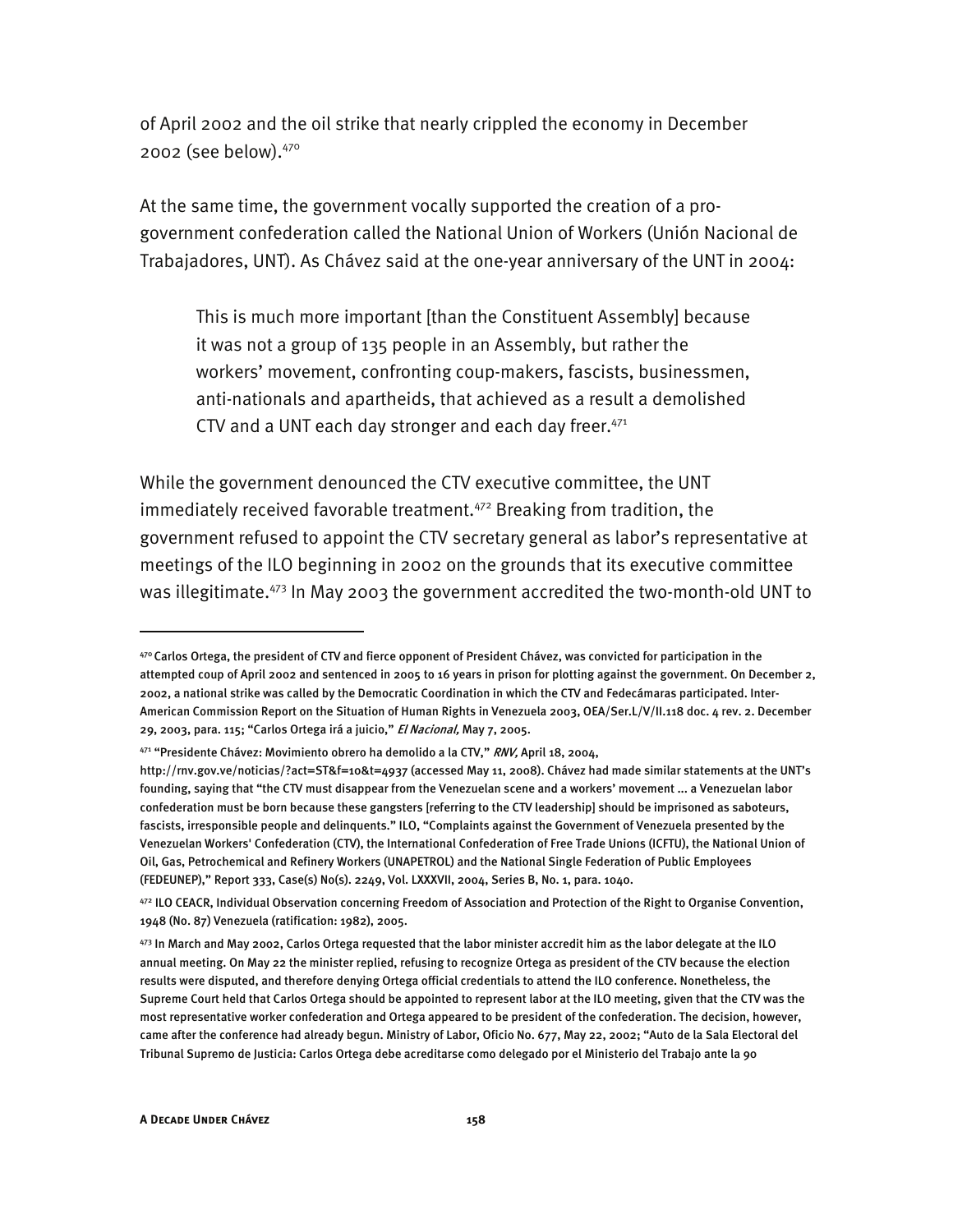represent Venezuela at the ILO's annual meeting. The CTV contested the appointment to the ILO Credentials Verification Commission, claiming that it was the country's most representative labor organization and therefore should represent labor. The ILO questioned the criteria put forward by the government to determine the most represenative labor confederation—which considered the number of collective bargaining agreements signed by the confederations with the government, rather than the number of members or unions affiliated—and found that "they lacked the objectivity necessary to be considered valid" and recommended that the government in the future use a predetermined method "which raises no doubts as to workers' ability to act independently of the government."474 Since 2005 the government has allowed the UNT and the CTV to jointly represent labor before the  $ILO.<sub>475</sub>$ 

Many workers and unions did elect to voluntarily leave the CTV because of the role some members of the confederation played in the coup attempt of 2002, as well as its support for the oil strike of 2002-2003 along with the main business chamber. $476$ However, it was by no means clear that the UNT commanded a majority of support only months after its formation.

Government favoritism toward the UNT is also suggested by the shift in collective bargaining agreements signed by public sector unions with the government. According to the Ministry of Labor, three-quarters of all collective agreements signed in the public sector in 2003 were with unions affiliated with the UNT; under a quarter were with the CTV, representing a significant decline from the 70 percent signed with the CTV in 2002.<sup>477</sup> In 2004, the number of unions in the public and private sector not

Conferencia de la OIT," Supreme Court press release, May 30, 2002,

http://www.tsj.gov.ve/informacion/notasprensa/2002/300502-4.htm (accessed June 19, 2008); ILO, "Curso Dado a las Recomendaciones del Comité y del Consejo de Administración," Case No. 2067, para. 169.

<sup>474</sup> International Labour Conference, "Reports of the Credentials Committee, Third report, Ninety-second Session, 2004," http://www-ilo-mirror.cornell.edu/public/english/standards/relm/ilc/ilc92/pdf/pr-6d.pdf (accessed June 19, 2008), para. 36.

<sup>475</sup> CTV Executive Committee, "Informe de la Comisión de Normas y de la Verificación de Poderes, de la Conferencia Internacional del Trabajo en su Nonagésima Sexta Reunión, celebrada en Ginebra, Suiza, en el 2007. Actas Provisionales, 22, Segunda Parte, República Bolivariana de Venezuela," http://www.ctv.org.ve/index.php (accessed June 19, 2008), p. 54.

<sup>476</sup> Ellner and Tinker-Salas, Venezuela, pp. 88-89.

<sup>477 &</sup>quot;Según cifras del MT, la UNT encabeza la representatividad sindical en Venezuela," Ministry of Labor press service, June 2, 2004, http://www.aporrea.org/actualidad/n17158.html (accessed May 8, 2008).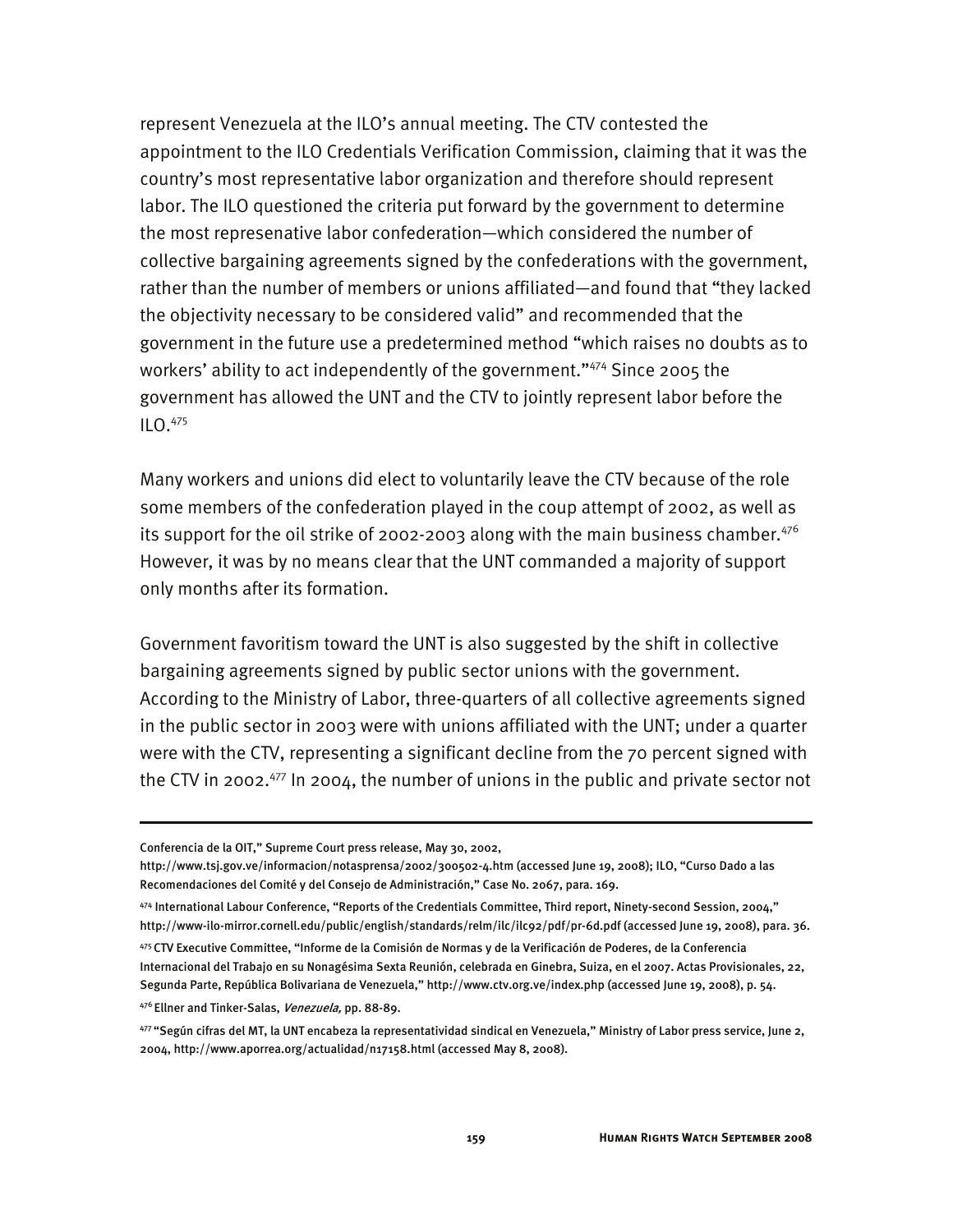affiliated with a confederation reached one-third, while the UNT had 45 percent of affiliations and the CTV had 22 percent. $478$  As the ILO suggested, "one of the possible reasons for the drastic changes reported may be that CTV's capacity for negotiation has been limited by the systematic attacks to this centre."479 Union leaders from the CTV told Human Rights Watch that the government has regularly refused to renegotiate expired collective agreements with unions affiliated with the CTV.<sup>480</sup> As the following cases illustrate, the government often has cited delays in holding elections as justification for excluding established unions from collective bargaining agreement negotiations, while opening negotiations with new, pro-government unions exempt from electoral requirements when first formed.

#### *Health Workers (SUNEP-SAS)*

Public health workers belonging to the oldest and largest public sector health union in Venezuela were denied the right to bargain collectively in 2004 due to the CNE's 17-month delay in certifying the union's election results. While the union was waiting to receive CNE certification, the government negotiated a collective agreement with a newly formed, pro-government federation that had never held leadership elections and banned the more representative union from participating in the negotiation.

Founded in 1971, the Single National Union of Public, Professional, Technical and Administrative Employees of the Ministry of Health and Social Development (Sindicato Único Nacional de Empleados Públicos, Profesionales, Técnicos, Administrativos del Ministerio de Salud y Desarrollo Social, SUNEP-SAS) represents over 30,000 workers across the country and is a CTV affiliate.<sup>481</sup> SUNEP-SAS has historically administered the collective bargaining contract for the public health sector.<sup>482</sup>

j

<sup>478</sup> ILO CEACR, Individual Observation concerning Freedom of Association and Protection of the Right to Organise Convention, 1948 (No. 87) Venezuela (ratification: 1982), 2006.

<sup>479</sup> International Labour Conference, "Reports of the Credentials Committee, Third report, Ninety-second Session, 2004," para. 36.

<sup>480</sup> Human Rights Watch interviews with Antonio Suárez, president of FEDEUNEP, Caracas, September 18, 2007, and Linerby Sánchez, SUNEP-SAS, Caracas, September 18, 2007.

<sup>481</sup> Human Rights Watch interview with Linerby Sánchez and Candida Inés, SUNEP-SAS, Caracas, September 18, 2007.

<sup>482</sup> SUNEP-SAS negotiated the four previous collective health sector contracts. ILO, "Complaint against the Government of the Bolivarian Republic of Venezuela presented by the Single National Union of Public, Professional, Technical, and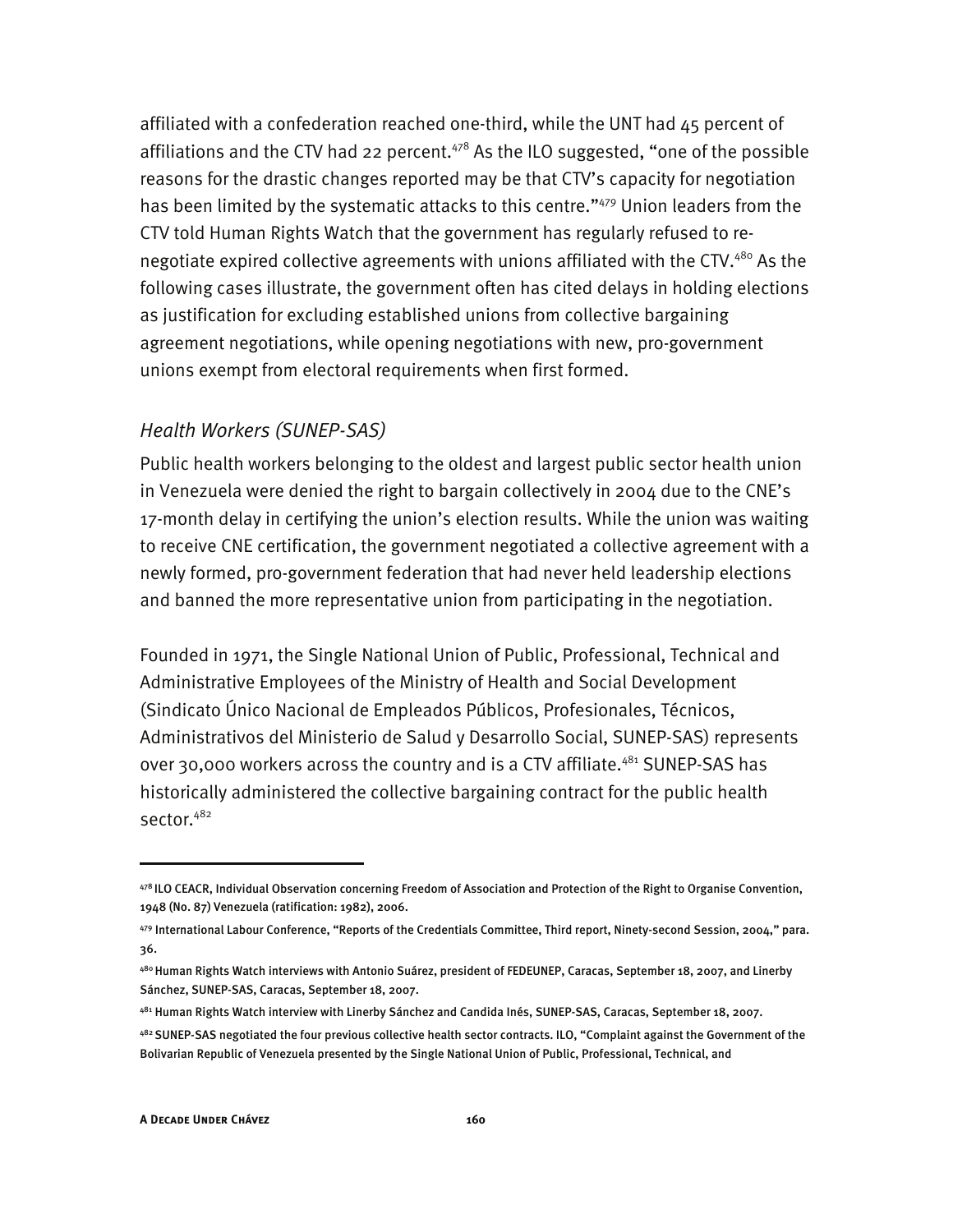In 2004 SUNEP-SAS planned to hold elections to renew its leadership, which had last been elected in 2001.<sup>483</sup> The CNE approved the electoral project, and the elections were scheduled for November 30, 2004.<sup>484</sup>

At 7:40 p.m. on November 29, 2004, the leaders of SUNEP-SAS received an administrative order from the CNE to suspend the elections scheduled for the next day.485 According to the CNE, a group of SUNEP-SAS workers had filed a complaint to the CNE about irregularities in the electoral process, so the CNE issued an injunction to postpone the elections until the dispute was resolved. $486$ 

SUNEP-SAS decided to proceed with the elections because the union had already expended considerable energy and resources to install voting equipment in the union's 26 chapters across the country. The elections occurred without incident or further challenge.<sup>487</sup> Nonetheless, the CNE did not certify the results and did not respond to SUNEP-SAS's appeal requesting reversal of the election suspension order and recognition of the election results.<sup>488</sup> SUNEP-SAS's appeal to the Venezuelan courts was also unsuccessful, being ultimately dismissed by the Supreme Court on the basis of alleged procedural irregularities. $489$ 

Meanwhile, SUNEP-SAS was denied the right to bargain collectively. In July 2005 the Ministry of Labor rejected a previous request dating from 2002 from SUNEP-SAS to

486 Human Rights Watch interview with Aníbal Galindo, May 7, 2008.

j

Administrative Employees of the Ministry of Health and Social Development (SUNEP-SAS), supported by the Public Services International (PSI)," Case 2422/Venezuela, Report 342, Vol. XC, 2007, Series B, No. 3, para. 1025.

<sup>483</sup> Letter from Elina Ramírez Reyes to the SUNEP-SAS Executive Committee, Document No. 2006-0932, September 26, 2006. 484 ILO, Report 342, Case No. 2242, para. 1022.

<sup>485</sup> CNE, General Director of the Union and Professional Affairs (Coordinadora General de la Comisión de Asuntos Sindicales y Gremiales), Acto administrativo S/N, November 29, 2004, cited in Supreme Court Electoral Chamber, Luis Alfredo Sucre Cuba, Case No. AA70-E-2005-000004, May 11, 2005, http://www.tsj.gov.ve/decisiones/selec/Mayo/42-110505-000004.htm (accessed March 20, 2008).

<sup>487</sup> Human Rights Watch interview with Linerby Sánchez and Candida Inés, SUNEP-SAS, Caracas, September 14 and September 18, 2007; ILO, Report 342, Case 2422, para. 1035.

<sup>488</sup> SUNEP-SAS lodged an administrative complaint (recurso jerárquico) on November 30, 2004. The CNE, in practice, refused to rule on the appeal, and under Venezuelan law, administrative failure to respond to a claim within established time limits is considered a rejection of the claim. Ley del Estatuto de la Función Público, Official Gazette, No. 37.522, September 6, 2002, art. 85.

<sup>489</sup> Supreme Court Electoral Chamber, Case No. AA70-E-2005-000004.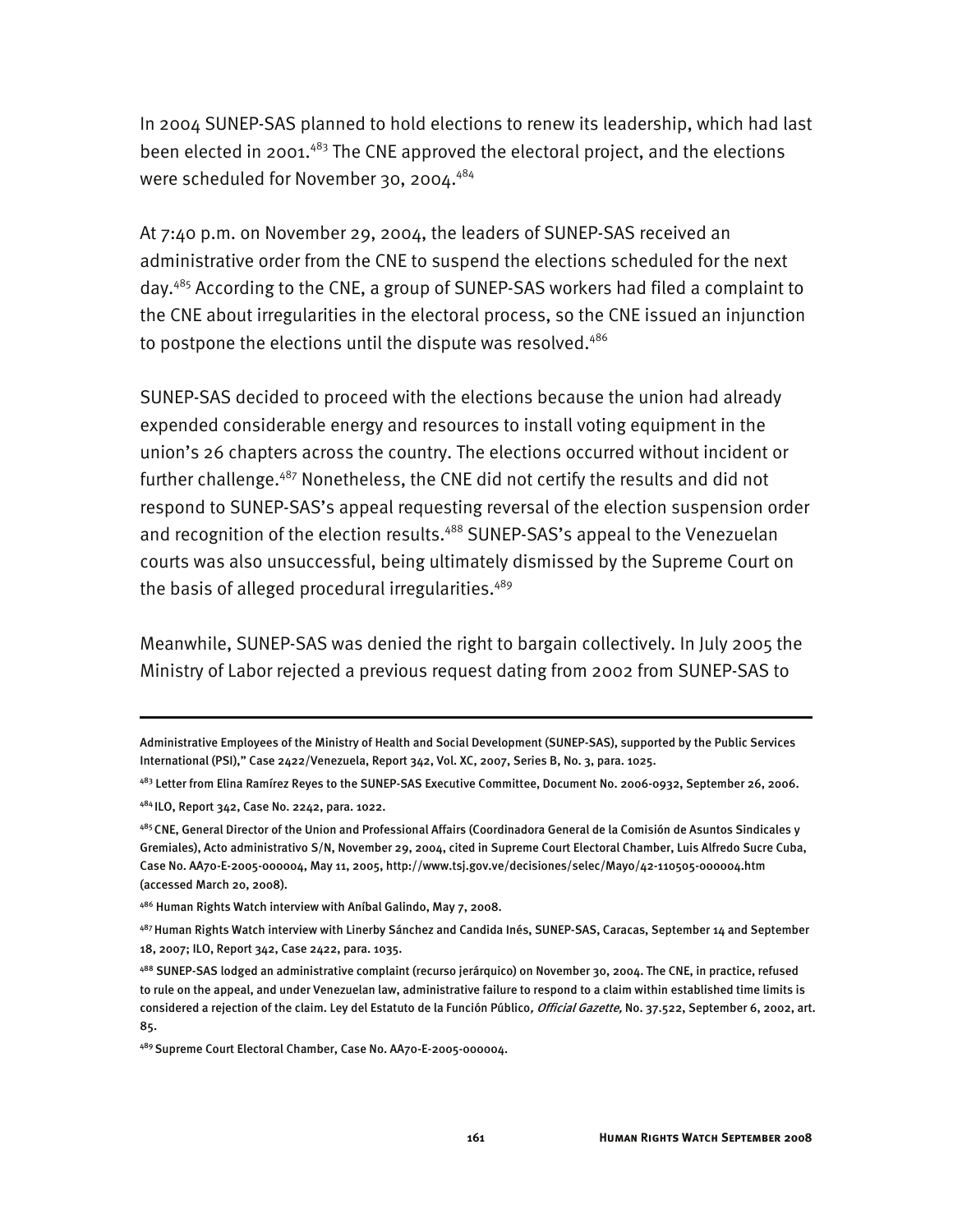convene contract negotiations.490 SUNEP-SAS was also denied its right under Venezuelan law to represent workers in August 2005 sector-wide contract discussions for public health workers, convened by the Ministry of Health. The ministry met instead with the newly formed National Federation of Regional, Sectoral and Allied Trade Unions of Health Workers (Federación Nacional de Sindicatos Regionales, Sectoriales y Conexos de Trabajadores de la Salud, FENASINTRASALUD), to discuss a draft labor agreement proposed by the latter.<sup>491</sup> FENASINTRASALUD had formed as a splinter group of SUNEP-SAS in 2004 and was affiliated with the UNT. It had never held leadership elections. In contrast, SUNEP-SAS claimed to represent the majority of workers—a matter not contested by the government—and had held elections in accordance with its internal statutes. Yet the ministry ignored the legal requirement to verify that the worker organizations with which it met for contract discussions represented the majority of unionized workers in the sector.<sup>492</sup> (The issue of majority versus minority representation in collective bargaining is discussed further below.)

Defending the denial of SUNEP-SAS participation, the Ministry of Labor wrote, "[T]he union file shows there have been no union elections since 2001, as a result of which elections are overdue, which is contrary to law and to genuine freedom of association." 493 The Ministry of Labor approved the health sector contract negotiated with FENASINTRASALUD on May 12, 2006.<sup>494</sup>

<sup>490</sup> In December 2002 SUNEP-SAS introduced its fifth draft collective bargaining agreement for the health sector to the Ministry of Labor, but received no response until July 2005, when the Ministry of Labor rejected its request. Ministry of Labor, Resolution No. 3903, Official Gazette, No. 38.228, July 12, 2005; ILO Report 348, Case 2422, para. 1335.

<sup>491</sup> Ministry of Health (Ministerio del Poder Popular para la Salud), Resolution No. 3903, *Official Gazette,* No. 38.228, July 14, 2005, to convene a labor policy meeting (reunión normativa laboral) for the health sector.

<sup>492</sup> Organic Labor Law, art. 530.

<sup>493</sup> ILO, Report 342, Case 2422, para. 1032; Ministry of Labor, Resolution 2005-0502, August 18, 2005; Ministry of Labor, Legal Advisor's Office, Opinion No. 7, June 18, 2004.

<sup>494</sup> Recognition agreement No. 2006-01015, May 12, 2006. ILO, "Complaint against the Government of the Bolivarian Republic of Venezuela presented by the Single National Union of Public, Professional, Technical and Administrative Employees of the Ministry of Health and Social Development (SUNEP-SAS), supported by Public Services International (PSI)," Report 348, Case 2422, para. 1336.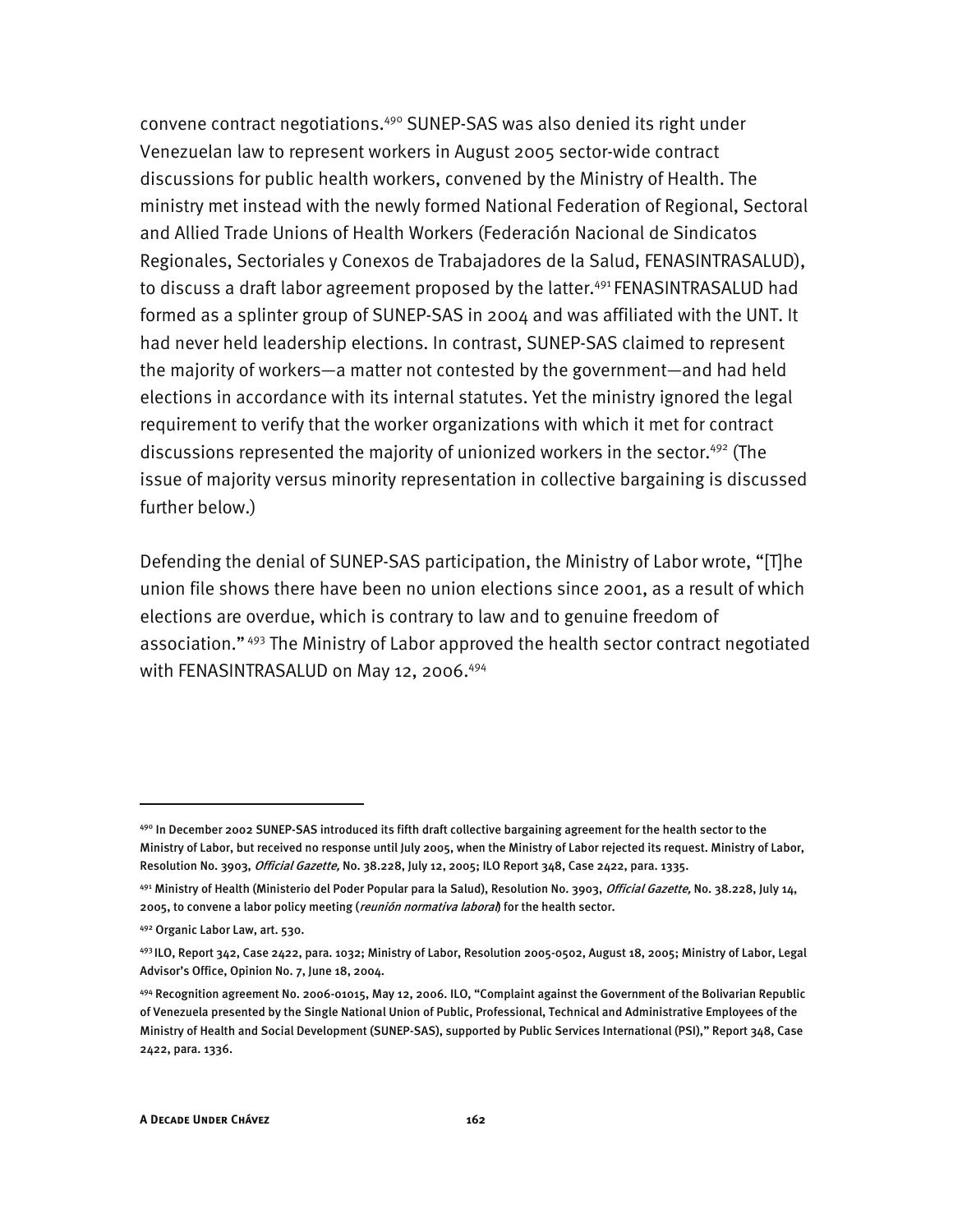On May 11, 2006, the CNE finally certified the elections held by SUNEP-SAS in November 2004.495 However, by then, contract negotiations had already concluded for the health sector. SUNEP-SAS suffered significantly from the impact of its exclusion from these sector-wide discussions.

Under Venezuelan law, a workers' organization that has not participated in such sector-wide negotiations is prohibited from submitting complaints on behalf of the workers covered by the contract.<sup>496</sup> As a result, even after SUNEP-SAS's elections were certified, the National Labor Inspectorate blocked SUNEP-SAS from presenting demands for health workers.<sup>497</sup> The organization's ability to defend the rights of the workers it represents was thus severely limited, in violation of international standards that provide that presenting "a list of dispute grievances is a legitimate trade union activity" and that "[t]rade unions should be free to determine the procedure for submitting claims to the employer."498

The Ministry of Health also refused the request by the SUNEP-SAS leadership for trade union leave, noting that the union's collective workplace contract granting such leave was superseded by the sector-wide agreement to which the organization was not party.<sup>499</sup> SUNEP-SAS officials were thus denied their right to leave, which reduced the time they could spend to organize union activities and violated their

<sup>495</sup> CNE Resolución No. 060405-0215, *Electoral Gazette* [Gaceta Electoral], No. 306, April 5, 2006,

http://www.cne.gov.ve/gacetas.php?gaceta=306 (accessed May 14, 2008). Aníbal Galindo, then-director of CNE Union Affairs Division, accepted that "[t]he delay may have been the fault of the CNE," but that it was purely a bureaucratic delay, as "the CNE simply processes complaints in the order they arise." Human Rights Watch interview with Aníbal Galindo, May 7, 2008.

<sup>496</sup> Organic Labor Law, art. 545. Unions that have not been invited or have not adhered to a sector-wide agreement are limited to introducing conciliatory demands on behalf of workers (pliegos de peticiones con carácter conciliatorio) and only those in accordance with the contract signed for the sector.

<sup>497</sup> The National Labor Inspectorate declared SUNEP-SAS's application to reopen discussion of its list of demands because the new collective agreement negotiated for the health sector had already entered into force. ILO, Report 342, Case 2422, paras. 1334, 1336; Letter from Elina Ramírez Reyes, director of the Labor Inspectorate, Collective Labor Affairs of the Public Sector, to SUNEP-SAS, September 26, 2006.

<sup>498 &</sup>quot;Other activities of trade union organizations (protest activities, sit-ins, public demonstrations, etc.) (Right of organizations freely to organize their activities and to formulate their programmes)," ILO Committee on Freedom of Association Digest of Decisions, 2006, paras. 509, 510.

<sup>499</sup> ILO, Report 348, Case 2422, paras. 1339, 1340.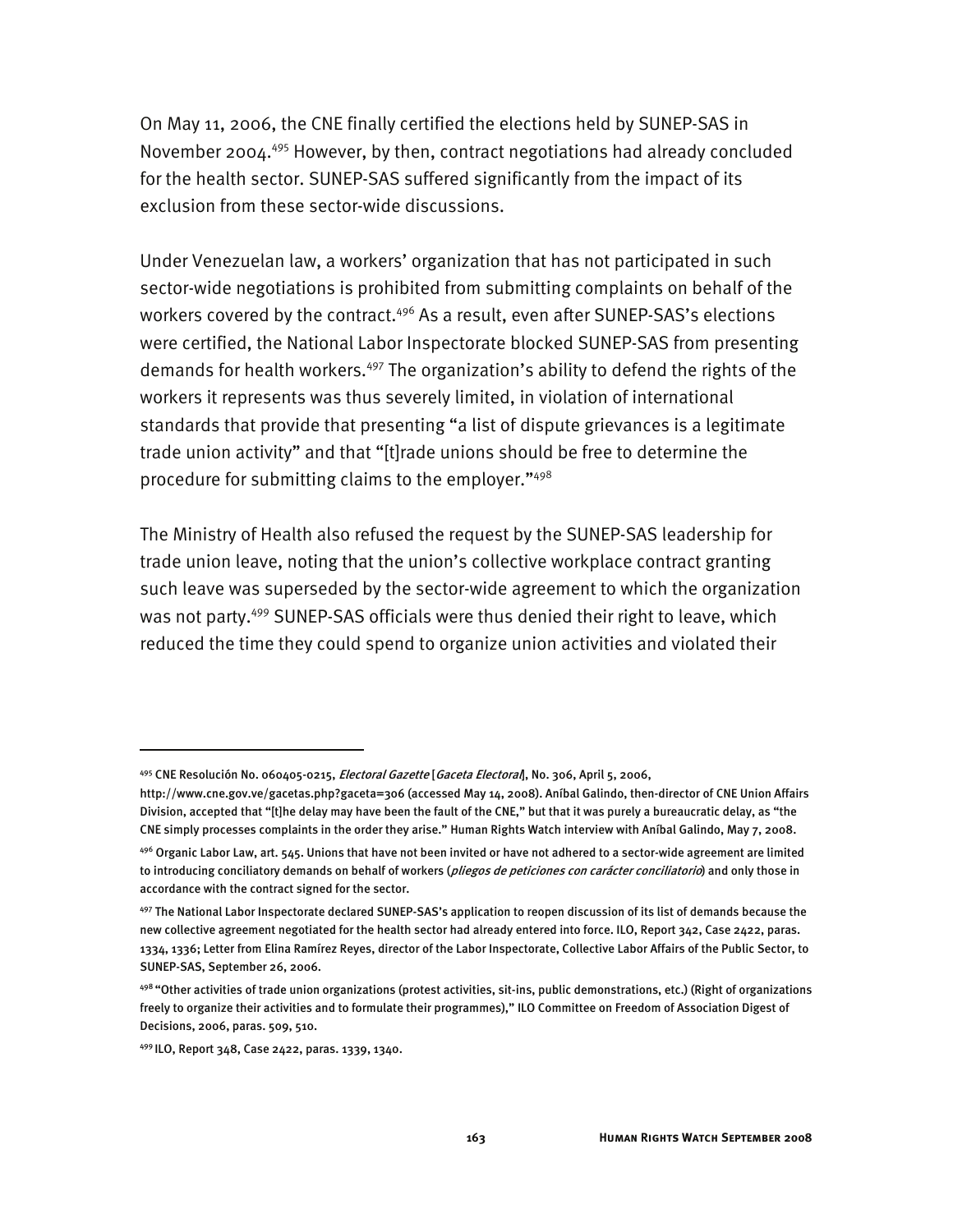right to "be afforded the necessary time off from work, without loss of pay or social and fringe benefits, for carrying out their representation functions."<sup>500</sup>

As the ILO found, the decision to immediately negotiate with a pro-government federation and deny SUNEP-SAS collective bargaining rights, the right to present demands, and union leave for officials strongly suggested acts of favoritism on the part of the government.<sup>501</sup> The ILO urged the government "to put an end to the acts of discrimination against SUNEP-SAS and its officials, [and] to guarantee its rights to trade union leave and to collective bargaining."502

#### *Nutrition Workers (SUNEP-INN)*

CNE delay in approving and certifying the elections for the public sector nutrition workers' union similarly denied union representatives the right to represent their members in sector-wide collective bargaining agreement negotiations.

The Single National Union of Public Employees of the National Institute for Nutrition (Sindicato Único Nacional de Empleados del Instituto Nacional de Nutrición, SUNEP-INN) was founded in 1971 to represent nutrition workers in Venezuela; it is the only union in the sector.<sup>503</sup> In December 2004 SUNEP-INN requested to hold elections, but it took almost two years, until November 2006, for the union to get its elections first approved and then certified by the CNE. SUNEP-INN blamed the CNE for the delay, while the CNE claimed that SUNEP-INN failed to submit the necessary documentation, specifically a list of members.<sup>504</sup>

<sup>500 &</sup>quot;Free time accorded to workers' representatives," ILO Committee on Freedom of Association Digest of Decisions, 2006, para. 1110.

<sup>501</sup> Ibid., para. 1345.

<sup>502</sup> Ibid., para. 1348(a).

<sup>&</sup>lt;sup>503</sup> Human Rights Watch interview with Aurestela Vásquez, SUNEP-INN Executive Committee, Caracas, September 21, 2007.

<sup>504</sup> SUNEP-INN first requested approval from the CNE on December 15, 2004, to hold elections in March 2005. Secretary General of SUNEP-INN Auristela Vásquez told Human Rights Watch that the CNE asked the union to wait to hold elections until the CNE had finished drafting new norms for union elections. The CNE published the new norms in December 2004. SUNEP-INN wrote to the CNE in August 2005 with a second request to hold elections, this time in December 2005. In November 2005 SUNEP-INN finally received CNE authorization to hold elections, but the approval came too close to the planned election date, forcing the union to postpone elections until May 2006. It took the CNE until November 2006 to recognize the results of the elections. Letter from National Executive Committee, SUNEP-INN to the President of the CNE, December 15, 2004; Human Rights Watch interview with Aurestela Vásquez, September 21, 2007; Letter from the National Executive Committee, SUNEP-INN to the President of the CNE, August 30, 2005; Human Rights Watch interview with Aníbal Galindo, May 7, 2008; Letter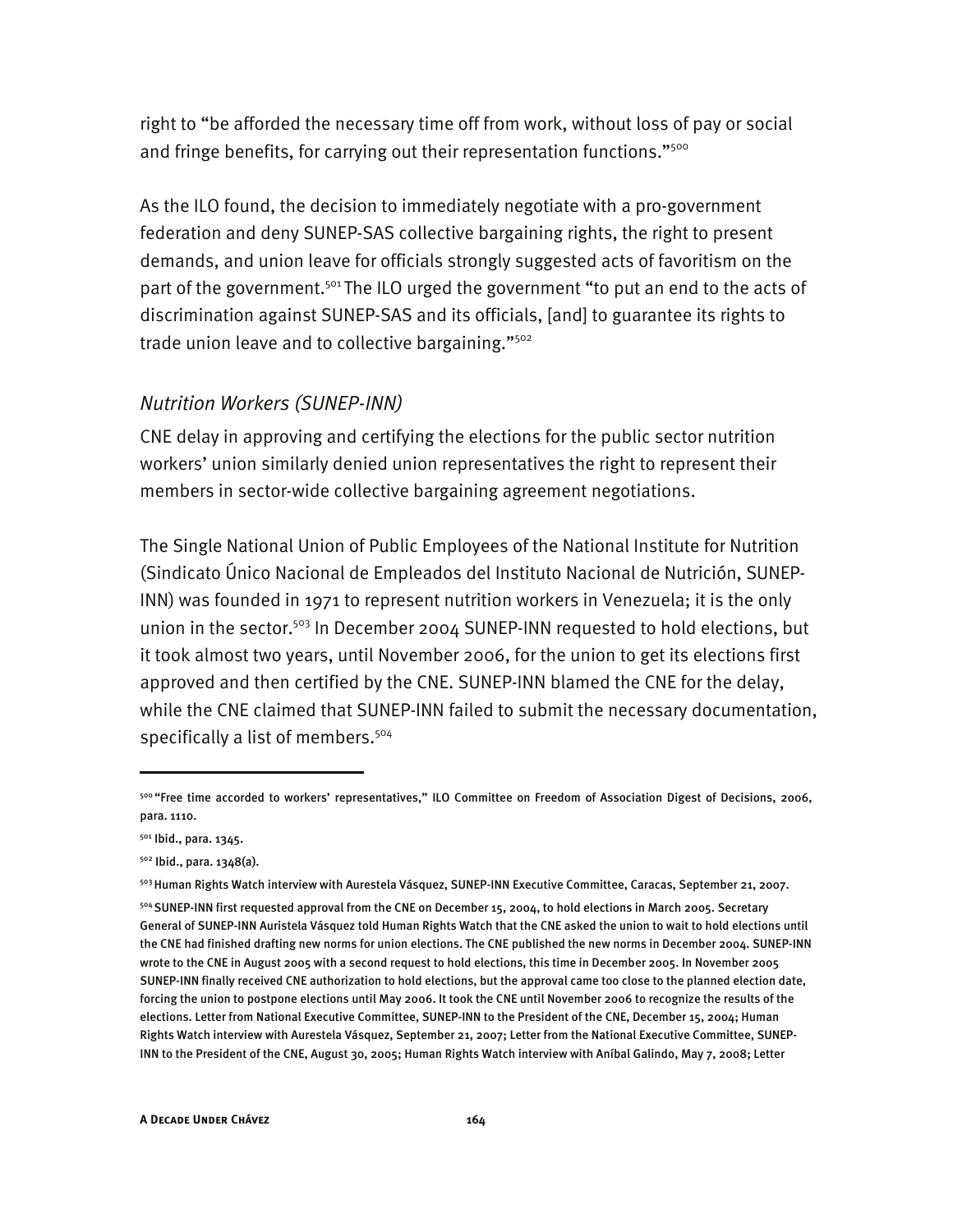While stuck in exchanges with the CNE, in August 2005 SUNEP-INN officials requested to participate in the contract discussions for the health sector, convened by the Ministry of Health at the request of FENASINTRASALUD (see above).<sup>505</sup> As with SUNEP-SAS, SUNEP-INN's request to participate in the discussions was denied. The Ministry of Labor found that SUNEP-INN had not held elections and thus "the leadership of the union, is only allowed to complete basic acts of administration.… [T]hey will not represent their members in negotiations and collective labor conflicts."506 As a result, the negotiations proceeded with no representation for nutrition workers.

Like SUNEP-SAS, SUNEP-INN suffered significant negative consequences from being barred from the sector-wide negotiations. For example, largely on the grounds that SUNEP-INN had not participated in the contract talks and was not a party to the agreement, the Ministry of Health denied SUNEP-INN representatives funds for union activities established under the public health sector contract, making it more difficult for SUNEP-INN to organize and defend the rights of its members.<sup>507</sup>

#### *Doctors (FMV)*

I

Since 2003 the Venezuelan government has denied the Venezuelan Medical Federation (Federación Médica Venezolana, FMV) the right to negotiate a new collective bargaining agreement for what appear to be political reasons. After the federation lodged a controversial challenge to the legality of the government's health missions, the government refused to negotiate collectively with the organization, citing various justifications. The government argued that because the legislation establishing the doctors' federation runs afoul of international law, the government would no longer bargain with the organization, breaking from past practice established over six decades prior. The government also pointed to the failure of the

from CNE Director General Anibal Galindo Salazar to SUNEP-INN, February 6, 2007, announcing that in its meeting on November 7, 2006, the CNE recognized the elections held by SUNEP-INN on May 18, 2006.

<sup>505</sup> Letter from Auristela de Castillo, María de Benítez, Gisela Requiz, Carlos López, Lucinda Sanchez, and Gladys Manzano, executive committee members of SUNEP-INN, to the president of the Sector-Wide Standard Setting Meeting for Health Workers, No. 048, August 15, 2005.

<sup>506</sup> Letter from Elina Ramírez Reyes and Adriana Caraballo, Ministry of Labor, General Labor Sector Director, No. 2005-0501, August 18, 2005.

<sup>507</sup> Memo from the Ministry of Health to Personnel Office, "Prima substitutiva para Dirigente Sindical," December 8, 2006.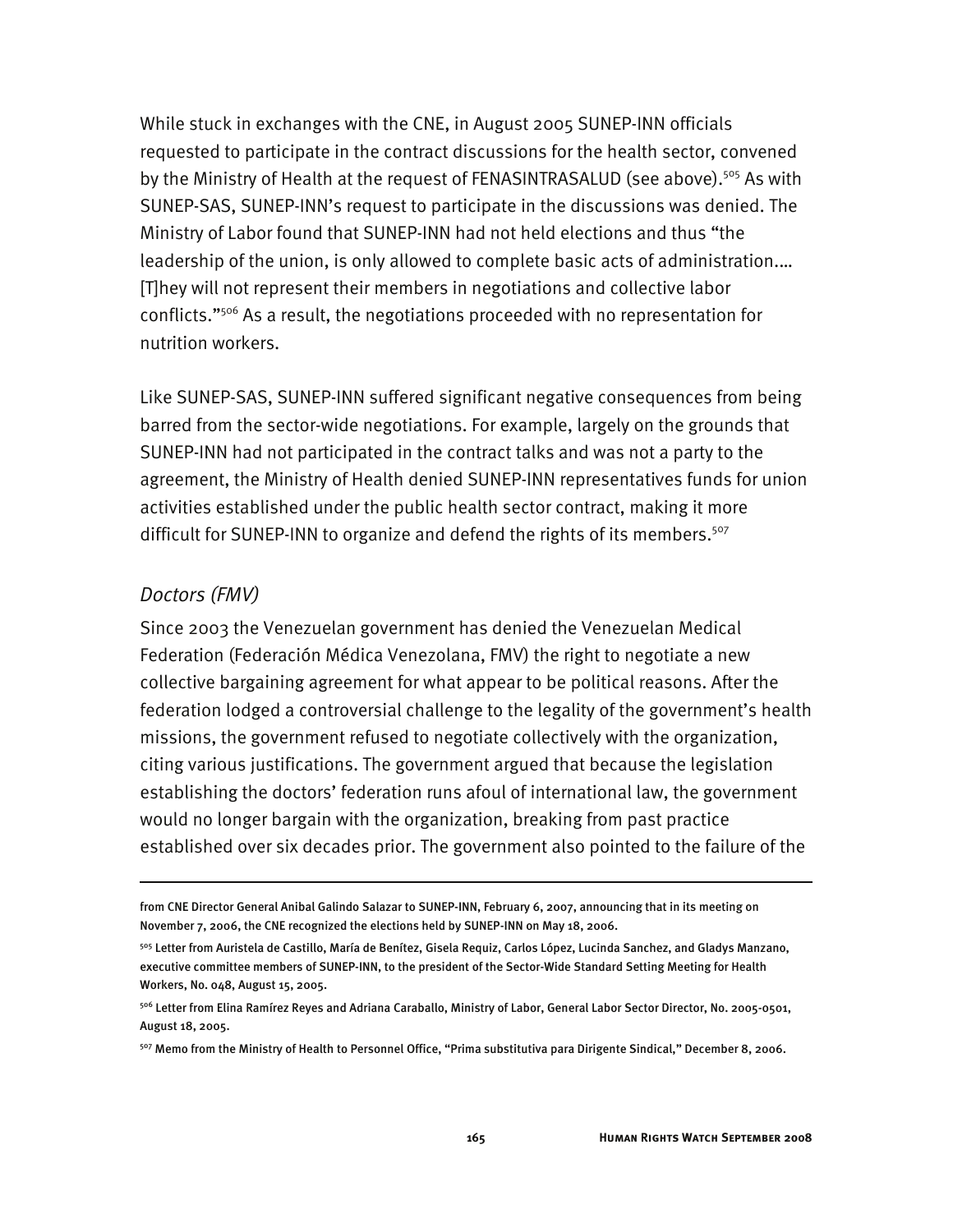federation to elect new leaders as further grounds for refusing to bargain, despite attempts by the doctors to hold elections for roughly three years.

The FMV was established in 1942 as part of the Medical Practice Act (Ley del Ejercicio de la Medicina) and now represents over 60,000 doctors. The FMV has the responsibility by law to regulate the medical profession, and the exclusive power to negotiate collective agreements with public and private institutions on behalf of doctors.508

Nonetheless, in violation of international law, which requires that workers be allowed to freely choose their representative organization, the Medical Practice Act makes membership in the FMV mandatory for doctors practicing medicine in Venezuela and grants exclusive representation for collective bargaining in the medical sector to the FMV.<sup>509</sup> Further, the ILO has found that "the legislation provides for a single mixed or puppet trade union made up simultaneously of workers and employers … which … raises issues of legitimacy of representation in the collective bargaining process due to a clear conflict of interests."<sup>510</sup>

For over six decades and 37 collective bargaining agreements, however, successive Venezuelan governments, including the Chávez government, ignored these international law violations and negotiated with the FMV.<sup>511</sup> Problems in the longstanding relationship between the government and doctors erupted in 2003 when the FMV submitted to the labor inspectorate its draft proposal to replace the collective agreements with public health and social security authorities that had expired in 2002. The labor inspectorate accepted the draft collective agreements, but did not respond to the FMV's repeated requests to begin discussions.<sup>512</sup> The

<sup>&</sup>lt;sup>508</sup> Medical Practice Act [Ley de Ejercico de Medicina], *Offical Gazette,* No. 3002, August 23, 1982, arts. 4, 70(13), 72. 509 Ibid.

<sup>510</sup> ILO, "Complaint against the Government of the Bolivarian Republic of Venezuela presented by the Venezuelan Medical Federation (FMV)," Report No. 340, Case(s) No(s). 2428, Vol. LXXXIX, 2006, Series B, No. 1, para. 1437.

<sup>511</sup> FMV, "Historia," http://www.federacionmedicavenezolana.org/ (accessed May 15, 2008).

<sup>&</sup>lt;sup>512</sup> The FMV submitted draft collective agreements, which were accepted by the National Labor Inspectorate on December 9, 2003. The FMV then made repeated requests to begin discussion of the collective agreements, but received no reply. Due to the administrative silence, the FMV filed a complaint with the Ombudsman's Office in March 2005; again there was no response. In May 2005 the FMV also introduced to the Labor Inspectorate an application for conciliation proceedings. The inspectorate terminated the FMV petition in May 2005. ILO Report 340, Case 2428, paras. 1410-1419.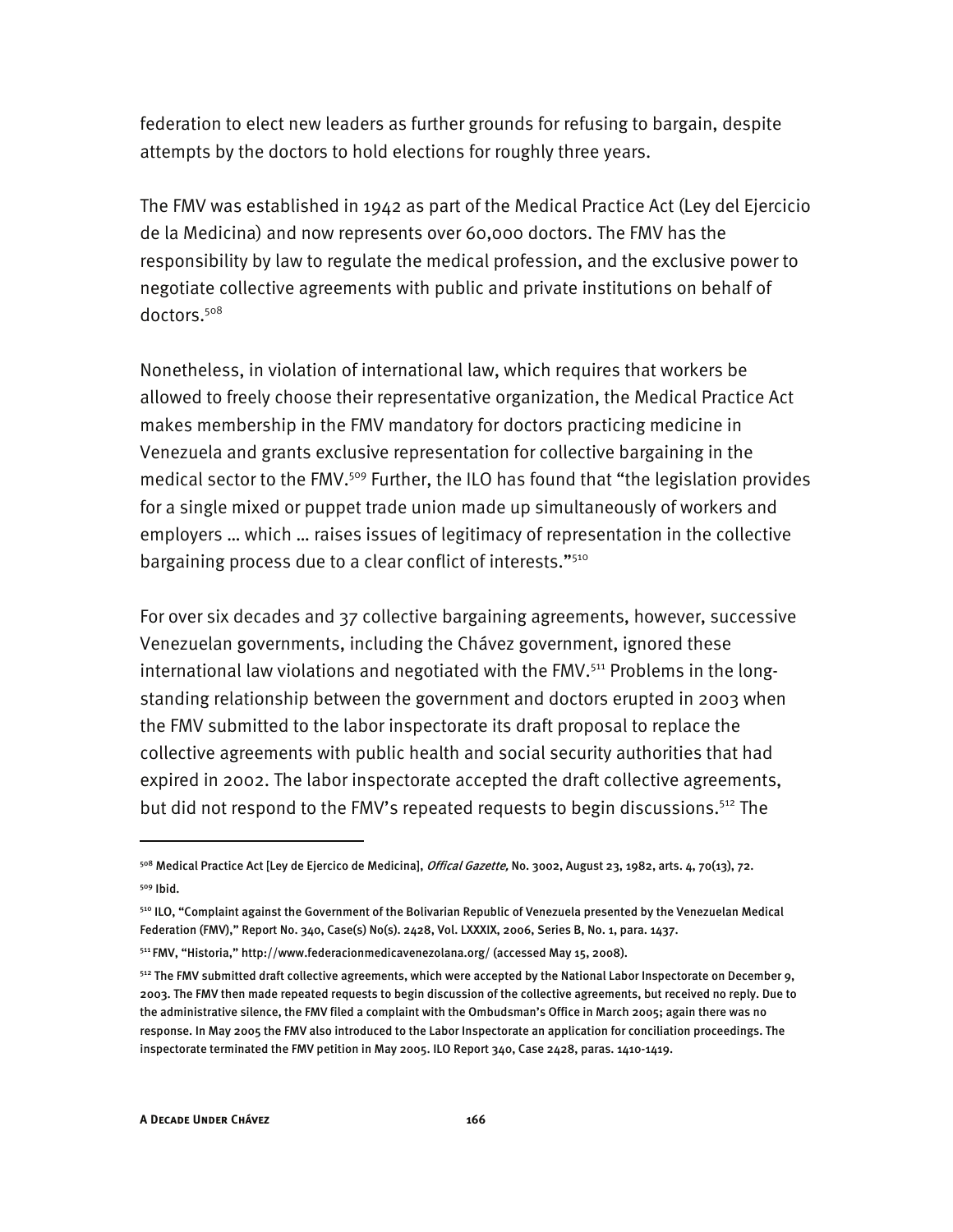government defended the labor inspectorate's decision, citing the shortcomings in the Medical Practice Act.<sup>513</sup>

According to the FMV, the sudden silence came after the FMV challenged the use of uncertified Cuban doctors in the government's *Barrio Adentro* healthcare program.<sup>514</sup> In 2003 the Supreme Court upheld the FMV's position that Cuban doctors who work in Venezuela must be certified by the FMV.<sup>515</sup>

The Supreme Court decision unleashed numerous government insults on the FMV. For example, then-Labor Minister José Ramón Rivero called the doctors "coupplotters, antidemocratic, counterrevolutionary, and at the service of the dark ends of North American imperialism."516

Due to the government's simultaneous refusal to collectively bargain or to act to bring the problematic legislation into compliance with international law, doctors have been forced to spend several years without a new collective agreement to govern the conditions of their employment. According to the FMV, the delay in negotiations has also negatively affected salaries in real terms and stalled discussions about medical supply shortages, both of which should have been covered by a new collective bargaining agreement.<sup>517</sup>

Commenting on the case, the ILO agreed that the Medical Practice Act fails to conform to international standards but also found that the government's failure to negotiate with the federation violated the doctors' right to collectively bargain. As a result, although the ILO requested that the government amend the offending

<sup>513</sup> ILO, Report 340, Case 2428, paras. 1424-25.

<sup>514</sup> Human Rights Watch interview with Douglas León Natera, president of the FMV, September 21, 2007.

<sup>515</sup> The Medical Practice Act establishes that all doctors—foreign and domestic—must meet certification criteria and register with the federation. The FMV won in both the lower administrative court and the Supreme Court. First Administrative Court (Corte Primera de lo Contencioso Administrativo), Ana Maria Ruggeri Cova, Case No. 03-2852; Supreme Court Constitutional Chamber, Iván Rincón Urdaneta, Case No. 03-2361, September 25, 2003,

http://www.tsj.gov.ve/decisiones/scon/Septiembre/2621-250903-03-2358-03-2361%20.htm (accessed May 12, 2008).

<sup>&</sup>lt;sup>516</sup> Vivian Castillo, "Salario de médicos en Venezuela es el tercero más bajo de Suramérica," *El Universal*, October 11, 2007.

<sup>517</sup> Natera told Human Rights Watch that the two main issues to be discussed in collective bargaining agreement negotiations were resources for public hospitals (including medical equipment and supplies, because public hospitals often had as little as 15 percent of required supplies available) and salaries for public sector doctors. Human Rights Watch interview with Douglas León Natera, September 21, 2007.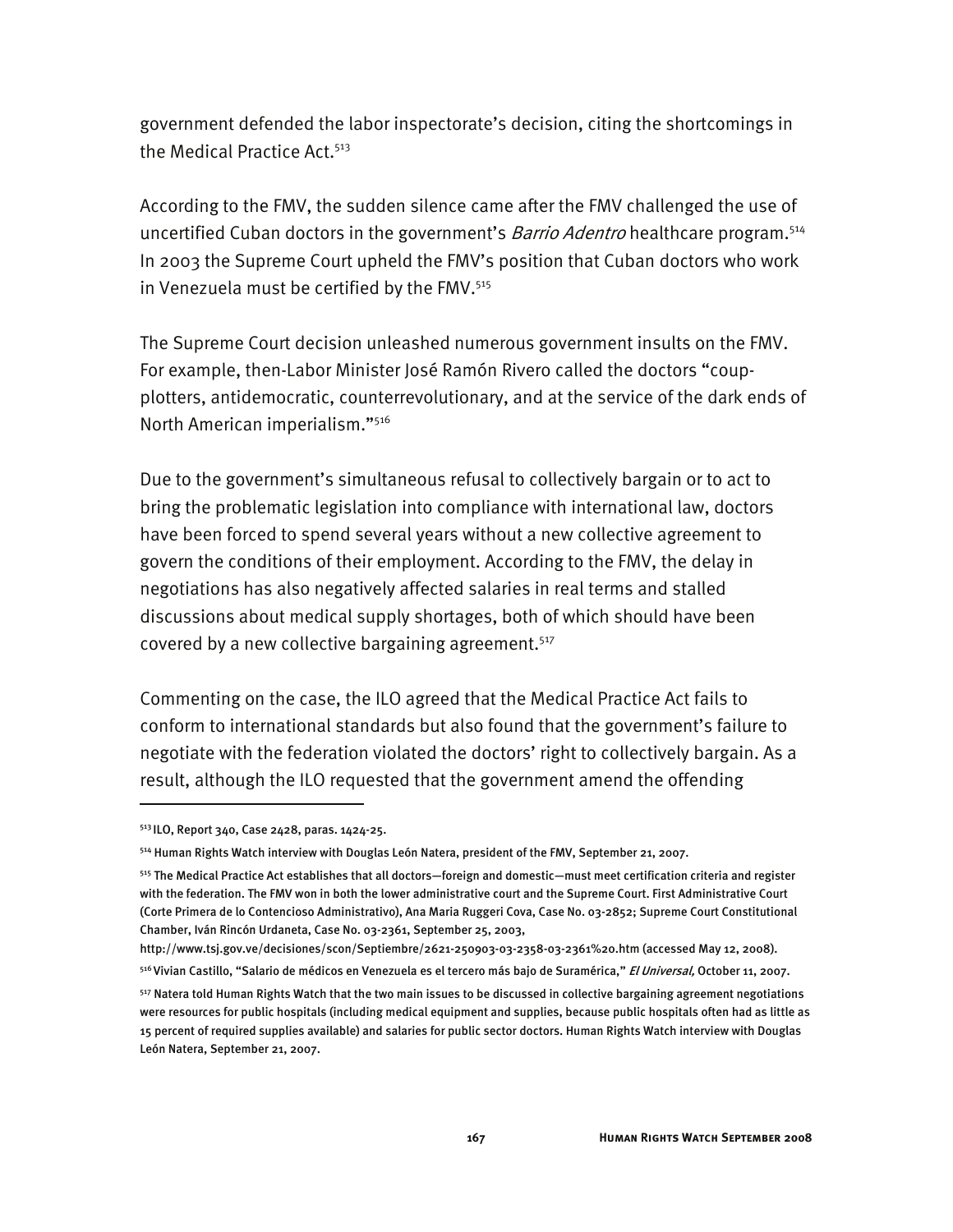legislation, it also explicitly requested that, "in the meantime, until such time as it amends the [law at issue]," the government should "promote collective bargaining" with the doctors' federation.<sup>518</sup> At this writing, the government continues to ignore both of the ILO's recommendations.<sup>519</sup>

In the wake of its challenge to the use of uncertified Cuban doctors in the Barrio Adentro healthcare program, the FMV also faced obstacles to holding leadership elections. The FMV claims that it attempted to convene elections seven times since 2004 and filed several appeals but never received approval from the CNE.<sup>520</sup> The CNE alleges that the FMV failed to submit the proper documentation to convene elections.<sup>521</sup> Although the FMV's May 2007 convention to elect a new internal electoral commission, ordered by the CNE, finally paved the way for leadership elections, due to factors unclear to Human Rights Watch, elections have yet to occur at this writing.<sup>522</sup>

Under international norms, a government can unilaterally impose salaries in the public sector in order to address budgetary constraints, though the ILO emphasizes that they "should be imposed as an exceptional measure and only to the extent necessary, without exceeding a reasonable period."523 However, the ILO also adds that authorities "should give preference as far as possible to collective bargaining in

j

<sup>518</sup> ILO, "Complaint against the Government of the Bolivarian Republic of Venezuela presented by the Venezuelan Medical Federation (FMV)," Report No. 340, Case(s) No(s). 2428, para. 1441.

<sup>519</sup> Human Rights Watch interview with Douglas León Natera, September 21, 2007. In May 2008 the government did change the certification requirements for doctors as part of the Ley de Transporte Terrestre, such that the Ministry of Health, rather than the FMV, is in charge of doctor certification. However, it is unclear how this will affect membership requirements in the federation. Vivian Castillo, "Denuncian estrategia para eliminar a la Federación Médica," El Universal, May 8, 2008, http://www.eluniversal.com/2008/05/08/pol\_art\_denuncian-estrategia\_851053.shtml (accessed May 8, 2008).

<sup>520</sup> Human Rights Watch interview with Douglas León Natera, September 21, 2007. The FMV introduced two electoral appeals (recursos contencioso electoral), but the first was rejected on technical grounds and the second went unanswered. The FMV then contested the CNE's appointment of an ad hoc electoral commission. Supreme Court Electoral Chamber, Juan José Núñez Calderón, Case No. 2006-000088, December 19, 2006, http://ve.vlex.com/vid/29522358 (accessed May 4, 2008).

<sup>521</sup> Human Rights Watch interview with Aníbal Galindo, May 7, 2008.

<sup>522 &</sup>quot;Federación Médica Venezolana: Convocatoria," *El Universal,* March 30, April 20, April 27 and May 4, 2007; "Federación Médica Venezolana: Convocatoria," *Últimas Noticias,* March 30, April 20, April 27 and May 4, 2007; Human Rights Watch interview with Douglas León Natera, September 21, 2007.

<sup>523</sup> ILO, "General Survey 1994, Freedom of association and collective bargaining: Promotion of collective bargaining," para. 265.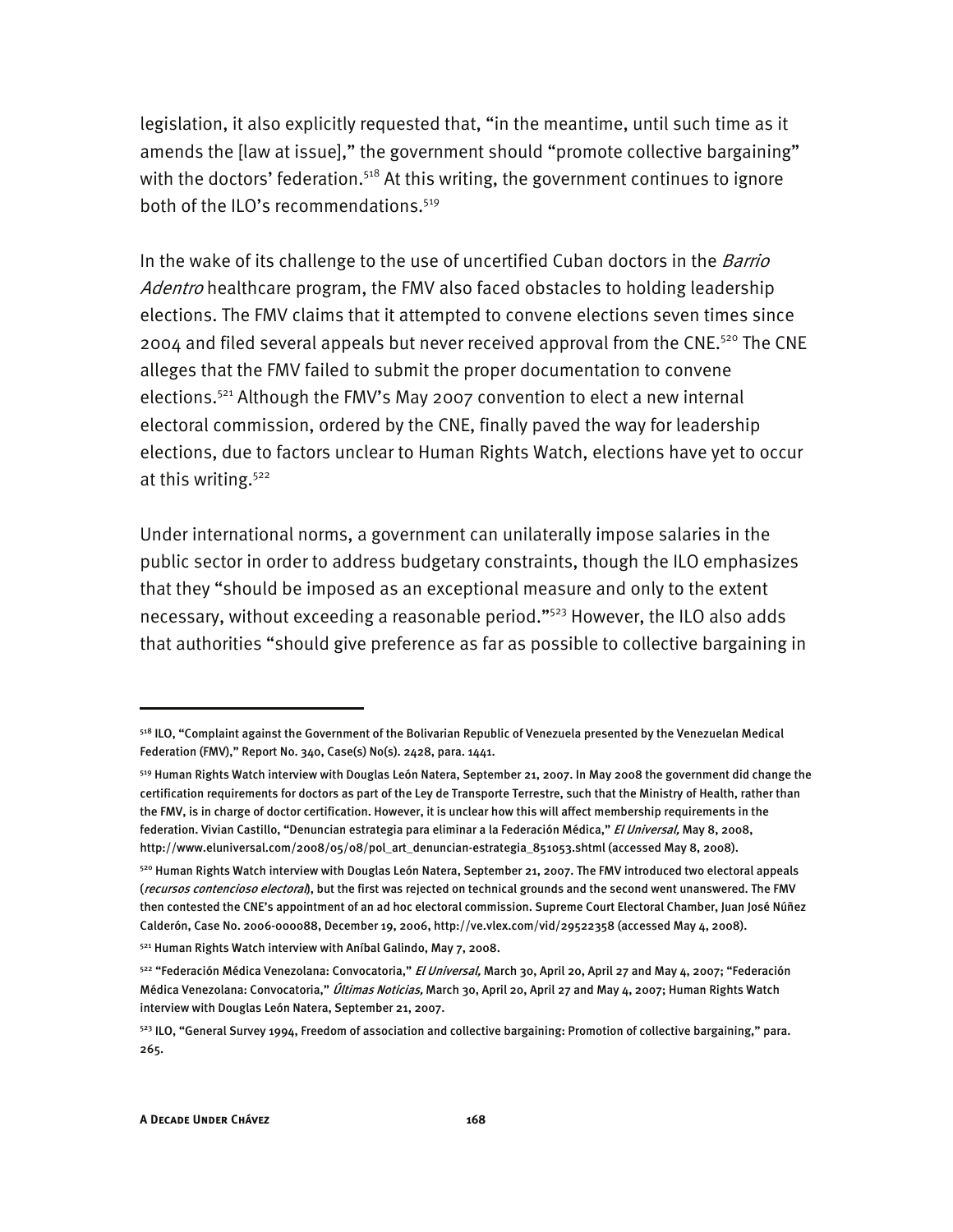determining the conditions of employment of public servants."524 Faced with strikes by doctors in public hospitals around the country in September and October 2007, Chávez announced a 60 percent salary increase effective November 1, 2007.<sup>525</sup> Chávez did not justify the decree by citing budgetary constraints, however. Instead, referring to the FMV's failure to convene elections since 2004, he stated the decree was necessary due to the "problems of legitimacy and quality of those who represent their respective collective bargaining agreement projects, given the expiration of their mandates and absence of previous elections."526 Facing threats of further unrest by doctors, Chávez issued a second decree in July 2008 increasing salaries for state doctors by another 30 percent.**<sup>527</sup>**

The ILO has clearly noted that "[w]orkers' organizations must themselves be able to choose which delegates will represent them in collective bargaining without the interference of the public authorities." $528$  It is thus not the role of the government to evaluate the "legitimacy and quality" of those who represent workers in collective bargaining agreement projects. Chávez's decision to continue to circumvent negotiations, this time citing problems of "legitimacy and quality" of union officials, yet again violates workers' collective bargaining rights.

# Government Favoritism and the Denial of Collective Bargaining Rights

In violation of international standards, Venezuelan law does not provide precise and objective criteria to determine the union that represents the majority of workers in the workplace for the purposes of collective bargaining, nor does it allow unions with minority support to engage in collective negotiations, even when no majority union exists. These shortcomings violate the rights of minority unions and afford the government wide discretion to collectively bargain with the union it prefers. As a

<sup>524</sup> Ibid., para. 264.

<sup>&</sup>lt;sup>525</sup> "Bajos sueldos acarrean éxodo de nuevos médicos a clínicas privadas," *Diario la Región,* March 12, 2008, http://www.diariolaregion.net/seccion.asp?pid=29&sid=1567&notid=46433&fecha=03/12/2008 (accessed June 19, 2008); Decree No. 5.642, Official Gazette 38.798, October 29, 2007.

<sup>526</sup> Ibid.

<sup>&</sup>lt;sup>527</sup> Fidel Eduardo Orozco, "Aumenta salarial de 30% para médicos al servicio del Estado," *El Universal,* July 18, 2008.

<sup>&</sup>lt;sup>528</sup> "Representation of organizations in the collective bargaining process (Collective bargaining)," ILO Committee on Freedom of Association Digest of Decisions, 2006, para. 984.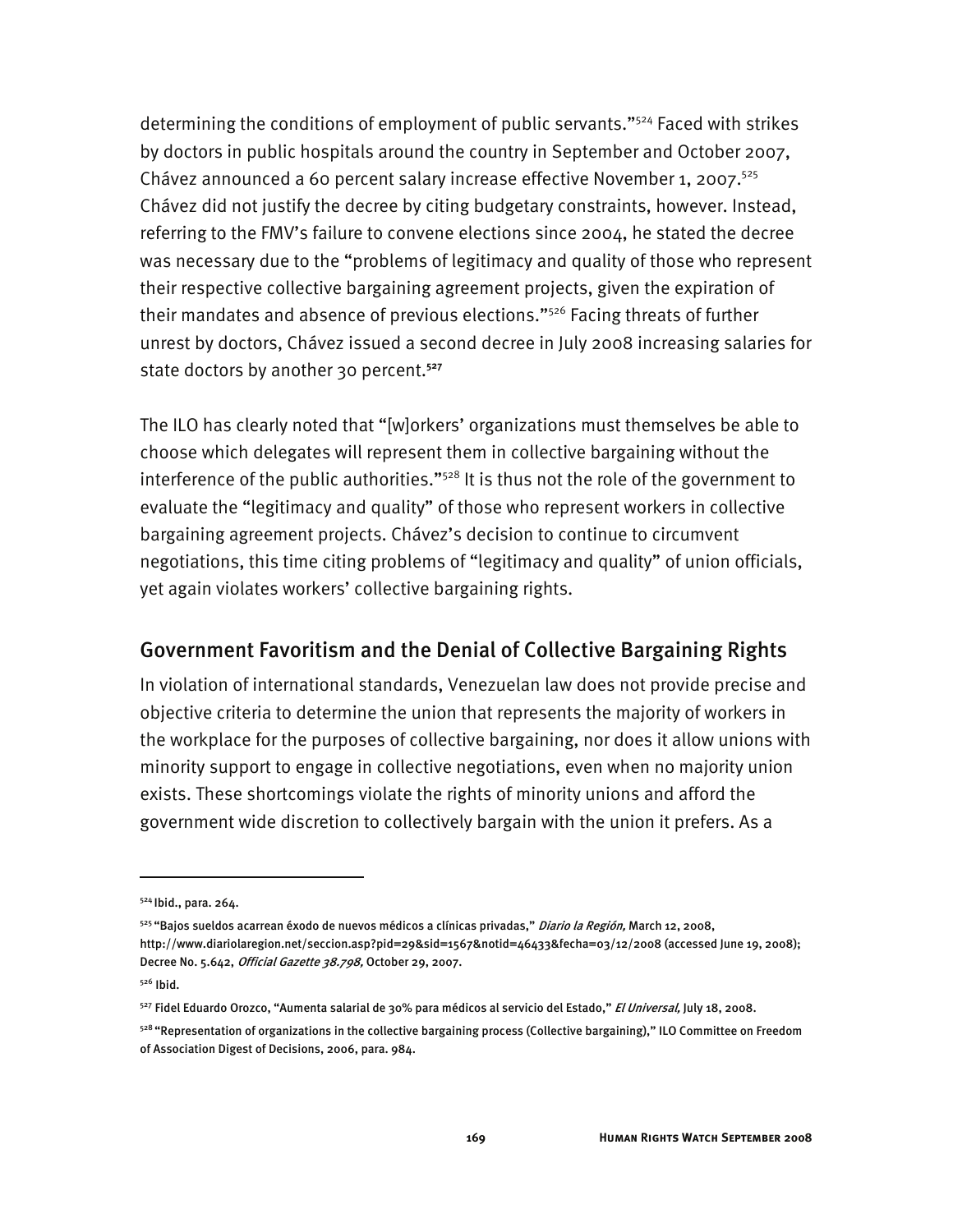result, the choice of bargaining partners has often appeared arbitrary and discriminatory.

The cases below show that the Venezuelan government has at times granted exclusive representation to a single, pro-government, and questionably representative union. In doing so, the government has denied even majority organizations their right to collectively bargain and violated workers' right to freedom of association by favoring one union over others, thereby influencing workers to join the government-preferred organization.

# *Public Sector Workers' Federation (FEDEUNEP)*

One of the most prominent examples of government favoritism in selecting a collective bargaining partner involves competing federations of public sector workers. Historically, the National Single Federation of Public Employees (Federación Nacional de Empleados Públicos, FEDEUNEP), which is affiliated with the CTV and unites a variety of public sector unions and federations, administered the collective bargaining contract for public sector workers. However, a schism in 2003 among FEDEUNEP executive committee members resulted in the formation of a parallel, progovernment federation. In violation of its legal obligations under Venezuelan law (and reminiscent of its approach towards the rival health sector unions SUNEP-SAS and FENASINTRASALUD, described above), the government negotiated with the new pro-government federation without first verifying that it represented the absolute majority of workers.

Represented by its president, Antonio Suárez, FEDEUNEP attempted to negotiate a new collective bargaining agreement in September 2002.<sup>529</sup> The labor inspectorate rejected the draft agreement after FEDEUNEP failed to submit the amendments requested by the labor inspectorate.<sup>530</sup>

<sup>529</sup> ILO Case 2249, Report 333, para. 1053. The draft collective agreement was submitted to the Ministry of Labor on September 17, 2002.

<sup>53</sup>º Ibid., para. 855. FEDEUNEP contended that the set of demands exceeded those that the inspectorate was legally empowered to make. Ibid., para. 1053.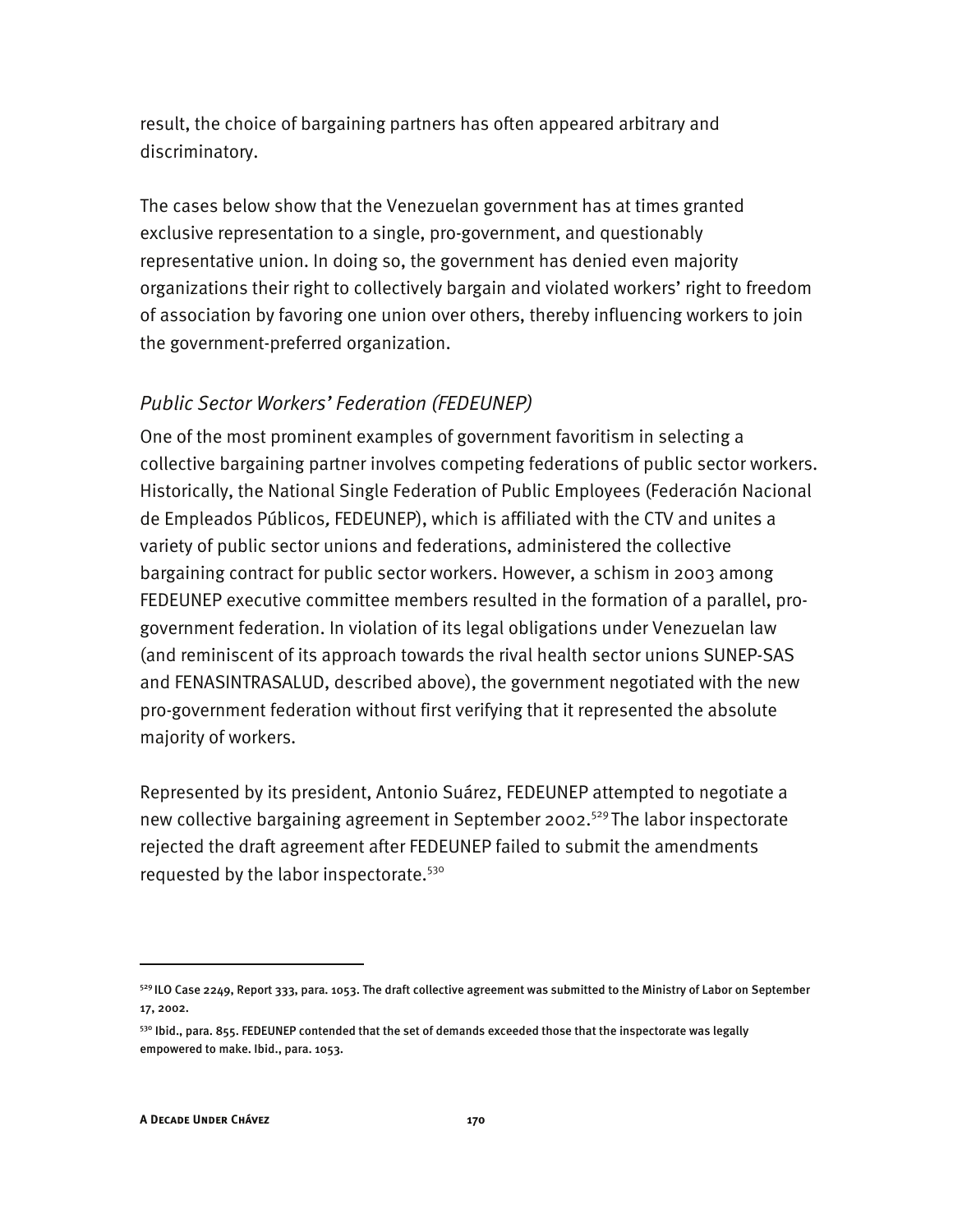In December 2002, the Ministry of Labor opened contract negotiations with a splinter group of FEDEUNEP leaders, led by Franklin Rondón, a candidate defeated in FEDEUNEP's November 2001 elections.<sup>531</sup> The group used the FEDEUNEP name and logo, though they were not elected FEDEUNEP officials.<sup>532</sup>

In March 2003, FEDEUNEP, led by Suárez, challenged in the administrative court the Ministry of Labor's decision to negotiate with Rondón. The court ruled in favor of Suárez and ordered the ministry to end negotiations with Rondón.<sup>533</sup>

Rondón reacted by forming a parallel federation, the National Federation of Public Sector Workers (Federación Nacional de Trabajadores del Sector Público, FENTRASEP). FENTRASEP gained government recognition within weeks, affiliated itself with the UNT, and resubmitted its 2002 contract proposal under its new name to the Ministry of Labor. The proposal was accepted and the government signed the collective agreement on August 25, 2003.<sup>534</sup>

Despite serious disagreement between FEDEUNEP and FENTRASEP about which federation was most representative,<sup>535</sup> the Ministry of Labor failed to convene a referendum or compare membership lists to resolve the issue.

The Ministry of Labor defended its decision to negotiate with FENTRASEP citing FEDEUNEP's repeated failure to submit the amendments to its draft contracts requested by the labor inspectorate, first in late 2002 and again in 2003, and the

<sup>531</sup> Ibid., para. 856. Rondón appealed the results without success. Supreme Court Electoral Chamber, Alberto Martín Urdaneta, Case No. AA70-E-2002-000019, May 21, 2002, http://www.tsj.gov.ve/decisiones/selec/Mayo/99-210502-000019.htm (accessed March 15, 2008).

<sup>532</sup> Ibid., para. 858.

<sup>533</sup> Supreme Court Political-Administrative Chamber, Evelyn Marrero Ortíz, Case No. 2006-1246, April 25, 2003, http://www.tsj.gov.ve/decisiones/spa/Agosto/01959-02-08-06-2006-1246.htm, (accessed March 18, 2008).

<sup>534</sup> ILO Case 2249, Report 333, para. 862; Organic Labor Law, art. 530, b.

<sup>535</sup> In an interview with Human Rights Watch, Rondón claimed that FENTRASEP had the most affiliated unions and majority support. Human Rights Watch interview with Franklin Rondón, president of FENTRASEP, September 17, 2008. FENTRASEP told the ILO that it submitted a contract with the signatures and support of many base unions that disaffiliated from FEDEUNEP (ILO Case 2249, Report 334, para. 862). Suárez contests this claim, maintaining that FENTRASEP was a splinter group of union leaders who lost elections shortly prior and therefore did not have worker support. Many of the unions affiliated with FENTRASEP were newly formed Bolivarian unions with few members, according to Suárez, such that FEDEUNEP continued to represent the majority of workers, even if not the majority of unions. Human Rights Watch interview with Antonio Suárez, September 18, 2007.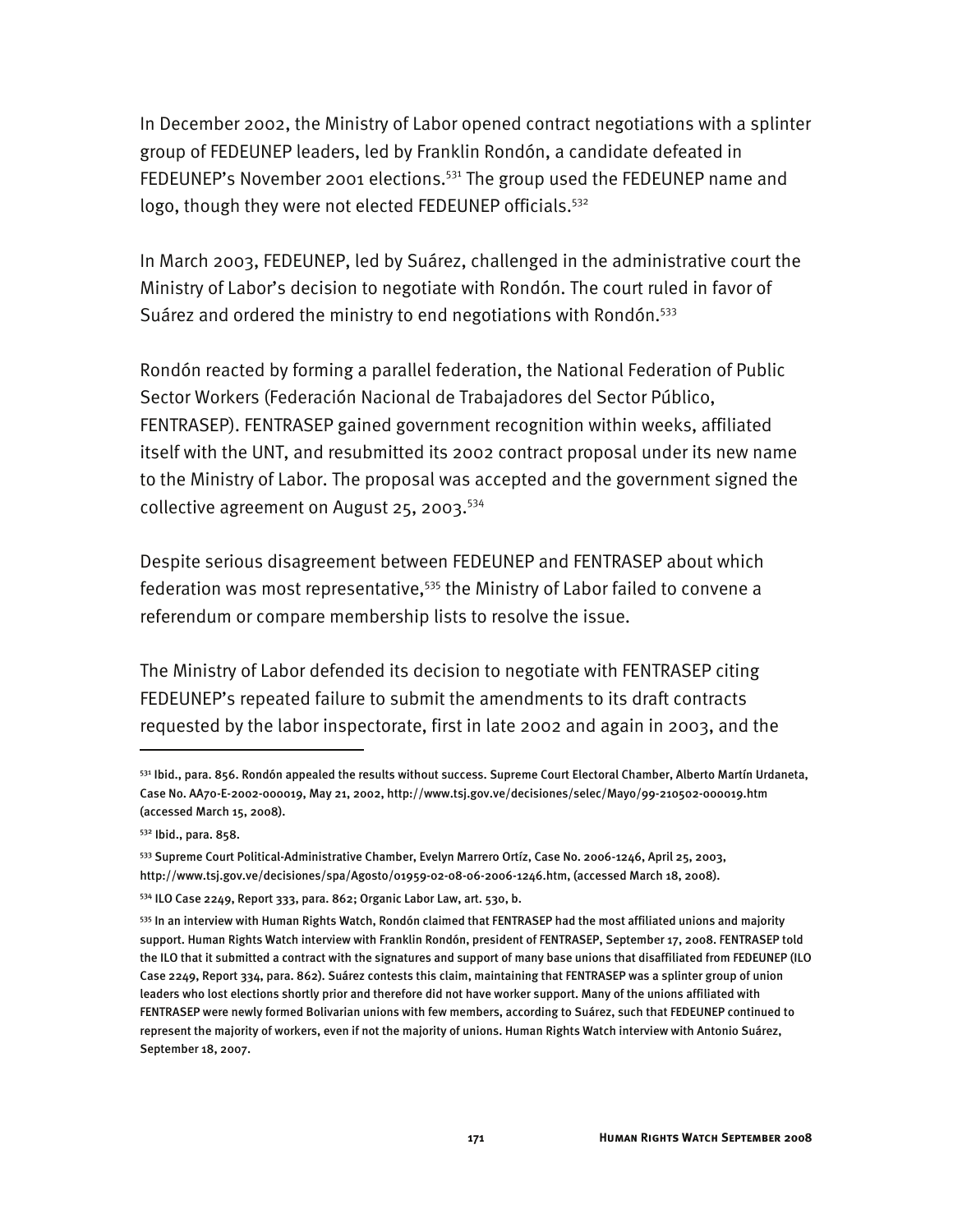failure of FEDEUNEP to appeal the contract rejections.<sup>536</sup> The government's failure to conclude a contract with FEDEUNEP, however, regardless of the reason, does not negate its responsibility under Venezuelan law to establish whether FENTRASEP is the most representative federation *before* beginning contract negotiations. The government's failure to make this determination and its immediate acceptance of the FENTRASEP contract suggests favoritism on the part of the Ministry of Labor, in violation of international standards.

# *Airport Workers (SUNEP-Aeropuerto)*

In the case of two rival unions at the Simon Bolívar International Airport, the government again favored a pro-government union in the collective bargaining process. The labor inspectorate argued that the established union of airport workers was unable to negotiate due to electoral default, though the union had recently held elections certified by the CNE. Meanwhile, as in the case of FENTRASEP, the labor inspectorate opened negotiations with a newly formed, pro-government union without confirming that the new union represented the majority of workers.

The Single National Union of Public Employees of the Autonomous Institute of the Maiquetía International Airport (Sindicato Unitario Nacional de Empleados Públicos del Instituto Autónomo Aeropuerto Internacional de Maiquetía, SUNEP-Aeropuerto) was founded in 1975 to represent the employees of the Maiquetía International Airport (now the Simon Bolívar International Airport). Since its founding, SUNEP-Aeropuerto had negotiated three collective agreements, and presented its fourth collective bargaining agreement to the labor inspectorate in August 2004.<sup>537</sup>

In 2003, a parallel union formed at the airport, the Single Union of the Independent Workers of the Maiquetía International Airport (Sindicato Único de Trabajadores del Instituto Autónomo Aeropuerto Internacional de Maiquetía, SUTIAAIM), and affiliated

<sup>536</sup> ILO Case No. 2249, Report No. 337, para. 861.

<sup>537</sup> Fifth Supreior Contentious Administrative Court of the Capital Region (Juzgado Superior Quinto de lo Contencioso Administrativo de la Región Capital), Teresa García de Cornet, Case No. 06-1254, January 29, 2008, http://lara.tsj.gov.ve/decisiones/2008/enero/2110-29-05-1254-.html (accessed June 20, 2008).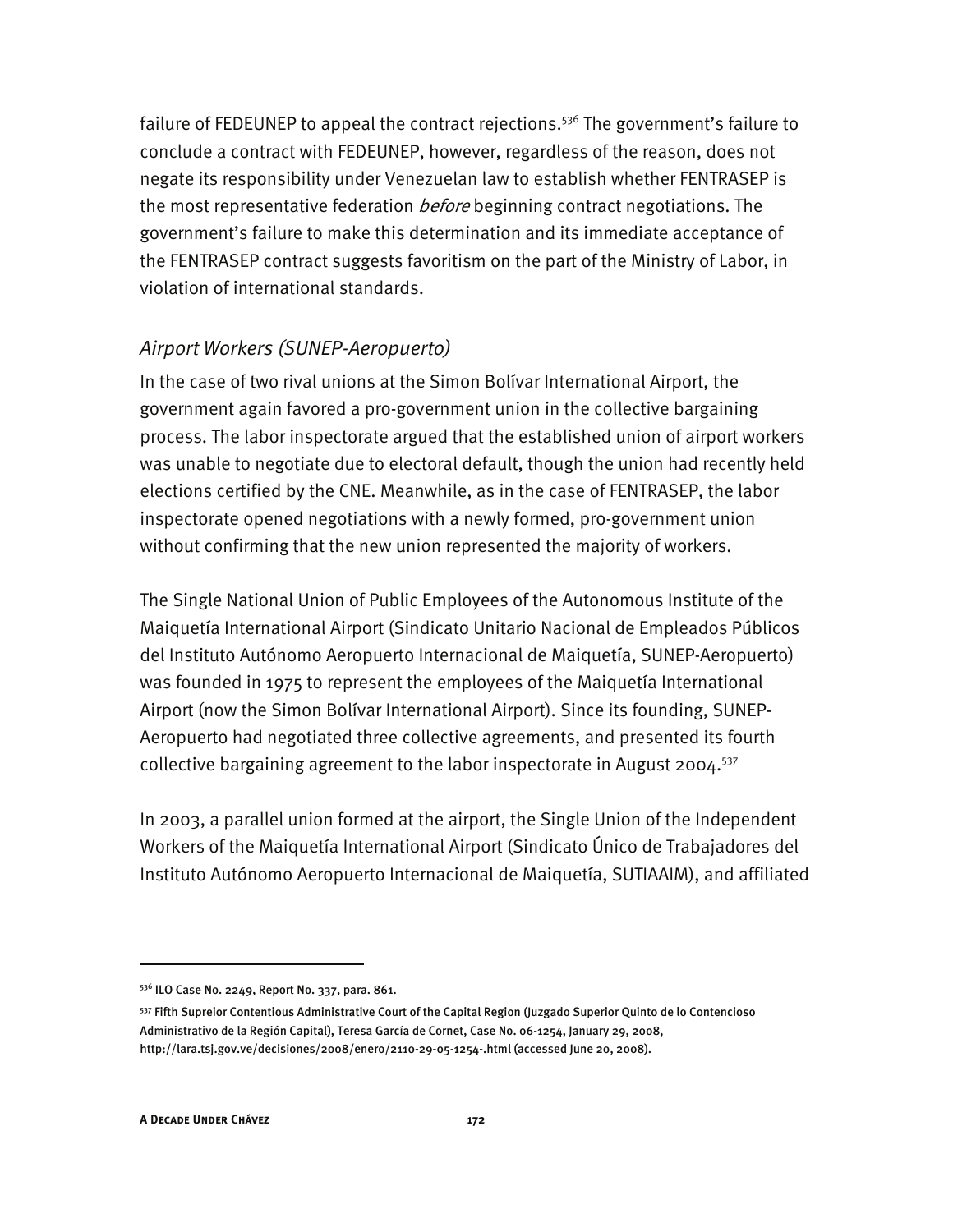with the UNT.<sup>538</sup> In November 2004 SUTIAAIM presented its first collective bargaining agreement proposal to the Ministry of Labor.<sup>539</sup>

Although SUNEP-Aeropuerto's draft contract was still pending, awaiting a response from the labor inspectorate,<sup>540</sup> the labor inspectorate fixed a date in May 2005 to begin negotiations with SUTIAAIM, without determining whether the organization enjoyed majority status. SUNEP-Aeropuerto attended the first collective bargaining meeting as a third party, exercising its right under Venezuelan law to protest the contract negotiations.541 At the meeting, SUNEP-Aeropuerto claimed that it was the most representative union and thus maintained the right to represent the airport workers in collective bargaining agreement negotiations. The labor inspectorate said it would determine which organization was the most representative within 20 days, but no announcement was ever made.<sup>542</sup>

In July 2005 an administrative court granted SUNEP-Aeropuerto's request for a temporary court injunction, ordering a halt to contract negotiations with SUTIAAIM until the labor inspectorate determined which organization represented the majority of workers, as required by Venezuelan law.<sup>543</sup> Rather than determining majority representation, the labor inspectorate responded to the court order by declaring, falsely, that SUNEP-Aeropuerto was in electoral default and, therefore, without any right to bargain collectively or to object, on behalf of its members, to collective bargaining agreement negotiations with SUTIAAIM.544 On the basis of the

 $^{538}$  SUTIAAIM was founded with only 60 members but soon after claimed to represent the majority of the airport workers. "Dan visto bueno a sindicato en Aeropuerto Simón Bolívar, adscrito a la UNT," Venpress, June 22, 2004, http://www.aporrea.org/actualidad/n17736.html (accessed May 11, 2008).

<sup>539</sup> The contract proposal was presented on November 12, 2004. Fourth Superior Civil and Contentious Court of the Capital Region (Juzgado Superior Cuarto en lo Civil y Contencioso de la Región Capital), Renee Villasana, Case No. 04992, August 2006, http://aragua.tsj.gov.ve/decisiones/2006/agosto/2109-7-04992-.html (accessed June 20, 2008).

<sup>540</sup> SUNEP-Aeropuerto was in the process of appealing the labor inspectorate's failure to respond to its proposal for collective agreement negotiations. Supreme Court Constitutional Chamber, Luisa Estella Morales Lamuño, Case N° 06-1090, October 9, 2006, http://www.tsj.gov.ve/decisiones/scon/Octubre/1733-091006-06-1090.htm (accessed June 20, 2008).

<sup>541</sup> Organic Labor Law, art. 519.

<sup>542</sup> Fourth Superior Civil and Contentious Court of the Capital Region, Case No. 04992.

<sup>543</sup> First Supreior Court of the Civil and Contentious Administrative of the Capital Region (Juzgado Superior Primero en lo Civil y Contencioso Administrativo de la Región Capital). Acción de amparo constitucional conjuntamente con medida cautelar innominada, Case No. 036-0404-00017, July 22, 2005.

<sup>544</sup> Labor Inspectorate in Vargas state, Case No. 036-04-04-0010, September 14, 2005.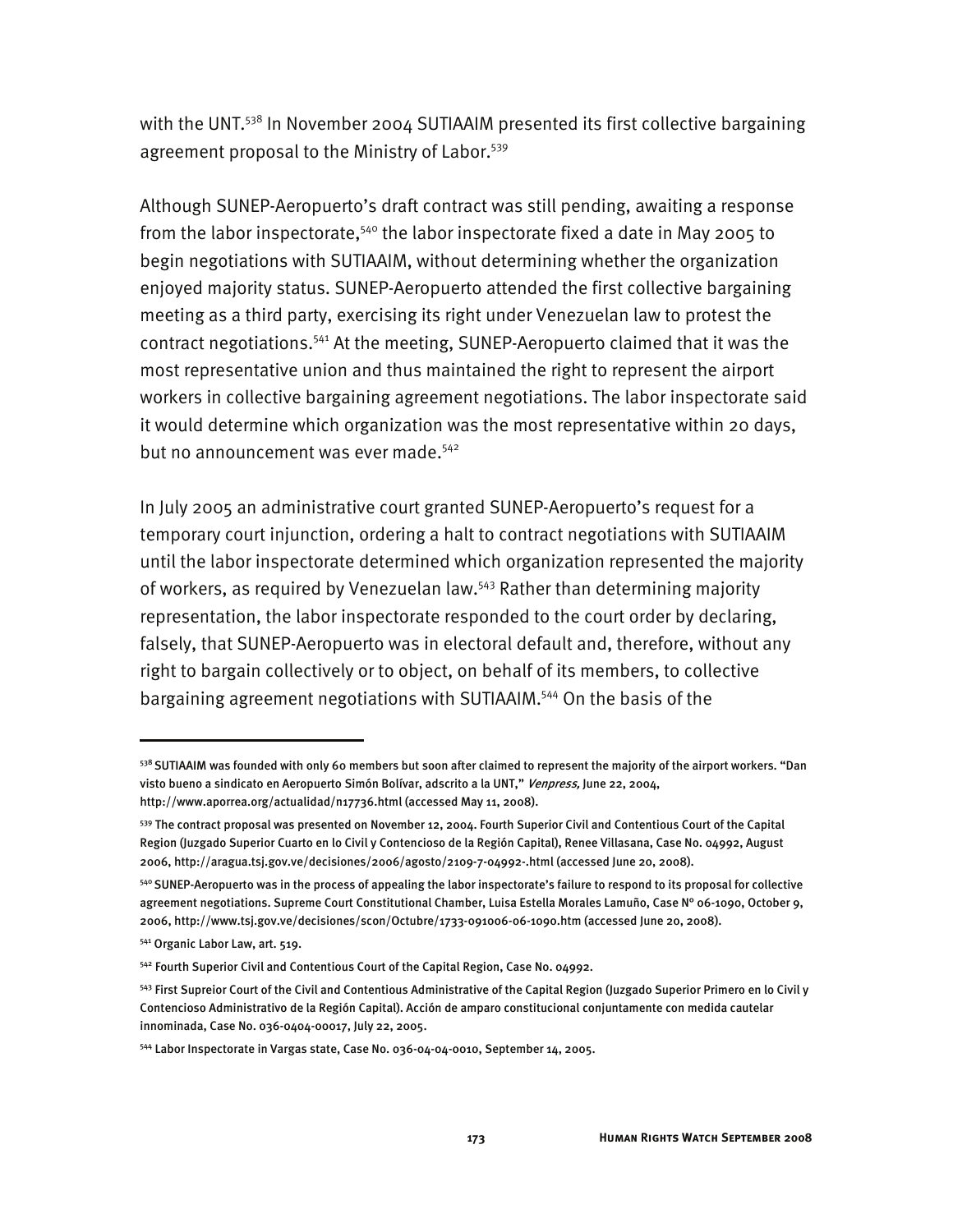inspectorate's incorrect declaration, the administrative court determined that SUNEP-Aeropuerto's constitutional right to collectively bargain was no longer being adversely affected, and lifted its injunction on September 22, 2005.<sup>545</sup>

Yet SUNEP-Aeropuerto had in fact held valid elections on April 28, 2005, which were certified by the CNE in May 2005.546 SUNEP-Aeropuerto appealed the administrative court's order. In August 2006 the administrative court reversed its decision and found that SUNEP-Aeropuerto had indeed held elections and that, as such, it had legal standing to submit objections to collective bargaining agreement negotiations. The court ordered the labor inspectorate to resolve the original issue at stake: the determination of which organization represented the majority of airport workers.<sup>547</sup>

However, by the time the court rendered its decision, SUTIAAIM and the labor inspectorate had signed the collective bargaining agreement. The labor inspectorate rejected SUNEP-Aeropuerto's proposal for collective negotiations, and flouted the court order by never determining which of the federations was most representative.548

## Government Reprisals: The Oil Sector

The Venezuelan government has repeatedly violated the internationally protected labor rights of workers in the state-run oil company, Petróleos de Venezuela, S.A. (PDVSA), by engaging in reprisals in response to legitimate labor organizing, political beliefs, and defense of union autonomy.

### *The Oil Strike and Mass Firings of 2003*

The most brazen of the labor rights violations in the oil sector was the firing of more than 18,000 workers from PDVSA following the oil strike of December 2002.

<sup>545</sup> Fourth Superior Civil and Contentious Court of the Capital Region, Case No. 04992.

<sup>546</sup> Secretario General del Consejo Nacional Electoral, Memorando No. SG/06676/05, May 31, 2004.

<sup>547</sup> Fourth Superior Civil and Contentious Court of the Capital Region, Case No. 04992.

<sup>&</sup>lt;sup>548</sup> The collective bargaining agreement was signed on July 4, 2005. Fifth Supreior Contentious Administrative Court of the Capital Region, Case No. 06-1254; Ley Orgánica de Trabajo, art. 514. The administrative court rejected SUNEP-Aeropuerto's multiple appeals on procedural grounds. Ibid.; Supreme Court Constitutional Chamber, Luisa Estella Morales Lamuñoc, Case No. 06-1090, October 9, 2006, http://www.tsj.gov.ve/decisiones/scon/Octubre/1733-091006-06-1090.htm (accessed June 20, 2008).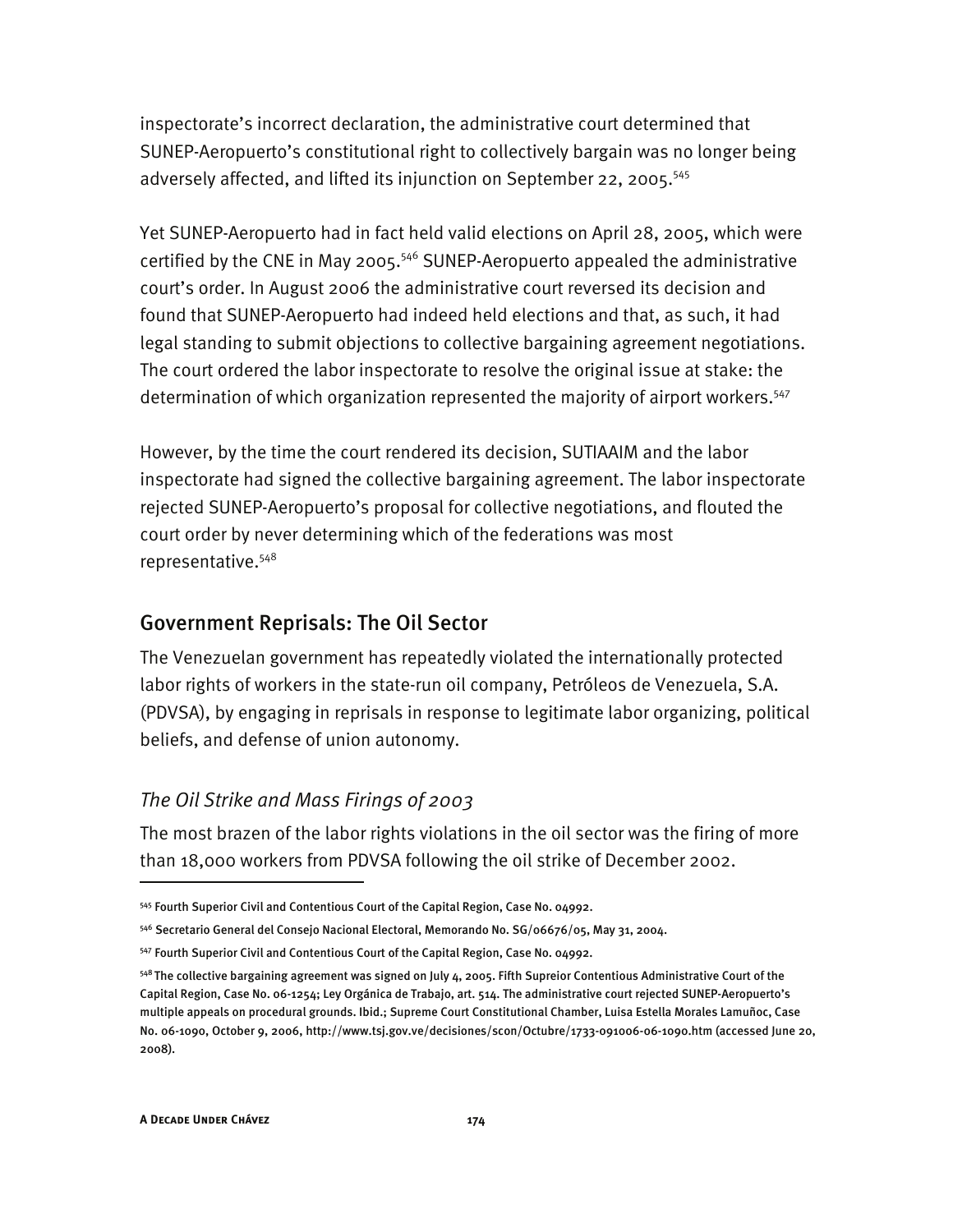The strike was the culmination of a struggle for the control of PDVSA. In February 2002 Chávez had fired the PDVSA president and appointed a new board of directors with ties to his administration. Many PDVSA managers claimed the new company directors were inexperienced political appointees, and called a strike in early April to protest repeated government intervention in the management of PDVSA. In response, Chávez announced in a live television address that he was firing the top seven PDVSA managers and warned that he had "given clear instructions to the president of PDVSA that anyone who calls for a strike be fired immediately, without any discussion."549

The failed April 11 coup brought an end to the strike, but the struggle between the Chávez administration and PDVSA employees continued through the year. In early December 2002 PDVSA workers and managers launched a second strike—this one part of a general strike called by labor and business leaders—and effectively shut down the country's oil production and export.

Given the severe impact that the strike had on the Venezuelan economy (costing the oil industry alone an estimated US\$20 billion<sup>550</sup>), the government was justified in taking steps to limit this damage and ensure the safety of the general public provided, however, that those steps were fully consistent with international labor rights protections. For example, under international law, "as a possible alternative in situations in which a … total prohibition of strike action would not appear to be justified," the government could have met with striking oil workers and agreed to a minimum level of service that workers would provide during the strike—"without calling into question the right to strike of the large majority of workers"—to ensure the continuation of those "operations which are strictly necessary to meet the basic needs of the population or the minimum requirements of the service, while maintaining the effectiveness of the pressure brought to bear" by the strike.<sup>551</sup> Venezuelan law explicitly provides for such a joint determination by unions and

<sup>549 &</sup>quot;El Golpe de la Meritocracia," PDVSA Al Día, February 18, 2003,

http://www.pdvsa.com.ve/new\_site/pdf/aldia/pdvsafebrero.pdf (accessed March 5, 2008).

<sup>550</sup> Vice President José Vicente Rangel said to the press that the strike had cost the oil industry \$20 billion. Juan Forero, "Venezuela Union Leader Guilty of Treason," New York Times, December 15, 2005.

<sup>551 &</sup>quot;Situations and conditions under which a minimum operational service could be required (Right to strike)." ILO Committee on Freedom of Association Digest of Decisions, 2006, para. 607.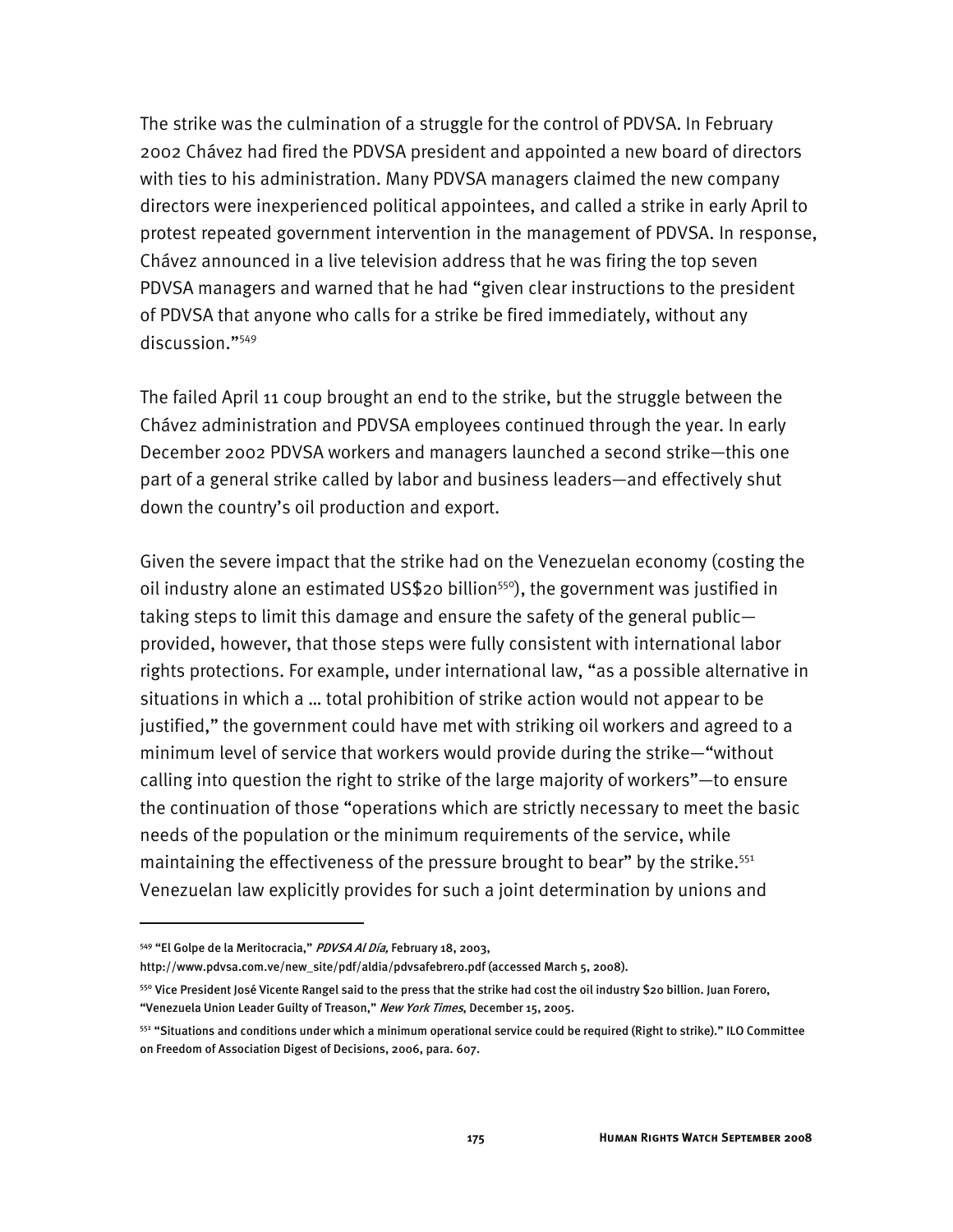employers regarding the number of workers that must, even when on strike, continue to provide services indispensable for the "health of the population and the conservation and maintenance of machines."552 The government could also have pressed charges against individual workers suspected of engaging in criminal acts of sabotage.

Yet authorities did not take such steps at the time of the strike.**<sup>553</sup>** Instead, on December 8, the Chávez government issued a total prohibition on the strike and ordered all striking workers back to work.<sup>554</sup> Eleven days later, at PDVSA's request, the Supreme Court issued a temporary injunction to halt the work stoppage and ordered all oil workers to obey the government's strike ban and return to work.<sup>555</sup> When the workers refused to return, the government proceeded to summarily fire them en masse.<sup>556</sup>

These mass firings constituted an egregious violation of international and Venezuelan law, which expressly proscribe the retaliatory dismissal of workers in response to legitimate strike activity.<sup>557</sup>

-

<sup>552</sup> Organic Labor Law, art. 498.

<sup>553</sup> The government did eventually bring charges against some of those accused of sabotage during the 2002 strike, but with considerable delay. "Ministerio Público acusó a ex-ingeniero de PDVSA por sabotaje petrolero de 2002," Attorney General's Office press release, June 22, 2007, http://www.fiscalia.gov.ve/Prensa/A2007/prensajunio2007.asp (accessed July 22, 2008). <sup>554</sup> The Ministry of Labor announced that the ministry would publish a decree halting the strike, ordering the workers back, and authorizing managers not to pay the workers for the days missed in the strike. "Min-Trabajo decretó que las empresas tendrán que pagar días no laborados," El Nacional, December 2, 2002. Chávez also published a presidential decree ordering the workers back to their posts. Presidential Decree No. 2.172, Official Gazette, No. 37.587, December 9, 2002. On December 9, 2002, PDVSA president Alí Rodríguez declared on television that the strike was illegal and ordered all the workers to return to their posts, threatening that workers who did not return would be fired. PDVSA, "Bitácora. Diciembre 2002-abril de 2003," http://www.pdvsa.com/index.php?tpl=interface.sp/design/readmenuhist.tpl.html&newsid\_obj\_id=121&newsid\_temas=13

<sup>(</sup>accessed June 23, 2008). The Ministry of Energy published a resolution backing Rodríguez's statements. Resolution from the Ministry of Energy, Official Gazette, No. 5.612, December 8, 2002.

<sup>555</sup> On December 19, 2002, the Constitutional Chamber of the Supreme Court issued a temporary injunction to halt the work stoppage at PDVSA. The court upheld the argument of PDVSA that the interruption of economic activity in an industry of "public utility and social interest" caused by the strike harmed the collective interests of the nation. The PDVSA employees would be considered in contempt of the court if they failed to comply. Supreme Court Constitutional Chamber, José Manuel Delgado Ocando, Case No. 02-3157, December 19, 2002, http://www.tsj.gov.ve/decisiones/scon/Diciembre/3342-191202-02- 3157%20.htm (accessed May 11, 2008).

<sup>556</sup> PDVSA justified the dismissals of the oil workers on the grounds of immoral conduct at work, unjustified absence, serious failure to discharge employment obligations, and dereliction of duty. ILO Case 2249, Report 333, para. 1110.

<sup>557 &</sup>quot;Sanctions (Right to strike)," ILO Committee on Freedom of Association Digest of Decisions, 2006, paras. 661, 663, 674; Ley Orgánica de Trabajo, art. 506.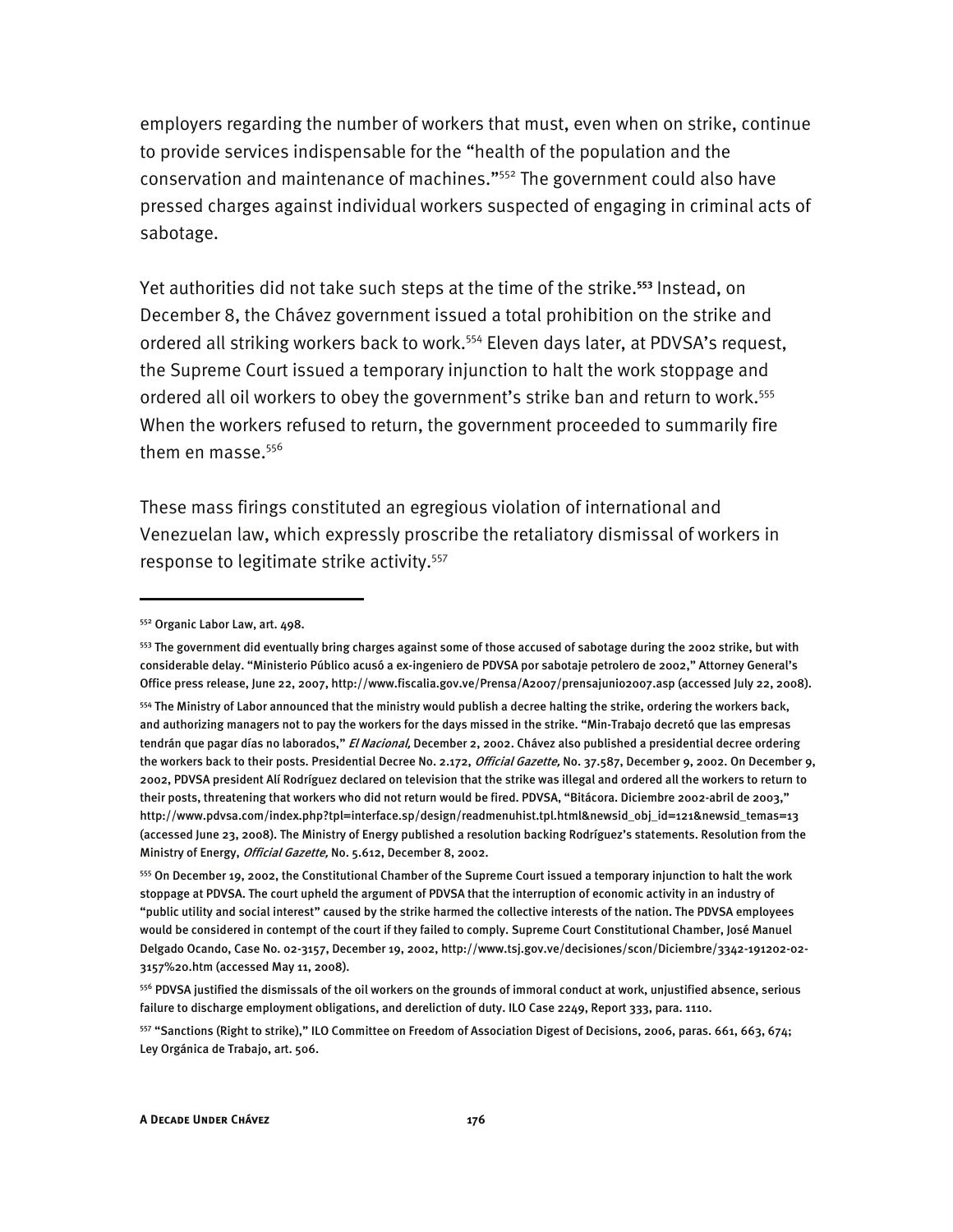#### *An Illegitimate Strike?*

The Venezuelan government sought to justify the mass dismissal of PDVSA workers by arguing that the strike was "illegal" and that, consequently, the strikers were not covered by the prohibition on retaliatory firing. Specifically, the government claimed that the workers' sole objective was "to overthrow the President"<sup>558</sup> and that the work stoppage was thus not so much a strike as an "oil coup."<sup>559</sup>

Government officials argued that the political nature of the strike relieved them of the obligation to follow the procedures established by Venezuelan law to prevent retaliation for legitimate union activity, including the requirements for dismissing workers engaged in labor conflicts and other union-related activities.<sup>560</sup> Under such requirements, the employer must notify the labor inspectorate to seek authorization and present the causes for dismissals of workers who are engaged in union-related activities. Within two days, the dismissed workers must be given the chance to appear in front of the labor inspector to respond to the grounds cited for their dismissals.561 The government insisted that the "exclusively political nature" of the PDVSA strike also justified workers' immediate and mass dismissal, $562$  thereby similarly relieving it of the obligation to follow the procedures established by Venezuelan law for cases of mass dismissals.<sup>563</sup> In such cases, the labor inspectorate must summon the employer, who must present the grounds for dismissals. The labor minister must then review these grounds and, when appropriate "for reasons of social interest," may suspend the dismissals.<sup>564</sup>

<sup>558</sup> ILO Case 2249, Report 333, para. 1059.

<sup>559 &</sup>quot;Ministra del Trabajo: En PDVSA no hubo despedido masivo," Ministry of Communication and Information press release, September 2, 2004. http://minci.gob.ve/pagina/1/443/ministra\_del\_trabajoen.html (accessed May 12, 2008).

<sup>&</sup>lt;sup>560</sup> Organic Labor Law Reforms [Reglamento de la Ley Orgánica de Trabajo], *Official Gazette,* No. 5.295, January 25, 1999, http://www.gobiernoenlinea.ve/docMgr/sharedfiles/reglamentoleyorgtrabajo.pdf (accessed January 23, 2008), art. 63.

<sup>&</sup>lt;sup>561</sup> Ibid., art. 453.

 $562$  ILO Case 2249, Report 337, para. 1047. "It is a well-known fact, widely publicized by the mass media, that their conduct has contributed to the illegal paralysis of the economic activities of this enterprise since 2 December 2002 inasmuch as it has not been based on labor claims or rights but, on the contrary, has been of an exclusively political nature…. Such conduct, as well as other actions of which they have been guilty, clearly implies a serious and intentional violation of their employment obligations."

<sup>563</sup> Venezuelan law defines "mass dismissals" as dismissal that affects more than 10 percent of the workforce in companies with over a hundred employees fired. Ley Orgánica de Trabajo, art. 34.

<sup>564</sup> Ibid.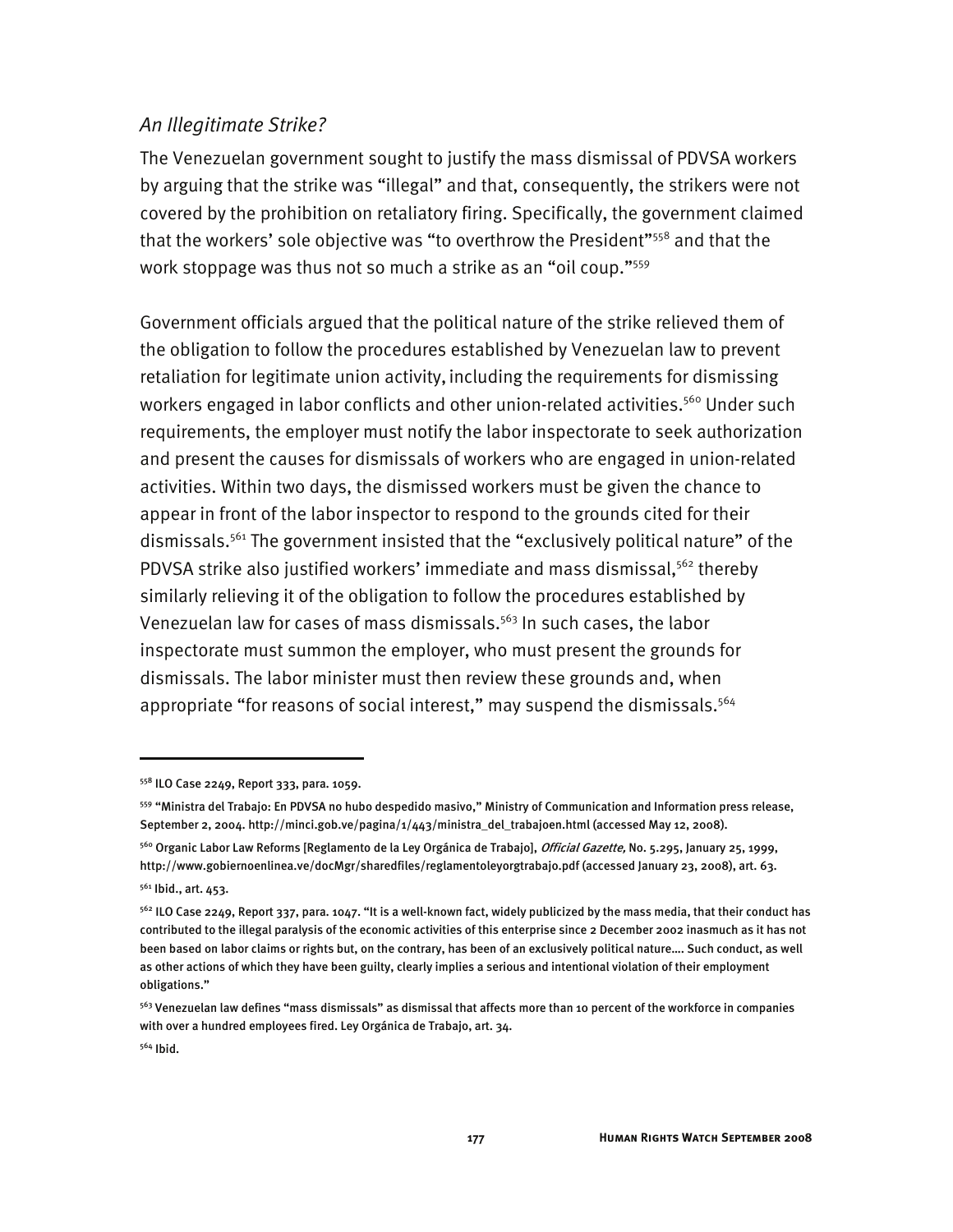The Chávez government disregarded these procedures. The ministry did not summon PDVSA managers or fired workers; it did not review the grounds for the firings; and it did not suspend the mass dismissals.<sup>565</sup> Since 2003 the Venezuelan government has denied the Medical Federation (Federación Médica Venezolana, FMV) the right to negotiate a new collective bargaining agreement for what appear to be political reasons. According to the nascent National Union of Oil, Gas, Petrochemical, and Refinery Workers (Unión Nacional de Trabajadores Petroleros, Petroquímicos, de los Hidrocarburos y sus Derivados, UNAPETROL), PDVSA never notified the labor inspectorate of the dismissals of workers who had special organizing-related protections, and the labor inspectorate never allowed the workers to challenge the justifications for their being fired. $566$ 

Chávez made his support for the mass dismissals clear on national television: "See for yourselves the reasons that the Republic and PDVSA had to fire all the saboteurs, and there are already more than 10,000 because we do not have the luxury to have people like this in the industry."567

It is true that, under international law, the prohibition on retaliatory dismissals does not cover strikes that have purely political aims. Such political strikes, according to the ILO, do not fall within the scope of the principles of freedom of association.<sup>568</sup>

Yet, when the ILO reviewed the PDVSA case, it determined that the oil stoppage, while motivated in large measure by political demands, also encompassed a set of demands about the government's economic policies and management of the state

<sup>565</sup> ILO Case 2249, Report 333, para. 1047. "These mass dismissals were also unjustified and were undertaken without any prior assessment by the labour inspector, in breach of the legislation and collective agreement in force. The employer failed to inform the Ministry of Labour and request due authorization from the latter, which also took no action to ensure that the rule of law was applied and thus suspend the dismissals, and did not put forward reasons of social interest to prevent them."

<sup>566</sup> ILO Case 2249, Report 337, para. 1047.

<sup>567 &</sup>quot;Chávez: Pdvsa es el corazón económico de la patria y no pueden haber traidores," Venpress, February 16, 2003. The labor minister went so far as to deny that the firings constituted a mass dismissal: "In PDVSA there were no mass dismissals" because "what occurred was an attempt at the margin of the state of law, at the margin of the Constitution and the laws, of an oil coup." "Ministra del Trabajo: En PDVSA no hubo despedido masivo," Ministry of Communications and Information press release, September 2, 2004, http://minci.gob.ve/pagina/1/443/ministra\_del\_trabajoen.html (accessed February 15, 2008). 568 "Objective of the strike (strikes on economic and social issues, political strikes, solidarity strikes, etc.) (Right to strike)," ILO Committee on Freedom of Association Digest of Decisions, 2006, paras. 528, 542.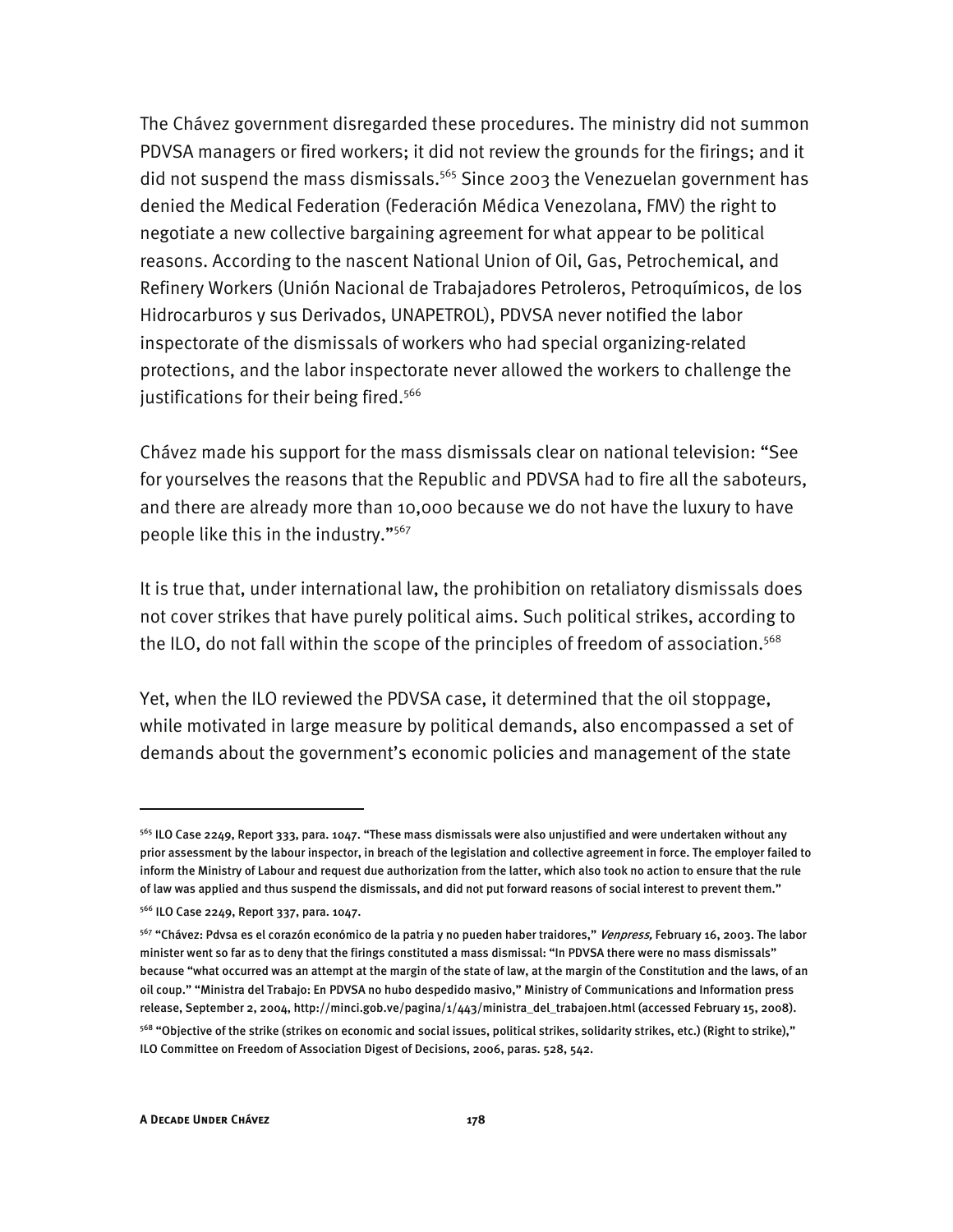oil company.569 It therefore did fall within the scope of legitimate trade union activity.570

As a result, the ILO also rejected the argument that workers' mass dismissal was justified by the strike's political nature and pointed out that in such cases of legitimate organizing activity, "[M]ass penalties for trade union actions are tantamount to abuses, and destroy labour relations."571 Furthermore, the ILO noted that, "[T]he union officials who organized the work stoppage and the workers who took part in it should not be subjected to reprisals such as detention or dismissal, unless their direct individual involvement in the crimes referred to by the Government (sabotage of computer systems, damage to property, etc.), can be proved."572

## *An Essential Service and a National Emergency?*

In addition to claiming that the aims of the oil strike were purely political, the government also sought to justify its response to the work stoppage by arguing that it had paralyzed an essential service and threatened to cause a national emergency. But while international norms permit governments to limit strike activity in essential services and in states of "acute national emergency," the ILO found that the oil strike qualified for neither of these exceptions.

The Venezuelan government argued that petroleum constituted an "essential service," in which a stoppage imperiled the life, health, and public security of the population so as to justify a ban on the strike, in accordance with international standards.573 The ILO rejected this argument, however, as well as the Venezuelan

<sup>569</sup> ILO Case 2249, Report 337, para. 1478.

<sup>570</sup> Ibid.

<sup>571</sup> Ibid.

<sup>572</sup> Ibid.

<sup>573</sup> Venezuela's labor law, at the time, gave the president authority to decree an end to a work stoppage that "put in immediate danger the life or security of the population or part of the population." Ley Orgánica de Trabajo, art. 504. The Venezuelan Supreme Court states that the strike meets this standard and imperils constitutional rights including "the right to life, integral protection and personal security, family protection, health services, the right to work, to obtain a salary, to receive an education and to freely dedicate oneself to the preferred economic activity, to private property, and to have quality goods and services, protected by the Constitution." The Ministry of Labor also declared that the work stoppage "affected the continuous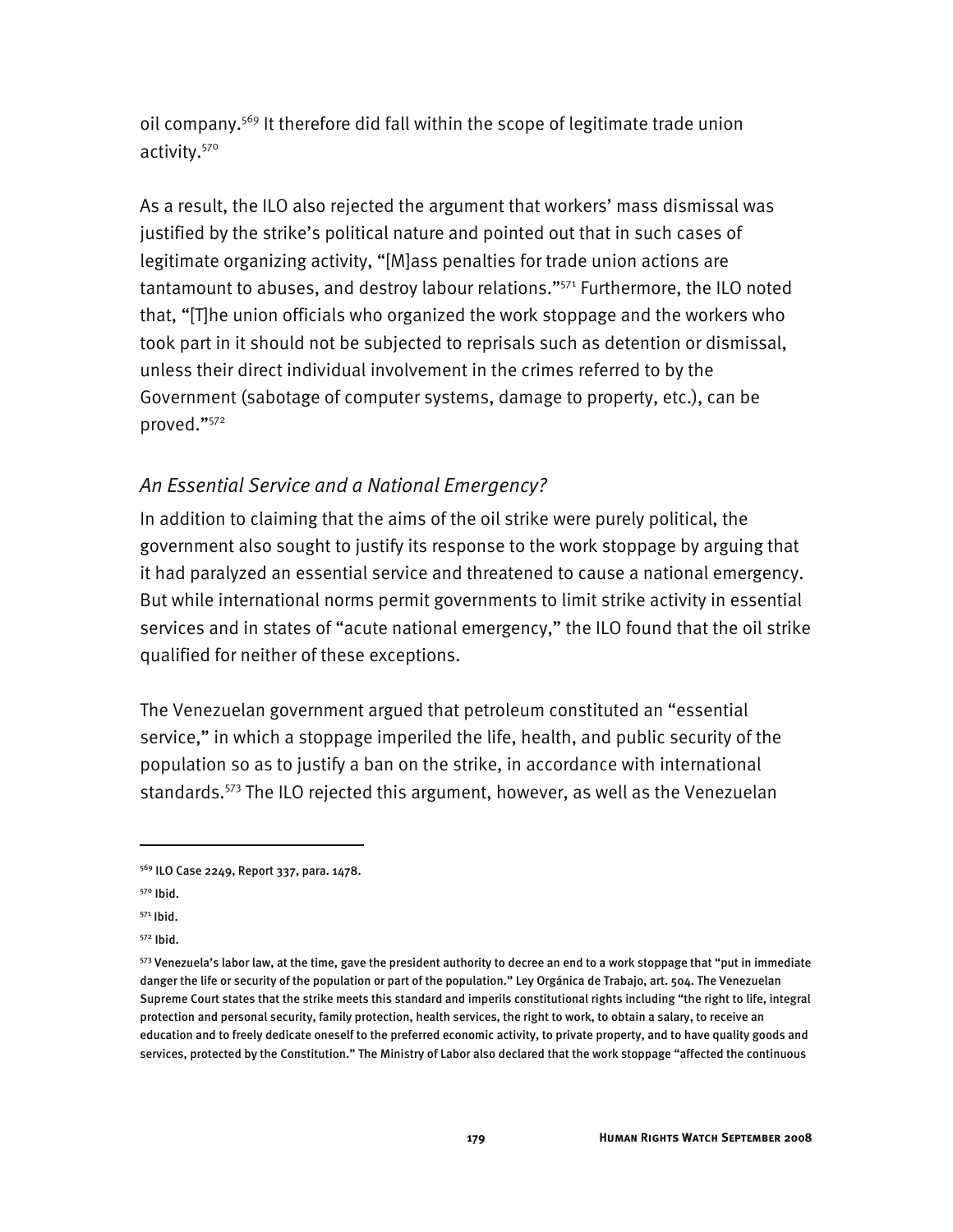government's assertions that the PDVSA strike caused such grave economic perils as to constitute an "acute national emergency." The ILO pointed out that the strike was largely peaceful.<sup>574</sup> The ILO determined that the economic damage caused was not so severe as to endanger the population, and further noted that the government's claim to the contrary was belied by the fact that it had never declared a state of economic emergency, as allowed for under the constitution.<sup>575</sup> (The ILO has specifically noted elsewhere that petroleum, as well as the production, transport, and distribution of fuel, are not essential public services "in the strict sense of the term" in which a blanket prohibition on strikes is justified. $576$ )

Concluding, the ILO noted, "Measures taken to mobilize workers at the time of disputes in services of this kind are such as to restrict the workers' right to strike as a means of defending their occupational and economic interests."<sup>577</sup>

#### *An Adequate Remedy*

The lack of administrative review of the mass dismissals from PDVSA by the Ministry of Labor made it particularly critical that the PDVSA employees have the chance to appeal their dismissals in a court of law to ensure an adequate and expeditious remedy for dismissals that violated their fundamental right to freedom of association.

Many PDVSA workers submitted appeals. However, three years later, the courts still had not heard the vast majority of cases (80 percent). The government acknowledged that only 6,195 cases of dismissals had been resolved as of 2005 and the great majority of those "resolved" (6,048) were because the workers concerned had dropped their claims, which the ILO noted may have occurred "precisely

I

577 ILO Case 2249, Report 337, para. 1462.

and uninterrupted provision of an essential public service, which means that the work stoppage was not only illegal but illicit." ILO Case 2249, Report 337, para. 1444.

<sup>574</sup> Ibid., para. 1478.

<sup>575</sup> Ibid., para. 1462.

 $576$  "Cases in which strikes may be restricted or even prohibited, and compensatory guarantees (Right to strike)," ILO Committee on Freedom of Association Digest of Decisions, 2006, para. 587. The ILO has also explained, however, that "[w]hat is meant by essential services in the strict sense of the term depends to a large extent on the particular circumstances prevailing in a country" and has further noted that "this concept is not absolute, in the sense that a non-essential service may become essential if a strike lasts beyond a certain time or extends beyond a certain scope." Ibid., para. 582.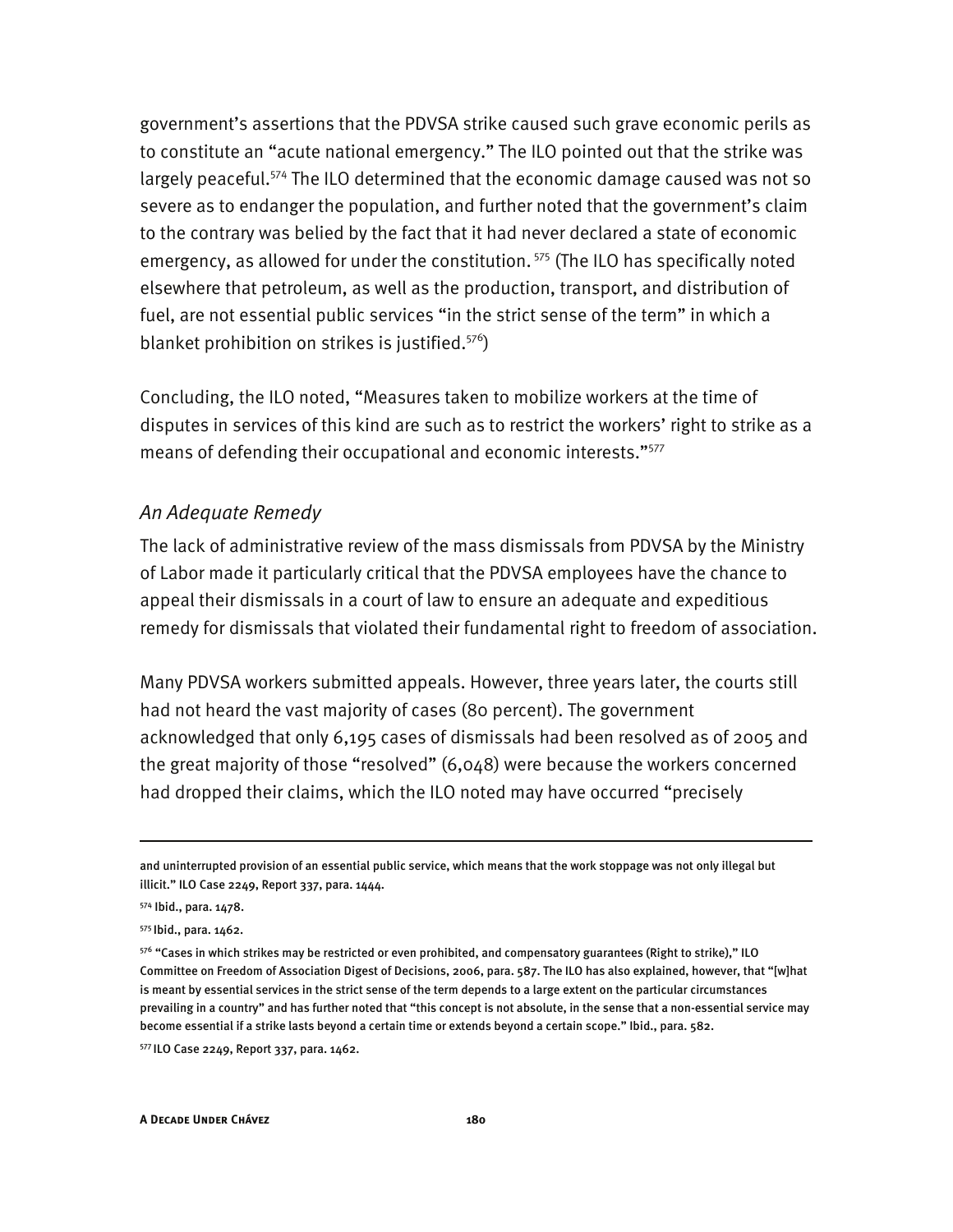because of the excessive delay."<sup>578</sup> The others were declared inadmissible or settled in favor of PDVSA. The extreme delay in resolving the appeals, as noted by the ILO, prevented workers from exercising their rights effectively.<sup>579</sup>

Protection of the right to freedom of association requires that workers who consider that they have been prejudiced against because of their trade union activities have access to redress that is expeditious, inexpensive, and fully impartial.<sup>580</sup> Prohibitions on anti-union discrimination are insufficient if not accompanied by effective appeal procedures to ensure their application in practice.

#### *Blacklisting*

After the oil strike and subsequent mass dismissals, PDVSA blacklisted the fired oil workers from future employment with PDVSA and its subsidiaries, as we discuss in chapter 3. This blacklisting represented another serious violation of international legal prohibitions on reprisals for legitimate trade union activity.

Although the oil workers had been nominally dismissed for dereliction of duty, PDVSA made clear that they were suspected of far greater transgressions—including criminal acts such as sabotage, coup-plotting, and destruction of property—and therefore could not remain employed in the oil sector.<sup>581</sup> PDVSA's own hiring guidelines from July 2007 (which are still in force, to the best of our knowledge) classified all job applicants listed in the company's database as "the author of an

<sup>578</sup> Ibid., paras. 1047, 1481, and 1484.

<sup>579</sup> The ILO condemned the situation, noting that "this state of affairs not only is liable to undermine seriously the trust of trade union organizations and their members in the justice system, but also prevents the organizations and their members from exercising their rights effectively." Ibid., para. 1472. Trina Zavarse, director of human rights at the NGO Gente de Petróleo, told Human Rights Watch that many of the appeals were then dismissed en masse in 2006, without even notifying the workers. Human Rights Watch interview with Trina Zavarse, Caracas, September 15, 2007.

<sup>580 &</sup>quot;Need for rapid and effective protection," ILO Committee on Freedom of Association Digest of Decisions, 2006, para. 820.

<sup>581 &</sup>quot;Luis Marín: Oil production cost down to \$2.30 per barrel," Venezuelan Embassy News, http://www.embavenezus.org/news.english/Oilproduction.htm (accessed May 16, 2008). PDVSA Director Luis Marín justified the order not to hire exworkers or companies that had supported the oil strike as a matter of survival: "As an independent organization, we have the right to reserve to ourselves the power to undertake any sort of contract; all of this towards the end of preserving the interests of Petróleos de Venezuela."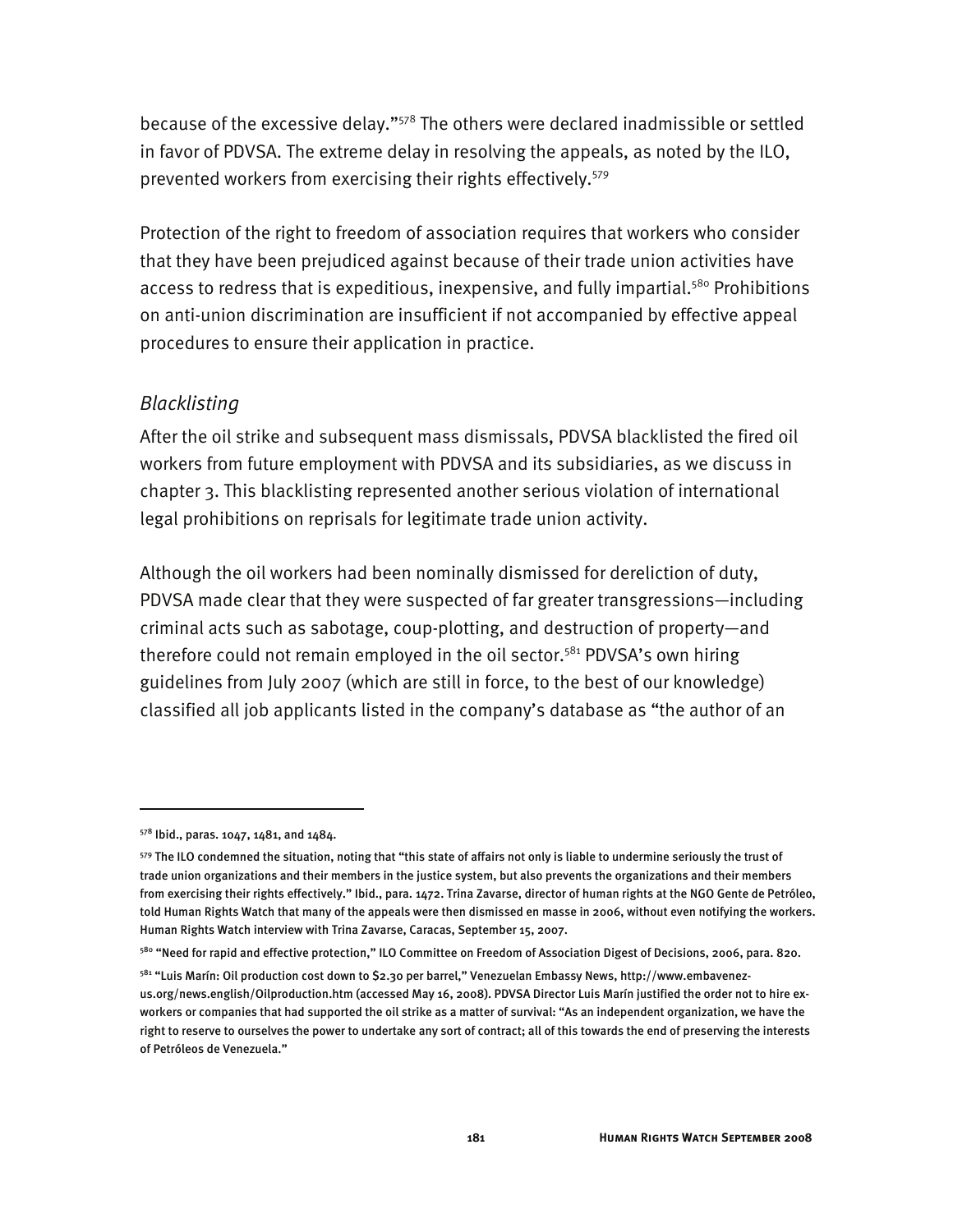action under investigation—the oil stoppage" as "unsuitable" for hiring.<sup>582</sup> PDVSA also instructed its contractors not to employ the dismissed workers.<sup>583</sup>

Blacklisting workers based on legitimate labor organizing constitutes a serious violation of workers' right to organize. The ILO has held that the refusal to rehire workers due to their organizing-related activities "implies a serious risk of abuse and constitutes a violation of freedom of association";584 that "all practices involving the "blacklisting" of trade union officials constitute a serious threat to the free exercise of trade union rights; and that, in general, governments should take stringent measures to combat such practices."585

#### *Threats against Political Opponents*

Over and above the firings and blacklisting of 2002 oil strike participants, both the president of PDVSA and Chávez himself have made clear that workers at PDVSA must support the "Bolivarian process," and employment policies have seemed to conform to these government statements. $586$ 

As discussed in chapter 2, one month before the December 2006 presidential election, Energy Minister and PDVSA President Rafael Ramírez gave a speech to PDVSA employees in which he told workers that those who did not support Chávez should leave the company.<sup>587</sup> Ramírez referred back to the mass dismissals that followed the oil strike to make clear that his words should not be taken lightly, stating that the company had "removed 19,500 enemies of the country from this

-

<sup>&</sup>lt;sup>582</sup> "General Guidelines for the Hiring of Staff and Providers, Criteria to Verify," memo from Rafael Ramírez to senior PDVSA executives, July 31, 2007. Patricia Clarembaux, "Discriminación a Medias," Tal Cual, September 24, 2007.

<sup>&</sup>lt;sup>583</sup> Trina Zavarse told Human Rights Watch that hundreds of PDVSA employees reported being blacklisted from jobs with PDVSA subsidiaries, and that national and international contracting companies also refused to employ the dismissed employees for fear of losing contracts with PDVSA. Human Rights Watch interview with Trina Zavarse, September 15, 2007.

<sup>&</sup>lt;sup>584</sup> "Sanctions (Right to strike)," ILO Committee on Freedom of Association Digest of Decisions, 2006, para. 666.

<sup>585 &</sup>quot;Protection against anti-union discrimination (Article 1 of Convention No. 98)," ILO Committee on Freedom of Association Digest of Decisions, 2006, para. 564.

<sup>&</sup>lt;sup>586</sup> "Chávez al ministro Ramírez: 'Vaya y repítale a Pdvsa cien veces lo que usted ha dicho,'" *aporrea.org*, November 3, 2006, http://www.aporrea.org/oposicion/n86027.html (accessed June 23, 2008).

<sup>587 &</sup>quot;Rafael Ramírez Parte 1," posted to YouTube November 3, 2006, http://youtube.com/watch?v=dmXpbT7Fhiw, (accessed June 23, 2008); "Chávez: 'Vaya y repítale a Pdvsa cien veces lo que usted ha dicho," aporrea.org; "Detalles del mensaje," El Universal, November 3, 2006, http://www.eluniversal.com/2006/11/03/pol\_apo\_56270.shtml (accessed June 21, 2008).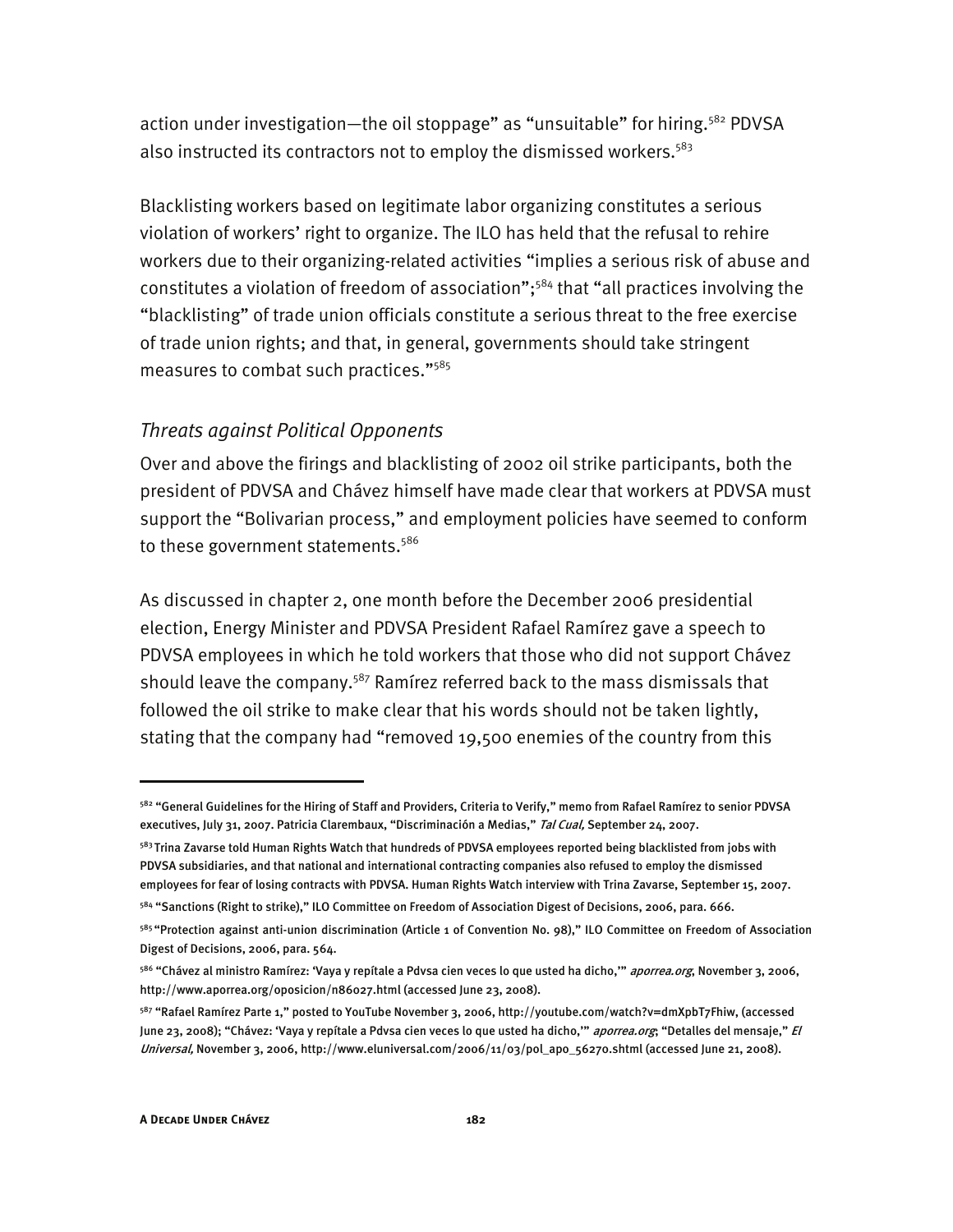business" and was "ready to go on doing it."<sup>588</sup> Rather than denounce his energy minister's overtly discriminatory message, President Chávez publicly endorsed it, urging its repetition "100 times." Chávez added that PDVSA workers were part of his political project, and those who were not "should go somewhere else, go to Miami."589

International labor standards prohibit political discrimination in access to jobs, but as documented in chapter 2, the statements of Rodríguez and Chávez translated into PDVSA hiring guidelines contrary to international law.

## *Firing of a Dissident Labor Leader*

The reprisals for union-related activity have not been limited to workers who participated in the oil workers' strike or supported the political opposition. Prominent union leader Orlando Chirino was fired from PDVSA in December 2007, apparently because of his public criticisms of the government's approach to organized labor. Chirino—a veteran labor organizer and outspoken leader of one of the main federations in the oil sector (Sinutrapetrol), as well as an executive committee member of the pro-government National Union of Workers (Unión Nacional de Trabajadores, UNT)—had openly criticized government policies and practices that undermined union autonomy.

Among other issues, Chirino had protested the government's handling of collective bargaining agreement negotiations with the United National Union of Energy, Oil, and Gas Workers (Federación Unitaria de Trabajadores de la Energía, Petróleo, Gas, Similares y sus Derivados de Venezuela, FUTEV),<sup>590</sup> stating that the negotiating committee was handpicked by the government, and led a chorus of workers who

<sup>588</sup> Ibid.

<sup>589</sup> Ibid.

<sup>590</sup> Following the oil strike of 2003, the three main federations of PDVSA—the National Union of Oil, Gas, Petrochemical, and Refinery Workers (Federación de Trabajadores Petroleros, Químicos y sus Similares de Venezuela, Fedepetrol), the Venezuelan Federation of Workers of Hydrocarbons and their Derivatives (Federación de Trabajadores de la Industria de Hidrocarburos y sus Derivados de Venezuela, Fetrahidrocarburos), and the National Single Union of Oil Workers (Sindicato Unitario Nacional de Trabajadores del Petróleo, Sinutrapetrol)—signed a pact to unite into a single federation. Yet, despite the pact, no progress was made toward formal unification. The federations jointly presented a draft collective agreement in August 2006 in preparation for the expiration of the contract in January 2007, but they did not unify into a single organization until March 2007, when they merged into FUTEV.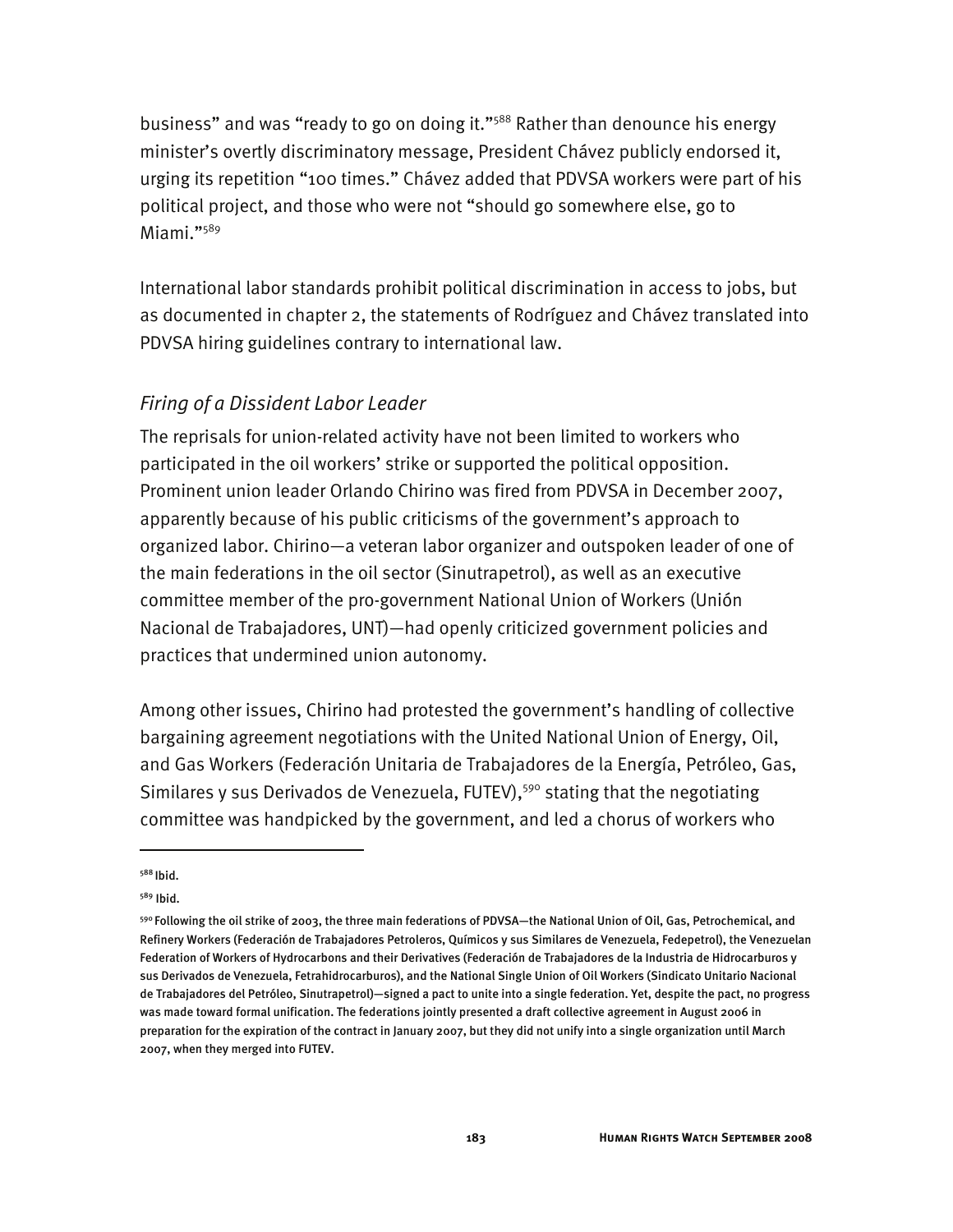demanded that they be allowed to elect their own bargaining representatives.<sup>591</sup> In another controversial position, Chirino advocated that workers abstain in the 2007 referendum on the constitution to protest a government proposal to form workers' councils that he believed would subordinate the labor movement to state control.<sup>592</sup> In more general terms, while being an outspoken advocate of many of the socialist objectives publicly embraced by Chávez, Chirino insisted that the transformation of the labor movement had to be driven by the workers themselves, rather than being imposed by the government. $593$ 

Chirino was fired from PDVSA without explanation in December 2007, shortly after the failed referendum on the constitution.<sup>594</sup> Chirino said that in a meeting with the PDVSA directors he was told that his dismissal was due to his opposition to the constitutional reform and to his alleged attempts "to generate instability in the [oil] industry during the months of the collective bargaining agreement negotiations, because I opposed, along with thousands of workers, a negotiating team that no one selected, picked by hand by the Ministry of Labor and the directors of PDVSA."<sup>595</sup>

-

<sup>591</sup> According to Fedepetrol Secretary General José Bodas, the leadership of FUTEV was appointed by José Ramón Rivero, who denied workers the right to choose their representatives. "Trabajadores exigen elecciones de la Futpv para primer trimestre de 2008," Nueva Prensa de Oriente (Barcelona, Anzoátegui), January 3, 2008, http://nuevaprensa.info/content/view/5360/2/ (accessed May 15, 2008). Fedepetrol said that the negotiating committee was comprised of "union bureaucrats" and that elections were needed to select a negotiating committee "truly representative of the base." Kiraz Janicke, "Labor Disputes and Oil Shortage Cause Problems for Venezuela's Oil Industry," Venezuelanalysis.com, July 23, 2007, http://www.venezuelanalysis.com/news/2514 (accessed on May 15, 2008).

<sup>592 &</sup>quot;Consensus allows progress in Oil Collective Contract talks," PDVSA press release,

http://www.pdvsa.com/index.php?tpl=interface.en/design/readmenu.tpl.html&newsid\_obj\_id=4351&newsid\_temas=1 (accessed May 12, 2008).

<sup>593</sup> For example, Chirino objected to the government's role in promoting the unification of the federations in the oil sector: "Neither PDVSA nor the Ministry of Labor should take part in this matter." "Esta semana comenzarán las discusiones de la convención colectiva," Últimas Noticias, April 9, 2007, http://venezuelareal.zoomblog.com/archivo/2007/04/09/esta-Semana-Comenzaran-Las-Discusiones.html (accessed April 15, 2008).

<sup>&</sup>lt;sup>594</sup> "La factura petrolera," *Tal Cual,* January 2, 2008, http://www.talcualdigital.com/Avances/Viewer.aspx?id=5097 (accessed May 13, 2008).

<sup>595 &</sup>quot;Como 'discriminación y persecución política,'califica Orlando Chirino su despido de PDVSA," interview with Chirino, apporea.org, January 28, 2008, http://www.aporrea.org/trabajadores/n108231.html (accessed May 14, 2008). ["No está por demás señalar que se me acusa de generar inestabilidad en la industria durante los meses que duró la negociación del contrato petrolero, porque me opuse, junto con miles de trabajadores, a una comisión negociadora que no fue elegida nadie, designada a dedo por el Ministerio del Trabajo y los directivos de PDVSA, y porque denunciamos la pérdida de valiosas conquistas obtenidas por los trabajadores de la industria durante muchos años de lucha."]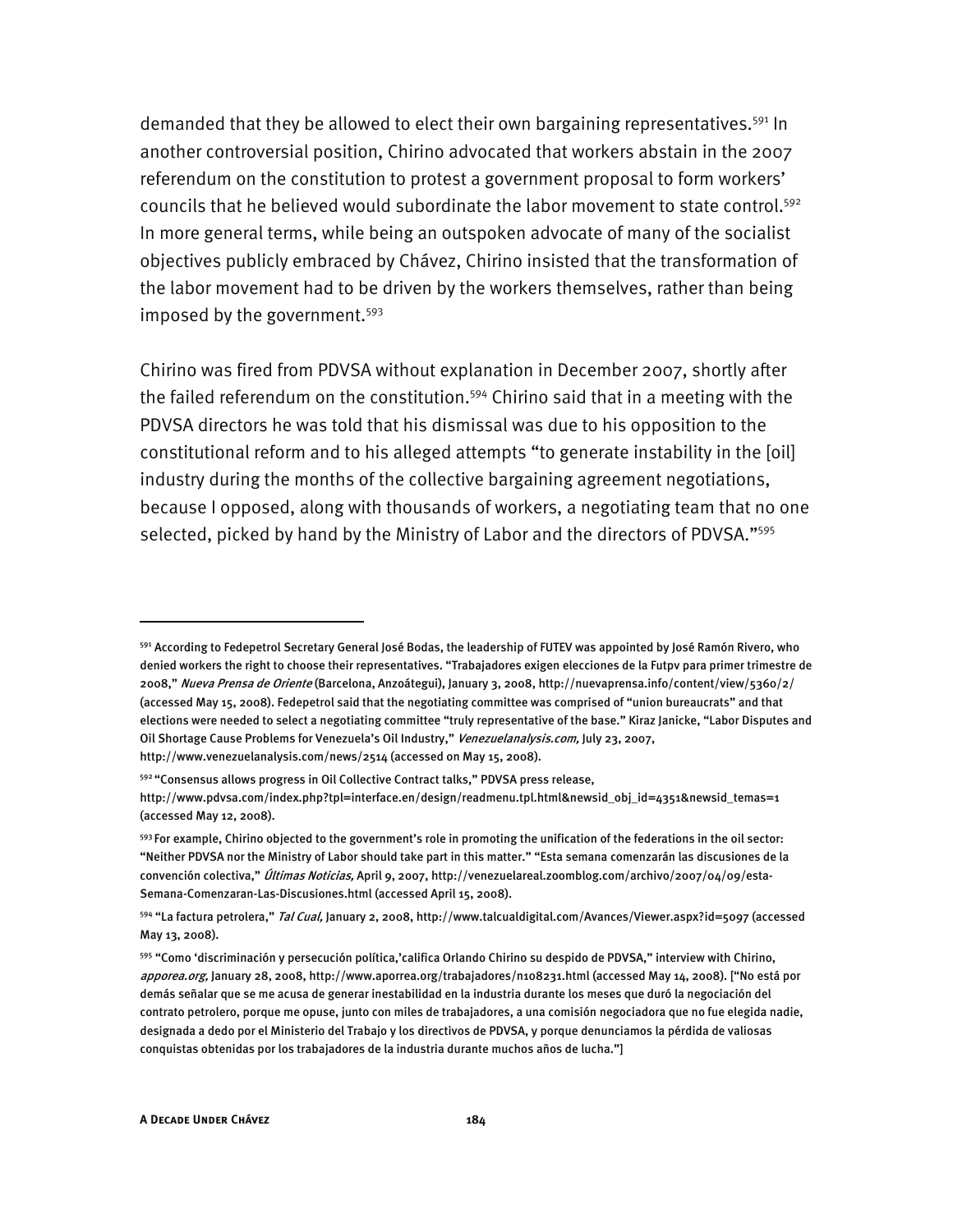The summary dismissal of Chirino appeared to violate both international and Venezuelan norms. The ILO has underscored that trade union officials must enjoy adequate protection against dismissal, "based on their status or activities as workers' representatives" so as to ensure that they can perform their trade union duties.596 The firing of workers for reasons associated with their union membership or activates has also been condemned by the Inter-American Court on Human Rights as a measure which can seriously hinder the organization and activates of labor unions in violation of Article 16 of the American Convention on Human Rights.**<sup>597</sup>** Under Venezuelan law, as noted above, these protections include a prohibition on firing union leaders without just cause and without previous approval by the local labor inspectorate.<sup>598</sup> However, Chirino claims that he was given no legitimate justification for his firing and no chance to defend his dismissal before the labor inspectorate.599

#### New Workers' Associations: Risks to Freedom of Association

Workers' rights have also been put at risk by the government's promotion of workers' councils and cooperatives. These alternative labor associations could potentially complement and even reinforce efforts to organize. Nonetheless, as outlined below, in large part because of the legal framework through which the government has promoted them, they could also negatively impact the right to freedom of association by restricting and undermining worker organizing and undercutting collective bargaining.

## *Proposed Legislation on Workers' Councils*

A centerpiece of Chávez's plans for "21<sup>st</sup> century socialism" is the institution of a variety of councils, including workers' councils. The government first proposed workers' councils in January 2007, stating that their purpose was to promote

I

http://www.versionfinal.com.ve/wp/2008/02/08/las-clnicas-no-quieren-atender-a-los-petroleros/ (accessed June 23, 2008).

<sup>596 &</sup>quot;Trade union leaders and representatives (Protection against anti-union discrimination)," ILO Committee on Freedom of Association Digest of Decisions, 2006, paras. 799, 800. The ILO has also recommended in the Workers' Representatives Recommendation (No. 143) that in the case of any alleged discriminatory dismissal, the burden of proving that the fact was justified should fall on the employer.

<sup>597</sup> Baena Ricardo et al. v Panama, IACHR, para. 166.

<sup>598</sup> Organic Labor Law, art. 449.

<sup>&</sup>lt;sup>599</sup> "Las clínicas no quieren atender a los petroleros," *Versión Final* (Maracaibo), February 8, 2008,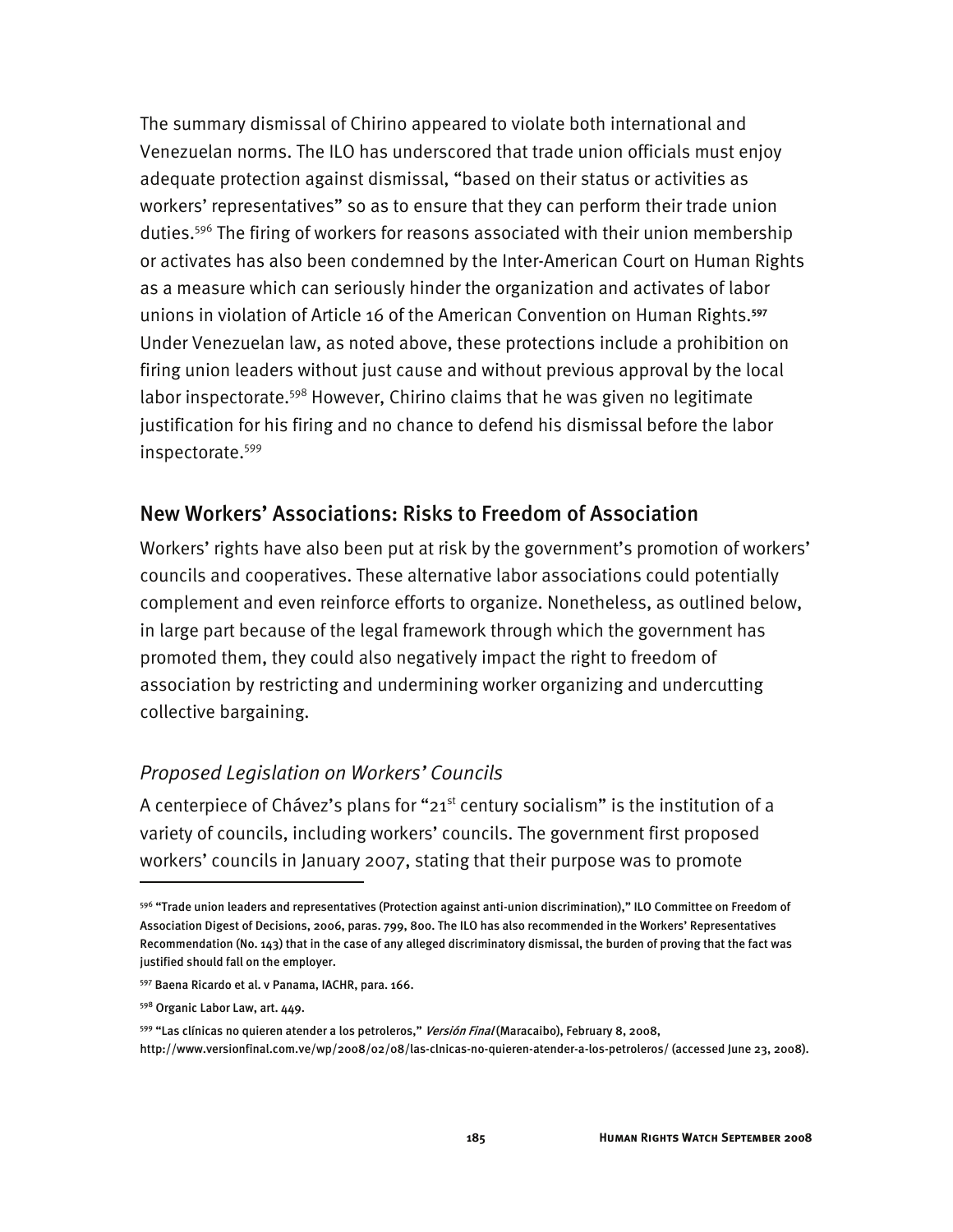workplace self-management. Then-Labor Minister José Ramón Rivero explained that the councils would organize workers "to participate in the planning, control, and evaluation of processes."<sup>600</sup> According to the government, the councils would encourage worker participation in decision making, worker consciousness, and ideological formation.<sup>601</sup>

Chávez included the proposal for workers' councils in his 2007 proposed constitutional amendments<sup>602</sup> and the Ministry of Labor also circulated a draft bill to create workers' councils in July 2007.<sup>603</sup> Despite the failure of the constitutional referendum in December 2007, the government continues to push its workers' council proposal in the National Assembly.<sup>604</sup> In addition, a pilot program to set up workers' councils in over a thousand "social production enterprises," based on the draft legislation, is underway, though its details are as yet unclear.<sup>605</sup>

The proposed legislation creating workers' councils, as well as the pilot program based on the proposal, could significantly undermine the exercise of workers' right to freedom of association. The draft law contemplates the creation of a "union committee" that would be authorized, among other things, "[t]o impede the stoppage or partial or total closure of work centers with clear speculative,

-

<sup>&</sup>lt;sup>600</sup> "Ernesto Tovar: Llaman a autoorganizarse para crear el control obrero," *El Universal*, January 17, 2007.

<sup>&</sup>lt;sup>601</sup> The government says that the councils will not supplant the function of unions, but supplement them. Vice-Minister of Labor Rafael Chacón has explicitly stated, "The figure of the workers' councils will not affect the functions of unions.… In none of the drafts, neither the one proposed by the ministry nor the National Assembly, is there content that says that the councils replace unions," and that they "have as an end to begin the formation of workers." "Consejos de trabajadores no sustituirán a sindicatos," Radio Nacional de Venezuela/Agencia Bolivariana de Noticias, May 14, 2007,

http://www.rnv.gov.ve/noticias/index.php?act=ST&f=2&t=46920 (accessed June 26, 2008).

<sup>602</sup> Proyecto de Reforma Constitucional presentado por la Presidente de la República Hugo Chávez Frías, August 16, 2007, art. 70.

 $603$  Ministry of Labor, Proyecto de Ley de Especial de los Consejos de Trabajadores, July 11-14, 2007.

<sup>&</sup>lt;sup>604</sup> The Social Development Commission is currently reviewing the bill, according to legislators. "Iniciarán consultas de leyes laborales," Últimas Noticias, January 24, 2008. Proposed reforms to the Organic Labor Law also reportedly include provisions that would give constitutional rank to workers' councils and establish a statute to govern their formation. Beatriz Caripa, "Reforma de LOT llevarán a todo el país," Últimas Noticias, July 31, 2008.

<sup>&</sup>lt;sup>605</sup> Ibid. For example, while the government will choose companies to participate in the project, it is unclear whether all workers in participating companies will be required to join the workers' councils. "El programa Fábrica Adentro impulsará los consejos obreros," El Nacional, February 5, 2008,

http://noticierodigital.com/forum/viewtopic.php?p=4451367&sid=ab8ce44375b379e31ad9269b76d434ff (accessed May 12, 2008).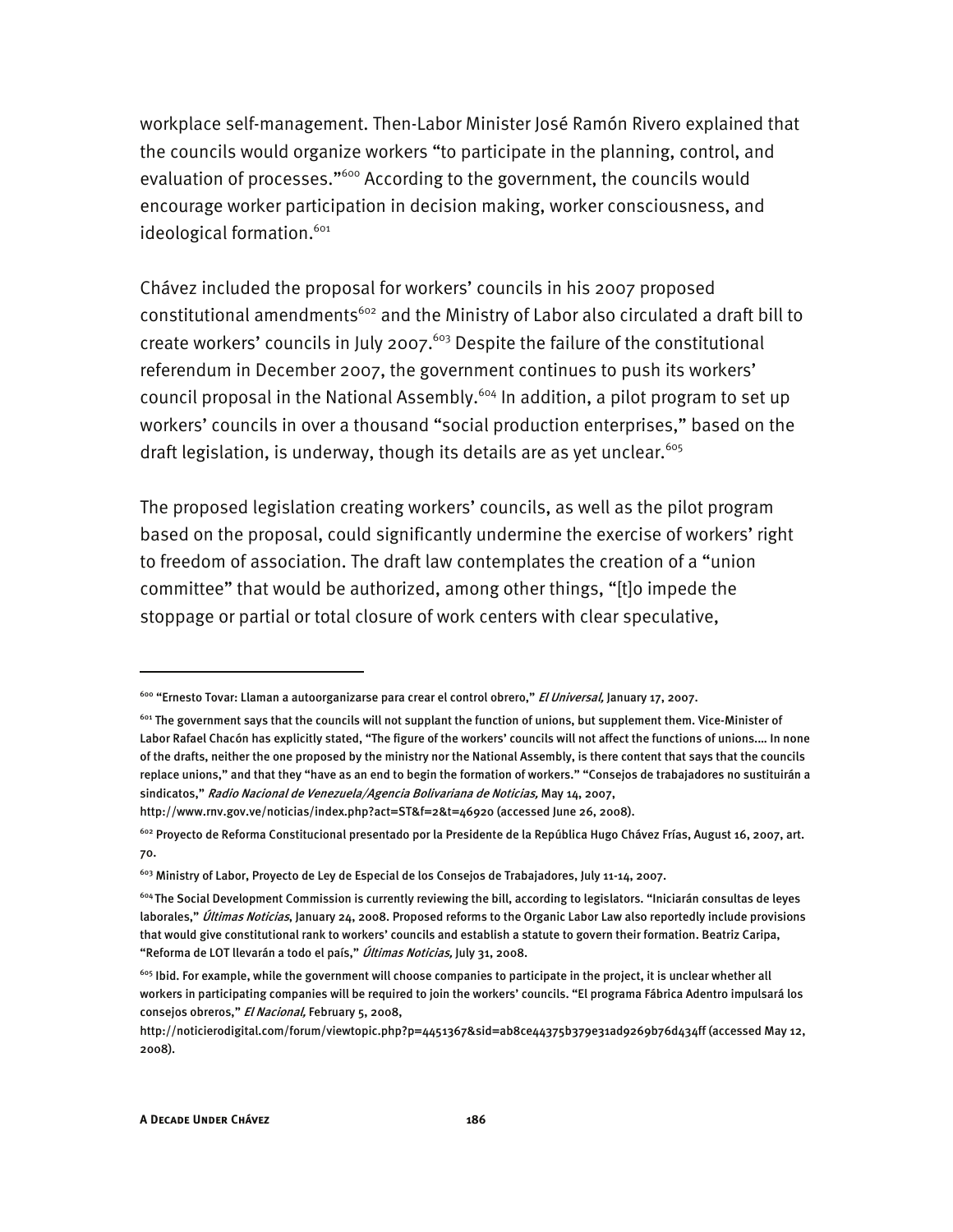destabilizing or political ends."606 The councils are assigned ambiguous disciplinary powers to sanction what they deem "destabilizing" activity.<sup>607</sup> These provisions are particularly worrisome in light of the government's record of equating legitimate labor organizing activity with destabilization, as seen in the oil sector. The broad and discretionary role of workers' councils to prevent disturbances, work stoppages, or other potentially "destabilizing" activity could easily be abused, with the acquiescence of the government, to curtail legitimate union activities, including strikes or even contentious collective bargaining.

Workers' councils could also be used to circumvent collective bargaining with freely elected unions. While the legislation does not grant workers' councils the power to negotiate collective agreements, it appears to authorize many parallel functions that could potentially be used to replace collective bargaining between employers and trade unions. The law envisions committees within the workers' councils responsible for basic labor issues: wages, social security, health, and workplace conditions.  $608$ This would create a risk that employers would attempt to "collectively bargain" by reaching agreement on these matters between employers and committees of the workers' councils, bypassing trade unions altogether.

Such direct settlements with workers' councils on specific labor issues would violate workers' right to organize and bargain collectively under international law. The ILO has observed that direct negotiations with workers should only occur in the absence of trade union organizations.<sup>609</sup> In addition, the ILO has added that "[d]irect settlements signed between an employer and a group of non-unionized workers … [do] not promote collective bargaining, ... which refers to the development of negotiations between employers or their organizations and workers'

j

<sup>606</sup> Ministry of Labor, Proyecto de Ley de Especial de los Consejos de Trabajadores, arts. 8, 11(10).

<sup>607</sup> Ibid., art. 20.

<sup>608</sup> Ibid., art. 11.

<sup>609</sup> ILO CEACR, Individual Observation concerning Convention No. 98, Right to Organise and Collective Bargaining, 1949 Colombia, 2004, para. 2; "Collective bargaining with representatives of non-unionized workers (Collective bargaining)," ILO Committee on Freedom of Association Digest of Decisions 2006, paras. 944, 945. "Article 4 of the Convention [98] calls for the full development and utilization of machinery for voluntary negotiation with workers' organizations with a view to the regulation of terms and conditions of employment by means of collective agreements, and that direct negotiations with workers should only be possible in the absence of trade union organizations."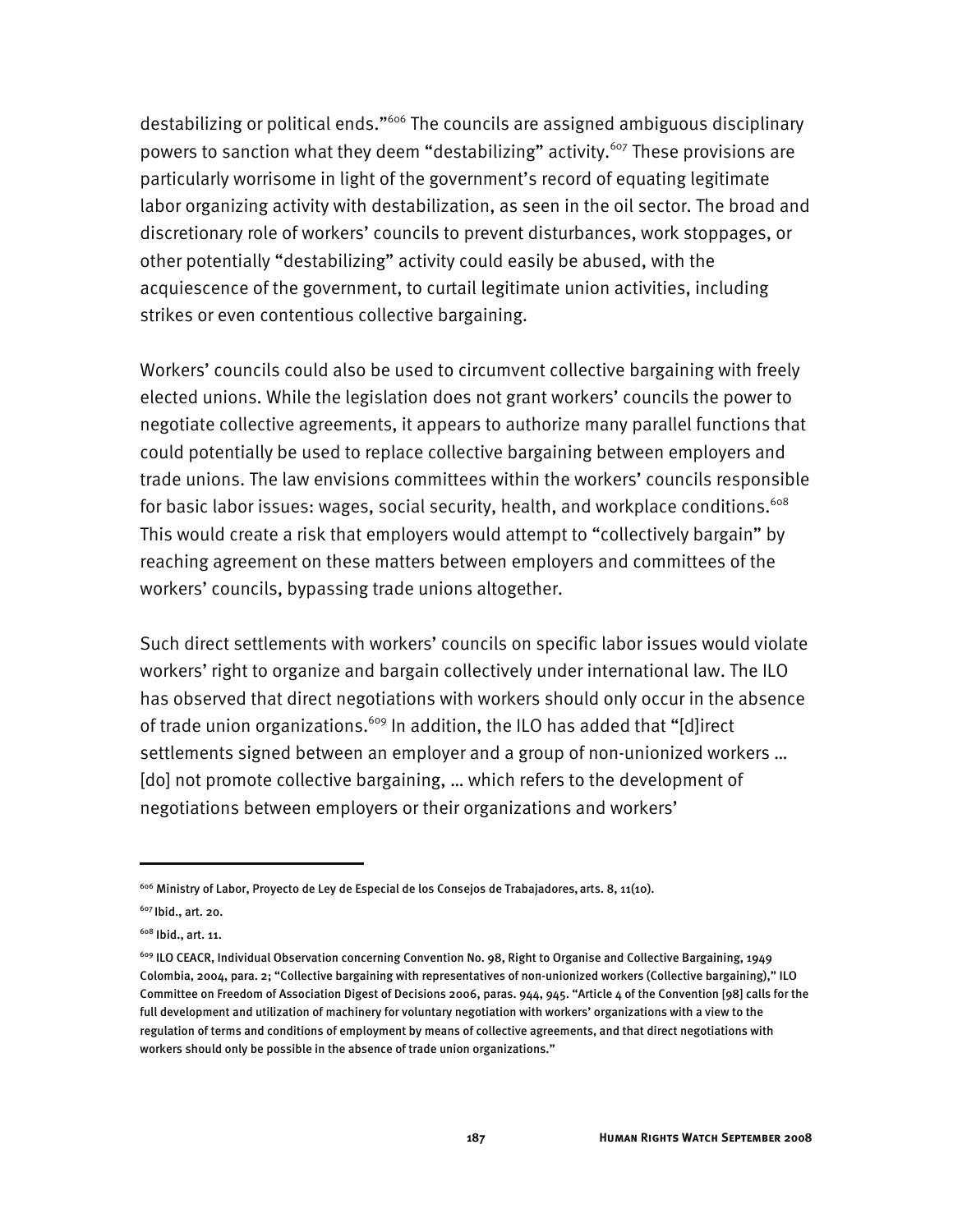organizations."610 The ILO has also emphasized that direct negotiations with workers "must not prejudice or weaken the position of trade unions, nor weaken the impact of collective agreements that have been concluded."<sup>611</sup>

While there are serious risks in Venezuela's proposed legislation, there are also potential benefits in workers' councils. For example, the ILO has recognized that work councils can be an important first step toward freely established workers' and employers' organizations.<sup>612</sup>

Nonetheless, the Central American experience with solidarist associations underscores the risks in establishing alternative labor organizations, particularly when they lack "guarantees of independence in their composition and functioning."613 Solidarist associations are, at least in theory, set up for the mutual benefit of workers and employers and are dependent on financial contributions from employers. 614 Their close ties to employers, however, limit the ability of solidarist associations to organize in defense of workers' interests. In a cautionary tale, union membership and the number of collective agreements signed in Costa Rica plummeted after the establishment of solidarist associations in the 1980s.<sup>615</sup> Since then, employers have regularly negotiated direct settlements with solidarist associations, bypassing collective bargaining processes with established workers' organizations, and undermining workers' right to organize and bargain collectively.<sup>616</sup>

j

%20Voices%20for%20Freedom%20of%20Association%20-%201998.pdf (accessed March 8, 2008), pp. 25-28.

<sup>610 &</sup>quot;Solidarist or other associations (Protection against acts of interference," ILO Committee on Freedom of Association Digest of Decisions, 2006, para 875.

<sup>611</sup> ILO CEACR, Individual Observation concerning Convention No. 98, Right to Organise and Collective Bargaining, 1949 Colombia, 2002.

<sup>612 &</sup>quot;Electoral procedures (Right of organizations to elect their representatives in full freedom)," ILO Committee on Freedom of Association Digest of Decisions, 2006, para 404.

<sup>&</sup>lt;sup>613</sup> "Solidarist or other associations (Protection against acts of interference)," ILO Committee on Freedom of Association Digest of Decisions, 2006, para. 878.

<sup>614</sup> Ibid., para. 869.

 $^{615}$ During the 1980s in Costa Rica, the solidarist associations succeeded in taking the place of unions in the industrial sector and on banana plantations, resulting in a considerable decline in collective bargaining. Union membership and the number of collective agreements signed dropped rapidly. Gilberth Brown Young, "Costa Rica," in Voices for Freedom of Association, ILO Labour Education, 1998/3, No. 112, 31<sup>st</sup> session of the International Labour Conference, San Francisco,

http://www.psa.org.nz/library/other/ILO%20-%20International%20Labour%20Organisation/ILO%20-

<sup>616</sup> ILO CEACR, Individual Observation concerning Right to Organise and Collective Bargaining Convention, 1949 (No. 98) Costa Rica (ratification: 1960), 2008.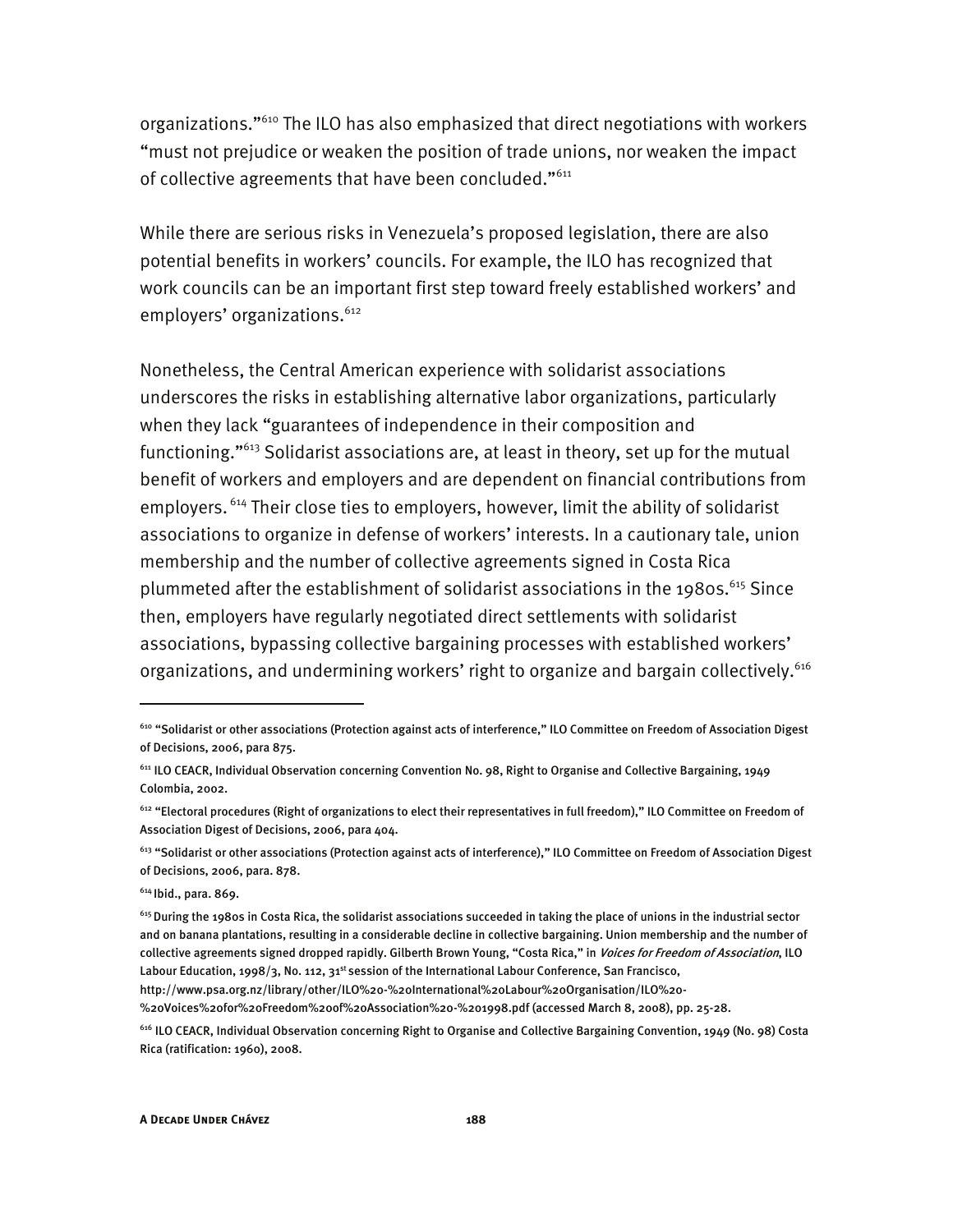#### *Cooperatives*

Although there are many potential benefits of cooperatives for economic development, cooperatives also threaten to weaken existing unions and undermine workers' right to organize. Employers can deliberately use cooperatives to minimize the number of permanent, direct employees, and create a workforce increasingly dominated by vulnerable workers outside the protections of national labor law, which excludes cooperative workers from its protections.

Cooperatives are small groups of workers—in Venezuela the minimum membership is five—who form associations to share business costs and profits. More precisely, as defined by the ILO, a cooperative is "an autonomous association of persons united voluntarily to meet their common economic, social and cultural needs and aspirations through a jointly owned and democratically controlled enterprise."<sup>617</sup>

Cooperative workers are also not dependent or salaried workers. Instead, they are considered self-employed "associates," rather than "workers," and as such they are not covered by Venezuelan labor legislation applicable to direct "workers," including legal protections for organizing and collective bargaining.<sup>618</sup>

The ILO has generally encouraged the formation of cooperatives to promote sustainable development, generate employment, and improve social and economic well-being.<sup>619</sup> The ILO has emphasized, however, that while cooperatives can expand job opportunities and contribute to development, they are not "workers' associations" within the meaning of international law, with the objective of promoting and defending workers' interests.<sup>620</sup>

 $617$  ILO. R193 Promotion of Cooperatives Recommendation, 2002, June 3, 2002, art. 1(2).

<sup>&</sup>lt;sup>618</sup> Special Law on Cooperative Associations [Ley Especial de Asociaciones Cooperativas], *Official Gazette,* No. 37.285, September 18, 2001, http://www.leyesvenezolanas.com/leac.htm (accessed January 23, 2008), art. 34.

<sup>619</sup> ILO. R193 Promotion of Cooperatives Recommendation, 2002, art. 4.

 $620$  "Distinctions based on occupational category (Right of workers and employers, without distinction whatsoever, to establish and to join organizations)," ILO Committee on Freedom of Association Digest of Decisions, 2006, para. 262.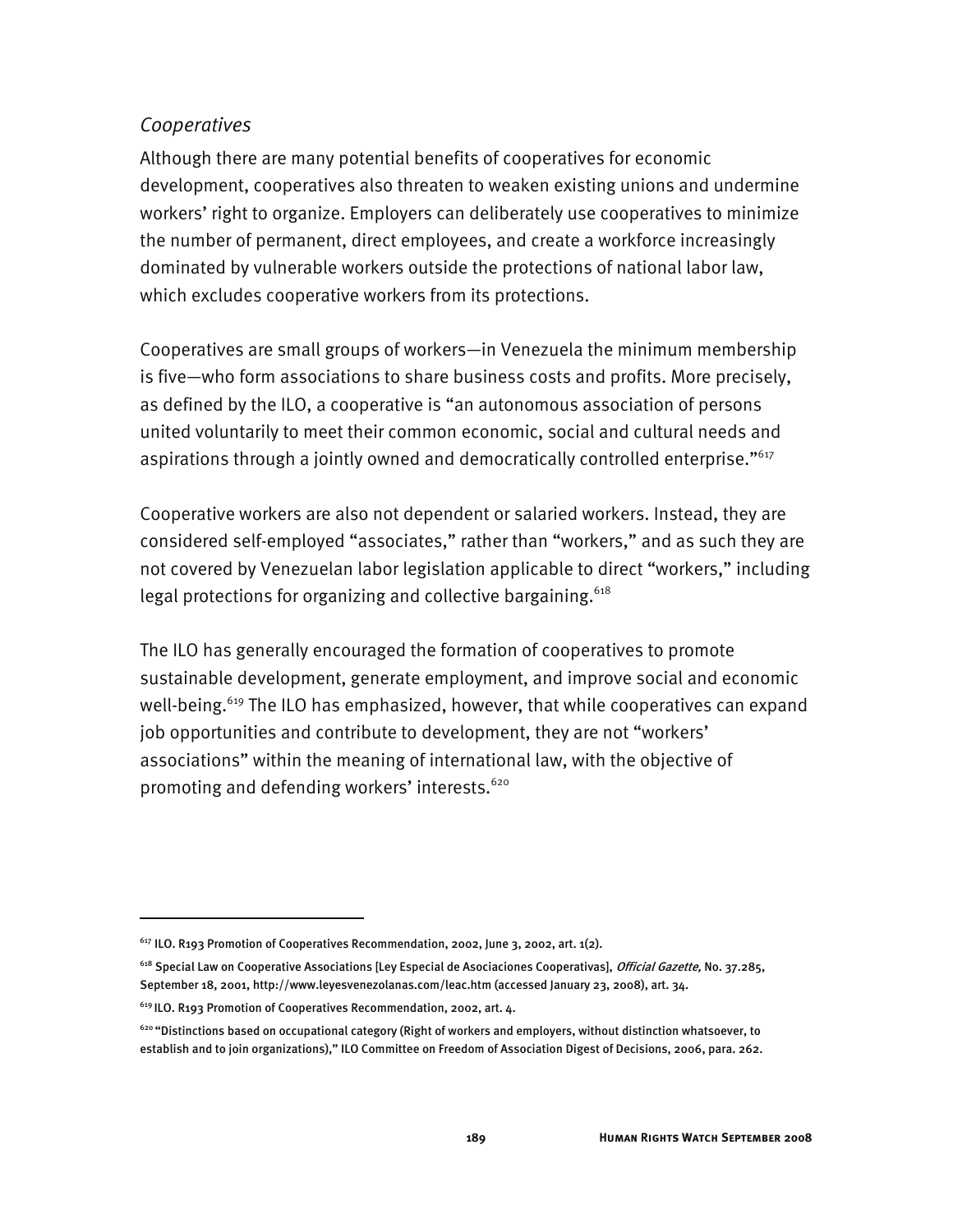Since Chávez took office, cooperatives have proliferated in Venezuela with the help of government training programs, logistical support, and credits.<sup>621</sup> The 1999 Constitution committed the government to "promote and protect cooperatives."<sup>622</sup> According to the National Superintendence of Cooperatives (Superintendencia Nacional de Cooperativas, Sunacoop), there are now 215,000 cooperatives registered in Venezuela, though only 70,000 are thought to be active.<sup>623</sup> Threequarters of cooperatives are in the service sector, including commerce, public services, and construction, while less than a quarter are engaged in direct production, such as manufacturing and agriculture.<sup>624</sup>

Government proponents view cooperatives as part of a strategy of "economic democratization" and argue that among their benefits are improved worker wellbeing, greater integration of marginalized sectors into the formal economy, and in the long-term, a more just distribution of wealth.<sup>625</sup> Chávez himself has acknowledged that cooperatives have not achieved all these goals, however, and he has called on the government "to discuss the model, because without realizing it, we are reproducing the [capitalist] model that we want to replace."**<sup>626</sup>**

Likewise, many union leaders and labor experts expressed concern to Human Rights Watch that cooperatives are being used deliberately by some companies, particularly in the public sector, to weaken or even supplant existing unions by replacing permanent, direct employees with cooperative workers, thereby reducing the number of workers with associational and collective bargaining rights under

-

 $621$  State promotion of cooperatives occurs through Sunacoop, which supervises, registers, and supports cooperatives, and Mission Vuelvan Caras (now Mission Che Guevara), which helps train workers to establish and expand cooperatives.

<sup>622</sup> Constitution of the Bolivarian Republic of Venezuela of 1999, art. 308.

<sup>&</sup>lt;sup>623</sup> Sunacoop, "Cooperativas registradas en el SNC," www.sunacoop.gob.ve (accessed June 23, 2008). These are registered cooperatives, though fewer than half are thought to be active. Some cooperatives have as few as five members and exist on paper to receive preferential loans. Gregory Wilpert, Changing Venezuela by Taking Power, (New York City: Verso, 2006), p. 78.

<sup>&</sup>lt;sup>624</sup> Instituto Nacional de Estadística, Census 2006, cited in "La industria socialista no impulsa la producción," El Universal, January 29, 2008.

 $625$  For example, the secretary of Sunacoop, Carlos Molina, explains, "Cooperatives are one of the tools employed by the state as part of its policy of inclusion [of marginalized sectors] and its aim to achieve a more just distribution of wealth." Humberto Márquez, "Government distributes petrodollars through booming cooperative movement," InterPress Service, July 27, 2006.

<sup>&</sup>lt;sup>626</sup> Elvia Gómez, "'Si gana la oposición, los niños no tendrán futuro,' dijo Chávez," *El Universal,* July 21, 2008.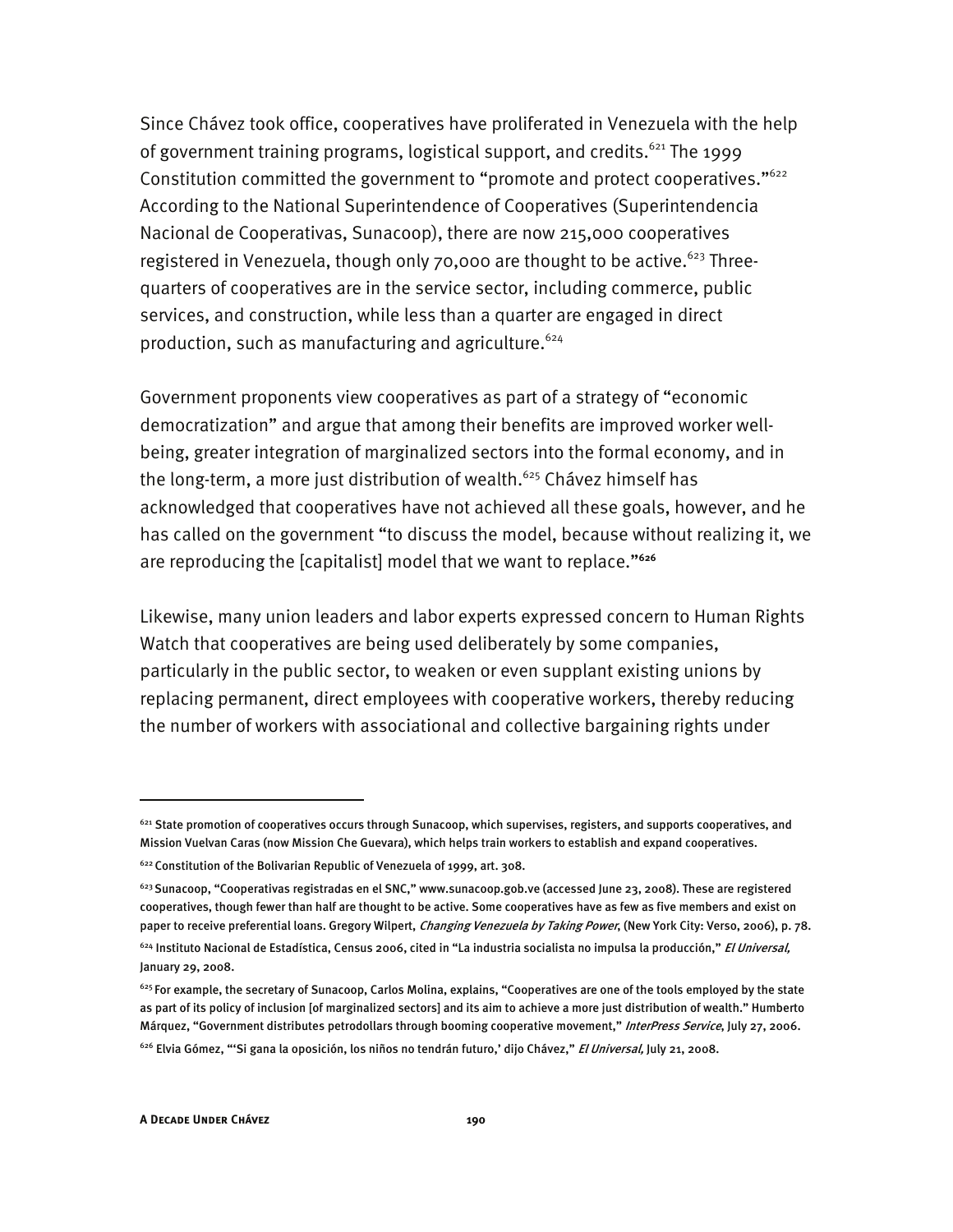Venezuelan law. 627 Cooperatives have been promoted in companies and industries, such as the state oil and electricity companies, that previously had strong unions and directly employed workers to provide services. For example, the energy minister announced that following the oil strike in PDVSA, "[c]ooperatives will assume all transport, service, maintenance, food, uniforms, tools, and small jobs." PDVSA proceeded to invest heavily in the use of cooperatives. <sup>628</sup>

Similarly, when the mayor of Caracas, Juan Barreto, urged the formation of cooperatives and allowed them to compete for municipal contracts, Caracas street cleaners, who were formerly unionized, were forced to dissolve their existing union and fragment the workers into small cooperatives.<sup>629</sup>

Such large-scale replacement of stable, directly employed workers dilutes the strength of existing unions by diminishing membership and reducing the number of potential union affiliates. It also undermines the rights of new cooperative workers, who in many cases were previously employed as direct, permanent workers to perform the same jobs. These cooperative associates, though not explicitly banned from organizing and bargaining collectively under Venezuelan law, enjoy no legal protections against unjust dismissal or other retaliation for exercising these rights or the right to strike. As a result, companies can legally choose to fire or simply not rehire cooperatives if their workers exercise their right to agitate for better working conditions, including by forming labor organizations or engaging in work stoppages. In addition, cooperatives are typically retained only on short-term contracts, enjoying little job stability and no legal expectation of long-term employment. Therefore, they are particularly vulnerable to such retaliation if they are deemed "troublemakers" as

<sup>&</sup>lt;sup>627</sup> Human Rights Watch interviews with Orlando Chirino, September 11, León Arismendi, September 12, Froilán Barrios, September 13, 2007, and Marino Alvarado, January 25, 2008.

<sup>&</sup>lt;sup>628</sup> Cooperativas asumirán labores en PDVSA," *El Universal*, April 20, 2003, http://buscador.eluniversal.com/ 2003/04/20/eco\_art\_20112CC.shtml (accessed May 15, 2008). PDVSA spent over half a billion dollars on start-up funds, training, and facilities for cooperatives just in the first two years of its efforts. "State-Financed Experiments in the Solidarity Economy," IPS News, November 17, 2005, http://ipsnews.net/news.asp?idnews=31071 (accessed May 15, 2008).

 $^{629}$  Barreto advocated cooperatives allegedly to help generate new jobs. The effect, however, was to reorganize existing rather than create new employment, to undermine the existing union of street cleaners, and to produce an increasingly unstable workforce unprotected by Venezuelan labor laws governing the right to organize, bargain collectively, and strike. "Barreto anunció que no dejará solo a Bernal para solucionar problema de la basura," Metropolitan District Mayor's Office press release, December 24, 2004, http://alcaldiamayor.gob.ve/portal1/noticias/noticias.php?IdNoticia=1185 (accessed May 15, 2008).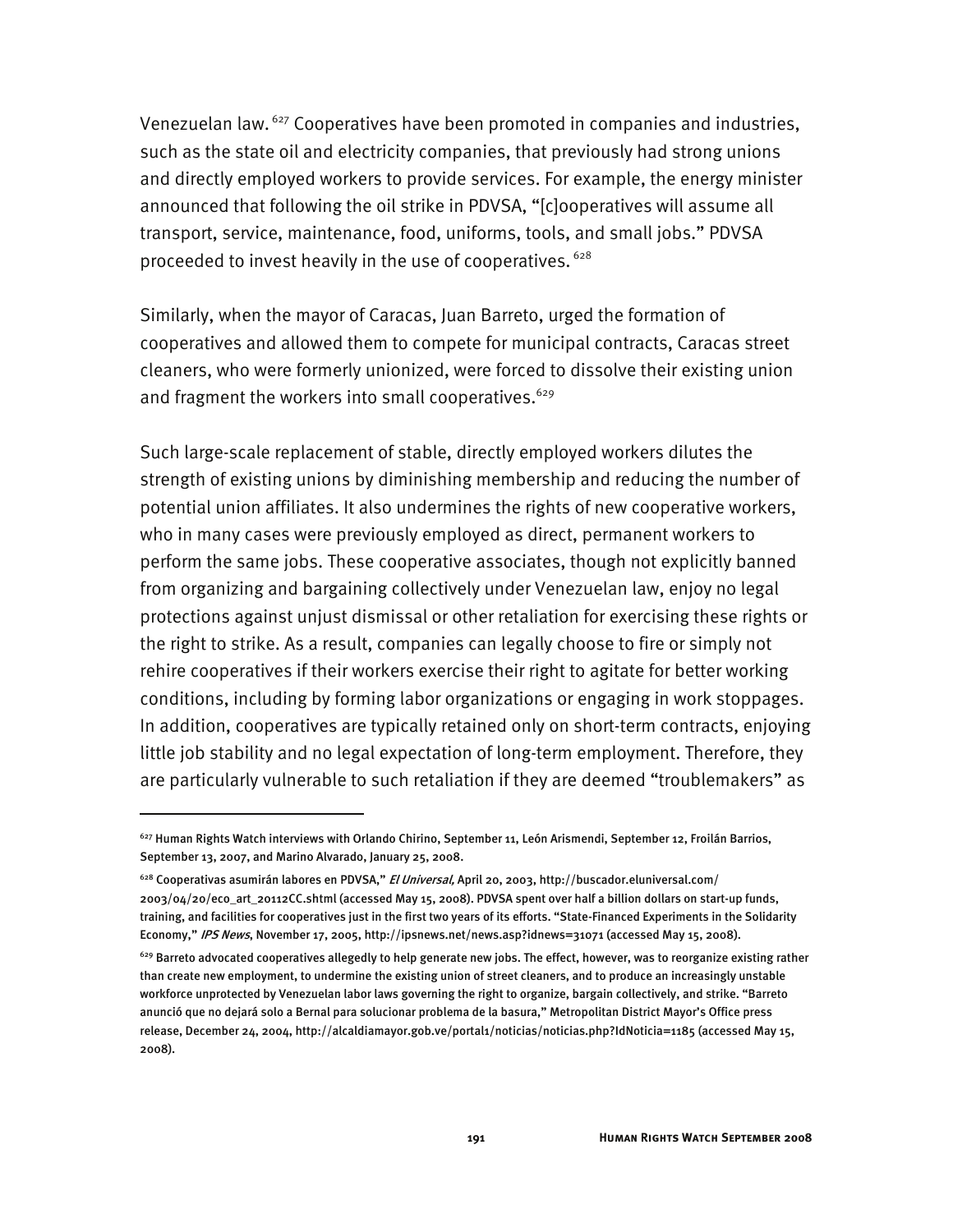a result of engaging in union activity or (as illustrated in chapter 2), for taking politically controversial stands.<sup>630</sup>

Even if cooperative workers' right to organize was explicitly protected under Venezuelan law and companies refrained from impeding its exercise, the prolific use of cooperatives could continue to violate workers' right to organize. Unless cooperative workers were also clearly granted the right to form organizations jointly with their directly employed counterparts and with workers laboring for other similarly situated cooperatives, established unions of direct workers could still be undermined by the reduced actual and potential membership spawned by cooperative use, and cooperative workers would likely still face obstacles to organizing far greater than those encountered by permanent, direct employees.

Each cooperative is generally small—over 80 percent have fewer than 10 workers and operates at multiple companies within a relatively short period of time, due to the typically short-term contracts and lack of job stability.<sup>631</sup> This makes it exceedingly difficult for cooperative workers to form a labor association with a critical mass of workers able to articulate meaningful demands with respect to any one workplace. Moreover, Venezuelan law requires a minimum of 20 workers for the formation of an enterprise-level union, and unless this number was reduced, most cooperative workers would be legally barred from organizing themselves into a workplace union.<sup>632</sup>

In its recommendations, the ILO has highlighted that the concept of worker also includes independent or autonomous workers, such that "workers associated in cooperatives should have the right to establish and join organizations of their choosing."633 The ILO also makes clear that governments must "ensure that cooperatives are not set up for, or used for, non-compliance with labour law or used

 $^{630}$  Coprotene, a cooperative that makes school uniforms, lost a government contract because its members had signed the recall referendum. They had no legal recourse to protest their exclusion on political grounds.

<sup>&</sup>lt;sup>631</sup> SUNACOOP, "Porcentaje de cooperativas distribuido por estratos de tipos de empresas según su tamaño por número de asociados," 2006.

<sup>632</sup> Organic Labor Law, art. 417.

 $633$  "Distinctions based on occupational category (Right of workers and employers, without distinction whatsoever, to establish and to join organizations)," ILO Committee on Freedom of Association Digest of Decisions, 2006, para. 262.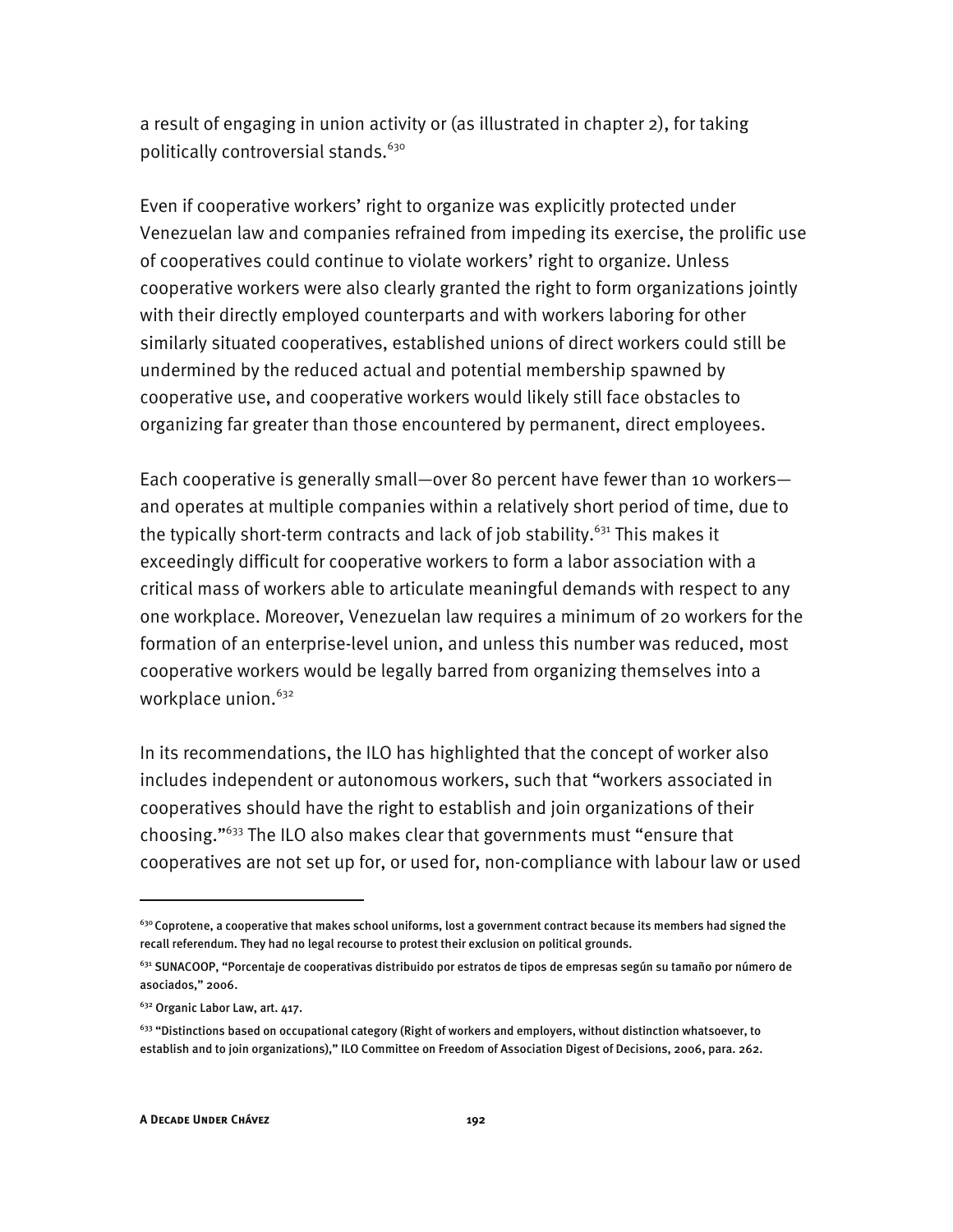to establish disguised employment relationships, and combat pseudo cooperatives violating workers' rights, by ensuring that labour legislation is applied in all enterprises."634 In Venezuela, however, evidence suggests that, in some cases, cooperatives are used precisely to undermine workers' right to organize and bargain collectively. This is particularly true when they are hired, as in the case of PDVSA, to perform jobs previously held by permanent, organized workers, seeming to create the very "disguised employment relationships" condemned by the ILO.

# Lack of Judicial Protection of Freedom of Association

The Venezuelan judiciary has repeatedly failed to provide a check on state interference in union affairs. For instance, as we saw earlier, the Supreme Court allowed the 2000 referendum on union leadership to proceed, even though the referendum was a blatant act of state interference in union activity proscribed under international and Venezuelan law. It also failed to rule on the legality of the 2002 oil workers' strike, thus permitting the government to run afoul of international law by enforcing its ban on the strike and dismissing striking workers.

One of the most glaring failures of the Supreme Court to protect workers' right to freedom of association, however, was its handling of a 2006 petition that sought clarification on the role of the state in union leadership elections.

In December 2005, the National Press Workers' Union (Sindicato Nacional de Trabajadores de la Prensa, SNTP) submitted a new collective bargaining agreement with the newspaper *Últimas Noticias* to the local labor inspectorate for approval. The inspectorate rejected the contract because the union had not held elections approved by the CNE.<sup>635</sup> Four months later, the SNTP disputed the constitutionality of required CNE participation in union elections. 636

 $634$  ILO. R193 Promotion of Cooperatives Recommendation, art. 8(b).

 $635$  The union was granted 15 days to hold new elections and receive certification from the CNE. Because the union was unable to comply with the short timeframe, the labor inspectorate rejected the contract. SNTP, "Request for a constitutional injunction (amparo constitucional) to the Contentious Administrative Court," April 11, 2006,

http://www.sntp.org.ve/mayo636.htm (accessed May 14, 2008).

<sup>636</sup> SNTP, "Recurso de interpretación presentado por el SNTP ante la Sala Constitucional del Tribunal Supremo de Justicia (TSJ) el 18 de abril de 2006, sobre la aplicación de los artículos 293º (numeral 6), 95º y 23º de la Constitución de la República Bolivariana de Venezuela, y los artículos 3º y 8º del Convenio 87 de la Organización Internacional de Trabajo (OIT) en relación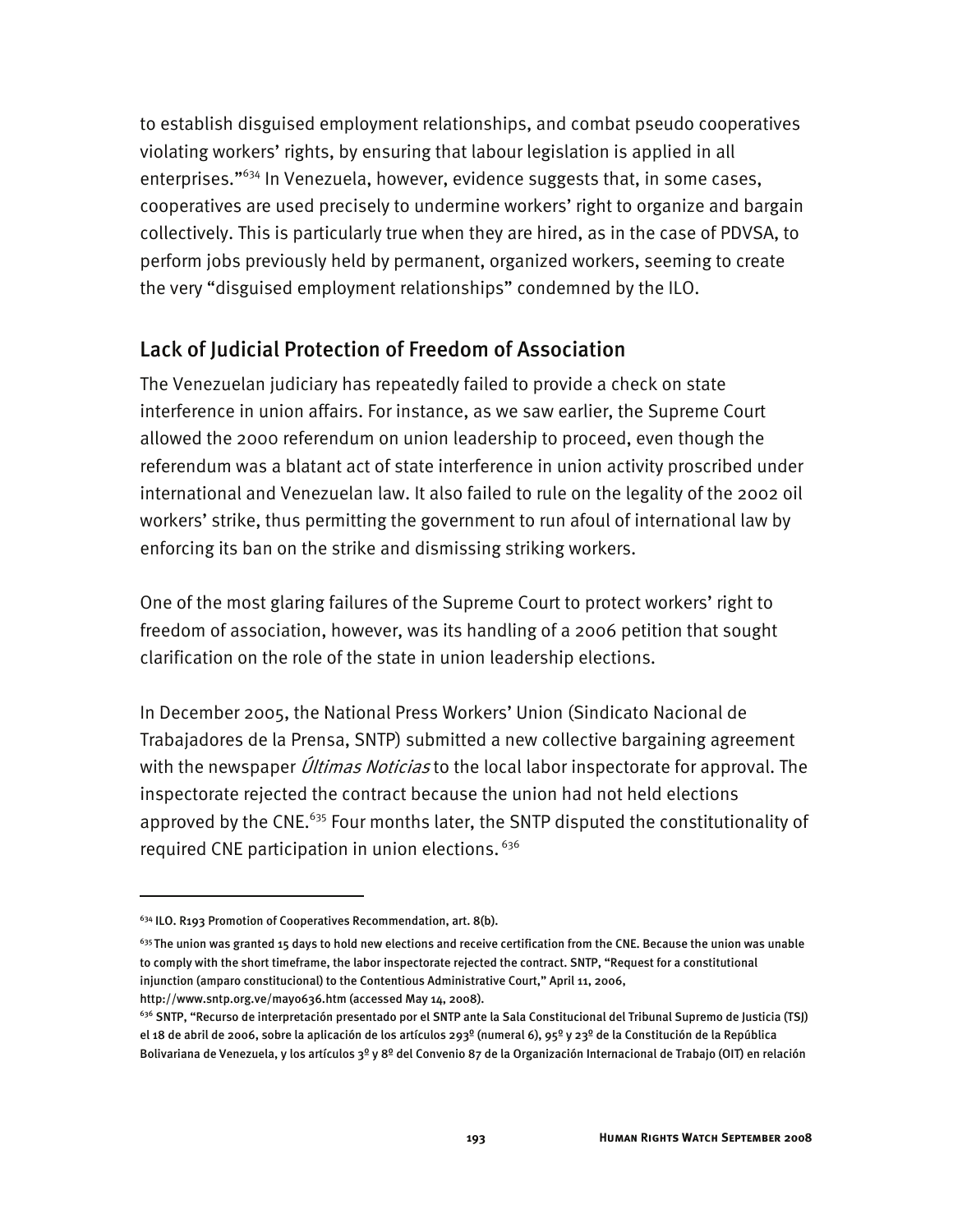The SNTP asked the constitutional chamber of the Supreme Court to interpret the CNE's powers. The union argued that the interpretation favored by key government officials, which held that CNE organization of union elections is mandatory, contradicts the constitutional provision that gives international human rights treaties precedence over domestic law, requiring courts to apply them "immediately and directly."637 Accordingly, the SNTP asserted, the international prohibition on state interference in union elections should have the force of a constitutional guarantee.

The article of the constitution that addresses the CNE's role in union leadership elections is silent, however, on whether CNE's intervention is mandatory or limited to requests by the respective union.<sup>638</sup> It merely establishes that the CNE has the power "to organize elections for labor unions, professional associations and organizations pursuing political purposes, in accordance with applicable provisions of law."

The government meanwhile (as discussed above) has presented divergent interpretations of the CNE's powers. Before the ILO, it has maintained that Venezuelan unions are free to hold elections without CNE interference and that Venezuelan law requires the government to respect international treaties, including ILO Convention 87's prohibition on state interference in union elections.<sup>639</sup> Yet within Venezuela—as the SNTP case and previous cases in this chapter demonstrate—the Ministry of Labor has routinely insisted that, under Venezuelan law, CNE certification of elections is mandatory for collective bargaining purposes.

Rather than resolve this critical discrepancy and restore workers' right to elect their representatives in full freedom, according to their internal union statutes, the Supreme Court chose to evade it. It issued a ruling that dismissed the request for

I

http://www.mintra.gov.ve/consultoria/dictamenes/dictamen13.html (accessed March 10, 2008).

con las facultades del Poder Electoral para organizar las elecciones de los sindicatos," http://www.sntp.org.ve/mayo635.htm (accessed May 12, 2008).

 $637$  Constitution of the Bolivarian Republic of Venezuela of 1999, art. 23.

<sup>638</sup> Ibid., art. 293 (6).

 $639$  ILO, "Complaint against the Government of the Bolivarian Republic of Venezuela presented by the Venezuelan Workers' Confederation (CTV)," Report No. 340, Case(s) No(s). 2411; ILO CEACR, Individual Observation concerning Convention No. 87, Freedom of Association and Protection of the Right to Organise Convention, 1948 Venezuela (ratification: 1982), 2008. The Ministry of Labor, Legal Advisor's Office has also stated that unions are free to organize their internal elections. Ministry of Labor, Legal Advisors' Office, Opinion No. 13, May 30, 2003,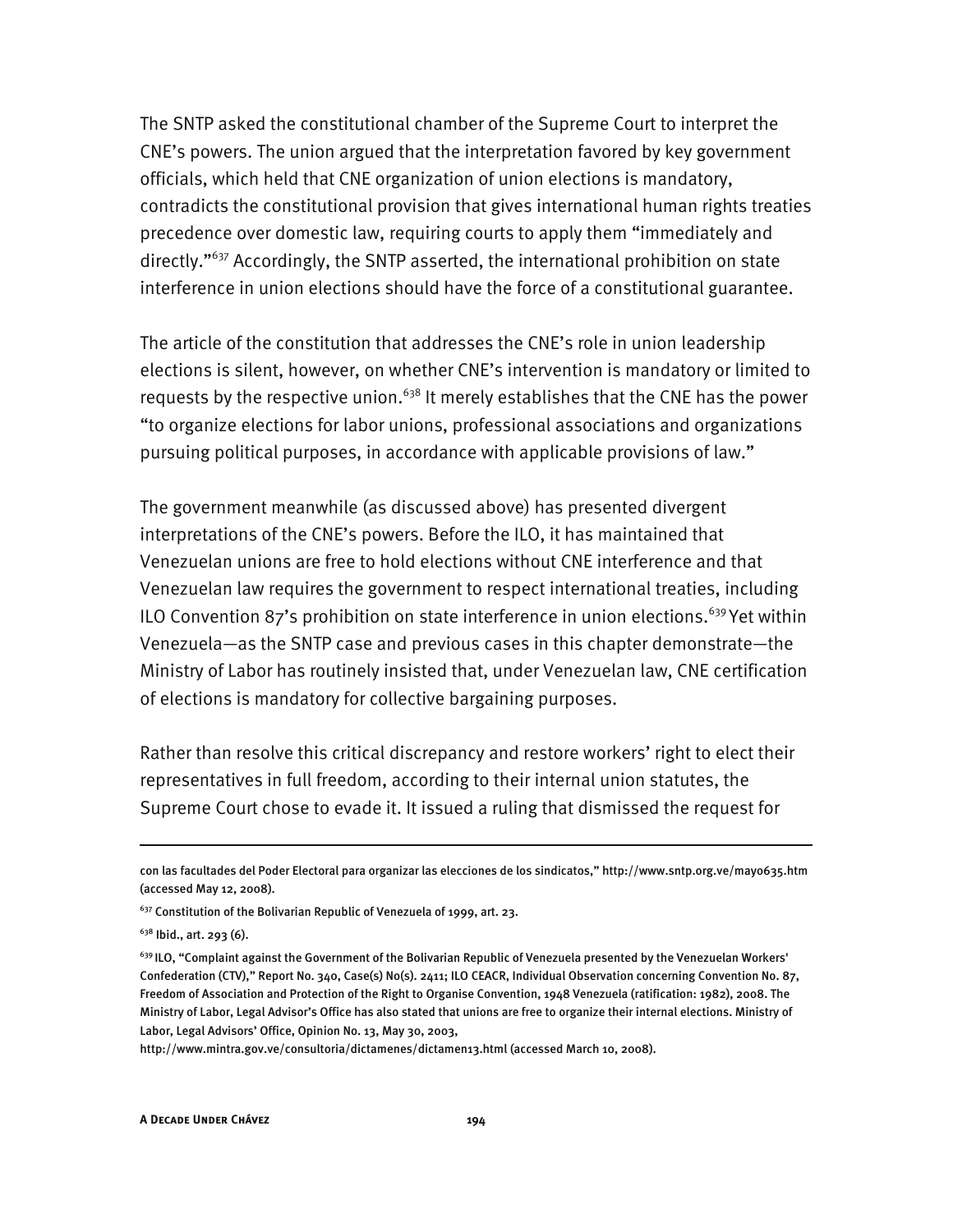legal interpretation on the grounds that there is, in fact, no ambiguity in Venezuelan law regarding the CNE's role in union elections. What the court neglected to explain in its ruling, however, was which of the two contradictory interpretations of the law the one that the government presented before the ILO or the one that it applied in practice in Venezuela—was the correct one.<sup>640</sup>

Concretely, the court claimed that that there is no contradiction between Venezuelan law establishing CNE participation in union elections and international norms. However, it failed to indicate whether this is because CNE involvement is indeed optional or because mandatory involvement is consistent with international norms, a view the ILO has categorically rejected. $641$ 

By failing to resolve the matter, the court effectively allowed Venezuelan officials to continue to interpret the CNE role in union elections as it saw fit. As a result, while the Ministry of Labor has told the ILO that some unions have now held valid elections without CNE participation,<sup>642</sup> the CNE has continued to view its organization and certification of union elections as mandatory, in flagrant violation of international  $law<sup>643</sup>$ 

<sup>640</sup> Instead of resolving the issue in dispute, the Court limited its analysis to what the CNE should do if it participates in union elections. The court held that the CNE's intervention in these cases is permissible "as long as it does not constitute per se a limitation" of workers' rights, and it should be understood as the "participation of a specialized body that … is called to collaborate [llamado a coadyuvar] in union elections, to ensure the transparency and impartiality that must exist in these types of processes." Supreme Court Constitutional Chamber, Arcadio Delgado Rosales, Case No. 06-0554, June 19, 2006, http://www.tsj.gov.ve/decisiones/scon/Junio/1226-190606-06-0554.htm (accessed May 12, 2008).

<sup>641</sup> ILO, "Complaint against the Government of Venezuela presented by the International Confederation of Free Trade Unions (ICFTU), the Venezuelan Workers' Confederation (CTV) and the Latin American Central of Workers (CLAT)," Report No. 326, Case(s) No(s). 2067, para. 502.

<sup>&</sup>lt;sup>642</sup> ILO CEACR, Individual Observation concerning Convention No. 87, Freedom of Association and Protection of the Right to Organise Convention, 1948 Venezuela (ratification: 1982), 2008.

<sup>643</sup> Human Rights Watch interview with Aníbal Galindo, May 7, 2008.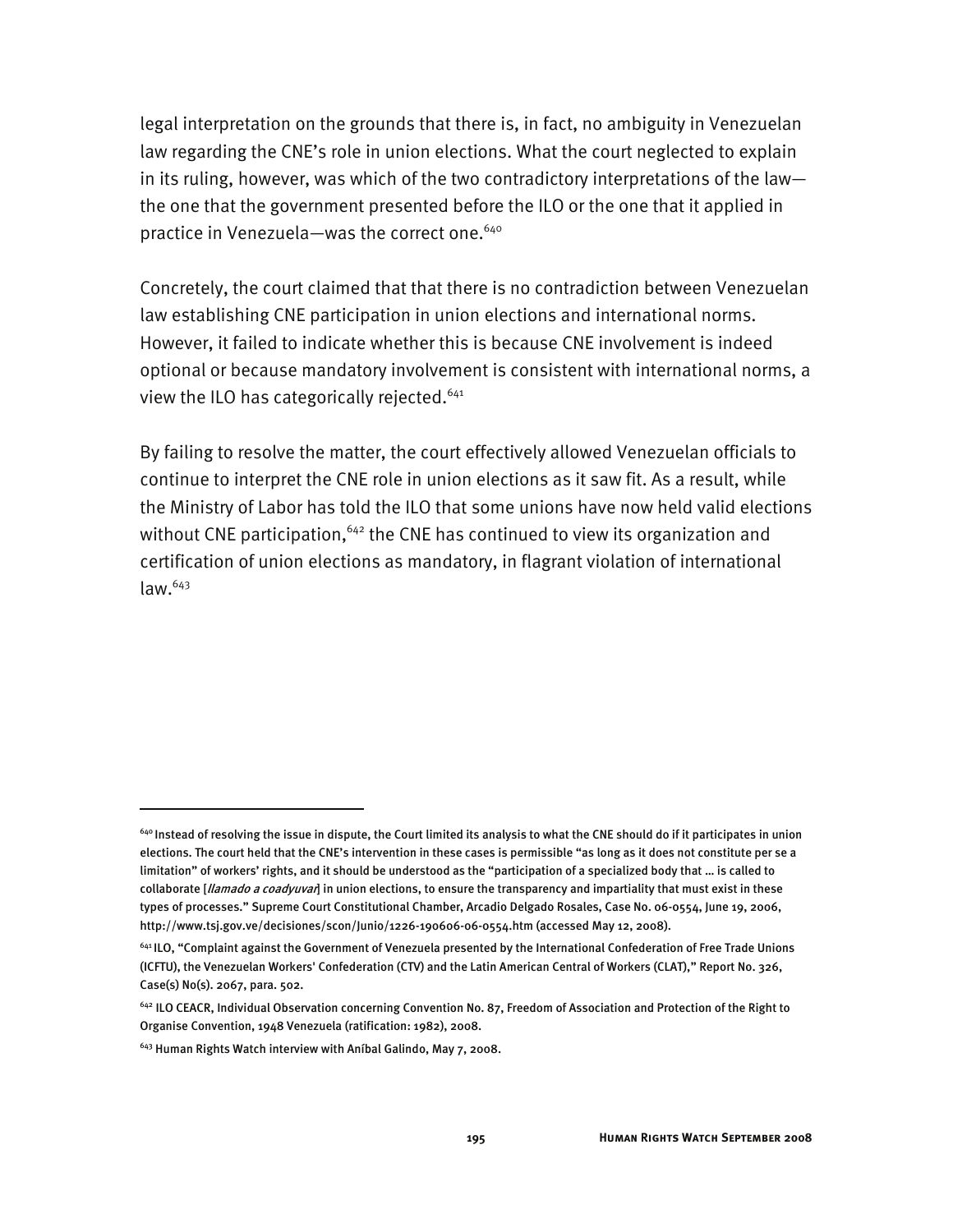# Recommendations

## *State interference in union elections*

In order to guarantee workers' right to freely elect their representatives, the National Assembly should:

- Revise the Organic Labor Law and Organic Electoral Law to ensure that CNE participation in union elections occurs only at the request of the union or a court on appeal;
- Revise the Organic Labor Law so as to allow for the reelection of union leaders; and
- Alter or repeal the 2004 Statute for the Election of Union Leadership so that the power to certify and annul elections is only granted to a judicial body, with adequate guarantees of due process, right to defense, and impartiality, and only in the event that election results are challenged or disputed.

## *Collective bargaining*

To ensure the protection of collective bargaining rights, the National Assembly should:

- Until the laws mandating state interference in union elections are changed, amend the Regulations of the Organic Labor Law from 2006 so that union leadership elections are not a prerequisite for collective bargaining; and
- Amend the labor law regulations to provide clear criteria to determine the most representative union for the purposes of collective bargaining, guarantees for the rights of minority unions when no union commands majority support, and an opportunity for minority unions to speak at least on behalf of their members in those cases where a majority union exists.

In addition, the government should:

• Ensure that it verifies which union represents the majority of workers through an objective process *prior* to collective bargaining until clear criteria to determine the most representative union are established.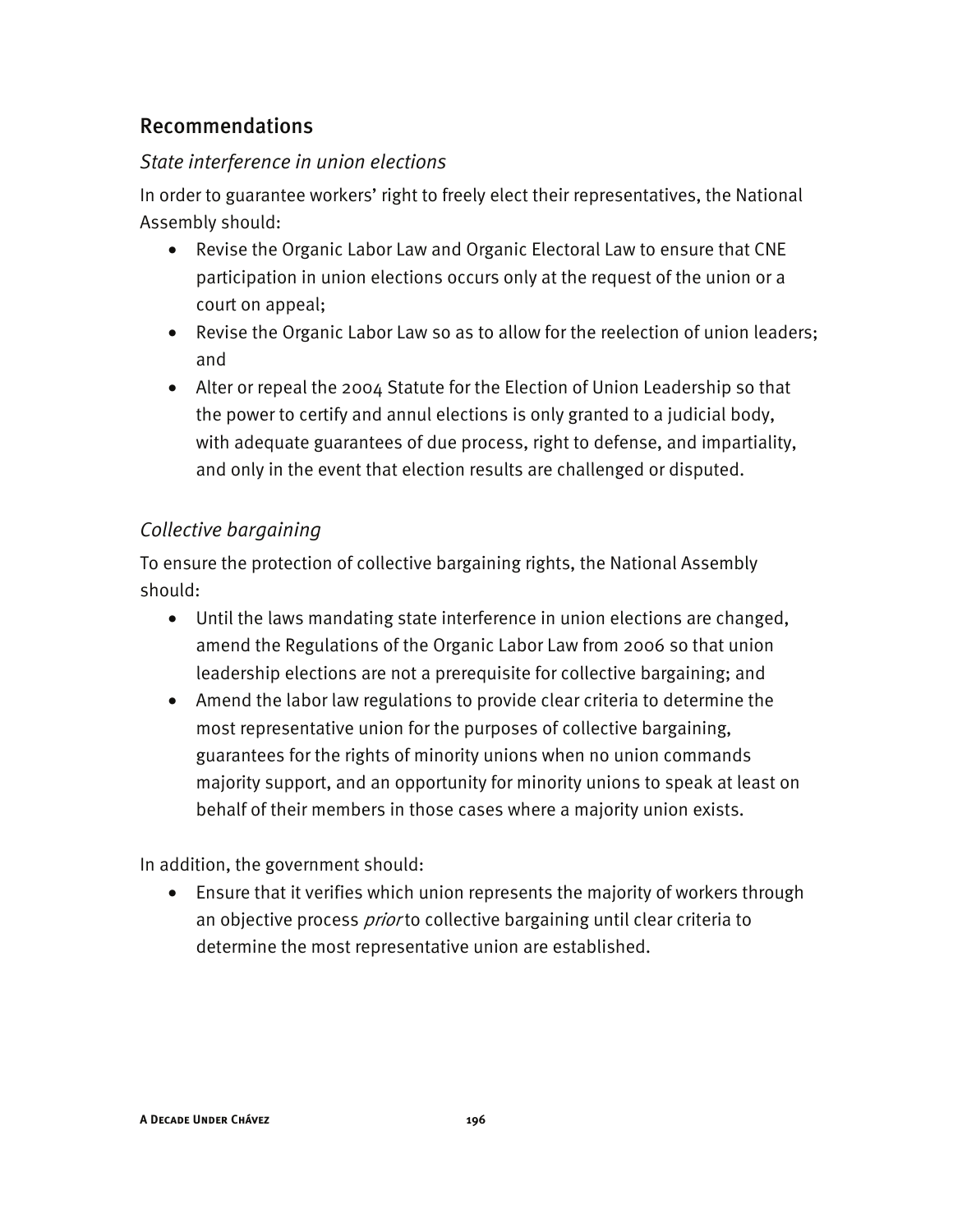## *Right to strike*

To bring Venezuelan law into full compliance with international standards, the National Assembly should:

• Revise the Organic Labor Law to allow for strikes grounded in demands about government social and economic policies.

Furthermore, the Venezuelan government should:

• Refrain from retaliation against workers engaged in legitimate labor organizing, as well as from making threats of future retaliation or discrimination in employment.

# *Alternative Labor Organizations*

As the National Assembly considers the proposed legislation on workers' councils, it should:

- Amend the legislation to explicitly bar labor negotiations between employers and workers' councils when trade unions exist in the workplace; and
- Clarify the power of workers' councils to impede worker actions "with speculative, destabilizing or political ends" to clearly exclude legitimate organizing activity.

To ensure that cooperatives are not used to restrict workers' rights, the National Assembly should:

- Amend the Organic Labor Law to include workers providing labor through cooperatives in the definition of "workers";
- Explicitly grant cooperative workers the right to form organizations jointly with their directly employed counterparts and with workers laboring for other similarly situated cooperatives so that cooperative workers enjoy the same protections and rights as workers in traditional labor arrangements;
- Revise the Law on Cooperatives to limit the use of cooperatives to only those associations that provide temporary or complimentary services and operate independently and autonomously, with their own capital and personnel; and
- Establish a limit on the percentage of cooperative workers in a workplace in the Law on Cooperatives sufficient to ensure that the use of cooperatives does not undermine workers' right to freedom of association.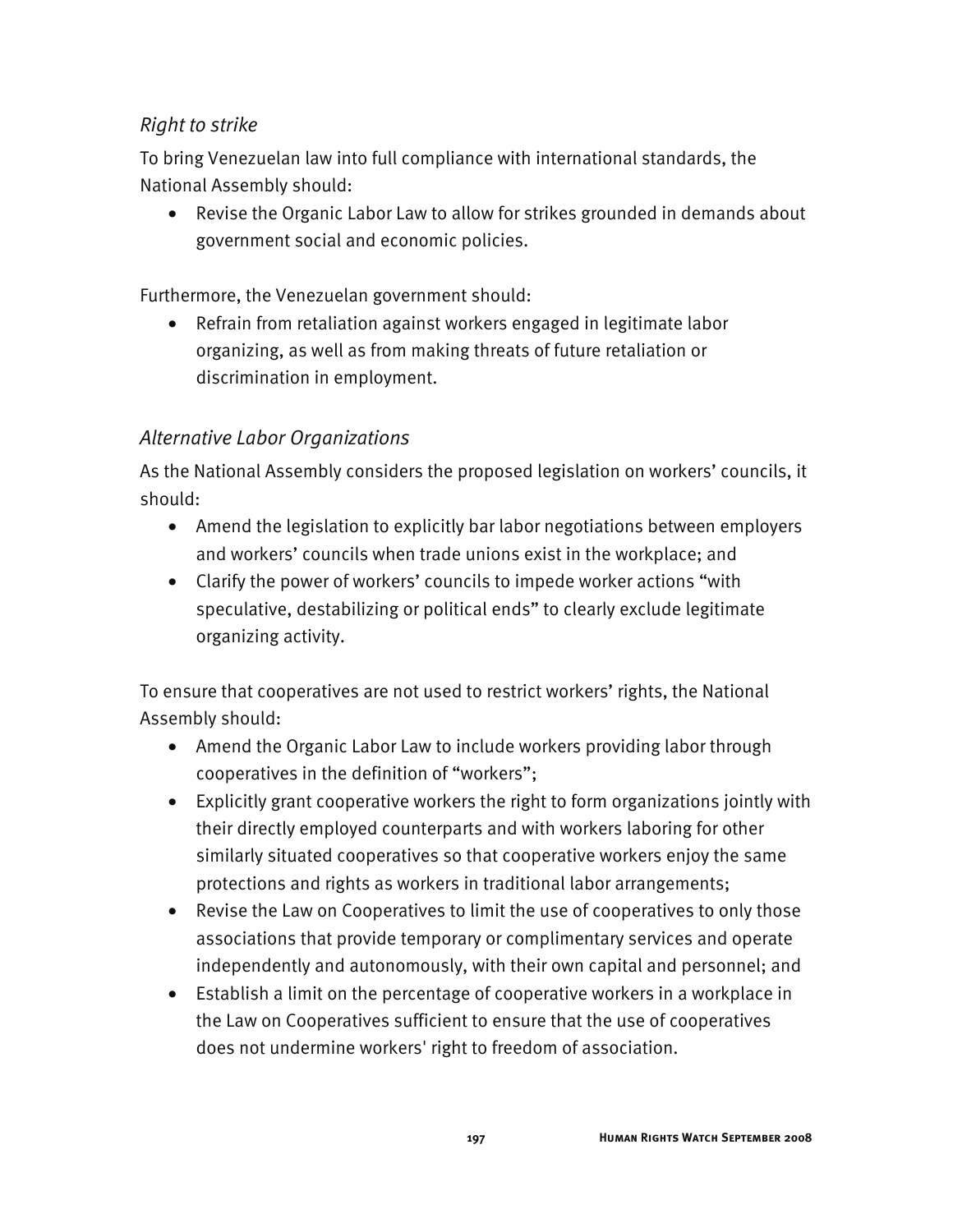# **VI. Civil Society**

The Chávez government's ability to address Venezuela's long-standing and serious human rights problems has been undermined by its adversarial approach to civil society organizations. During the Chávez presidency, rights advocates have faced prosecutorial harassment, unsubstantiated allegations aimed at discrediting their work, and efforts to exclude them from international forums and restrict their access to international funding.

President Chávez and his supporters have sought to justify these measures by arguing that these civil society organizations, despite their professed commitment to human rights advocacy, are actually pursuing a partisan political agenda aimed at destabilizing the country and removing President Chávez from office. To back this charge, they have cited the fact that some civil society leaders have engaged in partisan activities, and some nongovernmental organizations have received funding from the United States.

It is perfectly reasonable for a government to investigate credible allegations that individuals or organizations have engaged in criminal activity, provided the investigations are conducted seriously and with appropriate due process guarantees. It is also reasonable for governments to regulate foreign funding of civil society groups in order to promote greater transparency, provided those regulations do not interfere with the groups' ability to exercise fundamental rights.

But the actions of Chávez and his supporters in the National Assembly and other branches of government have gone beyond these legitimate forms of accountability and regulation by:

- Subjecting rights advocates to criminal investigations on unsubstantiated and politically motivated charges;
- Seeking to discredit and undermine rights organizations through unfounded accusations of complicity in subversion;
- Seeking to exclude organizations receiving foreign funding from international forums;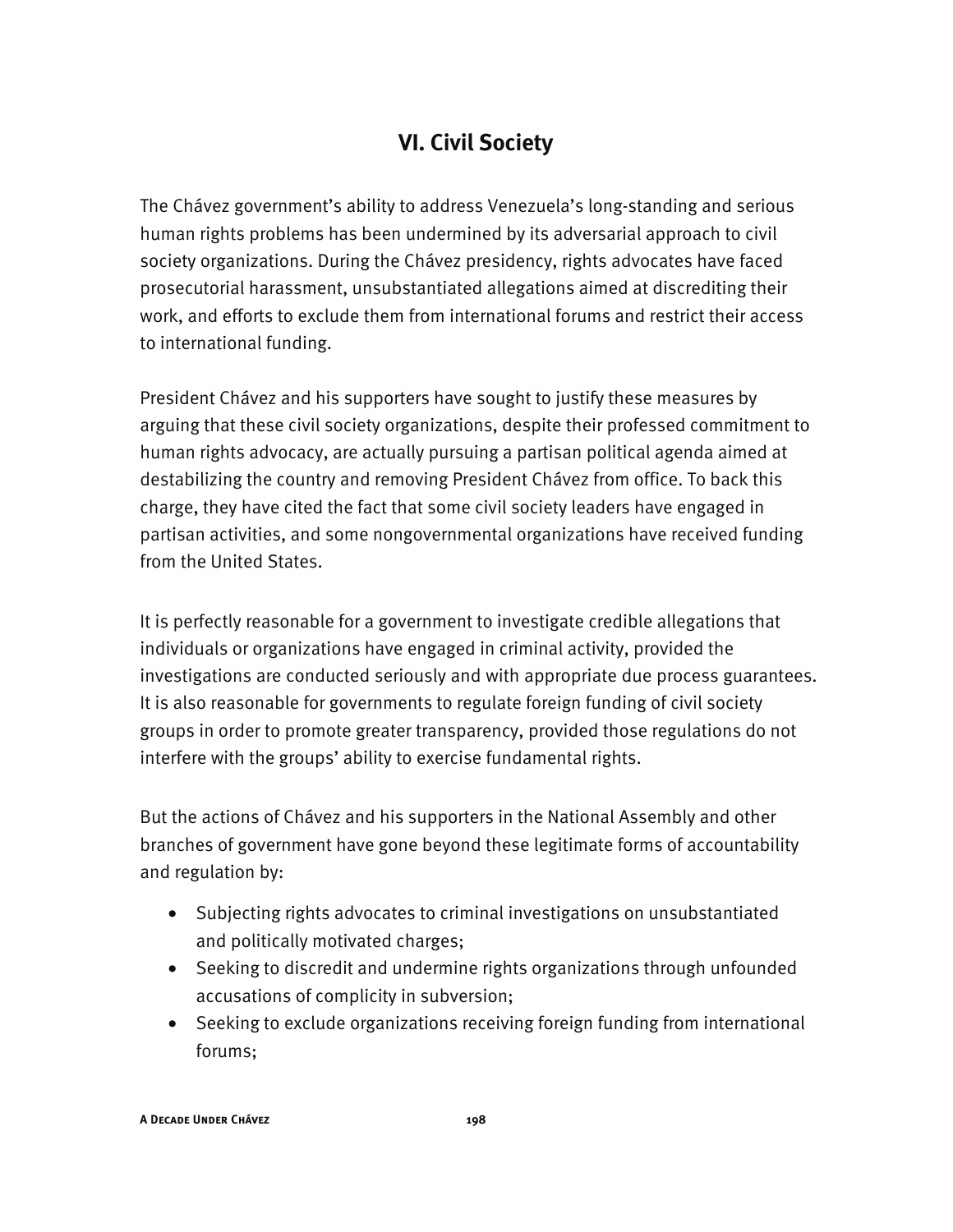• Pursuing legislation that would allow arbitrary governmental interference in the operations of rights organizations, including fundraising activities.

These actions compromise any professed government commitment or willingness to effectively address the country's longstanding human rights problems. For example, Venezuela faces one of the highest rates of prison violence in the continent, with hundreds of deaths in preventable violent incidents every year. But rather than engage constructively with NGOs that document abuses and advocate reforms to the prison system, the authorities have harassed, intimidated, and marginalized them from policy discussions.

In one notable exception, the government incorporated civil society experts in a commission set up to analyze and make proposals to reform Venezuela's police forces, which have long been accused of corruption and abuse. After an extensive process of consultation, the commission proposed reforms to overhaul the police system. For the first time—and largely due to the involvement of rights advocates with extensive experience in battling impunity for abuses—the government identified and prioritized accountability for police abuse as a major issue, though it did not ultimately adopt all of the commission's recommendations.

Unfortunately, the commission on police reform is the exception that proves the rule. The government most often has sought to discredit and sideline human rights advocates and organizations, including experienced groups that could contribute to governmental efforts to address a wide range of other human rights problems.

# International Norms on Civil Society

As part of their duty to promote and protect human rights, governments must ensure that human rights defenders are allowed to pursue their activities without reprisals, threats, intimidation, harassment, discrimination, or unnecessary legal obstacles. Moreover, both the United Nations and the Organization of American States (OAS) have recognized the importance of the work of human rights defenders to the protection of human rights and the consolidation of democracy.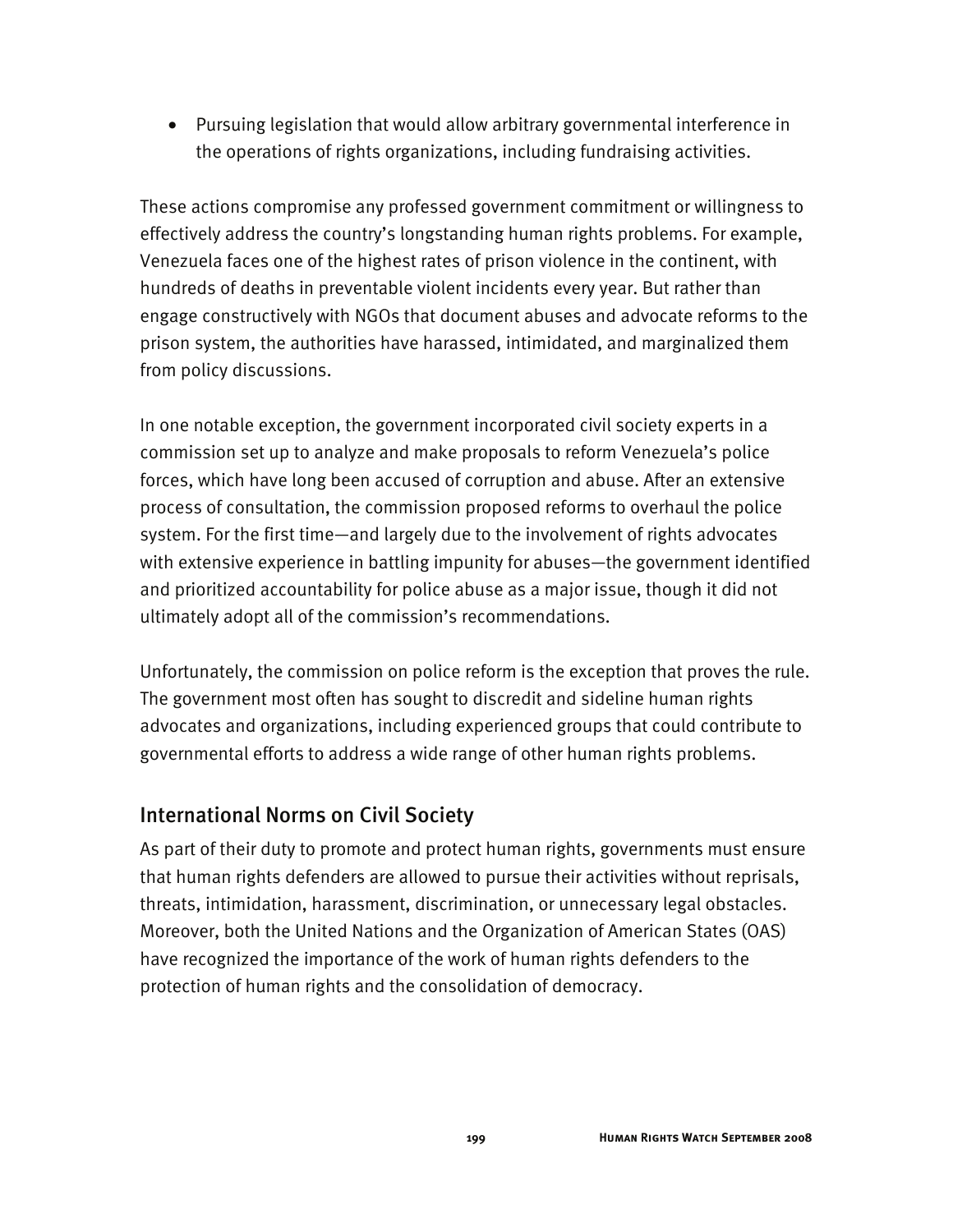According to the United Nations Declaration on Human Rights Defenders, states must "take all necessary measures to ensure the protection by the competent authorities of everyone, individually and in association with others, against any violence, threats, retaliation, de facto or de jure adverse discrimination, pressure or any other arbitrary action as a consequence of their legitimate exercise of the rights referred to in this Declaration".**<sup>644</sup>**

In its report on the situation of Human Rights Defenders in the Americas, the Inter-American Commission on Human Rights stressed the importance of the defense of human rights to the consolidation of democracy. "Human rights defenders, from different sectors of civil society, and, in some cases, from state institutions, make fundamental contributions to the existence and strengthening of democratic societies. Accordingly, respect for human rights in a democratic state largely depends on the human rights defenders enjoying effective and adequate guarantees for freely carrying out their activities."**<sup>645</sup>**

The Inter-American Court of Human Rights has embraced the same principle. "Respect for human rights in a democratic state depends largely on human rights defenders enjoying effective and adequate guarantees so as to freely go about their activities, and it is advisable to pay special attention to those actions that limit or hinder the work of human rights defenders."**<sup>646</sup>**

Among government actions that limit or hinder the work of human rights defenders are criminal proceedings or legal action taken or threatened against them on unfounded charges, or intimidating accusations leveled at them by government officials. The Inter-American Commission on Human Rights has pointed out that:

j

<sup>644</sup> United Nations Declaration on the Right and Responsibility of Individuals, Groups and Organs of Society to Promote and Protect Universally Recognized Human Rights and Fundamental Freedoms, March 8, 1999, G.A. res.53/144, art.12(2).

<sup>&</sup>lt;sup>645</sup> Inter-American Commission on Human Rights, Report on the Situation of Human Rights Defenders in the Americas, March 7, 2006. OEA /Ser. L/V/II.124, (B) 20, http://www.cidh.oas.org/countryrep/Defenders/defenderschap1-4.htm#III (accessed May 9, 2008).

<sup>&</sup>lt;sup>646</sup> Lysias Fleury v. Haiti, order of the Inter-American Court of Human Rights, June 7, 2003,

http://www.corteidh.or.cr/docs/medidas/fleury\_se\_01\_ing.pdf (accessed July 16, 2008), considering 5; Nieto Palma v. Venezuela, order of the Inter-American Court of Human Rights, July 9, 2004,

http://www.corteidh.or.cr/docs/medidas/nieto\_se\_011.pdf (accessed July 16, 2008), considering 8.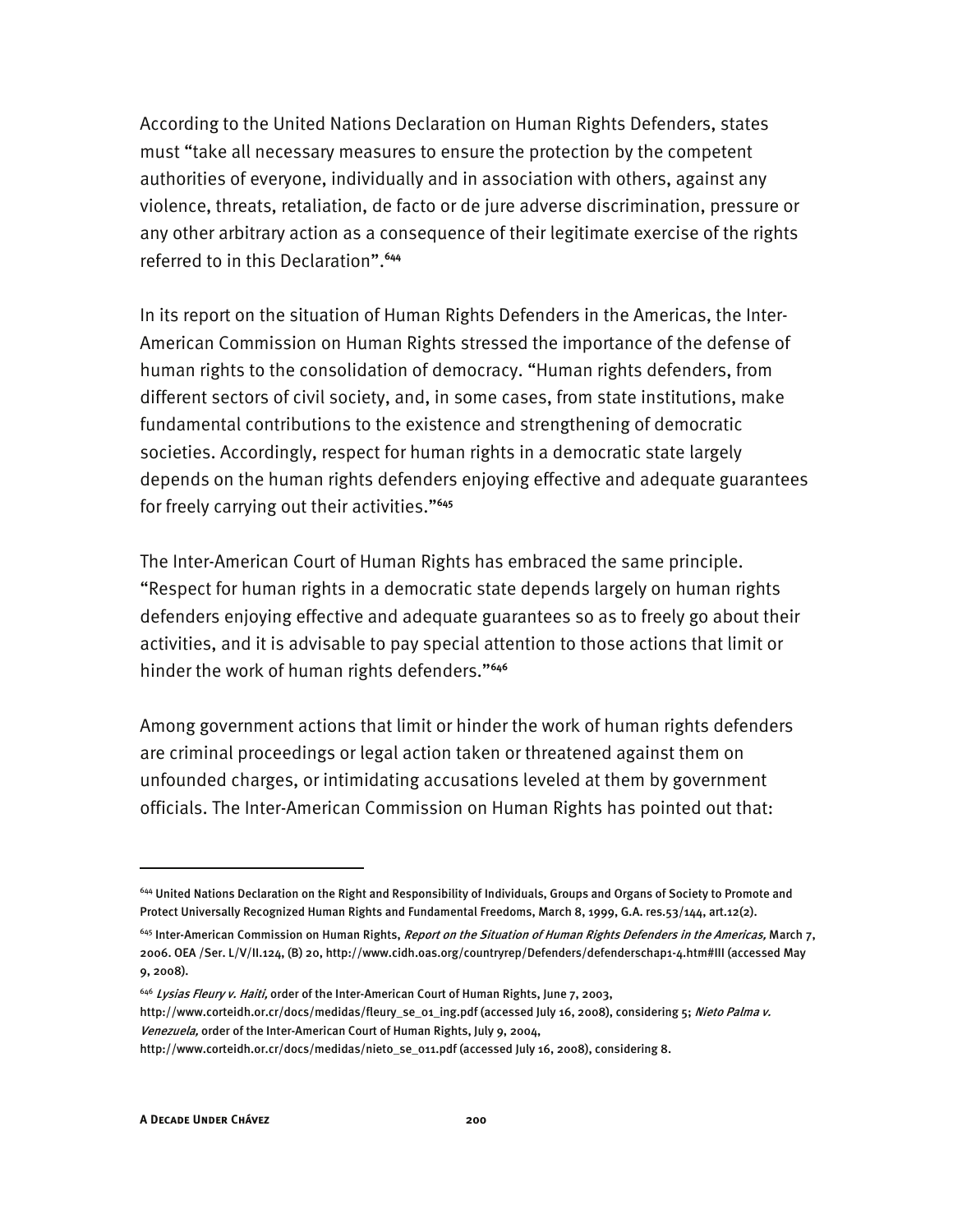… the punitive power of the state and its judicial apparatus should not be manipulated for the purpose of harassing those who are dedicated to legitimate activities such as the defense of human rights…. judicial proceedings brought by the state authorities should be conducted in such a way that—based on objective evidence that is legally produced— only those persons who can reasonably be presumed to have committed conduct deserving of a criminal sanction are investigated and submitted to judicial proceedings.**<sup>647</sup>**

Governments must not only protect human rights defenders but also ensure that they can engage in public debates through the issuing of findings and recommendations. Among the rights protected by the UN Declaration on Human Rights Defenders is the right:

individually and in association with others, to submit to governmental bodies and agencies and organizations concerned with public affairs criticism and proposals for improving their functioning and to draw attention to any aspect of their work that may hinder or impede the promotion, protection and realization of human rights and fundamental freedoms.**<sup>648</sup>**

Although governments are under no obligation to heed the criticism or advice of human rights defenders, they are obliged to refrain from actions that undermine the defenders' ability to exercise this right, including unfounded public statements aimed at intimidating or discrediting them.

Finally, states may not impose arbitrary limitations on the right of organizations dedicated to human rights protection to solicit and receive funds for their activities. According to the UN Declaration:

Everyone has the right, individually and in association with others, to solicit, receive and utilize resources for the express purpose of

-

 $647$  Report on the Situation of Human Rights Defenders in the Americas, para. 114.

 $648$  UN Declaration on the Right and Responsibility of Individuals, art. 8 (2).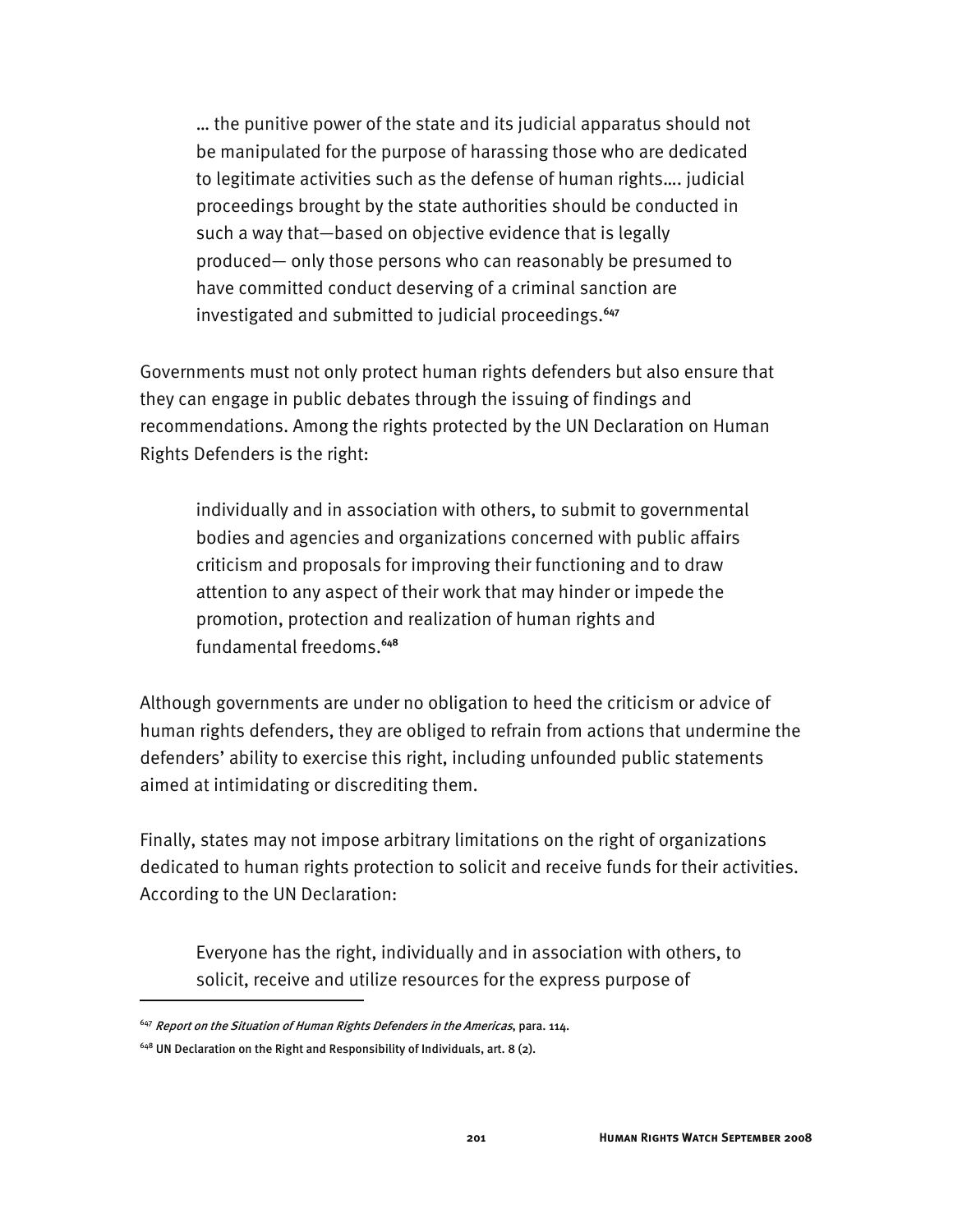promoting and protecting human rights and fundamental freedoms through peaceful means.**<sup>649</sup>**

The Inter-American Commission's view is that civil society organizations may legitimately receive money from foreign or international NGOs, or foreign governments, to promote human rights.**<sup>650</sup>**

## Deteriorated Relations with Civil Society

At the outset of his presidency, Chávez's relations with human rights groups were better than they later became as opposition to his presidency gathered steam. Nongovernmental rights advocates participated actively in the debate over the new constitution in 1999 and had decisive influence on its human rights provisions. The Forum for Life, a consortium of nongovernmental human rights groups, submitted proposals to the constituent assembly responsible for drafting the new bill of rights. At its recommendation, many long-overdue reforms, such as limiting the number and types of rights that could be restricted in states of emergency and the use of military courts, were incorporated in the final text.**<sup>651</sup>**

In December 1999, Chávez initially described reports of human rights abuses during floods and landslides in Vargas State as "superficial" and "suspicious," but he later recognized their seriousness and promised action.**<sup>652</sup>** During the same year, Chávez described one of the organizations that documented these reports—the Venezuelan Program for Education-Action in Human Rights (El Programa Venezolano de Educación-Acción en Derechos Humanos, PROVEA)—as "an institution I know about,

j

<sup>649</sup> Ibid., art. 13.

 $650$  Report on the Situation of Human Rights Defenders in the Americas, IV (40).

 $651$  About 65 percent of the proposals submitted by human rights groups like the Forum for Life, the Support Network for Justice and Peace, and PROVEA were accepted by the constituent assembly, 95 percent of whose members were Chávez supporters. Mariluz Guillén and María Pilar García-Guadilla, "Las organizaciones de derechos humanos y el proceso constituyente: alcances y limitaciones de la constitucionalización de la inclusión en Venezuela," Cuadernos del Cendes, Año 23, No. 61, January- April, 2006, p.89; Gregory Wilpert, "Participatory Democracy or Government as Usual?" Venezuelanalysis.com, June 15, 2005, http://www.venezuelanalysis.com/analysis/1192 (accessed June 10, 2008).

<sup>&</sup>lt;sup>652</sup> Human Rights Watch, *World Report 2000,* http://www.hrw.org/wr2k1/americas/venezuela.html.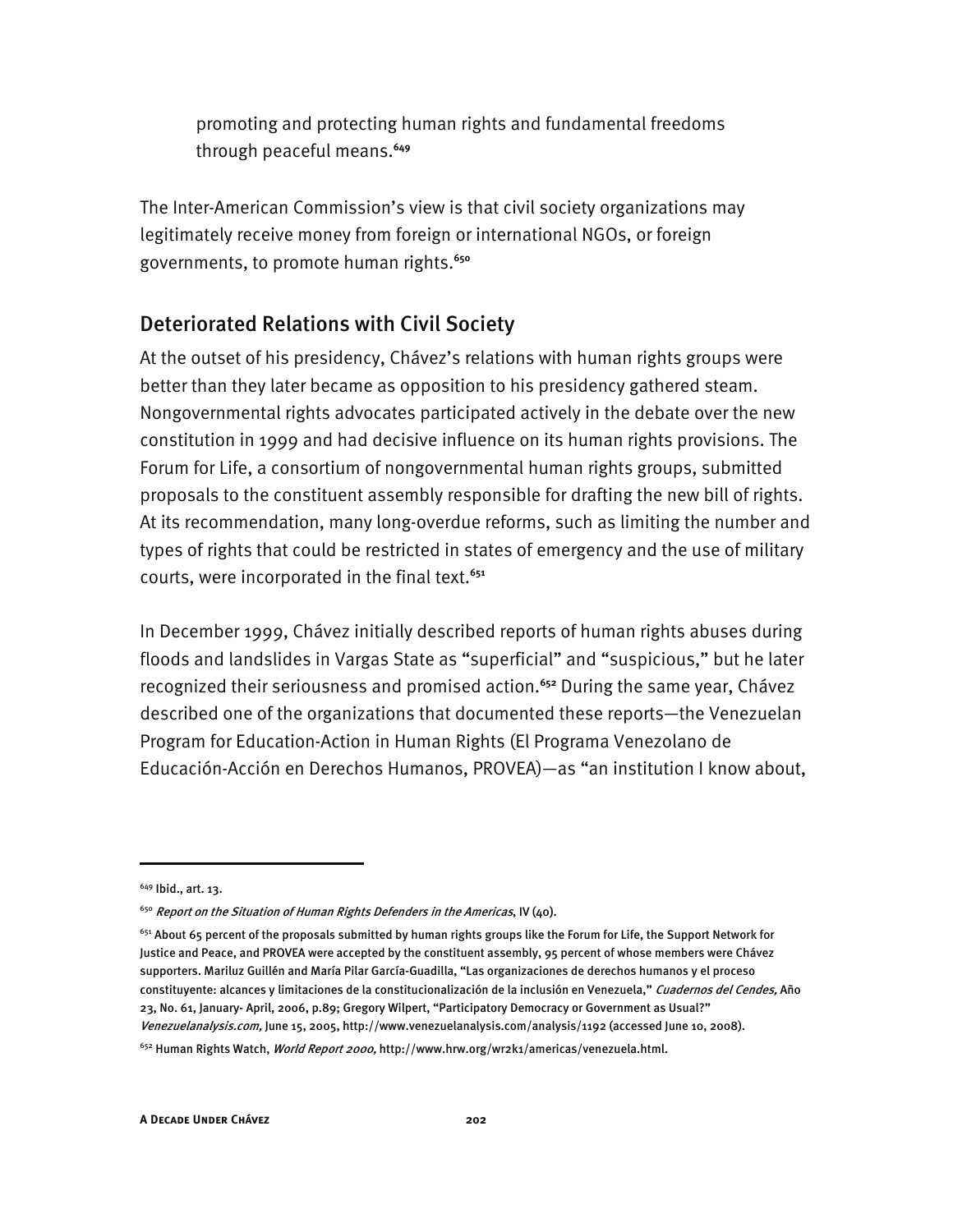and with which we share its defense of human rights, they are in favor of our rights and those of our families."**<sup>653</sup>**

Five years later, Chávez was to accuse the same organization of conspiring against his government. As detailed below, the government's relations with civil society organizations more generally deteriorated over this period (1999-2004) as political divisions deepened over his presidency and some civil society organizations engaged in openly political advocacy. New organizations dedicated to the defense of democracy and the rule of law participated in broadly based opposition coalitions which engaged not only in litigation and political advocacy in defense of democratic rights, but also supported street protests and strike activity intended to force the president's resignation.**<sup>654</sup>** Some NGOs received funding from institutions in the United States, which the Venezuelan government accused of backing the April 2002 coup, heightening government suspicions about their ulterior motives.

The government publicly accused both institutions and individuals in civil society of supporting the coup, or of being paid by the "empire." The attacks were directed at groups advocating peaceful and constitutional channels to change the government in particular the 2004 recall referendum—or merely exercising their right to criticize government policies.**<sup>655</sup>**

<sup>&</sup>lt;sup>653</sup> "Opiniones sobre PROVEA," http://www.derechos.org.ve/nosotros/acercade/link5.htm (accessed June 9, 2008). The Venezuelan Program for Education and Action in Human Rights (Programa de Educación-Acción en Derechos Humanos, PROVEA) is one of Venezuela's oldest and most respected nongovernmental human rights organizations.

<sup>654</sup> A heterogeneous umbrella group founded in January 2001 helped organize the street protests in 2002-2003. The Democratic Coordinating Group for Civic Action (Coordinadora Democrática de Acción Cívica) called itself "a democratic and pluralist movement aiming to channel the efforts of diverse groups and individuals in civil society, respecting the autonomy and independence of each, in order to defend the democratic system, the rule of law, individual freedoms and institutional stability." María Pilar García-Guadilla, "Politicization and Polarization of Venezuelan Civil Society: Facing Democracy with Two Faces," XXIV International Congress of the Latin American Studies Association, Dallas, Texas, March 27-29, 2003, p. 5.

<sup>&</sup>lt;sup>655</sup> According to a study of the treatment of human rights NGOs since 1997, the number of violent attacks, threats, and expressions of discredit directed at human rights activists or at their organizations (most attributed to government officials or police agents) increased from an average of four cases a year between 1999 and 2002 to more than 10 a year between 2003 and 2006 and seven cases just from January to May 2007. Police officials were responsible for some of the violence and threats. Two of the six killings of human rights defenders recorded since 1997 (of which the victims were people demanding court investigations into alleged extrajudicial executions of close relatives) have been attributed to police forces. Vicaría de Derechos Humanos de Caracas, Informe sobre la Situación de Defensores y Defensoras de Derechos Humanos en Venezuela (Caracas: Archdiocesis of Caracas, 2007),

http://www.derechos.org.ve/Informe%20sobre%20defensores%20en%20Venezuela.pdf (accessed June 15, 2008), pp.17, 32- 33.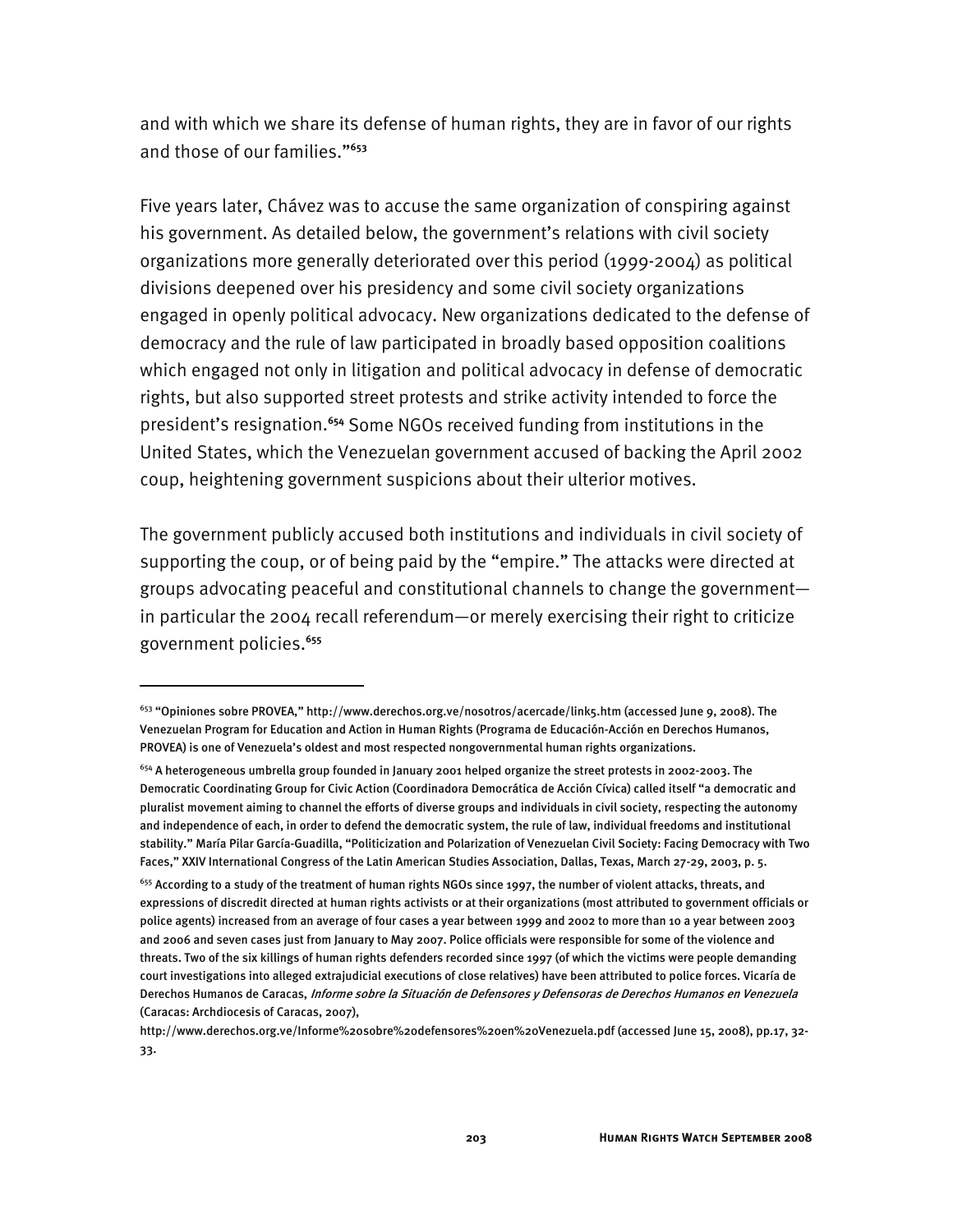Activists belonging to high profile human rights groups in Caracas have been threatened and intimidated. They include Liliana Ortega, the director of the Committee of Relatives of Victims of the Events of February-March 1989 (Comité de Familiares de las Víctimas de los sucesos ocurridos entre el 27 de febrero y los primeros días de marzo de 1989, COFAVIC)—a long-established human rights group that works for victims of police violence—and other COFAVIC members; Carlos Nieto, director of Window to Freedom (Una Ventana a la Libertad, a prison reform group); and several relatives of victims of police killings who have sought justice in the courts.**656** Ortega was one of several activists whose life and personal safety the Inter-American Commission and the Inter-American Court of Human Rights ordered the Venezuelan government to protect.**<sup>657</sup>**

#### Two Divergent Approaches to Rights Advocates

Venezuelan human rights NGOs, formed in the 1980s to defend victims of prison and police abuses, have decades of experience documenting, analyzing, and seeking solutions to these problems. Unfortunately, instead of collaborating constructively with these groups, the Chávez government has often treated them with hostility and suspicion and, in some cases, has actively sought to discredit and marginalize them.

In one notable instance, however, the government did actively collaborate with civil society groups to devise a major police reform, proving that even in the midst of political polarization such collaboration was possible, as well as productive.

#### *Persecution of Prison Reform Advocates*

The costs of sidelining human rights monitors can be clearly seen in the case of prison reform. Authorities have harassed and intimidated civil society groups that speak out about prison conditions rather than tap their commitment and expertise to find solutions to the systematic failings of Venezuelan prisons.

j

<sup>&</sup>lt;sup>656</sup> COFAVIC (the Committee of Relatives of Victims of the Events of February-March 1989) was formed to seek justice for the victims of "disappearances" and killings during the 1989 protests in Caracas known as the "Caracazo."

<sup>&</sup>lt;sup>657</sup> Matter of Liliana Ortega et al. regarding Venezuela, order of the Inter-American Court of Human Rights, June 14, 2005, http://www.corteidh.or.cr/medidas.cfm (accessed June 15, 2008). The Court issued six such orders over a period of two-anda-half years between November 2002 and June 2005.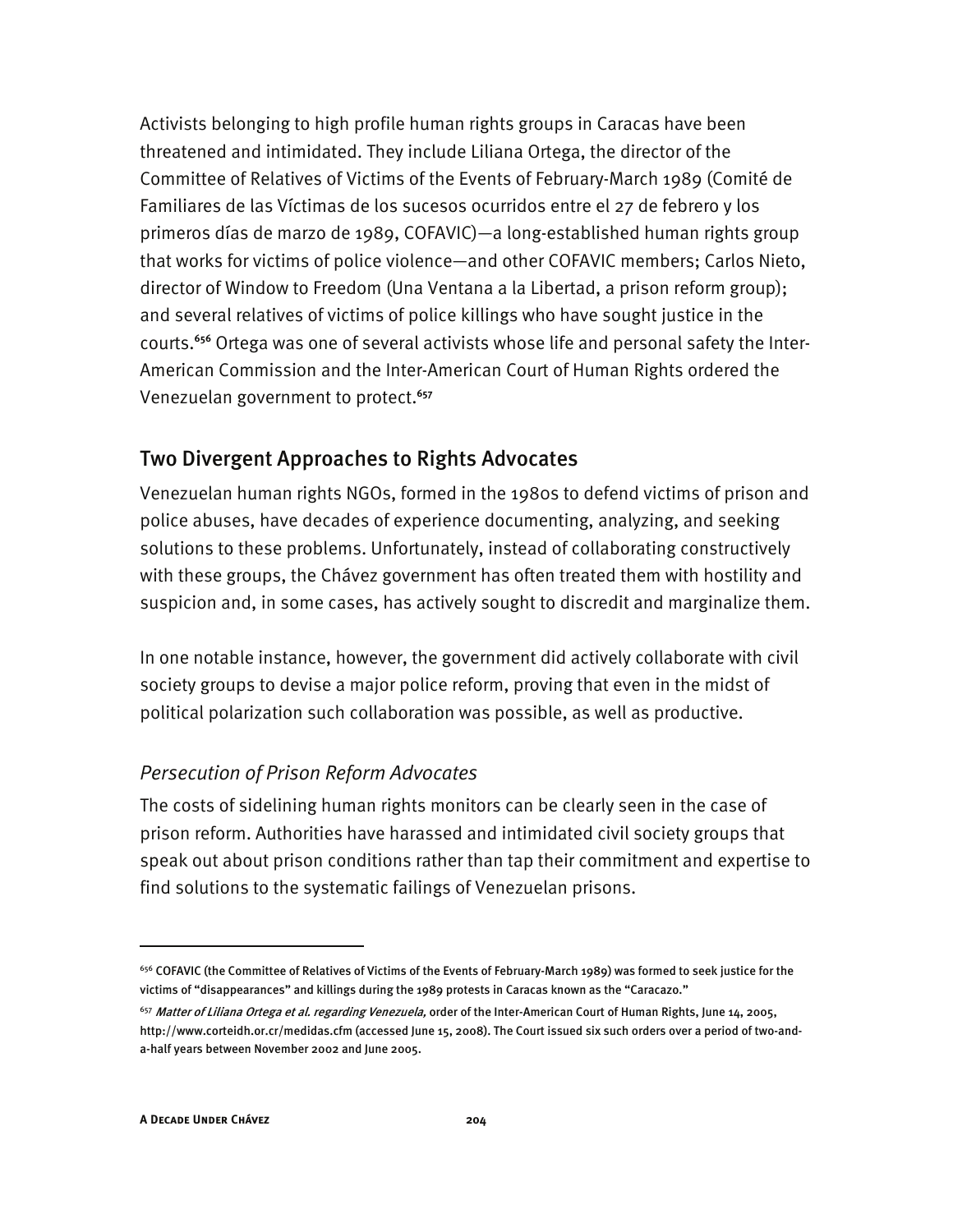Nine years into his presidency, Chávez has failed to address the chronic crisis in Venezuela's prisons, which remain among the most violent in the continent after decades of neglect by successive governments. Violence between inmates rages without check, causing hundreds of deaths every year.**<sup>658</sup>** Inmates effectively control prisons, overwhelming the scant number of security guards.**<sup>659</sup>** The system fails to provide minimum standards of hygiene, medical care, and internal order. Chávez himself has described the conditions as "infernal."<sup>660</sup>

Venezuelan Prison Watch (Observatorio Venezolano de Prisiones, OVP), a nongovernmental organization whose stated mission is "to promote and monitor state protection of the human rights of persons deprived of their liberty," has done much to bring the problem to public attention. OVP publishes annual reports on prison conditions and compiles statistics on violent prison deaths and injuries through an extensive network of contacts within the prison system.**<sup>661</sup>** Little official data is publicly available on Venezuela's prison population. The national press, civil society groups, and international organizations appear to rely on OVP for all but the

j

<sup>&</sup>lt;sup>658</sup> The government does not publish statistics on violent prison deaths, but numbers compiled by Venezuelan Prison Watch (Observatorio Venezolano de Prisiones, OVP), a nongovernmental organization, show the gravity of the problem. According to OVP, the number of prison deaths has averaged more than 300 per year for the past decade, reaching 498 violent prison deaths and 1,023 injuries in 2007. The government has not denied or questioned this data. Observatorio Venezolano de Prisiones, Informe Situación Carcelaria en Venezuela, Año 2007,

http://www.ovprisiones.org/pdf/2007\_Informe\_Situación\_Carcelaria\_Venezuela.pdf (accessed May 10, 2008). OVP also reported that 120 prisoners died violently and 130 were injured in the first three months of 2008. "15 muertos y 30 heridos en cárceles del país este año," Últimas Noticias, January 17, 2008; María Alejandra Monagas, "Han matado a 120 reclusos en lo que va de este año," *Últimas Noticias*, March 27, 2008.

<sup>&</sup>lt;sup>659</sup> According to OVP a single guard often oversees a hundred inmates. For example, the fact that there were just five guards posted to guard over 700 prisoners in the Yare I Prison led the Inter-American Court to issue protective measures to safeguard the rights of inmates there. Matter of Yare I and Yare Capital Region Penitentiary Center regarding Venezuela, order of the Inter-American Court of Human Rights, November 30, 2007. Senator Wilmer Iglesias, the President of the National Assembly's Sub-Commission on Interior Policies, acknowledged that, "the experience that we have seen in visits to the prisons tells us that the State has lost control of the internal functioning of these and it is necessary to look for rapid solutions." "Venezuela Moves to Humanize Prison System Amidst Hunger Strikes," Venezuelanalysis.com, March 11, 2008, http://www.venezuelanalysis.com/news/3260 (accessed May 7, 2008).

<sup>&</sup>lt;sup>660</sup> Chávez acknowledged: "we must humanize the prisons now. We can't let this problem continue, there are issues which we've left pending and in which we've failed, and this is one of them— the struggle against crime, the humanization of the prisons. The prisons can't go on being like an inferno." "Chávez se reprobó en problemas que más aquejan al venezolano," El Universal, January 28, 2008. ["Hay que humanizar las cárceles, ya, no podemos seguir con esos pendientes, hay materias que tenemos pendientes y en las que estamos raspaos, esa es una, la lucha contra la delincuencia, la humanización de las cárceles, las cárceles no pueden seguir siendo como un infierno."]

<sup>661</sup> Human Rights Watch telephone interview with Humberto Prado, OVP director, Caracas, May 8, 2008.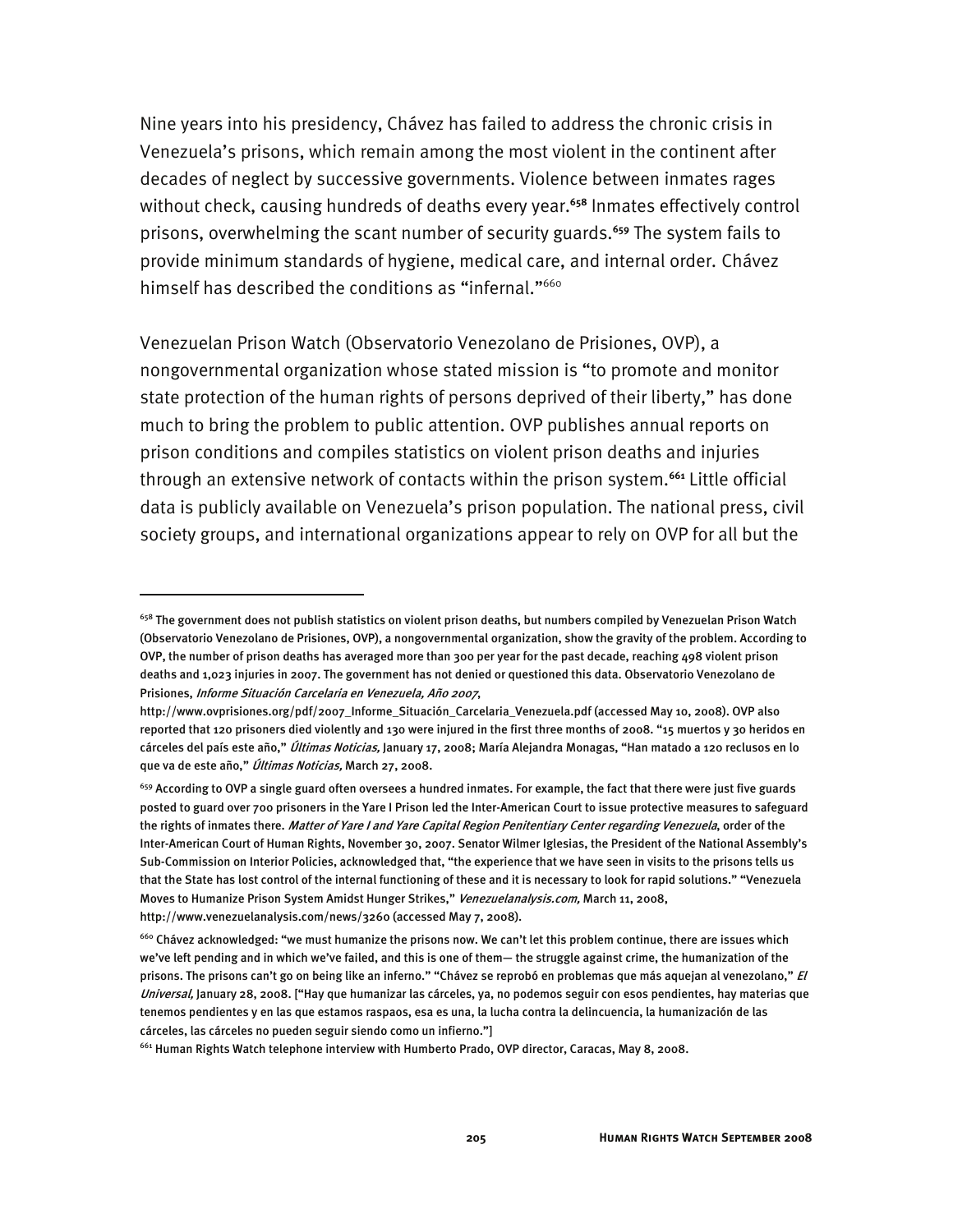most basic statistics.**<sup>662</sup>** OVP Director Humberto Prado is a prominent critic of government prison policy and appears regularly before the Inter-American Court and Commission to testify on conditions.**<sup>663</sup>**

In March 2008, hunger strikes broke out in 15 prisons in which thousands of prisoners across the country participated. The striking prisoners were pressing for the repeal of reforms to the criminal code dating from 2005 which exempted individuals convicted of violent crimes from sentencing benefits such as work outside the prison, probation, and conditional release.<sup>664</sup>

The government squarely blamed NGOs that work with prisoners for the unrest. For example, Interior and Justice Minister Ramón Rodríguez Chacín insinuated that unnamed human rights defenders who received their orders in the United States had incited the strike: "Coincidentally, when those individuals were in the United States, a prison strike began here in Venezuela to ask that an article of the Organic Penal

<sup>&</sup>lt;sup>662</sup> The Ministry of Interior and Justice provides statistics on the overall size of the prison population, though such statistics are not readily available or published regularly. For example, no official data can be found online about the prison population, on the percentage of prisoners awaiting trial, on overcrowding, or on prison deaths. Carlos Nieto, director of the NGO Window to Freedom (Ventana a la Libertad), and Humberto Prado confirmed that the government does not publish official statistics on prison conditions. Human Rights Watch interview with Carlos Nieto, Caracas, September 18, 2007, and telephone interview with Humberto Prado, May 8, 2008. The Inter-American Commission on Human Rights appears to rely on statistics provided by OVP.

<sup>663</sup> The Inter-American Court ordered the government to introduce special measures to protect the lives of inmates in three prisons: Yare I and II prisons (Centro Penitenciario Región Capital), the Uribana Prison (Centro Penitenciario de la Región Occidental), and the La Pica Prison (Internado Judicial de Monagas). Prado provided information to the Inter-American Commission on Human Rights in each of these cases. Matter of Monagas Judicial Confinement Center ("La Pica") regarding Venezuela, Order of the Inter-American Court of Human Rights, January 9, 2006; Matter of Yare I and Yare II Capital Region Penitenciary Center regarding Venezuela, Order of the Inter-American Court of Human Rights, October 30, 2007; Matter of the Penitentiary Center of the Central Occidental Region (Uribana Prison) regarding Venezuela, Order of the Inter-American Court of Human Rights, February 2, 2007.

 $664$  The prisoners protested reforms to Articles 458, 459, and 460 of the penal code, which exempt individuals convicted of armed robbery, assault, or other crimes involving violence from work outside the prison, conditional release, and probation. The strike ended in April when the Supreme Court issued a temporary injunction to suspend the application of the articles and admit the case. As of this writing, the Supreme Court has not issued a final decision on the case. Partial Penal Code Reform Law [Ley de Reforma Parcial del Código Penal], Official Gazette, No. 5.768, April 13, 2005; "Existe una total radicalización de los presos en cuanto al cumplimiento de sus demandas," PROVEA, Boletín 196, February 28-March 14, 2008,

http://www.derechos.org.ve/actualidad/coyuntura/2008/coyuntura\_196.html#20 (accessed April 30, 2008); "TSJ suspende prohibición de beneficios a delitos más graves," *Últimas Noticias,* April 22, 2008; "Venezuela: presos en huelga de hambre," BBC Mundo, April 21, 2008, http://news.bbc.co.uk/hi/spanish/latin\_america/newsid\_7359000/7359901.stm (accessed April 30, 2008); "Prisoner Rights Restored After Venezuelan Supreme Court Decision," *Venezuelanalysis.com*, April 23, 2008, http://www.venezuelanalysis.com/news/3379 (accessed May 16, 2008).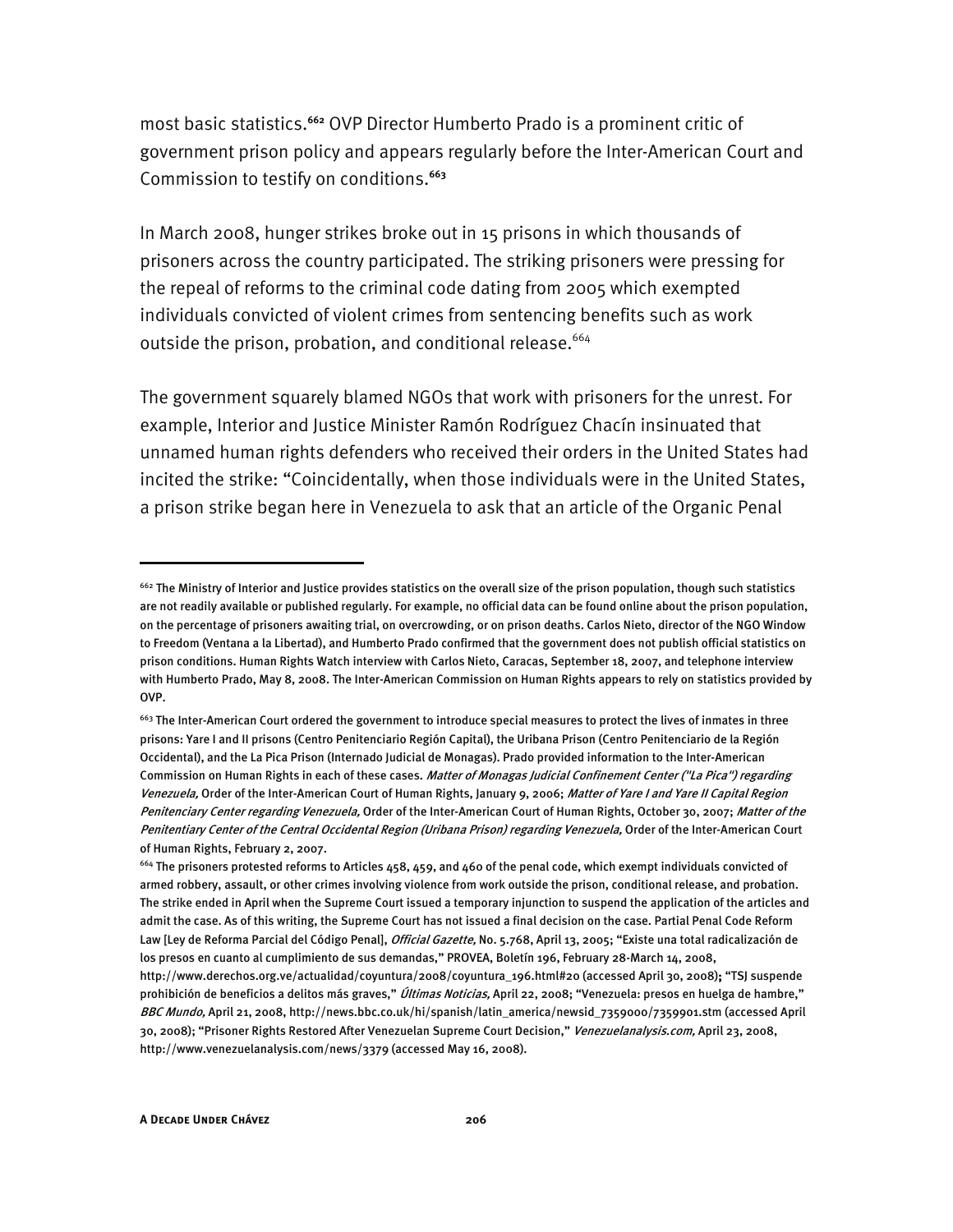Procedure Code not be applied."<sup>665</sup> Chacín called the prison groups "humanitarian organizations with political ends" and added that they had "dubious moral solvency" and "live off prison problems."<sup>666</sup>

In April 2008, a newspaper article indicated that members of OVP were under investigation by the Ministry of Interior and Justice on charges of treason and inciting rebellion. The day after the charges appeared in the press, Prado presented himself before the public prosecutor, asking for an impartial investigation of the matter and signaling his willingness to cooperate to clear the name of the organization.**<sup>667</sup>** No charges have been brought as of this writing.

On several prior occasions, government officials and pro-government legislators publicly accused Prado of starting prison riots to undermine the government. In January 2006, then-Interior and Justice Minister Jesse Chacón called Prado a "political spokesperson" with "false" accusations to "destabilize the country."**<sup>668</sup>** The president of the National Assembly Sub-Commission on Human Rights said that Prado "promoted prison riots." "We all know who he is, he goes from prison to prison causing problems," he added.**<sup>669</sup>** In September 2007, Congressman Freddy Rojas announced on public television, "Each time Humberto Prado comes on

<sup>&</sup>lt;sup>665</sup> "Garantizan fin de crisis carcelaria," El Tiempo, March 13, 2008,

http://www.eltiempo.com.ve/noticias/default.asp?id=143236 (accessed May 4, 2008).

<sup>666 &</sup>quot;Individualidades venezolanas de derechos humanos reciben dirección en USA," Ministry of Interior and Justice press release, March 12, 2008, http://www.mpprij.gob.ve/spip.php?article43988 (accessed May 4, 2008). Congressman Antonio Barazarte similarly accused Prado of leading prison strikes around the country. Maritza Villaroel, "TSJ usurpa funciones a la AN al tomar atribuciones de legislar," National Assembly press release, March 12, 2008,

http://www.asambleanacional.gov.ve/publico/noticias/det\_noticias.php?co=1272 (accessed May 4, 2008).

<sup>&</sup>lt;sup>667</sup> The alleged investigation was discussed in a column by Luis Felipe Colina in the newspaper *La Razón.* Human Rights Watch telephone interview with Humberto Prado, May 8, 2008; "Derechos humanos a juicio," *Tal Cual*, April 29, 2008; "El Observatorio Venezolano de Prisiones colaborará con la investigación en su contra por los supuestos delitos de traición a la patria e incitación a la rebelión," El Carabobeño, April 28, 2008, http://www.el-

carabobeno.com/p\_pag\_not.aspx?art=a290408e01&id=t290408-e01 (accessed May 8, 2008); "Observatorio de Prisiones pide a Fiscalía investigue supuestas acusaciones en su contra," OVP press release, April 28, 2008, http://www.ovprisiones.org/ (accessed May 5, 2008).

<sup>668 &</sup>quot;Foro por la Vida rechaza las reacciones de las autoridades públicas ante la solicitud de medidas de protección hecha por defensores de derechos humanos a la CORTE IDH," PROVEA, Boletín Informativo 167, February 6-23, 2006,

http://www.derechos.org.ve/actualidad/coyuntura/2006/coyuntura\_167.htm (accessed May 4, 2008); "Ataques a defensores de derechos humanos," COFAVIC, http://www.cofavic.org.ve/index.php?id=13&id\_enti=1&casos=12 (accessed May 8, 2008).

<sup>669 &</sup>quot;Diputado de la Asamblea Nacional señala a Humberto Prado como promotor de la 'Guarimba carcelaria'," PROVEA, Boletín Informativo 173, July 12-August 1, 2006, http://www.derechos.org.ve/actualidad/coyuntura/2006/coyuntura\_173.htm#04 (accessed May 6, 2008).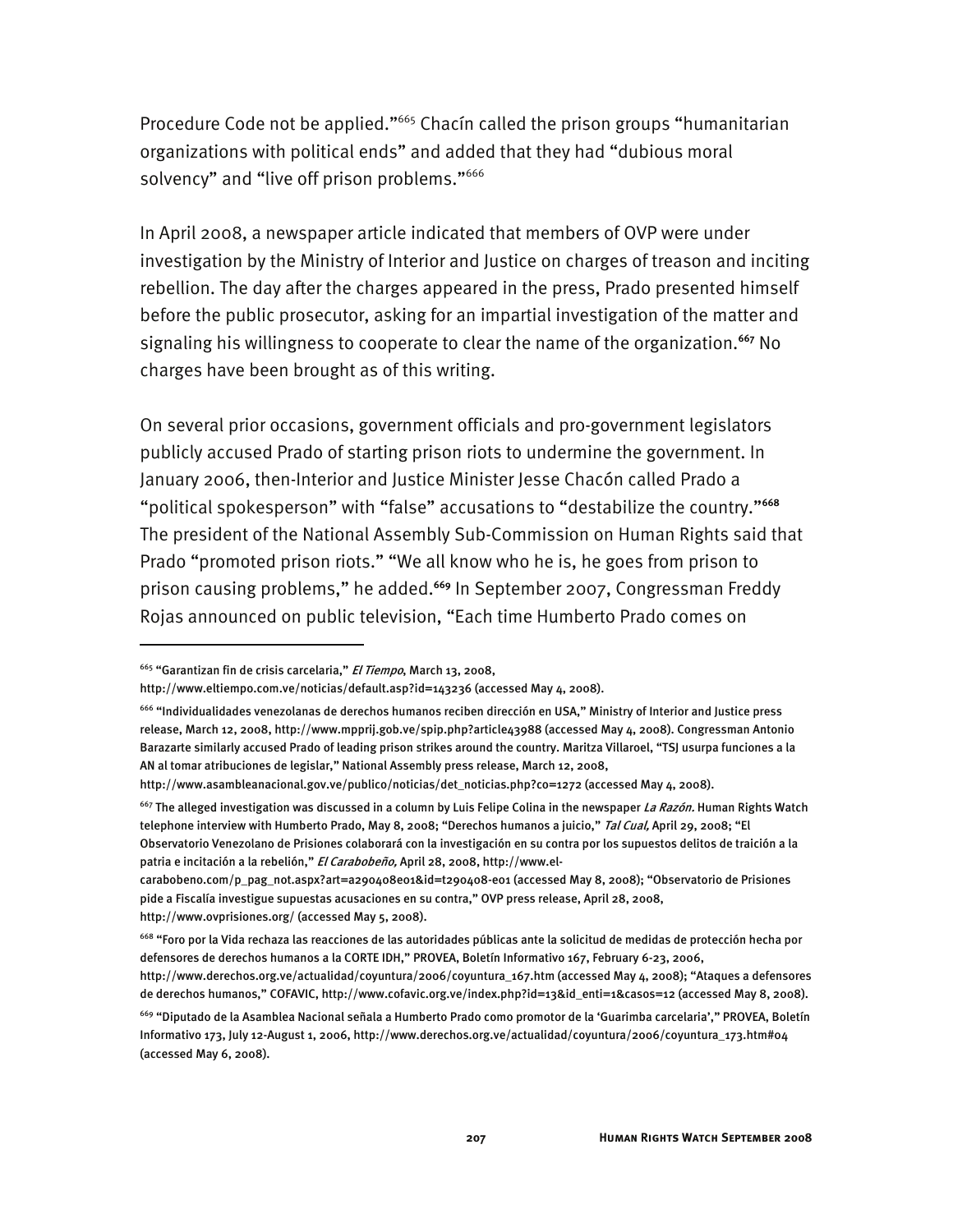television speaking about the prison situation, riots begins in the prisons … I don't discount that this has to do with a destabilization plan."**<sup>670</sup>**

Harassment has often followed criticism of the Chávez government's record on prisons. For instance, just days after Prado briefed the Inter-American Commission on Human Rights about the prison situation in Venezuela in November 2005, Minister Chacón publicly questioned his moral integrity and motives.**<sup>671</sup>** Similarly, after testifying before the Inter-American Court in 2006, Director General of Prisoner Rehabilitation and Custody Erling Rojas said that Prado's statements about prison conditions "intended to destabilize the country when we are in an electoral year."**<sup>672</sup>** Prado reported receiving threatening phone calls in May 2007 after he described the appalling conditions in the Barinas prison to the newspaper El Mundo.**<sup>673</sup>**

Humberto Prado is not the only prison rights advocate who has suffered reprisals for his work. In 2004 the Inter-American Court ordered the government to take measures to protect Carlos Nieto, director of Window to Freedom (Una Ventana a la Libertad). The court acted after receiving reports that Nieto had received a house visit by government agents who issued veiled threats to his 9-month-old nephew, and that his neighbors had received pamphlets with death threats against Nieto.

The Court acted after Nieto's house was broken into several times, his nine-monthold niece was threatened, and death threats were sent to him and his neighbors.**<sup>674</sup>**

j

 $670$  "Solicitan investigación por muerte de menores en La Planta," National Assembly press release, September 11, 2007, http://www.asambleanacional.gov.ve/publico/noticias/det\_noticias.php?co=462 (accessed May 6, 2008). ["Cada vez que Humberto Prado sale en televisión declarando sobre la situación penitenciaria, comienzan a presentarse motines en los penales. No descarto que se trate de un plan desestabilizador."]

 $671$  According to press reports, Chacón said: "If [Humberto Prado] wants me to give him money not to speak about the Venezuelan prison system, he is very wrong and he should go on talking." ["Si él (Humberto Prado) pretende que le dé dinero para que no hable mal del sistema penitenciario venezolano está muy equivocado y que siga hablando."] "Ministro Chacón: Dos expedientes por violación de derechos humanos tiene Humberto Prado," Agencia Bolivariana de Noticias (ABN), November 1, 2005.

<sup>672 &</sup>quot;Foro por la vida rechaza las reacciones de las autoridades públicas ante la solicitud de medidas de protección hecha por defensores de derechos humanos a la Corte IDH," Forum for Life press release, February 3, 2006,

http://www.analitica.com/va/sociedad/documentos/2558888.asp (accessed May 6, 2008).

<sup>&</sup>lt;sup>673</sup> Prado filed a request for protective measures with the Inter-American Court of Human Rights on May 16, 2007. Inter-American Commission on Human Rights, *Annual Report* 2007, OEA/Ser.L/V/II.130, Doc. 22, rev. 1, December 29, 2007, Chapter IV, para. 234.

 $^{674}$  Human Rights Watch interview with Carlos Nieto Palma, Caracas, Sept 18, 2007; Inter-American Commission on Human Rights, Annual Report 2004, OEA/Ser.L/V/II.122 Doc. 5 rev. 1, February 23, 2005, Chap III, paras. 338-340,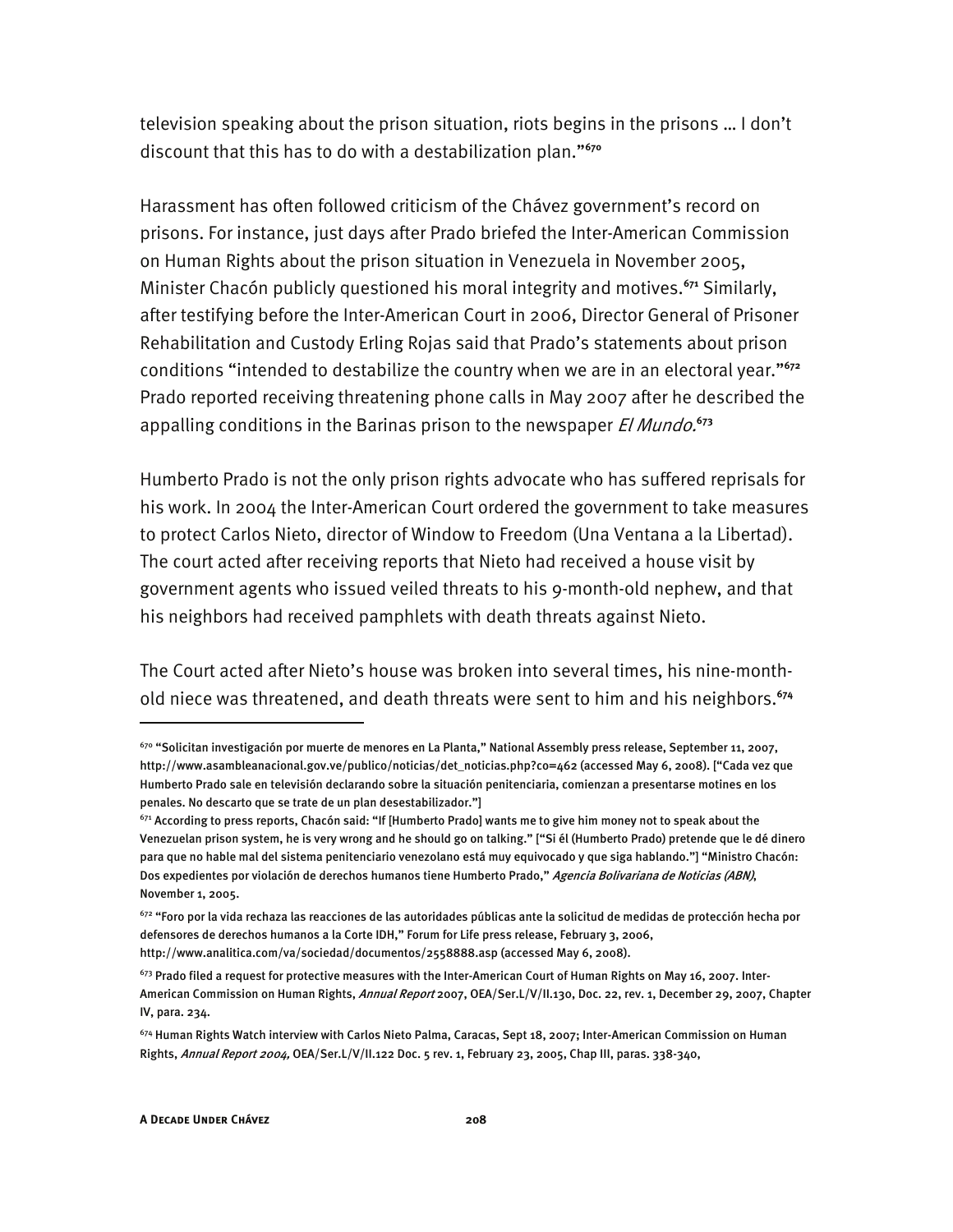The government's suspicion of human rights monitors and its refusal to treat them as valid interlocutors has direct practical consequences that limit the groups' effectiveness. Officials have ignored their requests to visit prisons, thereby hindering independent monitoring of prison conditions.**<sup>675</sup>** Instead, OVP observers had to visit prisons in the company of family members of inmates.**<sup>676</sup>**

The government has also excluded prison groups from taking part in governmentsponsored forums on the prison system. According to the government, two investigations against Prado for human rights violations during his tenure as the director of the Yare I Prison (1996-1997) are still underway. On these grounds, the government disqualified Prado from taking part in government discussions on its "humanization" plan in 2005.**<sup>677</sup>** Prado said that he did not know of any investigations against him and that the accusations were baseless.**<sup>678</sup>** More generally, Prado said that OVP has been eager to participate in government discussions on prison policy, but that the government has never invited NGOs.**<sup>679</sup>**

Government hostility also has broader ramifications for the public policy issues at stake. By publicly belittling the work done by prison groups, state officials attempt to discredit the complaints and evidence presented. The focus on the purported "destabilizing" intentions of prison groups has allowed the government to gloss over the institutional crisis in the prison system.

Although the government has announced a "humanization plan" to improve prison infrastructure through the construction of 15 new prisons between 2006 and 2012 and the expansion of recreational and occupational activities for prisoners, so far

http://www.cidh.org/annualrep/2004eng/chap.3g.htm (accessed May 4, 2008).

 $675$  Both OVP and Window to Freedom said that they had not been able to obtain permission to enter the prisons from the interior and justice minister, despite repeated written requests. Human Rights Watch interview with Carlos Nieto, September 18, 2007, and telephone interview with Humberto Prado, May 8, 2008.

<sup>676</sup> Human Rights Watch telephone interview with Humberto Prado, May 8, 2008.

<sup>&</sup>lt;sup>677</sup> "Ministro Chacón: dos expedientes por violación de derechos humanos tiene Humberto Prado," *Agencia Bolivariana de* Noticias (ABN), November 1, 2005. Minister Chacón said that the investigations were underway, Cases Nos. 2795-97 and 2764-97.

<sup>678</sup> Human Rights Watch telephone interview with Humberto Prado, May 8, 2008.

<sup>679</sup> Ibid.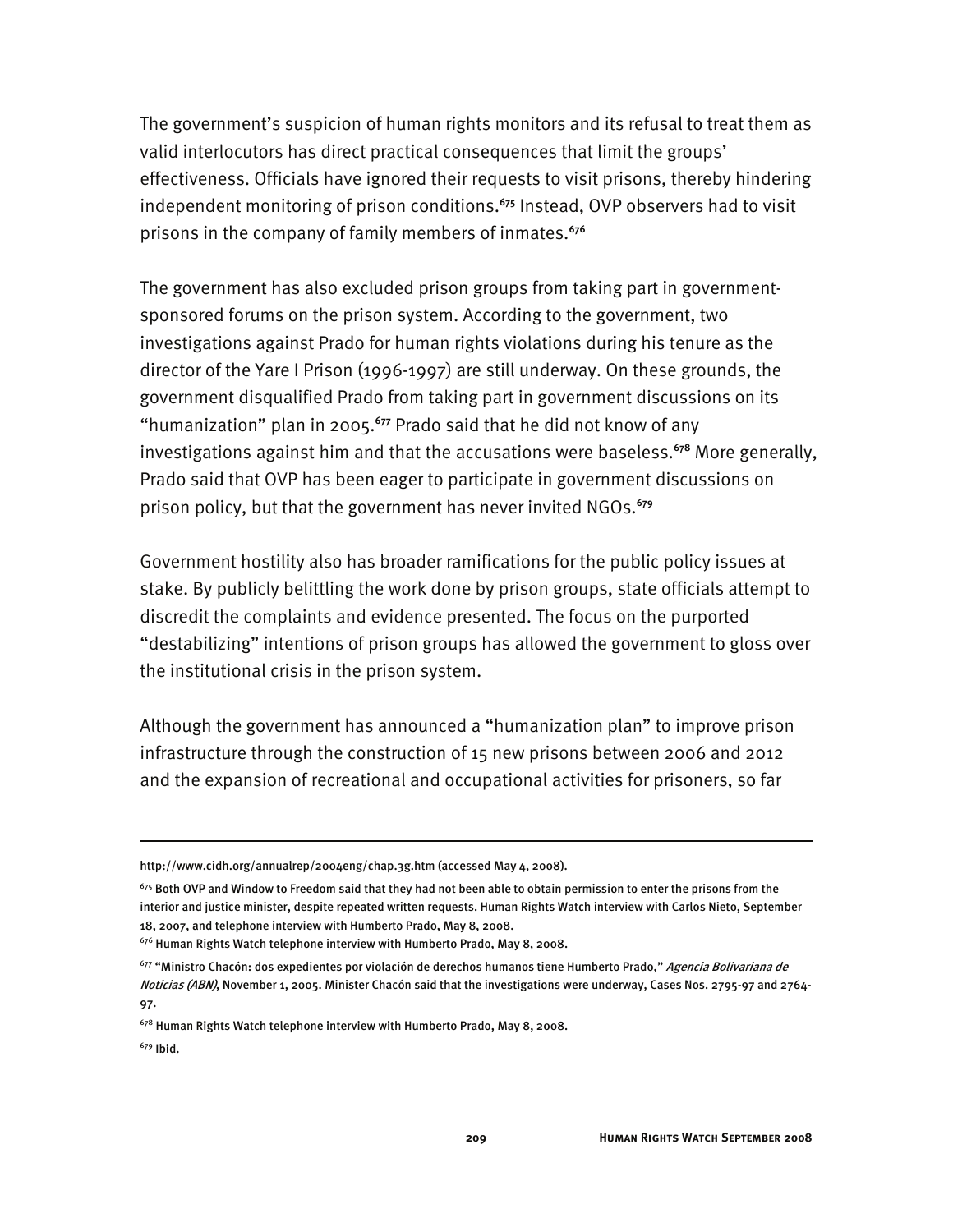there have been few concrete advances.**<sup>680</sup>** While OVP has commended the spirit of the government project, it has pressed the government to take further steps—often buttressed by the recommendations of the Inter-American Court—such as increases in the number and training of security guards, the separation of inmates awaiting sentencing from convicted prisoners, effective controls to prevent the entrance of weapons, hiring professional prison managers, and greater reliance on conditional liberty.**<sup>681</sup>** These proposals have been largely ignored.**<sup>682</sup>**

Although government officials have often sought to discredit Prado and OVP, Human Rights Watch is not aware of any examples of information published by the organization shown by authorities to be false or misleading.

Engaging civil society groups could help the government address the critical situation in Venezuelan prisons. By recognizing that the long-term goals of prison reform advocates—to construct a more humane prison system where basic rights are respected—align with those of the government, the authorities could stimulate productive discussions on how to address the inhumane conditions that have persisted for decades in Venezuelan prisons. However, such constructive dialogue will remain difficult so long as government officials continue publicly denouncing and undermining the credibility of prisoners' rights advocates.

#### *An Alternative Approach: Police Reform*

In contrast to the government's harassment of prison reform advocates and other human rights activists, recent experience with police reform provides a positive model for how the government can collaborate with civil society groups to address

<sup>680</sup> Plans include the construction of new "penitentiary communities" in which inmates would be classified and provided with adequate food, health care, and opportunities for work and recreation. A "model" prison in Coro in Falcón State for 818 inmates was inaugurated in July 2008 and the government also announced that a new Rodeo prison will open in September 2008. Georgely Morín, "Presos sin derechos," Tal Cual, July 14, 2008; "Cárcel El Rodeo III será estrenada en septiembre," Últimas Noticias, May 8, 2008.

<sup>681</sup> OVP, "Plan para la disminución de la violencia carcelaria," http://www.ovprisiones.org/pdf/plandisminucionviolencia.pdf (accessed May 5, 2008).

<sup>&</sup>lt;sup>682</sup> The government has recently implemented some of the suggestions of OVP without its participation. For example, the government recently established human rights committees at the prison level and convened inter-institutional round-tables to discuss prison policy and define regional solutions to prison conditions. Human Rights Watch telephone interview with Humberto Prado, May 8, 2008.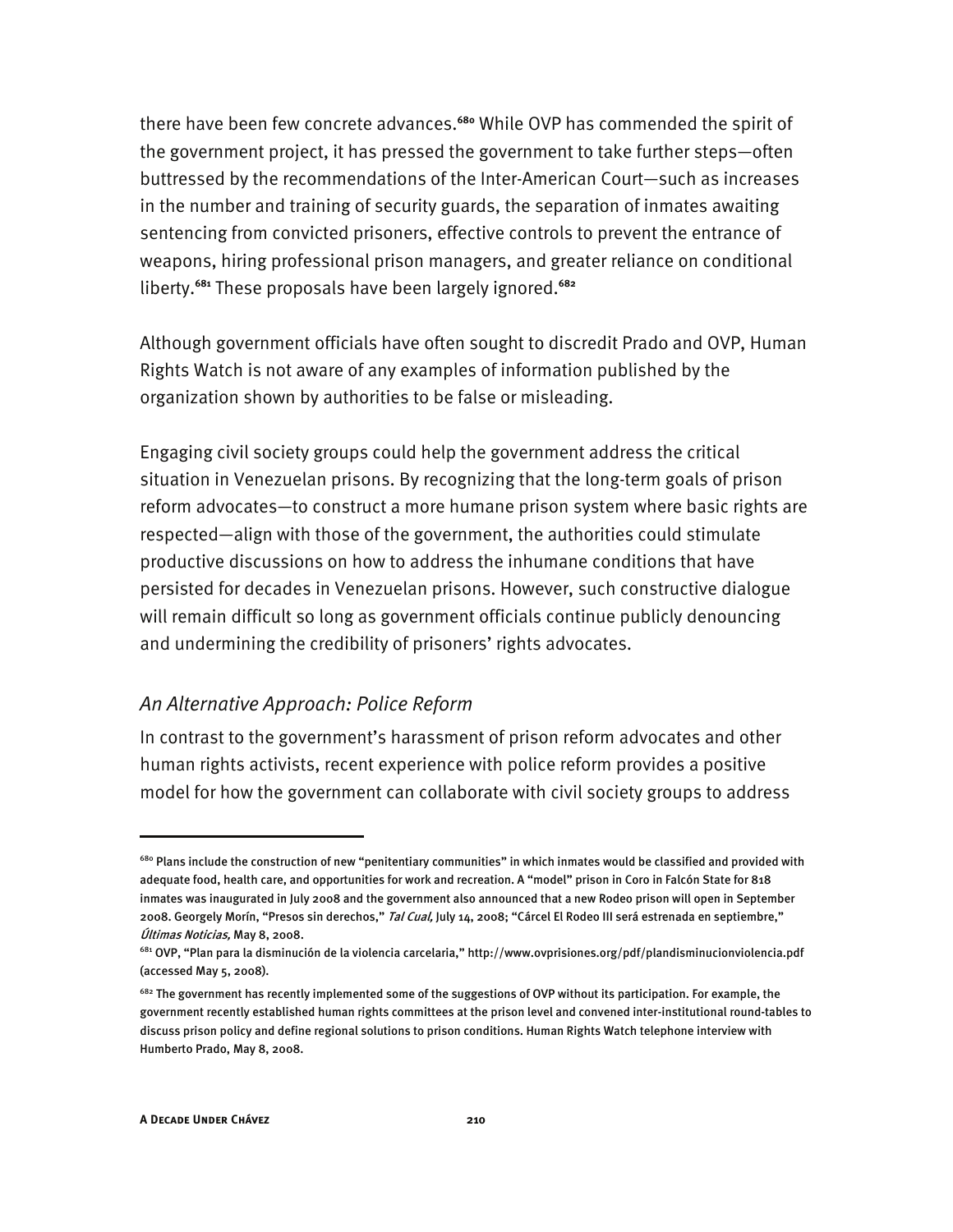pressing issues. Faced with rampant violent crime and a largely discredited police force, rather than attack and question human rights groups with experience in public security issues, the government has harnessed their knowledge to draft and pass legislation to overhaul the police and improve police accountability. While the ultimate effectiveness of these reforms will depend on whether the government is willing and able to implement them in a serious manner, the experience underscores the potential for productive collaboration between government and civil society. Instead of antagonizing expert NGOs and ignoring their critiques, the government has taken important steps toward addressing a critical human rights issue with their assistance.

Venezuela has long been notorious for its high rates of common crime and violence. Nonetheless, the security situation has deteriorated since Chávez took office. The investigative police (Cuerpo de Investigaciones Científicas, Penales y Criminalísticas, CICPC) registered over 13,000 homicides in a country of 27 million in 2007, up from just under 6,000 homicides in 1999. $683$  Citizens believe that the most serious problem confronting the country is violent crime.<sup>684</sup> Not only have law enforcement efforts failed to reduce crime levels, but the police themselves have also been responsible for widespread abuses.

Police have been accused of thousands of violations of the right to life and personal integrity in past years, and impunity has allowed police abuse to persist. According to the Attorney General's Office, between 2000 and 2007, 6,300 law enforcement officials were investigated for alleged human rights violations. Authorities have

-

<sup>&</sup>lt;sup>683</sup> "Deadly massage," *The Economist,* July 17, 2008; Mirelis Morales Tovar, "Venezuela es el Segundo país con la tasa de homicidios más alta," El Universal, July 18, 2008, http://politica.eluniversal.com/2008/07/18/sucgc\_art\_venezuela-es-elsegu\_951296.shtml (accessed July 18, 2008). There figures do not include deaths with indeterminate causes (muertes por determinar), prison deaths, and deaths in resistance to authority (resistencia a la autoridad). PROVEA, "Derecho a la seguridad ciudadana," Informe 2006, October 2006-September 2007,

http://www.derechos.org.ve/publicaciones/infanual/2006\_07/pdf/17seguridadCIUDADANA.pdf (accessed May 4, 2008), p. 335.

 $^{684}$  According to Datanálisis, 48 percent of Venezuelans consider crime the principal problem affecting their lives, followed by unemployment (23 percent). Datanálisis, public opinion poll, September 28-October 10, 2007, cited in Eugenio Martínez, "Problemas del Venezolano sin respuesta en la reforma," El Universal, November 6, 2007,

http://politica.eluniversal.com/2007/11/06/pol\_art\_problemas-del-venezo\_580848.shtml (accessed May 4, 2008).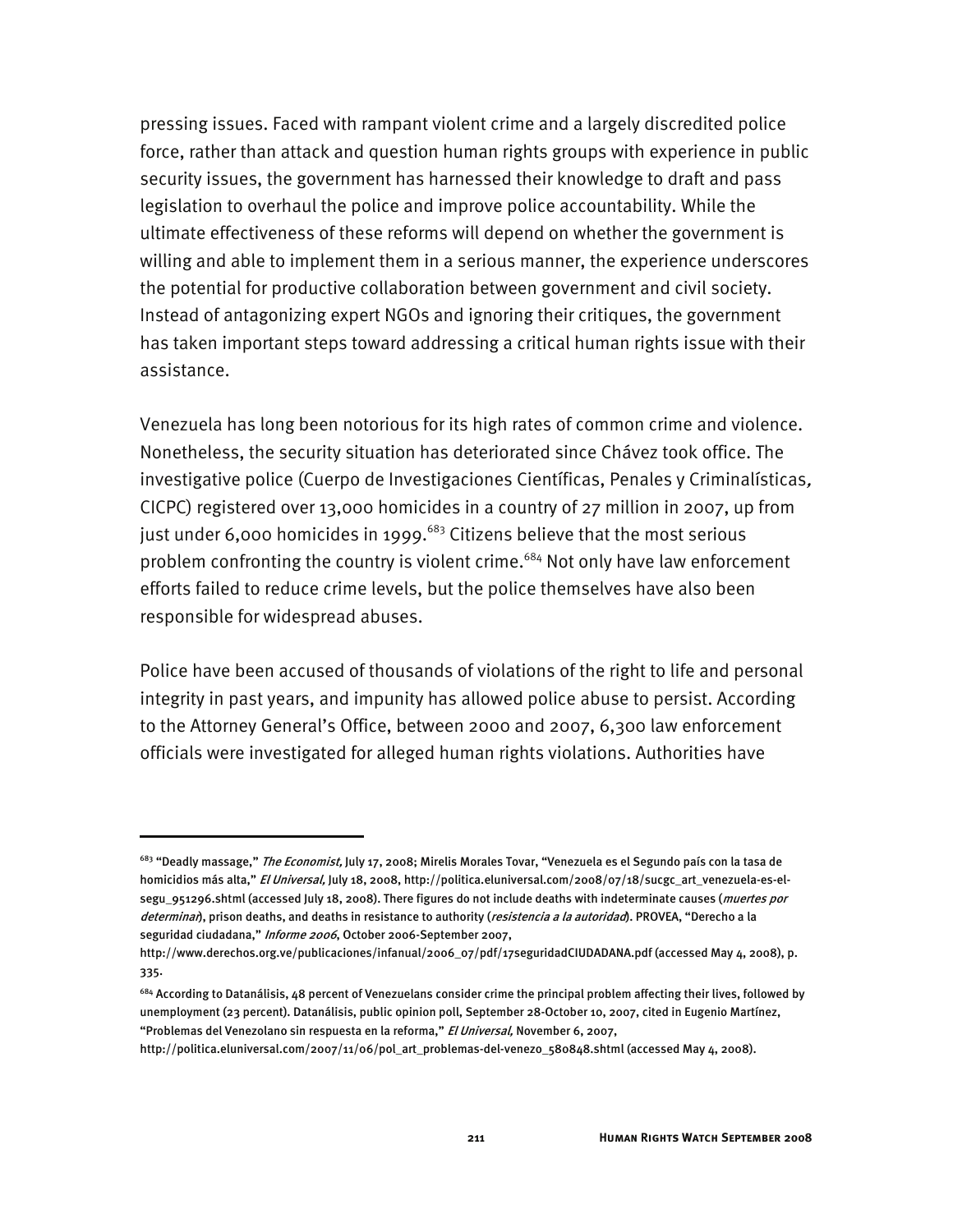lodged charges against 1,500 of them.<sup>685</sup> But as of February 2007, only 204, or roughly 13 percent of those charged, have been convicted.<sup>686</sup>

Despite the gravity of the situation revealed by these official figures, the government has blamed the media and civil society groups for exaggerating crime and impunity. The press office of the investigative police, traditionally responsible for crime statistics, was closed in 2003 on the pretext that the opposition manipulated statistics for political gain.**<sup>687</sup>** As former Attorney General Isaías Rodríguez noted in a press conference speaking about human rights groups:

We are conscious that they want to manipulate impunity as a simple theme, nationally and internationally, in order to articulate insecurity and with the help of the media create a sense of an epidemic that affects governability, public peace and the political and social stability of the country.**<sup>688</sup>**

Despite the denials, the government has acknowledged the centrality of police reform for effective crime control. In particular, the extreme decentralization of the police has been blamed for the high levels of abuse and uneven performance of police departments.**<sup>689</sup>** As such, the 1999 Constitution included a transitory provision

<sup>&</sup>lt;sup>685</sup> In 2007 alone, 256 police officials were accused for involvement in homicides. Eligio Rojas, "256 policías acusados por crímenes en 2007," Últimas Noticias, January 11, 2008.

<sup>686</sup> Informe Anual del Fiscal General de la República, 2006, presented to the National Assembly on August 9, 2007, p. 11.

<sup>&</sup>lt;sup>687</sup> Sandra Guerrero, "Los ajustes de cuenta no son homicidios," *El Nacional,* May 8, 2007.

<sup>&</sup>lt;sup>688</sup> "La corrupción no se resuelve reformando leyes sino voluntades," *Agencia Bolivariana de Noticias,* August 9, 2007, http://www.aporrea.org/contraloria/n99292.html (accessed May 5, 2008).

<sup>&</sup>lt;sup>689</sup> During the 1990s, government efforts to combat crime centered on the decentralization and expansion of the police. Over one hundred municipal police forces were created under the 1989 Decentralization Law, in addition to existing state police forces, the National Guard, the Criminal and Investigative Police, and the Metropolitan Police. While many new police forces were created, they were not required to adopt common standards, training rules or codes of conduct and governors remained in control of security policy. Former Interior and Justice Minister Chácon openly expressed his dissatisfaction with the free reign of governors over police actions. Chácon insisted that the way to transform the police was to "take away from governors and mayors the possibility to maintain paramilitary groups, which they use for personal benefits and not for collective benefit. At that moment, crime indices will begin to fall." María Lourdes Sandoval, "Jesse Chacón: Mi frustración más grande es el tema de la seguridad," El Mundo, October 4, 2006; Shelley de Botton, "Reforma de la policía en Venezuela: ¿utopía o realidad?" Comunidad Segura, November 15, 2007, http://www.comunidadesegura.org/?q=es/node/37219 (accessed May 6, 2008); Luís Gerardo Gabaldón and Andrés Antillano (eds.), La policía venezolana: desarrollo institucional y perspectivas de reforma al inicio del tercer milenio, Tomo II (Caracas: Conarepol, 2007).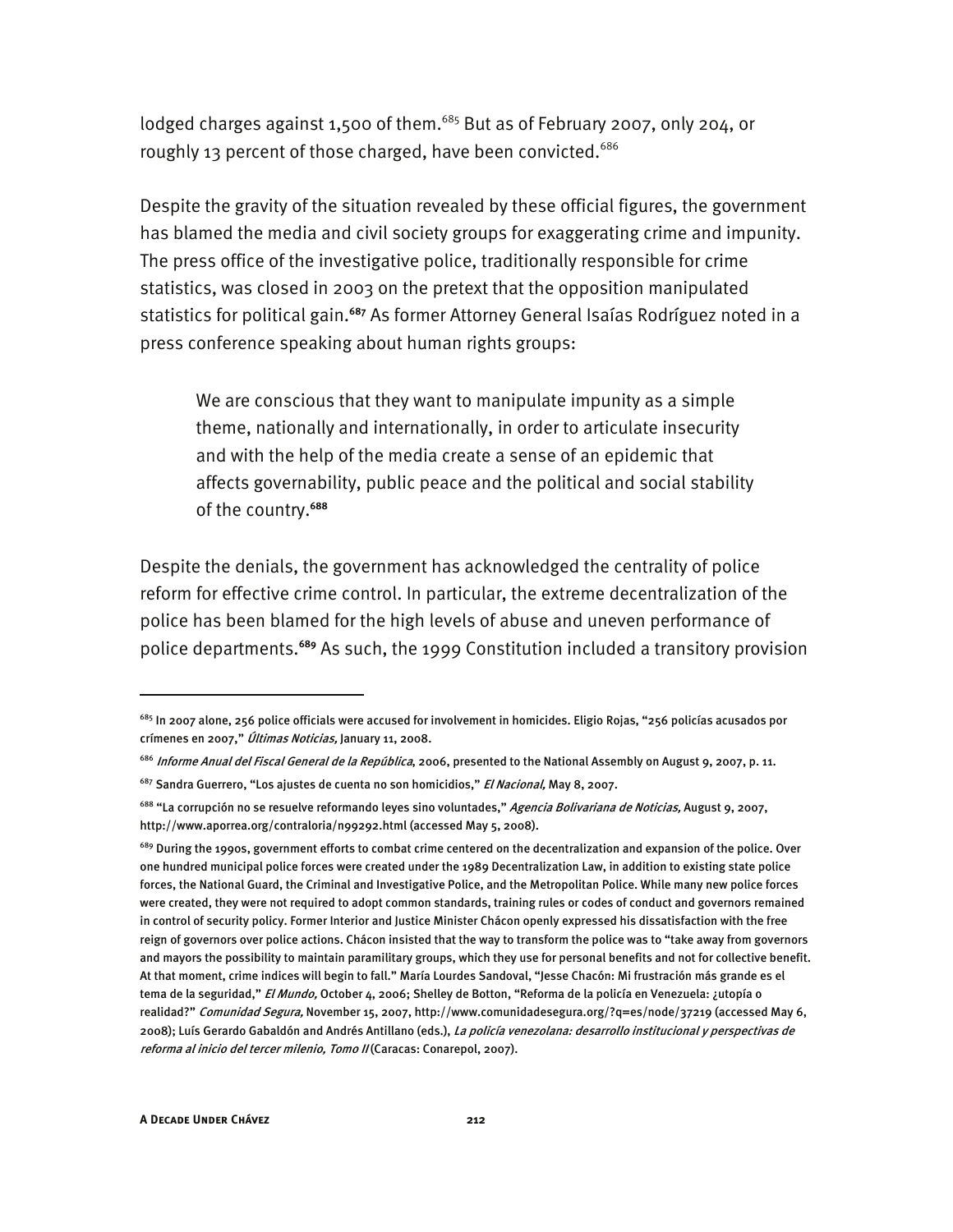that committed the National Assembly to form a national civilian police.<sup>690</sup> In 2001, legislators drafted the first version of the National Police Law, but the law languished in legislative discussions.<sup>691</sup>

The idea of sweeping police reform resurfaced in 2006 after a wave of street protests following the kidnapping and murder of three brothers with Canadian citizenship.**<sup>692</sup>** Minister Chacón responded by forming the National Commission for Police Reform (Comisión Nacional para la Reforma Policial, Conarepol) to analyze the police system and make recommendations for its improvement, including the potential formation of a national police force.

Conarepol was unusual in several respects. First, the commission drew together a diverse group of experts, including civil society groups, academics, and government officials.**<sup>693</sup>** Its technical secretary was a member of the NGO Justice and Peace Support Network (Red de Apoyo por la Justicia y la Paz), which has worked for more than a decade offering legal assistance and counseling to victims of police abuse. Another of Conarepol's members was the director of the Centro Gumilla, a Jesuit research institute. Given the government's frequent antagonism toward civil society groups, the inclusion of representatives from NGOs was a rare recognition of their work. **<sup>694</sup>**

Second, the commission conducted an unusually thorough diagnostic process. Over the course of nine months, some 70,000 citizens took part in focus groups, interviews, online forums, and telephone surveys.<sup>695</sup>

<sup>&</sup>lt;sup>690</sup> Constitution of 1999, art. 332 (1), fourth transitory provision, art. 9.

<sup>691</sup> Draft of the National Police Law [Anteproyecto del Ley del Cuerpo de Policía Nacional], March 21, 2001, Chapter IV, arts. 22- 23.

<sup>&</sup>lt;sup>692</sup> "Venezuela killings spark protests," *BBC News,* April 6, 2006, http://news.bbc.co.uk/2/hi/americas/4881848.stm (accessed May 4, 2008).

 $693$  The commission's core members included representatives from civil society groups, business, and academics, as well as government officials and representatives of the police, the judiciary, the legislature, the attorney general's office, and the human rights ombudsman.

 $694$  Ironically, the Justice and Peace Support Network was one of the organizations accused by Chávez in 2004 of conspiring against the government, as described below.

 $695$  "Entregado informe preliminar de la Conarepol sobre la reforma policial en el país," Ministry of Interior and Justice press release, October 30, 2006, http://www.vive.gob.ve/imprimir.php?id\_not=2807 (accessed April 30, 2008).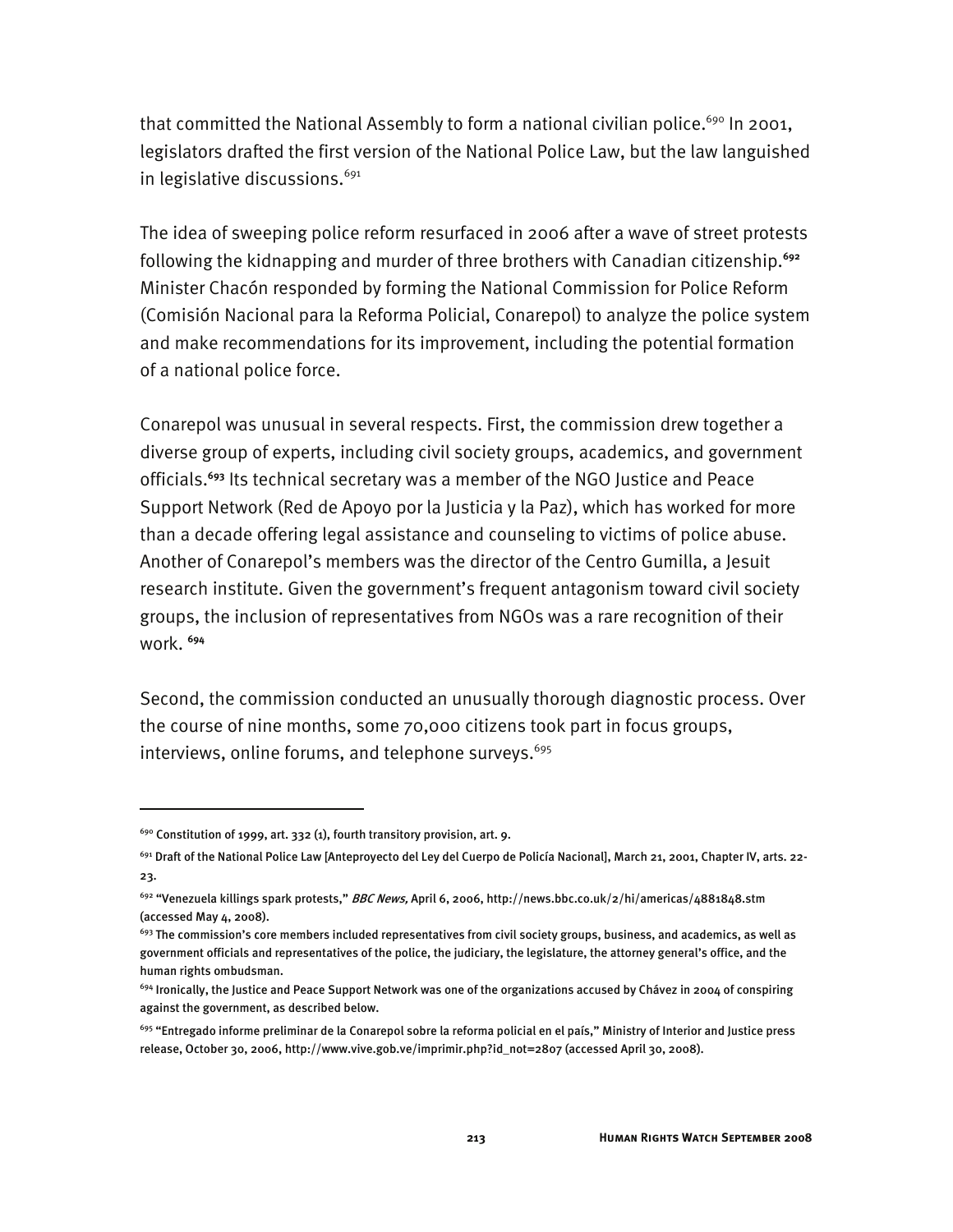Third, the government did not interfere in the work of Conarepol. Its technical secretary, Soraya El Achkar, told Human Rights Watch that the autonomy and political neutrality of the commission was central to its success: "We were given complete autonomy to contract the best people in each given area so we didn't enter into political debates."**<sup>696</sup>**

The final recommendations of Conarepol, published in January 2007, called for the formation of a new national civilian police force and for the establishment of a national police system to monitor and standardize the quality of state and municipal police forces.<sup>697</sup> However, while the initial consultation process granted civil society groups an important role, the final discussions to translate the Conarepol project into law occurred behind closed doors with little explanation of the final form.

The Organic Law of Police Service and National Police (Ley Orgánica del Servicio de Policía y del Cuerpo de Policía Nacional), passed by decree in April 2008 after numerous delays, is largely based on the proposals of Conarepol.**<sup>698</sup>** A key part of the law offers measures to improve police accountability, a vital element championed by NGOs like the Justice and Peace Support Network, which had dedicated years to combating impunity. For example, Conarepol recommended a system of routine evaluation of police departments<sup>699</sup> and the law creates a new office within the Ministry of Interior and Justice, called the Police Rector, to continuously evaluate the performance of all police departments, including their compliance with human rights standards.<sup>700</sup> The law also requires all police forces to establish internal affairs units, as well as independent disciplinary units.<sup>701</sup>

j

<sup>696</sup> Human Rights Watch interview with Soraya El Achkar, Caracas, September 12, 2007.

<sup>697</sup> Conarepol, "Recomendaciones Finales,"

http://www.derechos.org.ve/actualidad/coyuntura/2007/pdf/Conarepol%20recomendaciones%20finales.pdf (accessed April 15, 2008).

<sup>&</sup>lt;sup>698</sup> Organic Law of Police Service and National Police [Ley Orgánica del Servicio de Policía y del Cuerpo de Policía Nacional], Official Gazette, No. 5.880, April 9, 2008.

<sup>699</sup> Conarepol, "Recomendaciones finales," para. 5(3).

<sup>700</sup> Organic Law of Police Service and National Police, art. 19.

<sup>701</sup> Ibid., art. 80.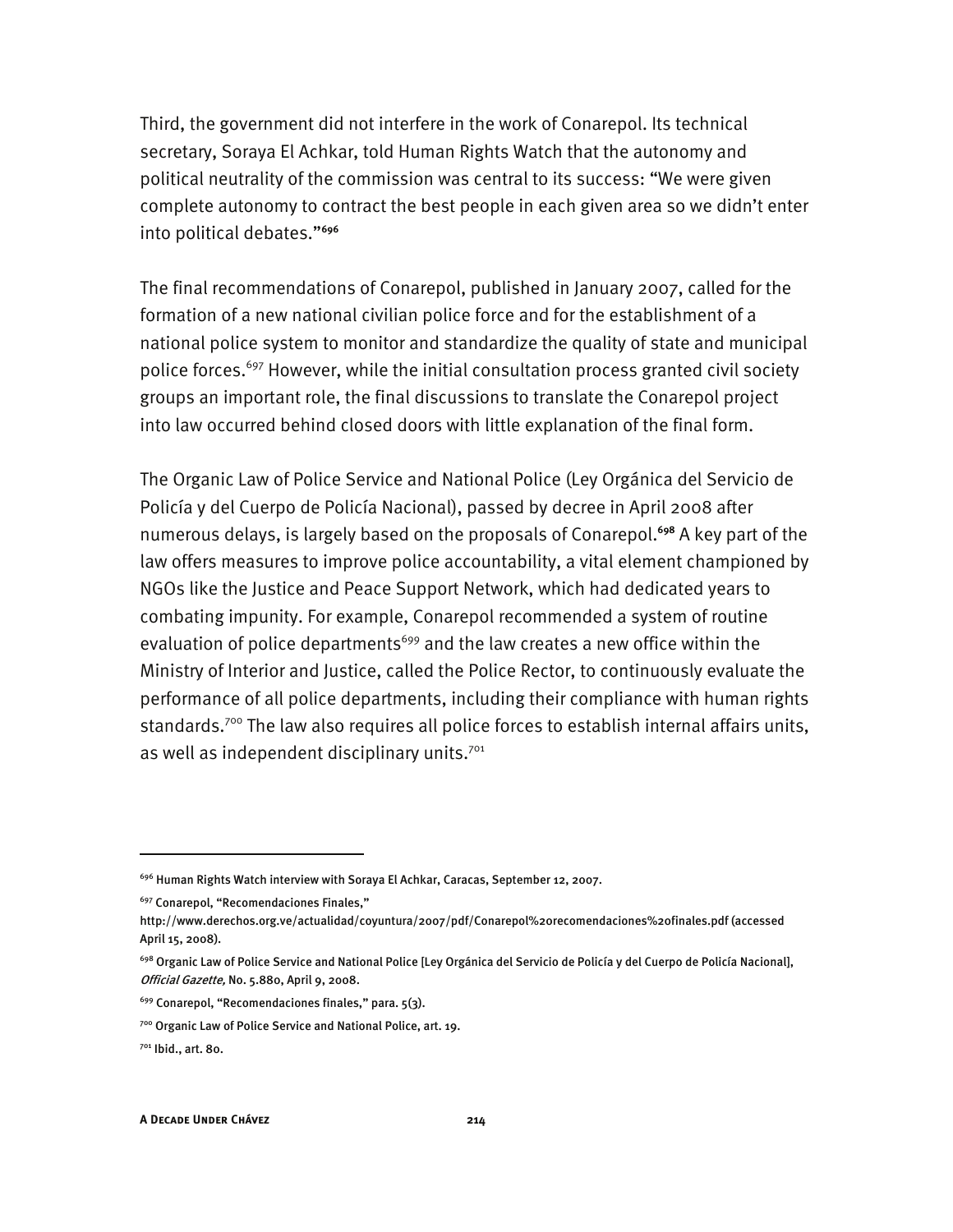Similarly, as recommended by Conarepol, the law envisions a central role for citizens in police supervision.<sup>702</sup> Through community councils, in particular, citizens are assigned an audit function in which they can request reports on police activities and make recommendations to improve policing.<sup>703</sup>

Conarepol also identified serious shortcomings in police recruitment and training that have resulted in low levels of police professionalism. The commission recommended standardized police training and common criteria for the entrance, promotion, and demotion of officers.704 These recommendations were followed in the law, which requires that all police attend a police academy to complete a uniform curriculum and receive specialized instruction.**<sup>705</sup>**

The law decreed by Chávez differs in some important ways from the Conarepol proposal, however. Commission members have criticized the law for its failure to create a special public defender to conduct independent investigations of alleged human rights abuses committed by police officers, as proposed by Conarepol.<sup>706</sup> Another concern, aroused by recent government statements, is that politicization of the force could undercut the goal of professionalization.**<sup>707</sup>**

<sup>702</sup> Ibid., art. 77.

<sup>703</sup> Ibid., art. 79.

<sup>704</sup> Conarepol, "Recomendaciones finales," no. 20. The integrated police system would include a subsystem for police training that would ensure a common curriculum and standards.

<sup>705</sup> Organic Law of Police Service and National Police, arts. 25(2), 57-59.

 $^{706}$  Ibid., art. 28. An independent office to conduct investigations of police abuse would have been an important step to improve police accountability. Alis Boscán, a member of Conarepol and director of human rights in the attorney general's office, explained, "[W]hat happens is when we speak of a presumed confrontation, police organizations come to the site of the incident and experience has shown that when the incidents implicate their friends, in some cases they alter the scene of the crime." Juan Francisco Alonso, "80 funcionarios investigarán a policías," El Universal, January 11, 2008,

http://www.eluniversal.com/2008/01/11/pol\_art\_80-funcionarios-inve\_667464.shtml (accessed May 6, 2008). 7º7 For example, while the law states that the National Police will be impartial and professional, Minister Chacón has stated that the police will be "Bolivarian, revolutionary, insurgent, and subversive" and Chávez has called for a "revolutionary police" composed of members of the government's social missions. "Dice que la nueva Polícia será 'insurgente y subversiva," Noticias24, February 13, 2008, http://www.noticias24.com/actualidad/?p=11991&cp=4 (accessed May 5, 2008). The narrow composition of the presidential commission appointed to design the guidelines for the national police also has drawn criticism from civil society groups. Eligio Rojas, "Designan comisión para activar policía nacional," Últimas Noticias, March 7, 2008.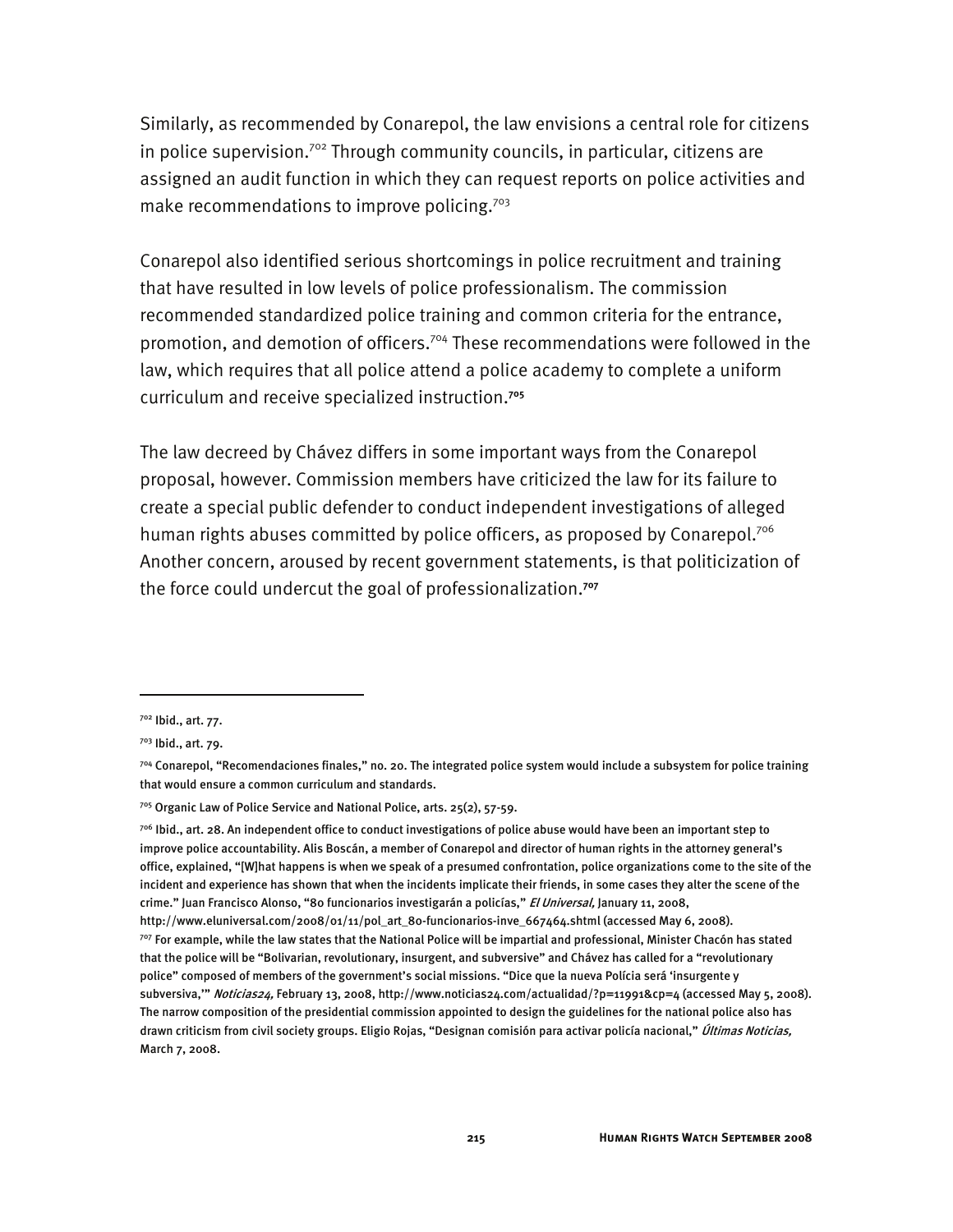### Prosecutorial Harassment

The government's constructive engagement on the issue of police reform has been the exception during the Chávez presidency. Much more typical has been a tendency to discredit human rights critics, especially those that have links to the United States or have engaged in vigorous advocacy in Inter-American human rights forums.

In two major cases, the authorities opened criminal investigations against prominent civil society members. In the first case, the charges were apparently without any substance; in the second they were grossly inflated.

#### *Carlos Ayala*

In April 2005 the attorney general opened a criminal investigation for conspiracy against human rights lawyer Carlos Ayala, president of the Andean Commission of Jurists and a former president of the Inter-American Commission of Human Rights.**<sup>708</sup>** Ayala was to be investigated for having allegedly participated in the drafting of the "Carmona decree," by which Pedro Carmona, the *de facto* president briefly installed during the 2002 coup, proposed to suspend Venezuela's democratic institutions.

The attorney general did not state on what evidence Ayala was under suspicion of engaging in conspiracy. In a reply to a press release issued by Human Rights Watch expressing concern about Ayala's legal situation, Attorney General Isaías Rodríguez stated only that he was under investigation for the presumed commission of a crime "in relation to the events of April 2002."**<sup>709</sup>** Ayala was not told when he appeared before the prosecutor what the evidence against him was, beyond press articles that appeared immediately after the April 2002 events. The only article that mentioned Ayala by name reported him as saying that he had been alarmed when he read the

j

 $^{708}$  He was investigated under art.144 (2) of the Criminal Code for allegedly "conspiring to violently change the Constitution of the Bolivarian Republic of Venezuela." "Ministerio Público imputó por presunta conspiración al abogado Carlos Ayala Corao," Attorney General's Office, press release, April 14, 2005, http://www.fiscalia.gov.ve/Prensa/A2005/prensa1404.htm (accessed August 18, 2008).

<sup>709 &</sup>quot;Advierte el Fiscal General: no se suspenderán investigaciones sobre el golpe de estado por exigencias de Human Rights Watch," Attorney General's Office press release, April 6, 2005,

http://www.fiscalia.gov.ve/Prensa/A2005/prensaabril2005.asp (accessed December 7, 2007); "Venezuela: Rights Lawyer Faces Judicial Persecution," Human Rights Watch news release, April 5, 2005,

http://hrw.org/english/docs/2005/04/05/venezu10423.htm.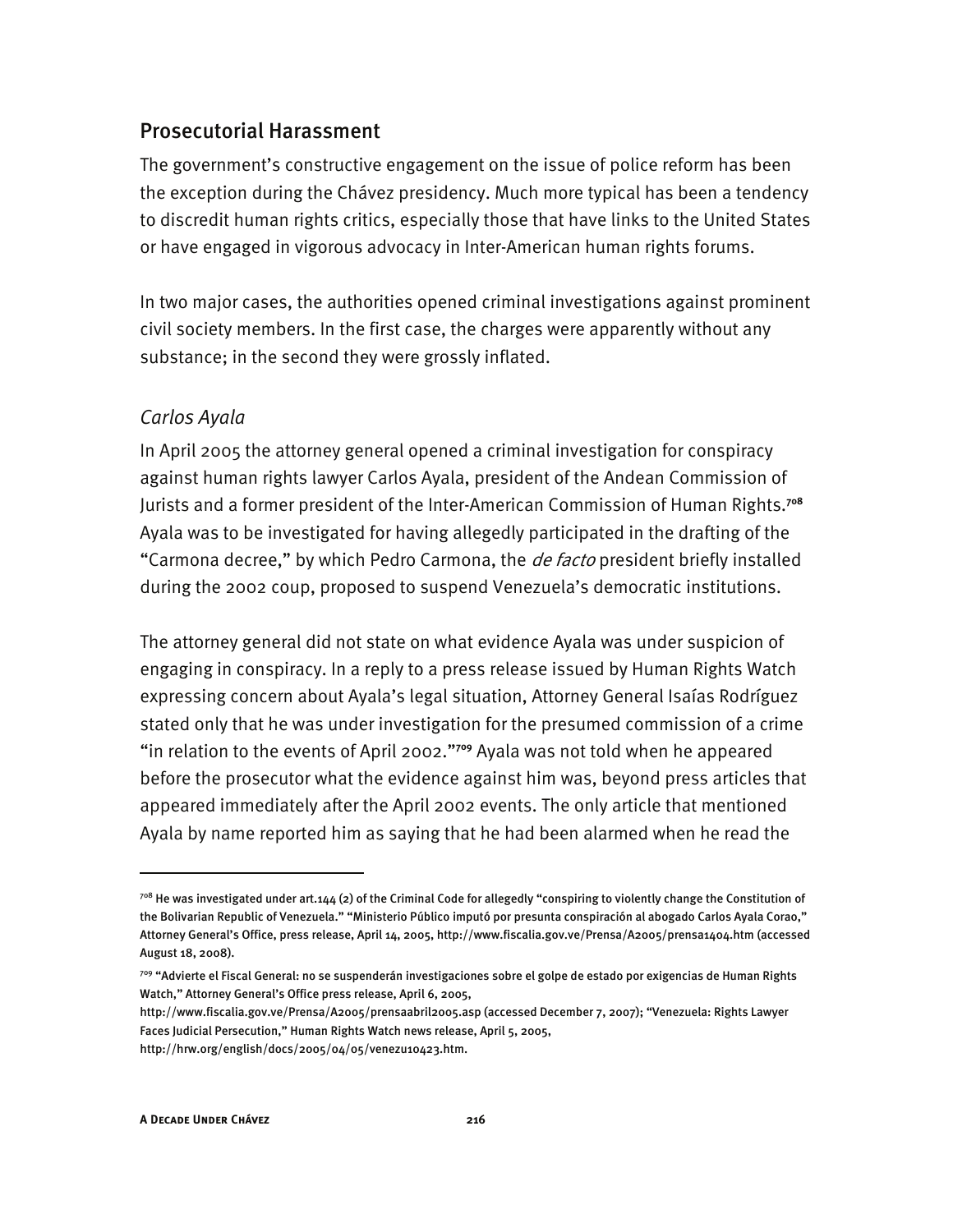draft decree, promptly left the government palace, and met with human rights advocates to agree to a position rejecting the coup.**<sup>710</sup>**

Despite the attorney general's categorical denial that Ayala's incrimination was politically motivated, his office never issued detailed information about the evidence warranting investigation. Ayala's activities as an advocate in the inter-American system for Venezuelan victims of human rights abuse were well known. On March 3, 2005, a month before his first appearance before the prosecutor, he participated in a special session of the Inter-American Commission devoted to an examination of human rights in Venezuela. After the meeting, the commission issued a statement expressing concern at the stigmatization of human rights defenders in Venezuela and risks they face as a result.**<sup>711</sup>** An official of the Venezuelan permanent mission to the OAS later justified the legal action against Ayala because of his alleged failure to question the coup d'état publicly and before the international community. "The rule of law was dissolved and it was his duty to denounce it to the world and he didn't, but Ayala doesn't mention that when he's accused."**<sup>712</sup>**

By December 2007, two-and-a-half years after the investigation was opened against Carlos Ayala, no charges had been filed but he had received no notification of its closure either. He found himself in a legal limbo: not guilty, not formally indicted for any crime, but not declared to be innocent either.**<sup>713</sup>** In December 2007 Ayala was granted amnesty under a presidential amnesty decree,**<sup>714</sup>** but he continued to press the Attorney General's Office to formally close his case.

<sup>&</sup>lt;sup>710</sup> "La Breve Visita," *El Universal,* April 30, 2002, http://www.eluniversal.com/2002/04/30/apo\_art\_30108BB.shtml (accessed December 5, 2007).

<sup>711 &</sup>quot;Venezuela: Rights Lawyer Faces Judicial Persecution," Human Rights Watch news release, April 5, 2005, http://hrw.org/english/docs/2005/04/05/venezu10423.htm.

<sup>&</sup>lt;sup>712</sup> "Representante de Venezuela en la OEA cuestiona papel del órgano durante abril de 2002," *El Universal,* April 28, 2005, http://www.eluniversal.com/2005/04/22/pol\_ava\_22A553611.shtml (accessed December 8, 2007).

 $713$  Under Venezuelan law, if the prosecutor has been unable to find enough evidence to file charges within the time allowed by the court, he may opt between requesting the judge to close the case, or hold it on file pending further evidence. This latter practice allows cases to remain open but dormant for long periods, compounding the stress caused to those who have been imputed for crimes on weak or non-existent evidence. Organic Code of Criminal Procedure, arts. 314, 315.

<sup>714</sup> Chávez announced an amnesty law on December 31, 2007 to release from charge all those accused or under investigation for crimes connected to the 2002 coup. The amnesty excluded those responsible for grave human rights abuses, including three Metropolitan Police officers accused of killings on April 11, 2002, as well as those who did not present themselves before Venezuelan courts. Special Amnesty Law Decree [Decreto de Ley Especial de Amnistía], Official Gazette, No. 5.870,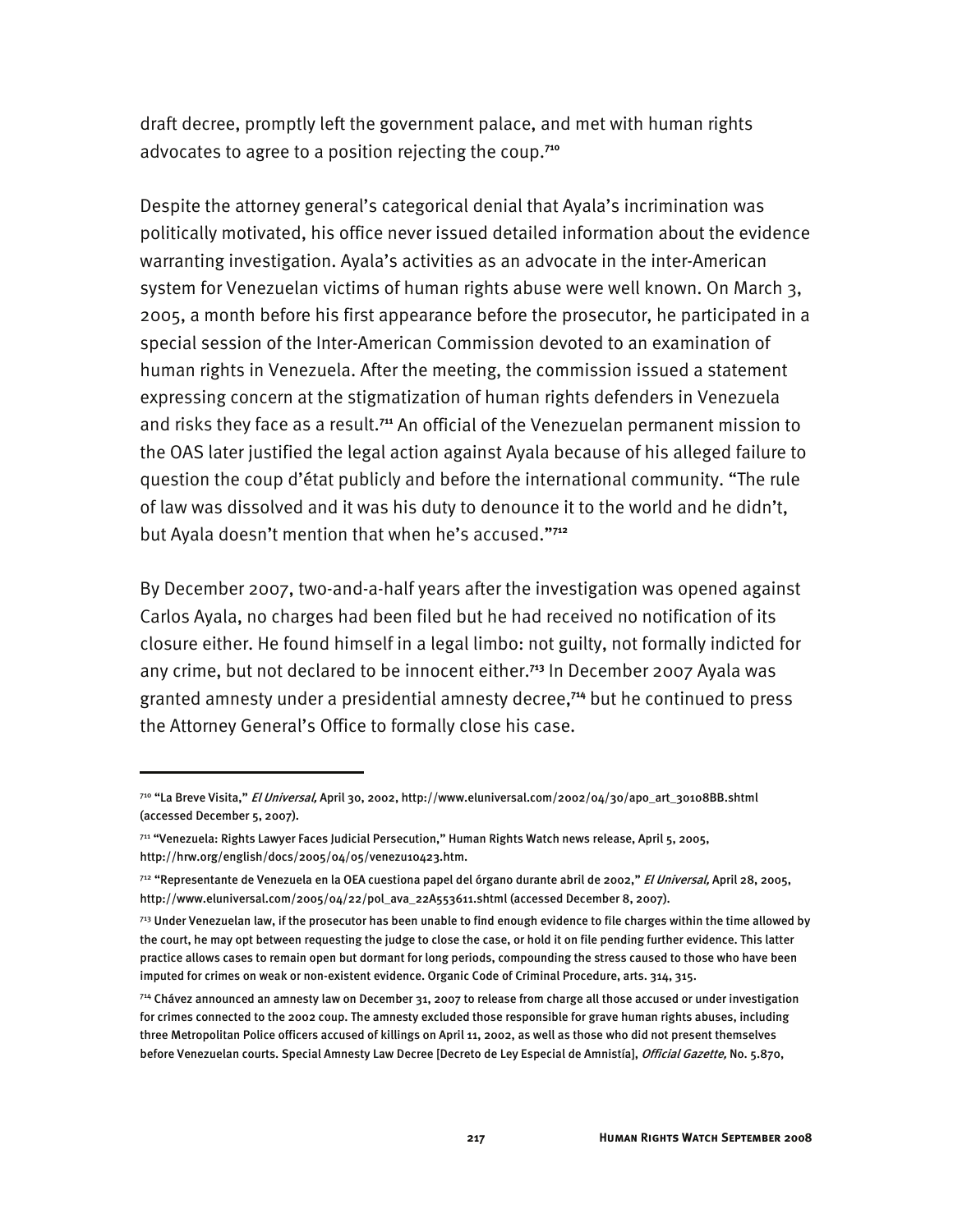#### *Súmate*

j

While Ayala was never formally charged, the attorney general did bring charges of criminal conspiracy against members of Súmate, a non-profit organization that played a key role in promoting voter participation in the recall referendum against Chávez in 2004.**<sup>715</sup>** The conspiracy charges were based on the fact that, while engaged in its referendum-related activity, Súmate had received a grant from the National Endowment for Democracy (NED), a Washington-based institute funded by the United States Congress.**<sup>716</sup>**

What was particularly troubling about the Súmate prosecution was the gravity of these charges. If Súmate's use of foreign funding indeed violated Venezuela's campaign finance laws, it would have been reasonable for the attorney general to seek an appropriate sanction. Instead the prosecutor sought a conviction for the far more serious crime of "conspiracy to destroy the nation's republican form of government," which carries a maximum 16-year prison sentence.**<sup>717</sup>**

Both Súmate and the NED insist that the funds, totaling U.S \$53,400, were not used for electoral activities but rather for workshops to educate citizens regarding Venezuela's constitutional referendum process.**<sup>718</sup>** But even if the NED funds did

December 31, 2007; "Presidente Chávez firma Decreto de la Ley de Amnistía," Radio Nacional de Venezuela, December 31, 2007, http://www.rnv.gov.ve/noticias/index.php?act=ST&f=2&t=58418 (accessed January 4, 2008).

<sup>715</sup> Founded in 2002, Súmate describes itself as a non-profit organization dedicated to building democracy and fostering popular participation. Claiming to have 30,000 volunteers across the country, it recognizes that it played a "key role" in organizing the recall referendum against Chávez in 2004. See SUMATE, "La organización,"

http://web.sumate.org/quienes\_somos.asp#quienes%20somos (accessed May 19, 2007); SUMATE, "Logros: Proyectos ejecutados," http://web.sumate.org/documentos/Proyectos%20ejecutados%20sumate%202007.pdf (accessed May 19, 2007).

<sup>716</sup> The National Endowment for Democracy is a bipartisan private institution funded by the United States Congress to promote democracy across the world. Its projects in Venezuela in 2006 included programs to monitor the judiciary; to promote democratic participation; to monitor freedom of expression violations; and to strengthen political parties "across the ideological spectrum," all politically sensitive areas in today's Venezuela. National Endowment for Democracy, Latin American and Caribbean Program Highlights, 2006. http://www.ned.org/grants/06programs/grants-lac06.html#venezuela (accessed December 17, 2007).

<sup>7&</sup>lt;sup>17</sup> Venezuelan Criminal Code (Código Penal de Venezuela), *Official Gazette,* No. 5,494, October 20, 2000, http://www.mintra.gov.ve/legal/codigos/penaldevenezuela.html (accessed December 15, 2007), art. 132. The actions covered in the article also include "requesting foreign intervention in the internal affairs of Venezuela," "soliciting its help in disturbing the peace of the Republic," "inciting civil war," or "defaming the President" in the foreign press.

<sup>718</sup> The National Endowment for Democracy, "NED Venezuela Program FAQ," http://www.ned.org/grants/venezuelaFacts.html (accessed December 15, 2007).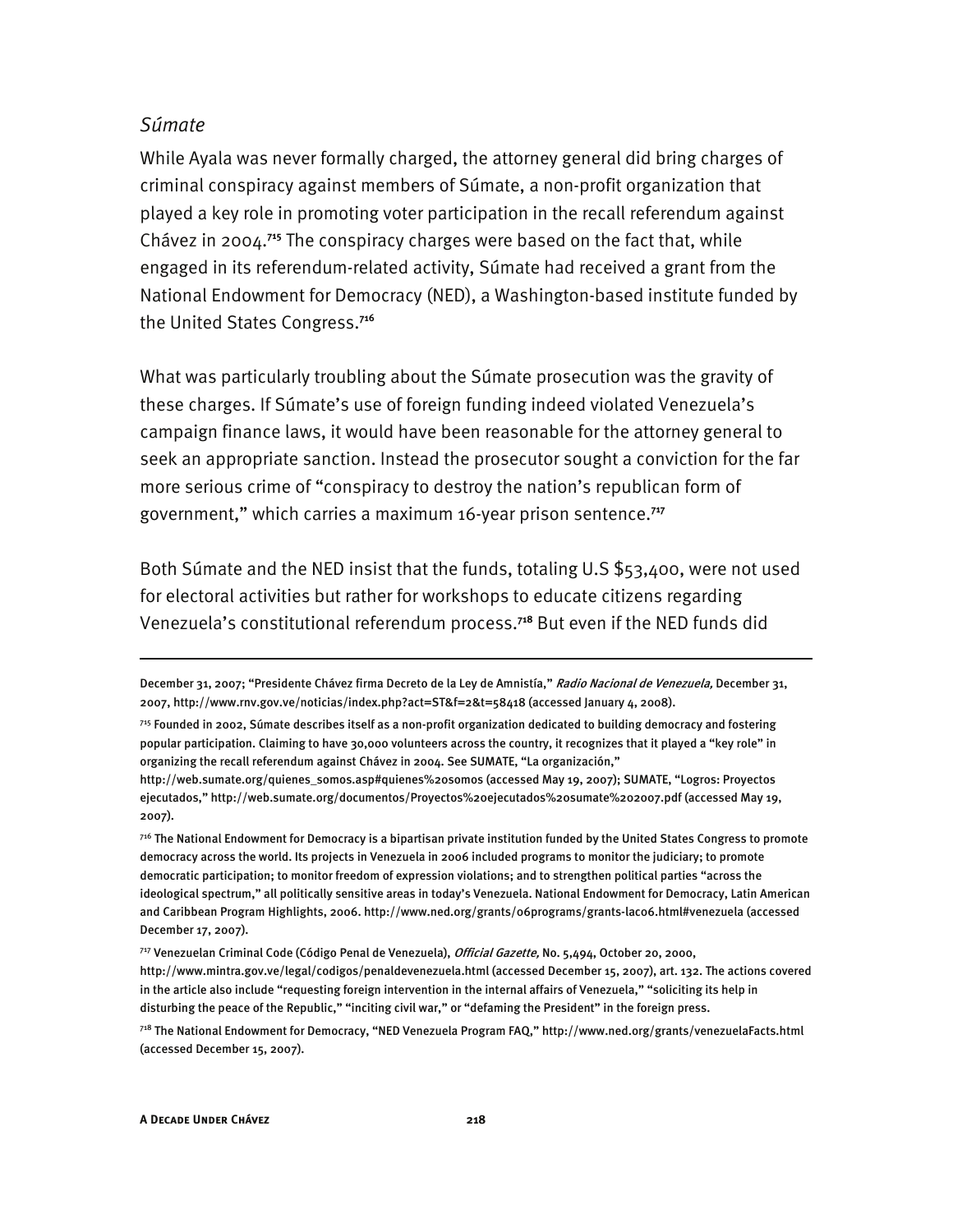actually support electoral activity, the recall referendum was itself a legal process envisaged in the 1999 Constitution, not an act of subversion.

In July 2005 a Caracas court ordered a trial for Súmate Vice-President María Corina Machado, her colleague, Alejandro Plaz, and two other Súmate staffers. The trial was suspended in February 2006, when the appeals court ruled that the trial judge had committed due process violations, including refusing to empanel a jury or to allow key defense witnesses, such as the NED directors, to testify. A new jury trial ordered by the appeals court has been repeatedly postponed. After three years, the case against Súmate is still open.**<sup>719</sup>**

## Public Condemnation

The Chávez government has repeatedly denounced and sought to discredit the work of human rights advocates by making unfounded accusations that they are funded by and doing the bidding of foreign governments.

In a broadcast on February 15, 2004 about alleged destabilization efforts by the United States, Chávez complained that the Center for Justice and International Law (CEJIL), a Washington-based organization that litigates human rights cases in the Inter-American Commission and Court of Human Rights, had received a \$83,000 grant from the National Endowment for Democracy (NED) to file complaints against Venezuela in the inter-American system.**<sup>720</sup>** Chávez also accused several Venezuelan organizations—including PROVEA, COFAVIC, the Justice and Peace Support Network, and some church-affiliated groups—of conspiring against his government because they had worked with CEJIL. "They are nothing but actors in a macabre cast, in a great conspiracy against Venezuela," Chávez declared.**<sup>721</sup>**

PROVEA wrote to Chávez, pointing out correctly that it had received no money from NED and is independent of CEJIL, and requested that he retract his factually incorrect

721 Transcript of "Aló Presidente," No. 192, February 15, 2004,

-

http://alopresidente.gob.ve/component/option,com\_docman/Itemid,0/task,doc\_view/gid,413/ (accessed August 21, 2008).

<sup>719</sup> Human Rights Watch interview with Juan Martín Echeverría, Súmate's defense lawyer, Caracas, January 25, 2007.

<sup>720</sup> CEJIL is a nongovernmental, non-profit organization whose objective is to achieve the full implementation of international human rights norms in the member States of the Organization of American States through the use of the Inter-American System for the Protection of Human Rights and other international protection mechanisms.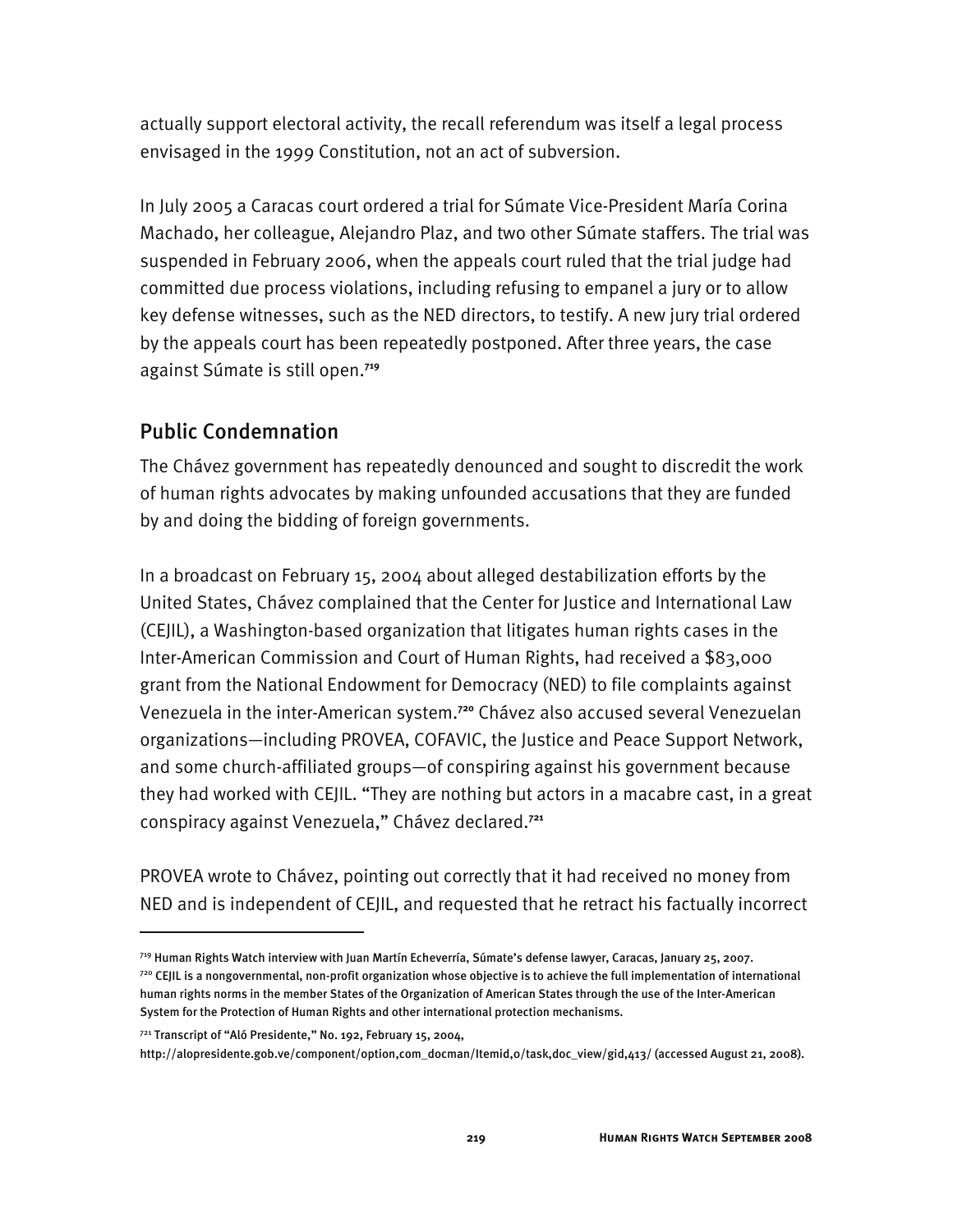comments.**<sup>722</sup>** After receiving no response, it sent another letter to Chávez in August 2004, which was also ignored.**<sup>723</sup>** To date, Chávez has never acknowledged his mistake or offered an apology to the organizations affected.

PROVEA is one of Venezuela's most important human rights organizations. It is nonpartisan, and works on a wide range of human rights issues, including prisons, police abuses, women's rights, and the defense of social and economic rights. Because PROVEA's work brings it into close contact with many committed Chávez supporters, suspicions that it has a hidden political agenda could seriously damage the organization's credibility. According to PROVEA advocates, Chávez's comments thus had serious implications for the effectiveness of PROVEA's human rights work. As a result of Chávez's comments, which came at a moment of intense political polarization in the lead up to the 2004 referendum, PROVEA advocates received insulting emails and came under questioning and criticism from residents in a poor neighborhood where they were working on a project for the homeless.**<sup>724</sup>**

Chávez has appeared on the main state channel's popular evening program La Hojilla (The Razorblade) to denounce or ridicule rights advocates. An example is Chávez's comments about Sinergia, a consortium of community and human rights groups, made during the December 2007 referendum campaign. Sinergia distributed pamphlets in parts of Caracas with cartoons intended to provoke critical debate about the proposed constitutional reforms. It also broadcast radio spots featuring imaginary conversations between barrio residents discussing the reforms, using the voices of popular actors.**<sup>725</sup>** On his November 18, 2007, program, La Hojilla host Mario

<sup>722</sup> Letter from Carlos Correa, general coordinator of PROVEA, to Hugo Rafael Chávez Frías, February 16, 2004, http://www.derechos.org.ve/actualidad/coyuntura/2004/coyuntura\_133.htm#02 (accessed May 3, 2008).

<sup>723</sup> The Support Network issued a press release denying that it received funds from CEJIL, NED, USAID, or any other agency of the United States government. Cenovia Casas, "ONGs denunciarán a Chávez ante instancias internacionales," El Nacional, February 17, 2008.

<sup>724</sup> Human Rights Watch telephone interview with Carlos Correa, former coordinator of PROVEA, May 1, 2008. According to PROVEA's submission to the Supreme Court, "Not only did we receive insulting and threatening emails, but sectors of the community with which we have been working for years and which maintain high levels of sympathy with the national government expressed certain doubts about the transparency of the work we were doing and raised questions about whether there was not an intention behind our work to bring down the government. It is evident that these manifestations of distrust on the part of some individuals and groups were the result of [the president's] declarations and affected and continue to affect our work, and constitute a risk for the development of our activities in the context of the extreme polarization present in the country." Appeal to the Constitutional Chamber of the Supreme Court, November 11, 2004.

<sup>725</sup> YouTube video transmissions, http://www.sinergia.org.ve/detalle.asp?id=799&plantilla=1 (accessed December 15, 2007).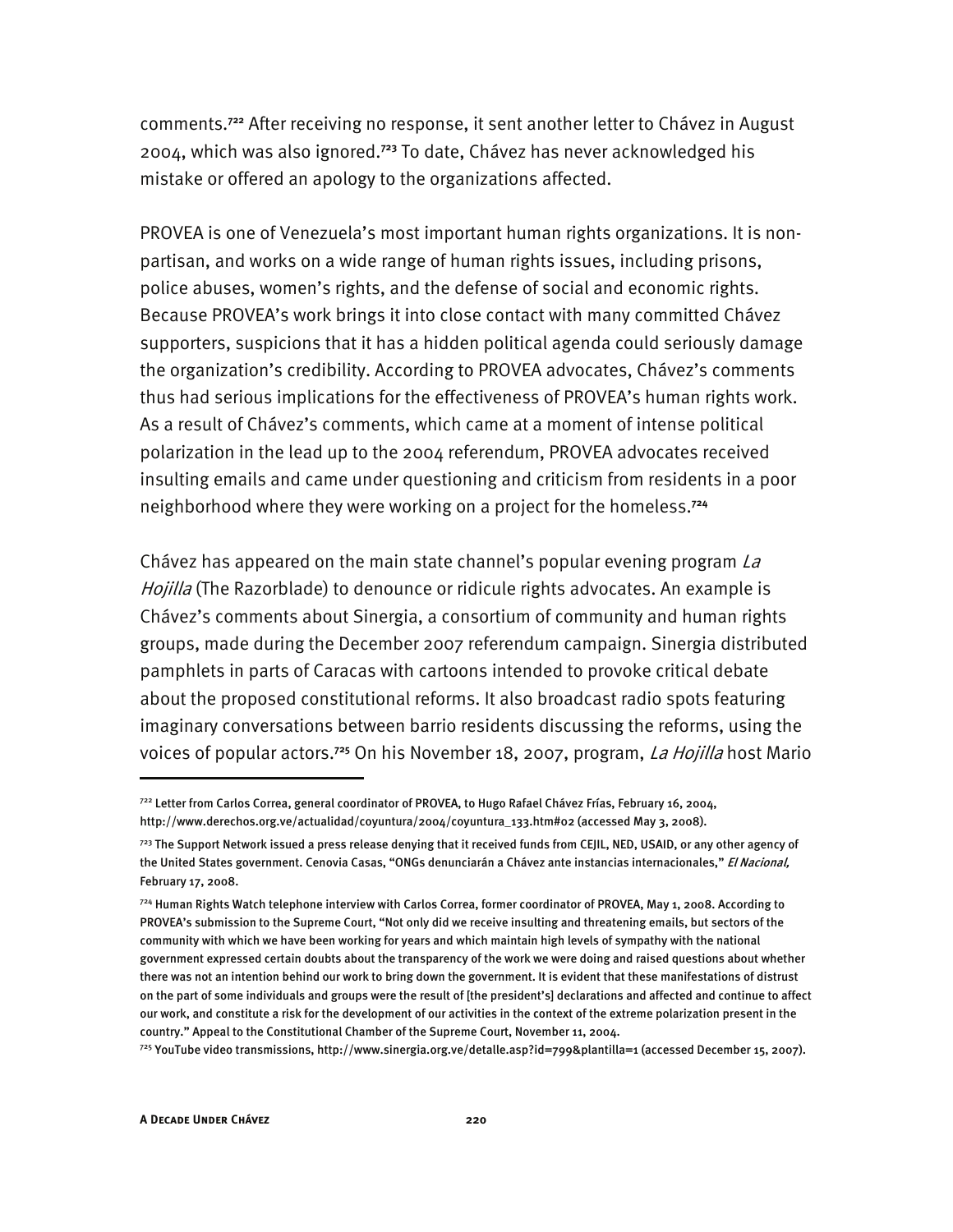Silva denounced the series for "confusing the people."**<sup>726</sup>** Chávez then called La Hojilla in person from Saudi Arabia, where he was attending an OPEC meeting. Asked by Silva for his opinion of the Sinergia radio spots, Chávez replied, "without doubt, this comes from the hand of the empire, which has all the money in the world" and is the work of the "devil's commando." He told listeners: "We must pulverize this pretension."**<sup>727</sup>**

During another broadcast of *La Hojilla* on April 16, 2008, Silva commented on a view expressed by Rocío San Miguel, director of Citizens Control for Security, Defense and the National Armed Forces (Control Ciudadano para la Seguridad, la Defensa y la Fuerza Armada Nacional), an NGO that monitors political rights, transparency, and military affairs, in which she had criticized the creation of a military reserve under the sole command of Chávez.**<sup>728</sup>** "The trouble with Rocío," said Silva, "a beautiful woman but a liar, is that she was fired from her job because she participated in the April 2002 coup."**<sup>729</sup>** (As we saw in chapter 2, San Miguel reports that she was fired from her job because she signed a petition for the recall referendum.) Minutes later, during the TV show, Silva spoke to Chávez, who was in a ministerial meeting in the presidential palace. Silva asked the president's opinion of the "opposition" comments about the reserve force. "They want to articulate destabilizing actions because the regional elections are coming up," Chávez replied.**<sup>730</sup>**

## Attempts to Exclude NGOS from International Forums

Government officials have repeatedly challenged the participation of Venezuelan NGOs in international forums.

j

<sup>&</sup>lt;sup>726</sup> "Chávez habló anoche con La Hojilla," *Noticias 24,* http://www.noticias24.com/actualidad/?p=9805 (accessed December 15, 2007).

<sup>727</sup> Ibid.

<sup>&</sup>lt;sup>728</sup> "Rocío San Miguel conversa con César Miguel Rondón," *Unión Radio,* April 14, 2008, http://venezuelanoticia.com/archives/2044 (accessed May 5, 2008).

<sup>&</sup>lt;sup>729</sup> "Mario Silva: decreto de la reserva tiene más de tres años," *Noticiero Digital*, April 16, 2008,

http://publicacionesfranciscoalarcon.blogspot.com/2008/04/mario-silva-decreto-de-la-reserva-tiene.html (accessed May 6, 2008).

<sup>730</sup> Ibid.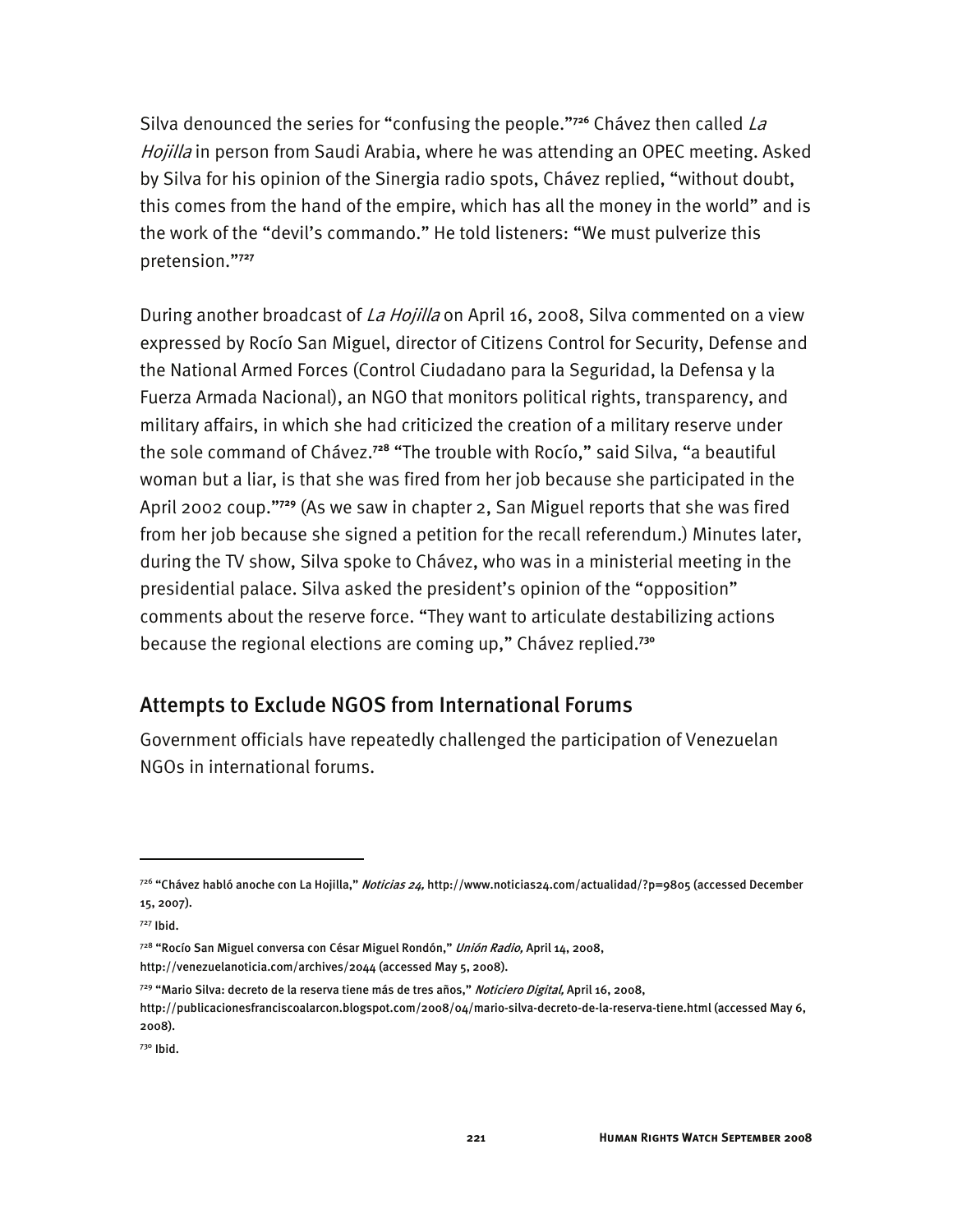For example, a senior foreign ministry official insisted that representatives of NGOs which received funds from foreign governments could not be civil society members of the Venezuelan delegation to the United Nations General Assembly meeting on HIV/AIDS in June 2001. The official referred to a Supreme Court ruling that NGOs which received funding from foreign governments could not be considered part of civil society, nor could civil society be represented by foreigners.**<sup>731</sup>** The announcement affected an important NGO working for HIV/AIDS victims, Citizen's Action against AIDS (Acción Ciudadana contra el SIDA, ACCSI), which received foreign funding and was helping to organize Venezuela's participation in the landmark meeting.**<sup>732</sup>** In the event, the government invited two members of ACCSI to participate in the official delegation, but the organization's executive director was excluded because of her German nationality.**<sup>733</sup>**

The Venezuelan government has continued to cite this Supreme Court ruling to justify efforts to bar some NGOs from participating in international forums. In April 2006 a Venezuelan ambassador at the UN wrote to the chief of the UN's Non-Governmental Organizations Section requesting that the Venezuelan NGO Consortium for Development and Justice (Consorcio Desarrollo y Justicia), be denied consultative status with the Economic and Social Council (ECOSOC). The ambassador stated that the Consortium had received funds from foreign governments "to develop political activities," which she said was against the law in Venezuela, citing the November 2000 Supreme Court ruling to this effect.**<sup>734</sup>**

<sup>731</sup> In November 2000 the Supreme Court ruled that "those who represent civil society may not be foreigners, or organizations directed by, affiliated to, subsidized, financed, or sustained directly or indirectly by states or movements or groups influenced by those states," Tribunal Supremo de Justicia, Sala Constitucional, Ponente Jesús Eduardo Cabrera Romero, Case No. 00-1901, November 21, 2000, http://www.tsj.gov.ve/decisiones/scon/Noviembre/1395-211100-00-1901%20.htm (accessed February 6, 2008). This decision is discussed further below.

<sup>732</sup> LACASSO, "LAC Info UNGASS, Información Sobre el UNGASS en la Región Latinoamericana y del Caribe," March 4-11, 2001, http://www.laccaso.org/pdfs/lacinfo403esp.pdf (accessed May 9, 2008); PROVEA, "Derechos Humanos y Coyuntura," Boletín Informativo No. 73, June 9-22, 2001, http://www.derechos.org.ve/actualidad/coyuntura/2001/coyuntura\_73.pdf (accessed May 9, 2008).

<sup>733</sup> ACCSI's executive director, Renate Koch, who attended the meeting without official status, told Human Rights Watch that ACCSI attached importance to forming part of the official Venezuelan delegation in order to be able to participate in the plenary sessions and help frame the resolutions. Human Rights Watch telephone interview with Renate Koch, executive director of ACCSI, July 16, 2008.

<sup>734</sup> Letter from Ambassador Imeria Núñez de Odreman to Hanifa Mesoui, chief of ECOSOC Non-Governmental Organizations Section at the United Nations, April 7, 2006.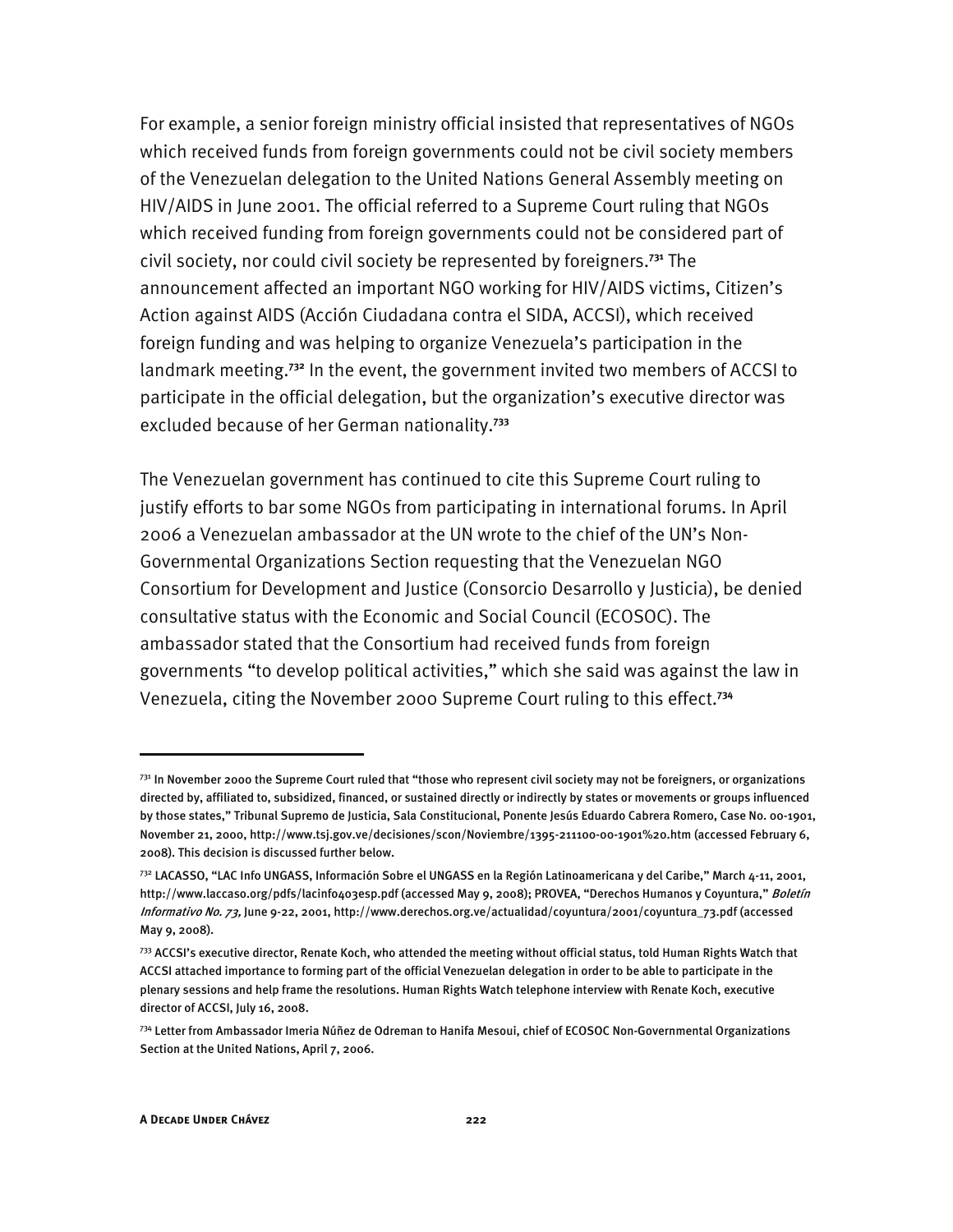The Consortium had received funds administered by the United States government and Congress (from USAID and NED, respectively). In fact, according to a Consortium representative, the USAID grant helped support training programs for young community media journalists in low-income sectors of Caracas.**<sup>735</sup>** The NED funds were provided to monitor judicial independence, to organize workshops for the defense of civil society, to present cases to the Inter-American Commission on Human Rights, and to organize youth training programs in human rights and conflict resolution in Táchira state.**<sup>736</sup>** The Consortium's founding statutes expressly prohibit it from engaging in political action.**<sup>737</sup>** After the Consortium successfully lobbied other governments for support, it gained consultative status with ECOSOC in 2007.**<sup>738</sup>**

In December 2006, the comptroller general wrote to an OAS judicial cooperation official opposing the participation of the Venezuelan branch of Transparency International in the debate on Venezuela's implementation of the Inter-American Convention against Corruption.**<sup>739</sup>** The comptroller general used the same arguments as those given in the earlier case and cited also the November 2000 Supreme Court decision, as well as an earlier opinion of the court excluding organizations that receive foreign funding from being considered part of civil society.**<sup>740</sup>** Specifically, Venezuelan officials objected to a Transparency Venezuela document posted on the OAS website, which criticized Venezuela's lack of compliance with the

I

 $^{738}$  Human Rights Watch telephone interview with the Consortium's administrative officer, Alejandra Freitas, July 16, 2008.

<sup>735</sup> Human Rights Watch telephone interview with the Consortium's administrative officer, Alejandra Freitas, July 16, 2008.

<sup>736</sup> National Endowment for Democracy, Latin American and the Caribbean Program, 2006 grants,

http://www.ned.org/grants/06programs/grants-lac06.html (accessed July 16, 2008). The three grants listed totaled US\$156,996.

<sup>737</sup> According to the letter from Ambassador Núñez, the funds were used to "get involved politically in the reform and invalidation of national laws approved by popular and democratic procedures; to participate in the internal political debate in Venezuela"; and were focused on "derailing the sociopolitical process that Venezuela is currently undergoing." Letter from Ambassador Imeria Núñez de Odreman to Hanifa Mesoui, April 7, 2006. In a letter to the UN official, the Consortium cited its statutes, which prohibit it from using its funds or name to engage in political campaigns or advocacy. Consorcio Desarrollo y Justicia, "Respuesta a los comentarios de la misión de la República Bolivariana de Venezuela," May 13, 2006.

<sup>739</sup> Letter from Clodosbaldo Russián Uzcátegui, comptoller general, to Jorge García González, chief of the Technical Secretariat for Judicial Cooperation Mechanisms, Organization of American States, December 22, 2006.

<sup>74</sup>º Under the rules of procedure governing the committee of experts, civil society organizations may present proposals and information to the committee "in accordance with the internal legislation of the respective State Party" (emphasis added). The Venezuelan comptroller-general cited this provision as the legal basis for his objection to Transparency Venezuela's participation. "Mechanism on Follow-up on Implementation of the Inter-American Convention against Corruption: Rules of Procedure and Other Provisions, OEA/Ser.L/SG/MESICIC/doc.9/04 rev.4, June 29, 2007.

http://www.oas.org/juridico/english/mesicic\_rules.pdf (accessed July 16, 2008).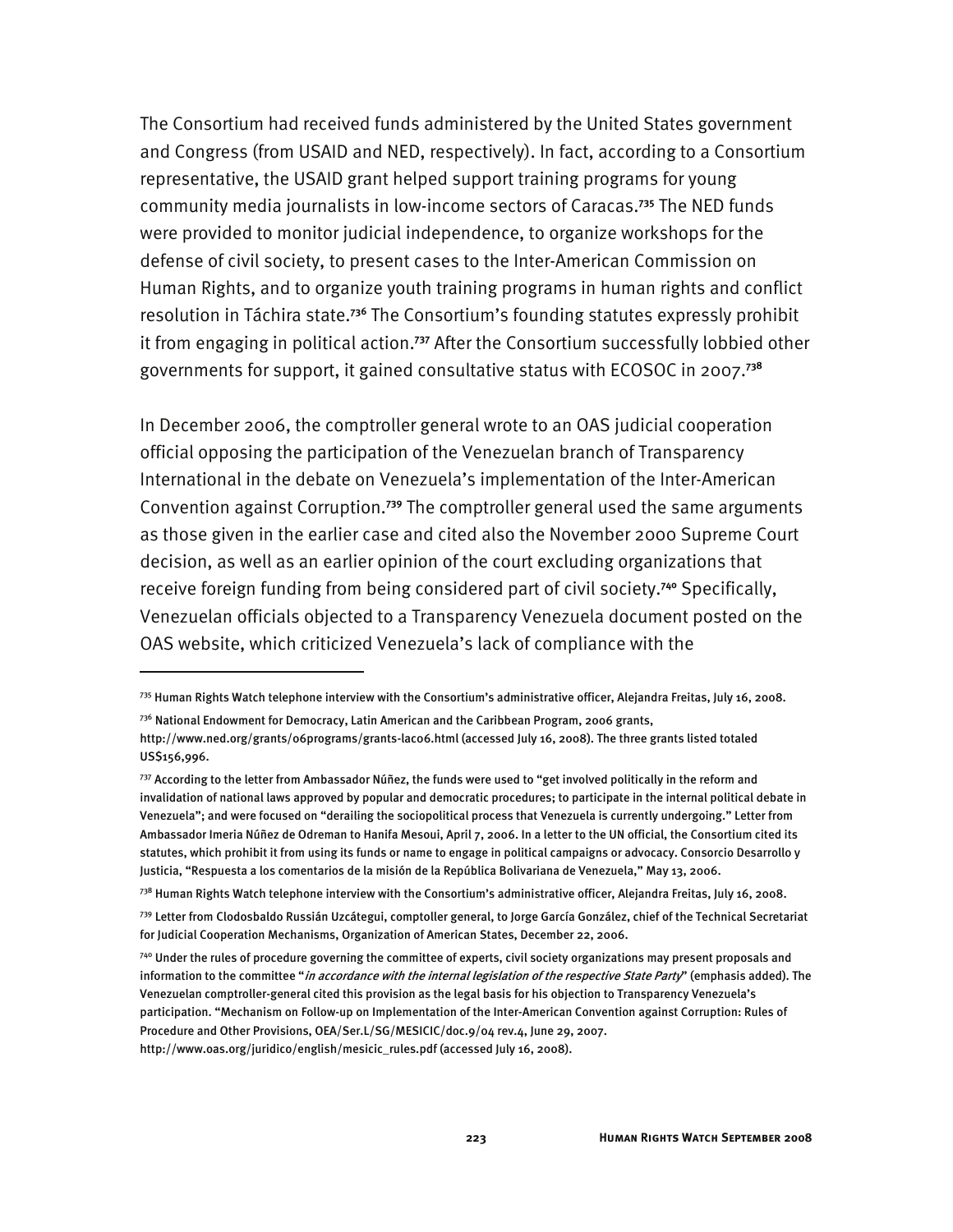recommendations of the OAS committee of experts in their 2004 report. According to the OAS website, publication of the document was suspended at the request of the Venezuelan government.**<sup>741</sup>** When the executive director of Transparency Venezuela traveled to Washington in late June 2007 to brief the panel of the OAS on the document's conclusions, Venezuelan officials vetoed her appearance, thereby preventing her from speaking.**<sup>742</sup>**

The government has also tried, so far unsuccessfully, to have Súmate excluded from OAS meetings. In May 2005, the OAS Permanent Council approved a list of 119 invitees to an OAS civil society summit to be held the following month at Fort Lauderdale, Florida, disregarding Venezuela's formal objection to the presence of Súmate at the gathering.**<sup>743</sup>** A second attempt to veto Súmate's participation in an NGO follow-up meeting in Panama in June 2007 failed when the OAS Permanent Council accepted Súmate's participation and that of the Consortium for Development and Justice.**<sup>744</sup>**

### Proposed Legal Restrictions

The Chávez government and its allies have promoted legislation that would, if enacted, allow arbitrary governmental interference in the operations of human rights organizations, including fundraising activities.

<sup>741</sup> OAS, MESICIC (Mecanismo de Seguimiento de la Implementación de la Convención Interamericana contra la Corrupción), "Segunda Ronda de Análisis: Respuestas al Cuestionario – Venezuela,"

http://www.oas.org/juridico/spanish/mesicic2\_ven\_sp.htm (accessed on May 7, 2008).

<sup>742</sup> Pablo Bachelet, "Chávez's Silencing of Critic Causes Uproar," Miami Herald, July 26, 2007, http://www.miamiherald.co http://www.miamiherald.com/583/story/182542.html m/583/story/182542.html (accessed May 7, 2008). Transparencia Venezuela, "Gobierno Venezolano censura informe de Transparencia Venezuela," Boletín Informativo No. 22, 2007, http://www.transparencia.org.ve/tv\_boletin.php?clave=34 (accessed May 7, 2008). See also the letter from the executive director of Transparencia Venezuela to Jorge García González, chief of the Technical Secretariat for Judicial Cooperation Mechanisms, Organization of American States, March 2, 2007,

http://www.fundar.org.mx/PDF/Carta%20OEA%20derecho%20a%20participar.pdf (accessed May 7, 2008).

<sup>&</sup>lt;sup>743</sup> "¡Increíble! Pese a posición del gobierno, Súmate intervendrá en la OEA," *aporrea.org,* May 20, 2005,

http://www.aporrea.org/actualidad/n60621.html (accessed May 7, 2008).

<sup>744 &</sup>quot;Lista de Participantes en la reunión informal entre el secretario general de la OEA y representantes de la sociedad civil Ciudad de Panama," ("List of participants in the informal meeting between the secretary general of the OAS and representatives of civil society"), Panama City, June 2, 2007, http://www.civil-

society.oas.org/Interventions/Lista%20de%20participantes%20-%20Informal%20Meeting%20-%2002-June-07.doc (accessed August 18, 2008); Jaqueline Jiménez, "Grave estocada recibió nuestro embajador, Jorge Valero," *Analítica* Consulting, May 17, 2007.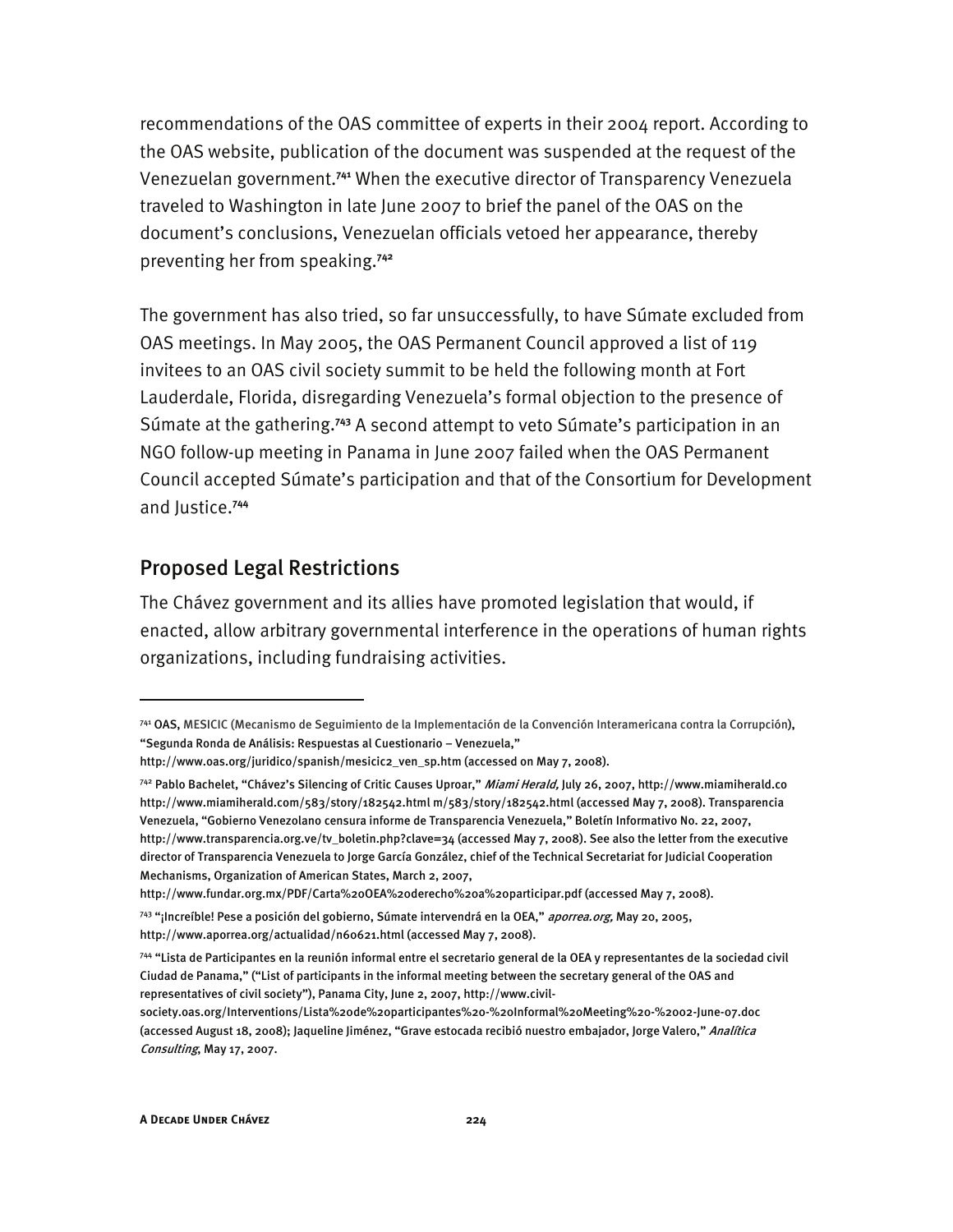In June 2006, the National Assembly approved the first reading of a bill aimed at bringing the activities of Venezuelan NGOs receiving funds from abroad under closer government scrutiny and control.**<sup>745</sup>** Presented by the Foreign Relations Committee, the bill required NGOs to register with a government agency in order to receive funding from foreign sources, whether public or private.

The committee's justification for the bill centered on the potentially negative consequences of foreign aid for Venezuela, which it considered to be "one of the most commonly used tools of imposition and intervention by the big powers."**<sup>746</sup>** Congressman Saul Ortega, one of those who drafted the bill, made it clear that this demand for transparency was mainly directed at opposition organizations:

These are the same organizations that supported the coup, that didn't denounce the killings of April 11, 12, and 13 … they are lackey organizations that don't care about what all Venezuelans want…. Most have a façade of defending human rights, while what they do is receive money from foreign governments to destabilize the government of President Chávez.**<sup>747</sup>**

The law made registration compulsory but did not specify the requirements for registration. These were to be defined in regulations (*reglamento de la ley*) to be issued subsequently by the executive branch at its discretion and without legislative debate.**<sup>748</sup>** This meant in essence that NGOs that failed to meet the as yet undefined conditions for registration would not be authorized to receive foreign funds. The Inter-American Commission on Human Rights has urged governments to avoid onerous registration procedures that impede the work of human rights

-

<sup>&</sup>lt;sup>745</sup> República Bolivariana de Venezuela, Asamblea Nacional, Comisión Permanente de Política Exterior, *Informe que presenta* la Comisión Permanente de la Asamblea Nacional sobre el anteproyecto de ley de cooperación internacional a los fines de someter a la consideración de la plenaria en primera discusión, undated, p.2.

<sup>746</sup> Ibid., p. 2.

<sup>747</sup> Sandra Ayala y Enrique Hernández, "Aprobados proyectos de leyes de Crédito, Promoción Turística y Cooperación Internacional," National Assembly press release, June 13, 2006, www.asamblea nacional.gov.ve/ns2/noticia.asp?numn=9333 (accessed December 18, 2007).

<sup>748</sup> Anteproyecto de Ley de Cooperación Internacional, Asamblea Nacional, art. 18.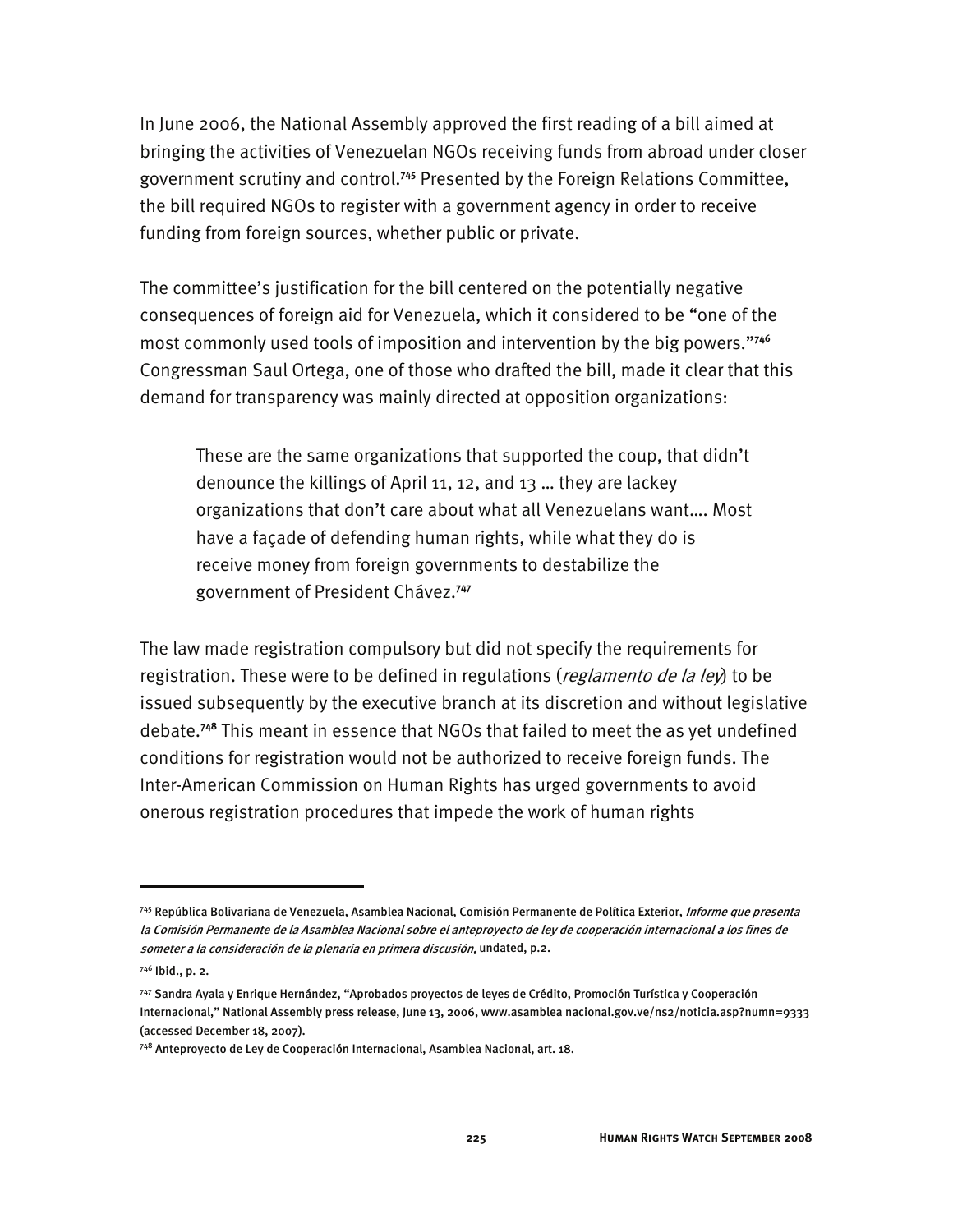organizations.**<sup>749</sup>** After the European Union actively engaged the government on the issue, the National Assembly postponed debate on a final text of the bill, which has since been shelved.

More recently, a constitutional amendment, which was proposed by Chávez as part of the reform package that was defeated in the December 2007 referendum, explicitly prohibited "associations with political goals" from receiving foreign funds. The ambiguity of the term "association with political goals," and the way government officials have interpreted it in the past, could have extended the prohibition to NGOs that are implementing projects in Venezuela with funding from foreign donors.

While the defeat of the reform package in the referendum removed this immediate threat, Chávez promised after the vote to continue to pursue all the proposed reforms through ordinary legislation.

## Judicial Rulings Affecting Civil Society

The Supreme Court helped establish the tone for discrediting NGOs early on in the Chávez government by ruling in two decisions that NGOs that receive funds from abroad do not form part of civil society. In these rulings, issued in 2000, the court defined "civil society" in such a way as to exclude organizations that receive foreign funding, thereby preventing them from exercising the rights to political participation that other NGOs enjoy. Such rulings remain in effect today.

In a June 2000 decision, the court defined civil society organizations as:

Venezuelan associations, groups, and institutions (without external subsidy) that through their purpose, permanence, number of members or affiliates and continuous activity have been working from different angles of that society to achieve a better quality of life for its members,

-

<sup>749</sup> The OAS passed a resolution in June 2007 "to encourage member states to ensure that national regulations–including registration where applicable under national law–concerning human rights defenders and their organizations, allow their work to be carried out in a free, transparent, and open political environment and in a manner consistent with applicable international human rights and humanitarian law. Human Rights Defenders, Support for the Individuals, Groups and Organizations of Civil Society Working to Promote and Protect Human Rights in the Americas, OAS General Assembly Resolution AG/RES.2280 (XXXVII-O/07, adopted at the fourth plenary session, June 5, 2007.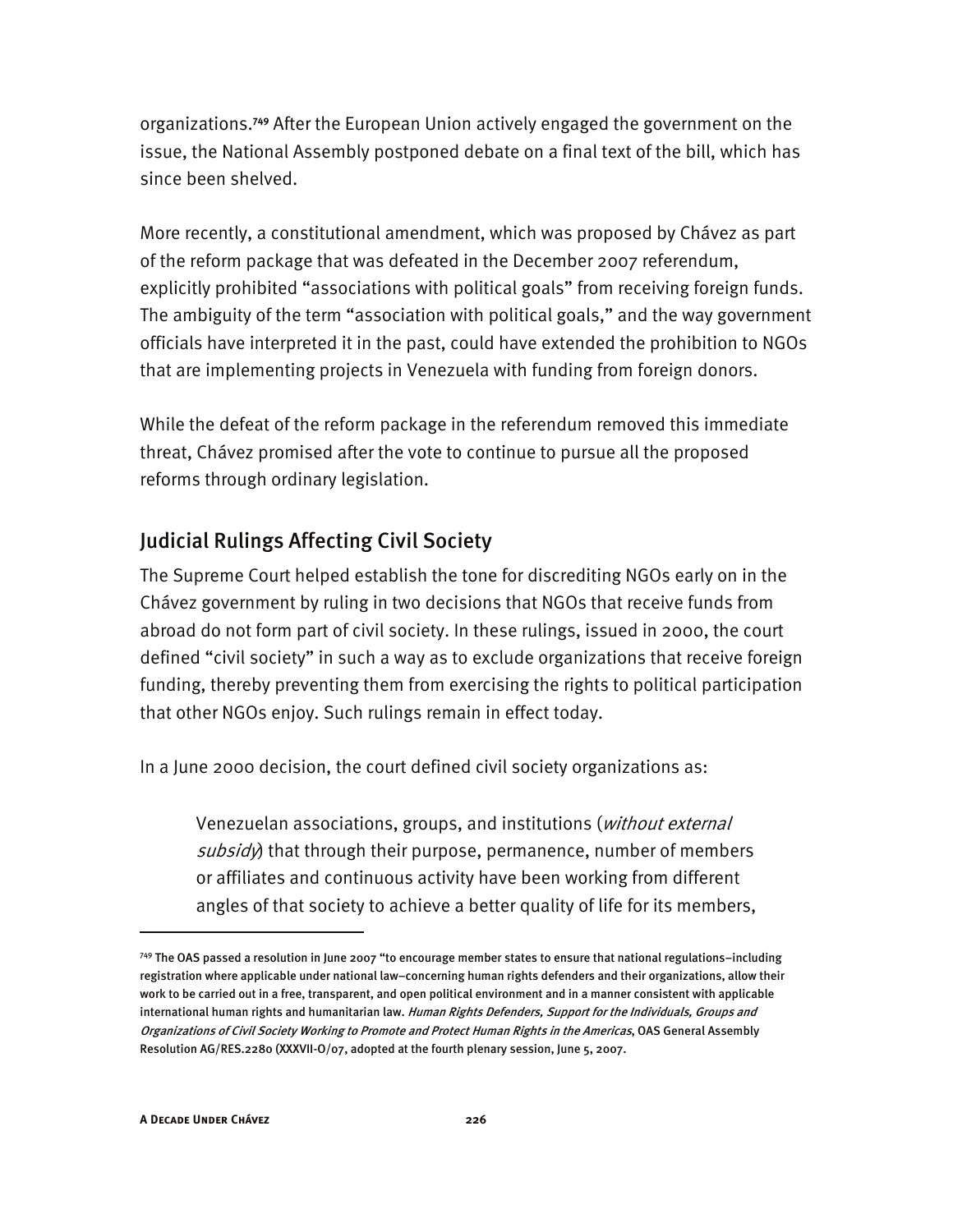without being attached to the government or to political parties [emphasis added].**<sup>750</sup>**

The following November, the court ruled that no NGO that is affiliated with or receives funds from foreign governments, or from "transnational or global associations, groups or movements that pursue political or economic goals to their own benefit," may be considered part of civil society.**<sup>751</sup>** No foreigners may "represent" civil society, nor may foreign groups or those influenced by them. The court reasoned that:

To recognize the collective rights of foreign groups or entities or of those that are influenced by them, and to allow them to act in the name of the national civil society is to permit ethnic and foreign minorities to intervene in the life of the state in defense of their own interests and not those of the security of the nation, interests that may be harmful for the country and could end in separatist movements, aggressive and conflictive minorities that could even be founded on separatist movements like the self-determination of peoples.**<sup>752</sup>**

The court allowed an exception to the foreign funding rule in the case of organizations receiving money from international charities or those commissioned by international organizations to "carry out studies," provided that Venezuelans

<sup>750</sup> Sala Constitucional, case No. 00-1728, June 30, 2000. "Los representantes de la sociedad civil, son asociaciones, grupos e instituciones venezolanas (sin subsidio externo) que por su objeto, permanencia, número de miembros o afiliados y actividad continua, han venido trabajando desde diversos ángulos de esa sociedad, para lograr para ésta una mejor calidad de vida, desligadas del gobierno y de los partidos políticos…."

<sup>751</sup> The court stated that: "a result of this national character is that those who represent [civil society] cannot be foreigners, or organizations directed by, affiliated to, subsidized, financed, or sustained directly or indirectly by States or movements or groups influenced by those States; nor by transnational or global associations, groups or movements that pursue political or economic purposes to their own benefit." ("Resultado de este carácter nacional es que quienes la representan no pueden ser extranjeros, ni organismos dirigidos, afiliados, subsidiados, financiados o sostenidos directa o indirectamente, por Estados, o movimientos o grupos influenciados por esos Estados; ni por asociaciones, grupos, o movimientos transnacionales o mundiales, que persigan fines políticos o económicos, en beneficio propio.") Supreme Court Constitutional Chamber, Jesús Eduardo Cabrera Romero, Case No. 00-1901, November 21, 2000, http://www.tsj.gov.ve/decisiones/scon/Noviembre/1395- 211100-00-1901%20.htm (accessed February 6, 2008).

<sup>752</sup> Ibid.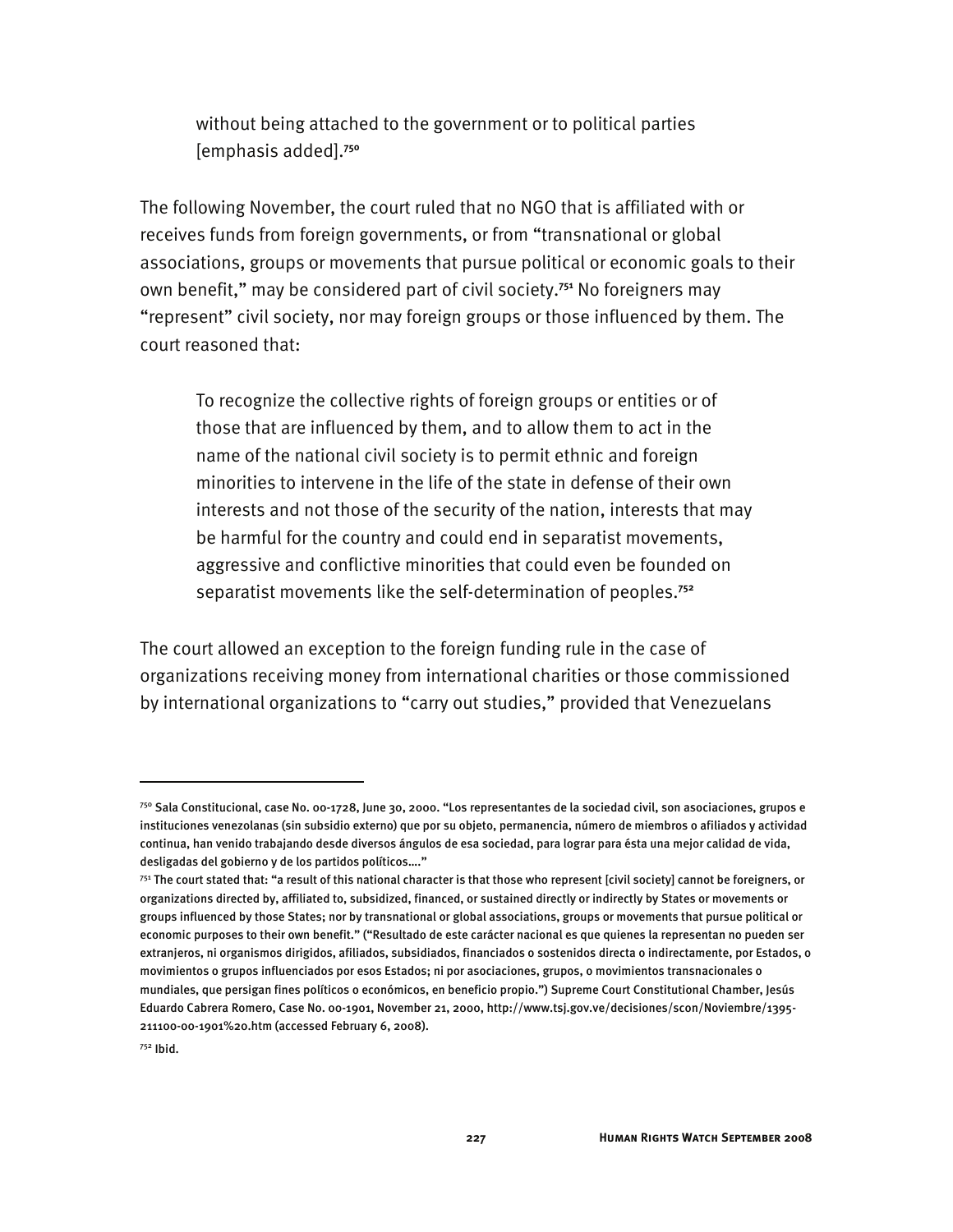retained autonomy and control.**<sup>753</sup>** By implication, those that received money for activities other than studies, such as human rights advocacy, were excluded. As we have seen, government officials have cited these rulings on various occasions as grounds for opposing the participation of Venezuelan nongovernmental organizations in international forums.

The rulings also denied NGOs receiving funds from foreign governments the possibility of participating as representatives of civil society in the appointment of key officials in the government and the judiciary. Under the constitution, "different sectors of society" are represented on the committees which select candidates for the Supreme Court, for the National Electoral Council (CNE), and for attorney general, the human rights ombudsman and comptroller general.**<sup>754</sup>** As a result of these rulings, NGOs that receive funds from foreign sources to carry out development, social, or human rights projects in Venezuela have been excluded from participating in such selections.

## Recommendations

The Chávez government should abandon its aggressively adversarial posture toward local human rights defenders and civil society organizations. As the experience with police reform demonstrates, even in the midst of a polarized political situation, constructive engagement is possible and can contribute to finding solutions to the country's chronic human rights problems.

Specifically, government officials should:

- Refrain from unfounded attacks on the credibility of human rights defenders and civil society organizations;
- Publicly retract unfounded public statements against rights advocates and organizations;
- Engage constructively with human rights defenders in seeking solutions to address Venezuela's chronic human rights problems; and

753 Ibid.

<sup>754</sup> Venezuelan Constitution of 1999, arts. 264,270, 279, 295. Under article 296 three of the CNE's five members must be nominated by "civil society."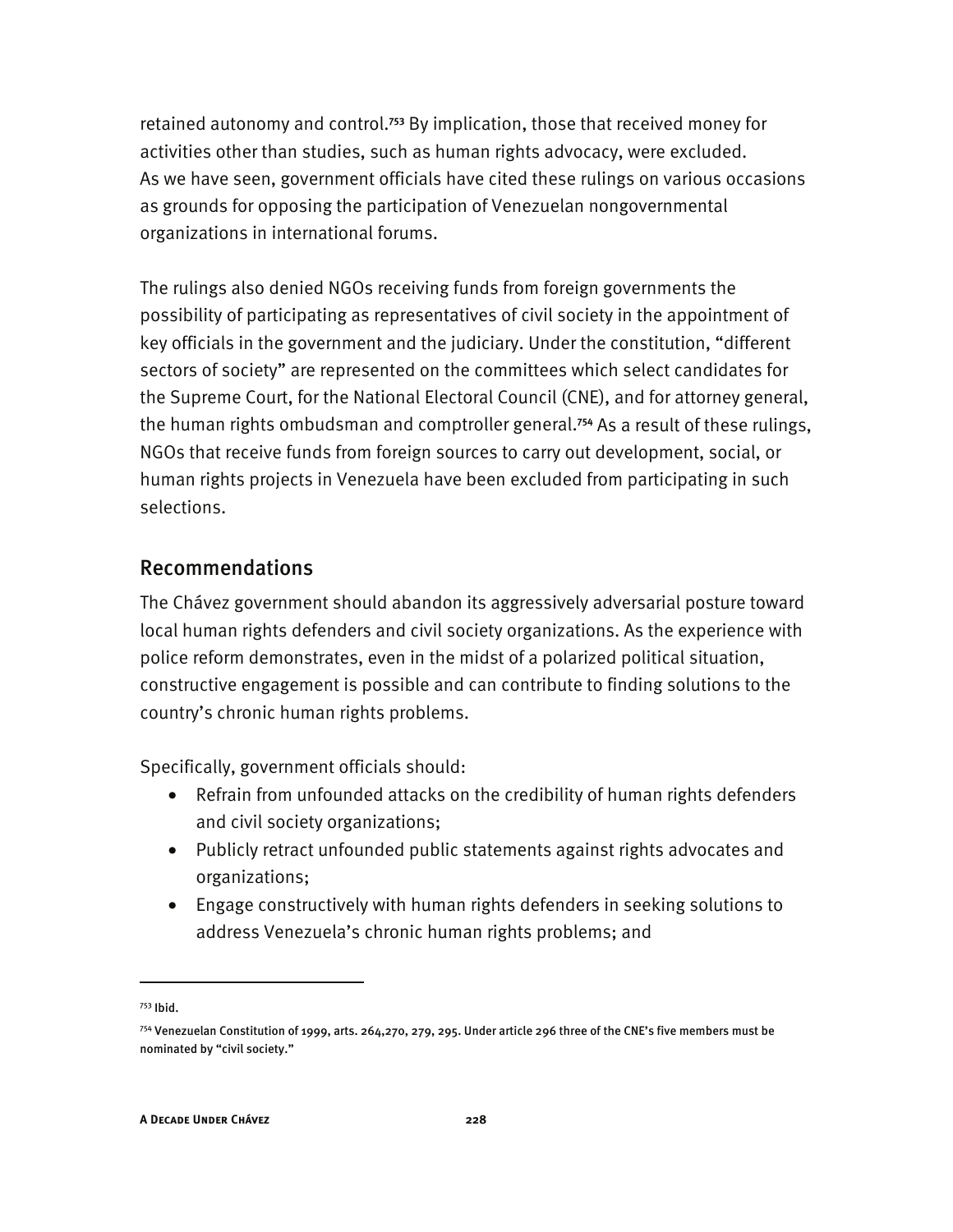• Cease discrimination against civil society organizations that receive international funding, including by blocking their participation in international forums or public appointment selection processes.

In addition, the Attorney General's Office should:

- Conclude outstanding criminal investigations against human rights defenders and civil society representatives in a timely manner; and
- Refrain from filing unsubstantiated or grossly exaggerated charges against human rights defenders and civil society leaders.